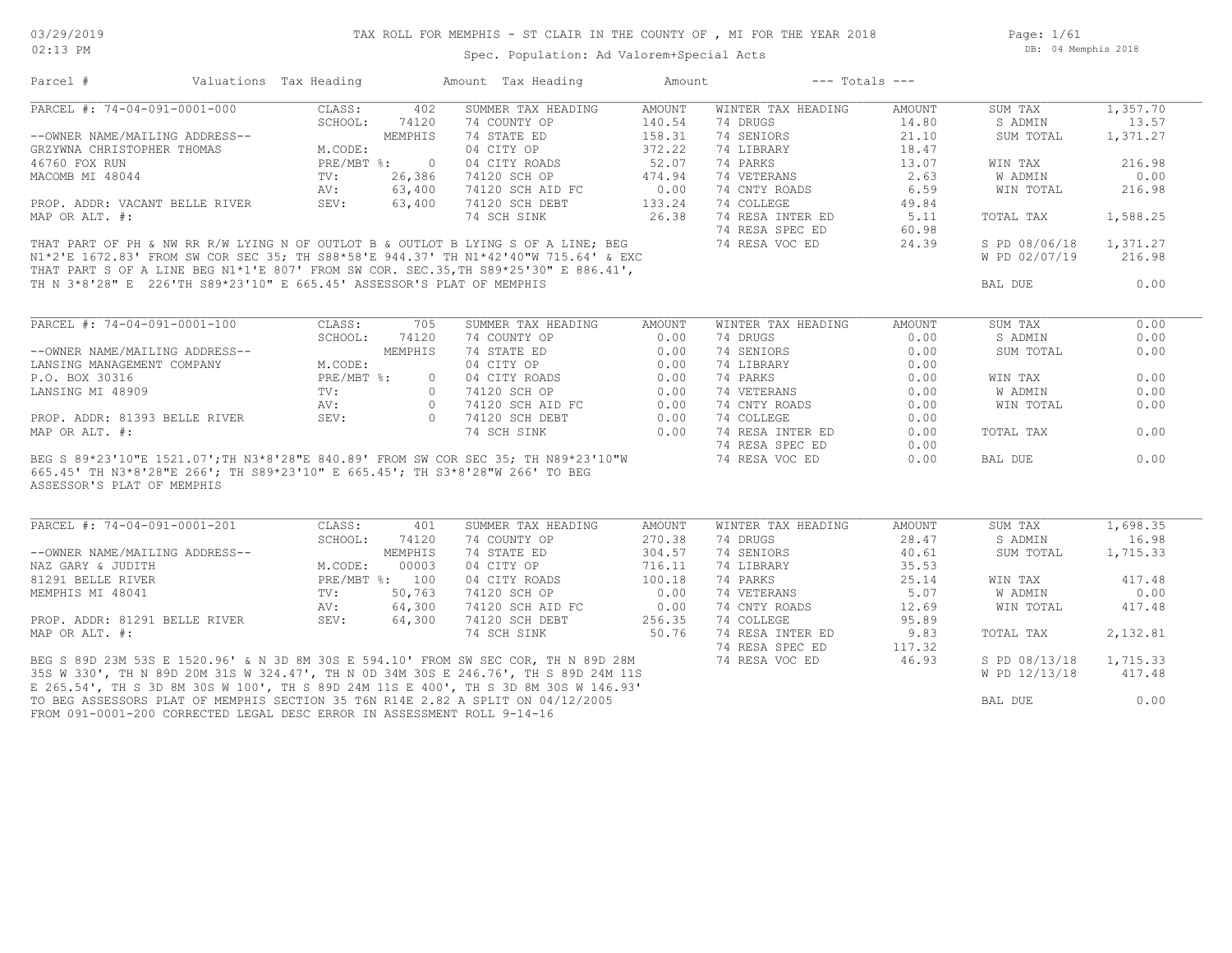Spec. Population: Ad Valorem+Special Acts

| Parcel #                                                                            | Valuations Tax Heading |                | Amount Tax Heading | Amount        | $---$ Totals $---$ |        |               |          |
|-------------------------------------------------------------------------------------|------------------------|----------------|--------------------|---------------|--------------------|--------|---------------|----------|
| PARCEL #: 74-04-091-0001-210                                                        | CLASS:                 | 401            | SUMMER TAX HEADING | <b>AMOUNT</b> | WINTER TAX HEADING | AMOUNT | SUM TAX       | 1,953.16 |
|                                                                                     | SCHOOL:                | 74120          | 74 COUNTY OP       | 310.95        | 74 DRUGS           | 32.75  | S ADMIN       | 19.53    |
| --OWNER NAME/MAILING ADDRESS--                                                      |                        | MEMPHIS        | 74 STATE ED        | 350.27        | 74 SENIORS         | 46.70  | SUM TOTAL     | 1,972.69 |
| DRYER W & K, ALICIA, JESSICA, &                                                     | M.CODE:                |                | 04 CITY OP         | 823.55        | 74 LIBRARY         | 40.86  |               |          |
| WILLIAMS ASHLEY                                                                     |                        | PRE/MBT %: 100 | 04 CITY ROADS      | 115.21        | 74 PARKS           | 28.92  | WIN TAX       | 480.14   |
| 81321 BELLE RIVER                                                                   | $\texttt{TV}$ :        | 58,379         | 74120 SCH OP       | 0.00          | 74 VETERANS        | 5.83   | W ADMIN       | 0.00     |
| MEMPHIS MI 48041                                                                    | AV:                    | 91,400         | 74120 SCH AID FC   | 0.00          | 74 CNTY ROADS      | 14.59  | WIN TOTAL     | 480.14   |
|                                                                                     | SEV:                   | 91,400         | 74120 SCH DEBT     | 294.81        | 74 COLLEGE         | 110.28 |               |          |
| PROP. ADDR: 81321 BELLE RIVER                                                       |                        |                | 74 SCH SINK        | 58.37         | 74 RESA INTER ED   | 11.31  | TOTAL TAX     | 2,452.83 |
| MAP OR ALT. #:                                                                      |                        |                |                    |               | 74 RESA SPEC ED    | 134.93 |               |          |
|                                                                                     |                        |                |                    |               | 74 RESA VOC ED     | 53.97  | S PD 11/26/18 | 1,972.69 |
| BEG. S 89D 23M 53S E 1520.96' & N 3D 8M 30S E 741.03' FROM SE COR, TH N 89D 24M 11S |                        |                |                    |               |                    |        |               |          |
| W 400', TH N 3D 8M 30S E 100', TH S 89D 24M 11S 400', S 3D 8M 30S W 100' TO BEG.    |                        |                |                    |               |                    |        | BAL DUE       | 480.14   |
| ASESSOR'S PLAT MEMPHIS SEC.35 T6N R14E .92 A. SPLIT ON 04/12/2005 FROM              |                        |                |                    |               |                    |        |               |          |
| $04 - 091 - 0001 - 200$                                                             |                        |                |                    |               |                    |        |               |          |
|                                                                                     |                        |                |                    |               |                    |        |               |          |
| PARCEL #: 74-04-091-0001-500                                                        | CLASS:                 | 401            | SUMMER TAX HEADING | AMOUNT        | WINTER TAX HEADING | AMOUNT | SUM TAX       | 1,840.41 |
|                                                                                     | SCHOOL:                | 74120          | 74 COUNTY OP       | 293.00        | 74 DRUGS           | 30.86  | S ADMIN       | 18.40    |
| --OWNER NAME/MAILING ADDRESS--                                                      |                        | MEMPHIS        | 74 STATE ED        | 330.05        | 74 SENIORS         | 44.00  | SUM TOTAL     | 1,858.81 |
| TARAS JOHN A                                                                        | M.CODE:                | 00001          | 04 CITY OP         | 776.01        | 74 LIBRARY         | 38.50  |               |          |
| TARAS-BERNABEL PAMELA M                                                             | PRE/MBT %: 100         |                | 04 CITY ROADS      | 108.56        | 74 PARKS           | 27.25  | WIN TAX       | 452.42   |
| 81821 BELLE RIVER                                                                   | $\text{TV}$ :          | 55,009         | 74120 SCH OP       | 0.00          | 74 VETERANS        | 5.50   | W ADMIN       | 0.00     |
| MEMPHIS MI 48041                                                                    | AV:                    | 80,900         | 74120 SCH AID FC   | 0.00          | 74 CNTY ROADS      | 13.75  | WIN TOTAL     | 452.42   |
|                                                                                     | SEV:                   | 80,900         | 74120 SCH DEBT     | 277.79        | 74 COLLEGE         | 103.91 |               |          |
|                                                                                     |                        |                |                    |               |                    |        |               |          |

MAP OR ALT. #: 74 RESA SPEC ED 127.14 PROP. ADDR: 81821 BELLE RIVER 74 SCH SINK 55.00 74 RESA INTER ED 10.66 TOTAL TAX 2,311.23

way line of Belle River Rd. to the point of beg.Cont.3.88 acres ft;th S. 88D 58M ooS E.85.00 ft;S. 45D 44M 00S E.202.28 ft;along the South right of along an old fence line;th N 88D 58M 00S W.289.37 ft;th N. 01D 02M 00S E.406.73 ft to the point of Beginning of this description;th cont.S 01D 42M 40S E.668.15 ft centerline tangent and centerline of said Belle River Rd.;th S 01D 42M 40S e. 47.49 centerline tangent of Belle River Rd; th S 45D 44M 00S E 414.18 ft along the corner of said Section 35; S 88D 23M 30S E 608.38ft along the centerline and described as:Commencing at the Southwest corner of said Section 35 to the West 1/4 Section 35, Riley Township(Now the City of Memphis)St Clair County Michigan and BAL DUE 6.00 in Liber 51 of Plats ,Page 11,St Clair County Records,said Plat being a part of Parcel A;T6N,R14E,thN 01D 02M 00S E 2677.46' along to the Plat thereof as recorded W PD 12/26/18 452.42

74 RESA VOC ED 50.85 S PD 08/20/18 1,858.81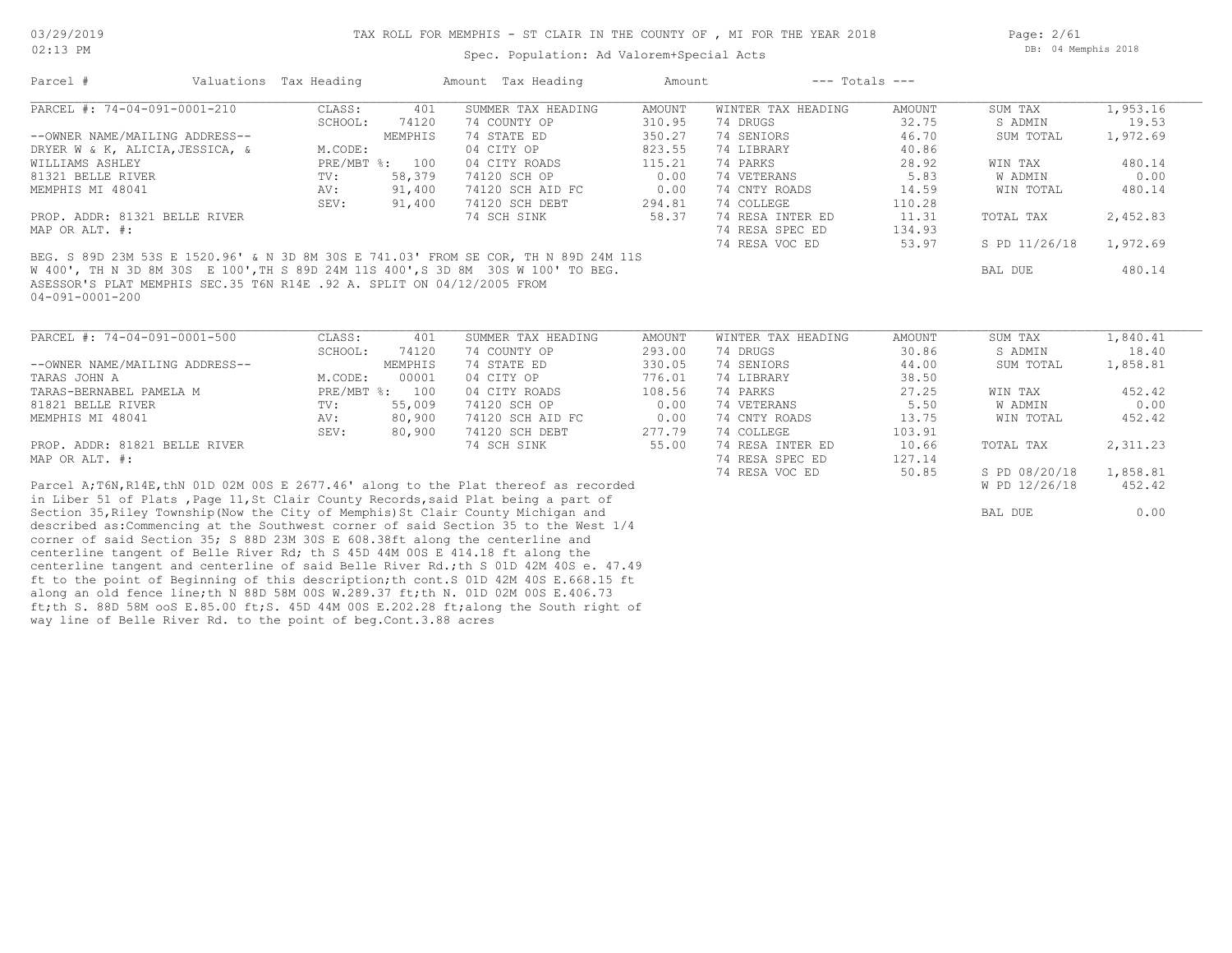Spec. Population: Ad Valorem+Special Acts

Page: 3/61 DB: 04 Memphis 2018

|                                                                                                                                                                                                                                                                 | Valuations Tax Heading |                | Amount Tax Heading        | Amount           | $---$ Totals $---$       |                |               |          |
|-----------------------------------------------------------------------------------------------------------------------------------------------------------------------------------------------------------------------------------------------------------------|------------------------|----------------|---------------------------|------------------|--------------------------|----------------|---------------|----------|
| PARCEL #: 74-04-091-0001-600                                                                                                                                                                                                                                    | CLASS:                 | 402            | SUMMER TAX HEADING        | <b>AMOUNT</b>    | WINTER TAX HEADING       | <b>AMOUNT</b>  | SUM TAX       | 297.50   |
|                                                                                                                                                                                                                                                                 | SCHOOL:                | 74120          | 74 COUNTY OP              | 47.36            | 74 DRUGS                 | 4.98           | S ADMIN       | 2.97     |
| --OWNER NAME/MAILING ADDRESS--                                                                                                                                                                                                                                  |                        | MEMPHIS        | 74 STATE ED               | 53.35            | 74 SENIORS               | 7.11           | SUM TOTAL     | 300.47   |
| TARAS JOHN A                                                                                                                                                                                                                                                    | M.CODE:                |                | 04 CITY OP                | 125.45           | 74 LIBRARY               | 6.22           |               |          |
| 81821 BELLE RIVER                                                                                                                                                                                                                                               |                        | PRE/MBT %: 100 | 04 CITY ROADS             | 17.55            | 74 PARKS                 | 4.40           | WIN TAX       | 73.09    |
| MEMPHIS MI 48041                                                                                                                                                                                                                                                | TV:                    | 8,893          | 74120 SCH OP              | 0.00             | 74 VETERANS              | 0.88           | W ADMIN       | 0.00     |
|                                                                                                                                                                                                                                                                 | AV:                    | 16,300         | 74120 SCH AID FC          | 0.00             | 74 CNTY ROADS            | 2.22           | WIN TOTAL     | 73.09    |
| PROP. ADDR: VACANT BELLE RIVER                                                                                                                                                                                                                                  | SEV:                   | 16,300         | 74120 SCH DEBT            | 44.90            | 74 COLLEGE               | 16.79          |               |          |
| MAP OR ALT. #:                                                                                                                                                                                                                                                  |                        |                | 74 SCH SINK               | 8.89             | 74 RESA INTER ED         | 1.72           | TOTAL TAX     | 373.56   |
|                                                                                                                                                                                                                                                                 |                        |                |                           |                  | 74 RESA SPEC ED          | 20.55          |               |          |
| Legal Description: Parcel "B"A parcel of land being a part of Outlot A Assessor's                                                                                                                                                                               |                        |                |                           |                  | 74 RESA VOC ED           | 8.22           | S PD 07/16/18 | 300.47   |
| Plat of Memphis" according to the Plat thereof as recorded in Liber 51 of                                                                                                                                                                                       |                        |                |                           |                  |                          |                | W PD 12/20/18 | 73.09    |
| plats, Page 11, St Clair County Records, said Plat being a part of Section 35, Riley                                                                                                                                                                            |                        |                |                           |                  |                          |                |               |          |
| Township (Now the City of Memphis), St Clair County, Michigan and described                                                                                                                                                                                     |                        |                |                           |                  |                          |                | BAL DUE       | 0.00     |
| as: Commencing at the Southwest corner of said Section 35, T6N, R14E; th N 01D 02M 00S                                                                                                                                                                          |                        |                |                           |                  |                          |                |               |          |
| E.2676.79 ft along the West line of Section 35 to the West 1/4 corner of said                                                                                                                                                                                   |                        |                |                           |                  |                          |                |               |          |
| Section 35; th S. 88D 23M 30S E.608.38 ft along the centerline and centerline                                                                                                                                                                                   |                        |                |                           |                  |                          |                |               |          |
| tangent of Belle River Road; th S.45D 44M 00S E.64.03 ft along the centerline                                                                                                                                                                                   |                        |                |                           |                  |                          |                |               |          |
| tangent of said Belle River Road; S 01D 02M 00S W. 59.18ft to the point of beginning                                                                                                                                                                            |                        |                |                           |                  |                          |                |               |          |
| of this described; th contining S. 01D 02M 00S W. 488.75 ft; th S.88D 58M 00S E.85.00                                                                                                                                                                           |                        |                |                           |                  |                          |                |               |          |
| ft;th N.04D 37M 00S E. 400.00 ft to a point on the South Right of Way line of Belle                                                                                                                                                                             |                        |                |                           |                  |                          |                |               |          |
| River Rd.and a point on a curve to the left (Radius=487.99 ft., Delta=11D 41M                                                                                                                                                                                   |                        |                |                           |                  |                          |                |               |          |
| 18S, Chord Bears N.51D 34M 39S W. 99.38 ft) th along the South right of Way line of                                                                                                                                                                             |                        |                |                           |                  |                          |                |               |          |
|                                                                                                                                                                                                                                                                 |                        |                |                           |                  |                          |                |               |          |
|                                                                                                                                                                                                                                                                 |                        |                |                           |                  |                          |                |               |          |
|                                                                                                                                                                                                                                                                 |                        |                |                           |                  |                          |                |               |          |
|                                                                                                                                                                                                                                                                 |                        |                |                           |                  |                          |                |               |          |
|                                                                                                                                                                                                                                                                 |                        |                |                           |                  |                          |                |               |          |
| Belle River Rd.and the Arc. of said curve to the left 99.55 ft. to the Beg.of<br>description. Containing 1.02 Acres.<br>PARCEL #: 74-04-091-0002-100                                                                                                            | CLASS:                 | 401            | SUMMER TAX HEADING        | AMOUNT           | WINTER TAX HEADING       | AMOUNT         | SUM TAX       | 4,029.82 |
|                                                                                                                                                                                                                                                                 | SCHOOL:                | 74120          | 74 COUNTY OP              | 641.56           | 74 DRUGS                 | 67.57          | S ADMIN       | 40.29    |
| --OWNER NAME/MAILING ADDRESS--                                                                                                                                                                                                                                  |                        | MEMPHIS        | 74 STATE ED               | 722.68           | 74 SENIORS               | 96.35          | SUM TOTAL     | 4,070.11 |
| ADDINGTON DARRIN & MELISSA                                                                                                                                                                                                                                      | M.CODE:                |                | 04 CITY OP                | 1,699.17         | 74 LIBRARY               | 84.31          |               |          |
| 81847 BELLE RIVER                                                                                                                                                                                                                                               |                        | PRE/MBT %: 100 | 04 CITY ROADS             | 237.71           | 74 PARKS                 | 59.66          | WIN TAX       | 990.65   |
|                                                                                                                                                                                                                                                                 |                        |                |                           |                  |                          |                |               |          |
| MEMPHIS MI 48041                                                                                                                                                                                                                                                | TV:                    | 120,448        | 74120 SCH OP              | 0.00             | 74 VETERANS              | 12.04          | W ADMIN       | 0.00     |
|                                                                                                                                                                                                                                                                 | AV:                    | 163,000        | 74120 SCH AID FC          | 0.00             | 74 CNTY ROADS            | 30.11          | WIN TOTAL     | 990.65   |
| PROP. ADDR: 81847 BELLE RIVER                                                                                                                                                                                                                                   | SEV:                   | 163,000        | 74120 SCH DEBT            | 608.26           | 74 COLLEGE               | 227.53         |               |          |
| MAP OR ALT. #:                                                                                                                                                                                                                                                  |                        |                | 74 SCH SINK               | 120.44           | 74 RESA INTER ED         | 23.34          | TOTAL TAX     | 5,060.76 |
|                                                                                                                                                                                                                                                                 |                        |                |                           |                  | 74 RESA SPEC ED          | 278.39         |               |          |
|                                                                                                                                                                                                                                                                 |                        |                |                           |                  | 74 RESA VOC ED           | 111.35         | S PD 08/31/18 | 4,070.11 |
|                                                                                                                                                                                                                                                                 |                        |                |                           |                  |                          |                | W PD 02/14/19 | 990.65   |
| T6N R14E CITY OF MEMPHIS COMM AT W1/4 COR SEC 35 TH S88*23'30"E 435.02 ALG CL & CL<br>TANGENT BELLE RIVER RD TO POB TH CONT S88*23'30"E 173.36 FT ALG CL TANGENT TO P I<br>OF A CURVE TH S 45*44'E 64.03 FT ALG CL TANGENT TH S 01*02'W 739.59', TH N60*16'40"W |                        |                |                           |                  |                          |                |               |          |
| 124.68',TH N 43*43'54"W 157.09',TH NO1*02'E 613.80' TO POB. 3.568 AC. PART OF                                                                                                                                                                                   |                        |                |                           |                  |                          |                | BAL DUE       | 0.00     |
| OUTLOT A ASSESSOR'S PLAT OF MEMPHIS                                                                                                                                                                                                                             |                        |                |                           |                  |                          |                |               |          |
|                                                                                                                                                                                                                                                                 |                        |                |                           |                  |                          |                |               |          |
|                                                                                                                                                                                                                                                                 |                        |                |                           |                  |                          |                |               |          |
| PARCEL #: 74-04-091-0003-200                                                                                                                                                                                                                                    | CLASS:                 | 401            | SUMMER TAX HEADING        | AMOUNT           | WINTER TAX HEADING       | AMOUNT         | SUM TAX       | 2,276.21 |
|                                                                                                                                                                                                                                                                 | SCHOOL:                | 74120          | 74 COUNTY OP              | 362.38           | 74 DRUGS                 | 38.16          | S ADMIN       | 22.76    |
| --OWNER NAME/MAILING ADDRESS--<br>ELLIOTT TINA M                                                                                                                                                                                                                | M.CODE:                | MEMPHIS        | 74 STATE ED<br>04 CITY OP | 408.20<br>959.76 | 74 SENIORS<br>74 LIBRARY | 54.42<br>47.62 | SUM TOTAL     | 2,298.97 |

| ELLIOTT TINA M                                                                      | M.CODE:    |         | 04 CITY OP       | 959.76 | 74 LIBRARY       | 47.62  |               |          |
|-------------------------------------------------------------------------------------|------------|---------|------------------|--------|------------------|--------|---------------|----------|
| 81917 BELLE RIVER                                                                   | PRE/MBT %: | 100     | 04 CITY ROADS    | 134.27 | 74 PARKS         | 33.70  | WIN TAX       | 559.53   |
| MEMPHIS MI 48041                                                                    | TV:        | 68,034  | 74120 SCH OP     | 0.00   | 74 VETERANS      | 6.80   | W ADMIN       | 0.00     |
|                                                                                     | AV:        | 120,800 | 74120 SCH AID FC | 0.00   | 74 CNTY ROADS    | 17.00  | WIN TOTAL     | 559.53   |
| PROP. ADDR: 81917 BELLE RIVER                                                       | SEV:       | 120,800 | 74120 SCH DEBT   | 343.57 | 74 COLLEGE       | 128.52 |               |          |
| MAP OR ALT. #:                                                                      |            |         | 74 SCH SINK      | 68.03  | 74 RESA INTER ED | 13.18  | TOTAL TAX     | 2,858.50 |
|                                                                                     |            |         |                  |        | 74 RESA SPEC ED  | 157.24 |               |          |
| COMM AT THE W1/4 COR OF SEC 35; T6N R14E; TH S88*23'30"E 115.00 FT ALG THE C/L OF   |            |         |                  |        | 74 RESA VOC ED   | 62.89  | S PD 08/09/18 | 2,298.97 |
| BELLE RIVER RD TO THE POB OF THIS DESC; TH CONT S88*23'30"E 320.02 FT ALG THE C/L & |            |         |                  |        |                  |        | W PD 01/09/19 | 559.53   |
| C/L TANGENT OF BELLE RIVER RD, TH S $01*02'00''$ W $613.80'$ , TH N $52*45'55''$ W  |            |         |                  |        |                  |        |               |          |
| 216.22', TH N 35*42'10"W 243.30', TH NO1*02'00" 294.33' TO A PT IN THE CL OF BELLE  |            |         |                  |        |                  |        | BAL DUE       | 0.00     |
| RIVER RD AND THE POB 3.51 A. PART OF OUTLOT A ASSESSOR'S PLAT OF MEMPHIS            |            |         |                  |        |                  |        |               |          |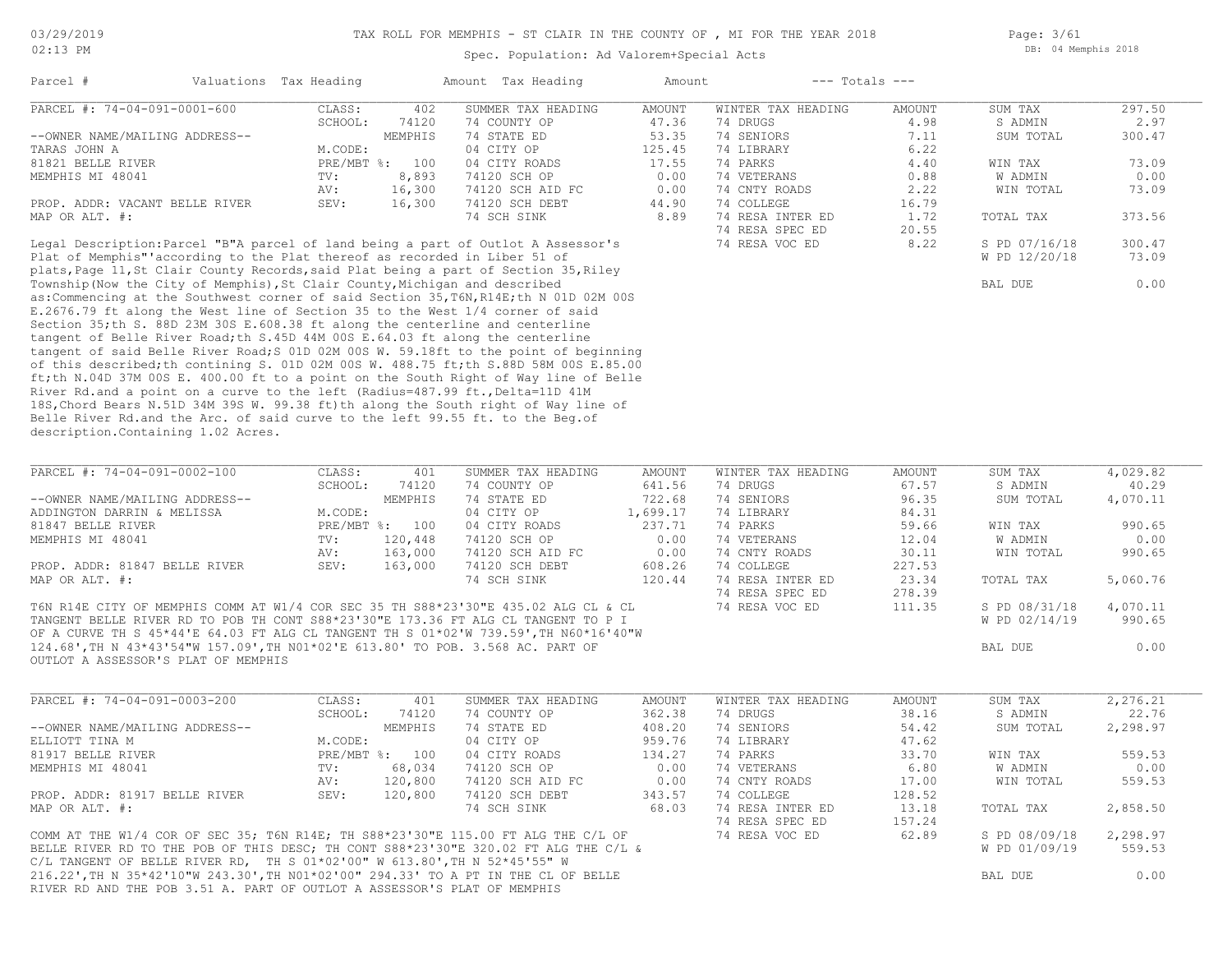Page: 4/61 DB: 04 Memphis 2018

|                                                                                                                                                        |                                                   |               | Parcel # Valuations Tax Heading Mount Tax Heading                                                                                                                                                                                                                    |           | Amount --- Totals ---                                                                                                                                                                                                                                                                                        |        |                        |          |
|--------------------------------------------------------------------------------------------------------------------------------------------------------|---------------------------------------------------|---------------|----------------------------------------------------------------------------------------------------------------------------------------------------------------------------------------------------------------------------------------------------------------------|-----------|--------------------------------------------------------------------------------------------------------------------------------------------------------------------------------------------------------------------------------------------------------------------------------------------------------------|--------|------------------------|----------|
| PARCEL #: 74-04-091-0003-300                                                                                                                           | CLASS:                                            | 401           | SUMMER TAX HEADING                                                                                                                                                                                                                                                   | AMOUNT    | WINTER TAX HEADING                                                                                                                                                                                                                                                                                           | AMOUNT | SUM TAX                | 2,886.55 |
|                                                                                                                                                        |                                                   | SCHOOL: 74120 | 74 COUNTY OP                                                                                                                                                                                                                                                         | 459.55    | 74 DRUGS                                                                                                                                                                                                                                                                                                     | 48.40  | S ADMIN                | 28.86    |
| --OWNER NAME/MAILING ADDRESS--                                                                                                                         |                                                   | MEMPHIS       | 74 STATE ED                                                                                                                                                                                                                                                          | 517.66    | 74 SENIORS                                                                                                                                                                                                                                                                                                   | 69.02  | SUM TOTAL              | 2,915.41 |
| GOERTZEN REBECCA                                                                                                                                       |                                                   | M.CODE: 00001 | 04 CITY OP                                                                                                                                                                                                                                                           | 1, 217.11 | 74 LIBRARY                                                                                                                                                                                                                                                                                                   | 60.39  |                        |          |
| 81993 BELLE RIVER                                                                                                                                      | PRE/MBT %: 100<br>$F_{\text{NL}}$ .<br>TV:<br>AV: |               | 04 CITY ROADS                                                                                                                                                                                                                                                        | 170.27    | 74 PARKS                                                                                                                                                                                                                                                                                                     | 42.74  | WIN TAX                | 709.60   |
| MEMPHIS MI 48041                                                                                                                                       |                                                   | 86,277        | 74 CITE KOADS<br>74120 SCH OP 0.00<br>74120 SCH AID FC 0.00<br>74120 SCH DEBT 435.69<br>74 SCH SINK 86.27                                                                                                                                                            |           | 74 VETERANS                                                                                                                                                                                                                                                                                                  | 8.62   | W ADMIN                | 0.00     |
|                                                                                                                                                        | AV: 138,900                                       |               |                                                                                                                                                                                                                                                                      |           | 74 CNTY ROADS                                                                                                                                                                                                                                                                                                | 21.56  | WIN TOTAL              | 709.60   |
| PROP. ADDR: 81993 BELLE RIVER                                                                                                                          | SEV: 138,900                                      |               |                                                                                                                                                                                                                                                                      |           |                                                                                                                                                                                                                                                                                                              |        |                        |          |
| MAP OR ALT. #:                                                                                                                                         |                                                   |               |                                                                                                                                                                                                                                                                      |           |                                                                                                                                                                                                                                                                                                              |        | TOTAL TAX              | 3,625.01 |
|                                                                                                                                                        |                                                   |               |                                                                                                                                                                                                                                                                      |           |                                                                                                                                                                                                                                                                                                              |        |                        |          |
|                                                                                                                                                        |                                                   |               | T6N R14E CITY OF MEPHIS BEG AT W 1/4 COR SEC 35 TH S01*02'W1004.63 FT ALG W LINE                                                                                                                                                                                     |           | 74 COLLEGE 162.98<br>74 RESA INTER ED 16.72<br>74 RESA SPEC ED 199.41<br>74 RESA VOC ED 79.76                                                                                                                                                                                                                |        | S PD 08/20/18 2,915.41 |          |
|                                                                                                                                                        |                                                   |               | SEC 35 TH S88*58'E 655.0 FT TH NO1*02'E 215.07 FT TH N60*16'40"W 124.68 FT TH                                                                                                                                                                                        |           |                                                                                                                                                                                                                                                                                                              |        | W PD 12/26/18          | 709.60   |
|                                                                                                                                                        |                                                   |               | N43*43'54"W 157.09 FT TH N52*45'58"W 216.22 FT TH N35*42'10" W 243.33' TH N01*02' E                                                                                                                                                                                  |           |                                                                                                                                                                                                                                                                                                              |        |                        |          |
| 294.33' TO CL BELLE RIVER RD, TH N88*23'30" 115' ALG CL TO POB. 7.953 A. PART OF                                                                       |                                                   |               |                                                                                                                                                                                                                                                                      |           |                                                                                                                                                                                                                                                                                                              |        | BAL DUE                | 0.00     |
| OUTLOT A ASSESSOR'S PLAT OF MEMPHIS                                                                                                                    |                                                   |               |                                                                                                                                                                                                                                                                      |           |                                                                                                                                                                                                                                                                                                              |        |                        |          |
|                                                                                                                                                        |                                                   |               |                                                                                                                                                                                                                                                                      |           |                                                                                                                                                                                                                                                                                                              |        |                        |          |
|                                                                                                                                                        |                                                   |               |                                                                                                                                                                                                                                                                      |           |                                                                                                                                                                                                                                                                                                              |        |                        |          |
| PARCEL #: 74-04-092-0001-000                                                                                                                           | CLASS:                                            | 708           | SUMMER TAX HEADING<br>CLASS:<br>SCHOOL: 74120 74 COUNTY UF<br>M.CODE: MEMPHIS 74 STATE ED<br>M.CODE: 04 CITY OP 0.00 7<br>PRE/MBT %: 0 04 CITY ROADS 0.00 7<br>TV: 0 74120 SCH OP 0.00<br>AV: 0 74120 SCH AID FC 0.00<br>SEV: 0 74120 SCH DEBT 0.00<br>74 SCH SINK 0 | AMOUNT    | WINTER TAX HEADING                                                                                                                                                                                                                                                                                           | AMOUNT | SUM TAX                | 0.00     |
|                                                                                                                                                        |                                                   |               |                                                                                                                                                                                                                                                                      |           | 74 DRUGS                                                                                                                                                                                                                                                                                                     | 0.00   | S ADMIN                | 0.00     |
| --OWNER NAME/MAILING ADDRESS--                                                                                                                         |                                                   |               |                                                                                                                                                                                                                                                                      |           | 74 SENIORS                                                                                                                                                                                                                                                                                                   | 0.00   | SUM TOTAL              | 0.00     |
| FREE METHODIST CHURCH                                                                                                                                  |                                                   |               |                                                                                                                                                                                                                                                                      |           | 74 LIBRARY                                                                                                                                                                                                                                                                                                   | 0.00   |                        |          |
| 34361 BORDMAN                                                                                                                                          |                                                   |               |                                                                                                                                                                                                                                                                      |           | 74 PARKS                                                                                                                                                                                                                                                                                                     | 0.00   | WIN TAX                | 0.00     |
| MEMPHIS MI 48041                                                                                                                                       |                                                   |               |                                                                                                                                                                                                                                                                      |           |                                                                                                                                                                                                                                                                                                              |        | W ADMIN                | 0.00     |
|                                                                                                                                                        |                                                   |               |                                                                                                                                                                                                                                                                      |           |                                                                                                                                                                                                                                                                                                              |        | WIN TOTAL              | 0.00     |
| PROP. ADDR: 34361 BORDMAN SEV:                                                                                                                         |                                                   |               |                                                                                                                                                                                                                                                                      |           | $\begin{tabular}{lllllllllllll} 74 \text{ PARKS} & 0.00 \\ 74 \text{ VETERANS} & 0.00 \\ 74 \text{ CNTY ROADS} & 0.00 \\ 74 \text{ COLLEGE} & 0.00 \\ 74 \text{ RESA INTER ED} & 0.00 \\ 74 \text{ RESA SPEC ED} & 0.00 \\ 74 \text{ RESA SPEC ED} & 0.00 \\ 74 \text{ RESA VOC ED} & 0.00 \\ \end{tabular}$ |        |                        |          |
| MAP OR ALT. #:                                                                                                                                         |                                                   |               |                                                                                                                                                                                                                                                                      |           |                                                                                                                                                                                                                                                                                                              |        | TOTAL TAX              | 0.00     |
|                                                                                                                                                        |                                                   |               |                                                                                                                                                                                                                                                                      |           |                                                                                                                                                                                                                                                                                                              |        |                        |          |
|                                                                                                                                                        |                                                   |               | THAT PART OF OUTLOT B; BEG AT SE COR TH N 3 DEG 8 1/2 MIN E 561 FT; TH N 89 DEG 25                                                                                                                                                                                   |           |                                                                                                                                                                                                                                                                                                              |        | BAL DUE                | 0.00     |
|                                                                                                                                                        |                                                   |               |                                                                                                                                                                                                                                                                      |           |                                                                                                                                                                                                                                                                                                              |        |                        |          |
|                                                                                                                                                        |                                                   |               |                                                                                                                                                                                                                                                                      |           |                                                                                                                                                                                                                                                                                                              |        |                        |          |
|                                                                                                                                                        |                                                   |               |                                                                                                                                                                                                                                                                      |           |                                                                                                                                                                                                                                                                                                              |        |                        |          |
|                                                                                                                                                        |                                                   |               |                                                                                                                                                                                                                                                                      |           |                                                                                                                                                                                                                                                                                                              |        |                        |          |
| 1/2 MIN W 325.15 FT TH S 0 DEG 34 1/2 MIN W 560.44 FT; TH S 89 DEG 25 1/2 MIN E 300<br>FT TO BEG EXC. S 200 FT OF W 120 FT. ASSESSOR'S PLAT OF MEMPHIS |                                                   |               |                                                                                                                                                                                                                                                                      |           |                                                                                                                                                                                                                                                                                                              |        |                        |          |
| PARCEL #: 74-04-092-0002-000                                                                                                                           | CLASS:                                            | 704           | SUMMER TAX HEADING                                                                                                                                                                                                                                                   | AMOUNT    | WINTER TAX HEADING                                                                                                                                                                                                                                                                                           | AMOUNT | SUM TAX                | 0.00     |
|                                                                                                                                                        |                                                   | SCHOOL: 74120 | 74 COUNTY OP                                                                                                                                                                                                                                                         | 0.00      | 74 DRUGS                                                                                                                                                                                                                                                                                                     | 0.00   | S ADMIN                | 0.00     |
|                                                                                                                                                        |                                                   | MEMPHIS       | 74 STATE ED                                                                                                                                                                                                                                                          | 0.00      | 74 SENIORS                                                                                                                                                                                                                                                                                                   | 0.00   | SUM TOTAL              | 0.00     |
|                                                                                                                                                        |                                                   |               | 74 STATE ED<br>04 CITY OP                                                                                                                                                                                                                                            | 0.00      | 74 LIBRARY                                                                                                                                                                                                                                                                                                   | 0.00   |                        |          |
|                                                                                                                                                        |                                                   |               |                                                                                                                                                                                                                                                                      |           |                                                                                                                                                                                                                                                                                                              |        | WIN TAX                | 0.00     |
|                                                                                                                                                        |                                                   |               |                                                                                                                                                                                                                                                                      |           |                                                                                                                                                                                                                                                                                                              |        | W ADMIN                | 0.00     |
|                                                                                                                                                        |                                                   |               |                                                                                                                                                                                                                                                                      |           |                                                                                                                                                                                                                                                                                                              |        | WIN TOTAL              | 0.00     |
|                                                                                                                                                        |                                                   |               | P.O. BOX 201<br>MEMPHIS MI 48041<br>PROP. ADDR: 34165 BORDMAN<br>PROP. ADDR: 34165 BORDMAN<br>PROP. ADDR: 34165 BORDMAN<br>SEV:<br>2009<br>PROP. ADDR: 34165 BORDMAN<br>SEV:<br>2009<br>20120 SCH DERT<br>2009<br>20120 SCH AID FC<br>2000<br>20120 SCH A            |           |                                                                                                                                                                                                                                                                                                              |        |                        |          |
| MAP OR ALT. #:                                                                                                                                         |                                                   |               |                                                                                                                                                                                                                                                                      |           |                                                                                                                                                                                                                                                                                                              | 0.00   | TOTAL TAX              | 0.00     |
|                                                                                                                                                        |                                                   |               |                                                                                                                                                                                                                                                                      |           |                                                                                                                                                                                                                                                                                                              |        |                        |          |
|                                                                                                                                                        |                                                   |               | BEG AT SW COR OF OUTLOT B; TH S 89 DEG 25 1/2 MIN E 892.62 FT; TH N 0 DEG 34 1/2                                                                                                                                                                                     |           |                                                                                                                                                                                                                                                                                                              |        | $0.00$ BAL DUE         | 0.00     |
|                                                                                                                                                        |                                                   |               | MIN E 807 FT; TH N 89 DEG 25 1/2 MIN W 886.41 FT; TH S 1 DEG 01 MIN W 807 FT TO                                                                                                                                                                                      |           |                                                                                                                                                                                                                                                                                                              |        |                        |          |
|                                                                                                                                                        |                                                   |               |                                                                                                                                                                                                                                                                      |           | 14 PARKS<br>14 PARKS<br>20 000<br>20 000 74 VETERANS<br>20 000 74 CNTY ROADS<br>20 000 74 COLLEGE<br>20 000 74 COLLEGE<br>20 000 74 COLLEGE<br>20 000 74 COLLEGE<br>20 000 74 COLLEGE<br>20 000 74 RESA INTER ED<br>20 000 74 RESA INTER ED<br>20 000                                                        |        |                        |          |
|                                                                                                                                                        |                                                   |               |                                                                                                                                                                                                                                                                      |           |                                                                                                                                                                                                                                                                                                              |        |                        |          |
| BEG. BEING PART OF OUTLOT B ASSESSOR'S PLAT OF MEMPHIS                                                                                                 |                                                   |               |                                                                                                                                                                                                                                                                      |           |                                                                                                                                                                                                                                                                                                              |        |                        |          |
| --OWNER NAME/MAILING ADDRESS--<br>MEMPHIS COMMUNITY SCHOOLS M.CODE:                                                                                    |                                                   |               |                                                                                                                                                                                                                                                                      |           |                                                                                                                                                                                                                                                                                                              |        |                        |          |
|                                                                                                                                                        |                                                   |               |                                                                                                                                                                                                                                                                      |           |                                                                                                                                                                                                                                                                                                              |        |                        |          |
|                                                                                                                                                        |                                                   |               |                                                                                                                                                                                                                                                                      |           |                                                                                                                                                                                                                                                                                                              |        |                        |          |
|                                                                                                                                                        |                                                   |               |                                                                                                                                                                                                                                                                      |           |                                                                                                                                                                                                                                                                                                              |        |                        |          |
|                                                                                                                                                        |                                                   |               |                                                                                                                                                                                                                                                                      |           |                                                                                                                                                                                                                                                                                                              |        |                        |          |
|                                                                                                                                                        |                                                   |               |                                                                                                                                                                                                                                                                      |           |                                                                                                                                                                                                                                                                                                              |        |                        |          |
|                                                                                                                                                        |                                                   |               |                                                                                                                                                                                                                                                                      |           |                                                                                                                                                                                                                                                                                                              |        |                        |          |
|                                                                                                                                                        |                                                   |               |                                                                                                                                                                                                                                                                      |           |                                                                                                                                                                                                                                                                                                              |        |                        |          |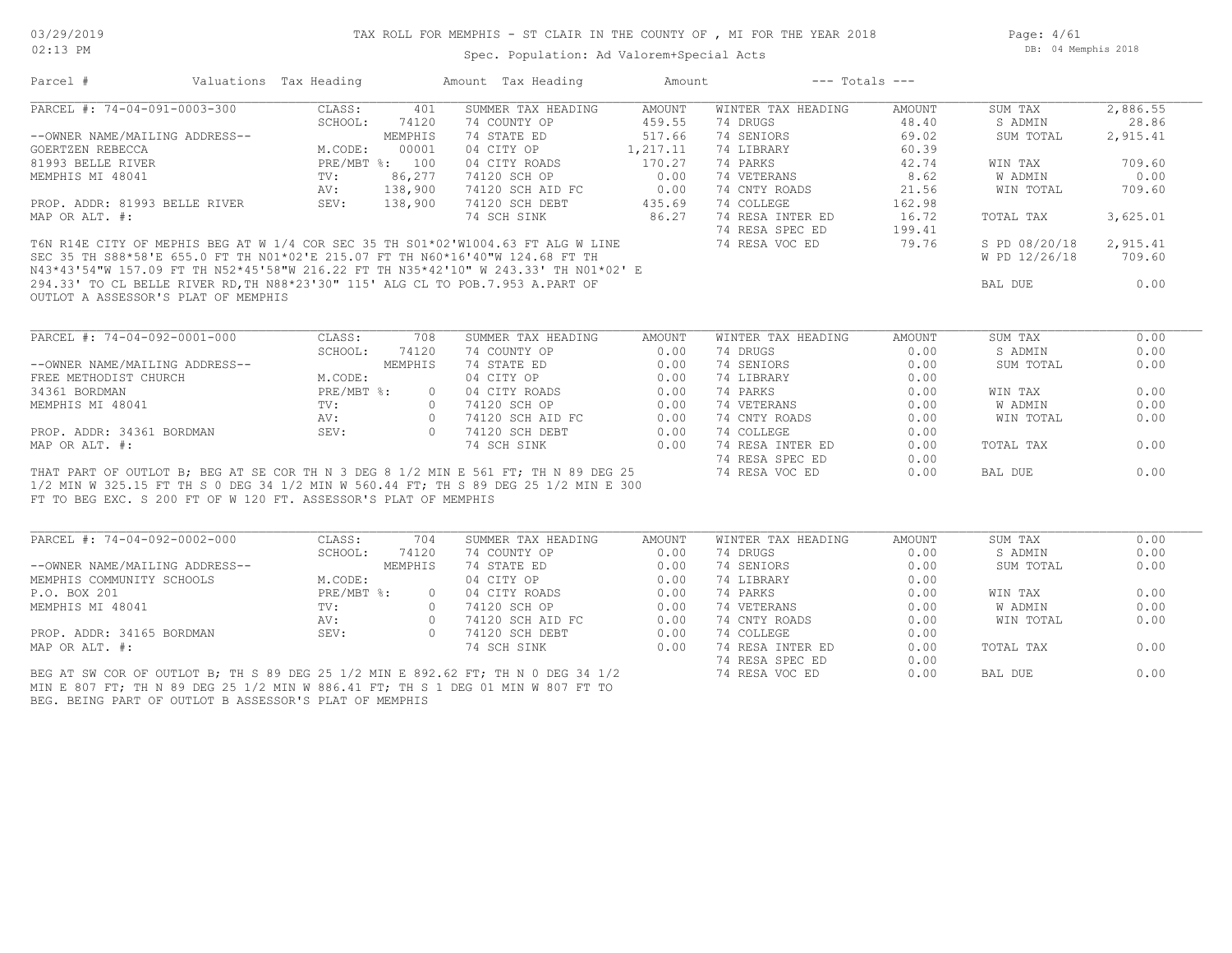Page: 5/61 DB: 04 Memphis 2018

| Parcel #                                                                                                                                 | Valuations Tax Heading                                                                                                 |         | Amount Tax Heading                           | Amount   | $---$ Totals $---$ |        |               |          |
|------------------------------------------------------------------------------------------------------------------------------------------|------------------------------------------------------------------------------------------------------------------------|---------|----------------------------------------------|----------|--------------------|--------|---------------|----------|
| PARCEL #: 74-04-092-0003-000                                                                                                             | CLASS:                                                                                                                 | 401     | SUMMER TAX HEADING                           | AMOUNT   | WINTER TAX HEADING | AMOUNT | SUM TAX       | 2,302.11 |
|                                                                                                                                          | SCHOOL:                                                                                                                | 74120   | 74 COUNTY OP                                 | 238.30   | 74 DRUGS           | 25.09  | S ADMIN       | 23.02    |
| --OWNER NAME/MAILING ADDRESS--                                                                                                           | ING ADDRESS--<br>URCH M.CODE:<br>MEMPHIS<br>M.CODE:<br>PRE/MBT %: 0<br>TV: 44,739<br>AV: 54,300<br>BORDMAN SEV: 54,300 |         | 74 STATE ED                                  | 268.43   | 74 SENIORS         | 35.79  | SUM TOTAL     | 2,325.13 |
| FREE METHODIST CHURCH                                                                                                                    |                                                                                                                        |         | 04 CITY OP                                   | 631.13   | 74 LIBRARY         | 31.31  |               |          |
| 34361 BORDMAN                                                                                                                            |                                                                                                                        |         |                                              | 88.29    | 74 PARKS           | 22.16  | WIN TAX       | 367.94   |
| MEMPHIS MI 48041                                                                                                                         |                                                                                                                        |         | 04 CITY ROADS<br>74120 SCH OP                | 805.30   | 74 VETERANS        | 4.47   | W ADMIN       | 0.00     |
|                                                                                                                                          |                                                                                                                        |         | 74120 SCH AID FC                             | 0.00     | 74 CNTY ROADS      | 11.18  | WIN TOTAL     | 367.94   |
| PROP. ADDR: 34333 BORDMAN                                                                                                                |                                                                                                                        |         | 74120 SCH DEBT                               | 225.93   | 74 COLLEGE         | 84.51  |               |          |
| MAP OR ALT. #:                                                                                                                           |                                                                                                                        |         | 74 SCH SINK                                  | 44.73    | 74 RESA INTER ED   | 8.67   | TOTAL TAX     | 2,693.07 |
|                                                                                                                                          |                                                                                                                        |         |                                              |          | 74 RESA SPEC ED    | 103.40 |               |          |
| S 200 FT OF W 120 FT OF THAT PART OF OUTLOT B; BEG AT SE COR; TH N 3 DEG 8 1/2 MIN                                                       |                                                                                                                        |         |                                              |          | 74 RESA VOC ED     | 41.36  | S PD 07/11/18 | 2,325.13 |
| E 561 FT; TH N 89 DEG 25 1/2 MIN W 325.15 FT; TH S 0 DEG 34 1/2 MIN W 560.44 FT; TH                                                      |                                                                                                                        |         |                                              |          |                    |        | W PD 12/12/18 | 367.94   |
| S 89 DEG 25 1/2 MIN E 300' TO BEG. ASSESSOR'S PLAT OF MEMPHIS                                                                            |                                                                                                                        |         |                                              |          |                    |        |               |          |
|                                                                                                                                          |                                                                                                                        |         |                                              |          |                    |        | BAL DUE       | 0.00     |
|                                                                                                                                          |                                                                                                                        |         |                                              |          |                    |        |               |          |
|                                                                                                                                          |                                                                                                                        |         |                                              |          |                    |        |               |          |
| PARCEL #: 74-04-093-0001-000                                                                                                             | CLASS:                                                                                                                 | 401     | SUMMER TAX HEADING                           | AMOUNT   | WINTER TAX HEADING | AMOUNT | SUM TAX       | 2,586.21 |
|                                                                                                                                          | SCHOOL:                                                                                                                | 74120   | 74 COUNTY OP                                 | 411.73   | 74 DRUGS           | 43.36  | S ADMIN       | 25.86    |
| --OWNER NAME/MAILING ADDRESS--                                                                                                           |                                                                                                                        | MEMPHIS | 74 STATE ED                                  | 463.80   | 74 SENIORS         | 61.84  | SUM TOTAL     | 2,612.07 |
| GILL RYAN                                                                                                                                | M.CODE:                                                                                                                | 00001   | 04 CITY OP                                   | 1,090.47 | 74 LIBRARY         | 54.11  |               |          |
|                                                                                                                                          |                                                                                                                        |         | 04 CITY ROADS                                | 152.55   | 74 PARKS           | 38.29  | WIN TAX       | 635.77   |
|                                                                                                                                          |                                                                                                                        |         | 74120 SCH OP                                 | 0.00     | 74 VETERANS        | 7.73   | W ADMIN       | 0.00     |
| 81185 COLE<br>MEMPHIS MI 48041<br>MEMPHIS MI 48041<br>PROP. ADDR: 81185 COLE<br>PROP. ADDR: 81185 COLE<br>SEV: 77,300                    |                                                                                                                        |         |                                              |          | 74 CNTY ROADS      | 19.32  | WIN TOTAL     | 635.77   |
|                                                                                                                                          |                                                                                                                        |         | $74120$ SCH AID FC $74120$ SCH DEBT $390.36$ |          | 74 COLLEGE         | 146.02 |               |          |
| MAP OR ALT. #:                                                                                                                           |                                                                                                                        |         | 74 SCH SINK 77.30                            |          | 74 RESA INTER ED   | 14.98  | TOTAL TAX     | 3,247.84 |
|                                                                                                                                          |                                                                                                                        |         |                                              |          | 74 RESA SPEC ED    | 178.66 |               |          |
| S 65 FT OF OUTLOT C MEAS ON W LOT LINE. ASSESSORS PLAT OF MEMPHIS                                                                        |                                                                                                                        |         |                                              |          |                    |        |               | 2,612.07 |
|                                                                                                                                          |                                                                                                                        |         |                                              |          | 74 RESA VOC ED     | 71.46  | S PD 12/14/18 |          |
|                                                                                                                                          |                                                                                                                        |         |                                              |          |                    |        | W PD 12/26/18 | 635.77   |
|                                                                                                                                          |                                                                                                                        |         |                                              |          |                    |        | BAL DUE       | 0.00     |
|                                                                                                                                          |                                                                                                                        |         |                                              |          |                    |        |               |          |
| PARCEL #: 74-04-093-0002-000                                                                                                             | CLASS:                                                                                                                 | 401     | SUMMER TAX HEADING                           | AMOUNT   | WINTER TAX HEADING | AMOUNT | SUM TAX       | 1,749.15 |
|                                                                                                                                          | SCHOOL:                                                                                                                | 74120   | 74 COUNTY OP                                 | 181.06   | 74 DRUGS           | 19.07  | S ADMIN       | 17.49    |
|                                                                                                                                          |                                                                                                                        |         | 74 STATE ED                                  | 203.95   | 74 SENIORS         | 27.19  | SUM TOTAL     | 1,766.64 |
|                                                                                                                                          |                                                                                                                        |         | 04 CITY OP                                   | 479.54   | 74 LIBRARY         | 23.79  |               |          |
|                                                                                                                                          |                                                                                                                        |         | 04 CITY ROADS                                | 67.08    | 74 PARKS           | 16.84  | WIN TAX       | 279.54   |
|                                                                                                                                          |                                                                                                                        |         | 74120 SCH OP                                 | 611.87   | 74 VETERANS        | 3.39   | W ADMIN       | 0.00     |
| WWWER NAME/MAILING ADDRESS--<br>TREEND JACK & VICTORIA M.CODE: 00012<br>36092 BARTEL STREET PRE/MBT %: 0<br>RICHMOND MI 48062 TV: 33,993 |                                                                                                                        |         | 74120 SCH AID FC                             | 0.00     | 74 CNTY ROADS      | 8.49   | WIN TOTAL     | 279.54   |
| PROP. ADDR: 81205 COLE                                                                                                                   | SEV:                                                                                                                   | 41,100  | 74120 SCH DEBT                               | 171.66   | 74 COLLEGE         | 64.21  |               |          |
| MAP OR ALT. #:                                                                                                                           |                                                                                                                        |         | 74 SCH SINK                                  | 33.99    | 74 RESA INTER ED   | 6.58   | TOTAL TAX     | 2,046.18 |
|                                                                                                                                          |                                                                                                                        |         |                                              |          | 74 RESA SPEC ED    | 78.56  |               |          |
| N 90 FT OF S 155 FT MEAS ON W LOT LINE OF OUTLOT C ASSESSORS PLAT OF MEMPHIS                                                             |                                                                                                                        |         |                                              |          | 74 RESA VOC ED     | 31.42  | S PD 08/28/18 | 1,766.64 |
|                                                                                                                                          |                                                                                                                        |         |                                              |          |                    |        | W PD 12/26/18 | 279.54   |
|                                                                                                                                          |                                                                                                                        |         |                                              |          |                    |        |               |          |
|                                                                                                                                          |                                                                                                                        |         |                                              |          |                    |        | BAL DUE       | 0.00     |
|                                                                                                                                          |                                                                                                                        |         |                                              |          |                    |        |               |          |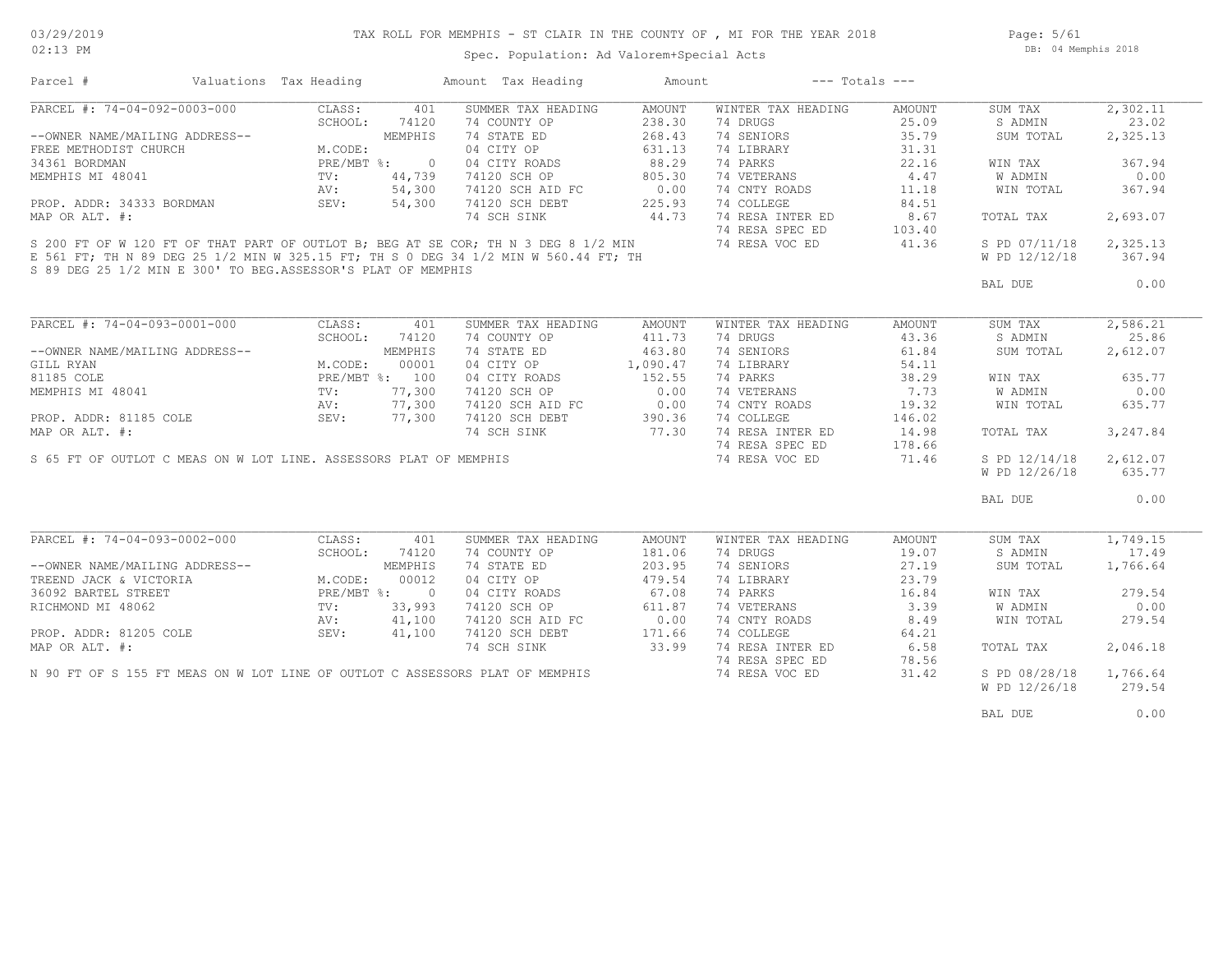Page: 6/61 DB: 04 Memphis 2018

| Parcel #<br>Valuations Tax Heading<br>Amount Tax Heading and Amount<br>--- Totals ---<br>PARCEL #: 74-04-093-0003-001<br>SUMMER TAX HEADING<br>AMOUNT<br>WINTER TAX HEADING<br>CLASS:<br>401<br>AMOUNT<br>SUM TAX<br>74 COUNTY OP<br>284.57<br>74 DRUGS<br>29.97<br>SCHOOL:<br>74120<br>S ADMIN<br>74 SENIORS<br>MEMPHIS<br>74 STATE ED<br>320.55<br>42.74<br>SUM TOTAL<br>--OWNER NAME/MAILING ADDRESS--<br>04 CITY OP<br>753.68<br>74 LIBRARY<br>37.39<br>MARNON EDWARD JR<br>M.CODE:<br>P.O. BOX 594<br>PRE/MBT %: 100<br>04 CITY ROADS<br>105.44<br>74 PARKS<br>26.46<br>WIN TAX<br>MEMPHIS MI 48041<br>TV:<br>53,426<br>74120 SCH OP<br>0.00<br>74 VETERANS<br>5.34<br><b>W ADMIN</b><br>AV:<br>92,100<br>74120 SCH AID FC<br>0.00<br>74 CNTY ROADS<br>WIN TOTAL<br>13.35<br>PROP. ADDR: 81500 COLE<br>SEV:<br>92,100<br>74120 SCH DEBT<br>269.80<br>74 COLLEGE<br>100.92<br>74 RESA INTER ED<br>MAP OR ALT. #:<br>53.42<br>10.35<br>74 SCH SINK<br>TOTAL TAX<br>74 RESA SPEC ED<br>123.48<br>74 RESA VOC ED<br>COMM AT THE NW CORN OF OUTLOT C; TH ALG THE N LINE OF OUTLOT C S85*21'00"E 91.69 FT<br>49.39<br>S PD 08/17/18<br>TO THE POB; TH S85*21'00"E 19.31FT TO A PT OF CURVATURE; TH 288.99FT ALG A CURVE<br>W PD 12/03/18<br>CONCAVE TO THE N, HAVING A RADIUS OF 4,978.31 FT, A CENTRAL ANGLE OF 04*03'36", AND<br>A CHORD OF S87*22'54"E 288.93 FT; TH S01*44'40"W 351.32FT; TH N88*47'42"W 120.21<br>FT; TH N01*44'40"E 13.29FT TO A PT OF CURVATURE; TH 101.<br>BAL DUE<br>TO THE W, HAVING A RAD OF 35FT, A CENTRAL ANGLE OF 166*23'4", AND A CHORD OF<br>N37*01'48"W 69.51 FT; TH N24*44'18"W 324.39 FT TO POB. 1.71 AC<br>PARCEL #: 74-04-093-0003-010<br>SUMMER TAX HEADING<br>WINTER TAX HEADING<br>CLASS:<br>402<br>AMOUNT<br>AMOUNT<br>SUM TAX<br>74 COUNTY OP<br>SCHOOL:<br>74120<br>45.33<br>74 DRUGS<br>4.77<br>S ADMIN<br>74 STATE ED<br>51.06<br>74 SENIORS<br>6.80<br>--OWNER NAME/MAILING ADDRESS--<br>MEMPHIS<br>SUM TOTAL<br>04 CITY OP<br>120.06<br>74 LIBRARY<br>5.95<br>MARNON EDWARD JR<br>M.CODE:<br>P.O. BOX 594<br>PRE/MBT %: 100<br>04 CITY ROADS<br>16.79<br>74 PARKS<br>4.21<br>WIN TAX<br>MEMPHIS MI 48041<br>TV:<br>8,511 74120 SCH OP<br>0.00<br>74 VETERANS<br>W ADMIN<br>0.85<br>AV:<br>17,400<br>74120 SCH AID FC<br>74120 SCH AID FC<br>0.00<br>74 CNTY ROADS<br>2.12<br>WIN TOTAL<br>69.94<br>SEV:<br>PROP. ADDR: COLE VACANT<br>17,400<br>74120 SCH DEBT<br>42.98<br>74 COLLEGE<br>16.07<br>8.51<br>74 RESA INTER ED<br>MAP OR ALT. #:<br>1.64<br>357.51<br>74 SCH SINK<br>TOTAL TAX<br>74 RESA SPEC ED<br>19.67<br>BEF AT THE NW CORN OF OUTLOT C, TH S86*21'00"W 91.69 FT; TH S24*44'18"e 324.39 FT<br>287.57<br>74 RESA VOC ED<br>7.86<br>S PD 08/17/18<br>TO A PT OF CURV; TH 62.59 FT ALG A CURVE CONCAVE TO THE EAST, HAVING A RADIUS OF 35<br>W PD 12/03/18<br>FT, A CENTRAL ANGLE OF $102*27'05''$ , AND A CHORD OF $508*33'08''E$ 54.58 FT; TH<br>S01*44'40"W 12.74FT; THE N88*47'42"W 229.47 FT; TH N01*41'48"E 364.09 FT TO POB.<br>0.00<br>BAL DUE<br>1.45 AC<br>PARCEL #: $74-04-093-0004-000$<br>2, 232.41<br>CLASS:<br>401<br>SUMMER TAX HEADING<br>WINTER TAX HEADING<br>AMOUNT<br>SUM TAX<br>AMOUNT<br>SCHOOL:<br>74120<br>74 COUNTY OP<br>355.41<br>74 DRUGS<br>37.43<br>S ADMIN<br>22.32<br>MEMPHIS<br>74 STATE ED<br>74 SENIORS<br>--OWNER NAME/MAILING ADDRESS--<br>400.35<br>53.38<br>SUM TOTAL<br>2,254.73<br>04 CITY OP<br>941.29<br>74 LIBRARY<br>46.70<br>URICK DENNIS M<br>M.CODE:<br>74 PARKS<br>P.O. BOX 567<br>PRE/MBT %: 100<br>04 CITY ROADS<br>131.68<br>33.05<br>WIN TAX<br>548.79<br>74 VETERANS<br>MEMPHIS MI 48041<br>TV:<br>66,725<br>74120 SCH OP<br>0.00<br>6.67<br>W ADMIN<br>0.00<br>85,300<br>74 CNTY ROADS<br>AV:<br>74120 SCH AID FC<br>0.00<br>16.68<br>WIN TOTAL<br>548.79<br>PROP. ADDR: 81250 COLE<br>SEV:<br>85,300<br>336.96<br>74 COLLEGE<br>74120 SCH DEBT<br>126.05<br>66.72<br>74 RESA INTER ED<br>MAP OR ALT. #:<br>74 SCH SINK<br>12.93<br>2,803.52<br>TOTAL TAX<br>74 RESA SPEC ED<br>154.22<br>S 100 FT MEAS ON E LOT LINE OF E 198 FT OF OULOT C. ASSESSORS PLAT OF MEMPHIS<br>74 RESA VOC ED<br>61.68<br>S PD 08/27/18<br>2,254.73<br>548.79<br>W PD 01/24/19<br>0.00<br>BAL DUE |  |  |  |  |                    |
|----------------------------------------------------------------------------------------------------------------------------------------------------------------------------------------------------------------------------------------------------------------------------------------------------------------------------------------------------------------------------------------------------------------------------------------------------------------------------------------------------------------------------------------------------------------------------------------------------------------------------------------------------------------------------------------------------------------------------------------------------------------------------------------------------------------------------------------------------------------------------------------------------------------------------------------------------------------------------------------------------------------------------------------------------------------------------------------------------------------------------------------------------------------------------------------------------------------------------------------------------------------------------------------------------------------------------------------------------------------------------------------------------------------------------------------------------------------------------------------------------------------------------------------------------------------------------------------------------------------------------------------------------------------------------------------------------------------------------------------------------------------------------------------------------------------------------------------------------------------------------------------------------------------------------------------------------------------------------------------------------------------------------------------------------------------------------------------------------------------------------------------------------------------------------------------------------------------------------------------------------------------------------------------------------------------------------------------------------------------------------------------------------------------------------------------------------------------------------------------------------------------------------------------------------------------------------------------------------------------------------------------------------------------------------------------------------------------------------------------------------------------------------------------------------------------------------------------------------------------------------------------------------------------------------------------------------------------------------------------------------------------------------------------------------------------------------------------------------------------------------------------------------------------------------------------------------------------------------------------------------------------------------------------------------------------------------------------------------------------------------------------------------------------------------------------------------------------------------------------------------------------------------------------------------------------------------------------------------------------------------------------------------------------------------------------------------------------------------------------------------------------------------------------------------------------------------------------------------------------------------------------------------------------------------------------------------------------------------------------------------------------------------------------------------------------------------------------------------------------------------------------------------------------------------------------------------|--|--|--|--|--------------------|
|                                                                                                                                                                                                                                                                                                                                                                                                                                                                                                                                                                                                                                                                                                                                                                                                                                                                                                                                                                                                                                                                                                                                                                                                                                                                                                                                                                                                                                                                                                                                                                                                                                                                                                                                                                                                                                                                                                                                                                                                                                                                                                                                                                                                                                                                                                                                                                                                                                                                                                                                                                                                                                                                                                                                                                                                                                                                                                                                                                                                                                                                                                                                                                                                                                                                                                                                                                                                                                                                                                                                                                                                                                                                                                                                                                                                                                                                                                                                                                                                                                                                                                                                                                                                    |  |  |  |  |                    |
|                                                                                                                                                                                                                                                                                                                                                                                                                                                                                                                                                                                                                                                                                                                                                                                                                                                                                                                                                                                                                                                                                                                                                                                                                                                                                                                                                                                                                                                                                                                                                                                                                                                                                                                                                                                                                                                                                                                                                                                                                                                                                                                                                                                                                                                                                                                                                                                                                                                                                                                                                                                                                                                                                                                                                                                                                                                                                                                                                                                                                                                                                                                                                                                                                                                                                                                                                                                                                                                                                                                                                                                                                                                                                                                                                                                                                                                                                                                                                                                                                                                                                                                                                                                                    |  |  |  |  | 1,787.46           |
|                                                                                                                                                                                                                                                                                                                                                                                                                                                                                                                                                                                                                                                                                                                                                                                                                                                                                                                                                                                                                                                                                                                                                                                                                                                                                                                                                                                                                                                                                                                                                                                                                                                                                                                                                                                                                                                                                                                                                                                                                                                                                                                                                                                                                                                                                                                                                                                                                                                                                                                                                                                                                                                                                                                                                                                                                                                                                                                                                                                                                                                                                                                                                                                                                                                                                                                                                                                                                                                                                                                                                                                                                                                                                                                                                                                                                                                                                                                                                                                                                                                                                                                                                                                                    |  |  |  |  | 17.87              |
|                                                                                                                                                                                                                                                                                                                                                                                                                                                                                                                                                                                                                                                                                                                                                                                                                                                                                                                                                                                                                                                                                                                                                                                                                                                                                                                                                                                                                                                                                                                                                                                                                                                                                                                                                                                                                                                                                                                                                                                                                                                                                                                                                                                                                                                                                                                                                                                                                                                                                                                                                                                                                                                                                                                                                                                                                                                                                                                                                                                                                                                                                                                                                                                                                                                                                                                                                                                                                                                                                                                                                                                                                                                                                                                                                                                                                                                                                                                                                                                                                                                                                                                                                                                                    |  |  |  |  | 1,805.33           |
|                                                                                                                                                                                                                                                                                                                                                                                                                                                                                                                                                                                                                                                                                                                                                                                                                                                                                                                                                                                                                                                                                                                                                                                                                                                                                                                                                                                                                                                                                                                                                                                                                                                                                                                                                                                                                                                                                                                                                                                                                                                                                                                                                                                                                                                                                                                                                                                                                                                                                                                                                                                                                                                                                                                                                                                                                                                                                                                                                                                                                                                                                                                                                                                                                                                                                                                                                                                                                                                                                                                                                                                                                                                                                                                                                                                                                                                                                                                                                                                                                                                                                                                                                                                                    |  |  |  |  |                    |
|                                                                                                                                                                                                                                                                                                                                                                                                                                                                                                                                                                                                                                                                                                                                                                                                                                                                                                                                                                                                                                                                                                                                                                                                                                                                                                                                                                                                                                                                                                                                                                                                                                                                                                                                                                                                                                                                                                                                                                                                                                                                                                                                                                                                                                                                                                                                                                                                                                                                                                                                                                                                                                                                                                                                                                                                                                                                                                                                                                                                                                                                                                                                                                                                                                                                                                                                                                                                                                                                                                                                                                                                                                                                                                                                                                                                                                                                                                                                                                                                                                                                                                                                                                                                    |  |  |  |  | 439.39             |
|                                                                                                                                                                                                                                                                                                                                                                                                                                                                                                                                                                                                                                                                                                                                                                                                                                                                                                                                                                                                                                                                                                                                                                                                                                                                                                                                                                                                                                                                                                                                                                                                                                                                                                                                                                                                                                                                                                                                                                                                                                                                                                                                                                                                                                                                                                                                                                                                                                                                                                                                                                                                                                                                                                                                                                                                                                                                                                                                                                                                                                                                                                                                                                                                                                                                                                                                                                                                                                                                                                                                                                                                                                                                                                                                                                                                                                                                                                                                                                                                                                                                                                                                                                                                    |  |  |  |  | 0.00               |
|                                                                                                                                                                                                                                                                                                                                                                                                                                                                                                                                                                                                                                                                                                                                                                                                                                                                                                                                                                                                                                                                                                                                                                                                                                                                                                                                                                                                                                                                                                                                                                                                                                                                                                                                                                                                                                                                                                                                                                                                                                                                                                                                                                                                                                                                                                                                                                                                                                                                                                                                                                                                                                                                                                                                                                                                                                                                                                                                                                                                                                                                                                                                                                                                                                                                                                                                                                                                                                                                                                                                                                                                                                                                                                                                                                                                                                                                                                                                                                                                                                                                                                                                                                                                    |  |  |  |  | 439.39             |
|                                                                                                                                                                                                                                                                                                                                                                                                                                                                                                                                                                                                                                                                                                                                                                                                                                                                                                                                                                                                                                                                                                                                                                                                                                                                                                                                                                                                                                                                                                                                                                                                                                                                                                                                                                                                                                                                                                                                                                                                                                                                                                                                                                                                                                                                                                                                                                                                                                                                                                                                                                                                                                                                                                                                                                                                                                                                                                                                                                                                                                                                                                                                                                                                                                                                                                                                                                                                                                                                                                                                                                                                                                                                                                                                                                                                                                                                                                                                                                                                                                                                                                                                                                                                    |  |  |  |  |                    |
|                                                                                                                                                                                                                                                                                                                                                                                                                                                                                                                                                                                                                                                                                                                                                                                                                                                                                                                                                                                                                                                                                                                                                                                                                                                                                                                                                                                                                                                                                                                                                                                                                                                                                                                                                                                                                                                                                                                                                                                                                                                                                                                                                                                                                                                                                                                                                                                                                                                                                                                                                                                                                                                                                                                                                                                                                                                                                                                                                                                                                                                                                                                                                                                                                                                                                                                                                                                                                                                                                                                                                                                                                                                                                                                                                                                                                                                                                                                                                                                                                                                                                                                                                                                                    |  |  |  |  | 2,244.72           |
|                                                                                                                                                                                                                                                                                                                                                                                                                                                                                                                                                                                                                                                                                                                                                                                                                                                                                                                                                                                                                                                                                                                                                                                                                                                                                                                                                                                                                                                                                                                                                                                                                                                                                                                                                                                                                                                                                                                                                                                                                                                                                                                                                                                                                                                                                                                                                                                                                                                                                                                                                                                                                                                                                                                                                                                                                                                                                                                                                                                                                                                                                                                                                                                                                                                                                                                                                                                                                                                                                                                                                                                                                                                                                                                                                                                                                                                                                                                                                                                                                                                                                                                                                                                                    |  |  |  |  |                    |
|                                                                                                                                                                                                                                                                                                                                                                                                                                                                                                                                                                                                                                                                                                                                                                                                                                                                                                                                                                                                                                                                                                                                                                                                                                                                                                                                                                                                                                                                                                                                                                                                                                                                                                                                                                                                                                                                                                                                                                                                                                                                                                                                                                                                                                                                                                                                                                                                                                                                                                                                                                                                                                                                                                                                                                                                                                                                                                                                                                                                                                                                                                                                                                                                                                                                                                                                                                                                                                                                                                                                                                                                                                                                                                                                                                                                                                                                                                                                                                                                                                                                                                                                                                                                    |  |  |  |  | 1,805.33<br>439.39 |
|                                                                                                                                                                                                                                                                                                                                                                                                                                                                                                                                                                                                                                                                                                                                                                                                                                                                                                                                                                                                                                                                                                                                                                                                                                                                                                                                                                                                                                                                                                                                                                                                                                                                                                                                                                                                                                                                                                                                                                                                                                                                                                                                                                                                                                                                                                                                                                                                                                                                                                                                                                                                                                                                                                                                                                                                                                                                                                                                                                                                                                                                                                                                                                                                                                                                                                                                                                                                                                                                                                                                                                                                                                                                                                                                                                                                                                                                                                                                                                                                                                                                                                                                                                                                    |  |  |  |  |                    |
|                                                                                                                                                                                                                                                                                                                                                                                                                                                                                                                                                                                                                                                                                                                                                                                                                                                                                                                                                                                                                                                                                                                                                                                                                                                                                                                                                                                                                                                                                                                                                                                                                                                                                                                                                                                                                                                                                                                                                                                                                                                                                                                                                                                                                                                                                                                                                                                                                                                                                                                                                                                                                                                                                                                                                                                                                                                                                                                                                                                                                                                                                                                                                                                                                                                                                                                                                                                                                                                                                                                                                                                                                                                                                                                                                                                                                                                                                                                                                                                                                                                                                                                                                                                                    |  |  |  |  | 0.00               |
|                                                                                                                                                                                                                                                                                                                                                                                                                                                                                                                                                                                                                                                                                                                                                                                                                                                                                                                                                                                                                                                                                                                                                                                                                                                                                                                                                                                                                                                                                                                                                                                                                                                                                                                                                                                                                                                                                                                                                                                                                                                                                                                                                                                                                                                                                                                                                                                                                                                                                                                                                                                                                                                                                                                                                                                                                                                                                                                                                                                                                                                                                                                                                                                                                                                                                                                                                                                                                                                                                                                                                                                                                                                                                                                                                                                                                                                                                                                                                                                                                                                                                                                                                                                                    |  |  |  |  |                    |
|                                                                                                                                                                                                                                                                                                                                                                                                                                                                                                                                                                                                                                                                                                                                                                                                                                                                                                                                                                                                                                                                                                                                                                                                                                                                                                                                                                                                                                                                                                                                                                                                                                                                                                                                                                                                                                                                                                                                                                                                                                                                                                                                                                                                                                                                                                                                                                                                                                                                                                                                                                                                                                                                                                                                                                                                                                                                                                                                                                                                                                                                                                                                                                                                                                                                                                                                                                                                                                                                                                                                                                                                                                                                                                                                                                                                                                                                                                                                                                                                                                                                                                                                                                                                    |  |  |  |  |                    |
|                                                                                                                                                                                                                                                                                                                                                                                                                                                                                                                                                                                                                                                                                                                                                                                                                                                                                                                                                                                                                                                                                                                                                                                                                                                                                                                                                                                                                                                                                                                                                                                                                                                                                                                                                                                                                                                                                                                                                                                                                                                                                                                                                                                                                                                                                                                                                                                                                                                                                                                                                                                                                                                                                                                                                                                                                                                                                                                                                                                                                                                                                                                                                                                                                                                                                                                                                                                                                                                                                                                                                                                                                                                                                                                                                                                                                                                                                                                                                                                                                                                                                                                                                                                                    |  |  |  |  |                    |
|                                                                                                                                                                                                                                                                                                                                                                                                                                                                                                                                                                                                                                                                                                                                                                                                                                                                                                                                                                                                                                                                                                                                                                                                                                                                                                                                                                                                                                                                                                                                                                                                                                                                                                                                                                                                                                                                                                                                                                                                                                                                                                                                                                                                                                                                                                                                                                                                                                                                                                                                                                                                                                                                                                                                                                                                                                                                                                                                                                                                                                                                                                                                                                                                                                                                                                                                                                                                                                                                                                                                                                                                                                                                                                                                                                                                                                                                                                                                                                                                                                                                                                                                                                                                    |  |  |  |  |                    |
|                                                                                                                                                                                                                                                                                                                                                                                                                                                                                                                                                                                                                                                                                                                                                                                                                                                                                                                                                                                                                                                                                                                                                                                                                                                                                                                                                                                                                                                                                                                                                                                                                                                                                                                                                                                                                                                                                                                                                                                                                                                                                                                                                                                                                                                                                                                                                                                                                                                                                                                                                                                                                                                                                                                                                                                                                                                                                                                                                                                                                                                                                                                                                                                                                                                                                                                                                                                                                                                                                                                                                                                                                                                                                                                                                                                                                                                                                                                                                                                                                                                                                                                                                                                                    |  |  |  |  | 284.73             |
|                                                                                                                                                                                                                                                                                                                                                                                                                                                                                                                                                                                                                                                                                                                                                                                                                                                                                                                                                                                                                                                                                                                                                                                                                                                                                                                                                                                                                                                                                                                                                                                                                                                                                                                                                                                                                                                                                                                                                                                                                                                                                                                                                                                                                                                                                                                                                                                                                                                                                                                                                                                                                                                                                                                                                                                                                                                                                                                                                                                                                                                                                                                                                                                                                                                                                                                                                                                                                                                                                                                                                                                                                                                                                                                                                                                                                                                                                                                                                                                                                                                                                                                                                                                                    |  |  |  |  | 2.84               |
|                                                                                                                                                                                                                                                                                                                                                                                                                                                                                                                                                                                                                                                                                                                                                                                                                                                                                                                                                                                                                                                                                                                                                                                                                                                                                                                                                                                                                                                                                                                                                                                                                                                                                                                                                                                                                                                                                                                                                                                                                                                                                                                                                                                                                                                                                                                                                                                                                                                                                                                                                                                                                                                                                                                                                                                                                                                                                                                                                                                                                                                                                                                                                                                                                                                                                                                                                                                                                                                                                                                                                                                                                                                                                                                                                                                                                                                                                                                                                                                                                                                                                                                                                                                                    |  |  |  |  | 287.57             |
|                                                                                                                                                                                                                                                                                                                                                                                                                                                                                                                                                                                                                                                                                                                                                                                                                                                                                                                                                                                                                                                                                                                                                                                                                                                                                                                                                                                                                                                                                                                                                                                                                                                                                                                                                                                                                                                                                                                                                                                                                                                                                                                                                                                                                                                                                                                                                                                                                                                                                                                                                                                                                                                                                                                                                                                                                                                                                                                                                                                                                                                                                                                                                                                                                                                                                                                                                                                                                                                                                                                                                                                                                                                                                                                                                                                                                                                                                                                                                                                                                                                                                                                                                                                                    |  |  |  |  |                    |
|                                                                                                                                                                                                                                                                                                                                                                                                                                                                                                                                                                                                                                                                                                                                                                                                                                                                                                                                                                                                                                                                                                                                                                                                                                                                                                                                                                                                                                                                                                                                                                                                                                                                                                                                                                                                                                                                                                                                                                                                                                                                                                                                                                                                                                                                                                                                                                                                                                                                                                                                                                                                                                                                                                                                                                                                                                                                                                                                                                                                                                                                                                                                                                                                                                                                                                                                                                                                                                                                                                                                                                                                                                                                                                                                                                                                                                                                                                                                                                                                                                                                                                                                                                                                    |  |  |  |  | 69.94              |
|                                                                                                                                                                                                                                                                                                                                                                                                                                                                                                                                                                                                                                                                                                                                                                                                                                                                                                                                                                                                                                                                                                                                                                                                                                                                                                                                                                                                                                                                                                                                                                                                                                                                                                                                                                                                                                                                                                                                                                                                                                                                                                                                                                                                                                                                                                                                                                                                                                                                                                                                                                                                                                                                                                                                                                                                                                                                                                                                                                                                                                                                                                                                                                                                                                                                                                                                                                                                                                                                                                                                                                                                                                                                                                                                                                                                                                                                                                                                                                                                                                                                                                                                                                                                    |  |  |  |  | 0.00               |
|                                                                                                                                                                                                                                                                                                                                                                                                                                                                                                                                                                                                                                                                                                                                                                                                                                                                                                                                                                                                                                                                                                                                                                                                                                                                                                                                                                                                                                                                                                                                                                                                                                                                                                                                                                                                                                                                                                                                                                                                                                                                                                                                                                                                                                                                                                                                                                                                                                                                                                                                                                                                                                                                                                                                                                                                                                                                                                                                                                                                                                                                                                                                                                                                                                                                                                                                                                                                                                                                                                                                                                                                                                                                                                                                                                                                                                                                                                                                                                                                                                                                                                                                                                                                    |  |  |  |  |                    |
|                                                                                                                                                                                                                                                                                                                                                                                                                                                                                                                                                                                                                                                                                                                                                                                                                                                                                                                                                                                                                                                                                                                                                                                                                                                                                                                                                                                                                                                                                                                                                                                                                                                                                                                                                                                                                                                                                                                                                                                                                                                                                                                                                                                                                                                                                                                                                                                                                                                                                                                                                                                                                                                                                                                                                                                                                                                                                                                                                                                                                                                                                                                                                                                                                                                                                                                                                                                                                                                                                                                                                                                                                                                                                                                                                                                                                                                                                                                                                                                                                                                                                                                                                                                                    |  |  |  |  |                    |
|                                                                                                                                                                                                                                                                                                                                                                                                                                                                                                                                                                                                                                                                                                                                                                                                                                                                                                                                                                                                                                                                                                                                                                                                                                                                                                                                                                                                                                                                                                                                                                                                                                                                                                                                                                                                                                                                                                                                                                                                                                                                                                                                                                                                                                                                                                                                                                                                                                                                                                                                                                                                                                                                                                                                                                                                                                                                                                                                                                                                                                                                                                                                                                                                                                                                                                                                                                                                                                                                                                                                                                                                                                                                                                                                                                                                                                                                                                                                                                                                                                                                                                                                                                                                    |  |  |  |  |                    |
|                                                                                                                                                                                                                                                                                                                                                                                                                                                                                                                                                                                                                                                                                                                                                                                                                                                                                                                                                                                                                                                                                                                                                                                                                                                                                                                                                                                                                                                                                                                                                                                                                                                                                                                                                                                                                                                                                                                                                                                                                                                                                                                                                                                                                                                                                                                                                                                                                                                                                                                                                                                                                                                                                                                                                                                                                                                                                                                                                                                                                                                                                                                                                                                                                                                                                                                                                                                                                                                                                                                                                                                                                                                                                                                                                                                                                                                                                                                                                                                                                                                                                                                                                                                                    |  |  |  |  |                    |
|                                                                                                                                                                                                                                                                                                                                                                                                                                                                                                                                                                                                                                                                                                                                                                                                                                                                                                                                                                                                                                                                                                                                                                                                                                                                                                                                                                                                                                                                                                                                                                                                                                                                                                                                                                                                                                                                                                                                                                                                                                                                                                                                                                                                                                                                                                                                                                                                                                                                                                                                                                                                                                                                                                                                                                                                                                                                                                                                                                                                                                                                                                                                                                                                                                                                                                                                                                                                                                                                                                                                                                                                                                                                                                                                                                                                                                                                                                                                                                                                                                                                                                                                                                                                    |  |  |  |  |                    |
|                                                                                                                                                                                                                                                                                                                                                                                                                                                                                                                                                                                                                                                                                                                                                                                                                                                                                                                                                                                                                                                                                                                                                                                                                                                                                                                                                                                                                                                                                                                                                                                                                                                                                                                                                                                                                                                                                                                                                                                                                                                                                                                                                                                                                                                                                                                                                                                                                                                                                                                                                                                                                                                                                                                                                                                                                                                                                                                                                                                                                                                                                                                                                                                                                                                                                                                                                                                                                                                                                                                                                                                                                                                                                                                                                                                                                                                                                                                                                                                                                                                                                                                                                                                                    |  |  |  |  | 69.94              |
|                                                                                                                                                                                                                                                                                                                                                                                                                                                                                                                                                                                                                                                                                                                                                                                                                                                                                                                                                                                                                                                                                                                                                                                                                                                                                                                                                                                                                                                                                                                                                                                                                                                                                                                                                                                                                                                                                                                                                                                                                                                                                                                                                                                                                                                                                                                                                                                                                                                                                                                                                                                                                                                                                                                                                                                                                                                                                                                                                                                                                                                                                                                                                                                                                                                                                                                                                                                                                                                                                                                                                                                                                                                                                                                                                                                                                                                                                                                                                                                                                                                                                                                                                                                                    |  |  |  |  |                    |
|                                                                                                                                                                                                                                                                                                                                                                                                                                                                                                                                                                                                                                                                                                                                                                                                                                                                                                                                                                                                                                                                                                                                                                                                                                                                                                                                                                                                                                                                                                                                                                                                                                                                                                                                                                                                                                                                                                                                                                                                                                                                                                                                                                                                                                                                                                                                                                                                                                                                                                                                                                                                                                                                                                                                                                                                                                                                                                                                                                                                                                                                                                                                                                                                                                                                                                                                                                                                                                                                                                                                                                                                                                                                                                                                                                                                                                                                                                                                                                                                                                                                                                                                                                                                    |  |  |  |  |                    |
|                                                                                                                                                                                                                                                                                                                                                                                                                                                                                                                                                                                                                                                                                                                                                                                                                                                                                                                                                                                                                                                                                                                                                                                                                                                                                                                                                                                                                                                                                                                                                                                                                                                                                                                                                                                                                                                                                                                                                                                                                                                                                                                                                                                                                                                                                                                                                                                                                                                                                                                                                                                                                                                                                                                                                                                                                                                                                                                                                                                                                                                                                                                                                                                                                                                                                                                                                                                                                                                                                                                                                                                                                                                                                                                                                                                                                                                                                                                                                                                                                                                                                                                                                                                                    |  |  |  |  |                    |
|                                                                                                                                                                                                                                                                                                                                                                                                                                                                                                                                                                                                                                                                                                                                                                                                                                                                                                                                                                                                                                                                                                                                                                                                                                                                                                                                                                                                                                                                                                                                                                                                                                                                                                                                                                                                                                                                                                                                                                                                                                                                                                                                                                                                                                                                                                                                                                                                                                                                                                                                                                                                                                                                                                                                                                                                                                                                                                                                                                                                                                                                                                                                                                                                                                                                                                                                                                                                                                                                                                                                                                                                                                                                                                                                                                                                                                                                                                                                                                                                                                                                                                                                                                                                    |  |  |  |  |                    |
|                                                                                                                                                                                                                                                                                                                                                                                                                                                                                                                                                                                                                                                                                                                                                                                                                                                                                                                                                                                                                                                                                                                                                                                                                                                                                                                                                                                                                                                                                                                                                                                                                                                                                                                                                                                                                                                                                                                                                                                                                                                                                                                                                                                                                                                                                                                                                                                                                                                                                                                                                                                                                                                                                                                                                                                                                                                                                                                                                                                                                                                                                                                                                                                                                                                                                                                                                                                                                                                                                                                                                                                                                                                                                                                                                                                                                                                                                                                                                                                                                                                                                                                                                                                                    |  |  |  |  |                    |
|                                                                                                                                                                                                                                                                                                                                                                                                                                                                                                                                                                                                                                                                                                                                                                                                                                                                                                                                                                                                                                                                                                                                                                                                                                                                                                                                                                                                                                                                                                                                                                                                                                                                                                                                                                                                                                                                                                                                                                                                                                                                                                                                                                                                                                                                                                                                                                                                                                                                                                                                                                                                                                                                                                                                                                                                                                                                                                                                                                                                                                                                                                                                                                                                                                                                                                                                                                                                                                                                                                                                                                                                                                                                                                                                                                                                                                                                                                                                                                                                                                                                                                                                                                                                    |  |  |  |  |                    |
|                                                                                                                                                                                                                                                                                                                                                                                                                                                                                                                                                                                                                                                                                                                                                                                                                                                                                                                                                                                                                                                                                                                                                                                                                                                                                                                                                                                                                                                                                                                                                                                                                                                                                                                                                                                                                                                                                                                                                                                                                                                                                                                                                                                                                                                                                                                                                                                                                                                                                                                                                                                                                                                                                                                                                                                                                                                                                                                                                                                                                                                                                                                                                                                                                                                                                                                                                                                                                                                                                                                                                                                                                                                                                                                                                                                                                                                                                                                                                                                                                                                                                                                                                                                                    |  |  |  |  |                    |
|                                                                                                                                                                                                                                                                                                                                                                                                                                                                                                                                                                                                                                                                                                                                                                                                                                                                                                                                                                                                                                                                                                                                                                                                                                                                                                                                                                                                                                                                                                                                                                                                                                                                                                                                                                                                                                                                                                                                                                                                                                                                                                                                                                                                                                                                                                                                                                                                                                                                                                                                                                                                                                                                                                                                                                                                                                                                                                                                                                                                                                                                                                                                                                                                                                                                                                                                                                                                                                                                                                                                                                                                                                                                                                                                                                                                                                                                                                                                                                                                                                                                                                                                                                                                    |  |  |  |  |                    |
|                                                                                                                                                                                                                                                                                                                                                                                                                                                                                                                                                                                                                                                                                                                                                                                                                                                                                                                                                                                                                                                                                                                                                                                                                                                                                                                                                                                                                                                                                                                                                                                                                                                                                                                                                                                                                                                                                                                                                                                                                                                                                                                                                                                                                                                                                                                                                                                                                                                                                                                                                                                                                                                                                                                                                                                                                                                                                                                                                                                                                                                                                                                                                                                                                                                                                                                                                                                                                                                                                                                                                                                                                                                                                                                                                                                                                                                                                                                                                                                                                                                                                                                                                                                                    |  |  |  |  |                    |
|                                                                                                                                                                                                                                                                                                                                                                                                                                                                                                                                                                                                                                                                                                                                                                                                                                                                                                                                                                                                                                                                                                                                                                                                                                                                                                                                                                                                                                                                                                                                                                                                                                                                                                                                                                                                                                                                                                                                                                                                                                                                                                                                                                                                                                                                                                                                                                                                                                                                                                                                                                                                                                                                                                                                                                                                                                                                                                                                                                                                                                                                                                                                                                                                                                                                                                                                                                                                                                                                                                                                                                                                                                                                                                                                                                                                                                                                                                                                                                                                                                                                                                                                                                                                    |  |  |  |  |                    |
|                                                                                                                                                                                                                                                                                                                                                                                                                                                                                                                                                                                                                                                                                                                                                                                                                                                                                                                                                                                                                                                                                                                                                                                                                                                                                                                                                                                                                                                                                                                                                                                                                                                                                                                                                                                                                                                                                                                                                                                                                                                                                                                                                                                                                                                                                                                                                                                                                                                                                                                                                                                                                                                                                                                                                                                                                                                                                                                                                                                                                                                                                                                                                                                                                                                                                                                                                                                                                                                                                                                                                                                                                                                                                                                                                                                                                                                                                                                                                                                                                                                                                                                                                                                                    |  |  |  |  |                    |
|                                                                                                                                                                                                                                                                                                                                                                                                                                                                                                                                                                                                                                                                                                                                                                                                                                                                                                                                                                                                                                                                                                                                                                                                                                                                                                                                                                                                                                                                                                                                                                                                                                                                                                                                                                                                                                                                                                                                                                                                                                                                                                                                                                                                                                                                                                                                                                                                                                                                                                                                                                                                                                                                                                                                                                                                                                                                                                                                                                                                                                                                                                                                                                                                                                                                                                                                                                                                                                                                                                                                                                                                                                                                                                                                                                                                                                                                                                                                                                                                                                                                                                                                                                                                    |  |  |  |  |                    |
|                                                                                                                                                                                                                                                                                                                                                                                                                                                                                                                                                                                                                                                                                                                                                                                                                                                                                                                                                                                                                                                                                                                                                                                                                                                                                                                                                                                                                                                                                                                                                                                                                                                                                                                                                                                                                                                                                                                                                                                                                                                                                                                                                                                                                                                                                                                                                                                                                                                                                                                                                                                                                                                                                                                                                                                                                                                                                                                                                                                                                                                                                                                                                                                                                                                                                                                                                                                                                                                                                                                                                                                                                                                                                                                                                                                                                                                                                                                                                                                                                                                                                                                                                                                                    |  |  |  |  |                    |
|                                                                                                                                                                                                                                                                                                                                                                                                                                                                                                                                                                                                                                                                                                                                                                                                                                                                                                                                                                                                                                                                                                                                                                                                                                                                                                                                                                                                                                                                                                                                                                                                                                                                                                                                                                                                                                                                                                                                                                                                                                                                                                                                                                                                                                                                                                                                                                                                                                                                                                                                                                                                                                                                                                                                                                                                                                                                                                                                                                                                                                                                                                                                                                                                                                                                                                                                                                                                                                                                                                                                                                                                                                                                                                                                                                                                                                                                                                                                                                                                                                                                                                                                                                                                    |  |  |  |  |                    |
|                                                                                                                                                                                                                                                                                                                                                                                                                                                                                                                                                                                                                                                                                                                                                                                                                                                                                                                                                                                                                                                                                                                                                                                                                                                                                                                                                                                                                                                                                                                                                                                                                                                                                                                                                                                                                                                                                                                                                                                                                                                                                                                                                                                                                                                                                                                                                                                                                                                                                                                                                                                                                                                                                                                                                                                                                                                                                                                                                                                                                                                                                                                                                                                                                                                                                                                                                                                                                                                                                                                                                                                                                                                                                                                                                                                                                                                                                                                                                                                                                                                                                                                                                                                                    |  |  |  |  |                    |
|                                                                                                                                                                                                                                                                                                                                                                                                                                                                                                                                                                                                                                                                                                                                                                                                                                                                                                                                                                                                                                                                                                                                                                                                                                                                                                                                                                                                                                                                                                                                                                                                                                                                                                                                                                                                                                                                                                                                                                                                                                                                                                                                                                                                                                                                                                                                                                                                                                                                                                                                                                                                                                                                                                                                                                                                                                                                                                                                                                                                                                                                                                                                                                                                                                                                                                                                                                                                                                                                                                                                                                                                                                                                                                                                                                                                                                                                                                                                                                                                                                                                                                                                                                                                    |  |  |  |  |                    |
|                                                                                                                                                                                                                                                                                                                                                                                                                                                                                                                                                                                                                                                                                                                                                                                                                                                                                                                                                                                                                                                                                                                                                                                                                                                                                                                                                                                                                                                                                                                                                                                                                                                                                                                                                                                                                                                                                                                                                                                                                                                                                                                                                                                                                                                                                                                                                                                                                                                                                                                                                                                                                                                                                                                                                                                                                                                                                                                                                                                                                                                                                                                                                                                                                                                                                                                                                                                                                                                                                                                                                                                                                                                                                                                                                                                                                                                                                                                                                                                                                                                                                                                                                                                                    |  |  |  |  |                    |
|                                                                                                                                                                                                                                                                                                                                                                                                                                                                                                                                                                                                                                                                                                                                                                                                                                                                                                                                                                                                                                                                                                                                                                                                                                                                                                                                                                                                                                                                                                                                                                                                                                                                                                                                                                                                                                                                                                                                                                                                                                                                                                                                                                                                                                                                                                                                                                                                                                                                                                                                                                                                                                                                                                                                                                                                                                                                                                                                                                                                                                                                                                                                                                                                                                                                                                                                                                                                                                                                                                                                                                                                                                                                                                                                                                                                                                                                                                                                                                                                                                                                                                                                                                                                    |  |  |  |  |                    |
|                                                                                                                                                                                                                                                                                                                                                                                                                                                                                                                                                                                                                                                                                                                                                                                                                                                                                                                                                                                                                                                                                                                                                                                                                                                                                                                                                                                                                                                                                                                                                                                                                                                                                                                                                                                                                                                                                                                                                                                                                                                                                                                                                                                                                                                                                                                                                                                                                                                                                                                                                                                                                                                                                                                                                                                                                                                                                                                                                                                                                                                                                                                                                                                                                                                                                                                                                                                                                                                                                                                                                                                                                                                                                                                                                                                                                                                                                                                                                                                                                                                                                                                                                                                                    |  |  |  |  |                    |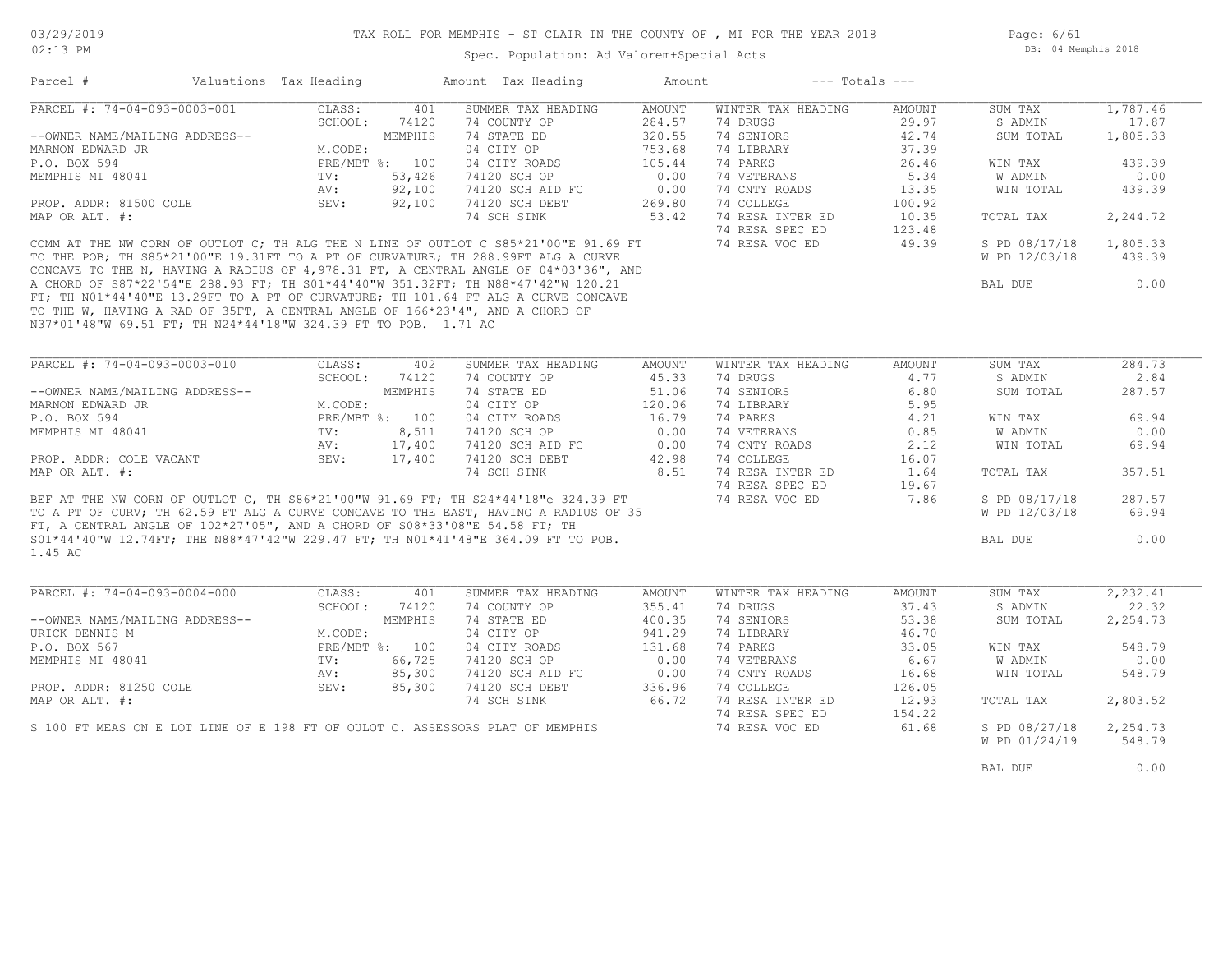Page: 7/61 DB: 04 Memphis 2018

| Parcel #                       | Valuations Tax Heading |                | Amount Tax Heading                                                                  | Amount |                    | $---$ Totals $---$ |                                |                    |
|--------------------------------|------------------------|----------------|-------------------------------------------------------------------------------------|--------|--------------------|--------------------|--------------------------------|--------------------|
| PARCEL #: 74-04-093-0005-000   | CLASS:                 | 401            | SUMMER TAX HEADING                                                                  | AMOUNT | WINTER TAX HEADING | AMOUNT             | SUM TAX                        | 1,728.47           |
|                                | SCHOOL:                | 74120          | 74 COUNTY OP                                                                        | 275.18 | 74 DRUGS           | 28.98              | S ADMIN                        | 17.28              |
| --OWNER NAME/MAILING ADDRESS-- |                        | MEMPHIS        | 74 STATE ED                                                                         | 309.97 | 74 SENIORS         | 41.33              | S INTRST                       | 103.71             |
| BLACK, CRAIG V                 | M.CODE:                |                | 04 CITY OP                                                                          | 728.81 | 74 LIBRARY         | 36.16              | SUM TOTAL                      | 1,849.46           |
| 81299 COLE                     |                        | PRE/MBT %: 100 | 04 CITY ROADS                                                                       | 101.96 | 74 PARKS           | 25.59              |                                |                    |
| MEMPHIS MI 48041               | $\texttt{TV}$ :        | 51,663         | 74120 SCH OP                                                                        | 0.00   | 74 VETERANS        | 5.16               | WIN TAX                        | 424.89             |
|                                |                        |                |                                                                                     |        |                    |                    |                                |                    |
|                                | AV:                    | 61,800         | 74120 SCH AID FC                                                                    | 0.00   | 74 CNTY ROADS      | 12.91              | W ADMIN                        | 0.00               |
| PROP. ADDR: 81299 COLE         | SEV:                   | 61,800         | 74120 SCH DEBT                                                                      | 260.89 | 74 COLLEGE         | 97.59              | WIN TOTAL                      | 424.89             |
| MAP OR ALT. #:                 |                        |                | 74 SCH SINK                                                                         | 51.66  | 74 RESA INTER ED   | 10.01              |                                |                    |
|                                |                        |                |                                                                                     |        | 74 RESA SPEC ED    | 119.40             | TOTAL TAX                      | 2,274.35           |
|                                |                        |                | N 100 FT OF S 355 FT MEAS ON W LOT LINE OF W 229 FT OF OUTLOT C. ASSESSORS PLAT OF  |        | 74 RESA VOC ED     | 47.76              |                                |                    |
| MEMPHIS                        |                        |                |                                                                                     |        |                    |                    | BAL DUE                        | 2,274.35           |
|                                |                        |                |                                                                                     |        |                    |                    |                                |                    |
| PARCEL #: 74-04-093-0006-000   | CLASS:                 | 401            | SUMMER TAX HEADING                                                                  | AMOUNT | WINTER TAX HEADING | AMOUNT             | SUM TAX                        | 1,140.75           |
|                                | SCHOOL:                | 74120          | 74 COUNTY OP                                                                        | 181.61 | 74 DRUGS           | 19.12              | S ADMIN                        | 11.40              |
| --OWNER NAME/MAILING ADDRESS-- |                        | MEMPHIS        | 74 STATE ED                                                                         | 204.58 | 74 SENIORS         | 27.27              | SUM TOTAL                      | 1,152.15           |
| PIONTKOWSKI SCOTT T            | M.CODE:                | 00003          | 04 CITY OP                                                                          | 481.00 | 74 LIBRARY         | 23.86              |                                |                    |
| 81245 COLE                     |                        | PRE/MBT %: 100 | 04 CITY ROADS                                                                       | 67.29  | 74 PARKS           | 16.89              | WIN TAX                        | 280.39             |
| MEMPHIS MI 48041               | $\texttt{TV}$ :        | 34,097         | 74120 SCH OP                                                                        | 0.00   | 74 VETERANS        | 3.40               | W ADMIN                        | 0.00               |
|                                | AV:                    | 41,300         | 74120 SCH AID FC                                                                    | 0.00   | 74 CNTY ROADS      | 8.52               | WIN TOTAL                      | 280.39             |
| PROP. ADDR: 81245 COLE         | SEV:                   | 41,300         | 74120 SCH DEBT                                                                      | 172.18 | 74 COLLEGE         | 64.41              |                                |                    |
|                                |                        |                |                                                                                     | 34.09  |                    |                    |                                |                    |
| MAP OR ALT. #:                 |                        |                | 74 SCH SINK                                                                         |        | 74 RESA INTER ED   | 6.60               | TOTAL TAX                      | 1,432.54           |
|                                |                        |                |                                                                                     |        | 74 RESA SPEC ED    | 78.80              |                                |                    |
| PLAT OF MEMPHIS                |                        |                | N 100 FT OF S 255 FT; MEAS ON W LOT LINE OF OUTLOT C EXC E 248 FT THEREOF ASSESSORS |        | 74 RESA VOC ED     | 31.52              | S PD 08/13/18<br>W PD 12/13/18 | 1,152.15<br>280.39 |
|                                |                        |                |                                                                                     |        |                    |                    |                                | 0.00               |
|                                |                        |                |                                                                                     |        |                    |                    | BAL DUE                        |                    |
| PARCEL #: 74-04-093-0007-000   | CLASS:                 | 401            | SUMMER TAX HEADING                                                                  | AMOUNT | WINTER TAX HEADING | AMOUNT             | SUM TAX                        | 1,562.67           |
|                                | SCHOOL:                | 74120          | 74 COUNTY OP                                                                        | 248.78 | 74 DRUGS           | 26.20              | S ADMIN                        | 15.62              |
| --OWNER NAME/MAILING ADDRESS-- |                        | MEMPHIS        | 74 STATE ED                                                                         | 280.24 | 74 SENIORS         | 37.36              | SUM TOTAL                      | 1,578.29           |
| PILKEY WILLIAM                 | M.CODE:                |                | 04 CITY OP                                                                          | 658.90 | 74 LIBRARY         | 32.69              |                                |                    |
|                                |                        |                |                                                                                     |        |                    |                    |                                |                    |
| 81300 COLE                     |                        | PRE/MBT %: 100 | 04 CITY ROADS                                                                       | 92.18  | 74 PARKS           | 23.13              | WIN TAX                        | 384.13             |
| MEMPHIS MI 48041               | $TV$ :                 | 46,707         | 74120 SCH OP                                                                        | 0.00   | 74 VETERANS        | 4.67               | W ADMIN                        | 0.00               |
|                                | AV:                    | 52,000         | 74120 SCH AID FC                                                                    | 0.00   | 74 CNTY ROADS      | 11.67              | WIN TOTAL                      | 384.13             |
| PROP. ADDR: 81300 COLE         | SEV:                   | 52,000         | 74120 SCH DEBT                                                                      | 235.87 | 74 COLLEGE         | 88.23              |                                |                    |
| MAP OR ALT. #:                 |                        |                | 74 SCH SINK                                                                         | 46.70  | 74 RESA INTER ED   | 9.05               | TOTAL TAX                      | 1,962.42           |
|                                |                        |                |                                                                                     |        | 74 RESA SPEC ED    | 107.95             |                                |                    |
|                                |                        |                | N 100 FT MEAS ON E LOT LINE OF S 200 FT OF E 198 FT OF OUTLOT C. ASSESSORS PLAT OF  |        | 74 RESA VOC ED     | 43.18              | S PD 08/24/18                  | 1,578.29           |
| MEMPHIS                        |                        |                |                                                                                     |        |                    |                    | W PD 01/02/19                  | 384.13             |
|                                |                        |                |                                                                                     |        |                    |                    | BAL DUE                        | 0.00               |
|                                |                        |                |                                                                                     |        |                    |                    |                                |                    |
| PARCEL #: 74-04-093-0008-000   | CLASS:                 | 401            | SUMMER TAX HEADING                                                                  | AMOUNT | WINTER TAX HEADING | AMOUNT             | SUM TAX                        | 1,857.75           |
|                                | SCHOOL:                | 74120          | 74 COUNTY OP                                                                        | 295.76 | 74 DRUGS           | 31.15              | S ADMIN                        | 18.57              |
| --OWNER NAME/MAILING ADDRESS-- |                        | MEMPHIS        | 74 STATE ED                                                                         | 333.16 | 74 SENIORS         | 44.42              | SUM TOTAL                      | 1,876.32           |
| LONG CONNIE M & LONG FRANCIS E | M.CODE:                |                | 04 CITY OP                                                                          | 783.32 | 74 LIBRARY         | 38.86              |                                |                    |
| 81350 COLE                     |                        | PRE/MBT %: 100 | 04 CITY ROADS                                                                       | 109.58 | 74 PARKS           | 27.50              | WIN TAX                        | 456.67             |
| MEMPHIS MI 48041               | TV:                    | 55,527         | 74120 SCH OP                                                                        | 0.00   | 74 VETERANS        | 5.55               | W ADMIN                        | 0.00               |
|                                | AV:                    | 65,400         | 74120 SCH AID FC                                                                    | 0.00   | 74 CNTY ROADS      | 13.88              | WIN TOTAL                      | 456.67             |
|                                |                        |                |                                                                                     |        |                    |                    |                                |                    |
| PROP. ADDR: 81350 COLE         | SEV:                   | 65,400         | 74120 SCH DEBT                                                                      | 280.41 | 74 COLLEGE         | 104.89             |                                |                    |
| MAP OR ALT. #:                 |                        |                | 74 SCH SINK                                                                         | 55.52  | 74 RESA INTER ED   | 10.76              | TOTAL TAX                      | 2,332.99           |
|                                |                        |                |                                                                                     |        | 74 RESA SPEC ED    | 128.33             |                                |                    |
|                                |                        |                | N 100 FT MEAS ON E LOT LINE OF S 300 FT OF E 198 FT OF OUTLOT C. ASSESSORS PLAT OF  |        | 74 RESA VOC ED     | 51.33              | S PD 08/31/18                  | 1,876.32           |
| MEMPHIS                        |                        |                |                                                                                     |        |                    |                    | W PD 01/31/19                  | 456.67             |
|                                |                        |                |                                                                                     |        |                    |                    |                                |                    |
|                                |                        |                |                                                                                     |        |                    |                    | BAL DUE                        | 0.00               |
|                                |                        |                |                                                                                     |        |                    |                    |                                |                    |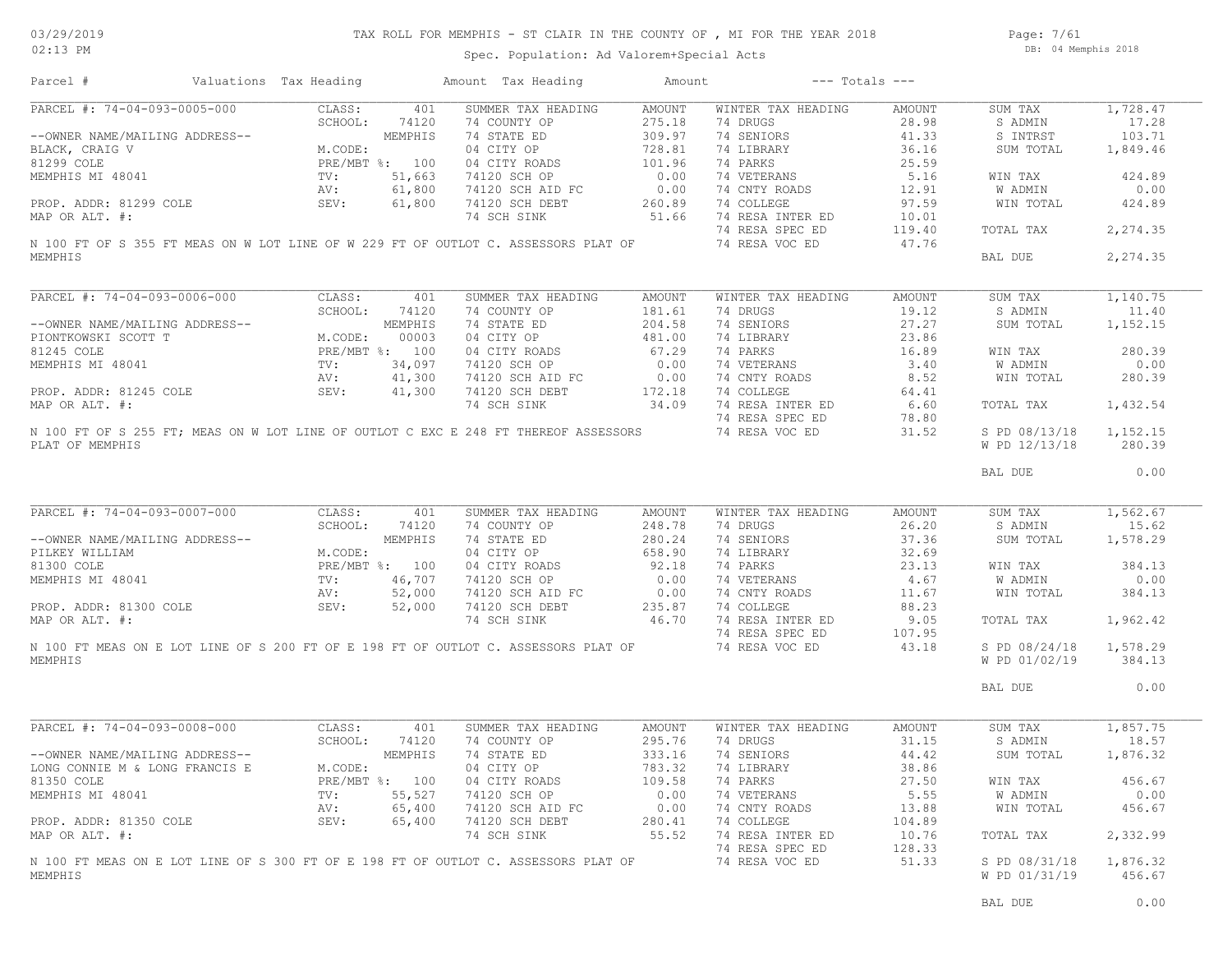Page: 8/61 DB: 04 Memphis 2018

| Parcel #                       | Valuations Tax Heading                                                                    |              | Amount Tax Heading                                                                                       | Amount   |                    | $---$ Totals $---$ |               |          |
|--------------------------------|-------------------------------------------------------------------------------------------|--------------|----------------------------------------------------------------------------------------------------------|----------|--------------------|--------------------|---------------|----------|
| PARCEL #: 74-04-093-0009-000   | CLASS:                                                                                    | 401          | SUMMER TAX HEADING                                                                                       | AMOUNT   | WINTER TAX HEADING | AMOUNT             | SUM TAX       | 2,881.59 |
|                                | SCHOOL:                                                                                   | 74120        | 74 COUNTY OP                                                                                             | 298.28   | 74 DRUGS           | 31.41              | S ADMIN       | 28.81    |
| --OWNER NAME/MAILING ADDRESS-- |                                                                                           | MEMPHIS      | 74 STATE ED                                                                                              | 336.00   | 74 SENIORS         | 44.80              | S INTRST      | 60.48    |
| HUDSON SHAWN                   | M.CODE:                                                                                   | 00001        | 04 CITY OP                                                                                               | 789.99   | 74 LIBRARY         | 39.20              | SUM TOTAL     | 2,970.88 |
| 81325 COLE STREET              |                                                                                           | PRE/MBT %: 0 | 04 CITY ROADS                                                                                            | 110.52   | 74 PARKS           | 27.74              |               |          |
| MEMPHIS MI 48041               | TV:                                                                                       | 56,000       | 74120 SCH OP                                                                                             | 1,008.00 | 74 VETERANS        | 5.60               | WIN TAX       | 460.58   |
|                                | AV:                                                                                       | 56,000       | 74120 SCH AID FC                                                                                         | 0.00     | 74 CNTY ROADS      | 14.00              | W ADMIN       | 0.00     |
|                                | SEV:                                                                                      | 56,000       | 74120 SCH DEBT                                                                                           | 282.80   | 74 COLLEGE         | 105.78             |               |          |
| PROP. ADDR: 81325 COLE         |                                                                                           |              |                                                                                                          |          |                    |                    | WIN TOTAL     | 460.58   |
| MAP OR ALT. #:                 |                                                                                           |              | 74 SCH SINK                                                                                              | 56.00    | 74 RESA INTER ED   | 10.85              |               |          |
|                                |                                                                                           |              |                                                                                                          |          | 74 RESA SPEC ED    | 129.43             | TOTAL TAX     | 3,431.46 |
|                                |                                                                                           |              | N 100 FT OF S 455 FT; MEAS ON W LOT LINE OF W 229 FT OF OUTLOT C. ASSESSORS PLAT OF                      |          | 74 RESA VOC ED     | 51.77              |               |          |
| MEMPHIS                        |                                                                                           |              |                                                                                                          |          |                    |                    | S PD 08/20/18 | 1,902.40 |
|                                |                                                                                           |              |                                                                                                          |          |                    |                    | W PD 12/26/18 | 460.58   |
|                                |                                                                                           |              |                                                                                                          |          |                    |                    |               |          |
|                                |                                                                                           |              |                                                                                                          |          |                    |                    | BAL DUE       | 1,068.48 |
|                                |                                                                                           |              |                                                                                                          |          |                    |                    |               |          |
| PARCEL #: 74-04-093-0010-000   | CLASS:                                                                                    | 401          | SUMMER TAX HEADING                                                                                       | AMOUNT   | WINTER TAX HEADING | AMOUNT             | SUM TAX       | 2,650.75 |
|                                | SCHOOL:                                                                                   | 74120        | 74 COUNTY OP                                                                                             | 422.01   | 74 DRUGS           | 44.44              | S ADMIN       | 26.50    |
|                                | NG ADDRESS--<br>M.CODE: 00001<br>PRE/MBT %: 100<br>TV: 79,229<br>AV: 84,700<br>AV: 84,700 |              | 74 STATE ED                                                                                              | 475.37   | 74 SENIORS         | 63.38              |               | 2,677.25 |
| --OWNER NAME/MAILING ADDRESS-- |                                                                                           |              |                                                                                                          |          |                    |                    | SUM TOTAL     |          |
| FORCE PATRICK                  |                                                                                           |              | 04 CITY OP                                                                                               | 1,117.69 | 74 LIBRARY         | 55.46              |               |          |
| 81375 COLE                     |                                                                                           |              | 04 CITY ROADS                                                                                            | 156.36   | 74 PARKS           | 39.25              | WIN TAX       | 651.63   |
| MEMPHIS MI 48041               |                                                                                           |              | 74120 SCH OP                                                                                             | 0.00     | 74 VETERANS        | 7.92               | W ADMIN       | 0.00     |
|                                |                                                                                           |              | 74120 SCH AID FC                                                                                         | 0.00     | 74 CNTY ROADS      | 19.80              | WIN TOTAL     | 651.63   |
| PROP. ADDR: 81375 COLE SEV:    |                                                                                           |              | 74120 SCH DEBT                                                                                           | 400.10   | 74 COLLEGE         | 149.67             |               |          |
| MAP OR ALT. #:                 |                                                                                           |              | 74 SCH SINK                                                                                              | 79.22    | 74 RESA INTER ED   | 15.35              | TOTAL TAX     | 3,328.88 |
|                                |                                                                                           |              |                                                                                                          |          | 74 RESA SPEC ED    | 183.12             |               |          |
|                                |                                                                                           |              | N 100 FT OF S 555 FT; MEAS ON W LOT LINE OF W 229 FT OF OUTLOT C. ASSESSORS PLAT OF                      |          | 74 RESA VOC ED     | 73.24              | S PD 08/20/18 | 2,677.25 |
| MEMPHIS                        |                                                                                           |              |                                                                                                          |          |                    |                    | W PD 12/26/18 | 651.63   |
|                                |                                                                                           |              |                                                                                                          |          |                    |                    |               |          |
|                                |                                                                                           |              |                                                                                                          |          |                    |                    | BAL DUE       | 0.00     |
|                                |                                                                                           |              |                                                                                                          |          |                    |                    |               |          |
| PARCEL #: 74-04-093-0011-000   | CLASS:                                                                                    | 401          | SUMMER TAX HEADING                                                                                       | AMOUNT   | WINTER TAX HEADING | AMOUNT             | SUM TAX       | 2,025.72 |
|                                | SCHOOL:                                                                                   | 74120        | 74 COUNTY OP                                                                                             | 322.50   | 74 DRUGS           | 33.96              | S ADMIN       | 20.25    |
| --OWNER NAME/MAILING ADDRESS-- |                                                                                           | MEMPHIS      | 74 STATE ED                                                                                              | 363.28   | 74 SENIORS         | 48.43              | SUM TOTAL     | 2,045.97 |
| HAWKINS RENEE                  | M.CODE:                                                                                   | 00001        | 04 CITY OP                                                                                               | 854.15   | 74 LIBRARY         | 42.38              |               |          |
|                                |                                                                                           |              |                                                                                                          |          |                    |                    |               |          |
| 81380 COLE                     | PRE/MBT %: 100<br>TV: 60,548<br>AV: 76,800                                                |              | 04 CITY ROADS                                                                                            | 119.49   | 74 PARKS           | 29.99              | WIN TAX       | 497.96   |
| MEMPHIS MI 48041               |                                                                                           |              | 74120 SCH OP                                                                                             | 0.00     | 74 VETERANS        | 6.05               | W ADMIN       | 0.00     |
|                                |                                                                                           |              | 74120 SCH AID FC                                                                                         | 0.00     | 74 CNTY ROADS      | 15.13              | WIN TOTAL     | 497.96   |
| PROP. ADDR: 81380 COLE         | SEV:                                                                                      | 76,800       | 74120 SCH DEBT                                                                                           | 305.76   | 74 COLLEGE         | 114.38             |               |          |
| MAP OR ALT. #:                 |                                                                                           |              | 74 SCH SINK                                                                                              | 60.54    | 74 RESA INTER ED   | 11.73              | TOTAL TAX     | 2,543.93 |
|                                |                                                                                           |              | N 100 FT OF S 400 FT OF E 198 FT OF OUTLOT C & E 78 FT LYING N OF S 400 FT.<br>ASSESSORS PLAT OF MEMPHIS |          | 74 RESA SPEC ED    | 139.94             |               |          |
|                                |                                                                                           |              |                                                                                                          |          | 74 RESA VOC ED     | 55.97              | S PD 08/20/18 | 2,045.97 |
| ASSESSORS PLAT OF MEMPHIS      |                                                                                           |              |                                                                                                          |          |                    |                    | W PD 12/26/18 | 497.96   |
|                                |                                                                                           |              |                                                                                                          |          |                    |                    |               |          |
|                                |                                                                                           |              |                                                                                                          |          |                    |                    | BAL DUE       | 0.00     |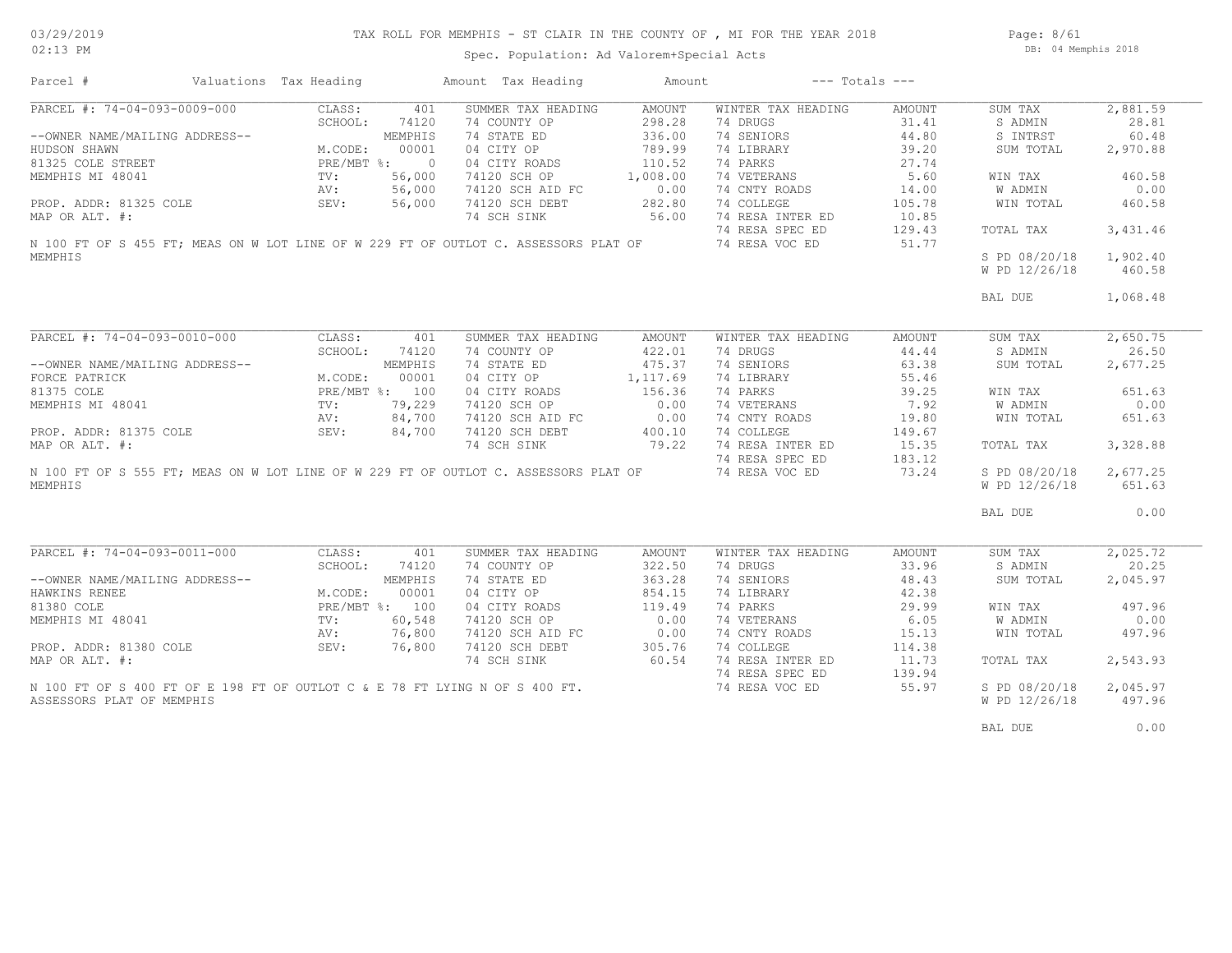## TAX ROLL FOR MEMPHIS - ST CLAIR IN THE COUNTY OF , MI FOR THE YEAR 2018

Page: 9/61 DB: 04 Memphis 2018

| Parcel #                           | Valuations Tax Heading |                 |                | Amount Tax Heading                                                                                                                                                                                                                                                                                                                                                                                                               | Amount        |                    | $---$ Totals $---$ |               |          |
|------------------------------------|------------------------|-----------------|----------------|----------------------------------------------------------------------------------------------------------------------------------------------------------------------------------------------------------------------------------------------------------------------------------------------------------------------------------------------------------------------------------------------------------------------------------|---------------|--------------------|--------------------|---------------|----------|
| PARCEL #: 74-04-094-0001-000       |                        | CLASS:          | 401            | SUMMER TAX HEADING                                                                                                                                                                                                                                                                                                                                                                                                               | <b>AMOUNT</b> | WINTER TAX HEADING | AMOUNT             | SUM TAX       | 2,962.64 |
|                                    |                        | SCHOOL:         | 74120          | 74 COUNTY OP                                                                                                                                                                                                                                                                                                                                                                                                                     | 471.66        | 74 DRUGS           | 49.67              | S ADMIN       | 29.62    |
| --OWNER NAME/MAILING ADDRESS--     |                        |                 | MEMPHIS        | 74 STATE ED                                                                                                                                                                                                                                                                                                                                                                                                                      | 531.30        | 74 SENIORS         | 70.84              | SUM TOTAL     | 2,992.26 |
| RAYMOND HARRISON REVOC TRUST       |                        | M.CODE:         |                | 04 CITY OP                                                                                                                                                                                                                                                                                                                                                                                                                       | 1,249.19      | 74 LIBRARY         | 61.98              |               |          |
| P.O. BOX 501                       |                        |                 | PRE/MBT %: 100 | 04 CITY ROADS                                                                                                                                                                                                                                                                                                                                                                                                                    | 174.76        | 74 PARKS           | 43.86              | WIN TAX       | 728.29   |
| MEMPHIS MI 48041                   |                        | TV:             | 88,551         | 74120 SCH OP                                                                                                                                                                                                                                                                                                                                                                                                                     | 0.00          | 74 VETERANS        | 8.85               | W ADMIN       | 0.00     |
|                                    |                        | AV:             | 103,800        | 74120 SCH AID FC                                                                                                                                                                                                                                                                                                                                                                                                                 | 0.00          | 74 CNTY ROADS      | 22.13              | WIN TOTAL     | 728.29   |
| PROP. ADDR: 35411 BORDMAN          |                        | SEV:            | 103,800        | 74120 SCH DEBT                                                                                                                                                                                                                                                                                                                                                                                                                   | 447.18        | 74 COLLEGE         | 167.28             |               |          |
| MAP OR ALT. #:                     |                        |                 |                | 74 SCH SINK                                                                                                                                                                                                                                                                                                                                                                                                                      | 88.55         | 74 RESA INTER ED   | 17.16              | TOTAL TAX     | 3,720.55 |
|                                    |                        |                 |                |                                                                                                                                                                                                                                                                                                                                                                                                                                  |               | 74 RESA SPEC ED    | 204.66             |               |          |
| OUTLOT D ASSESSORS PLAT OF MEMPHIS |                        |                 |                |                                                                                                                                                                                                                                                                                                                                                                                                                                  |               | 74 RESA VOC ED     | 81.86              | S PD 08/24/18 | 2,992.26 |
|                                    |                        |                 |                |                                                                                                                                                                                                                                                                                                                                                                                                                                  |               |                    |                    | W PD 01/28/19 | 728.29   |
|                                    |                        |                 |                |                                                                                                                                                                                                                                                                                                                                                                                                                                  |               |                    |                    | BAL DUE       | 0.00     |
|                                    |                        |                 |                |                                                                                                                                                                                                                                                                                                                                                                                                                                  |               |                    |                    |               |          |
| PARCEL #: 74-04-100-0001-000       |                        | CLASS:          | 401            | SUMMER TAX HEADING                                                                                                                                                                                                                                                                                                                                                                                                               | AMOUNT        | WINTER TAX HEADING | AMOUNT             | SUM TAX       | 1,884.01 |
|                                    |                        | SCHOOL:         | 74120          | 74 COUNTY OP                                                                                                                                                                                                                                                                                                                                                                                                                     | 299.94        | 74 DRUGS           | 31.59              | S ADMIN       | 18.84    |
| --OWNER NAME/MAILING ADDRESS--     |                        |                 | MEMPHIS        | 74 STATE ED                                                                                                                                                                                                                                                                                                                                                                                                                      | 337.87        | 74 SENIORS         | 45.04              | SUM TOTAL     | 1,902.85 |
| QUIGLY DENNIS P & SUSAN E          |                        | M.CODE:         |                | 04 CITY OP                                                                                                                                                                                                                                                                                                                                                                                                                       | 794.39        | 74 LIBRARY         | 39.41              |               |          |
| 81755 BELLE RIVER                  |                        |                 | PRE/MBT %: 100 | 04 CITY ROADS                                                                                                                                                                                                                                                                                                                                                                                                                    | 111.13        | 74 PARKS           | 27.89              | WIN TAX       | 463.12   |
| MEMPHIS MI 48041                   |                        | TV:             | 56,312         | 74120 SCH OP                                                                                                                                                                                                                                                                                                                                                                                                                     | 0.00          | 74 VETERANS        | 5.63               | W ADMIN       | 0.00     |
|                                    |                        | AV:             | 69,100         | 74120 SCH AID FC                                                                                                                                                                                                                                                                                                                                                                                                                 | 0.00          | 74 CNTY ROADS      | 14.07              | WIN TOTAL     | 463.12   |
| PROP. ADDR: 81755 BELLE RIVER      |                        | SEV:            | 69,100         | 74120 SCH DEBT                                                                                                                                                                                                                                                                                                                                                                                                                   | 284.37        | 74 COLLEGE         | 106.37             |               |          |
| MAP OR ALT. #:                     |                        |                 |                | 74 SCH SINK                                                                                                                                                                                                                                                                                                                                                                                                                      | 56.31         | 74 RESA INTER ED   | 10.91              | TOTAL TAX     | 2,365.97 |
|                                    |                        |                 |                |                                                                                                                                                                                                                                                                                                                                                                                                                                  |               | 74 RESA SPEC ED    | 130.15             |               |          |
| LOT 1 ASSESSORS PLAT OF MEMPHIS    |                        |                 |                |                                                                                                                                                                                                                                                                                                                                                                                                                                  |               | 74 RESA VOC ED     | 52.06              | S PD 07/09/18 | 1,902.85 |
|                                    |                        |                 |                |                                                                                                                                                                                                                                                                                                                                                                                                                                  |               |                    |                    | W PD 12/07/18 | 463.12   |
|                                    |                        |                 |                |                                                                                                                                                                                                                                                                                                                                                                                                                                  |               |                    |                    | BAL DUE       | 0.00     |
|                                    |                        |                 |                |                                                                                                                                                                                                                                                                                                                                                                                                                                  |               |                    |                    |               |          |
| PARCEL #: 74-04-100-0002-001       |                        | CLASS:          | 402            | SUMMER TAX HEADING                                                                                                                                                                                                                                                                                                                                                                                                               | <b>AMOUNT</b> | WINTER TAX HEADING | AMOUNT             | SUM TAX       | 1,513.07 |
|                                    |                        | SCHOOL:         | 74120          | 74 COUNTY OP                                                                                                                                                                                                                                                                                                                                                                                                                     | 156.62        | 74 DRUGS           | 16.49              | S ADMIN       | 15.13    |
| --OWNER NAME/MAILING ADDRESS--     |                        |                 | MEMPHIS        | 74 STATE ED                                                                                                                                                                                                                                                                                                                                                                                                                      | 176.43        | 74 SENIORS         | 23.52              | SUM TOTAL     | 1,528.20 |
| APOLLO GROUP, LLC                  |                        | M.CODE:         |                | 04 CITY OP                                                                                                                                                                                                                                                                                                                                                                                                                       | 414.81        | 74 LIBRARY         | 20.58              |               |          |
| ROBYN CAMILLERI                    |                        | $PRE/MBT$ %:    | $\overline{0}$ | 04 CITY ROADS                                                                                                                                                                                                                                                                                                                                                                                                                    | 58.03         | 74 PARKS           | 14.56              | WIN TAX       | 241.81   |
| 16601 E 13 MILE                    |                        | $\texttt{TV}$ : | 29,405         | 74120 SCH OP                                                                                                                                                                                                                                                                                                                                                                                                                     | 529.29        | 74 VETERANS        | 2.94               | W ADMIN       | 0.00     |
| FRASER MI 48026                    |                        | AV:             | 42,500         | 74120 SCH AID FC                                                                                                                                                                                                                                                                                                                                                                                                                 | 0.00          | 74 CNTY ROADS      | 7.35               | WIN TOTAL     | 241.81   |
|                                    |                        | SEV:            | 42,500         | 74120 SCH DEBT                                                                                                                                                                                                                                                                                                                                                                                                                   | 148.49        | 74 COLLEGE         | 55.54              |               |          |
| PROP. ADDR: 81643 BELLE RIVER      |                        |                 |                | 74 SCH SINK                                                                                                                                                                                                                                                                                                                                                                                                                      | 29.40         | 74 RESA INTER ED   | 5.69               | TOTAL TAX     | 1,770.01 |
| MAP OR ALT. #:                     |                        |                 |                |                                                                                                                                                                                                                                                                                                                                                                                                                                  |               | 74 RESA SPEC ED    | 67.96              |               |          |
|                                    |                        |                 |                |                                                                                                                                                                                                                                                                                                                                                                                                                                  |               | 74 RESA VOC ED     | 27.18              | S PD 08/27/18 | 1,528.20 |
|                                    |                        |                 |                | PART OF LOT 2 "ASSESSORS PLAT OF MEMPHIS" BEING PART OF THE SW I/4 OF SEC 35, T6N                                                                                                                                                                                                                                                                                                                                                |               |                    |                    | W PD 12/26/18 | 241.81   |
|                                    |                        |                 |                | R14E, RILEY TWP. ST CLAIR CTY DESC AS BEG AT NW COR OF LOT 2, TH 290.12 FT ALG W                                                                                                                                                                                                                                                                                                                                                 |               |                    |                    |               |          |
|                                    |                        |                 |                | LINE OF BELLE RIVER ROAD ALG THE ARC OF CURVE THAT IS CONCAVE TO THE NE, RAD<br>=605.92 FT, CA=27DEG 26' 01", WHOSE CORD BEARS S.44 DEG 03' 51" E. 287.36 FT TH S 16<br>DEG 39'10" W 124.13 FT, TH S 26 DEG 00' 00" W, 170 FT TO A PT ON LINE EST IN A<br>SURVEY BY COLLINS ENGINEERING RECORDED IN LIBER 3, PG 137; TH ALG SAID LINE, N82<br>DEG 48' 40" W. 76.35 FT TO SW COR OF LOT 2; TH ALG W LINE OF SAID LOT N 01 DEG 42' |               |                    |                    | BAL DUE       | 0.00     |
| RECORD.                            |                        |                 |                | 40" W 468.85 FT TO POB. CONTAINIG 1.253 AC SUBJECT TO EASEMENTS AND RESTRICTIONS OF                                                                                                                                                                                                                                                                                                                                              |               |                    |                    |               |          |
|                                    |                        |                 |                |                                                                                                                                                                                                                                                                                                                                                                                                                                  |               |                    |                    |               |          |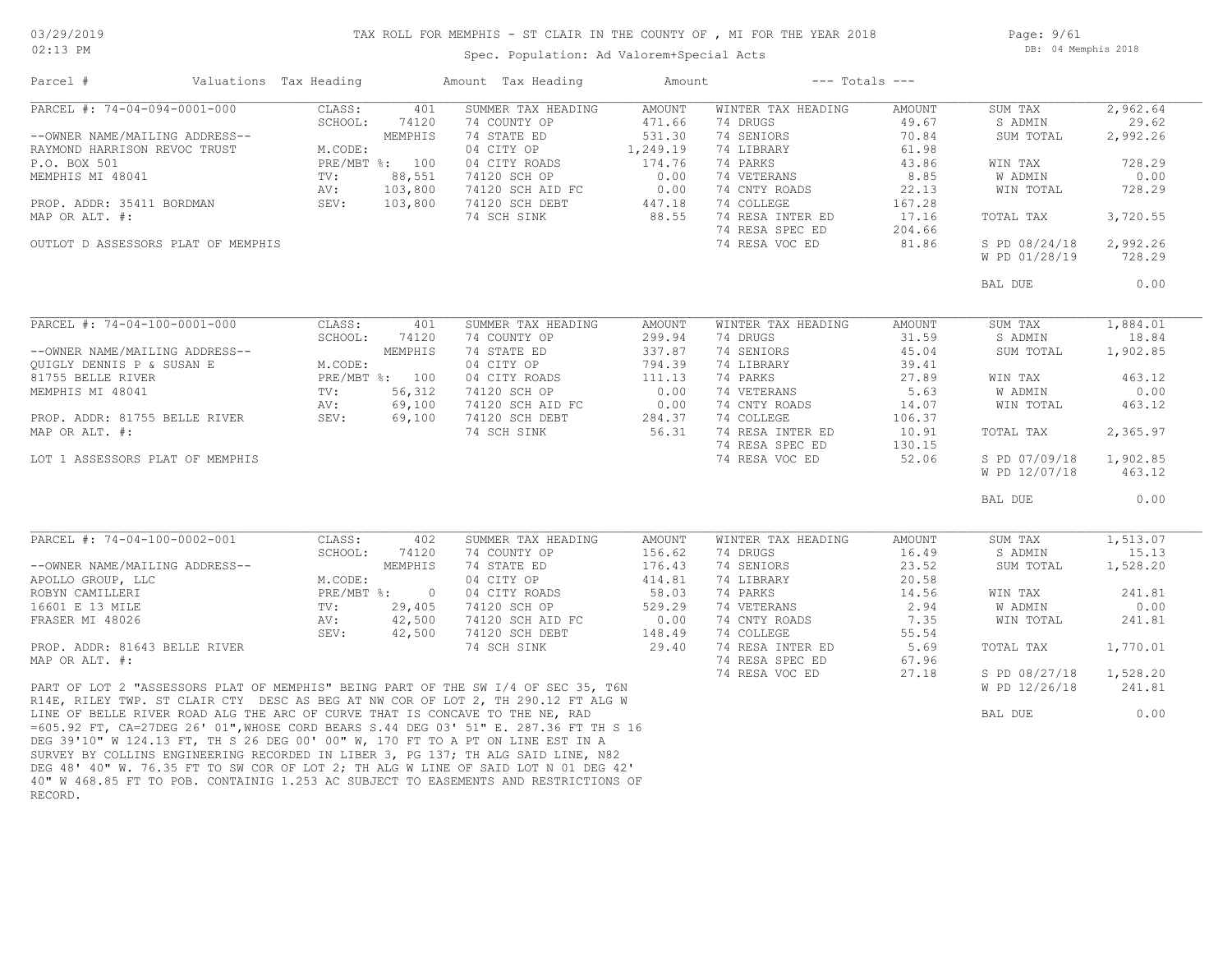Page: 10/61 DB: 04 Memphis 2018

| Parcel #                                  | Valuations Tax Heading |                 |                | Amount Tax Heading                                                                | Amount         |                    | $---$ Totals $---$ |               |            |
|-------------------------------------------|------------------------|-----------------|----------------|-----------------------------------------------------------------------------------|----------------|--------------------|--------------------|---------------|------------|
| PARCEL #: 74-04-100-0002-010              |                        | CLASS:          | 703            | SUMMER TAX HEADING                                                                | AMOUNT         | WINTER TAX HEADING | AMOUNT             | SUM TAX       | 0.00       |
|                                           |                        | SCHOOL:         | 74120          | 74 COUNTY OP                                                                      | 0.00           | 74 DRUGS           | 0.00               | S ADMIN       | 0.00       |
| --OWNER NAME/MAILING ADDRESS--            |                        |                 | MEMPHIS        | 74 STATE ED                                                                       | 0.00           | 74 SENIORS         | 0.00               | SUM TOTAL     | 0.00       |
| CITY OF MEMPHIS                           |                        | M.CODE:         |                | 04 CITY OP                                                                        | 0.00           | 74 LIBRARY         | 0.00               |               |            |
| 35095 POTTER                              |                        | PRE/MBT %:      | $\circ$        | 04 CITY ROADS                                                                     | 0.00           | 74 PARKS           | 0.00               | WIN TAX       | 0.00       |
|                                           |                        |                 | $\circ$        |                                                                                   |                |                    |                    |               |            |
| MEMPHIS MI 48041                          |                        | TV:             |                | 74120 SCH OP                                                                      | 0.00           | 74 VETERANS        | 0.00               | W ADMIN       | 0.00       |
|                                           |                        | AV:             | $\overline{0}$ | 74120 SCH AID FC                                                                  | $0.00$<br>0.00 | 74 CNTY ROADS      | 0.00               | WIN TOTAL     | 0.00       |
| PROP. ADDR: 81631 BELLE RIVER             |                        | SEV:            | $\overline{0}$ | 74120 SCH DEBT                                                                    |                | 74 COLLEGE         | 0.00               |               |            |
| MAP OR ALT. #:                            |                        |                 |                | 74 SCH SINK                                                                       | 0.00           | 74 RESA INTER ED   | 0.00               | TOTAL TAX     | 0.00       |
|                                           |                        |                 |                |                                                                                   |                | 74 RESA SPEC ED    | 0.00               |               |            |
| 1/4 W OF BELLE RIVER RD. SEC 35 T6N R14E  |                        |                 |                | LOT 2 ASSESSORS PLAT OF MEMPHIS ALSO THAT PART OF OLD P.M. RR R/W IN NE 1/4 OF SW |                | 74 RESA VOC ED     | 0.00               | BAL DUE       | 0.00       |
|                                           |                        |                 |                |                                                                                   |                |                    |                    |               |            |
| PARCEL #: 74-04-100-0003-000              |                        | CLASS:          | 401            | SUMMER TAX HEADING                                                                | AMOUNT         | WINTER TAX HEADING | AMOUNT             | SUM TAX       | 3, 125. 14 |
|                                           |                        | SCHOOL:         | 74120          | 74 COUNTY OP                                                                      | 497.53         | 74 DRUGS           | 52.40              | S ADMIN       | 31.25      |
| --OWNER NAME/MAILING ADDRESS--            |                        |                 | MEMPHIS        | 74 STATE ED                                                                       | 560.44         | 74 SENIORS         | 74.72              | SUM TOTAL     | 3,156.39   |
| WILSON LAWRENCE                           |                        | M.CODE:         |                | 04 CITY OP                                                                        | 1,317.71       | 74 LIBRARY         | 65.38              |               |            |
| 81521 BELLE RIVER                         |                        | PRE/MBT %: 100  |                | 04 CITY ROADS                                                                     | 184.35         | 74 PARKS           | 46.27              | WIN TAX       | 768.25     |
|                                           |                        | TV:             | 93,408         | 74120 SCH OP                                                                      | 0.00           | 74 VETERANS        | 9.34               | W ADMIN       | 0.00       |
| MEMPHIS MI 48041                          |                        |                 |                |                                                                                   |                |                    |                    |               |            |
|                                           |                        | AV:             | 116,900        | 74120 SCH AID FC                                                                  | 0.00           | 74 CNTY ROADS      | 23.35              | WIN TOTAL     | 768.25     |
| PROP. ADDR: 81521 BELLE RIVER             |                        | SEV:<br>116,900 |                | 74120 SCH DEBT                                                                    | 471.71         | 74 COLLEGE         | 176.45             |               |            |
| MAP OR ALT. #:                            |                        |                 |                | 74 SCH SINK                                                                       | 93.40          | 74 RESA INTER ED   | 18.10              | TOTAL TAX     | 3,924.64   |
|                                           |                        |                 |                |                                                                                   |                | 74 RESA SPEC ED    | 215.89             |               |            |
| LOT 3 ASSESSORS PLAT OF MEMPHIS           |                        |                 |                |                                                                                   |                | 74 RESA VOC ED     | 86.35              | S PD 08/13/18 | 3,156.39   |
|                                           |                        |                 |                |                                                                                   |                |                    |                    | W PD 01/02/19 | 768.25     |
|                                           |                        |                 |                |                                                                                   |                |                    |                    | BAL DUE       | 0.00       |
| PARCEL #: 74-04-100-0004-000              |                        | CLASS:          | 401            | SUMMER TAX HEADING                                                                | AMOUNT         | WINTER TAX HEADING | AMOUNT             | SUM TAX       | 2,077.62   |
|                                           |                        | SCHOOL:         | 74120          | 74 COUNTY OP                                                                      | 330.77         | 74 DRUGS           | 34.83              | S ADMIN       | 20.77      |
| --OWNER NAME/MAILING ADDRESS--            |                        |                 | MEMPHIS        | 74 STATE ED                                                                       | 372.59         | 74 SENIORS         | 49.67              | SUM TOTAL     | 2,098.39   |
| WESSEL MICHAEL & BEATRICE E               |                        | M.CODE:         | 00001          | 04 CITY OP                                                                        | 876.03         | 74 LIBRARY         | 43.46              |               |            |
| P.O. BOX 117                              |                        | PRE/MBT %: 100  |                | 04 CITY ROADS                                                                     | 122.55         | 74 PARKS           | 30.76              | WIN TAX       | 510.71     |
|                                           |                        |                 |                |                                                                                   |                |                    |                    |               |            |
| MEMPHIS MI 48041                          |                        | TV:             | 62,099         | 74120 SCH OP                                                                      | 0.00           | 74 VETERANS        | 6.20               | W ADMIN       | 0.00       |
|                                           |                        | AV:             | 75,100         | 74120 SCH AID FC                                                                  | 0.00           | 74 CNTY ROADS      | 15.52              | WIN TOTAL     | 510.71     |
| PROP. ADDR: 81181 BELLE RIVER             |                        | SEV:            | 75,100         | 74120 SCH DEBT                                                                    | 313.59         | 74 COLLEGE         | 117.31             |               |            |
| MAP OR ALT. #:                            |                        |                 |                | 74 SCH SINK                                                                       | 62.09          | 74 RESA INTER ED   | 12.03              | TOTAL TAX     | 2,609.10   |
|                                           |                        |                 |                |                                                                                   |                | 74 RESA SPEC ED    | 143.52             |               |            |
| LOT 4 EXC N 75' ASSESSORS PLAT OF MEMPHIS |                        |                 |                |                                                                                   |                | 74 RESA VOC ED     | 57.41              | S PD 08/20/18 | 2,098.39   |
|                                           |                        |                 |                |                                                                                   |                |                    |                    | W PD 12/26/18 | 510.71     |
|                                           |                        |                 |                |                                                                                   |                |                    |                    |               |            |
|                                           |                        |                 |                |                                                                                   |                |                    |                    | BAL DUE       | 0.00       |
| PARCEL #: 74-04-100-0004-250              |                        | CLASS:          | 401            | SUMMER TAX HEADING                                                                | <b>AMOUNT</b>  | WINTER TAX HEADING | AMOUNT             | SUM TAX       | 1,766.48   |
|                                           |                        | SCHOOL:         | 74120          | 74 COUNTY OP                                                                      | 281.23         | 74 DRUGS           | 29.62              | S ADMIN       | 17.66      |
| --OWNER NAME/MAILING ADDRESS--            |                        |                 | MEMPHIS        | 74 STATE ED                                                                       | 316.79         | 74 SENIORS         | 42.23              | SUM TOTAL     | 1,784.14   |
| POKREFKY JOANN                            |                        | M.CODE:         |                | 04 CITY OP                                                                        | 744.84         | 74 LIBRARY         | 36.95              |               |            |
|                                           |                        |                 |                |                                                                                   |                |                    |                    |               |            |
| 81221 BELLE RIVER                         |                        | PRE/MBT %: 100  |                | 04 CITY ROADS                                                                     | 104.20         | 74 PARKS           | 26.15              | WIN TAX       | 434.22     |
| MEMPHIS MI 48041                          |                        | TV:             | 52,799         | 74120 SCH OP                                                                      | 0.00           | 74 VETERANS        | 5.27               | W ADMIN       | 0.00       |
|                                           |                        | AV:             | 67,600         | 74120 SCH AID FC                                                                  | 0.00           | 74 CNTY ROADS      | 13.19              | WIN TOTAL     | 434.22     |
| PROP. ADDR: 81221 BELLE RIVER             |                        | SEV:            | 67,600         | 74120 SCH DEBT                                                                    | 266.63         | 74 COLLEGE         | 99.74              |               |            |
| MAP OR ALT. #:                            |                        |                 |                | 74 SCH SINK                                                                       | 52.79          | 74 RESA INTER ED   | 10.23              | TOTAL TAX     | 2,218.36   |
|                                           |                        |                 |                |                                                                                   |                | 74 RESA SPEC ED    | 122.03             |               |            |
| N 75' OF LOT 4 ASSESSORS PLAT OF MEMPHIS  |                        |                 |                |                                                                                   |                | 74 RESA VOC ED     | 48.81              | S PD 08/10/18 | 1,784.14   |
|                                           |                        |                 |                |                                                                                   |                |                    |                    |               |            |
|                                           |                        |                 |                |                                                                                   |                |                    |                    | W PD 01/18/19 | 434.22     |
|                                           |                        |                 |                |                                                                                   |                |                    |                    |               |            |
|                                           |                        |                 |                |                                                                                   |                |                    |                    | BAL DUE       | 0.00       |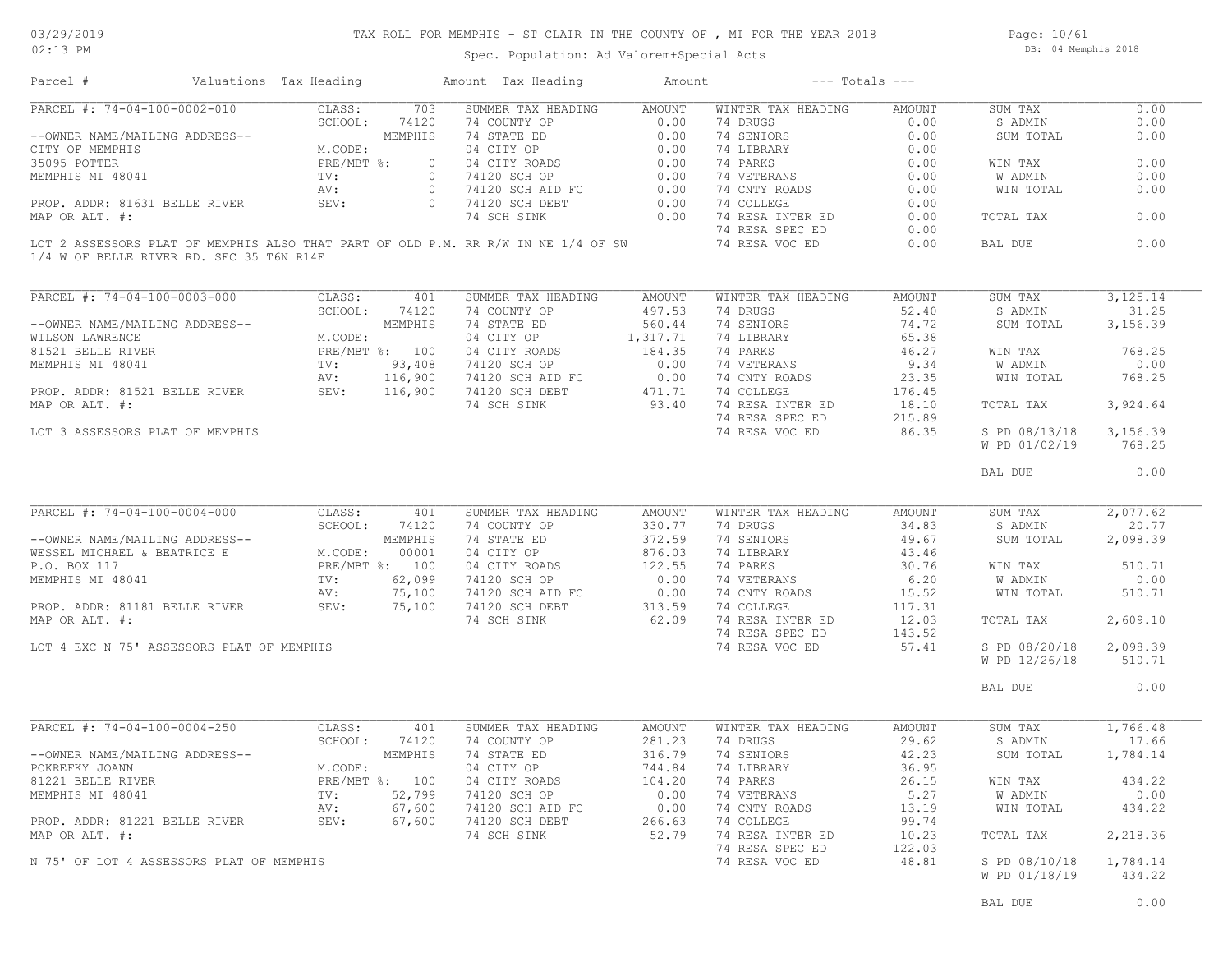#### TAX ROLL FOR MEMPHIS - ST CLAIR IN THE COUNTY OF , MI FOR THE YEAR 2018

02:13 PM

### Spec. Population: Ad Valorem+Special Acts

Page: 11/61 DB: 04 Memphis 2018

| PARCEL #: 74-04-100-0005-000<br>CLASS:<br>401<br>SUMMER TAX HEADING<br>AMOUNT<br>WINTER TAX HEADING<br>AMOUNT<br>SUM TAX<br>74 COUNTY OP<br>352.08<br>74 DRUGS<br>37.08<br>S ADMIN<br>SCHOOL:<br>74120<br>74 SENIORS<br>52.88<br>--OWNER NAME/MAILING ADDRESS--<br>MEMPHIS<br>74 STATE ED<br>396.60<br>SUM TOTAL<br>M.CODE:<br>00001<br>04 CITY OP<br>932.47<br>46.27<br>74 LIBRARY<br>81145 BELLE RIVER ROAD<br>PRE/MBT %: 100<br>04 CITY ROADS<br>130.45<br>74 PARKS<br>32.74<br>WIN TAX<br>66,100<br>0.00<br>74 VETERANS<br>6.61<br>TV:<br>74120 SCH OP<br>W ADMIN<br>66,100<br>0.00<br>74 CNTY ROADS<br>AV:<br>74120 SCH AID FC<br>16.52<br>WIN TOTAL<br>74 COLLEGE<br>124.86<br>PROP. ADDR: 81145 BELLE RIVER<br>SEV:<br>66,100<br>74120 SCH DEBT<br>333.80<br>74 RESA INTER ED<br>74 SCH SINK<br>66.10<br>12.81<br>TOTAL TAX<br>74 RESA SPEC ED<br>152.77<br>LOT 5 ASSESSORS PLAT OF MEMPHIS<br>74 RESA VOC ED<br>61.10<br>S PD 08/20/18<br>W PD 12/26/18<br>BAL DUE<br>PARCEL #: 74-04-100-0006-000<br>CLASS:<br>SUMMER TAX HEADING<br>WINTER TAX HEADING<br>401<br><b>AMOUNT</b><br><b>AMOUNT</b><br>SUM TAX<br>SCHOOL:<br>74120<br>74 COUNTY OP<br>289.48<br>74 DRUGS<br>30.48<br>S ADMIN<br>326.08<br>74 SENIORS<br>--OWNER NAME/MAILING ADDRESS--<br>MEMPHIS<br>74 STATE ED<br>43.47<br>SUM TOTAL<br>00001<br>04 CITY OP<br>766.69<br>74 LIBRARY<br>38.04<br>M.CODE:<br>74 PARKS<br>PRE/MBT %: 100<br>04 CITY ROADS<br>107.26<br>26.92<br>WIN TAX<br>74 VETERANS<br>54,348<br>74120 SCH OP<br>0.00<br>5.43<br>W ADMIN<br>TV:<br>0.00<br>74 CNTY ROADS<br>69,700<br>74120 SCH AID FC<br>13.58<br>WIN TOTAL<br>AV:<br>74 COLLEGE<br>69,700<br>74120 SCH DEBT<br>274.45<br>102.66<br>PROP. ADDR: 34417 BORDMAN<br>SEV:<br>54.34<br>74 RESA INTER ED<br>74 SCH SINK<br>10.53<br>TOTAL TAX<br>74 RESA SPEC ED<br>125.61<br>74 RESA VOC ED<br>50.24<br>S PD 08/20/18<br>LOT 6 ASSESSORS PLAT OF MEMPHIS<br>W PD 12/26/18<br>BAL DUE<br>PARCEL #: 74-04-100-0007-000<br>CLASS:<br>SUMMER TAX HEADING<br>WINTER TAX HEADING<br>AMOUNT<br>SUM TAX<br>401<br>AMOUNT<br>74120<br>74 COUNTY OP<br>313.78<br>74 DRUGS<br>33.04<br>S ADMIN<br>SCHOOL:<br>353.46<br>74 SENIORS<br>--OWNER NAME/MAILING ADDRESS--<br>MEMPHIS<br>74 STATE ED<br>47.12<br>SUM TOTAL<br>M.CODE:<br>00001<br>04 CITY OP<br>831.06<br>41.23<br>74 LIBRARY<br>PRE/MBT %: 100<br>116.26<br>74 PARKS<br>04 CITY ROADS<br>29.18<br>WIN TAX<br>0.00<br>74 VETERANS<br>TV:<br>58,911<br>74120 SCH OP<br>5.89<br><b>W ADMIN</b><br>63,000<br>0.00<br>74 CNTY ROADS<br>AV:<br>74120 SCH AID FC<br>14.72<br>WIN TOTAL<br>PROP. ADDR: 34441 BORDMAN<br>SEV:<br>63,000<br>74120 SCH DEBT<br>297.50<br>74 COLLEGE<br>111.28<br>58.91<br>74 RESA INTER ED<br>74 SCH SINK<br>11.41<br>TOTAL TAX<br>74 RESA SPEC ED<br>136.16<br>74 RESA VOC ED<br>54.46<br>S PD 08/20/18<br>LOT 7 ASSESSORS PLAT OF MEMPHIS<br>W PD 12/26/18 | Parcel #                                               | Valuations Tax Heading | Amount Tax Heading | Amount | $---$ Totals $---$ |                                                                                   |
|--------------------------------------------------------------------------------------------------------------------------------------------------------------------------------------------------------------------------------------------------------------------------------------------------------------------------------------------------------------------------------------------------------------------------------------------------------------------------------------------------------------------------------------------------------------------------------------------------------------------------------------------------------------------------------------------------------------------------------------------------------------------------------------------------------------------------------------------------------------------------------------------------------------------------------------------------------------------------------------------------------------------------------------------------------------------------------------------------------------------------------------------------------------------------------------------------------------------------------------------------------------------------------------------------------------------------------------------------------------------------------------------------------------------------------------------------------------------------------------------------------------------------------------------------------------------------------------------------------------------------------------------------------------------------------------------------------------------------------------------------------------------------------------------------------------------------------------------------------------------------------------------------------------------------------------------------------------------------------------------------------------------------------------------------------------------------------------------------------------------------------------------------------------------------------------------------------------------------------------------------------------------------------------------------------------------------------------------------------------------------------------------------------------------------------------------------------------------------------------------------------------------------------------------------------------------------------------------------------------------------------------------------------------------------------------------------------------------------------------------------------------------------------------------------------------------------------------------------------------------------------------|--------------------------------------------------------|------------------------|--------------------|--------|--------------------|-----------------------------------------------------------------------------------|
|                                                                                                                                                                                                                                                                                                                                                                                                                                                                                                                                                                                                                                                                                                                                                                                                                                                                                                                                                                                                                                                                                                                                                                                                                                                                                                                                                                                                                                                                                                                                                                                                                                                                                                                                                                                                                                                                                                                                                                                                                                                                                                                                                                                                                                                                                                                                                                                                                                                                                                                                                                                                                                                                                                                                                                                                                                                                                      | COBBS DANNY<br>MEMPHIS MI 48041<br>MAP OR ALT. #:      |                        |                    |        |                    | 2,211.50<br>22.11<br>2,233.61<br>543.64<br>0.00<br>543.64<br>2,777.25<br>2,233.61 |
|                                                                                                                                                                                                                                                                                                                                                                                                                                                                                                                                                                                                                                                                                                                                                                                                                                                                                                                                                                                                                                                                                                                                                                                                                                                                                                                                                                                                                                                                                                                                                                                                                                                                                                                                                                                                                                                                                                                                                                                                                                                                                                                                                                                                                                                                                                                                                                                                                                                                                                                                                                                                                                                                                                                                                                                                                                                                                      |                                                        |                        |                    |        |                    | 543.64<br>0.00                                                                    |
|                                                                                                                                                                                                                                                                                                                                                                                                                                                                                                                                                                                                                                                                                                                                                                                                                                                                                                                                                                                                                                                                                                                                                                                                                                                                                                                                                                                                                                                                                                                                                                                                                                                                                                                                                                                                                                                                                                                                                                                                                                                                                                                                                                                                                                                                                                                                                                                                                                                                                                                                                                                                                                                                                                                                                                                                                                                                                      |                                                        |                        |                    |        |                    |                                                                                   |
|                                                                                                                                                                                                                                                                                                                                                                                                                                                                                                                                                                                                                                                                                                                                                                                                                                                                                                                                                                                                                                                                                                                                                                                                                                                                                                                                                                                                                                                                                                                                                                                                                                                                                                                                                                                                                                                                                                                                                                                                                                                                                                                                                                                                                                                                                                                                                                                                                                                                                                                                                                                                                                                                                                                                                                                                                                                                                      | SOCIA STEVEN<br>34417 BORDMAN<br>MEMPHIS MI 48041      |                        |                    |        |                    | 1,818.30<br>18.18<br>1,836.48<br>446.96<br>0.00<br>446.96                         |
|                                                                                                                                                                                                                                                                                                                                                                                                                                                                                                                                                                                                                                                                                                                                                                                                                                                                                                                                                                                                                                                                                                                                                                                                                                                                                                                                                                                                                                                                                                                                                                                                                                                                                                                                                                                                                                                                                                                                                                                                                                                                                                                                                                                                                                                                                                                                                                                                                                                                                                                                                                                                                                                                                                                                                                                                                                                                                      | MAP OR ALT. #:                                         |                        |                    |        |                    | 2,283.44<br>1,836.48<br>446.96                                                    |
|                                                                                                                                                                                                                                                                                                                                                                                                                                                                                                                                                                                                                                                                                                                                                                                                                                                                                                                                                                                                                                                                                                                                                                                                                                                                                                                                                                                                                                                                                                                                                                                                                                                                                                                                                                                                                                                                                                                                                                                                                                                                                                                                                                                                                                                                                                                                                                                                                                                                                                                                                                                                                                                                                                                                                                                                                                                                                      |                                                        |                        |                    |        |                    | 0.00                                                                              |
|                                                                                                                                                                                                                                                                                                                                                                                                                                                                                                                                                                                                                                                                                                                                                                                                                                                                                                                                                                                                                                                                                                                                                                                                                                                                                                                                                                                                                                                                                                                                                                                                                                                                                                                                                                                                                                                                                                                                                                                                                                                                                                                                                                                                                                                                                                                                                                                                                                                                                                                                                                                                                                                                                                                                                                                                                                                                                      | WEGNER RYAN C.<br>34441 BORDMAN RD<br>MEMPHIS MI 48041 |                        |                    |        |                    | 1,970.97<br>19.70<br>1,990.67<br>484.49<br>0.00<br>484.49                         |
|                                                                                                                                                                                                                                                                                                                                                                                                                                                                                                                                                                                                                                                                                                                                                                                                                                                                                                                                                                                                                                                                                                                                                                                                                                                                                                                                                                                                                                                                                                                                                                                                                                                                                                                                                                                                                                                                                                                                                                                                                                                                                                                                                                                                                                                                                                                                                                                                                                                                                                                                                                                                                                                                                                                                                                                                                                                                                      | MAP OR ALT. #:                                         |                        |                    |        |                    | 2,475.16                                                                          |
|                                                                                                                                                                                                                                                                                                                                                                                                                                                                                                                                                                                                                                                                                                                                                                                                                                                                                                                                                                                                                                                                                                                                                                                                                                                                                                                                                                                                                                                                                                                                                                                                                                                                                                                                                                                                                                                                                                                                                                                                                                                                                                                                                                                                                                                                                                                                                                                                                                                                                                                                                                                                                                                                                                                                                                                                                                                                                      |                                                        |                        |                    |        |                    | 1,990.67<br>484.49                                                                |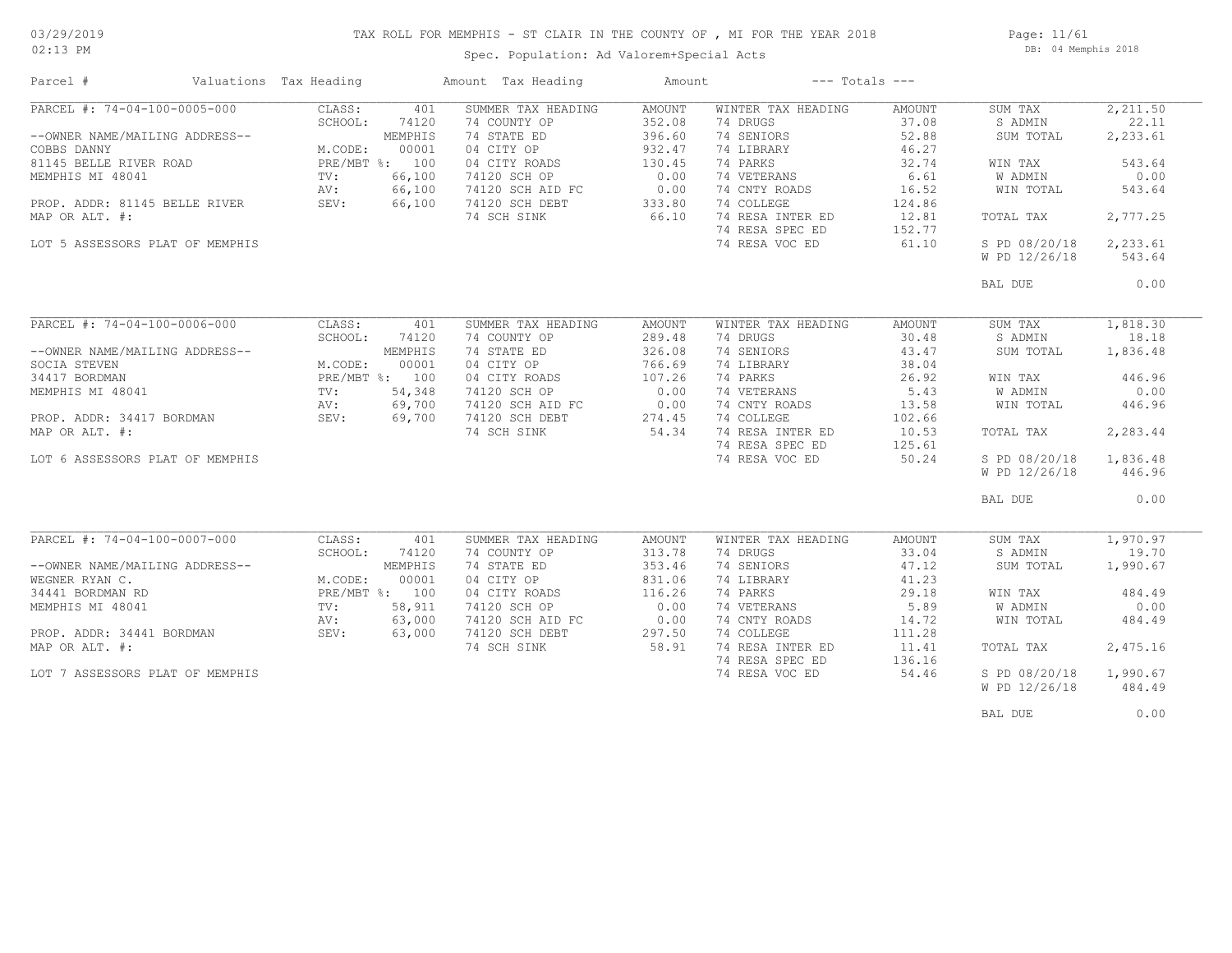### TAX ROLL FOR MEMPHIS - ST CLAIR IN THE COUNTY OF , MI FOR THE YEAR 2018

02:13 PM

### Spec. Population: Ad Valorem+Special Acts

Page: 12/61 DB: 04 Memphis 2018

| Parcel #                         | Valuations Tax Heading |                | Amount Tax Heading | Amount | $---$ Totals $---$ |        |               |          |
|----------------------------------|------------------------|----------------|--------------------|--------|--------------------|--------|---------------|----------|
| PARCEL #: 74-04-100-0008-000     | CLASS:                 | 401            | SUMMER TAX HEADING | AMOUNT | WINTER TAX HEADING | AMOUNT | SUM TAX       | 1,234.10 |
|                                  | SCHOOL:                | 74120          | 74 COUNTY OP       | 196.47 | 74 DRUGS           | 20.69  | S ADMIN       | 12.34    |
| --OWNER NAME/MAILING ADDRESS--   |                        | MEMPHIS        | 74 STATE ED        | 221.32 | 74 SENIORS         | 29.50  | SUM TOTAL     | 1,246.44 |
| BAUMAN DONALD D                  | M.CODE:                |                | 04 CITY OP         | 520.36 | 74 LIBRARY         | 25.82  |               |          |
| 81115 BELLE RIVER                |                        | PRE/MBT %: 100 | 04 CITY ROADS      | 72.80  | 74 PARKS           | 18.27  | WIN TAX       | 303.35   |
| MEMPHIS MI 48041                 | TV:                    | 36,887         | 74120 SCH OP       | 0.00   | 74 VETERANS        | 3.68   | W ADMIN       | 0.00     |
|                                  | AV:                    | 43,200         | 74120 SCH AID FC   | 0.00   | 74 CNTY ROADS      | 9.22   | WIN TOTAL     | 303.35   |
| PROP. ADDR: 81115 BELLE RIVER    | SEV:                   | 43,200         | 74120 SCH DEBT     | 186.27 | 74 COLLEGE         | 69.68  |               |          |
| MAP OR ALT. #:                   |                        |                | 74 SCH SINK        | 36.88  | 74 RESA INTER ED   | 7.14   | TOTAL TAX     | 1,549.79 |
|                                  |                        |                |                    |        |                    |        |               |          |
|                                  |                        |                |                    |        | 74 RESA SPEC ED    | 85.25  |               |          |
| LOT 8 ASSESSORS PLAT OF MEMPHIS  |                        |                |                    |        | 74 RESA VOC ED     | 34.10  | S PD 08/23/18 | 1,246.44 |
|                                  |                        |                |                    |        |                    |        | W PD 01/10/19 | 303.35   |
|                                  |                        |                |                    |        |                    |        | BAL DUE       | 0.00     |
|                                  |                        |                |                    |        |                    |        |               |          |
| PARCEL #: 74-04-100-0009-000     | CLASS:                 | 401            | SUMMER TAX HEADING | AMOUNT | WINTER TAX HEADING | AMOUNT | SUM TAX       | 1,337.83 |
|                                  | SCHOOL:                | 74120          | 74 COUNTY OP       | 212.99 | 74 DRUGS           | 22.43  | S ADMIN       | 13.37    |
| --OWNER NAME/MAILING ADDRESS--   |                        | MEMPHIS        | 74 STATE ED        | 239.92 | 74 SENIORS         | 31.98  | SUM TOTAL     | 1,351.20 |
| BEDKER STACEY                    | M.CODE:                | 00001          | 04 CITY OP         | 564.10 | 74 LIBRARY         | 27.99  |               |          |
| 81079 BELLE RIVER                |                        | PRE/MBT %: 100 | 04 CITY ROADS      | 78.91  | 74 PARKS           | 19.80  | WIN TAX       | 328.83   |
| MEMPHIS MI 48041                 | TV:                    | 39,987         | 74120 SCH OP       | 0.00   | 74 VETERANS        | 3.99   | W ADMIN       | 0.00     |
|                                  | AV:                    | 48,300         | 74120 SCH AID FC   | 0.00   | 74 CNTY ROADS      | 9.99   | WIN TOTAL     | 328.83   |
| PROP. ADDR: 81079 BELLE RIVER    | SEV:                   | 48,300         | 74120 SCH DEBT     | 201.93 | 74 COLLEGE         | 75.53  |               |          |
| MAP OR ALT. #:                   |                        |                | 74 SCH SINK        | 39.98  | 74 RESA INTER ED   | 7.74   | TOTAL TAX     | 1,680.03 |
|                                  |                        |                |                    |        | 74 RESA SPEC ED    | 92.42  |               |          |
| LOT 9 ASSESSORS PLAT OF MEMPHIS  |                        |                |                    |        | 74 RESA VOC ED     | 36.96  | S PD 08/20/18 | 1,351.20 |
|                                  |                        |                |                    |        |                    |        | W PD 12/26/18 | 328.83   |
|                                  |                        |                |                    |        |                    |        |               |          |
|                                  |                        |                |                    |        |                    |        | BAL DUE       | 0.00     |
|                                  |                        |                |                    |        |                    |        |               |          |
| PARCEL #: 74-04-100-0010-000     | CLASS:                 | 401            | SUMMER TAX HEADING | AMOUNT | WINTER TAX HEADING | AMOUNT | SUM TAX       | 1,154.58 |
|                                  | SCHOOL:                | 74120          | 74 COUNTY OP       | 183.81 | 74 DRUGS           | 19.36  | S ADMIN       | 11.54    |
| --OWNER NAME/MAILING ADDRESS--   |                        | MEMPHIS        | 74 STATE ED        | 207.06 | 74 SENIORS         | 27.60  | SUM TOTAL     | 1,166.12 |
| EUCLID JOSEPH GOUIN III          | M.CODE:                |                | 04 CITY OP         | 486.83 | 74 LIBRARY         | 24.15  |               |          |
| 81049 BELLE RIVER                |                        | PRE/MBT %: 100 | 04 CITY ROADS      | 68.10  | 74 PARKS           | 17.09  | WIN TAX       | 283.80   |
| MEMPHIS MI 48041                 | TV:                    | 34,510         | 74120 SCH OP       | 0.00   | 74 VETERANS        | 3.45   | W ADMIN       | 0.00     |
|                                  | AV:                    | 41,800         | 74120 SCH AID FC   | 0.00   | 74 CNTY ROADS      | 8.62   | WIN TOTAL     | 283.80   |
| PROP. ADDR: 81049 BELLE RIVER    | SEV:                   | 41,800         | 74120 SCH DEBT     | 174.27 | 74 COLLEGE         | 65.19  |               |          |
| MAP OR ALT. #:                   |                        |                | 74 SCH SINK        | 34.51  | 74 RESA INTER ED   | 6.68   | TOTAL TAX     | 1,449.92 |
|                                  |                        |                |                    |        | 74 RESA SPEC ED    | 79.76  |               |          |
|                                  |                        |                |                    |        | 74 RESA VOC ED     | 31.90  | S PD 02/27/19 | 1,166.12 |
| LOT 10 ASSESSORS PLAT OF MEMPHIS |                        |                |                    |        |                    |        |               | 283.80   |
|                                  |                        |                |                    |        |                    |        | W PD 02/14/19 |          |
|                                  |                        |                |                    |        |                    |        | BAL DUE       | 0.00     |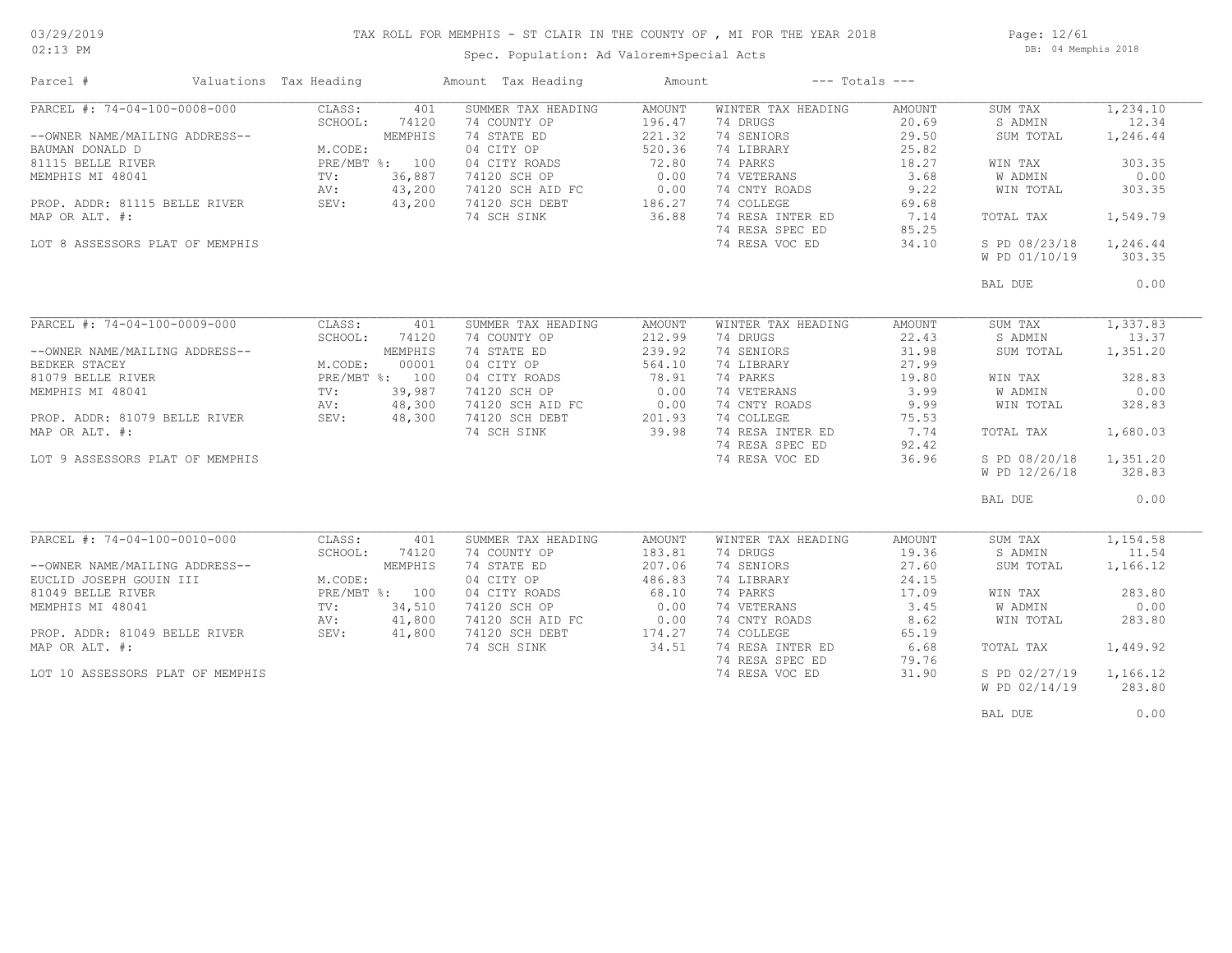Page: 13/61 DB: 04 Memphis 2018

| Parcel #                                                                            | Valuations Tax Heading             |                | Amount Tax Heading                                                              | Amount   |                    | $---$ Totals $---$ |               |          |
|-------------------------------------------------------------------------------------|------------------------------------|----------------|---------------------------------------------------------------------------------|----------|--------------------|--------------------|---------------|----------|
| PARCEL #: 74-04-100-0011-000                                                        | CLASS:                             | 201            | SUMMER TAX HEADING                                                              | AMOUNT   | WINTER TAX HEADING | AMOUNT             | SUM TAX       | 2,328.15 |
|                                                                                     | SCHOOL:                            | 74120          | 74 COUNTY OP                                                                    | 240.99   | 74 DRUGS           | 25.38              | S ADMIN       | 23.28    |
| --OWNER NAME/MAILING ADDRESS--                                                      |                                    | MEMPHIS        | 74 STATE ED                                                                     | 271.47   | 74 SENIORS         | 36.19              | SUM TOTAL     | 2,351.43 |
| NIKODIM ROBERT W & MARY K                                                           | PRE/1.<br>TV:<br>AV: 51<br>SEV: 51 |                | 04 CITY OP                                                                      | 638.27   | 74 LIBRARY         | 31.67              |               |          |
| 81611 MAIN                                                                          | PRE/MBT %: 0                       |                | 04 CITY ROADS                                                                   | 89.29    | 74 PARKS           | 22.41              | WIN TAX       | 372.10   |
| MEMPHIS MI 48041                                                                    |                                    | 45,245         | 74120 SCH OP                                                                    | 814.41   | 74 VETERANS        | 4.52               | W ADMIN       | 0.00     |
|                                                                                     |                                    | 51,900         | 74120 SCH AID FC                                                                | 0.00     | 74 CNTY ROADS      | 11.31              | WIN TOTAL     | 372.10   |
| PROP. ADDR: 81611 MAIN                                                              |                                    | 51,900         | 74120 SCH DEBT                                                                  | 228.48   | 74 COLLEGE         | 85.47              |               |          |
| MAP OR ALT. #:                                                                      |                                    |                | 74 SCH SINK                                                                     | 45.24    | 74 RESA INTER ED   | 8.76               | TOTAL TAX     | 2,723.53 |
|                                                                                     |                                    |                |                                                                                 |          | 74 RESA SPEC ED    | 104.57             |               |          |
| THAT PART OF LOT 11 LYING N & E OF A LINE BEG; S 1 DEG 02 MIN W 101.93 FT FROM NE   |                                    |                |                                                                                 |          | 74 RESA VOC ED     | 41.82              | S PD 08/31/18 | 2,351.43 |
| COR OF LOT; TH N 89 DEG 27 MIN W 490.7 FT; TH N 13 DEG 04 MIN W 141.6 FT TO N LOT   |                                    |                |                                                                                 |          |                    |                    | W PD 02/22/19 | 372.10   |
| LINE. ASSESSOR PLAT OF MEMPHIS                                                      |                                    |                |                                                                                 |          |                    |                    |               |          |
|                                                                                     |                                    |                |                                                                                 |          |                    |                    |               | 0.00     |
|                                                                                     |                                    |                |                                                                                 |          |                    |                    | BAL DUE       |          |
|                                                                                     |                                    |                |                                                                                 |          |                    |                    |               |          |
| PARCEL #: 74-04-100-0012-000                                                        |                                    | CLASS: 301     | SUMMER TAX HEADING                                                              | AMOUNT   | WINTER TAX HEADING | AMOUNT             | SUM TAX       | 7,349.96 |
|                                                                                     |                                    | SCHOOL: 74120  | 74 COUNTY OP                                                                    | 760.82   | 74 DRUGS           | 80.13              | S ADMIN       | 73.49    |
| --OWNER NAME/MAILING ADDRESS--                                                      |                                    | MEMPHIS        | 74 STATE ED                                                                     | 857.02   | 74 SENIORS         | 114.26             | SUM TOTAL     | 7,423.45 |
| DONATO CHRISTOPHER C JR                                                             | M.CODE:                            |                | 04 CITY OP                                                                      | 2,015.01 | 74 LIBRARY         | 99.98              |               |          |
| 81600 BELLE RIVER                                                                   |                                    |                | 04 CITY ROADS                                                                   | 281.90   | 74 PARKS           | 70.76              | WIN TAX       | 1,174.80 |
| MEMPHIS MI 48041                                                                    | PRE/MBT %: 0<br>TV: 142,837        |                | 74120 SCH OP                                                                    | 2,571.06 | 74 VETERANS        | 14.28              | W ADMIN       | 0.00     |
|                                                                                     | AV: 157,000                        |                |                                                                                 |          | 74 CNTY ROADS      | 35.70              | WIN TOTAL     | 1,174.80 |
| PROP. ADDR: 81600 BELLE RIVER SEV: 157,000                                          |                                    |                | 74120 SCH AID FC 0.00<br>74120 SCH DEBT 721.32                                  |          | 74 COLLEGE         | 269.83             |               |          |
| MAP OR ALT. #:                                                                      |                                    |                | 74 SCH SINK                                                                     | 142.83   | 74 RESA INTER ED   | 27.68              | TOTAL TAX     | 8,598.25 |
|                                                                                     |                                    |                |                                                                                 |          | 74 RESA SPEC ED    | 330.13             |               |          |
| THAT PART OF LOT 11 LYING WLY OF A LINE BEG ON S LOT LINE DIST S 85 DEG 8 MIN E 523 |                                    |                |                                                                                 |          | 74 RESA VOC ED     | 132.05             | S PD 08/21/18 | 7,423.45 |
|                                                                                     |                                    |                | FT FROM SW COR; TH N 13 DEG 4 MIN W 188.08 FT TO N LOT LINE. EXC. MILL ROAD R/W |          |                    |                    | W PD 01/07/19 | 1,174.80 |
| ASSESSORS PLAT OF MEMPHIS                                                           |                                    |                |                                                                                 |          |                    |                    |               |          |
|                                                                                     |                                    |                |                                                                                 |          |                    |                    | BAL DUE       | 0.00     |
|                                                                                     |                                    |                |                                                                                 |          |                    |                    |               |          |
|                                                                                     |                                    |                |                                                                                 |          |                    |                    |               |          |
| PARCEL #: 74-04-100-0013-000                                                        | CLASS:                             | 401            | SUMMER TAX HEADING                                                              | AMOUNT   | WINTER TAX HEADING | AMOUNT             | SUM TAX       | 1,877.42 |
|                                                                                     | SCHOOL:                            | 74120          | 74 COUNTY OP                                                                    | 298.89   | 74 DRUGS           | 31.48              | S ADMIN       | 18.77    |
| --OWNER NAME/MAILING ADDRESS--                                                      |                                    | MEMPHIS        | 74 STATE ED                                                                     | 336.69   | 74 SENIORS         | 44.89              | SUM TOTAL     | 1,896.19 |
| YOUNG PATRICIA                                                                      | M.CODE:                            |                | 04 CITY OP                                                                      | 791.61   | 74 LIBRARY         | 39.28              |               |          |
| 34240 PRATT                                                                         |                                    | PRE/MBT %: 100 | 04 CITY ROADS                                                                   | 110.74   | 74 PARKS           | 27.79              | WIN TAX       | 461.50   |
| MEMPHIS MI 48041                                                                    | TV:                                | 56,115         | 74120 SCH OP                                                                    | 0.00     | 74 VETERANS        | 5.61               | W ADMIN       | 0.00     |
|                                                                                     | AV:                                | 89,300         | 74120 SCH AID FC                                                                | 0.00     | 74 CNTY ROADS      | 14.02              | WIN TOTAL     | 461.50   |
| PROP. ADDR: 81500 BELLE RIVER                                                       |                                    | SEV: 89,300    | 74120 SCH DEBT                                                                  | 283.38   | 74 COLLEGE         | 106.00             |               |          |
| MAP OR ALT. #:                                                                      |                                    |                | 74 SCH SINK                                                                     | 56.11    | 74 RESA INTER ED   | 10.87              | TOTAL TAX     | 2,357.69 |
|                                                                                     |                                    |                |                                                                                 |          | 74 RESA SPEC ED    | 129.69             |               |          |
| LOT 12 ASSESSORS PLAT OF MEMPHIS                                                    |                                    |                |                                                                                 |          | 74 RESA VOC ED     | 51.87              | S PD 08/31/18 | 1,896.19 |
|                                                                                     |                                    |                |                                                                                 |          |                    |                    | W PD 02/11/19 | 461.50   |
|                                                                                     |                                    |                |                                                                                 |          |                    |                    |               |          |
|                                                                                     |                                    |                |                                                                                 |          |                    |                    | BAL DUE       | 0.00     |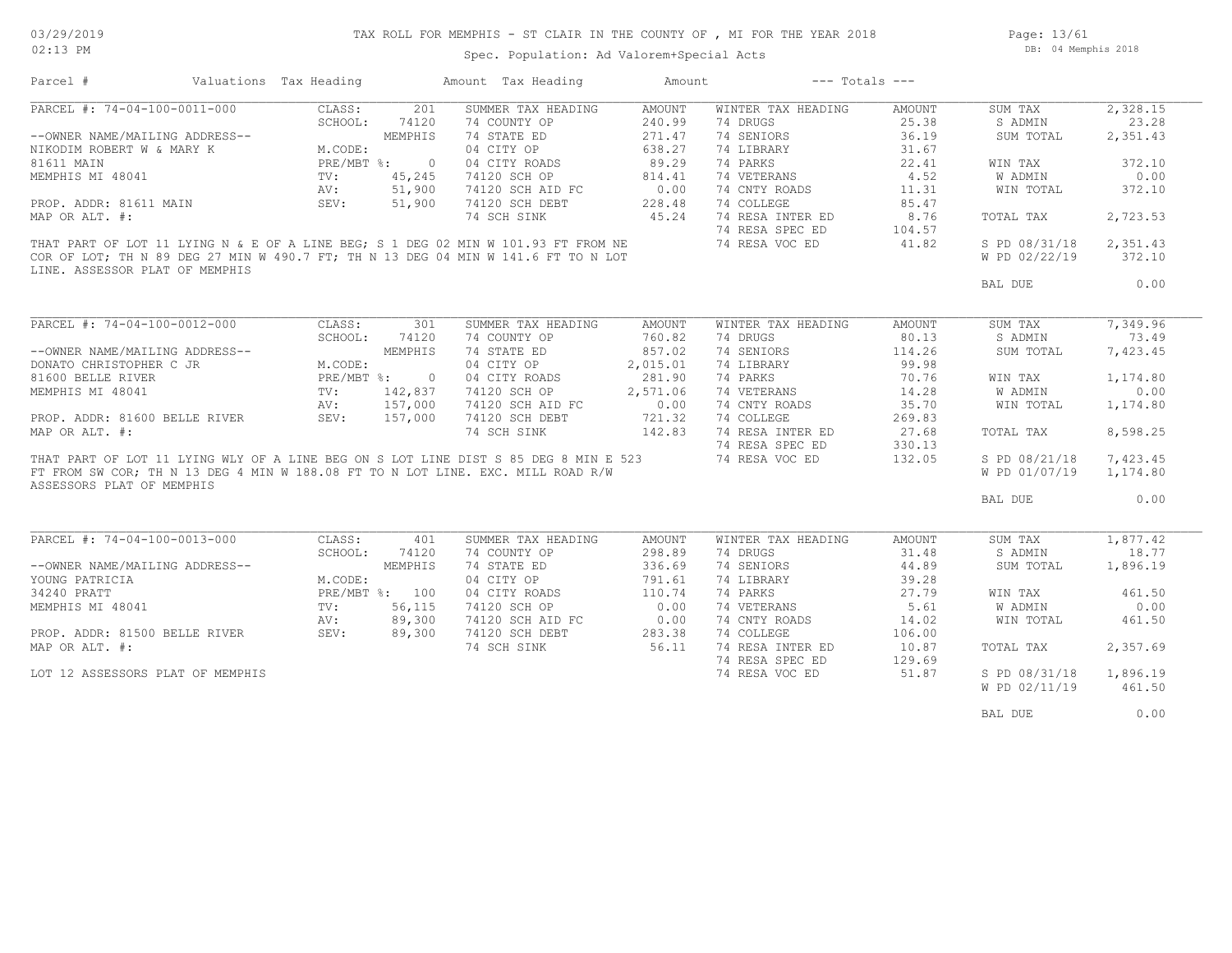## TAX ROLL FOR MEMPHIS - ST CLAIR IN THE COUNTY OF , MI FOR THE YEAR 2018

Page: 14/61 DB: 04 Memphis 2018

| Parcel #                                                                                                                        | Valuations Tax Heading |                | Amount Tax Heading | Amount    |                    | $---$ Totals $---$ |               |          |
|---------------------------------------------------------------------------------------------------------------------------------|------------------------|----------------|--------------------|-----------|--------------------|--------------------|---------------|----------|
| PARCEL #: 74-04-100-0014-000                                                                                                    | CLASS:                 | 201            | SUMMER TAX HEADING | AMOUNT    | WINTER TAX HEADING | AMOUNT             | SUM TAX       | 3,190.10 |
|                                                                                                                                 | SCHOOL:                | 74120          | 74 COUNTY OP       | 330.22    | 74 DRUGS           | 34.77              | S ADMIN       | 31.90    |
| --OWNER NAME/MAILING ADDRESS--                                                                                                  |                        | MEMPHIS        | 74 STATE ED        | 371.97    | 74 SENIORS         | 49.59              | SUM TOTAL     | 3,222.00 |
| J & JP MANAGEMENT INC                                                                                                           | M.CODE:                |                | 04 CITY OP         | 874.58    | 74 LIBRARY         | 43.39              |               |          |
| PO BOX 146                                                                                                                      |                        | PRE/MBT %: 0   | 04 CITY ROADS      | 122.35    | 74 PARKS           | 30.71              | WIN TAX       | 509.86   |
| EMMETT MI 48022                                                                                                                 | TV:                    | 61,996         | 74120 SCH OP       | 1, 115.92 | 74 VETERANS        | 6.19               | W ADMIN       | 0.00     |
|                                                                                                                                 | AV:                    | 76,500         | 74120 SCH AID FC   | 0.00      | 74 CNTY ROADS      | 15.49              | WIN TOTAL     | 509.86   |
| PROP. ADDR: 81545 MAIN                                                                                                          | SEV:                   | 76,500         | 74120 SCH DEBT     | 313.07    | 74 COLLEGE         | 117.11             |               |          |
| MAP OR ALT. #:                                                                                                                  |                        |                | 74 SCH SINK        | 61.99     | 74 RESA INTER ED   | 12.01              | TOTAL TAX     | 3,731.86 |
|                                                                                                                                 |                        |                |                    |           | 74 RESA SPEC ED    | 143.29             |               |          |
|                                                                                                                                 |                        |                |                    |           |                    |                    |               |          |
| THAT PART OF LOT 11 LYING S & E OF A LINE BEG ON E LOT LINE DIST S 1 DEG 2 MIN W                                                |                        |                |                    |           | 74 RESA VOC ED     | 57.31              | S PD 08/28/18 | 3,222.00 |
| 101.93 FT FROM NE COR OF LOT; TH N 89 DEG 27 MIN W 490.7 FT; TH S 13 DEG 4 MIN W<br>46.48 FT & LOT 13 ASSESSORS PLAT OF MEMPHIS |                        |                |                    |           |                    |                    | W PD 02/07/19 | 509.86   |
|                                                                                                                                 |                        |                |                    |           |                    |                    | BAL DUE       | 0.00     |
|                                                                                                                                 |                        |                |                    |           |                    |                    |               |          |
| PARCEL #: 74-04-100-0015-000                                                                                                    | CLASS:                 | 202            | SUMMER TAX HEADING | AMOUNT    | WINTER TAX HEADING | AMOUNT             | SUM TAX       | 230.54   |
|                                                                                                                                 | SCHOOL:                | 74120          | 74 COUNTY OP       | 23.86     | 74 DRUGS           | 2.51               | S ADMIN       | 2.30     |
| --OWNER NAME/MAILING ADDRESS--                                                                                                  |                        | MEMPHIS        | 74 STATE ED        | 26.88     | 74 SENIORS         | 3.58               | SUM TOTAL     | 232.84   |
| RAYMOND HARRISON REVOC TRUST                                                                                                    | M.CODE:                |                | 04 CITY OP         | 63.21     | 74 LIBRARY         | 3.13               |               |          |
| P.O. BOX 501                                                                                                                    |                        | PRE/MBT %: 0   | 04 CITY ROADS      | 8.84      | 74 PARKS           | 2.21               | WIN TAX       | 36.80    |
| MEMPHIS MI 48041                                                                                                                | TV:                    | 4,481          | 74120 SCH OP       | 80.65     | 74 VETERANS        | 0.44               | W ADMIN       | 0.00     |
|                                                                                                                                 | AV:                    | 27,300         | 74120 SCH AID FC   | 0.00      | 74 CNTY ROADS      | 1.12               | WIN TOTAL     | 36.80    |
|                                                                                                                                 |                        |                |                    |           |                    |                    |               |          |
| PROP. ADDR: 81475 MAIN                                                                                                          | SEV:                   | 27,300         | 74120 SCH DEBT     | 22.62     | 74 COLLEGE         | 8.46               |               |          |
| MAP OR ALT. #:                                                                                                                  |                        |                | 74 SCH SINK        | 4.48      | 74 RESA INTER ED   | 0.86               | TOTAL TAX     | 269.64   |
|                                                                                                                                 |                        |                |                    |           | 74 RESA SPEC ED    | 10.35              |               |          |
| LOT 14 ASSESSORS PLAT OF MEMPHIS                                                                                                |                        |                |                    |           | 74 RESA VOC ED     | 4.14               | S PD 08/24/18 | 232.84   |
|                                                                                                                                 |                        |                |                    |           |                    |                    | W PD 01/28/19 | 36.80    |
|                                                                                                                                 |                        |                |                    |           |                    |                    | BAL DUE       | 0.00     |
|                                                                                                                                 |                        |                |                    |           |                    |                    |               |          |
| PARCEL #: 74-04-100-0016-000                                                                                                    | CLASS:                 | 401            | SUMMER TAX HEADING | AMOUNT    | WINTER TAX HEADING | AMOUNT             | SUM TAX       | 1,749.19 |
|                                                                                                                                 | SCHOOL:                | 74120          | 74 COUNTY OP       | 278.48    | 74 DRUGS           | 29.33              | S ADMIN       | 17.49    |
| --OWNER NAME/MAILING ADDRESS--                                                                                                  |                        | MEMPHIS        | 74 STATE ED        | 313.69    | 74 SENIORS         | 41.82              | SUM TOTAL     | 1,766.68 |
| <b>GUOIN MARGARET E</b>                                                                                                         | M.CODE:                |                | 04 CITY OP         | 737.54    | 74 LIBRARY         | 36.59              |               |          |
| P.O. BOX 522                                                                                                                    |                        | PRE/MBT %: 100 | 04 CITY ROADS      | 103.18    | 74 PARKS           | 25.90              | WIN TAX       | 429.98   |
| MEMPHIS MI 48041                                                                                                                | TV:                    | 52,282         | 74120 SCH OP       | 0.00      | 74 VETERANS        | 5.22               | W ADMIN       | 0.00     |
|                                                                                                                                 | AV:                    | 70,800         | 74120 SCH AID FC   | 0.00      | 74 CNTY ROADS      | 13.07              | WIN TOTAL     | 429.98   |
| PROP. ADDR: 81420 BELLE RIVER                                                                                                   | SEV:                   | 70,800         | 74120 SCH DEBT     | 264.02    | 74 COLLEGE         | 98.76              |               |          |
| MAP OR ALT. #:                                                                                                                  |                        |                | 74 SCH SINK        | 52.28     | 74 RESA INTER ED   | 10.13              | TOTAL TAX     | 2,196.66 |
|                                                                                                                                 |                        |                |                    |           | 74 RESA SPEC ED    | 120.83             |               |          |
| LOT 15 ASSESSORS PLAT OF MEMPHIS                                                                                                |                        |                |                    |           | 74 RESA VOC ED     | 48.33              | S PD 07/09/18 | 1,766.68 |
|                                                                                                                                 |                        |                |                    |           |                    |                    | W PD 12/10/18 | 429.98   |
|                                                                                                                                 |                        |                |                    |           |                    |                    |               |          |
|                                                                                                                                 |                        |                |                    |           |                    |                    | BAL DUE       | 0.00     |
|                                                                                                                                 |                        |                |                    |           |                    |                    |               |          |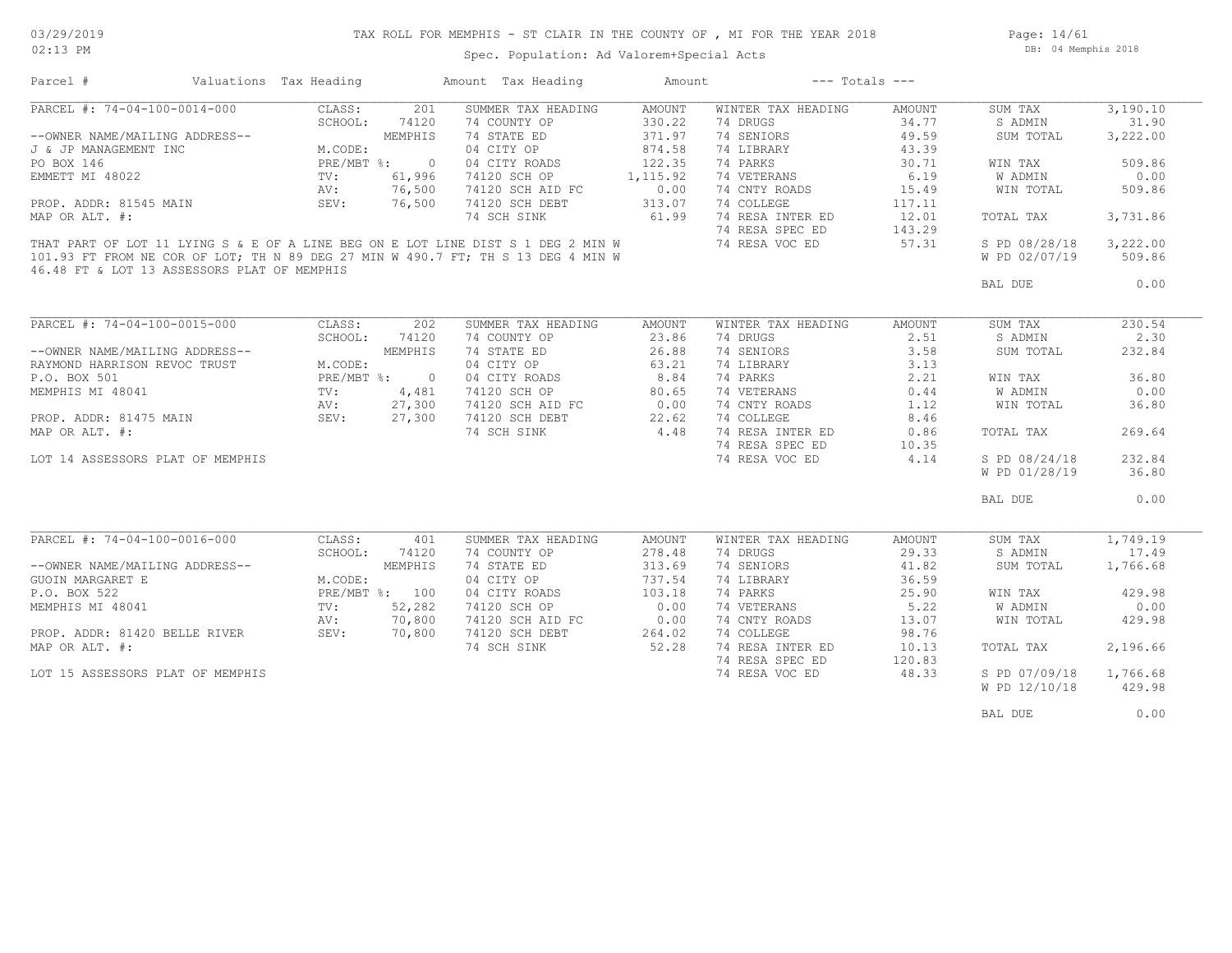### TAX ROLL FOR MEMPHIS - ST CLAIR IN THE COUNTY OF , MI FOR THE YEAR 2018

02:13 PM

### Spec. Population: Ad Valorem+Special Acts

Page: 15/61 DB: 04 Memphis 2018

| Parcel #                                                | Valuations Tax Heading |                | Amount Tax Heading                                                              | Amount             |                    | $---$ Totals $---$ |               |          |
|---------------------------------------------------------|------------------------|----------------|---------------------------------------------------------------------------------|--------------------|--------------------|--------------------|---------------|----------|
| PARCEL #: 74-04-100-0017-000                            | CLASS:                 | 401            | SUMMER TAX HEADING                                                              | AMOUNT             | WINTER TAX HEADING | AMOUNT             | SUM TAX       | 1,593.63 |
|                                                         | SCHOOL:                | 74120          | 74 COUNTY OP                                                                    | 253.71             | 74 DRUGS           | 26.72              | S ADMIN       | 15.93    |
| --OWNER NAME/MAILING ADDRESS--                          |                        | MEMPHIS        | 74 STATE ED                                                                     | 285.79             | 74 SENIORS         | 38.10              | SUM TOTAL     | 1,609.56 |
| LANDON COREY E                                          | M.CODE:                | 00001          | 04 CITY OP                                                                      | 671.96             | 74 LIBRARY         | 33.34              |               |          |
| 81390 BELLE RIVER                                       | PRE/MBT %: 100         |                | 04 CITY ROADS                                                                   | 94.00              | 74 PARKS           | 23.59              | WIN TAX       | 391.74   |
| MEMPHIS MI 48041                                        | TV:                    | 47,633         | 74120 SCH OP                                                                    | 0.00               | 74 VETERANS        | 4.76               | W ADMIN       | 0.00     |
|                                                         | AV:                    | 58,700         | 74120 SCH AID FC                                                                | 0.00               | 74 CNTY ROADS      | 11.90              | WIN TOTAL     | 391.74   |
| PROP. ADDR: 81390 BELLE RIVER                           | SEV:                   | 58,700         | 74120 SCH DEBT                                                                  | 240.54             | 74 COLLEGE         | 89.98              |               |          |
| MAP OR ALT. #:                                          |                        |                | 74 SCH SINK                                                                     | 47.63              | 74 RESA INTER ED   | 9.23               | TOTAL TAX     | 2,001.30 |
|                                                         |                        |                |                                                                                 |                    | 74 RESA SPEC ED    | 110.09             |               |          |
| LOT 16 ASSESSORS PLAT OF MEMPHIS                        |                        |                |                                                                                 |                    | 74 RESA VOC ED     | 44.03              | S PD 08/20/18 | 1,609.56 |
|                                                         |                        |                |                                                                                 |                    |                    |                    | W PD 12/26/18 | 391.74   |
|                                                         |                        |                |                                                                                 |                    |                    |                    |               |          |
|                                                         |                        |                |                                                                                 |                    |                    |                    | BAL DUE       | 0.00     |
|                                                         |                        |                |                                                                                 |                    |                    |                    |               |          |
| PARCEL #: 74-04-100-0018-000                            | CLASS:                 | 401            | SUMMER TAX HEADING                                                              | AMOUNT             | WINTER TAX HEADING | AMOUNT             | SUM TAX       | 1,500.29 |
|                                                         | SCHOOL:                | 74120          | 74 COUNTY OP                                                                    | 238.85             | 74 DRUGS           | 25.15              | S ADMIN       | 15.00    |
| --OWNER NAME/MAILING ADDRESS--                          |                        | MEMPHIS        | 74 STATE ED                                                                     | 269.05             | 74 SENIORS         | 35.87              | SUM TOTAL     | 1,515.29 |
| BISCORNER WILLIAM & ROBIN                               | M.CODE:                | 00005          | 04 CITY OP                                                                      | 632.60             | 74 LIBRARY         | 31.39              |               |          |
| 81350 BELLE RIVER                                       |                        | PRE/MBT %: 100 | 04 CITY ROADS                                                                   | 88.50              | 74 PARKS           | 22.21              | WIN TAX       | 368.80   |
| MEMPHIS MI 48041                                        | TV:                    | 44,843         | 74120 SCH OP                                                                    | 0.00               | 74 VETERANS        | 4.48               | W ADMIN       | 0.00     |
|                                                         | AV:                    | 54,400         | 74120 SCH AID FC                                                                |                    | 74 CNTY ROADS      | 11.21              | WIN TOTAL     | 368.80   |
| PROP. ADDR: 81350 BELLE RIVER                           | SEV:                   | 54,400         | 74120 SCH DEBT                                                                  | $0.00$<br>$226.45$ | 74 COLLEGE         | 84.71              |               |          |
| MAP OR ALT. #:                                          |                        |                | 74 SCH SINK                                                                     | 44.84              | 74 RESA INTER ED   | 8.69               | TOTAL TAX     | 1,884.09 |
|                                                         |                        |                |                                                                                 |                    | 74 RESA SPEC ED    | 103.64             |               |          |
|                                                         |                        |                | LOT 17 EXC S 60 FT OF W 132 FT & EXC E 70 FT THEREOF. ASSESSORS PLAT OF MEMPHIS |                    | 74 RESA VOC ED     | 41.45              | S PD 08/23/18 | 1,515.29 |
|                                                         |                        |                |                                                                                 |                    |                    |                    | W PD 01/07/19 | 368.80   |
|                                                         |                        |                |                                                                                 |                    |                    |                    |               |          |
|                                                         |                        |                |                                                                                 |                    |                    |                    | BAL DUE       | 0.00     |
|                                                         |                        |                |                                                                                 |                    |                    |                    |               |          |
| PARCEL #: 74-04-100-0018-250                            | CLASS:                 | 401            | SUMMER TAX HEADING                                                              | AMOUNT             | WINTER TAX HEADING | AMOUNT             | SUM TAX       | 1,209.89 |
|                                                         | SCHOOL:                | 74120          | 74 COUNTY OP                                                                    | 192.62             | 74 DRUGS           | 20.28              | S ADMIN       | 12.09    |
| --OWNER NAME/MAILING ADDRESS--                          |                        | MEMPHIS        | 74 STATE ED                                                                     | 216.97             | 74 SENIORS         | 28.93              | SUM TOTAL     | 1,221.98 |
| KAUZLARICH TERRY                                        | M.CODE:                |                | 04 CITY OP                                                                      | 510.15             | 74 LIBRARY         | 25.31              |               |          |
| 81300 BELLE RIVER                                       |                        | PRE/MBT %: 100 | 04 CITY ROADS                                                                   | 71.37              | 74 PARKS           | 17.91              | WIN TAX       | 297.40   |
| MEMPHIS MI 48041                                        | TV:                    | 36,163         | 74120 SCH OP                                                                    | 0.00               | 74 VETERANS        | 3.61               | W ADMIN       | 0.00     |
|                                                         | AV:                    | 48,900         | 74120 SCH AID FC                                                                | 0.00               | 74 CNTY ROADS      | 9.04               | WIN TOTAL     | 297.40   |
| PROP. ADDR: 81300 BELLE RIVER                           | SEV:                   | 48,900         | 74120 SCH DEBT                                                                  | 182.62             | 74 COLLEGE         | 68.31              |               |          |
| MAP OR ALT. #:                                          |                        |                | 74 SCH SINK                                                                     | 36.16              | 74 RESA INTER ED   | 7.00               | TOTAL TAX     | 1,519.38 |
|                                                         |                        |                |                                                                                 |                    | 74 RESA SPEC ED    | 83.58              |               |          |
| S 60 FT OF W 132 FT OF LOT 17 ASSESSORS PLAT OF MEMPHIS |                        |                |                                                                                 |                    | 74 RESA VOC ED     | 33.43              | S PD 08/17/18 | 1,221.98 |
|                                                         |                        |                |                                                                                 |                    |                    |                    | W PD 02/11/19 | 297.40   |
|                                                         |                        |                |                                                                                 |                    |                    |                    |               | 0.00     |
|                                                         |                        |                |                                                                                 |                    |                    |                    | BAL DUE       |          |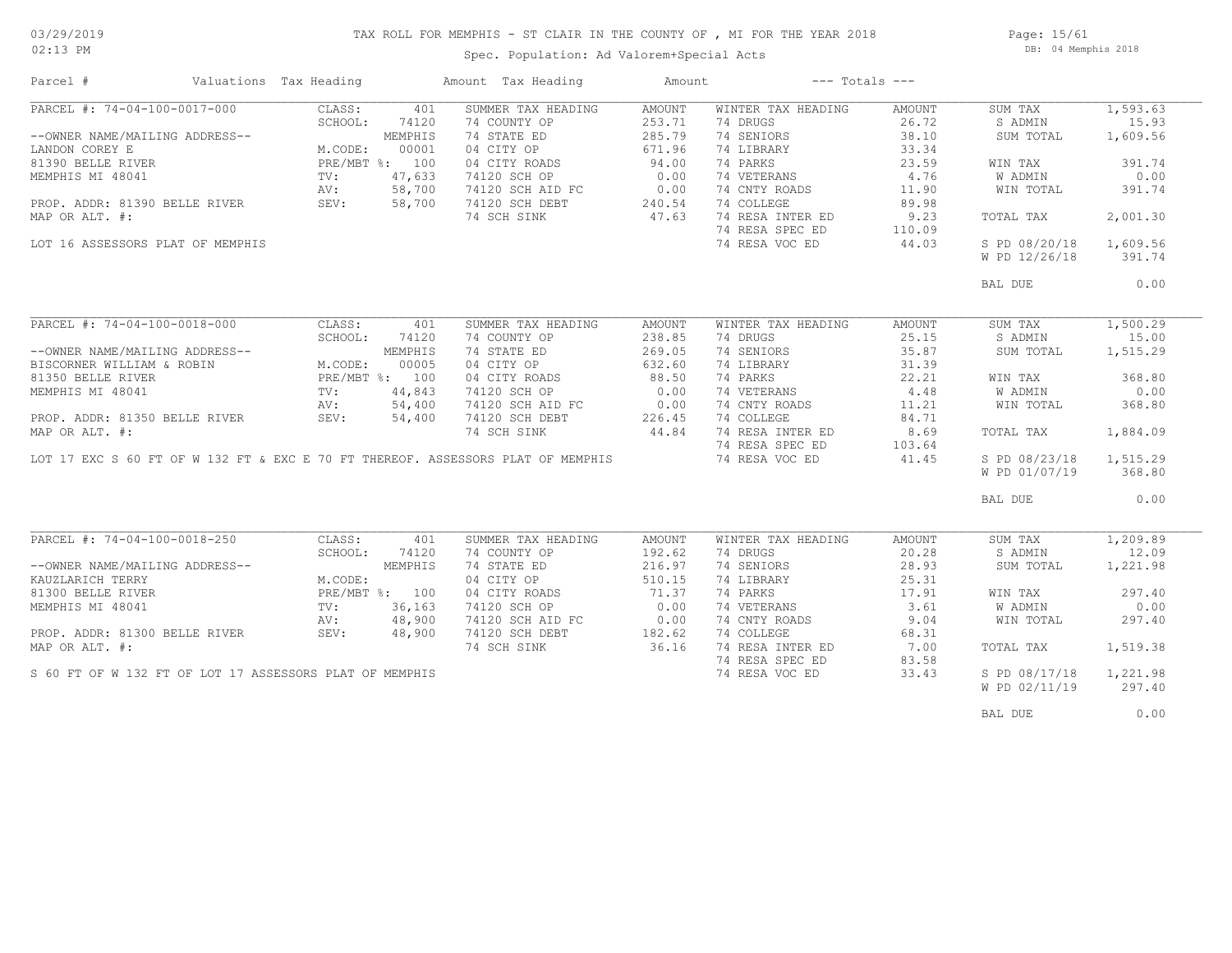### TAX ROLL FOR MEMPHIS - ST CLAIR IN THE COUNTY OF , MI FOR THE YEAR 2018

Spec. Population: Ad Valorem+Special Acts

Page: 16/61 DB: 04 Memphis 2018

| Parcel #                                        | Valuations Tax Heading                   |         | Amount Tax Heading | Amount        |                    | $---$ Totals $---$ |                |          |
|-------------------------------------------------|------------------------------------------|---------|--------------------|---------------|--------------------|--------------------|----------------|----------|
| $\overline{\text{PARCH}}$ #: 74-04-100-0018-500 | CLASS:                                   | 401     | SUMMER TAX HEADING | AMOUNT        | WINTER TAX HEADING | AMOUNT             | SUM TAX        | 2,018.88 |
|                                                 | SCHOOL:                                  | 74120   | 74 COUNTY OP       | 321.41        | 74 DRUGS           | 33.85              | S ADMIN        | 20.18    |
| --OWNER NAME/MAILING ADDRESS--                  |                                          | MEMPHIS | 74 STATE ED        | 362.05        | 74 SENIORS         | 48.27              | SUM TOTAL      | 2,039.06 |
| OUESNELLE RACHEL & MICHAEL                      | M.CODE:                                  |         | 04 CITY OP         | 851.26        | 74 LIBRARY         | 42.24              |                |          |
| 34655 MAPLE                                     | PRE/MBT %: 100                           |         | 04 CITY ROADS      | 119.09        | 74 PARKS           | 29.89              | WIN TAX        | 496.29   |
| MEMPHIS MI 48041                                | $\frac{F_{11}}{TV}$ :<br>$\frac{TV}{AV}$ | 60,343  | 74120 SCH OP       | 0.00          | 74 VETERANS        | 6.03               | <b>W ADMIN</b> | 0.00     |
|                                                 | AV:                                      | 87,700  | 74120 SCH AID FC   | 0.00          | 74 CNTY ROADS      | 15.08              | WIN TOTAL      | 496.29   |
| PROP. ADDR: 34655 MAPLE                         |                                          |         | 74120 SCH DEBT     |               | 74 COLLEGE         | 113.99             |                |          |
|                                                 | SEV:                                     | 87,700  |                    | 304.73        |                    |                    |                |          |
| MAP OR ALT. #:                                  |                                          |         | 74 SCH SINK        | 60.34         | 74 RESA INTER ED   | 11.69              | TOTAL TAX      | 2,535.35 |
|                                                 |                                          |         |                    |               | 74 RESA SPEC ED    | 139.47             |                |          |
| E 70 FT OF LOT 17 ASSESSORS PLAT OF MEMPHIS     |                                          |         |                    |               | 74 RESA VOC ED     | 55.78              | S PD 08/24/18  | 2,039.06 |
|                                                 |                                          |         |                    |               |                    |                    | W PD 01/04/19  | 496.29   |
|                                                 |                                          |         |                    |               |                    |                    | BAL DUE        | 0.00     |
|                                                 |                                          |         |                    |               |                    |                    |                |          |
| PARCEL #: 74-04-100-0019-000                    | CLASS:                                   | 401     | SUMMER TAX HEADING | <b>AMOUNT</b> | WINTER TAX HEADING | AMOUNT             | SUM TAX        | 1,873.14 |
|                                                 | SCHOOL:                                  | 74120   | 74 COUNTY OP       | 298.21        | 74 DRUGS           | 31.40              | S ADMIN        | 18.73    |
| --OWNER NAME/MAILING ADDRESS--                  |                                          | MEMPHIS | 74 STATE ED        | 335.92        | 74 SENIORS         | 44.78              | SUM TOTAL      | 1,891.87 |
| SEXTON ROBERT D JR                              | M.CODE:                                  |         | 04 CITY OP         | 789.81        | 74 LIBRARY         | 39.19              |                |          |
| 34675 MAPLE                                     | PRE/MBT %: 100                           |         | 04 CITY ROADS      | 110.49        | 74 PARKS           | 27.73              | WIN TAX        | 460.44   |
| MEMPHIS MI 48041                                | TV:                                      | 55,987  | 74120 SCH OP       | 0.00          | 74 VETERANS        | 5.59               | W ADMIN        | 0.00     |
|                                                 | AV:                                      | 92,600  | 74120 SCH AID FC   |               | 74 CNTY ROADS      | 13.99              | WIN TOTAL      | 460.44   |
|                                                 | SEV:                                     | 92,600  |                    | 282.73        | 74 COLLEGE         |                    |                |          |
| PROP. ADDR: 34675 MAPLE                         |                                          |         | 74120 SCH DEBT     |               |                    | 105.76             |                |          |
| MAP OR ALT. #:                                  |                                          |         | 74 SCH SINK        | 55.98         | 74 RESA INTER ED   | 10.85              | TOTAL TAX      | 2,352.31 |
|                                                 |                                          |         |                    |               | 74 RESA SPEC ED    | 129.40             |                |          |
| LOT 18 ASSESSORS PLAT OF MEMPHIS                |                                          |         |                    |               | 74 RESA VOC ED     | 51.75              | S PD 07/24/18  | 1,891.87 |
|                                                 |                                          |         |                    |               |                    |                    | W PD 12/11/18  | 460.44   |
|                                                 |                                          |         |                    |               |                    |                    | BAL DUE        | 0.00     |
|                                                 |                                          |         |                    |               |                    |                    |                |          |
| PARCEL #: 74-04-100-0020-000                    | CLASS:                                   | 401     | SUMMER TAX HEADING | <b>AMOUNT</b> | WINTER TAX HEADING | AMOUNT             | SUM TAX        | 1,489.93 |
|                                                 | SCHOOL:                                  | 74120   | 74 COUNTY OP       | 237.20        | 74 DRUGS           | 24.98              | S ADMIN        | 14.89    |
| --OWNER NAME/MAILING ADDRESS--                  |                                          | MEMPHIS | 74 STATE ED        | 267.19        | 74 SENIORS         | 35.62              | SUM TOTAL      | 1,504.82 |
| SMITH PAMELA                                    |                                          | 00001   | 04 CITY OP         | 628.23        |                    | 31.17              |                |          |
|                                                 | M.CODE:                                  |         |                    |               | 74 LIBRARY         |                    |                |          |
| ZAMBO ROBERT                                    | PRE/MBT %: 100                           |         | 04 CITY ROADS      | 87.89         | 74 PARKS           | 22.06              | WIN TAX        | 366.25   |
| 34711 MAPLE                                     | TV:                                      | 44,533  | 74120 SCH OP       | 0.00          | 74 VETERANS        | 4.45               | W ADMIN        | 0.00     |
| MEMPHIS MI 48041                                | AV:                                      | 55,800  | 74120 SCH AID FC   | 0.00          | 74 CNTY ROADS      | 11.13              | WIN TOTAL      | 366.25   |
|                                                 | SEV:                                     | 55,800  | 74120 SCH DEBT     | 224.89        | 74 COLLEGE         | 84.12              |                |          |
| PROP. ADDR: 34711 MAPLE                         |                                          |         | 74 SCH SINK        | 44.53         | 74 RESA INTER ED   | 8.63               | TOTAL TAX      | 1,871.07 |
| MAP OR ALT. #:                                  |                                          |         |                    |               | 74 RESA SPEC ED    | 102.92             |                |          |
|                                                 |                                          |         |                    |               | 74 RESA VOC ED     | 41.17              | S PD 08/20/18  | 1,504.82 |
| LOT 19 ASSESSORS PLAT OF MEMPHIS                |                                          |         |                    |               |                    |                    | W PD 12/26/18  | 366.25   |
|                                                 |                                          |         |                    |               |                    |                    | BAL DUE        | 0.00     |
|                                                 |                                          |         |                    |               |                    |                    |                |          |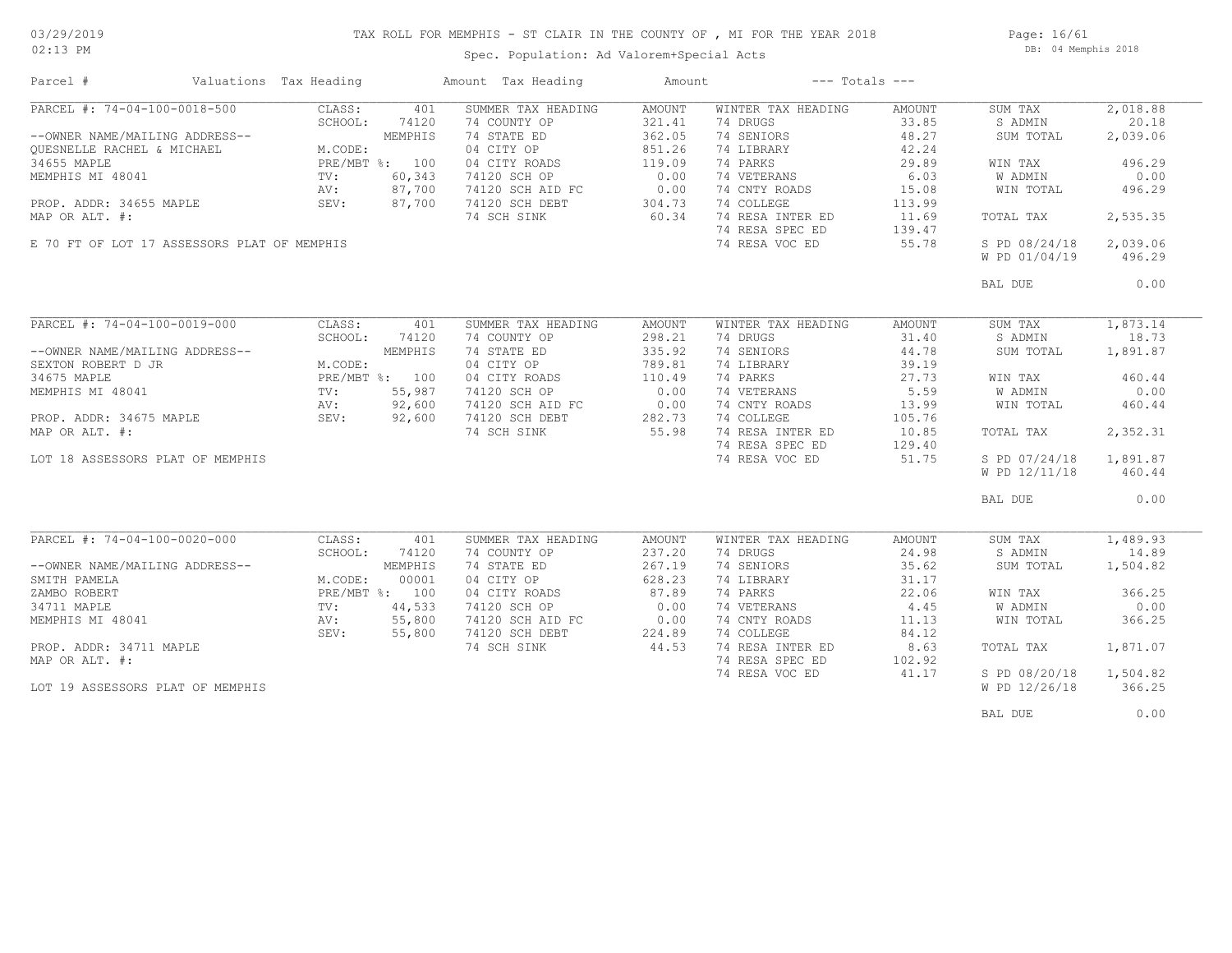Page: 17/61 DB: 04 Memphis 2018

|                                                        | Valuations Tax Heading |                | Amount Tax Heading                                                                  | Amount | $---$ Totals $---$ |        |                |           |
|--------------------------------------------------------|------------------------|----------------|-------------------------------------------------------------------------------------|--------|--------------------|--------|----------------|-----------|
| PARCEL #: 74-04-100-0021-000                           | CLASS:                 | 401            | SUMMER TAX HEADING                                                                  | AMOUNT | WINTER TAX HEADING | AMOUNT | SUM TAX        | 2,660.32  |
|                                                        | SCHOOL:                | 74120          | 74 COUNTY OP                                                                        | 275.38 | 74 DRUGS           | 29.00  | S ADMIN        | 26.60     |
| --OWNER NAME/MAILING ADDRESS--                         |                        | MEMPHIS        | 74 STATE ED                                                                         | 310.20 | 74 SENIORS         | 41.36  | SUM TOTAL      | 2,686.92  |
| BOYLE JACOB                                            | M.CODE:                | 00001          | 04 CITY OP                                                                          | 729.33 | 74 LIBRARY         | 36.19  |                |           |
| 34741 MAPLE                                            | PRE/MBT %:             | $\cap$         | 04 CITY ROADS                                                                       | 102.03 | 74 PARKS           | 25.61  | WIN TAX        | 425.20    |
| MEMPHIS MI 48041                                       | $\text{TV}$ :          | 51,700         | 74120 SCH OP                                                                        | 930.60 | 74 VETERANS        | 5.17   | W ADMIN        | 0.00      |
|                                                        | AV:                    | 51,700         | 74120 SCH AID FC                                                                    | 0.00   | 74 CNTY ROADS      | 12.92  | WIN TOTAL      | 425.20    |
| PROP. ADDR: 34741 MAPLE                                | SEV:                   | 51,700         | 74120 SCH DEBT                                                                      | 261.08 | 74 COLLEGE         | 97.66  |                |           |
| MAP OR ALT. #:                                         |                        |                | 74 SCH SINK                                                                         | 51.70  | 74 RESA INTER ED   | 10.01  | TOTAL TAX      | 3, 112.12 |
|                                                        |                        |                |                                                                                     |        | 74 RESA SPEC ED    | 119.49 |                |           |
|                                                        |                        |                | LOT 20 EXC THAT PART OF E OF A LINE; BEG 6 FT W OF SE COR & RUNS N 1 DEG 24 1/2 MIN |        | 74 RESA VOC ED     | 47.79  | S PD 08/20/18  | 2,686.92  |
| E 134.56 FT. ASSESSORS PLAT OF MEMPHIS                 |                        |                |                                                                                     |        |                    |        | W PD 12/26/18  | 425.20    |
|                                                        |                        |                |                                                                                     |        |                    |        | BAL DUE        | 0.00      |
|                                                        |                        |                |                                                                                     |        |                    |        |                |           |
| PARCEL #: 74-04-100-0022-000                           | CLASS:                 | 401            | SUMMER TAX HEADING                                                                  | AMOUNT | WINTER TAX HEADING | AMOUNT | SUM TAX        | 2, 295.43 |
|                                                        | SCHOOL:                | 74120          | 74 COUNTY OP                                                                        | 365.44 | 74 DRUGS           | 38.48  | S ADMIN        | 22.95     |
| --OWNER NAME/MAILING ADDRESS--                         |                        | MEMPHIS        | 74 STATE ED                                                                         | 411.65 | 74 SENIORS         | 54.88  | SUM TOTAL      | 2,318.38  |
| MORGAN ALVIN & DOROTHY                                 | M.CODE:                |                | 04 CITY OP                                                                          | 967.87 | 74 LIBRARY         | 48.02  |                |           |
| P.O. BOX 34                                            |                        | PRE/MBT %: 100 |                                                                                     | 135.40 | 74 PARKS           | 33.98  |                | 564.25    |
|                                                        | TV:                    |                | 04 CITY ROADS                                                                       |        |                    |        | WIN TAX        |           |
|                                                        |                        | 68,609         | 74120 SCH OP                                                                        | 0.00   | 74 VETERANS        | 6.86   | <b>W ADMIN</b> | 0.00      |
| MEMPHIS MI 48041                                       |                        |                |                                                                                     |        |                    |        |                |           |
|                                                        | AV:                    | 81,100         | 74120 SCH AID FC                                                                    | 0.00   | 74 CNTY ROADS      | 17.15  | WIN TOTAL      | 564.25    |
| PROP. ADDR: 34795 MAPLE                                | SEV:                   | 81,100         | 74120 SCH DEBT                                                                      | 346.47 | 74 COLLEGE         | 129.60 |                |           |
| MAP OR ALT. #:                                         |                        |                | 74 SCH SINK                                                                         | 68.60  | 74 RESA INTER ED   | 13.29  | TOTAL TAX      | 2,882.63  |
|                                                        |                        |                |                                                                                     |        | 74 RESA SPEC ED    | 158.57 |                |           |
|                                                        |                        |                | THAT PART OF LOT 21 LYING E OF A LINE DESC AS BEG ON N LOT LINE 64 FT E OF NW COR;  |        | 74 RESA VOC ED     | 63.42  | S PD 08/16/18  | 2,318.38  |
|                                                        |                        |                | TH S TO A PTE ON S LINE 59 FT E OF SW COR OF LOT. ASSESSORS PLAT OF MEMPHIS         |        |                    |        | W PD 12/18/18  | 564.25    |
|                                                        |                        |                |                                                                                     |        |                    |        | BAL DUE        | 0.00      |
|                                                        |                        |                |                                                                                     |        |                    |        |                |           |
| PARCEL #: 74-04-100-0023-000                           | CLASS:                 | 401            | SUMMER TAX HEADING                                                                  | AMOUNT | WINTER TAX HEADING | AMOUNT | SUM TAX        | 1,683.50  |
|                                                        | SCHOOL:                | 74120          | 74 COUNTY OP                                                                        | 268.02 | 74 DRUGS           | 28.22  | S ADMIN        | 16.83     |
| --OWNER NAME/MAILING ADDRESS--                         |                        | MEMPHIS        | 74 STATE ED                                                                         | 301.91 | 74 SENIORS         | 40.25  | SUM TOTAL      | 1,700.33  |
| STOCKS JOSHUA & SHARON                                 | M.CODE:                | 00003          | 04 CITY OP                                                                          | 709.85 | 74 LIBRARY         | 35.22  |                |           |
| 34765 MAPLE                                            |                        | PRE/MBT %: 100 | 04 CITY ROADS                                                                       | 99.30  | 74 PARKS           | 24.92  | WIN TAX        | 413.82    |
| MEMPHIS MI 48041                                       | TV:                    | 50,319         | 74120 SCH OP                                                                        | 0.00   | 74 VETERANS        | 5.03   | W ADMIN        | 0.00      |
|                                                        |                        |                |                                                                                     |        |                    |        |                |           |
|                                                        | AV:                    | 64,200         | 74120 SCH AID FC                                                                    | 0.00   | 74 CNTY ROADS      | 12.57  | WIN TOTAL      | 413.82    |
| PROP. ADDR: 34765 MAPLE                                | SEV:                   | 64,200         | 74120 SCH DEBT                                                                      | 254.11 | 74 COLLEGE         | 95.05  |                |           |
| MAP OR ALT. #:                                         |                        |                | 74 SCH SINK                                                                         | 50.31  | 74 RESA INTER ED   | 9.75   | TOTAL TAX      | 2, 114.15 |
|                                                        |                        |                |                                                                                     |        | 74 RESA SPEC ED    | 116.30 |                |           |
|                                                        |                        |                | PART OF LOTS 20 & 21 BEG AT SW COR LOT 21; TH N 89 DEG 25 1/2 MIN W 6 FT; TH N 1    |        | 74 RESA VOC ED     | 46.51  | S PD 08/13/18  | 1,700.33  |
| S LOT LINE, TH W 59' TO BEG. ASSESSORS PLAT OF MEMPHIS |                        |                | DEG 24 1/2 MIN E 393.06 FT; TH S 88 DEG 45 MIN E 64 FT; TH S 1 DEG 24 1/2 MIN W TO  |        |                    |        | W PD 12/13/18  | 413.82    |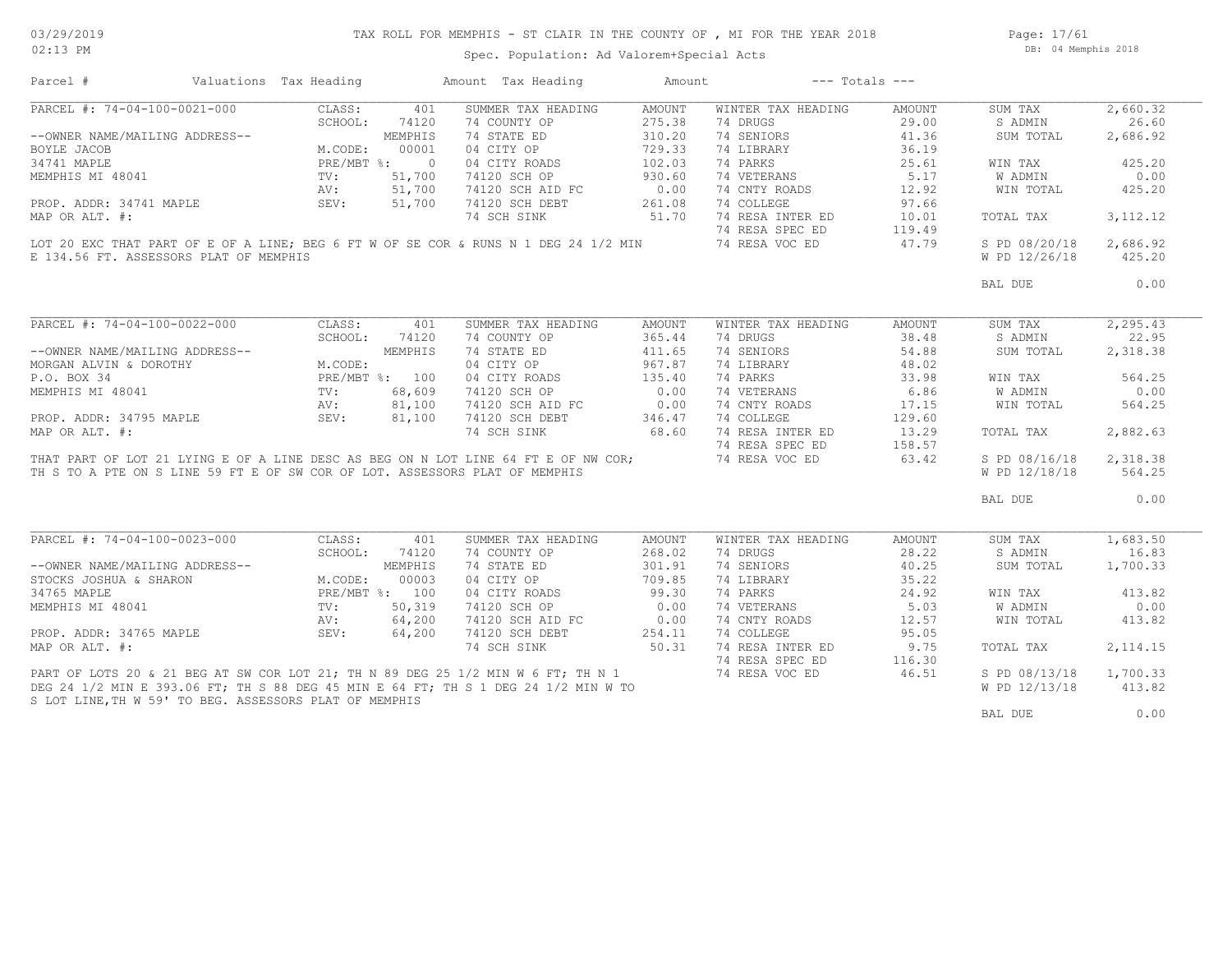### TAX ROLL FOR MEMPHIS - ST CLAIR IN THE COUNTY OF , MI FOR THE YEAR 2018

Spec. Population: Ad Valorem+Special Acts

Page: 18/61 DB: 04 Memphis 2018

| PARCEL #: 74-04-100-0024-000<br>201<br>SUMMER TAX HEADING<br>AMOUNT<br>WINTER TAX HEADING<br>SUM TAX<br>CLASS:<br>AMOUNT<br>SCHOOL:<br>74120<br>74 COUNTY OP<br>228.18<br>74 DRUGS<br>24.03<br>S ADMIN<br>22.04<br>257.03<br>74 SENIORS<br>34.27<br>MEMPHIS<br>74 STATE ED<br>SUM TOTAL<br>2,226.38<br>--OWNER NAME/MAILING ADDRESS--<br>604.33<br>M.CODE:<br>04 CITY OP<br>74 LIBRARY<br>29.98<br>RAYMOND HARRISON REVOC TRUST<br>P.O. BOX 501<br>PRE/MBT %:<br>04 CITY ROADS<br>84.54<br>74 PARKS<br>21.22<br>352.31<br>$\overline{0}$<br>WIN TAX<br>74 VETERANS<br>4.28<br>MEMPHIS MI 48041<br>42,839<br>74120 SCH OP<br>771.10<br><b>W ADMIN</b><br>0.00<br>TV:<br>0.00<br>80,600<br>74 CNTY ROADS<br>352.31<br>AV:<br>74120 SCH AID FC<br>10.70<br>WIN TOTAL<br>PROP. ADDR: 81475 MAIN<br>80,600<br>74120 SCH DEBT<br>216.33<br>74 COLLEGE<br>SEV:<br>80.92<br>42.83<br>74 RESA INTER ED<br>MAP OR ALT. #:<br>8.30<br>2,578.69<br>74 SCH SINK<br>TOTAL TAX<br>74 RESA SPEC ED<br>99.01<br>LOT 22 ASSESSORS PLAT OF MEMPHIS<br>74 RESA VOC ED<br>S PD 08/24/18<br>2,226.38<br>39.60<br>W PD 01/28/19<br>352.31<br>0.00<br>BAL DUE<br>PARCEL #: 74-04-100-0025-000<br>1,075.05<br>CLASS:<br>SUMMER TAX HEADING<br>WINTER TAX HEADING<br>401<br>AMOUNT<br>AMOUNT<br>SUM TAX<br>74 DRUGS<br>18.02<br>10.75<br>SCHOOL:<br>74120<br>74 COUNTY OP<br>171.15<br>S ADMIN<br>74 SENIORS<br>--OWNER NAME/MAILING ADDRESS--<br>MEMPHIS<br>74 STATE ED<br>192.79<br>25.70<br>SUM TOTAL<br>1,085.80<br>04 CITY OP<br>453.30<br>22.49<br>OSCARSON KELLY M<br>M.CODE:<br>00001<br>74 LIBRARY<br>PRE/MBT %: 100<br>04 CITY ROADS<br>63.41<br>74 PARKS<br>15.91<br>264.24<br>34825 MAPLE ROAD<br>WIN TAX<br>0.00<br>74 VETERANS<br>3.21<br>0.00<br>MEMPHIS MI 48041<br>32,133<br>74120 SCH OP<br>W ADMIN<br>TV:<br>AV:<br>41,200<br>74120 SCH AID FC<br>$0.00$<br>162.27<br>74 CNTY ROADS<br>8.03<br>WIN TOTAL<br>264.24<br>41,200<br>162.27<br>74 COLLEGE<br>PROP. ADDR: 34825 MAPLE<br>SEV:<br>74120 SCH DEBT<br>60.70<br>32.13<br>74 RESA INTER ED<br>MAP OR ALT. #:<br>74 SCH SINK<br>6.22<br>1,350.04<br>TOTAL TAX<br>74 RESA SPEC ED<br>74.26<br>1,085.80<br>74 RESA VOC ED<br>29.70<br>S PD 08/20/18<br>LOT 23 ASSESSORS PLAT OF MEMPHIS<br>W PD 12/26/18<br>264.24<br>0.00<br>BAL DUE<br>$\overline{\text{PARCH}}$ #: 74-04-100-0026-000<br>SUMMER TAX HEADING<br>WINTER TAX HEADING<br>1,895.82<br>CLASS:<br>401<br><b>AMOUNT</b><br>AMOUNT<br>SUM TAX<br>SCHOOL:<br>74120<br>74 COUNTY OP<br>301.82<br>74 DRUGS<br>31.78<br>S ADMIN<br>18.95<br>339.99<br>74 SENIORS<br>45.33<br>MEMPHIS<br>74 STATE ED<br>1,914.77<br>--OWNER NAME/MAILING ADDRESS--<br>SUM TOTAL<br>00001<br>74 LIBRARY<br>ROWLEY, BRITTANY ERIN<br>M.CODE:<br>04 CITY OP<br>799.37<br>39.66<br>111.83<br>PRE/MBT %: 100<br>04 CITY ROADS<br>74 PARKS<br>28.07<br>466.02<br>WIN TAX<br>0.00<br>74 VETERANS<br>5.66<br>0.00<br>MEMPHIS MI 48041<br>TV:<br>56,665<br>74120 SCH OP<br>W ADMIN<br>60,500<br>74 CNTY ROADS<br>74120 SCH AID FC<br>0.00<br>14.16<br>WIN TOTAL<br>466.02<br>AV:<br>286.15<br>60,500<br>74120 SCH DEBT<br>74 COLLEGE<br>107.04<br>PROP. ADDR: 34620 MAPLE<br>SEV:<br>MAP OR ALT. #:<br>56.66<br>74 RESA INTER ED<br>74 SCH SINK<br>10.98<br>TOTAL TAX<br>2,380.79<br>74 RESA SPEC ED<br>130.96<br>1,914.77<br>N 99.75 FT OF LOT 24 ASSESSORS PLAT OF MEMPHIS<br>74 RESA VOC ED<br>52.38<br>S PD 08/20/18<br>W PD 12/26/18<br>466.02 | Parcel #    | Valuations Tax Heading | Amount Tax Heading | Amount | $---$ Totals $---$ |  |          |
|----------------------------------------------------------------------------------------------------------------------------------------------------------------------------------------------------------------------------------------------------------------------------------------------------------------------------------------------------------------------------------------------------------------------------------------------------------------------------------------------------------------------------------------------------------------------------------------------------------------------------------------------------------------------------------------------------------------------------------------------------------------------------------------------------------------------------------------------------------------------------------------------------------------------------------------------------------------------------------------------------------------------------------------------------------------------------------------------------------------------------------------------------------------------------------------------------------------------------------------------------------------------------------------------------------------------------------------------------------------------------------------------------------------------------------------------------------------------------------------------------------------------------------------------------------------------------------------------------------------------------------------------------------------------------------------------------------------------------------------------------------------------------------------------------------------------------------------------------------------------------------------------------------------------------------------------------------------------------------------------------------------------------------------------------------------------------------------------------------------------------------------------------------------------------------------------------------------------------------------------------------------------------------------------------------------------------------------------------------------------------------------------------------------------------------------------------------------------------------------------------------------------------------------------------------------------------------------------------------------------------------------------------------------------------------------------------------------------------------------------------------------------------------------------------------------------------------------------------------------------------------------------------------------------------------------------------------------------------------------------------------------------------------------------------------------------------------------------------------------------------------------------------------------------------------------------------------------------------------------------------------------------------------------------------------------------------------------------------------------------------------------------------------------------------|-------------|------------------------|--------------------|--------|--------------------|--|----------|
|                                                                                                                                                                                                                                                                                                                                                                                                                                                                                                                                                                                                                                                                                                                                                                                                                                                                                                                                                                                                                                                                                                                                                                                                                                                                                                                                                                                                                                                                                                                                                                                                                                                                                                                                                                                                                                                                                                                                                                                                                                                                                                                                                                                                                                                                                                                                                                                                                                                                                                                                                                                                                                                                                                                                                                                                                                                                                                                                                                                                                                                                                                                                                                                                                                                                                                                                                                                                                            |             |                        |                    |        |                    |  | 2,204.34 |
|                                                                                                                                                                                                                                                                                                                                                                                                                                                                                                                                                                                                                                                                                                                                                                                                                                                                                                                                                                                                                                                                                                                                                                                                                                                                                                                                                                                                                                                                                                                                                                                                                                                                                                                                                                                                                                                                                                                                                                                                                                                                                                                                                                                                                                                                                                                                                                                                                                                                                                                                                                                                                                                                                                                                                                                                                                                                                                                                                                                                                                                                                                                                                                                                                                                                                                                                                                                                                            |             |                        |                    |        |                    |  |          |
|                                                                                                                                                                                                                                                                                                                                                                                                                                                                                                                                                                                                                                                                                                                                                                                                                                                                                                                                                                                                                                                                                                                                                                                                                                                                                                                                                                                                                                                                                                                                                                                                                                                                                                                                                                                                                                                                                                                                                                                                                                                                                                                                                                                                                                                                                                                                                                                                                                                                                                                                                                                                                                                                                                                                                                                                                                                                                                                                                                                                                                                                                                                                                                                                                                                                                                                                                                                                                            |             |                        |                    |        |                    |  |          |
|                                                                                                                                                                                                                                                                                                                                                                                                                                                                                                                                                                                                                                                                                                                                                                                                                                                                                                                                                                                                                                                                                                                                                                                                                                                                                                                                                                                                                                                                                                                                                                                                                                                                                                                                                                                                                                                                                                                                                                                                                                                                                                                                                                                                                                                                                                                                                                                                                                                                                                                                                                                                                                                                                                                                                                                                                                                                                                                                                                                                                                                                                                                                                                                                                                                                                                                                                                                                                            |             |                        |                    |        |                    |  |          |
|                                                                                                                                                                                                                                                                                                                                                                                                                                                                                                                                                                                                                                                                                                                                                                                                                                                                                                                                                                                                                                                                                                                                                                                                                                                                                                                                                                                                                                                                                                                                                                                                                                                                                                                                                                                                                                                                                                                                                                                                                                                                                                                                                                                                                                                                                                                                                                                                                                                                                                                                                                                                                                                                                                                                                                                                                                                                                                                                                                                                                                                                                                                                                                                                                                                                                                                                                                                                                            |             |                        |                    |        |                    |  |          |
|                                                                                                                                                                                                                                                                                                                                                                                                                                                                                                                                                                                                                                                                                                                                                                                                                                                                                                                                                                                                                                                                                                                                                                                                                                                                                                                                                                                                                                                                                                                                                                                                                                                                                                                                                                                                                                                                                                                                                                                                                                                                                                                                                                                                                                                                                                                                                                                                                                                                                                                                                                                                                                                                                                                                                                                                                                                                                                                                                                                                                                                                                                                                                                                                                                                                                                                                                                                                                            |             |                        |                    |        |                    |  |          |
|                                                                                                                                                                                                                                                                                                                                                                                                                                                                                                                                                                                                                                                                                                                                                                                                                                                                                                                                                                                                                                                                                                                                                                                                                                                                                                                                                                                                                                                                                                                                                                                                                                                                                                                                                                                                                                                                                                                                                                                                                                                                                                                                                                                                                                                                                                                                                                                                                                                                                                                                                                                                                                                                                                                                                                                                                                                                                                                                                                                                                                                                                                                                                                                                                                                                                                                                                                                                                            |             |                        |                    |        |                    |  |          |
|                                                                                                                                                                                                                                                                                                                                                                                                                                                                                                                                                                                                                                                                                                                                                                                                                                                                                                                                                                                                                                                                                                                                                                                                                                                                                                                                                                                                                                                                                                                                                                                                                                                                                                                                                                                                                                                                                                                                                                                                                                                                                                                                                                                                                                                                                                                                                                                                                                                                                                                                                                                                                                                                                                                                                                                                                                                                                                                                                                                                                                                                                                                                                                                                                                                                                                                                                                                                                            |             |                        |                    |        |                    |  |          |
|                                                                                                                                                                                                                                                                                                                                                                                                                                                                                                                                                                                                                                                                                                                                                                                                                                                                                                                                                                                                                                                                                                                                                                                                                                                                                                                                                                                                                                                                                                                                                                                                                                                                                                                                                                                                                                                                                                                                                                                                                                                                                                                                                                                                                                                                                                                                                                                                                                                                                                                                                                                                                                                                                                                                                                                                                                                                                                                                                                                                                                                                                                                                                                                                                                                                                                                                                                                                                            |             |                        |                    |        |                    |  |          |
|                                                                                                                                                                                                                                                                                                                                                                                                                                                                                                                                                                                                                                                                                                                                                                                                                                                                                                                                                                                                                                                                                                                                                                                                                                                                                                                                                                                                                                                                                                                                                                                                                                                                                                                                                                                                                                                                                                                                                                                                                                                                                                                                                                                                                                                                                                                                                                                                                                                                                                                                                                                                                                                                                                                                                                                                                                                                                                                                                                                                                                                                                                                                                                                                                                                                                                                                                                                                                            |             |                        |                    |        |                    |  |          |
|                                                                                                                                                                                                                                                                                                                                                                                                                                                                                                                                                                                                                                                                                                                                                                                                                                                                                                                                                                                                                                                                                                                                                                                                                                                                                                                                                                                                                                                                                                                                                                                                                                                                                                                                                                                                                                                                                                                                                                                                                                                                                                                                                                                                                                                                                                                                                                                                                                                                                                                                                                                                                                                                                                                                                                                                                                                                                                                                                                                                                                                                                                                                                                                                                                                                                                                                                                                                                            |             |                        |                    |        |                    |  |          |
|                                                                                                                                                                                                                                                                                                                                                                                                                                                                                                                                                                                                                                                                                                                                                                                                                                                                                                                                                                                                                                                                                                                                                                                                                                                                                                                                                                                                                                                                                                                                                                                                                                                                                                                                                                                                                                                                                                                                                                                                                                                                                                                                                                                                                                                                                                                                                                                                                                                                                                                                                                                                                                                                                                                                                                                                                                                                                                                                                                                                                                                                                                                                                                                                                                                                                                                                                                                                                            |             |                        |                    |        |                    |  |          |
|                                                                                                                                                                                                                                                                                                                                                                                                                                                                                                                                                                                                                                                                                                                                                                                                                                                                                                                                                                                                                                                                                                                                                                                                                                                                                                                                                                                                                                                                                                                                                                                                                                                                                                                                                                                                                                                                                                                                                                                                                                                                                                                                                                                                                                                                                                                                                                                                                                                                                                                                                                                                                                                                                                                                                                                                                                                                                                                                                                                                                                                                                                                                                                                                                                                                                                                                                                                                                            |             |                        |                    |        |                    |  |          |
|                                                                                                                                                                                                                                                                                                                                                                                                                                                                                                                                                                                                                                                                                                                                                                                                                                                                                                                                                                                                                                                                                                                                                                                                                                                                                                                                                                                                                                                                                                                                                                                                                                                                                                                                                                                                                                                                                                                                                                                                                                                                                                                                                                                                                                                                                                                                                                                                                                                                                                                                                                                                                                                                                                                                                                                                                                                                                                                                                                                                                                                                                                                                                                                                                                                                                                                                                                                                                            |             |                        |                    |        |                    |  |          |
|                                                                                                                                                                                                                                                                                                                                                                                                                                                                                                                                                                                                                                                                                                                                                                                                                                                                                                                                                                                                                                                                                                                                                                                                                                                                                                                                                                                                                                                                                                                                                                                                                                                                                                                                                                                                                                                                                                                                                                                                                                                                                                                                                                                                                                                                                                                                                                                                                                                                                                                                                                                                                                                                                                                                                                                                                                                                                                                                                                                                                                                                                                                                                                                                                                                                                                                                                                                                                            |             |                        |                    |        |                    |  |          |
|                                                                                                                                                                                                                                                                                                                                                                                                                                                                                                                                                                                                                                                                                                                                                                                                                                                                                                                                                                                                                                                                                                                                                                                                                                                                                                                                                                                                                                                                                                                                                                                                                                                                                                                                                                                                                                                                                                                                                                                                                                                                                                                                                                                                                                                                                                                                                                                                                                                                                                                                                                                                                                                                                                                                                                                                                                                                                                                                                                                                                                                                                                                                                                                                                                                                                                                                                                                                                            |             |                        |                    |        |                    |  |          |
|                                                                                                                                                                                                                                                                                                                                                                                                                                                                                                                                                                                                                                                                                                                                                                                                                                                                                                                                                                                                                                                                                                                                                                                                                                                                                                                                                                                                                                                                                                                                                                                                                                                                                                                                                                                                                                                                                                                                                                                                                                                                                                                                                                                                                                                                                                                                                                                                                                                                                                                                                                                                                                                                                                                                                                                                                                                                                                                                                                                                                                                                                                                                                                                                                                                                                                                                                                                                                            |             |                        |                    |        |                    |  |          |
|                                                                                                                                                                                                                                                                                                                                                                                                                                                                                                                                                                                                                                                                                                                                                                                                                                                                                                                                                                                                                                                                                                                                                                                                                                                                                                                                                                                                                                                                                                                                                                                                                                                                                                                                                                                                                                                                                                                                                                                                                                                                                                                                                                                                                                                                                                                                                                                                                                                                                                                                                                                                                                                                                                                                                                                                                                                                                                                                                                                                                                                                                                                                                                                                                                                                                                                                                                                                                            |             |                        |                    |        |                    |  |          |
|                                                                                                                                                                                                                                                                                                                                                                                                                                                                                                                                                                                                                                                                                                                                                                                                                                                                                                                                                                                                                                                                                                                                                                                                                                                                                                                                                                                                                                                                                                                                                                                                                                                                                                                                                                                                                                                                                                                                                                                                                                                                                                                                                                                                                                                                                                                                                                                                                                                                                                                                                                                                                                                                                                                                                                                                                                                                                                                                                                                                                                                                                                                                                                                                                                                                                                                                                                                                                            |             |                        |                    |        |                    |  |          |
|                                                                                                                                                                                                                                                                                                                                                                                                                                                                                                                                                                                                                                                                                                                                                                                                                                                                                                                                                                                                                                                                                                                                                                                                                                                                                                                                                                                                                                                                                                                                                                                                                                                                                                                                                                                                                                                                                                                                                                                                                                                                                                                                                                                                                                                                                                                                                                                                                                                                                                                                                                                                                                                                                                                                                                                                                                                                                                                                                                                                                                                                                                                                                                                                                                                                                                                                                                                                                            |             |                        |                    |        |                    |  |          |
|                                                                                                                                                                                                                                                                                                                                                                                                                                                                                                                                                                                                                                                                                                                                                                                                                                                                                                                                                                                                                                                                                                                                                                                                                                                                                                                                                                                                                                                                                                                                                                                                                                                                                                                                                                                                                                                                                                                                                                                                                                                                                                                                                                                                                                                                                                                                                                                                                                                                                                                                                                                                                                                                                                                                                                                                                                                                                                                                                                                                                                                                                                                                                                                                                                                                                                                                                                                                                            |             |                        |                    |        |                    |  |          |
|                                                                                                                                                                                                                                                                                                                                                                                                                                                                                                                                                                                                                                                                                                                                                                                                                                                                                                                                                                                                                                                                                                                                                                                                                                                                                                                                                                                                                                                                                                                                                                                                                                                                                                                                                                                                                                                                                                                                                                                                                                                                                                                                                                                                                                                                                                                                                                                                                                                                                                                                                                                                                                                                                                                                                                                                                                                                                                                                                                                                                                                                                                                                                                                                                                                                                                                                                                                                                            |             |                        |                    |        |                    |  |          |
|                                                                                                                                                                                                                                                                                                                                                                                                                                                                                                                                                                                                                                                                                                                                                                                                                                                                                                                                                                                                                                                                                                                                                                                                                                                                                                                                                                                                                                                                                                                                                                                                                                                                                                                                                                                                                                                                                                                                                                                                                                                                                                                                                                                                                                                                                                                                                                                                                                                                                                                                                                                                                                                                                                                                                                                                                                                                                                                                                                                                                                                                                                                                                                                                                                                                                                                                                                                                                            |             |                        |                    |        |                    |  |          |
|                                                                                                                                                                                                                                                                                                                                                                                                                                                                                                                                                                                                                                                                                                                                                                                                                                                                                                                                                                                                                                                                                                                                                                                                                                                                                                                                                                                                                                                                                                                                                                                                                                                                                                                                                                                                                                                                                                                                                                                                                                                                                                                                                                                                                                                                                                                                                                                                                                                                                                                                                                                                                                                                                                                                                                                                                                                                                                                                                                                                                                                                                                                                                                                                                                                                                                                                                                                                                            |             |                        |                    |        |                    |  |          |
|                                                                                                                                                                                                                                                                                                                                                                                                                                                                                                                                                                                                                                                                                                                                                                                                                                                                                                                                                                                                                                                                                                                                                                                                                                                                                                                                                                                                                                                                                                                                                                                                                                                                                                                                                                                                                                                                                                                                                                                                                                                                                                                                                                                                                                                                                                                                                                                                                                                                                                                                                                                                                                                                                                                                                                                                                                                                                                                                                                                                                                                                                                                                                                                                                                                                                                                                                                                                                            |             |                        |                    |        |                    |  |          |
|                                                                                                                                                                                                                                                                                                                                                                                                                                                                                                                                                                                                                                                                                                                                                                                                                                                                                                                                                                                                                                                                                                                                                                                                                                                                                                                                                                                                                                                                                                                                                                                                                                                                                                                                                                                                                                                                                                                                                                                                                                                                                                                                                                                                                                                                                                                                                                                                                                                                                                                                                                                                                                                                                                                                                                                                                                                                                                                                                                                                                                                                                                                                                                                                                                                                                                                                                                                                                            |             |                        |                    |        |                    |  |          |
|                                                                                                                                                                                                                                                                                                                                                                                                                                                                                                                                                                                                                                                                                                                                                                                                                                                                                                                                                                                                                                                                                                                                                                                                                                                                                                                                                                                                                                                                                                                                                                                                                                                                                                                                                                                                                                                                                                                                                                                                                                                                                                                                                                                                                                                                                                                                                                                                                                                                                                                                                                                                                                                                                                                                                                                                                                                                                                                                                                                                                                                                                                                                                                                                                                                                                                                                                                                                                            |             |                        |                    |        |                    |  |          |
|                                                                                                                                                                                                                                                                                                                                                                                                                                                                                                                                                                                                                                                                                                                                                                                                                                                                                                                                                                                                                                                                                                                                                                                                                                                                                                                                                                                                                                                                                                                                                                                                                                                                                                                                                                                                                                                                                                                                                                                                                                                                                                                                                                                                                                                                                                                                                                                                                                                                                                                                                                                                                                                                                                                                                                                                                                                                                                                                                                                                                                                                                                                                                                                                                                                                                                                                                                                                                            |             |                        |                    |        |                    |  |          |
|                                                                                                                                                                                                                                                                                                                                                                                                                                                                                                                                                                                                                                                                                                                                                                                                                                                                                                                                                                                                                                                                                                                                                                                                                                                                                                                                                                                                                                                                                                                                                                                                                                                                                                                                                                                                                                                                                                                                                                                                                                                                                                                                                                                                                                                                                                                                                                                                                                                                                                                                                                                                                                                                                                                                                                                                                                                                                                                                                                                                                                                                                                                                                                                                                                                                                                                                                                                                                            |             |                        |                    |        |                    |  |          |
|                                                                                                                                                                                                                                                                                                                                                                                                                                                                                                                                                                                                                                                                                                                                                                                                                                                                                                                                                                                                                                                                                                                                                                                                                                                                                                                                                                                                                                                                                                                                                                                                                                                                                                                                                                                                                                                                                                                                                                                                                                                                                                                                                                                                                                                                                                                                                                                                                                                                                                                                                                                                                                                                                                                                                                                                                                                                                                                                                                                                                                                                                                                                                                                                                                                                                                                                                                                                                            |             |                        |                    |        |                    |  |          |
|                                                                                                                                                                                                                                                                                                                                                                                                                                                                                                                                                                                                                                                                                                                                                                                                                                                                                                                                                                                                                                                                                                                                                                                                                                                                                                                                                                                                                                                                                                                                                                                                                                                                                                                                                                                                                                                                                                                                                                                                                                                                                                                                                                                                                                                                                                                                                                                                                                                                                                                                                                                                                                                                                                                                                                                                                                                                                                                                                                                                                                                                                                                                                                                                                                                                                                                                                                                                                            |             |                        |                    |        |                    |  |          |
|                                                                                                                                                                                                                                                                                                                                                                                                                                                                                                                                                                                                                                                                                                                                                                                                                                                                                                                                                                                                                                                                                                                                                                                                                                                                                                                                                                                                                                                                                                                                                                                                                                                                                                                                                                                                                                                                                                                                                                                                                                                                                                                                                                                                                                                                                                                                                                                                                                                                                                                                                                                                                                                                                                                                                                                                                                                                                                                                                                                                                                                                                                                                                                                                                                                                                                                                                                                                                            |             |                        |                    |        |                    |  |          |
|                                                                                                                                                                                                                                                                                                                                                                                                                                                                                                                                                                                                                                                                                                                                                                                                                                                                                                                                                                                                                                                                                                                                                                                                                                                                                                                                                                                                                                                                                                                                                                                                                                                                                                                                                                                                                                                                                                                                                                                                                                                                                                                                                                                                                                                                                                                                                                                                                                                                                                                                                                                                                                                                                                                                                                                                                                                                                                                                                                                                                                                                                                                                                                                                                                                                                                                                                                                                                            |             |                        |                    |        |                    |  |          |
|                                                                                                                                                                                                                                                                                                                                                                                                                                                                                                                                                                                                                                                                                                                                                                                                                                                                                                                                                                                                                                                                                                                                                                                                                                                                                                                                                                                                                                                                                                                                                                                                                                                                                                                                                                                                                                                                                                                                                                                                                                                                                                                                                                                                                                                                                                                                                                                                                                                                                                                                                                                                                                                                                                                                                                                                                                                                                                                                                                                                                                                                                                                                                                                                                                                                                                                                                                                                                            |             |                        |                    |        |                    |  |          |
|                                                                                                                                                                                                                                                                                                                                                                                                                                                                                                                                                                                                                                                                                                                                                                                                                                                                                                                                                                                                                                                                                                                                                                                                                                                                                                                                                                                                                                                                                                                                                                                                                                                                                                                                                                                                                                                                                                                                                                                                                                                                                                                                                                                                                                                                                                                                                                                                                                                                                                                                                                                                                                                                                                                                                                                                                                                                                                                                                                                                                                                                                                                                                                                                                                                                                                                                                                                                                            |             |                        |                    |        |                    |  |          |
|                                                                                                                                                                                                                                                                                                                                                                                                                                                                                                                                                                                                                                                                                                                                                                                                                                                                                                                                                                                                                                                                                                                                                                                                                                                                                                                                                                                                                                                                                                                                                                                                                                                                                                                                                                                                                                                                                                                                                                                                                                                                                                                                                                                                                                                                                                                                                                                                                                                                                                                                                                                                                                                                                                                                                                                                                                                                                                                                                                                                                                                                                                                                                                                                                                                                                                                                                                                                                            | 34620 MAPLE |                        |                    |        |                    |  |          |
|                                                                                                                                                                                                                                                                                                                                                                                                                                                                                                                                                                                                                                                                                                                                                                                                                                                                                                                                                                                                                                                                                                                                                                                                                                                                                                                                                                                                                                                                                                                                                                                                                                                                                                                                                                                                                                                                                                                                                                                                                                                                                                                                                                                                                                                                                                                                                                                                                                                                                                                                                                                                                                                                                                                                                                                                                                                                                                                                                                                                                                                                                                                                                                                                                                                                                                                                                                                                                            |             |                        |                    |        |                    |  |          |
|                                                                                                                                                                                                                                                                                                                                                                                                                                                                                                                                                                                                                                                                                                                                                                                                                                                                                                                                                                                                                                                                                                                                                                                                                                                                                                                                                                                                                                                                                                                                                                                                                                                                                                                                                                                                                                                                                                                                                                                                                                                                                                                                                                                                                                                                                                                                                                                                                                                                                                                                                                                                                                                                                                                                                                                                                                                                                                                                                                                                                                                                                                                                                                                                                                                                                                                                                                                                                            |             |                        |                    |        |                    |  |          |
|                                                                                                                                                                                                                                                                                                                                                                                                                                                                                                                                                                                                                                                                                                                                                                                                                                                                                                                                                                                                                                                                                                                                                                                                                                                                                                                                                                                                                                                                                                                                                                                                                                                                                                                                                                                                                                                                                                                                                                                                                                                                                                                                                                                                                                                                                                                                                                                                                                                                                                                                                                                                                                                                                                                                                                                                                                                                                                                                                                                                                                                                                                                                                                                                                                                                                                                                                                                                                            |             |                        |                    |        |                    |  |          |
|                                                                                                                                                                                                                                                                                                                                                                                                                                                                                                                                                                                                                                                                                                                                                                                                                                                                                                                                                                                                                                                                                                                                                                                                                                                                                                                                                                                                                                                                                                                                                                                                                                                                                                                                                                                                                                                                                                                                                                                                                                                                                                                                                                                                                                                                                                                                                                                                                                                                                                                                                                                                                                                                                                                                                                                                                                                                                                                                                                                                                                                                                                                                                                                                                                                                                                                                                                                                                            |             |                        |                    |        |                    |  |          |
|                                                                                                                                                                                                                                                                                                                                                                                                                                                                                                                                                                                                                                                                                                                                                                                                                                                                                                                                                                                                                                                                                                                                                                                                                                                                                                                                                                                                                                                                                                                                                                                                                                                                                                                                                                                                                                                                                                                                                                                                                                                                                                                                                                                                                                                                                                                                                                                                                                                                                                                                                                                                                                                                                                                                                                                                                                                                                                                                                                                                                                                                                                                                                                                                                                                                                                                                                                                                                            |             |                        |                    |        |                    |  |          |
|                                                                                                                                                                                                                                                                                                                                                                                                                                                                                                                                                                                                                                                                                                                                                                                                                                                                                                                                                                                                                                                                                                                                                                                                                                                                                                                                                                                                                                                                                                                                                                                                                                                                                                                                                                                                                                                                                                                                                                                                                                                                                                                                                                                                                                                                                                                                                                                                                                                                                                                                                                                                                                                                                                                                                                                                                                                                                                                                                                                                                                                                                                                                                                                                                                                                                                                                                                                                                            |             |                        |                    |        |                    |  |          |
|                                                                                                                                                                                                                                                                                                                                                                                                                                                                                                                                                                                                                                                                                                                                                                                                                                                                                                                                                                                                                                                                                                                                                                                                                                                                                                                                                                                                                                                                                                                                                                                                                                                                                                                                                                                                                                                                                                                                                                                                                                                                                                                                                                                                                                                                                                                                                                                                                                                                                                                                                                                                                                                                                                                                                                                                                                                                                                                                                                                                                                                                                                                                                                                                                                                                                                                                                                                                                            |             |                        |                    |        |                    |  |          |
|                                                                                                                                                                                                                                                                                                                                                                                                                                                                                                                                                                                                                                                                                                                                                                                                                                                                                                                                                                                                                                                                                                                                                                                                                                                                                                                                                                                                                                                                                                                                                                                                                                                                                                                                                                                                                                                                                                                                                                                                                                                                                                                                                                                                                                                                                                                                                                                                                                                                                                                                                                                                                                                                                                                                                                                                                                                                                                                                                                                                                                                                                                                                                                                                                                                                                                                                                                                                                            |             |                        |                    |        |                    |  |          |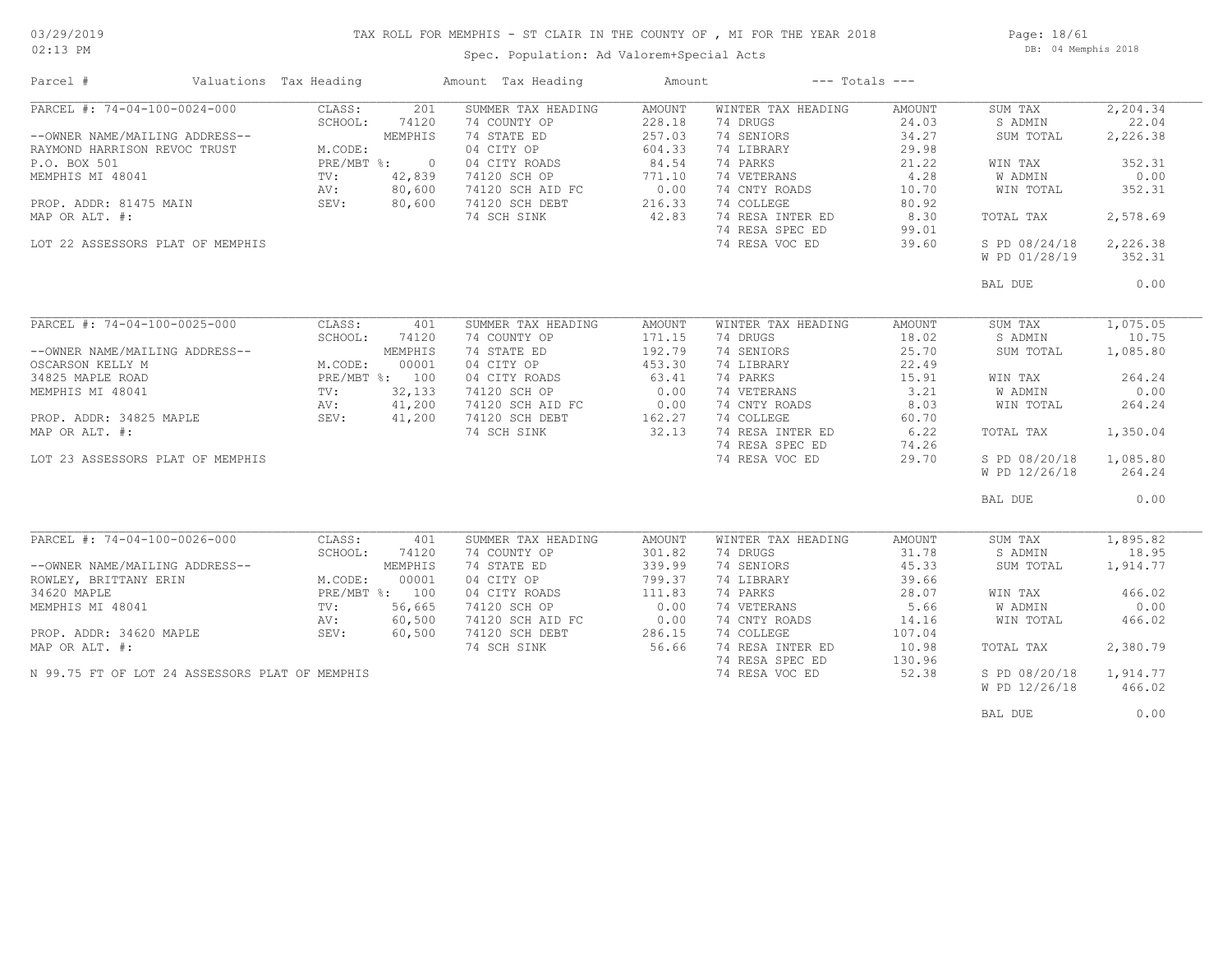### TAX ROLL FOR MEMPHIS - ST CLAIR IN THE COUNTY OF , MI FOR THE YEAR 2018

02:13 PM

### Spec. Population: Ad Valorem+Special Acts

Page: 19/61 DB: 04 Memphis 2018

| Parcel #                                                                                                                                                                                                                             | Valuations Tax Heading                                               |                                                                         | Amount Tax Heading                                                                                                                                    | Amount                                                                             | $---$ Totals $---$                                                                                                                                                            |                                                                                                 |                                                                                                                              |                                                                                                     |
|--------------------------------------------------------------------------------------------------------------------------------------------------------------------------------------------------------------------------------------|----------------------------------------------------------------------|-------------------------------------------------------------------------|-------------------------------------------------------------------------------------------------------------------------------------------------------|------------------------------------------------------------------------------------|-------------------------------------------------------------------------------------------------------------------------------------------------------------------------------|-------------------------------------------------------------------------------------------------|------------------------------------------------------------------------------------------------------------------------------|-----------------------------------------------------------------------------------------------------|
| PARCEL #: 74-04-100-0027-000<br>--OWNER NAME/MAILING ADDRESS--<br>WALSH KENNETH & THERESA<br>81220 BELLE RIVER<br>MEMPHIS MI 48041<br>PROP. ADDR: 81220 BELLE RIVER<br>MAP OR ALT. #:<br>S 90 FT OF LOT 24 ASSESSORS PLAT OF MEMPHIS | CLASS:<br>SCHOOL:<br>M.CODE:<br>PRE/MBT %: 100<br>TV:<br>AV:<br>SEV: | 401<br>74120<br>MEMPHIS<br>00001<br>42,776<br>54,900<br>54,900          | SUMMER TAX HEADING<br>74 COUNTY OP<br>74 STATE ED<br>04 CITY OP<br>04 CITY ROADS<br>74120 SCH OP<br>74120 SCH AID FC<br>74120 SCH DEBT<br>74 SCH SINK | AMOUNT<br>227.84<br>256.65<br>603.44<br>84.42<br>0.00<br>0.00<br>216.01<br>42.77   | WINTER TAX HEADING<br>74 DRUGS<br>74 SENIORS<br>74 LIBRARY<br>74 PARKS<br>74 VETERANS<br>74 CNTY ROADS<br>74 COLLEGE<br>74 RESA INTER ED<br>74 RESA SPEC ED<br>74 RESA VOC ED | AMOUNT<br>23.99<br>34.22<br>29.94<br>21.19<br>4.27<br>10.69<br>80.80<br>8.28<br>98.86<br>39.54  | SUM TAX<br>S ADMIN<br>SUM TOTAL<br>WIN TAX<br><b>W ADMIN</b><br>WIN TOTAL<br>TOTAL TAX<br>S PD 08/20/18<br>W PD 12/26/18     | 1,431.13<br>14.31<br>1,445.44<br>351.78<br>0.00<br>351.78<br>1,797.22<br>1,445.44<br>351.78         |
|                                                                                                                                                                                                                                      |                                                                      |                                                                         |                                                                                                                                                       |                                                                                    |                                                                                                                                                                               |                                                                                                 | BAL DUE                                                                                                                      | 0.00                                                                                                |
| PARCEL #: 74-04-100-0028-000<br>--OWNER NAME/MAILING ADDRESS--<br>HANNON GERALD & LINDA<br>P.O. BOX 493<br>MEMPHIS MI 48041<br>PROP. ADDR: 34660 MAPLE<br>MAP OR ALT. #:<br>LOT 25 ASSESSORS PLAT OF MEMPHIS                         | CLASS:<br>SCHOOL:<br>M.CODE:<br>TV:<br>AV:<br>SEV:                   | 401<br>74120<br>MEMPHIS<br>PRE/MBT %: 0<br>35,750<br>43,000<br>43,000   | SUMMER TAX HEADING<br>74 COUNTY OP<br>74 STATE ED<br>04 CITY OP<br>04 CITY ROADS<br>74120 SCH OP<br>74120 SCH AID FC<br>74120 SCH DEBT<br>74 SCH SINK | AMOUNT<br>190.42<br>214.50<br>504.32<br>70.55<br>643.50<br>0.00<br>180.53<br>35.75 | WINTER TAX HEADING<br>74 DRUGS<br>74 SENIORS<br>74 LIBRARY<br>74 PARKS<br>74 VETERANS<br>74 CNTY ROADS<br>74 COLLEGE<br>74 RESA INTER ED<br>74 RESA SPEC ED<br>74 RESA VOC ED | AMOUNT<br>20.05<br>28.60<br>25.02<br>17.71<br>3.57<br>8.93<br>67.53<br>6.92<br>82.62<br>33.05   | SUM TAX<br>S ADMIN<br>SUM TOTAL<br>WIN TAX<br>W ADMIN<br>WIN TOTAL<br>TOTAL TAX<br>S PD 08/13/18<br>W PD 01/18/19<br>BAL DUE | 1,839.57<br>18.39<br>1,857.96<br>294.00<br>0.00<br>294.00<br>2,151.96<br>1,857.96<br>294.00<br>0.00 |
| PARCEL #: 74-04-100-0029-000<br>--OWNER NAME/MAILING ADDRESS--<br>HANNON GERALD & LINDA L<br>P.O. BOX 493<br>MEMPHIS MI 48041<br>PROP. ADDR: 34684 MAPLE<br>MAP OR ALT. #:<br>LOT 26 ASSESSORS PLAT OF MEMPHIS                       | CLASS:<br>SCHOOL:<br>M.CODE:<br>$PRE/MBT$ %:<br>TV:<br>AV:<br>SEV:   | 401<br>74120<br>MEMPHIS<br>$\overline{0}$<br>45,411<br>81,700<br>81,700 | SUMMER TAX HEADING<br>74 COUNTY OP<br>74 STATE ED<br>04 CITY OP<br>04 CITY ROADS<br>74120 SCH OP<br>74120 SCH AID FC<br>74120 SCH DEBT<br>74 SCH SINK | AMOUNT<br>241.88<br>272.46<br>640.61<br>89.62<br>817.39<br>0.00<br>229.32<br>45.41 | WINTER TAX HEADING<br>74 DRUGS<br>74 SENIORS<br>74 LIBRARY<br>74 PARKS<br>74 VETERANS<br>74 CNTY ROADS<br>74 COLLEGE<br>74 RESA INTER ED<br>74 RESA SPEC ED<br>74 RESA VOC ED | AMOUNT<br>25.47<br>36.32<br>31.78<br>22.49<br>4.54<br>11.35<br>85.78<br>8.80<br>104.95<br>41.98 | SUM TAX<br>S ADMIN<br>SUM TOTAL<br>WIN TAX<br><b>W ADMIN</b><br>WIN TOTAL<br>TOTAL TAX<br>S PD 08/13/18<br>W PD 01/18/19     | 2,336.69<br>23.36<br>2,360.05<br>373.46<br>0.00<br>373.46<br>2,733.51<br>2,360.05<br>373.46         |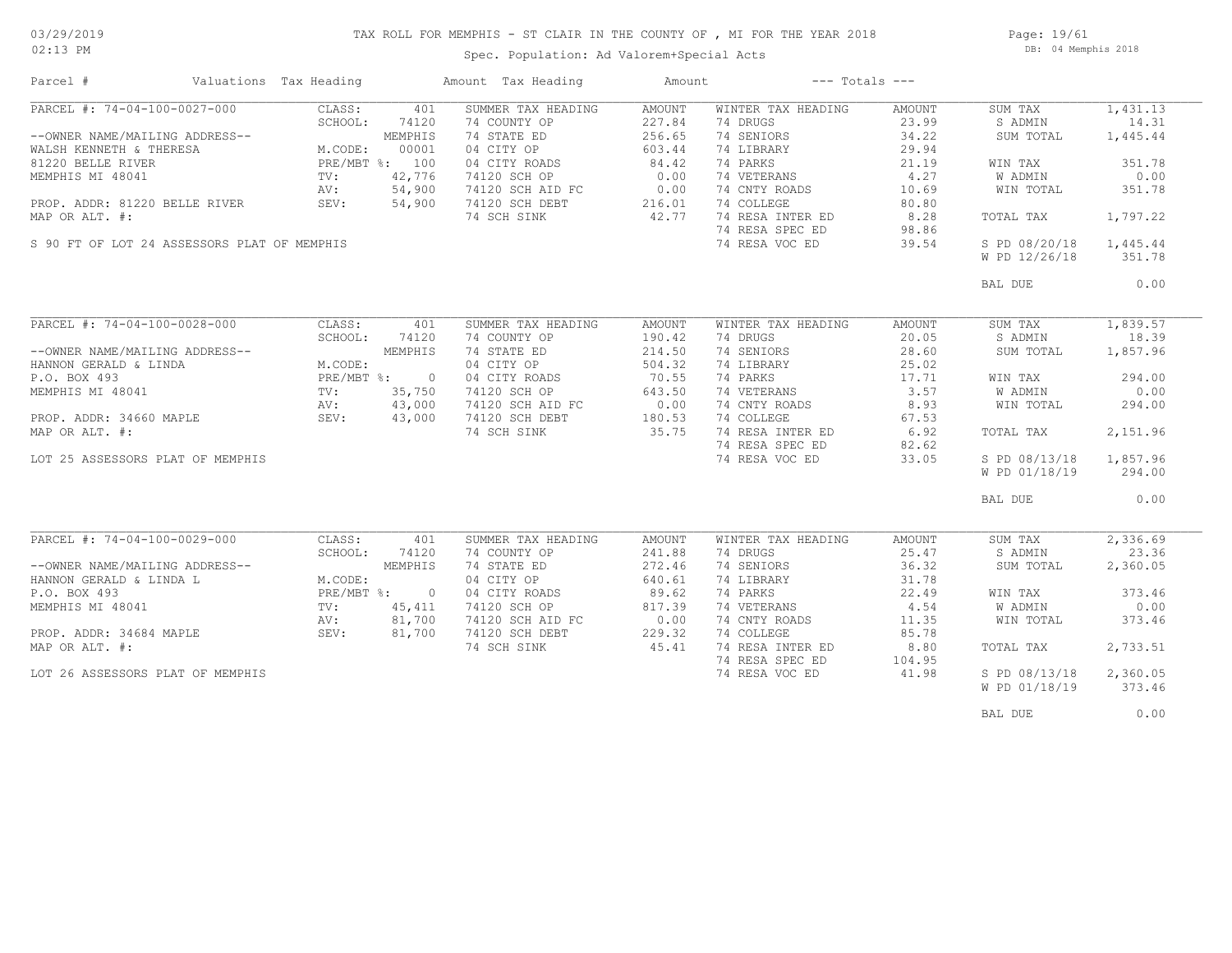## TAX ROLL FOR MEMPHIS - ST CLAIR IN THE COUNTY OF , MI FOR THE YEAR 2018

02:13 PM

### Spec. Population: Ad Valorem+Special Acts

Page: 20/61 DB: 04 Memphis 2018

| Valuations Tax Heading<br>Parcel #                                      |                                               |              | Amount Tax Heading                                                                                        | Amount        | $---$ Totals $---$ |        |               |          |
|-------------------------------------------------------------------------|-----------------------------------------------|--------------|-----------------------------------------------------------------------------------------------------------|---------------|--------------------|--------|---------------|----------|
| PARCEL #: 74-04-100-0030-000                                            | CLASS:                                        | 401          | SUMMER TAX HEADING                                                                                        | <b>AMOUNT</b> | WINTER TAX HEADING | AMOUNT | SUM TAX       | 1,258.30 |
|                                                                         | SCHOOL:                                       | 74120        | 74 COUNTY OP                                                                                              | 200.32        | 74 DRUGS           | 21.09  | S ADMIN       | 12.58    |
| --OWNER NAME/MAILING ADDRESS--                                          |                                               | MEMPHIS      | 74 STATE ED                                                                                               | 225.66        | 74 SENIORS         | 30.08  | SUM TOTAL     | 1,270.88 |
| PROVOST DANIEL                                                          | M.CODE: 00001<br>PRE/MBT %: 100<br>TV: 37,610 |              |                                                                                                           |               | 74 LIBRARY         | 26.32  |               |          |
| 34720 MAPLE                                                             |                                               |              |                                                                                                           |               | 74 PARKS           | 18.63  | WIN TAX       | 309.29   |
| MEMPHIS MI 48041                                                        |                                               |              | 04 CITY OP 530.56<br>04 CITY ROADS 74.22<br>74120 SCH OP 0.00                                             |               | 74 VETERANS        | 3.76   | W ADMIN       | 0.00     |
|                                                                         | AV:                                           | 43,200       |                                                                                                           |               | 74 CNTY ROADS      | 9.40   | WIN TOTAL     | 309.29   |
| PROP. ADDR: 34720 MAPLE SEV:                                            |                                               |              | 74120 SCH AID FC 0.00<br>74120 SCH DEBT 189.93                                                            |               | 74 COLLEGE         |        |               |          |
|                                                                         |                                               | 43,200       |                                                                                                           |               |                    | 71.04  |               |          |
| MAP OR ALT. #:                                                          |                                               |              | 74 SCH SINK                                                                                               | 37.61         | 74 RESA INTER ED   | 7.28   | TOTAL TAX     | 1,580.17 |
|                                                                         |                                               |              |                                                                                                           |               | 74 RESA SPEC ED    | 86.92  |               |          |
| E 1/2 OF LOT 27 ASSESSORS PLAT OF MEMPHIS                               |                                               |              |                                                                                                           |               | 74 RESA VOC ED     | 34.77  | S PD 08/20/18 | 1,270.88 |
|                                                                         |                                               |              |                                                                                                           |               |                    |        | W PD 12/26/18 | 309.29   |
|                                                                         |                                               |              |                                                                                                           |               |                    |        |               |          |
|                                                                         |                                               |              |                                                                                                           |               |                    |        | BAL DUE       | 0.00     |
|                                                                         |                                               |              |                                                                                                           |               |                    |        |               |          |
| PARCEL #: 74-04-100-0031-000                                            | CLASS:                                        | 402          | SUMMER TAX HEADING                                                                                        | AMOUNT        | WINTER TAX HEADING | AMOUNT | SUM TAX       | 303.84   |
|                                                                         | SCHOOL:                                       | 74120        | 74 COUNTY OP                                                                                              | 31.45         | 74 DRUGS           | 3.31   | S ADMIN       | 3.03     |
| --OWNER NAME/MAILING ADDRESS--<br>HANNON GERALD & LINDA<br>P.O. BOX 493 |                                               | MEMPHIS      | 74 STATE ED                                                                                               | 35.43         | 74 SENIORS         | 4.72   | SUM TOTAL     | 306.87   |
|                                                                         | M.CODE:                                       |              | 04 CITY OP                                                                                                | 83.30         | 74 LIBRARY         | 4.13   |               |          |
|                                                                         |                                               | PRE/MBT %: 0 |                                                                                                           |               | 74 PARKS           | 2.92   | WIN TAX       | 48.52    |
| MEMPHIS MI 48041                                                        | $TV$ :                                        | 5,905        |                                                                                                           |               | 74 VETERANS        | 0.59   | W ADMIN       | 0.00     |
|                                                                         |                                               | 8,800        |                                                                                                           |               | 74 CNTY ROADS      | 1.47   | WIN TOTAL     | 48.52    |
| PROP. ADDR: 34720 MAPLE SEV:                                            | AV:<br>SEV:                                   | 8,800        | 04 CITY ROADS<br>74120 SCH OP 106.29<br>74120 SCH AID FC 0.00<br>74120 SCH DEBT 29.82<br>74 SCH SINK 5.90 |               | 74 COLLEGE         | 11.15  |               |          |
| MAP OR ALT. #:                                                          |                                               |              |                                                                                                           |               | 74 RESA INTER ED   | 1.14   | TOTAL TAX     | 355.39   |
|                                                                         |                                               |              |                                                                                                           |               | 74 RESA SPEC ED    | 13.64  |               |          |
| W 1/2 OF LOT 27 ASSESSORS PLAT OF MEMPHIS                               |                                               |              |                                                                                                           |               | 74 RESA VOC ED     | 5.45   | S PD 08/13/18 | 306.87   |
|                                                                         |                                               |              |                                                                                                           |               |                    |        |               | 48.52    |
|                                                                         |                                               |              |                                                                                                           |               |                    |        | W PD 01/18/19 |          |
|                                                                         |                                               |              |                                                                                                           |               |                    |        |               | 0.00     |
|                                                                         |                                               |              |                                                                                                           |               |                    |        | BAL DUE       |          |
|                                                                         |                                               |              |                                                                                                           |               |                    |        |               |          |
|                                                                         |                                               |              | SUMMER TAX HEADING                                                                                        | AMOUNT        | WINTER TAX HEADING | AMOUNT | SUM TAX       | 1,417.35 |
|                                                                         |                                               |              | 74 COUNTY OP                                                                                              | 225.65        | 74 DRUGS           | 23.76  | S ADMIN       | 14.17    |
|                                                                         |                                               |              | 74 STATE ED                                                                                               | 254.18        | 74 SENIORS         | 33.89  | SUM TOTAL     | 1,431.52 |
|                                                                         |                                               |              | 04 CITY OP                                                                                                | 597.63        | 74 LIBRARY         | 29.65  |               |          |
|                                                                         |                                               |              | 04 CITY ROADS                                                                                             | 83.60         | 74 PARKS           | 20.98  | WIN TAX       | 348.40   |
|                                                                         |                                               |              | 74120 SCH OP                                                                                              | 0.00          | 74 VETERANS        | 4.23   | W ADMIN       | 0.00     |
|                                                                         |                                               |              | 74120 SCH AID FC                                                                                          | 0.00          | 74 CNTY ROADS      | 10.59  | WIN TOTAL     | 348.40   |
|                                                                         |                                               |              | 74120 SCH DEBT                                                                                            | 213.93        | 74 COLLEGE         | 80.02  |               |          |
| MAP OR ALT. #:                                                          |                                               |              | 74 SCH SINK                                                                                               | 42.36         | 74 RESA INTER ED   | 8.21   | TOTAL TAX     | 1,779.92 |
|                                                                         |                                               |              |                                                                                                           |               |                    |        |               |          |
|                                                                         |                                               |              |                                                                                                           |               | 74 RESA SPEC ED    | 97.91  |               |          |
|                                                                         |                                               |              | LOT 28 BEING 49.35 FT E & W AS PER CIRCUIT COURT DECREE 8-126 ASSESSORS PLAT OF                           |               | 74 RESA VOC ED     | 39.16  | S PD 08/30/18 | 1,431.52 |
| MEMPHIS                                                                 |                                               |              |                                                                                                           |               |                    |        |               |          |
|                                                                         |                                               |              |                                                                                                           |               |                    |        | BAL DUE       | 348.40   |
|                                                                         |                                               |              |                                                                                                           |               |                    |        |               |          |
| PARCEL #: 74-04-100-0033-000                                            | CLASS:                                        | 708          | SUMMER TAX HEADING                                                                                        | AMOUNT        | WINTER TAX HEADING | AMOUNT | SUM TAX       | 0.00     |
|                                                                         | SCHOOL:                                       | 74120        | 74 COUNTY OP                                                                                              | 0.00          | 74 DRUGS           | 0.00   | S ADMIN       | 0.00     |
| --OWNER NAME/MAILING ADDRESS--                                          |                                               |              | MEMPHIS 74 STATE ED                                                                                       |               | 0.00 74 SENIORS    | 0.00   | SUM TOTAL     | 0.00     |
| FIRST UNITED METHODIST CHURCH                                           | M.CODE:                                       |              | 04 CITY OP                                                                                                | 0.00          | 74 LIBRARY         | 0.00   |               |          |
| P.O. BOX 29                                                             | PRE/MBT %:                                    |              | 0 04 CITY ROADS                                                                                           | 0.00          | 74 PARKS           | 0.00   | WIN TAX       | 0.00     |
| MEMPHIS MI 48041                                                        | $\text{TV}$ :                                 | $\circ$      | 74120 SCH OP                                                                                              | 0.00          | 74 VETERANS        | 0.00   | W ADMIN       | 0.00     |
|                                                                         | AV:                                           | $\circ$      | 74120 SCH AID FC                                                                                          | 0.00          | 74 CNTY ROADS      | 0.00   | WIN TOTAL     | 0.00     |
| PROP. ADDR: 34750 MAPLE/81265 CHURCH SEV:                               |                                               | $\circ$      | 74120 SCH DEBT                                                                                            | 0.00          | 74 COLLEGE         | 0.00   |               |          |
| MAP OR ALT. #:                                                          |                                               |              | 74 SCH SINK                                                                                               | 0.00          | 74 RESA INTER ED   | 0.00   | TOTAL TAX     | 0.00     |
|                                                                         |                                               |              |                                                                                                           |               | 74 RESA SPEC ED    | 0.00   |               |          |
| LOTS 29-30 ASSESSORS PLAT OF MEMPHIS                                    |                                               |              |                                                                                                           |               | 74 RESA VOC ED     | 0.00   | BAL DUE       | 0.00     |
|                                                                         |                                               |              |                                                                                                           |               |                    |        |               |          |
|                                                                         |                                               |              |                                                                                                           |               |                    |        |               |          |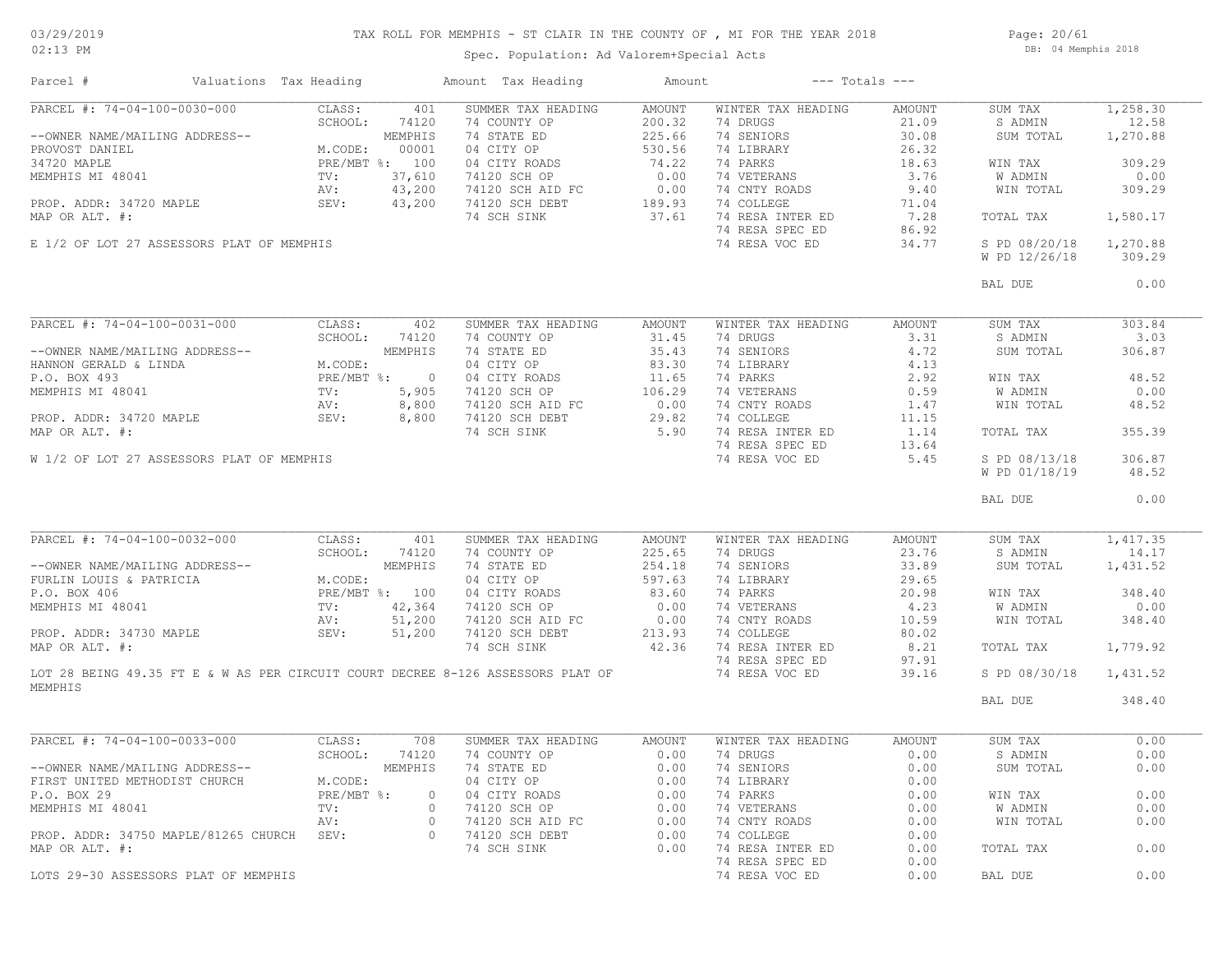### TAX ROLL FOR MEMPHIS - ST CLAIR IN THE COUNTY OF , MI FOR THE YEAR 2018

02:13 PM

### Spec. Population: Ad Valorem+Special Acts

Page: 21/61 DB: 04 Memphis 2018

| Parcel #                                                                  | Valuations Tax Heading |                |         | Amount Tax Heading                                                                                                                                                                                                                                                        | Amount         |                                                                                                                                                  | $---$ Totals $---$ |                    |                |
|---------------------------------------------------------------------------|------------------------|----------------|---------|---------------------------------------------------------------------------------------------------------------------------------------------------------------------------------------------------------------------------------------------------------------------------|----------------|--------------------------------------------------------------------------------------------------------------------------------------------------|--------------------|--------------------|----------------|
| PARCEL #: 74-04-100-0034-000                                              |                        | CLASS:         | 401     | SUMMER TAX HEADING                                                                                                                                                                                                                                                        | AMOUNT         | WINTER TAX HEADING                                                                                                                               | AMOUNT             | SUM TAX            | 2,525.43       |
|                                                                           |                        | SCHOOL:        | 74120   | 74 COUNTY OP<br>--OWNER NAME/MAILING ADDRESS--<br>DREWEK ROBERT J<br>81235 CHURCH<br>MEMPHIS 14 STATE ED<br>81235 CHURCH<br>MEMPHIS 14 STATE ED<br>MEMPHIS 14 STATE ED<br>96.86<br>PRE/MBT %: 00005 04 CITY OP<br>96.86<br>96.86<br>96.86<br>96.86<br>96.86<br>TV: 49,079 | 261.41         | 74 DRUGS                                                                                                                                         | 27.53              | S ADMIN            | 25.25          |
|                                                                           |                        |                |         |                                                                                                                                                                                                                                                                           |                | 74 SENIORS                                                                                                                                       | 39.26              | SUM TOTAL          | 2,550.68       |
|                                                                           |                        |                |         |                                                                                                                                                                                                                                                                           |                | 74 LIBRARY                                                                                                                                       | 34.35              |                    |                |
|                                                                           |                        |                |         |                                                                                                                                                                                                                                                                           |                | 74 VETERANS<br>74 ONT : 74                                                                                                                       | 24.31<br>4.90      | WIN TAX<br>W ADMIN | 403.63<br>0.00 |
|                                                                           |                        |                |         |                                                                                                                                                                                                                                                                           |                | 74 CNTY ROADS                                                                                                                                    | 12.26              | WIN TOTAL          | 403.63         |
|                                                                           |                        |                |         |                                                                                                                                                                                                                                                                           |                | 74 COLLEGE                                                                                                                                       | 92.71              |                    |                |
|                                                                           |                        |                |         |                                                                                                                                                                                                                                                                           |                | 74 RESA INTER ED                                                                                                                                 | 9.51               | TOTAL TAX          | 2,954.31       |
|                                                                           |                        |                |         |                                                                                                                                                                                                                                                                           |                | 74 RESA SPEC ED                                                                                                                                  | 113.43             |                    |                |
| LOT 31 ASSESSORS PLAT OF MEMPHIS                                          |                        |                |         |                                                                                                                                                                                                                                                                           |                | 74 RESA VOC ED                                                                                                                                   | 45.37              | S PD 08/29/18      | 2,550.68       |
|                                                                           |                        |                |         |                                                                                                                                                                                                                                                                           |                |                                                                                                                                                  |                    | W PD 12/28/18      | 403.63         |
|                                                                           |                        |                |         |                                                                                                                                                                                                                                                                           |                |                                                                                                                                                  |                    |                    |                |
|                                                                           |                        |                |         |                                                                                                                                                                                                                                                                           |                |                                                                                                                                                  |                    | BAL DUE            | 0.00           |
| PARCEL #: 74-04-100-0035-000                                              |                        | CLASS:         | 401     | SUMMER TAX HEADING                                                                                                                                                                                                                                                        | AMOUNT         | WINTER TAX HEADING                                                                                                                               | AMOUNT             | SUM TAX            | 2,070.67       |
|                                                                           |                        |                |         |                                                                                                                                                                                                                                                                           |                | 74 DRUGS                                                                                                                                         | 34.72              | S ADMIN            | 20.70          |
|                                                                           |                        |                |         | 9 PARCEL #: 74-04-100-0035-000<br>--OWNER NAME/MAILING ADDRESS--<br>NICK AND SARA WALSH<br>NICK AND SARA WALSH<br>NICK AND SARA WALSH<br>MICODE: 74120<br>MEMPHIS 74 STATE ED<br>271.34<br>MEMPHIS 74 STATE ED<br>271.34<br>MICK AND SARA WALSH<br>                       |                | 74 SENIORS                                                                                                                                       | 49.51              | S INTRST           | 124.24         |
|                                                                           |                        |                |         |                                                                                                                                                                                                                                                                           |                | 74 LIBRARY                                                                                                                                       | 43.32              | SUM TOTAL          | 2,215.61       |
|                                                                           |                        |                |         |                                                                                                                                                                                                                                                                           |                | 74 PARKS                                                                                                                                         | 30.66              |                    |                |
|                                                                           |                        |                |         |                                                                                                                                                                                                                                                                           |                | 74 VETERANS                                                                                                                                      | 6.18               | WIN TAX            | 509.01         |
|                                                                           |                        |                |         |                                                                                                                                                                                                                                                                           |                | 74 CNTY ROADS                                                                                                                                    | 15.47              | W ADMIN            | 0.00           |
|                                                                           |                        |                |         |                                                                                                                                                                                                                                                                           |                | 74 COLLEGE                                                                                                                                       | 116.91             | WIN TOTAL          | 509.01         |
|                                                                           |                        |                |         |                                                                                                                                                                                                                                                                           |                | 74 RESA INTER ED                                                                                                                                 | 11.99              |                    |                |
|                                                                           |                        |                |         |                                                                                                                                                                                                                                                                           |                | 74 RESA SPEC ED                                                                                                                                  | 143.04             | TOTAL TAX          | 2,724.62       |
| LOT 32 ASSESSORS PLAT OF MEMPHIS                                          |                        |                |         |                                                                                                                                                                                                                                                                           |                | 74 RESA VOC ED                                                                                                                                   | 57.21              |                    |                |
|                                                                           |                        |                |         |                                                                                                                                                                                                                                                                           |                |                                                                                                                                                  |                    | BAL DUE            | 2,724.62       |
|                                                                           |                        |                |         |                                                                                                                                                                                                                                                                           |                |                                                                                                                                                  |                    |                    |                |
| PARCEL #: 74-04-100-0036-000                                              |                        | CLASS:         | 401     | SUMMER TAX HEADING                                                                                                                                                                                                                                                        | AMOUNT         | WINTER TAX HEADING                                                                                                                               | AMOUNT             | SUM TAX            | 2,121.34       |
|                                                                           |                        | SCHOOL:        | 74120   | 74 COUNTY OP                                                                                                                                                                                                                                                              | 219.59         | 74 DRUGS                                                                                                                                         | 23.12              | S ADMIN            | 21.21          |
|                                                                           |                        |                |         |                                                                                                                                                                                                                                                                           |                | 74 SENIORS                                                                                                                                       | 32.98              | SUM TOTAL          | 2,142.55       |
|                                                                           |                        |                |         |                                                                                                                                                                                                                                                                           |                | 74 LIBRARY                                                                                                                                       | 28.85              |                    |                |
|                                                                           |                        |                |         |                                                                                                                                                                                                                                                                           |                | 74 PARKS                                                                                                                                         | 20.42              | WIN TAX            | 339.04         |
|                                                                           |                        |                |         |                                                                                                                                                                                                                                                                           |                |                                                                                                                                                  |                    | W ADMIN            | 0.00           |
|                                                                           |                        |                |         |                                                                                                                                                                                                                                                                           |                |                                                                                                                                                  |                    | WIN TOTAL          | 339.04         |
|                                                                           |                        |                |         | --OWNER NAME/MAILING ADDRESS--<br>PHILLIPS MARILYN (ADDRESS--<br>247.35<br>PHILLIPS MARILYN MCODE:<br>247.35<br>247.35<br>MEMPHIS 74 STATE ED<br>247.35<br>247.35<br>247.35<br>247.35<br>247.35<br>247.35<br>247.35<br>247.35<br>MCODE:<br>PRE/MBT %:<br>247.90<br>       |                | 74 PARKS<br>74 VETERANS<br>74 CNIY ROADS<br>74 COLLEGE<br>74 RESA INTER ED<br>74 RESA INTER ED<br>74 RESA SPEC ED 95.28<br>74 RESA SPEC ED 95.28 |                    |                    |                |
|                                                                           |                        |                |         |                                                                                                                                                                                                                                                                           |                |                                                                                                                                                  |                    | TOTAL TAX          | 2,481.59       |
|                                                                           |                        |                |         |                                                                                                                                                                                                                                                                           |                |                                                                                                                                                  |                    |                    |                |
| LOT 33 ASSESSORS PLAT OF MEMPHIS                                          |                        |                |         |                                                                                                                                                                                                                                                                           |                | 74 RESA VOC ED                                                                                                                                   | 38.11              | S PD 08/31/18      | 2,142.55       |
|                                                                           |                        |                |         |                                                                                                                                                                                                                                                                           |                |                                                                                                                                                  |                    | W PD 01/16/19      | 339.04         |
|                                                                           |                        |                |         |                                                                                                                                                                                                                                                                           |                |                                                                                                                                                  |                    | BAL DUE            | 0.00           |
|                                                                           |                        |                |         |                                                                                                                                                                                                                                                                           |                |                                                                                                                                                  |                    |                    |                |
|                                                                           |                        |                | 401     | SUMMER TAX HEADING                                                                                                                                                                                                                                                        | AMOUNT         | WINTER TAX HEADING                                                                                                                               | AMOUNT             | SUM TAX            | 1,949.72       |
|                                                                           |                        |                | 74120   | 74 COUNTY OP                                                                                                                                                                                                                                                              | 310.40         | 74 DRUGS                                                                                                                                         | 32.69              | S ADMIN            | 19.49          |
|                                                                           |                        |                | MEMPHIS | 74 STATE ED                                                                                                                                                                                                                                                               | 349.65         | 74 SENIORS                                                                                                                                       | 46.62              | SUM TOTAL          | 1,969.21       |
|                                                                           |                        |                |         | 04 CITY OP                                                                                                                                                                                                                                                                | 822.10         | 74 LIBRARY                                                                                                                                       | 40.79              |                    |                |
|                                                                           |                        | PRE/MBT %: 100 |         | 04 CITY ROADS                                                                                                                                                                                                                                                             | $0.00$<br>0.00 | 74 PARKS                                                                                                                                         | 28.86              | WIN TAX            | 479.27         |
|                                                                           |                        |                | 58,276  | 74120 SCH OP                                                                                                                                                                                                                                                              |                | 74 VETERANS                                                                                                                                      | 5.82               | W ADMIN            | 0.00           |
|                                                                           |                        |                | 74,800  | 74120 SCH AID FC                                                                                                                                                                                                                                                          |                | 74 CNTY ROADS                                                                                                                                    | 14.56              | WIN TOTAL          | 479.27         |
|                                                                           |                        |                | 74,800  | 74120 SCH DEBT                                                                                                                                                                                                                                                            | 294.29         | 74 COLLEGE                                                                                                                                       | 110.08             |                    | 2,448.48       |
| MAP OR ALT. #:                                                            |                        |                |         | 74 SCH SINK                                                                                                                                                                                                                                                               | 58.27          | 74 RESA INTER ED<br>74 RESA SPEC ED                                                                                                              | 11.29<br>134.69    | TOTAL TAX          |                |
| LOT 34 & N 5 FT OF LOT 35 EXC E 134 FT THEREOF. ASSESSORS PLAT OF MEMPHIS |                        |                |         |                                                                                                                                                                                                                                                                           |                | 74 RESA VOC ED                                                                                                                                   | 53.87              | S PD 08/31/18      | 1,969.21       |
|                                                                           |                        |                |         |                                                                                                                                                                                                                                                                           |                |                                                                                                                                                  |                    | W PD 01/16/19      | 479.27         |
|                                                                           |                        |                |         |                                                                                                                                                                                                                                                                           |                |                                                                                                                                                  |                    |                    |                |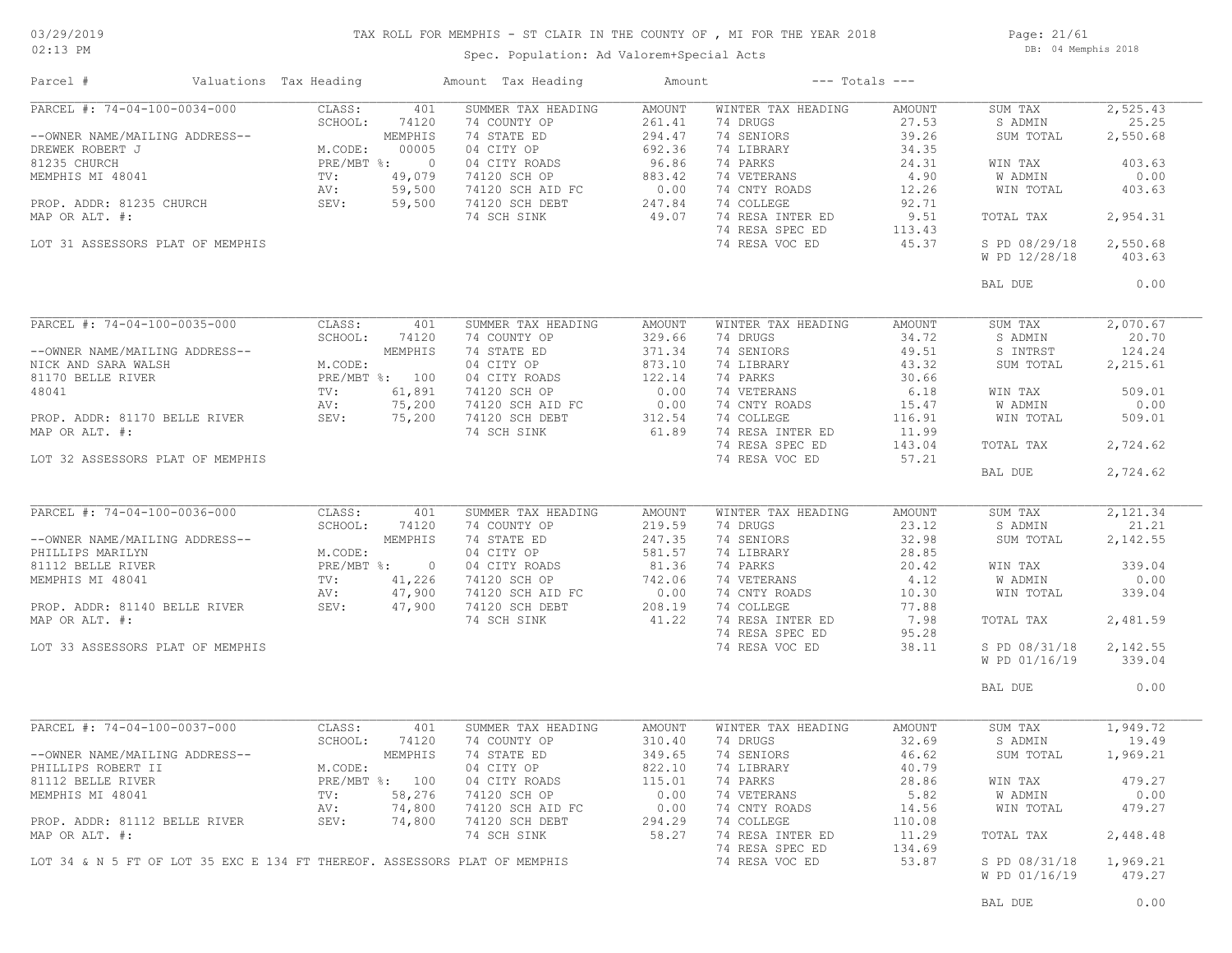### TAX ROLL FOR MEMPHIS - ST CLAIR IN THE COUNTY OF , MI FOR THE YEAR 2018

02:13 PM

### Spec. Population: Ad Valorem+Special Acts

Page: 22/61 DB: 04 Memphis 2018

| Parcel #                                                                     | Valuations Tax Heading |         | Amount Tax Heading                             | Amount |                    | $---$ Totals $---$ |                |          |
|------------------------------------------------------------------------------|------------------------|---------|------------------------------------------------|--------|--------------------|--------------------|----------------|----------|
| PARCEL #: 74-04-100-0038-000                                                 | CLASS:                 | 402     | SUMMER TAX HEADING                             | AMOUNT | WINTER TAX HEADING | AMOUNT             | SUM TAX        | 207.08   |
|                                                                              | SCHOOL:                | 74120   | 74 COUNTY OP                                   | 32.97  | 74 DRUGS           | 3.47               | S ADMIN        | 2.07     |
| --OWNER NAME/MAILING ADDRESS--                                               |                        | MEMPHIS | 74 STATE ED                                    | 37.14  | 74 SENIORS         | 4.95               | SUM TOTAL      | 209.15   |
| PHILLIPS ROBERT II                                                           | M.CODE:                |         | 04 CITY OP                                     | 87.32  | 74 LIBRARY         | 4.33               |                |          |
| 81112 BELLE RIVER                                                            | PRE/MBT %: 100         |         | 04 CITY ROADS                                  | 12.21  | 74 PARKS           | 3.06               | WIN TAX        | 50.86    |
| MEMPHIS MI 48041                                                             | $\text{TV}$ :          | 6,190   | 74120 SCH OP                                   | 0.00   | 74 VETERANS        | 0.61               | W ADMIN        | 0.00     |
|                                                                              |                        |         |                                                |        |                    |                    |                |          |
|                                                                              | AV:                    | 9,600   | 74120 SCH AID FC<br>74120 SCH DEBT             | 0.00   | 74 CNTY ROADS      | 1.54               | WIN TOTAL      | 50.86    |
| PROP. ADDR: 81080 BELLE RIVER                                                | SEV:                   | 9,600   |                                                | 31.25  | 74 COLLEGE         | 11.69              |                |          |
| MAP OR ALT. #:                                                               |                        |         | 74 SCH SINK                                    | 6.19   | 74 RESA INTER ED   | 1.19               | TOTAL TAX      | 260.01   |
|                                                                              |                        |         |                                                |        | 74 RESA SPEC ED    | 14.30              |                |          |
| LOT 35 EXC E 134 FT & EXC N 5 FT OF THE REMAINDER. ASSESSORS PLAT OF MEMPHIS |                        |         |                                                |        | 74 RESA VOC ED     | 5.72               | S PD 08/31/18  | 209.15   |
|                                                                              |                        |         |                                                |        |                    |                    | W PD 01/16/19  | 50.86    |
|                                                                              |                        |         |                                                |        |                    |                    | BAL DUE        | 0.00     |
|                                                                              |                        |         |                                                |        |                    |                    |                |          |
| PARCEL #: 74-04-100-0039-000                                                 | CLASS:                 | 401     | SUMMER TAX HEADING                             | AMOUNT | WINTER TAX HEADING | AMOUNT             | SUM TAX        | 967.93   |
|                                                                              | SCHOOL:                | 74120   | 74 COUNTY OP                                   | 154.10 | 74 DRUGS           | 16.23              | S ADMIN        | 9.67     |
| --OWNER NAME/MAILING ADDRESS--                                               |                        | MEMPHIS | 74 STATE ED                                    | 173.58 | 74 SENIORS         | 23.14              | SUM TOTAL      | 977.60   |
| BENNETT CHARLES W                                                            | M.CODE:                | 00001   | 04 CITY OP                                     | 408.13 | 74 LIBRARY         | 20.25              |                |          |
| 34625 BORDMAN ROAD                                                           | PRE/MBT %: 100         |         | 04 CITY ROADS                                  | 57.09  | 74 PARKS           | 14.33              | WIN TAX        | 237.92   |
| MEMPHIS MI 48041                                                             | TV:                    | 28,931  | 74120 SCH OP                                   | 0.00   | 74 VETERANS        | 2.89               | <b>W ADMIN</b> | 0.00     |
|                                                                              | AV:                    | 35,700  |                                                |        | 74 CNTY ROADS      | 7.23               | WIN TOTAL      | 237.92   |
| PROP. ADDR: 34625 BORDMAN SEV: 35,700                                        |                        |         | 74120 SCH AID FC 0.00<br>74120 SCH DEBT 146.10 |        | 74 COLLEGE         | 54.65              |                |          |
| MAP OR ALT. #:                                                               |                        |         | 74 SCH SINK 28.93                              |        | 74 RESA INTER ED   | 5.60               | TOTAL TAX      | 1,215.52 |
|                                                                              |                        |         |                                                |        |                    |                    |                |          |
|                                                                              |                        |         |                                                |        | 74 RESA SPEC ED    | 66.86              |                |          |
| LOT 36 ASSESSORS PLAT OF MEMPHIS                                             |                        |         |                                                |        | 74 RESA VOC ED     | 26.74              | S PD 08/20/18  | 977.60   |
|                                                                              |                        |         |                                                |        |                    |                    | W PD 12/26/18  | 237.92   |
|                                                                              |                        |         |                                                |        |                    |                    | BAL DUE        | 0.00     |
|                                                                              |                        |         |                                                |        |                    |                    |                |          |
| PARCEL #: 74-04-100-0040-000                                                 | CLASS:                 | 401     | SUMMER TAX HEADING                             | AMOUNT | WINTER TAX HEADING | AMOUNT             | SUM TAX        | 2,030.93 |
|                                                                              | SCHOOL:                | 74120   | 74 COUNTY OP                                   | 210.23 | 74 DRUGS           | 22.14              | S ADMIN        | 20.30    |
| --OWNER NAME/MAILING ADDRESS--                                               |                        | MEMPHIS | 74 STATE ED                                    | 236.81 | 74 SENIORS         | 31.57              | SUM TOTAL      | 2,051.23 |
| FISER PATRICIA                                                               | M.CODE:                |         | 04 CITY OP                                     | 556.79 | 74 LIBRARY         | 27.62              |                |          |
| 34649 BORDMAN                                                                | PRE/MBT %: 0           |         | 04 CITY ROADS                                  | 77.89  | 74 PARKS           | 19.55              | WIN TAX        | 324.58   |
| MEMPHIS MI 48041                                                             | $\text{TV}$ :          | 39,469  | 74120 SCH OP                                   | 710.44 | 74 VETERANS        | 3.94               | W ADMIN        | 0.00     |
|                                                                              | AV:                    | 47,900  | 74120 SCH AID FC                               | 0.00   | 74 CNTY ROADS      | 9.86               | WIN TOTAL      | 324.58   |
| PROP. ADDR: 34649 BORDMAN                                                    | SEV: 47,900            |         | 74120 SCH DEBT                                 | 199.31 | 74 COLLEGE         | 74.56              |                |          |
|                                                                              |                        |         |                                                |        |                    |                    |                |          |
| MAP OR ALT. #:                                                               |                        |         | 74 SCH SINK                                    | 39.46  | 74 RESA INTER ED   | 7.64               | TOTAL TAX      | 2,375.81 |
|                                                                              |                        |         |                                                |        | 74 RESA SPEC ED    | 91.22              |                |          |
| LOT 37 ASSESSORS PLAT OF MEMPHIS                                             |                        |         |                                                |        | 74 RESA VOC ED     | 36.48              | S PD 07/30/18  | 2,051.23 |
|                                                                              |                        |         |                                                |        |                    |                    | W PD 12/11/18  | 324.58   |
|                                                                              |                        |         |                                                |        |                    |                    | BAL DUE        | 0.00     |
|                                                                              |                        |         |                                                |        |                    |                    |                |          |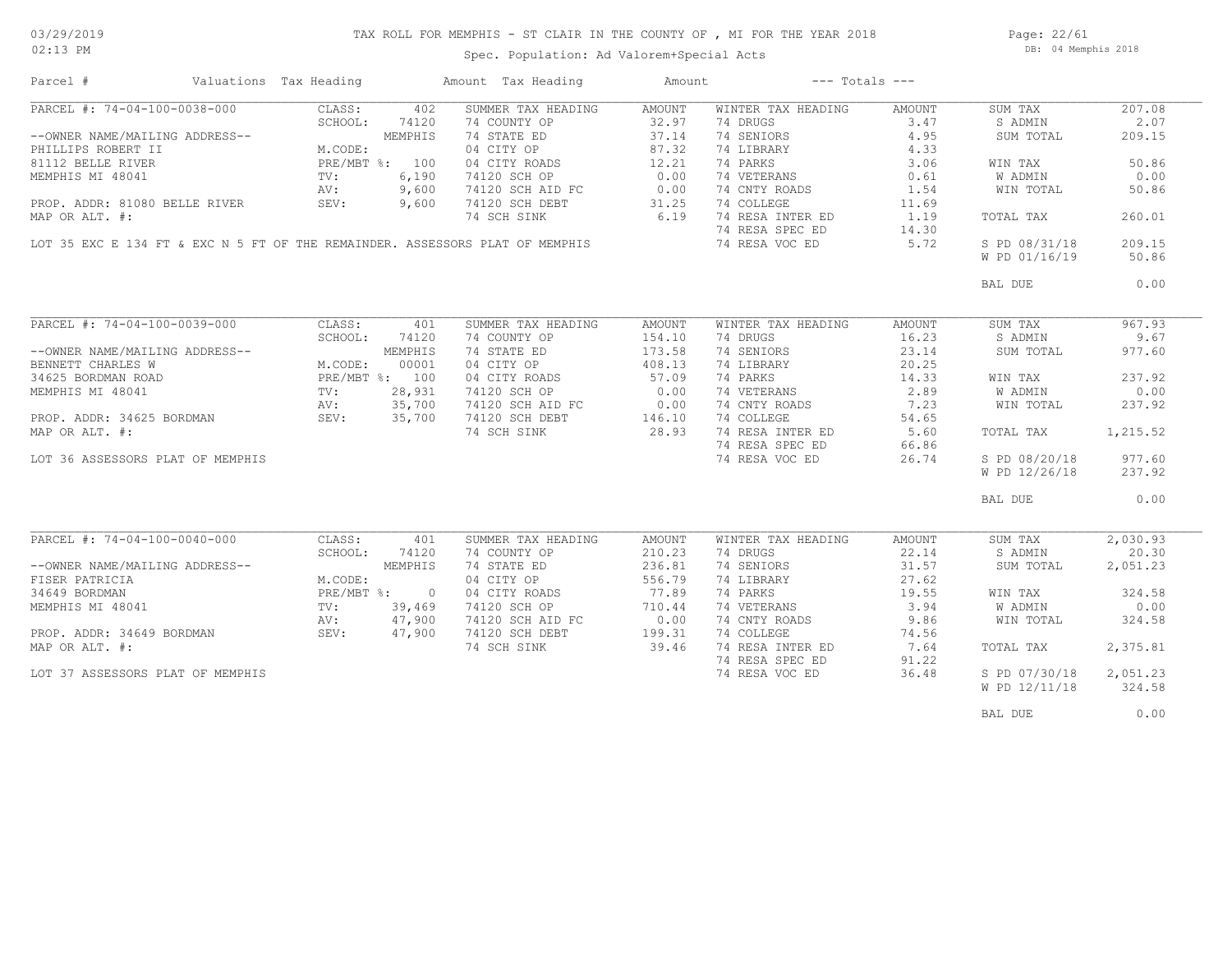## TAX ROLL FOR MEMPHIS - ST CLAIR IN THE COUNTY OF , MI FOR THE YEAR 2018

02:13 PM

### Spec. Population: Ad Valorem+Special Acts

Page: 23/61 DB: 04 Memphis 2018

| Parcel #                                                                                                                                                                                                                                  | Valuations Tax Heading |         | Amount Tax Heading                             | Amount             |                    | $---$ Totals $---$ |               |           |
|-------------------------------------------------------------------------------------------------------------------------------------------------------------------------------------------------------------------------------------------|------------------------|---------|------------------------------------------------|--------------------|--------------------|--------------------|---------------|-----------|
| PARCEL #: 74-04-100-0041-000                                                                                                                                                                                                              |                        | 201     | SUMMER TAX HEADING                             | AMOUNT             | WINTER TAX HEADING | AMOUNT             | SUM TAX       | 3,447.62  |
|                                                                                                                                                                                                                                           |                        |         | 74 COUNTY OP                                   | 356.87             | 74 DRUGS           | 37.58              | S ADMIN       | 34.47     |
|                                                                                                                                                                                                                                           |                        |         | 74 STATE ED                                    | 402.00             | 74 SENIORS         | 53.60              | SUM TOTAL     | 3,482.09  |
|                                                                                                                                                                                                                                           |                        |         | 04 CITY OP                                     | 945.17             | 74 LIBRARY         | 46.90              |               |           |
|                                                                                                                                                                                                                                           |                        |         | 04 CITY ROADS                                  | 132.23             | 74 PARKS           | 33.19              | WIN TAX       | 551.05    |
|                                                                                                                                                                                                                                           |                        |         | 74120 SCH OP                                   | 1,206.00           | 74 VETERANS        | 6.70               | W ADMIN       | 0.00      |
|                                                                                                                                                                                                                                           |                        |         | 74120 SCH AID FC                               |                    | 74 CNTY ROADS      | 16.75              | WIN TOTAL     | 551.05    |
|                                                                                                                                                                                                                                           |                        |         | 74120 SCH DEBT                                 | $0.00$<br>338.35   | 74 COLLEGE         | 126.56             |               |           |
| MAP OR ALT. #:                                                                                                                                                                                                                            |                        |         | 74 SCH SINK                                    | 67.00              | 74 RESA INTER ED   | 12.98              | TOTAL TAX     | 4,033.14  |
|                                                                                                                                                                                                                                           |                        |         |                                                |                    | 74 RESA SPEC ED    | 154.85             |               |           |
| LOT 38 & E 134 FT OF LOT 35 ASSESSORS PLAT OF MEMPHIS                                                                                                                                                                                     |                        |         |                                                |                    |                    |                    | S PD 11/27/18 |           |
|                                                                                                                                                                                                                                           |                        |         |                                                |                    | 74 RESA VOC ED     | 61.94              |               | 3,482.09  |
|                                                                                                                                                                                                                                           |                        |         |                                                |                    |                    |                    | W PD 02/05/19 | 551.05    |
|                                                                                                                                                                                                                                           |                        |         |                                                |                    |                    |                    | BAL DUE       | 0.00      |
|                                                                                                                                                                                                                                           |                        |         |                                                |                    |                    |                    |               |           |
| PARCEL #: 74-04-100-0042-000<br>ARCEL #: 74-04-100<br>--OWNER NAME/MAILING ADDRESS--<br>KOCH SHANE M & TERI A<br>ARCEL #: 74-04-100<br>KOCH SHANE M & TERI A<br>M.CODE: 00001<br>PRE/MBT %: 100<br>TV: 67,988<br>AV: 82,500<br>AV: 82,500 | CLASS:                 |         | SUMMER TAX HEADING                             | AMOUNT             | WINTER TAX HEADING | AMOUNT             | SUM TAX       | 2, 274.65 |
|                                                                                                                                                                                                                                           |                        |         | 74 COUNTY OP                                   | 362.13             | 74 DRUGS           | 38.14              | S ADMIN       | 22.74     |
|                                                                                                                                                                                                                                           |                        |         | 74 STATE ED                                    | 407.92             | 74 SENIORS         | 54.39              | SUM TOTAL     | 2,297.39  |
|                                                                                                                                                                                                                                           |                        |         | 04 CITY OP                                     | 959.11             | 74 LIBRARY         | 47.59              |               |           |
|                                                                                                                                                                                                                                           |                        |         | 04 CITY ROADS                                  | 134.18             | 74 PARKS           | 33.68              | WIN TAX       | 559.17    |
|                                                                                                                                                                                                                                           |                        |         | 74120 SCH OP                                   | 0.00               | 74 VETERANS        | 6.79               | W ADMIN       | 0.00      |
| MEMPHIS MI 48041 TV: 67,988<br>PROP. ADDR: 81195 CHURCH AND SEV: 82,500<br>PROP. ADDR: 81195 CHURCH SEV: 82,500                                                                                                                           |                        |         |                                                |                    |                    |                    |               |           |
|                                                                                                                                                                                                                                           |                        |         | 74120 SCH AID FC 0.00<br>74120 SCH DEBT 343.33 |                    | 74 CNTY ROADS      | 16.99              | WIN TOTAL     | 559.17    |
|                                                                                                                                                                                                                                           |                        |         |                                                |                    | 74 COLLEGE         | 128.43             |               |           |
| MAP OR ALT. #:                                                                                                                                                                                                                            |                        |         | 74 SCH SINK                                    | 67.98              | 74 RESA INTER ED   | 13.17              | TOTAL TAX     | 2,856.56  |
|                                                                                                                                                                                                                                           |                        |         |                                                |                    | 74 RESA SPEC ED    | 157.14             |               |           |
| LOT 39 ASSESSORS PLAT OF MEMPHIS                                                                                                                                                                                                          |                        |         |                                                |                    | 74 RESA VOC ED     | 62.85              | S PD 08/20/18 | 2,297.39  |
|                                                                                                                                                                                                                                           |                        |         |                                                |                    |                    |                    | W PD 12/26/18 | 559.17    |
|                                                                                                                                                                                                                                           |                        |         |                                                |                    |                    |                    | BAL DUE       | 0.00      |
|                                                                                                                                                                                                                                           |                        |         |                                                |                    |                    |                    |               |           |
| PARCEL #: 74-04-100-0043-000                                                                                                                                                                                                              | CLASS:                 | 401     | SUMMER TAX HEADING                             | AMOUNT             | WINTER TAX HEADING | AMOUNT             | SUM TAX       | 2,443.70  |
|                                                                                                                                                                                                                                           | SCHOOL:                | 74120   | 74 COUNTY OP                                   | 389.04             | 74 DRUGS           | 40.97              | S ADMIN       | 24.43     |
| --OWNER NAME/MAILING ADDRESS--                                                                                                                                                                                                            |                        | MEMPHIS | 74 STATE ED                                    | 438.24             | 74 SENIORS         | 58.43              | SUM TOTAL     | 2,468.13  |
| ZWIESELE EDWARD                                                                                                                                                                                                                           | M.CODE:                | 00001   | 04 CITY OP                                     | 1,030.38           | 74 LIBRARY         | 51.12              |               |           |
| 81155 CHURCH ST.                                                                                                                                                                                                                          | PRE/MBT %: 100         |         | 04 CITY ROADS                                  | 144.15             | 74 PARKS           | 36.18              | WIN TAX       | 600.71    |
| MEMPHIS MI 48041                                                                                                                                                                                                                          | TV:                    | 73,040  | 74120 SCH OP                                   | 0.00               | 74 VETERANS        | 7.30               | W ADMIN       | 0.00      |
|                                                                                                                                                                                                                                           |                        |         |                                                |                    |                    |                    |               |           |
|                                                                                                                                                                                                                                           | AV:                    | 86,200  | 74120 SCH AID FC                               |                    | 74 CNTY ROADS      | 18.26              | WIN TOTAL     | 600.71    |
| PROP. ADDR: 81155 CHURCH                                                                                                                                                                                                                  | SEV:                   | 86,200  | 74120 SCH DEBT                                 | $\frac{0.00}{250}$ | 74 COLLEGE         | 137.97             |               |           |
| MAP OR ALT. #:                                                                                                                                                                                                                            |                        |         | 74 SCH SINK                                    | 73.04              | 74 RESA INTER ED   | 14.15              | TOTAL TAX     | 3,068.84  |
|                                                                                                                                                                                                                                           |                        |         |                                                |                    | 74 RESA SPEC ED    | 168.81             |               |           |
| LOT 40 ASSESSORS PLAT OF MEMPHIS                                                                                                                                                                                                          |                        |         |                                                |                    | 74 RESA VOC ED     | 67.52              | S PD 08/20/18 | 2,468.13  |
|                                                                                                                                                                                                                                           |                        |         |                                                |                    |                    |                    | W PD 12/26/18 | 600.71    |
|                                                                                                                                                                                                                                           |                        |         |                                                |                    |                    |                    | BAL DUE       | 0.00      |
|                                                                                                                                                                                                                                           |                        |         |                                                |                    |                    |                    |               |           |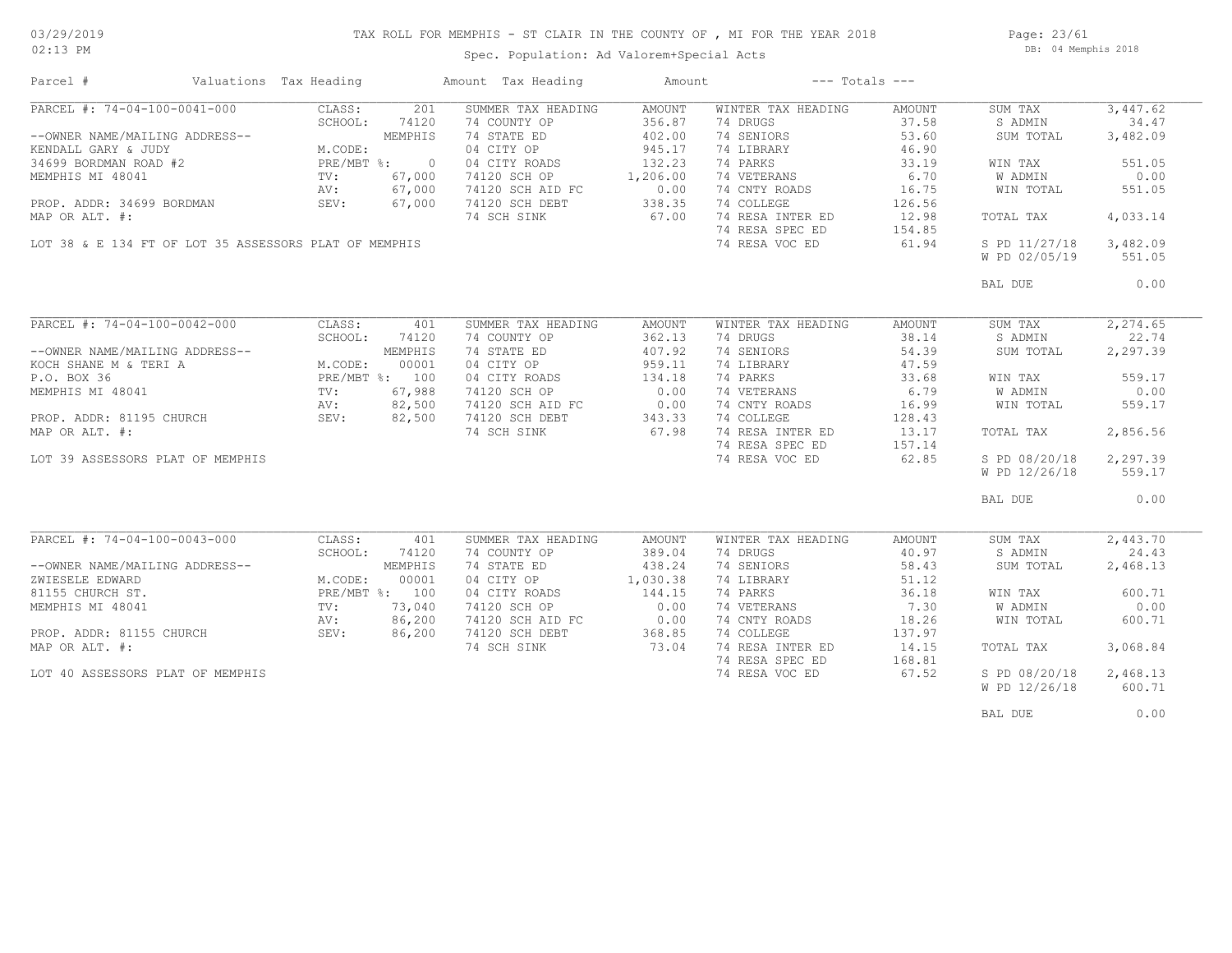### TAX ROLL FOR MEMPHIS - ST CLAIR IN THE COUNTY OF , MI FOR THE YEAR 2018

02:13 PM

### Spec. Population: Ad Valorem+Special Acts

Page: 24/61 DB: 04 Memphis 2018

| Parcel #                                                                               | Valuations Tax Heading                                                                                                                                                                                                                                                                                       |         | Amount Tax Heading                                                  | Amount   |                    | $---$ Totals $---$ |               |           |
|----------------------------------------------------------------------------------------|--------------------------------------------------------------------------------------------------------------------------------------------------------------------------------------------------------------------------------------------------------------------------------------------------------------|---------|---------------------------------------------------------------------|----------|--------------------|--------------------|---------------|-----------|
| PARCEL #: 74-04-100-0044-000                                                           | CLASS:                                                                                                                                                                                                                                                                                                       | 401     | SUMMER TAX HEADING                                                  | AMOUNT   | WINTER TAX HEADING | AMOUNT             | SUM TAX       | 2,033.33  |
|                                                                                        | SCHOOL:                                                                                                                                                                                                                                                                                                      | 74120   | 74 COUNTY OP                                                        | 323.71   | 74 DRUGS           | 34.09              | S ADMIN       | 20.33     |
| --OWNER NAME/MAILING ADDRESS--                                                         | $\begin{tabular}{ll} $\scriptstyle \text{S} \texttt{S} \texttt{--}$ & $\texttt{M}, \texttt{CODE}:$ \\ $\scriptstyle \texttt{PRE/MBT} $ & \texttt{\$ :}$ & $100$ \\ $\scriptstyle \texttt{TV}:$ & $60,77$ \\ $\scriptstyle \texttt{AV}:$ & $80,66$ \\ $\scriptstyle \texttt{SEV}:$ & $80,6$ \\ \end{tabular}$ |         | 74 STATE ED                                                         | 364.65   | 74 SENIORS         | 48.62              | SUM TOTAL     | 2,053.66  |
| DEANER WILLIAM & SHIRLEY                                                               |                                                                                                                                                                                                                                                                                                              |         | 04 CITY OP                                                          | 857.35   | 74 LIBRARY         | 42.54              |               |           |
| P.O. BOX 4                                                                             |                                                                                                                                                                                                                                                                                                              |         | 04 CITY ROADS                                                       | 119.94   | 74 PARKS           | 30.10              | WIN TAX       | 499.83    |
| MEMPHIS MI 48041                                                                       |                                                                                                                                                                                                                                                                                                              |         | 74120 SCH OP                                                        | 0.00     | 74 VETERANS        | 6.07               | W ADMIN       | 0.00      |
|                                                                                        |                                                                                                                                                                                                                                                                                                              |         |                                                                     |          | 74 CNTY ROADS      | 15.19              | WIN TOTAL     | 499.83    |
| PROP. ADDR: 34715 BORDMAN                                                              |                                                                                                                                                                                                                                                                                                              |         | 74120 SCH AID FC 0.00<br>74120 SCH DEBT 306.91<br>74 SCH SINK 60.77 | 306.91   | 74 COLLEGE         | 114.81             |               |           |
| MAP OR ALT. #:                                                                         |                                                                                                                                                                                                                                                                                                              |         | 74 SCH SINK                                                         | 60.77    | 74 RESA INTER ED   | 11.77              | TOTAL TAX     | 2,553.49  |
|                                                                                        |                                                                                                                                                                                                                                                                                                              |         |                                                                     |          | 74 RESA SPEC ED    | 140.46             |               |           |
| LOT 41 ASSESSORS PLAT OF MEMPHIS                                                       |                                                                                                                                                                                                                                                                                                              |         |                                                                     |          | 74 RESA VOC ED     | 56.18              | S PD 07/24/18 | 2,053.66  |
|                                                                                        |                                                                                                                                                                                                                                                                                                              |         |                                                                     |          |                    |                    |               |           |
|                                                                                        |                                                                                                                                                                                                                                                                                                              |         |                                                                     |          |                    |                    | W PD 12/12/18 | 499.83    |
|                                                                                        |                                                                                                                                                                                                                                                                                                              |         |                                                                     |          |                    |                    | BAL DUE       | 0.00      |
|                                                                                        |                                                                                                                                                                                                                                                                                                              |         |                                                                     |          |                    |                    |               |           |
|                                                                                        |                                                                                                                                                                                                                                                                                                              |         |                                                                     |          |                    |                    |               |           |
| PARCEL #: 74-04-100-0045-000                                                           | CLASS:                                                                                                                                                                                                                                                                                                       | 401     | SUMMER TAX HEADING                                                  | AMOUNT   | WINTER TAX HEADING | AMOUNT             | SUM TAX       | 1,655.83  |
|                                                                                        | SCHOOL:                                                                                                                                                                                                                                                                                                      | 74120   | 74 COUNTY OP                                                        | 263.61   | 74 DRUGS           | 27.76              | S ADMIN       | 16.55     |
| --OWNER NAME/MAILING ADDRESS--                                                         |                                                                                                                                                                                                                                                                                                              | MEMPHIS | 74 STATE ED                                                         | 296.95   | 74 SENIORS         | 39.59              | SUM TOTAL     | 1,672.38  |
| MERRITT KEITH A & ELIZABETH M                                                          | M.CODE:                                                                                                                                                                                                                                                                                                      |         | 04 CITY OP                                                          | 698.18   | 74 LIBRARY         | 34.64              |               |           |
|                                                                                        |                                                                                                                                                                                                                                                                                                              |         | 04 CITY ROADS                                                       | 97.67    | 74 PARKS           | 24.51              | WIN TAX       | 407.03    |
| PRE/MBT %: 100<br>PROP. ADDR: 34733 BORDMAN<br>MAP OR ALT. #: 59,200<br>MAP OR ALT. #: |                                                                                                                                                                                                                                                                                                              |         | 74120 SCH OP                                                        | 0.00     | 74 VETERANS        | 4.94               | W ADMIN       | 0.00      |
|                                                                                        |                                                                                                                                                                                                                                                                                                              |         |                                                                     |          | 74 CNTY ROADS      |                    |               |           |
|                                                                                        |                                                                                                                                                                                                                                                                                                              |         | 14120 SCH AID FC<br>14120 SCH AID FC<br>14120 SCH DEBT<br>149.49    |          |                    | 12.37              | WIN TOTAL     | 407.03    |
|                                                                                        |                                                                                                                                                                                                                                                                                                              |         |                                                                     |          | 74 COLLEGE         | 93.49              |               |           |
|                                                                                        |                                                                                                                                                                                                                                                                                                              |         |                                                                     |          | 74 RESA INTER ED   | 9.59               | TOTAL TAX     | 2,079.41  |
|                                                                                        |                                                                                                                                                                                                                                                                                                              |         |                                                                     |          | 74 RESA SPEC ED    | 114.39             |               |           |
| LOT 42 ASSESSORS PLAT OF MEMPHIS                                                       |                                                                                                                                                                                                                                                                                                              |         |                                                                     |          | 74 RESA VOC ED     | 45.75              | S PD 08/30/18 | 1,672.38  |
|                                                                                        |                                                                                                                                                                                                                                                                                                              |         |                                                                     |          |                    |                    | W PD 02/13/19 | 407.03    |
|                                                                                        |                                                                                                                                                                                                                                                                                                              |         |                                                                     |          |                    |                    | BAL DUE       | 0.00      |
|                                                                                        |                                                                                                                                                                                                                                                                                                              |         |                                                                     |          |                    |                    |               |           |
|                                                                                        |                                                                                                                                                                                                                                                                                                              |         |                                                                     |          |                    |                    |               |           |
| PARCEL #: 74-04-100-0046-000                                                           | CLASS:                                                                                                                                                                                                                                                                                                       | 201     | SUMMER TAX HEADING                                                  | AMOUNT   | WINTER TAX HEADING | AMOUNT             | SUM TAX       | 9,194.09  |
|                                                                                        |                                                                                                                                                                                                                                                                                                              |         | 74 COUNTY OP                                                        | 951.71   | 74 DRUGS           | 100.23             | S ADMIN       | 91.94     |
| --OWNER NAME/MAILING ADDRESS--                                                         |                                                                                                                                                                                                                                                                                                              |         | 74 STATE ED                                                         | 1,072.05 | 74 SENIORS         | 142.94             | SUM TOTAL     | 9,286.03  |
| FREELANCE GROUP LLC                                                                    |                                                                                                                                                                                                                                                                                                              |         | 04 CITY OP                                                          | 2,520.58 | 74 LIBRARY         | 125.07             |               |           |
| 4875 E 11 MILE RD                                                                      |                                                                                                                                                                                                                                                                                                              |         | 04 CITY ROADS                                                       | 352.63   | 74 PARKS           | 88.51              | WIN TAX       | 1,469.57  |
| WARREN MI 48092                                                                        |                                                                                                                                                                                                                                                                                                              |         | 74120 SCH OP                                                        | 3,216.15 | 74 VETERANS        | 17.86              | W ADMIN       | 0.00      |
|                                                                                        |                                                                                                                                                                                                                                                                                                              |         | 74120 SCH AID FC                                                    | 0.00     | 74 CNTY ROADS      | 44.66              | WIN TOTAL     | 1,469.57  |
| PROP. ADDR: 81047 CHURCH                                                               | DRESS--<br>M.CODE:<br>PRE/MBT %:<br>TV: 178,675<br>AV: 200,20<br>SEV:                                                                                                                                                                                                                                        | 200,200 | 74120 SCH DEBT                                                      | 902.30   | 74 COLLEGE         | 337.53             |               |           |
| MAP OR ALT. #:                                                                         |                                                                                                                                                                                                                                                                                                              |         | 74 SCH SINK                                                         | 178.67   | 74 RESA INTER ED   | 34.62              | TOTAL TAX     | 10,755.60 |
|                                                                                        |                                                                                                                                                                                                                                                                                                              |         |                                                                     |          | 74 RESA SPEC ED    | 412.97             |               |           |
| LOT 43 EXC N 55 FT OF THAT PART LYING E OF W LINE OF LOT 46 EXTD SLY. ASSESSORS        |                                                                                                                                                                                                                                                                                                              |         |                                                                     |          | 74 RESA VOC ED     | 165.18             | S PD 08/28/18 | 9,286.03  |
| PLAT OF MEMPHIS                                                                        |                                                                                                                                                                                                                                                                                                              |         |                                                                     |          |                    |                    | W PD 12/12/18 | 1,469.57  |
|                                                                                        |                                                                                                                                                                                                                                                                                                              |         |                                                                     |          |                    |                    |               |           |
|                                                                                        |                                                                                                                                                                                                                                                                                                              |         |                                                                     |          |                    |                    | BAL DUE       | 0.00      |
|                                                                                        |                                                                                                                                                                                                                                                                                                              |         |                                                                     |          |                    |                    |               |           |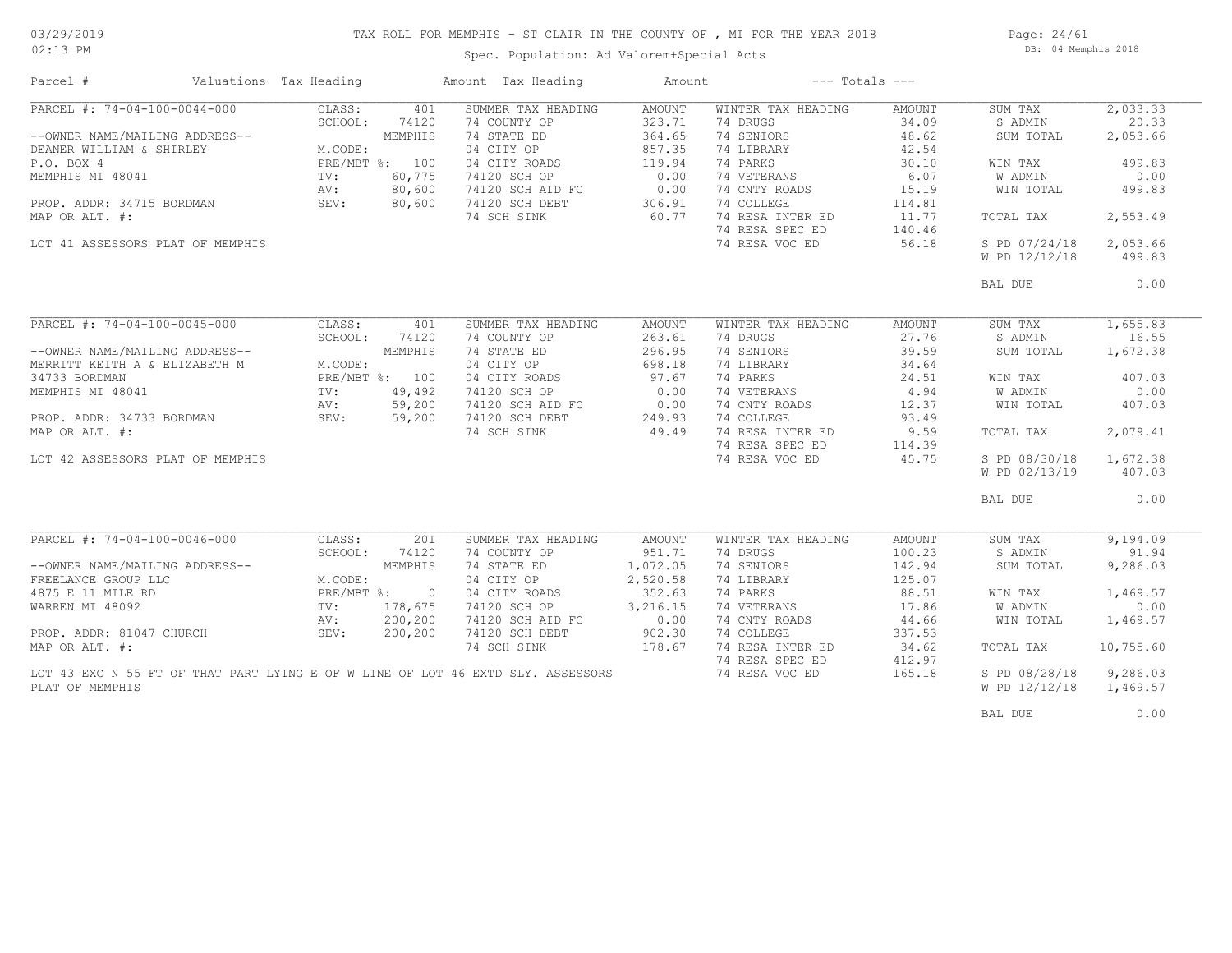Page: 25/61 DB: 04 Memphis 2018

| PARCEL #: 74-04-100-0047-000<br>CLASS:<br>402<br>SUMMER TAX HEADING<br>WINTER TAX HEADING<br>SUM TAX<br>AMOUNT<br>AMOUNT<br>SCHOOL:<br>74120<br>74 COUNTY OP<br>17.18<br>74 DRUGS<br>1.80<br>S ADMIN<br>74 SENIORS<br>2.58<br>--OWNER NAME/MAILING ADDRESS--<br>MEMPHIS<br>74 STATE ED<br>19.35<br>SUM TOTAL<br>BIRKETT ROBERT<br>04 CITY OP<br>45.50<br>74 LIBRARY<br>2.25<br>M.CODE:<br>6.36<br>74 PARKS<br>P.O. BOX 542<br>PRE/MBT %: 100<br>04 CITY ROADS<br>1.59<br>WIN TAX<br>74 VETERANS<br>MEMPHIS MI 48041<br>3,226<br>74120 SCH OP<br>0.00<br>0.32<br>W ADMIN<br>TV:<br>0.00<br>74 CNTY ROADS<br>0.80<br>AV:<br>5,400<br>74120 SCH AID FC<br>WIN TOTAL<br>SEV:<br>74120 SCH DEBT<br>16.29<br>74 COLLEGE<br>6.09<br>PROP. ADDR: VACANT<br>5,400<br>3.22<br>74 RESA INTER ED<br>MAP OR ALT. #:<br>74 SCH SINK<br>0.62<br>TOTAL TAX<br>74 RESA SPEC ED<br>7.45<br>S 45 FT OF N 55 FT OF THAT PART OF LOT 43 S OF S LINE OF LOT 46 & E OF W LINE OF<br>74 RESA VOC ED<br>2.98<br>S PD 09/28/18<br>W PD 02/14/19<br>LOT 46 EXTD SLY. ASSESSORS PLAT OF MEMPHIS<br>BAL DUE<br>PARCEL #: 74-04-100-0048-000<br>CLASS:<br>401<br>SUMMER TAX HEADING<br>WINTER TAX HEADING<br>AMOUNT<br>AMOUNT<br>SUM TAX<br>SCHOOL:<br>165.85<br>74 DRUGS<br>74120<br>74 COUNTY OP<br>17.46<br>S ADMIN<br>74 SENIORS<br>--OWNER NAME/MAILING ADDRESS--<br>MEMPHIS<br>74 STATE ED<br>186.82<br>24.91<br>SUM TOTAL<br>M.CODE:<br>04 CITY OP<br>439.26<br>74 LIBRARY<br>21.79<br>TROMBLEY GARRY & C<br>61.45<br>P.O. BOX 61<br>PRE/MBT %: 100<br>04 CITY ROADS<br>74 PARKS<br>15.42<br>WIN TAX<br>31,138<br>74120 SCH OP<br>0.00<br>74 VETERANS<br>3.11<br>MEMPHIS MI 48041<br>TV:<br>W ADMIN<br>0.00<br>AV:<br>57,500<br>74120 SCH AID FC<br>74 CNTY ROADS<br>7.78<br>WIN TOTAL<br>157.24<br>74 COLLEGE<br>PROP. ADDR: 81139 CHURCH<br>SEV:<br>57,500<br>74120 SCH DEBT<br>58.82<br>74 RESA INTER ED<br>MAP OR ALT. #:<br>74 SCH SINK<br>31.13<br>6.03<br>TOTAL TAX<br>74 RESA SPEC ED<br>71.96<br>74 RESA VOC ED<br>28.78<br>S PD 08/30/18<br>LOT 44 ASSESSORS PLAT OF MEMPHIS<br>W PD 01/22/19<br>BAL DUE<br>PARCEL #: 74-04-100-0049-000<br>CLASS:<br>SUMMER TAX HEADING<br>AMOUNT<br>WINTER TAX HEADING<br>AMOUNT<br>SUM TAX<br>401<br>74 COUNTY OP<br>74 DRUGS<br>16.98<br>SCHOOL:<br>74120<br>161.24<br>S ADMIN<br>--OWNER NAME/MAILING ADDRESS--<br>MEMPHIS<br>74 STATE ED<br>181.63<br>74 SENIORS<br>24.21<br>SUM TOTAL<br>04 CITY OP<br>427.06<br>21.19<br>WEHRUM TAMMY J<br>M.CODE:<br>74 LIBRARY<br>59.74<br>81111 CHURCH<br>PRE/MBT %: 100<br>04 CITY ROADS<br>74 PARKS<br>14.99<br>WIN TAX<br>0.00<br>74 VETERANS<br>3.02<br>W ADMIN<br>MEMPHIS MI 48041<br>TV:<br>30,273<br>74120 SCH OP<br>46,900<br>74120 SCH AID FC<br>0.00<br>74 CNTY ROADS<br>7.56<br>AV:<br>WIN TOTAL<br>74 COLLEGE<br>PROP. ADDR: 81111 CHURCH<br>SEV:<br>46,900<br>74120 SCH DEBT<br>152.87<br>57.18<br>74 SCH SINK<br>30.27<br>74 RESA INTER ED<br>5.86<br>MAP OR ALT. #:<br>TOTAL TAX<br>74 RESA SPEC ED<br>69.96<br>74 RESA VOC ED<br>LOT 45 ASSESSORS PLAT OF MEMPHIS<br>27.98<br>S PD 08/31/18<br>W PD 02/01/19<br>BAL DUE | Parcel # | Valuations Tax Heading | Amount Tax Heading | Amount | $---$ Totals $---$ |          |
|-------------------------------------------------------------------------------------------------------------------------------------------------------------------------------------------------------------------------------------------------------------------------------------------------------------------------------------------------------------------------------------------------------------------------------------------------------------------------------------------------------------------------------------------------------------------------------------------------------------------------------------------------------------------------------------------------------------------------------------------------------------------------------------------------------------------------------------------------------------------------------------------------------------------------------------------------------------------------------------------------------------------------------------------------------------------------------------------------------------------------------------------------------------------------------------------------------------------------------------------------------------------------------------------------------------------------------------------------------------------------------------------------------------------------------------------------------------------------------------------------------------------------------------------------------------------------------------------------------------------------------------------------------------------------------------------------------------------------------------------------------------------------------------------------------------------------------------------------------------------------------------------------------------------------------------------------------------------------------------------------------------------------------------------------------------------------------------------------------------------------------------------------------------------------------------------------------------------------------------------------------------------------------------------------------------------------------------------------------------------------------------------------------------------------------------------------------------------------------------------------------------------------------------------------------------------------------------------------------------------------------------------------------------------------------------------------------------------------------------------------------------------------------------------------------------------------------------------------------------------------------------------------------------------------------------------------------------------------------------------------------------------------------------------------------------------------------------------------------|----------|------------------------|--------------------|--------|--------------------|----------|
|                                                                                                                                                                                                                                                                                                                                                                                                                                                                                                                                                                                                                                                                                                                                                                                                                                                                                                                                                                                                                                                                                                                                                                                                                                                                                                                                                                                                                                                                                                                                                                                                                                                                                                                                                                                                                                                                                                                                                                                                                                                                                                                                                                                                                                                                                                                                                                                                                                                                                                                                                                                                                                                                                                                                                                                                                                                                                                                                                                                                                                                                                                       |          |                        |                    |        |                    | 107.90   |
|                                                                                                                                                                                                                                                                                                                                                                                                                                                                                                                                                                                                                                                                                                                                                                                                                                                                                                                                                                                                                                                                                                                                                                                                                                                                                                                                                                                                                                                                                                                                                                                                                                                                                                                                                                                                                                                                                                                                                                                                                                                                                                                                                                                                                                                                                                                                                                                                                                                                                                                                                                                                                                                                                                                                                                                                                                                                                                                                                                                                                                                                                                       |          |                        |                    |        |                    | 1.07     |
|                                                                                                                                                                                                                                                                                                                                                                                                                                                                                                                                                                                                                                                                                                                                                                                                                                                                                                                                                                                                                                                                                                                                                                                                                                                                                                                                                                                                                                                                                                                                                                                                                                                                                                                                                                                                                                                                                                                                                                                                                                                                                                                                                                                                                                                                                                                                                                                                                                                                                                                                                                                                                                                                                                                                                                                                                                                                                                                                                                                                                                                                                                       |          |                        |                    |        |                    | 108.97   |
|                                                                                                                                                                                                                                                                                                                                                                                                                                                                                                                                                                                                                                                                                                                                                                                                                                                                                                                                                                                                                                                                                                                                                                                                                                                                                                                                                                                                                                                                                                                                                                                                                                                                                                                                                                                                                                                                                                                                                                                                                                                                                                                                                                                                                                                                                                                                                                                                                                                                                                                                                                                                                                                                                                                                                                                                                                                                                                                                                                                                                                                                                                       |          |                        |                    |        |                    |          |
|                                                                                                                                                                                                                                                                                                                                                                                                                                                                                                                                                                                                                                                                                                                                                                                                                                                                                                                                                                                                                                                                                                                                                                                                                                                                                                                                                                                                                                                                                                                                                                                                                                                                                                                                                                                                                                                                                                                                                                                                                                                                                                                                                                                                                                                                                                                                                                                                                                                                                                                                                                                                                                                                                                                                                                                                                                                                                                                                                                                                                                                                                                       |          |                        |                    |        |                    | 26.48    |
|                                                                                                                                                                                                                                                                                                                                                                                                                                                                                                                                                                                                                                                                                                                                                                                                                                                                                                                                                                                                                                                                                                                                                                                                                                                                                                                                                                                                                                                                                                                                                                                                                                                                                                                                                                                                                                                                                                                                                                                                                                                                                                                                                                                                                                                                                                                                                                                                                                                                                                                                                                                                                                                                                                                                                                                                                                                                                                                                                                                                                                                                                                       |          |                        |                    |        |                    | 0.00     |
|                                                                                                                                                                                                                                                                                                                                                                                                                                                                                                                                                                                                                                                                                                                                                                                                                                                                                                                                                                                                                                                                                                                                                                                                                                                                                                                                                                                                                                                                                                                                                                                                                                                                                                                                                                                                                                                                                                                                                                                                                                                                                                                                                                                                                                                                                                                                                                                                                                                                                                                                                                                                                                                                                                                                                                                                                                                                                                                                                                                                                                                                                                       |          |                        |                    |        |                    | 26.48    |
|                                                                                                                                                                                                                                                                                                                                                                                                                                                                                                                                                                                                                                                                                                                                                                                                                                                                                                                                                                                                                                                                                                                                                                                                                                                                                                                                                                                                                                                                                                                                                                                                                                                                                                                                                                                                                                                                                                                                                                                                                                                                                                                                                                                                                                                                                                                                                                                                                                                                                                                                                                                                                                                                                                                                                                                                                                                                                                                                                                                                                                                                                                       |          |                        |                    |        |                    |          |
|                                                                                                                                                                                                                                                                                                                                                                                                                                                                                                                                                                                                                                                                                                                                                                                                                                                                                                                                                                                                                                                                                                                                                                                                                                                                                                                                                                                                                                                                                                                                                                                                                                                                                                                                                                                                                                                                                                                                                                                                                                                                                                                                                                                                                                                                                                                                                                                                                                                                                                                                                                                                                                                                                                                                                                                                                                                                                                                                                                                                                                                                                                       |          |                        |                    |        |                    | 135.45   |
|                                                                                                                                                                                                                                                                                                                                                                                                                                                                                                                                                                                                                                                                                                                                                                                                                                                                                                                                                                                                                                                                                                                                                                                                                                                                                                                                                                                                                                                                                                                                                                                                                                                                                                                                                                                                                                                                                                                                                                                                                                                                                                                                                                                                                                                                                                                                                                                                                                                                                                                                                                                                                                                                                                                                                                                                                                                                                                                                                                                                                                                                                                       |          |                        |                    |        |                    |          |
|                                                                                                                                                                                                                                                                                                                                                                                                                                                                                                                                                                                                                                                                                                                                                                                                                                                                                                                                                                                                                                                                                                                                                                                                                                                                                                                                                                                                                                                                                                                                                                                                                                                                                                                                                                                                                                                                                                                                                                                                                                                                                                                                                                                                                                                                                                                                                                                                                                                                                                                                                                                                                                                                                                                                                                                                                                                                                                                                                                                                                                                                                                       |          |                        |                    |        |                    |          |
|                                                                                                                                                                                                                                                                                                                                                                                                                                                                                                                                                                                                                                                                                                                                                                                                                                                                                                                                                                                                                                                                                                                                                                                                                                                                                                                                                                                                                                                                                                                                                                                                                                                                                                                                                                                                                                                                                                                                                                                                                                                                                                                                                                                                                                                                                                                                                                                                                                                                                                                                                                                                                                                                                                                                                                                                                                                                                                                                                                                                                                                                                                       |          |                        |                    |        |                    | 108.97   |
|                                                                                                                                                                                                                                                                                                                                                                                                                                                                                                                                                                                                                                                                                                                                                                                                                                                                                                                                                                                                                                                                                                                                                                                                                                                                                                                                                                                                                                                                                                                                                                                                                                                                                                                                                                                                                                                                                                                                                                                                                                                                                                                                                                                                                                                                                                                                                                                                                                                                                                                                                                                                                                                                                                                                                                                                                                                                                                                                                                                                                                                                                                       |          |                        |                    |        |                    | 26.48    |
|                                                                                                                                                                                                                                                                                                                                                                                                                                                                                                                                                                                                                                                                                                                                                                                                                                                                                                                                                                                                                                                                                                                                                                                                                                                                                                                                                                                                                                                                                                                                                                                                                                                                                                                                                                                                                                                                                                                                                                                                                                                                                                                                                                                                                                                                                                                                                                                                                                                                                                                                                                                                                                                                                                                                                                                                                                                                                                                                                                                                                                                                                                       |          |                        |                    |        |                    | 0.00     |
|                                                                                                                                                                                                                                                                                                                                                                                                                                                                                                                                                                                                                                                                                                                                                                                                                                                                                                                                                                                                                                                                                                                                                                                                                                                                                                                                                                                                                                                                                                                                                                                                                                                                                                                                                                                                                                                                                                                                                                                                                                                                                                                                                                                                                                                                                                                                                                                                                                                                                                                                                                                                                                                                                                                                                                                                                                                                                                                                                                                                                                                                                                       |          |                        |                    |        |                    |          |
|                                                                                                                                                                                                                                                                                                                                                                                                                                                                                                                                                                                                                                                                                                                                                                                                                                                                                                                                                                                                                                                                                                                                                                                                                                                                                                                                                                                                                                                                                                                                                                                                                                                                                                                                                                                                                                                                                                                                                                                                                                                                                                                                                                                                                                                                                                                                                                                                                                                                                                                                                                                                                                                                                                                                                                                                                                                                                                                                                                                                                                                                                                       |          |                        |                    |        |                    | 1,041.75 |
|                                                                                                                                                                                                                                                                                                                                                                                                                                                                                                                                                                                                                                                                                                                                                                                                                                                                                                                                                                                                                                                                                                                                                                                                                                                                                                                                                                                                                                                                                                                                                                                                                                                                                                                                                                                                                                                                                                                                                                                                                                                                                                                                                                                                                                                                                                                                                                                                                                                                                                                                                                                                                                                                                                                                                                                                                                                                                                                                                                                                                                                                                                       |          |                        |                    |        |                    | 10.41    |
|                                                                                                                                                                                                                                                                                                                                                                                                                                                                                                                                                                                                                                                                                                                                                                                                                                                                                                                                                                                                                                                                                                                                                                                                                                                                                                                                                                                                                                                                                                                                                                                                                                                                                                                                                                                                                                                                                                                                                                                                                                                                                                                                                                                                                                                                                                                                                                                                                                                                                                                                                                                                                                                                                                                                                                                                                                                                                                                                                                                                                                                                                                       |          |                        |                    |        |                    | 1,052.16 |
|                                                                                                                                                                                                                                                                                                                                                                                                                                                                                                                                                                                                                                                                                                                                                                                                                                                                                                                                                                                                                                                                                                                                                                                                                                                                                                                                                                                                                                                                                                                                                                                                                                                                                                                                                                                                                                                                                                                                                                                                                                                                                                                                                                                                                                                                                                                                                                                                                                                                                                                                                                                                                                                                                                                                                                                                                                                                                                                                                                                                                                                                                                       |          |                        |                    |        |                    |          |
|                                                                                                                                                                                                                                                                                                                                                                                                                                                                                                                                                                                                                                                                                                                                                                                                                                                                                                                                                                                                                                                                                                                                                                                                                                                                                                                                                                                                                                                                                                                                                                                                                                                                                                                                                                                                                                                                                                                                                                                                                                                                                                                                                                                                                                                                                                                                                                                                                                                                                                                                                                                                                                                                                                                                                                                                                                                                                                                                                                                                                                                                                                       |          |                        |                    |        |                    | 256.06   |
|                                                                                                                                                                                                                                                                                                                                                                                                                                                                                                                                                                                                                                                                                                                                                                                                                                                                                                                                                                                                                                                                                                                                                                                                                                                                                                                                                                                                                                                                                                                                                                                                                                                                                                                                                                                                                                                                                                                                                                                                                                                                                                                                                                                                                                                                                                                                                                                                                                                                                                                                                                                                                                                                                                                                                                                                                                                                                                                                                                                                                                                                                                       |          |                        |                    |        |                    | 0.00     |
|                                                                                                                                                                                                                                                                                                                                                                                                                                                                                                                                                                                                                                                                                                                                                                                                                                                                                                                                                                                                                                                                                                                                                                                                                                                                                                                                                                                                                                                                                                                                                                                                                                                                                                                                                                                                                                                                                                                                                                                                                                                                                                                                                                                                                                                                                                                                                                                                                                                                                                                                                                                                                                                                                                                                                                                                                                                                                                                                                                                                                                                                                                       |          |                        |                    |        |                    | 256.06   |
|                                                                                                                                                                                                                                                                                                                                                                                                                                                                                                                                                                                                                                                                                                                                                                                                                                                                                                                                                                                                                                                                                                                                                                                                                                                                                                                                                                                                                                                                                                                                                                                                                                                                                                                                                                                                                                                                                                                                                                                                                                                                                                                                                                                                                                                                                                                                                                                                                                                                                                                                                                                                                                                                                                                                                                                                                                                                                                                                                                                                                                                                                                       |          |                        |                    |        |                    |          |
|                                                                                                                                                                                                                                                                                                                                                                                                                                                                                                                                                                                                                                                                                                                                                                                                                                                                                                                                                                                                                                                                                                                                                                                                                                                                                                                                                                                                                                                                                                                                                                                                                                                                                                                                                                                                                                                                                                                                                                                                                                                                                                                                                                                                                                                                                                                                                                                                                                                                                                                                                                                                                                                                                                                                                                                                                                                                                                                                                                                                                                                                                                       |          |                        |                    |        |                    |          |
|                                                                                                                                                                                                                                                                                                                                                                                                                                                                                                                                                                                                                                                                                                                                                                                                                                                                                                                                                                                                                                                                                                                                                                                                                                                                                                                                                                                                                                                                                                                                                                                                                                                                                                                                                                                                                                                                                                                                                                                                                                                                                                                                                                                                                                                                                                                                                                                                                                                                                                                                                                                                                                                                                                                                                                                                                                                                                                                                                                                                                                                                                                       |          |                        |                    |        |                    | 1,308.22 |
|                                                                                                                                                                                                                                                                                                                                                                                                                                                                                                                                                                                                                                                                                                                                                                                                                                                                                                                                                                                                                                                                                                                                                                                                                                                                                                                                                                                                                                                                                                                                                                                                                                                                                                                                                                                                                                                                                                                                                                                                                                                                                                                                                                                                                                                                                                                                                                                                                                                                                                                                                                                                                                                                                                                                                                                                                                                                                                                                                                                                                                                                                                       |          |                        |                    |        |                    |          |
|                                                                                                                                                                                                                                                                                                                                                                                                                                                                                                                                                                                                                                                                                                                                                                                                                                                                                                                                                                                                                                                                                                                                                                                                                                                                                                                                                                                                                                                                                                                                                                                                                                                                                                                                                                                                                                                                                                                                                                                                                                                                                                                                                                                                                                                                                                                                                                                                                                                                                                                                                                                                                                                                                                                                                                                                                                                                                                                                                                                                                                                                                                       |          |                        |                    |        |                    | 1,052.16 |
|                                                                                                                                                                                                                                                                                                                                                                                                                                                                                                                                                                                                                                                                                                                                                                                                                                                                                                                                                                                                                                                                                                                                                                                                                                                                                                                                                                                                                                                                                                                                                                                                                                                                                                                                                                                                                                                                                                                                                                                                                                                                                                                                                                                                                                                                                                                                                                                                                                                                                                                                                                                                                                                                                                                                                                                                                                                                                                                                                                                                                                                                                                       |          |                        |                    |        |                    | 256.06   |
|                                                                                                                                                                                                                                                                                                                                                                                                                                                                                                                                                                                                                                                                                                                                                                                                                                                                                                                                                                                                                                                                                                                                                                                                                                                                                                                                                                                                                                                                                                                                                                                                                                                                                                                                                                                                                                                                                                                                                                                                                                                                                                                                                                                                                                                                                                                                                                                                                                                                                                                                                                                                                                                                                                                                                                                                                                                                                                                                                                                                                                                                                                       |          |                        |                    |        |                    | 0.00     |
|                                                                                                                                                                                                                                                                                                                                                                                                                                                                                                                                                                                                                                                                                                                                                                                                                                                                                                                                                                                                                                                                                                                                                                                                                                                                                                                                                                                                                                                                                                                                                                                                                                                                                                                                                                                                                                                                                                                                                                                                                                                                                                                                                                                                                                                                                                                                                                                                                                                                                                                                                                                                                                                                                                                                                                                                                                                                                                                                                                                                                                                                                                       |          |                        |                    |        |                    |          |
|                                                                                                                                                                                                                                                                                                                                                                                                                                                                                                                                                                                                                                                                                                                                                                                                                                                                                                                                                                                                                                                                                                                                                                                                                                                                                                                                                                                                                                                                                                                                                                                                                                                                                                                                                                                                                                                                                                                                                                                                                                                                                                                                                                                                                                                                                                                                                                                                                                                                                                                                                                                                                                                                                                                                                                                                                                                                                                                                                                                                                                                                                                       |          |                        |                    |        |                    | 1,012.81 |
|                                                                                                                                                                                                                                                                                                                                                                                                                                                                                                                                                                                                                                                                                                                                                                                                                                                                                                                                                                                                                                                                                                                                                                                                                                                                                                                                                                                                                                                                                                                                                                                                                                                                                                                                                                                                                                                                                                                                                                                                                                                                                                                                                                                                                                                                                                                                                                                                                                                                                                                                                                                                                                                                                                                                                                                                                                                                                                                                                                                                                                                                                                       |          |                        |                    |        |                    | 10.12    |
|                                                                                                                                                                                                                                                                                                                                                                                                                                                                                                                                                                                                                                                                                                                                                                                                                                                                                                                                                                                                                                                                                                                                                                                                                                                                                                                                                                                                                                                                                                                                                                                                                                                                                                                                                                                                                                                                                                                                                                                                                                                                                                                                                                                                                                                                                                                                                                                                                                                                                                                                                                                                                                                                                                                                                                                                                                                                                                                                                                                                                                                                                                       |          |                        |                    |        |                    | 1,022.93 |
|                                                                                                                                                                                                                                                                                                                                                                                                                                                                                                                                                                                                                                                                                                                                                                                                                                                                                                                                                                                                                                                                                                                                                                                                                                                                                                                                                                                                                                                                                                                                                                                                                                                                                                                                                                                                                                                                                                                                                                                                                                                                                                                                                                                                                                                                                                                                                                                                                                                                                                                                                                                                                                                                                                                                                                                                                                                                                                                                                                                                                                                                                                       |          |                        |                    |        |                    |          |
|                                                                                                                                                                                                                                                                                                                                                                                                                                                                                                                                                                                                                                                                                                                                                                                                                                                                                                                                                                                                                                                                                                                                                                                                                                                                                                                                                                                                                                                                                                                                                                                                                                                                                                                                                                                                                                                                                                                                                                                                                                                                                                                                                                                                                                                                                                                                                                                                                                                                                                                                                                                                                                                                                                                                                                                                                                                                                                                                                                                                                                                                                                       |          |                        |                    |        |                    | 248.93   |
|                                                                                                                                                                                                                                                                                                                                                                                                                                                                                                                                                                                                                                                                                                                                                                                                                                                                                                                                                                                                                                                                                                                                                                                                                                                                                                                                                                                                                                                                                                                                                                                                                                                                                                                                                                                                                                                                                                                                                                                                                                                                                                                                                                                                                                                                                                                                                                                                                                                                                                                                                                                                                                                                                                                                                                                                                                                                                                                                                                                                                                                                                                       |          |                        |                    |        |                    | 0.00     |
|                                                                                                                                                                                                                                                                                                                                                                                                                                                                                                                                                                                                                                                                                                                                                                                                                                                                                                                                                                                                                                                                                                                                                                                                                                                                                                                                                                                                                                                                                                                                                                                                                                                                                                                                                                                                                                                                                                                                                                                                                                                                                                                                                                                                                                                                                                                                                                                                                                                                                                                                                                                                                                                                                                                                                                                                                                                                                                                                                                                                                                                                                                       |          |                        |                    |        |                    | 248.93   |
|                                                                                                                                                                                                                                                                                                                                                                                                                                                                                                                                                                                                                                                                                                                                                                                                                                                                                                                                                                                                                                                                                                                                                                                                                                                                                                                                                                                                                                                                                                                                                                                                                                                                                                                                                                                                                                                                                                                                                                                                                                                                                                                                                                                                                                                                                                                                                                                                                                                                                                                                                                                                                                                                                                                                                                                                                                                                                                                                                                                                                                                                                                       |          |                        |                    |        |                    |          |
|                                                                                                                                                                                                                                                                                                                                                                                                                                                                                                                                                                                                                                                                                                                                                                                                                                                                                                                                                                                                                                                                                                                                                                                                                                                                                                                                                                                                                                                                                                                                                                                                                                                                                                                                                                                                                                                                                                                                                                                                                                                                                                                                                                                                                                                                                                                                                                                                                                                                                                                                                                                                                                                                                                                                                                                                                                                                                                                                                                                                                                                                                                       |          |                        |                    |        |                    | 1,271.86 |
|                                                                                                                                                                                                                                                                                                                                                                                                                                                                                                                                                                                                                                                                                                                                                                                                                                                                                                                                                                                                                                                                                                                                                                                                                                                                                                                                                                                                                                                                                                                                                                                                                                                                                                                                                                                                                                                                                                                                                                                                                                                                                                                                                                                                                                                                                                                                                                                                                                                                                                                                                                                                                                                                                                                                                                                                                                                                                                                                                                                                                                                                                                       |          |                        |                    |        |                    |          |
|                                                                                                                                                                                                                                                                                                                                                                                                                                                                                                                                                                                                                                                                                                                                                                                                                                                                                                                                                                                                                                                                                                                                                                                                                                                                                                                                                                                                                                                                                                                                                                                                                                                                                                                                                                                                                                                                                                                                                                                                                                                                                                                                                                                                                                                                                                                                                                                                                                                                                                                                                                                                                                                                                                                                                                                                                                                                                                                                                                                                                                                                                                       |          |                        |                    |        |                    |          |
|                                                                                                                                                                                                                                                                                                                                                                                                                                                                                                                                                                                                                                                                                                                                                                                                                                                                                                                                                                                                                                                                                                                                                                                                                                                                                                                                                                                                                                                                                                                                                                                                                                                                                                                                                                                                                                                                                                                                                                                                                                                                                                                                                                                                                                                                                                                                                                                                                                                                                                                                                                                                                                                                                                                                                                                                                                                                                                                                                                                                                                                                                                       |          |                        |                    |        |                    | 1,022.93 |
|                                                                                                                                                                                                                                                                                                                                                                                                                                                                                                                                                                                                                                                                                                                                                                                                                                                                                                                                                                                                                                                                                                                                                                                                                                                                                                                                                                                                                                                                                                                                                                                                                                                                                                                                                                                                                                                                                                                                                                                                                                                                                                                                                                                                                                                                                                                                                                                                                                                                                                                                                                                                                                                                                                                                                                                                                                                                                                                                                                                                                                                                                                       |          |                        |                    |        |                    | 248.93   |
|                                                                                                                                                                                                                                                                                                                                                                                                                                                                                                                                                                                                                                                                                                                                                                                                                                                                                                                                                                                                                                                                                                                                                                                                                                                                                                                                                                                                                                                                                                                                                                                                                                                                                                                                                                                                                                                                                                                                                                                                                                                                                                                                                                                                                                                                                                                                                                                                                                                                                                                                                                                                                                                                                                                                                                                                                                                                                                                                                                                                                                                                                                       |          |                        |                    |        |                    | 0.00     |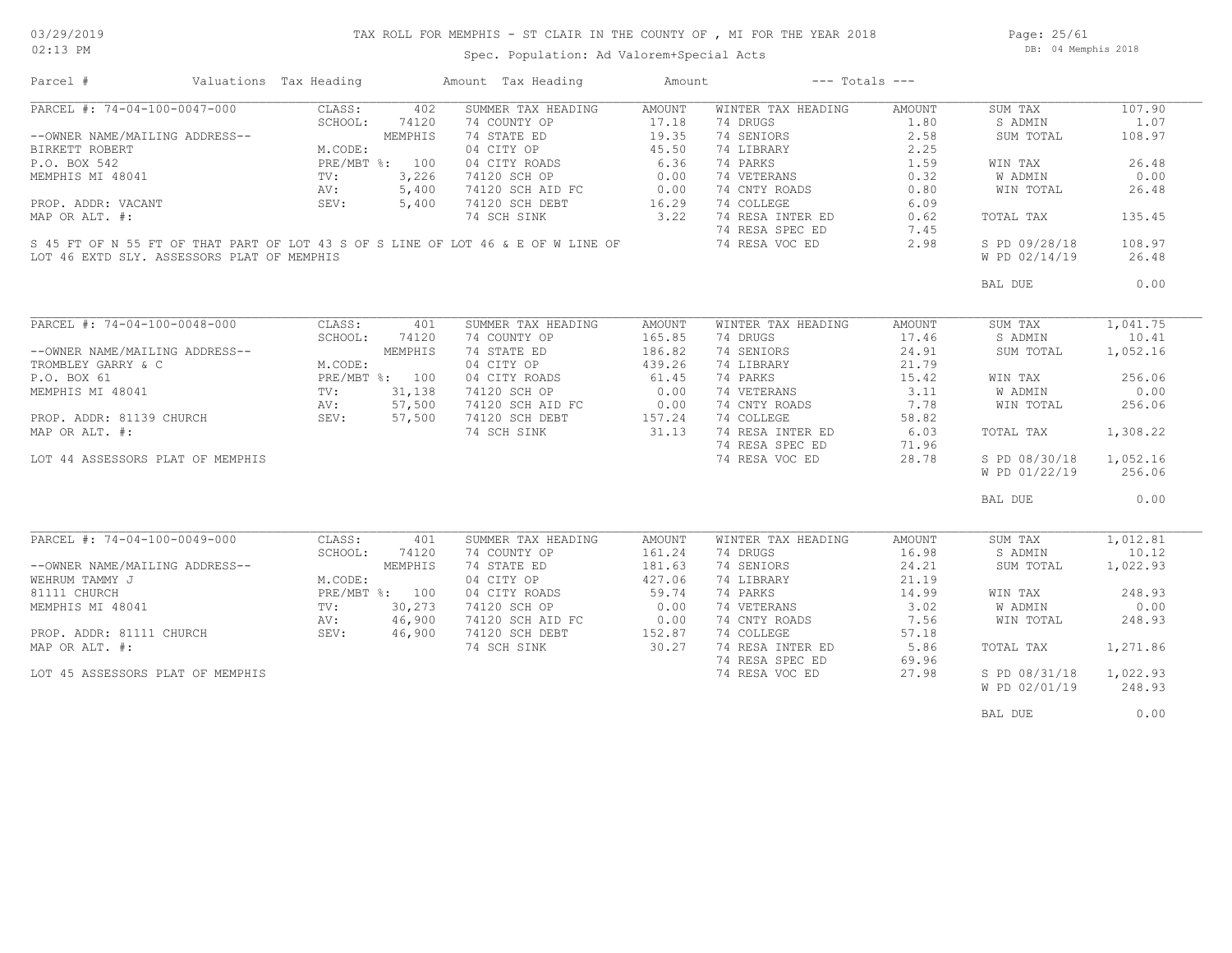Page: 26/61 DB: 04 Memphis 2018

| Parcel #                                                                               | Valuations Tax Heading                                                   |              | Amount Tax Heading                                                                  | Amount |                    | $---$ Totals $---$ |               |          |
|----------------------------------------------------------------------------------------|--------------------------------------------------------------------------|--------------|-------------------------------------------------------------------------------------|--------|--------------------|--------------------|---------------|----------|
| PARCEL #: 74-04-100-0050-000                                                           | CLASS:                                                                   | 401          | SUMMER TAX HEADING                                                                  | AMOUNT | WINTER TAX HEADING | AMOUNT             | SUM TAX       | 943.69   |
|                                                                                        | SCHOOL:                                                                  | 74120        | 74 COUNTY OP                                                                        | 150.24 | 74 DRUGS           | 15.82              | S ADMIN       | 9.43     |
| --OWNER NAME/MAILING ADDRESS--                                                         | ING ADDRESS--<br>K M.CODE:<br>PRE/MBT %: 100<br>TV: 28,207<br>AV: 34,200 |              | 74 STATE ED                                                                         | 169.24 | 74 SENIORS         | 22.56              | SUM TOTAL     | 953.12   |
| BIRKETT ROBERT & K                                                                     |                                                                          |              | 04 CITY OP                                                                          | 397.91 | 74 LIBRARY         | 19.74              |               |          |
| P.O. BOX 542                                                                           |                                                                          |              | 04 CITY ROADS                                                                       | 55.66  | 74 PARKS           | 13.97              | WIN TAX       | 231.96   |
| MEMPHIS MI 48041                                                                       |                                                                          |              | 74120 SCH OP                                                                        | 0.00   | 74 VETERANS        | 2.82               | W ADMIN       | 0.00     |
|                                                                                        |                                                                          |              |                                                                                     |        | 74 CNTY ROADS      | 7.05               | WIN TOTAL     | 231.96   |
| PROP. ADDR: 81079 CHURCH                                                               | SEV:                                                                     | 34,200       | 74120 SCH AID FC 0.00<br>74120 SCH DEBT 142.44                                      |        | 74 COLLEGE         | 53.28              |               |          |
| MAP OR ALT. #:                                                                         |                                                                          |              | 74 SCH SINK                                                                         | 28.20  | 74 RESA INTER ED   | 5.46               | TOTAL TAX     | 1,185.08 |
|                                                                                        |                                                                          |              |                                                                                     |        | 74 RESA SPEC ED    | 65.19              |               |          |
| LOT 46 & N 10 FT OF THAT PART OF LOT 43 LYING E OF W LINE OF LOT 46 EXTD SLY.          |                                                                          |              |                                                                                     |        | 74 RESA VOC ED     | 26.07              | S PD 09/28/18 | 953.12   |
| ASSESSORS PLAT OF MEMPHIS                                                              |                                                                          |              |                                                                                     |        |                    |                    | W PD 02/14/19 | 231.96   |
|                                                                                        |                                                                          |              |                                                                                     |        |                    |                    |               |          |
|                                                                                        |                                                                          |              |                                                                                     |        |                    |                    | BAL DUE       | 0.00     |
|                                                                                        |                                                                          |              |                                                                                     |        |                    |                    |               |          |
| PARCEL #: $74-04-100-0051-000$                                                         | CLASS:                                                                   | 401          | SUMMER TAX HEADING                                                                  | AMOUNT | WINTER TAX HEADING | AMOUNT             | SUM TAX       | 1,686.98 |
|                                                                                        | SCHOOL:                                                                  | 74120        | 74 COUNTY OP                                                                        | 268.57 | 74 DRUGS           | 28.28              | S ADMIN       | 16.86    |
| --OWNER NAME/MAILING ADDRESS--                                                         |                                                                          | MEMPHIS      | 74 STATE ED                                                                         | 302.53 | 74 SENIORS         | 40.33              | SUM TOTAL     | 1,703.84 |
| MOTTE ROSALIE                                                                          | M.CODE:                                                                  |              | 04 CITY OP                                                                          | 711.32 | 74 LIBRARY         | 35.29              |               |          |
| P.O. BOX 590                                                                           | PRE/MBT %: 100<br>TV: 50,423<br>AV: 60,000<br>SEV: 60,000                |              | 04 CITY ROADS                                                                       | 99.51  | 74 PARKS           | 24.97              | WIN TAX       | 414.68   |
| MEMPHIS MI 48041                                                                       |                                                                          |              | 74120 SCH OP                                                                        | 0.00   | 74 VETERANS        | 5.04               | W ADMIN       | 0.00     |
|                                                                                        |                                                                          |              | 74120 SCH OP<br>74120 SCH AID FC 0.00<br>74120 SCH DEBT 254.63<br>74 SCH SINK 50.42 |        | 74 CNTY ROADS      | 12.60              | WIN TOTAL     | 414.68   |
| PROP. ADDR: 81220 CHURCH                                                               |                                                                          |              |                                                                                     |        | 74 COLLEGE         | 95.25              |               |          |
| MAP OR ALT. #:                                                                         |                                                                          |              |                                                                                     |        | 74 RESA INTER ED   |                    | TOTAL TAX     | 2,118.52 |
|                                                                                        |                                                                          |              |                                                                                     |        |                    | 9.77               |               |          |
|                                                                                        |                                                                          |              |                                                                                     |        | 74 RESA SPEC ED    | 116.54             |               |          |
| S 1/2 OF LOT 47 ASSESSORS PLAT OF MEMPHIS                                              |                                                                          |              |                                                                                     |        | 74 RESA VOC ED     | 46.61              | S PD 07/13/18 | 1,703.84 |
|                                                                                        |                                                                          |              |                                                                                     |        |                    |                    | W PD 01/04/19 | 414.68   |
|                                                                                        |                                                                          |              |                                                                                     |        |                    |                    | BAL DUE       | 0.00     |
|                                                                                        |                                                                          |              |                                                                                     |        |                    |                    |               |          |
| PARCEL #: 74-04-100-0052-000                                                           | CLASS:                                                                   | 401          | SUMMER TAX HEADING                                                                  | AMOUNT | WINTER TAX HEADING | AMOUNT             | SUM TAX       | 2,395.87 |
|                                                                                        | SCHOOL:                                                                  | 74120        | 74 COUNTY OP                                                                        | 248.00 | 74 DRUGS           | 26.12              | S ADMIN       | 23.95    |
| --OWNER NAME/MAILING ADDRESS--                                                         |                                                                          | MEMPHIS      | 74 STATE ED                                                                         | 279.36 | 74 SENIORS         | 37.24              | SUM TOTAL     | 2,419.82 |
| WALSH THOMAS & PERAINO KIMBERLY                                                        | M.CODE:                                                                  | 00001        | 04 CITY OP                                                                          | 656.84 | 74 LIBRARY         | 32.59              |               |          |
| 81260 CHURCH                                                                           |                                                                          | PRE/MBT %: 0 | 04 CITY ROADS                                                                       | 91.89  | 74 PARKS           | 23.06              | WIN TAX       | 382.92   |
| MEMPHIS MI 48041                                                                       | TV:                                                                      | 46,561       |                                                                                     |        | 74 VETERANS        | 4.65               | W ADMIN       | 0.00     |
|                                                                                        | AV:                                                                      | 59,100       | 74120 SCH OP 538.09<br>74120 SCH OP 638.09<br>74120 SCH DEBT 235.13                 |        | 74 CNTY ROADS      | 11.64              | WIN TOTAL     | 382.92   |
| PROP. ADDR: 81260 CHURCH                                                               | SEV:                                                                     | 59,100       |                                                                                     |        | 74 COLLEGE         | 87.95              |               |          |
| MAP OR ALT. #:                                                                         |                                                                          |              | 74 SCH SINK                                                                         | 46.56  | 74 RESA INTER ED   | 9.02               | TOTAL TAX     | 2,802.74 |
|                                                                                        |                                                                          |              |                                                                                     |        | 74 RESA SPEC ED    | 107.61             |               |          |
| N 1/2 OF LOT 47 & THAT PART OF MAPLE STREET ADJ. DESC. AS BEG AT NW COR. OF LOT 47, TH |                                                                          |              |                                                                                     |        | 74 RESA VOC ED     | 43.04              | S PD 08/20/18 | 2,419.82 |
| S 77*8'35"E 113.87', TH S 73*18'35"E 21.56', TH N 64*16'23"W 82.85', TH S 85*33'24" W  |                                                                          |              |                                                                                     |        |                    |                    | W PD 12/26/18 | 382.92   |
| 57.20'TO POB. ASSESSORS PLAT OF MEMPHIS                                                |                                                                          |              |                                                                                     |        |                    |                    |               |          |
|                                                                                        |                                                                          |              |                                                                                     |        |                    |                    | BAL DUE       | 0.00     |
|                                                                                        |                                                                          |              |                                                                                     |        |                    |                    |               |          |
|                                                                                        |                                                                          |              |                                                                                     |        |                    |                    |               |          |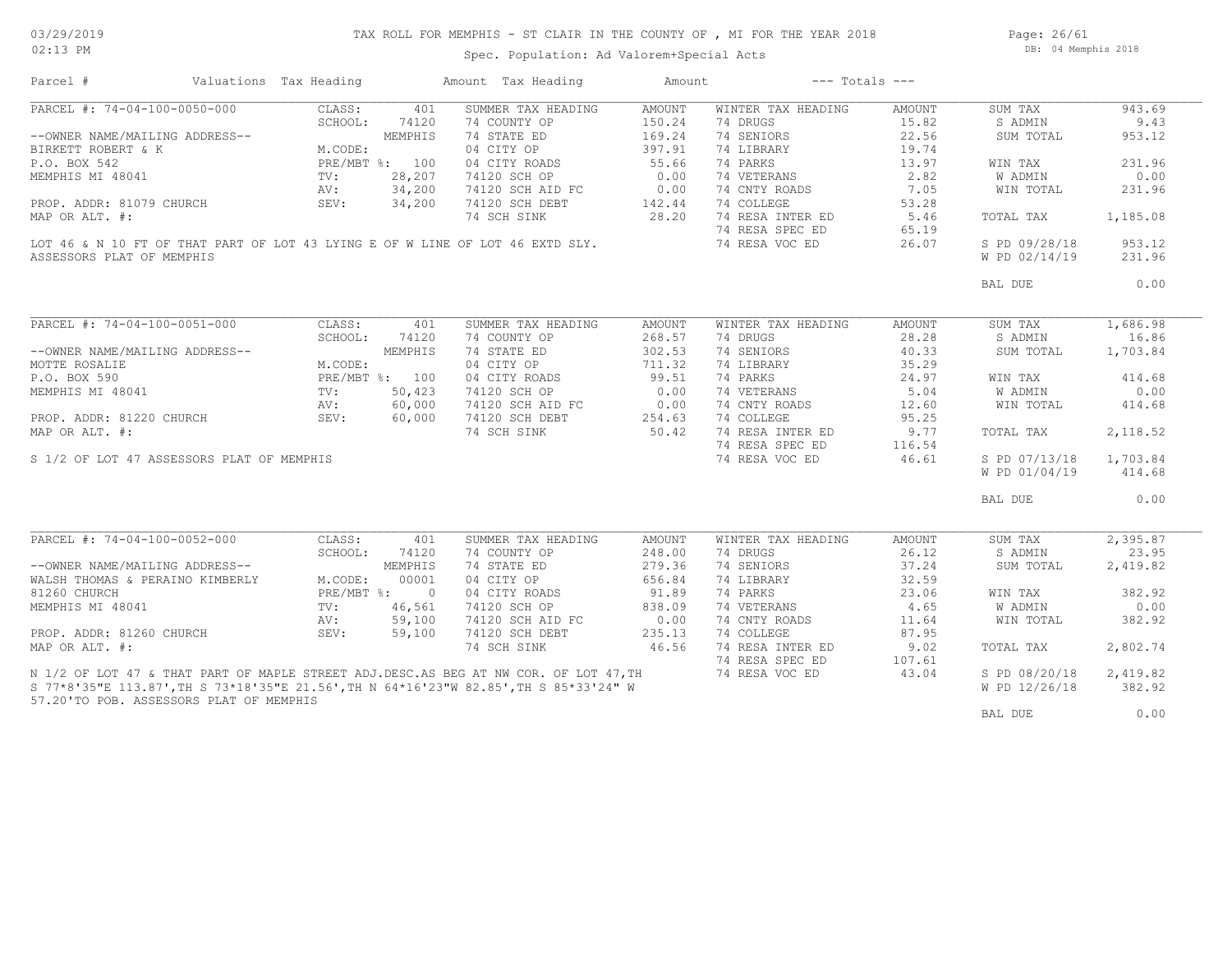## TAX ROLL FOR MEMPHIS - ST CLAIR IN THE COUNTY OF , MI FOR THE YEAR 2018

Spec. Population: Ad Valorem+Special Acts

Page: 27/61 DB: 04 Memphis 2018

| Parcel #                         | Valuations Tax Heading |                  | Amount Tax Heading                                                                                                                                                                                                                                                                                                                                                                              | Amount |                                                                                                                                                                                              | $---$ Totals $---$    |                        |          |
|----------------------------------|------------------------|------------------|-------------------------------------------------------------------------------------------------------------------------------------------------------------------------------------------------------------------------------------------------------------------------------------------------------------------------------------------------------------------------------------------------|--------|----------------------------------------------------------------------------------------------------------------------------------------------------------------------------------------------|-----------------------|------------------------|----------|
| PARCEL #: 74-04-100-0053-000     | CLASS:                 | 401              | SUMMER TAX HEADING<br>9 PARCEL #: 74-04-100-0053-000<br>--OWNER NAME/MAILING ADDRESS--<br>--OWNER NAME/MAILING ADDRESS--<br>--OWNER NAME/MAILING ADDRESS--<br>--OWNER NAME/MAILING ADDRESS--<br>--OWNER NAME/MAILING ADDRESS--<br>--OWNER NAME/MAILING ADDRESS                                                                                                                                  | AMOUNT | WINTER TAX HEADING                                                                                                                                                                           | AMOUNT                | SUM TAX                | 1,351.61 |
|                                  |                        |                  |                                                                                                                                                                                                                                                                                                                                                                                                 |        | 74 DRUGS                                                                                                                                                                                     | $\frac{22.66}{32.31}$ | S ADMIN                | 13.51    |
|                                  |                        |                  |                                                                                                                                                                                                                                                                                                                                                                                                 |        | 74 SENIORS                                                                                                                                                                                   |                       | SUM TOTAL              | 1,365.12 |
|                                  |                        |                  |                                                                                                                                                                                                                                                                                                                                                                                                 |        | 14 SENIORS<br>74 LIBRARY<br>74 PARKS<br>74 VETERANS<br>74 CNTY ROADS<br>74 COLLEGE<br>74 COLLEGE<br>76.31<br>74 RESA SPEC ED<br>76.31<br>74 RESA SPEC ED<br>93.37<br>74 RESA VOC ED<br>37.34 |                       |                        |          |
|                                  |                        |                  |                                                                                                                                                                                                                                                                                                                                                                                                 |        |                                                                                                                                                                                              |                       | WIN TAX                | 332.21   |
|                                  |                        |                  |                                                                                                                                                                                                                                                                                                                                                                                                 |        |                                                                                                                                                                                              |                       | W ADMIN                | 0.00     |
|                                  |                        |                  |                                                                                                                                                                                                                                                                                                                                                                                                 |        |                                                                                                                                                                                              |                       | WIN TOTAL              | 332.21   |
|                                  |                        |                  |                                                                                                                                                                                                                                                                                                                                                                                                 |        |                                                                                                                                                                                              |                       |                        |          |
|                                  |                        |                  |                                                                                                                                                                                                                                                                                                                                                                                                 |        |                                                                                                                                                                                              |                       | TOTAL TAX              | 1,697.33 |
|                                  |                        |                  | LOT 48 AND THE NORTHERLY 4.00 FEET OF LOT 49 ASSESSORS PLAT OF MEMPHIS                                                                                                                                                                                                                                                                                                                          |        |                                                                                                                                                                                              |                       |                        |          |
|                                  |                        |                  |                                                                                                                                                                                                                                                                                                                                                                                                 |        |                                                                                                                                                                                              |                       | S PD 08/13/18 1,365.12 |          |
|                                  |                        |                  |                                                                                                                                                                                                                                                                                                                                                                                                 |        |                                                                                                                                                                                              |                       | W PD 12/13/18          | 332.21   |
|                                  |                        |                  |                                                                                                                                                                                                                                                                                                                                                                                                 |        |                                                                                                                                                                                              |                       | BAL DUE                | 0.00     |
|                                  |                        |                  | $\begin{tabular}{l c c c c c c} \hline \texttt{PRACTs} & + & 74-04-100-0054-000 & \texttt{CLASS:} & 401 & \texttt{SUMMER TAX HEADING} & \texttt{Am} & \texttt{Mm} & \texttt{Am} & \texttt{Mm} & \texttt{Mm} & \texttt{Mm} & \texttt{Mm} & \texttt{Mm} & \texttt{Mm} & \texttt{Mm} & \texttt{Mm} & \texttt{Mm} & \texttt{Mm} & \texttt{Mm} & \texttt{Mm} & \texttt{Mm} & \texttt{Mm} & \texttt{$ |        |                                                                                                                                                                                              |                       |                        |          |
|                                  |                        |                  |                                                                                                                                                                                                                                                                                                                                                                                                 |        |                                                                                                                                                                                              |                       | SUM TAX                | 1,547.23 |
|                                  |                        |                  |                                                                                                                                                                                                                                                                                                                                                                                                 |        |                                                                                                                                                                                              |                       | S ADMIN                | 15.47    |
|                                  |                        |                  |                                                                                                                                                                                                                                                                                                                                                                                                 |        |                                                                                                                                                                                              |                       | SUM TOTAL              | 1,562.70 |
|                                  |                        |                  |                                                                                                                                                                                                                                                                                                                                                                                                 |        |                                                                                                                                                                                              |                       |                        |          |
|                                  |                        |                  |                                                                                                                                                                                                                                                                                                                                                                                                 |        |                                                                                                                                                                                              |                       | WIN TAX                | 380.34   |
|                                  |                        |                  |                                                                                                                                                                                                                                                                                                                                                                                                 |        |                                                                                                                                                                                              |                       | W ADMIN<br>WIN TOTAL   | 0.00     |
|                                  |                        |                  |                                                                                                                                                                                                                                                                                                                                                                                                 |        |                                                                                                                                                                                              |                       |                        | 380.34   |
|                                  |                        |                  |                                                                                                                                                                                                                                                                                                                                                                                                 |        |                                                                                                                                                                                              |                       |                        |          |
|                                  |                        |                  |                                                                                                                                                                                                                                                                                                                                                                                                 |        |                                                                                                                                                                                              |                       | TOTAL TAX              | 1,943.04 |
|                                  |                        |                  |                                                                                                                                                                                                                                                                                                                                                                                                 |        |                                                                                                                                                                                              |                       |                        |          |
|                                  |                        |                  | LOT 49 EXCLUDING THE NORTHERLY 4.00 FEET ASSESSORS PLAT OF MEMPHIS                                                                                                                                                                                                                                                                                                                              |        | 74 RESA VOC ED                                                                                                                                                                               | 42.75                 | S PD 07/03/18 1,562.70 |          |
|                                  |                        |                  |                                                                                                                                                                                                                                                                                                                                                                                                 |        |                                                                                                                                                                                              |                       | W PD 12/03/18          | 380.34   |
|                                  |                        |                  |                                                                                                                                                                                                                                                                                                                                                                                                 |        |                                                                                                                                                                                              |                       | BAL DUE                | 0.00     |
| PARCEL #: 74-04-100-0055-000     | CLASS:                 | $\overline{704}$ | SUMMER TAX HEADING                                                                                                                                                                                                                                                                                                                                                                              | AMOUNT | WINTER TAX HEADING                                                                                                                                                                           | AMOUNT                | SUM TAX                | 0.00     |
|                                  |                        |                  | PARCEL #: 74-04-100-0055-000<br>-OWNER NAME/MAILING ADDRESS--<br>MEMPHIS COMMUNITY SCHOOLS<br>MEMPHIS COMMUNITY SCHOOLS<br>P.O. BOX 201<br>MEMPHIS MI 48041<br>MEMPHIS MI 48041<br>PROP. ADDR: VACANT BUS LOT<br>PROP. ADDR: VACANT BUS LOT<br>                                                                                                                                                 |        | 74 DRUGS 0.00                                                                                                                                                                                |                       | S ADMIN                | 0.00     |
|                                  |                        |                  |                                                                                                                                                                                                                                                                                                                                                                                                 |        |                                                                                                                                                                                              |                       | SUM TOTAL              | 0.00     |
|                                  |                        |                  |                                                                                                                                                                                                                                                                                                                                                                                                 |        |                                                                                                                                                                                              |                       |                        |          |
|                                  |                        |                  |                                                                                                                                                                                                                                                                                                                                                                                                 |        |                                                                                                                                                                                              |                       |                        | 0.00     |
|                                  |                        |                  |                                                                                                                                                                                                                                                                                                                                                                                                 |        |                                                                                                                                                                                              |                       | WIN TAX                |          |
|                                  |                        |                  |                                                                                                                                                                                                                                                                                                                                                                                                 |        |                                                                                                                                                                                              |                       | W ADMIN                | 0.00     |
|                                  |                        |                  |                                                                                                                                                                                                                                                                                                                                                                                                 |        |                                                                                                                                                                                              |                       | WIN TOTAL              | 0.00     |
|                                  |                        |                  |                                                                                                                                                                                                                                                                                                                                                                                                 |        |                                                                                                                                                                                              |                       |                        |          |
|                                  |                        |                  |                                                                                                                                                                                                                                                                                                                                                                                                 |        |                                                                                                                                                                                              |                       | TOTAL TAX              | 0.00     |
|                                  |                        |                  |                                                                                                                                                                                                                                                                                                                                                                                                 |        | 74 RESA SPEC ED                                                                                                                                                                              | 0.00                  |                        |          |
| LOT 50 ASSESSOR PLAT OF MEMPHIS  |                        |                  |                                                                                                                                                                                                                                                                                                                                                                                                 |        | 74 RESA VOC ED                                                                                                                                                                               | 0.00                  | BAL DUE                | 0.00     |
| PARCEL #: 74-04-100-0056-000     | CLASS:                 | 704              | SUMMER TAX HEADING                                                                                                                                                                                                                                                                                                                                                                              | AMOUNT | WINTER TAX HEADING                                                                                                                                                                           | AMOUNT                | SUM TAX                | 0.00     |
|                                  |                        |                  | PARCEL #: 74-04-100-0036-000<br>-OWNER NAME/MAILING ADDRESS--<br>MEMPHIS COMMUNITY SCHOOL MEMPHIS 74 SUMPLER ED<br>MEMPHIS COMMUNITY SCHOOL MEMPHIS 74 STATE ED<br>P.O. BOX 201<br>MEMPHIS MI 48041<br>MEMPHIS MI 48041<br>TV: 0 74120 SCHO                                                                                                                                                     |        | 74 DRUGS                                                                                                                                                                                     | 0.00                  | S ADMIN                | 0.00     |
|                                  |                        |                  |                                                                                                                                                                                                                                                                                                                                                                                                 |        | 74 SENIORS                                                                                                                                                                                   | 0.00                  | SUM TOTAL              | 0.00     |
|                                  |                        |                  |                                                                                                                                                                                                                                                                                                                                                                                                 |        | 74 SENIORS<br>74 DIBRAY<br>74 VETERANS<br>74 COLLEGE<br>74 RESA INTER ED<br>74 RESA INTER ED                                                                                                 | 0.00                  |                        |          |
|                                  |                        |                  |                                                                                                                                                                                                                                                                                                                                                                                                 |        |                                                                                                                                                                                              |                       |                        | 0.00     |
|                                  |                        |                  |                                                                                                                                                                                                                                                                                                                                                                                                 |        |                                                                                                                                                                                              | 0.00                  | WIN TAX                |          |
|                                  |                        |                  |                                                                                                                                                                                                                                                                                                                                                                                                 |        |                                                                                                                                                                                              | 0.00                  | W ADMIN                | 0.00     |
|                                  |                        |                  |                                                                                                                                                                                                                                                                                                                                                                                                 |        |                                                                                                                                                                                              | 0.00                  | WIN TOTAL              | 0.00     |
|                                  |                        |                  |                                                                                                                                                                                                                                                                                                                                                                                                 |        |                                                                                                                                                                                              | 0.00                  |                        |          |
|                                  |                        |                  |                                                                                                                                                                                                                                                                                                                                                                                                 |        |                                                                                                                                                                                              | 0.00                  | TOTAL TAX              | 0.00     |
|                                  |                        |                  |                                                                                                                                                                                                                                                                                                                                                                                                 |        | 74 RESA SPEC ED                                                                                                                                                                              | 0.00                  |                        |          |
| LOT 51 ASSESSORS PLAT OF MEMPHIS |                        |                  |                                                                                                                                                                                                                                                                                                                                                                                                 |        | 74 RESA VOC ED                                                                                                                                                                               | 0.00                  | BAL DUE                | 0.00     |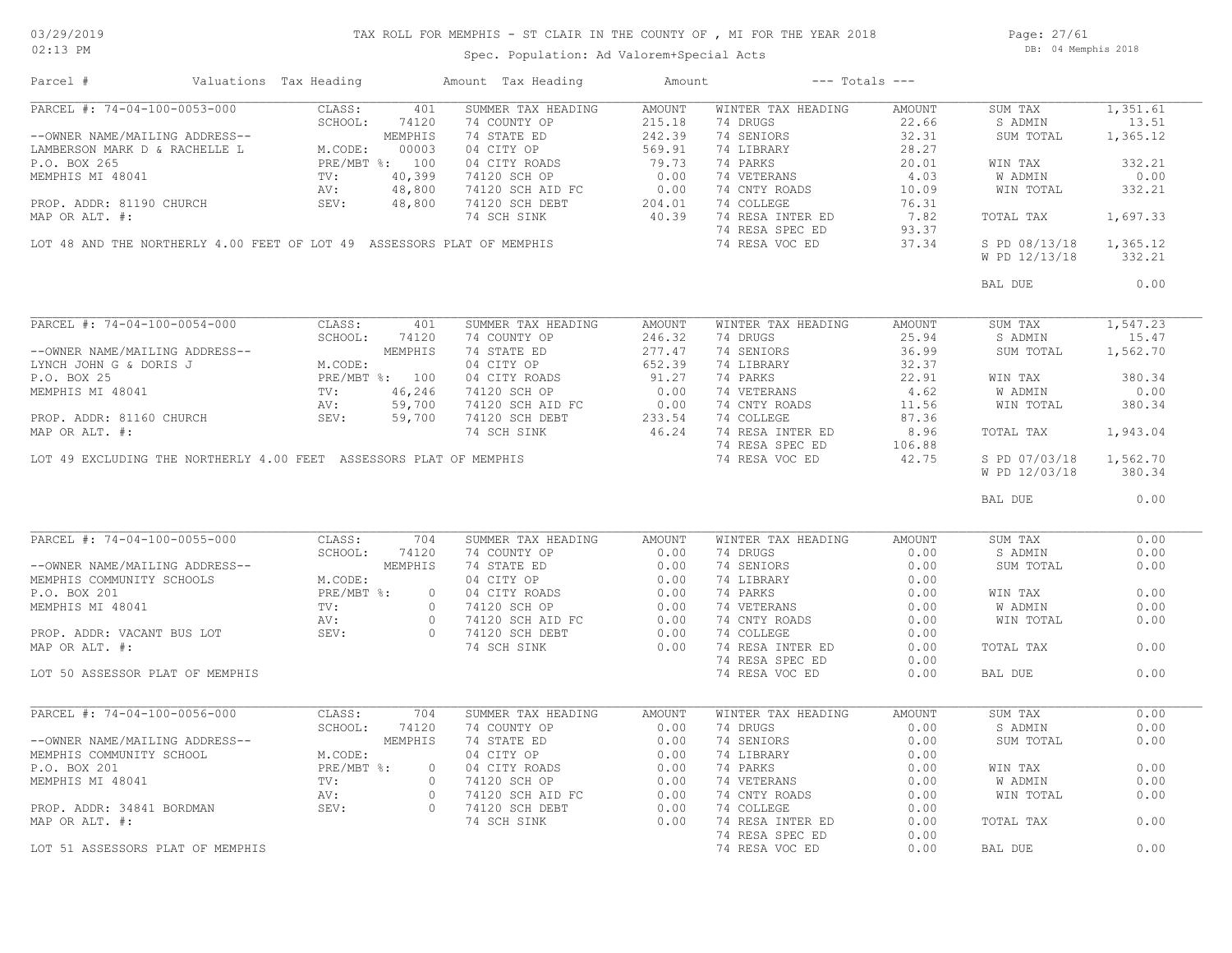### TAX ROLL FOR MEMPHIS - ST CLAIR IN THE COUNTY OF , MI FOR THE YEAR 2018

02:13 PM

### Spec. Population: Ad Valorem+Special Acts

Page: 28/61 DB: 04 Memphis 2018

| Parcel #                                                                         | Valuations Tax Heading |              | Amount Tax Heading                 | Amount                                                                 | $---$ Totals $---$ |        |                |          |
|----------------------------------------------------------------------------------|------------------------|--------------|------------------------------------|------------------------------------------------------------------------|--------------------|--------|----------------|----------|
| PARCEL #: 74-04-100-0057-000                                                     | CLASS:                 | 202          | SUMMER TAX HEADING                 | AMOUNT                                                                 | WINTER TAX HEADING | AMOUNT | SUM TAX        | 227.88   |
|                                                                                  | SCHOOL:                | 74120        | 74 COUNTY OP                       | 23.59                                                                  | 74 DRUGS           | 2.48   | S ADMIN        | 2.27     |
| --OWNER NAME/MAILING ADDRESS--                                                   |                        | MEMPHIS      | 74 STATE ED                        | 26.57                                                                  | 74 SENIORS         | 3.54   | SUM TOTAL      | 230.15   |
| VAN HAVERBECK HENRY & C TRUST                                                    | M.CODE:                |              | 04 CITY OP                         | 62.48                                                                  | 74 LIBRARY         | 3.10   |                |          |
| 71875 MEMPHIS RIDGE RD                                                           |                        | PRE/MBT %: 0 |                                    | 8.74                                                                   | 74 PARKS           | 2.19   | WIN TAX        | 36.38    |
| RICHMOND MI 48062                                                                | TV:                    | 4,429        | 04 CITY ROADS<br>74120 SCH OP      | 79.72                                                                  | 74 VETERANS        | 0.44   | <b>W ADMIN</b> | 0.00     |
|                                                                                  |                        |              |                                    |                                                                        |                    |        |                |          |
|                                                                                  | AV:                    | 5,400        | 74120 SCH AID FC<br>74120 SCH DEBT | 0.00                                                                   | 74 CNTY ROADS      | 1.10   | WIN TOTAL      | 36.38    |
| PROP. ADDR: VACANT BORDMAN                                                       | SEV:                   | 5,400        |                                    | 22.36                                                                  | 74 COLLEGE         | 8.36   |                |          |
| MAP OR ALT. #:                                                                   |                        |              | 74 SCH SINK                        | 4.42                                                                   | 74 RESA INTER ED   | 0.85   | TOTAL TAX      | 266.53   |
|                                                                                  |                        |              |                                    |                                                                        | 74 RESA SPEC ED    | 10.23  |                |          |
| LOT 52 ASSESSORS PLAT OF MEMPHIS                                                 |                        |              |                                    |                                                                        | 74 RESA VOC ED     | 4.09   | S PD 08/06/18  | 230.15   |
|                                                                                  |                        |              |                                    |                                                                        |                    |        | W PD 02/04/19  | 36.38    |
|                                                                                  |                        |              |                                    |                                                                        |                    |        | BAL DUE        | 0.00     |
|                                                                                  |                        |              |                                    |                                                                        |                    |        |                |          |
| PARCEL #: 74-04-100-0058-000                                                     | CLASS:                 | 201          | SUMMER TAX HEADING                 | AMOUNT                                                                 | WINTER TAX HEADING | AMOUNT | SUM TAX        | 1,001.34 |
|                                                                                  | SCHOOL:                | 74120        | 74 COUNTY OP                       | 103.65                                                                 | 74 DRUGS           | 10.91  | S ADMIN        | 10.01    |
| --OWNER NAME/MAILING ADDRESS--                                                   |                        | MEMPHIS      | 74 STATE ED                        | 116.76                                                                 | 74 SENIORS         | 15.56  | SUM TOTAL      | 1,011.35 |
| VAN HAVERBECK HENRY & C TRUST                                                    | M.CODE:                |              | 04 CITY OP                         | 274.52                                                                 | 74 LIBRARY         | 13.62  |                |          |
| 71875 MEMPHIS RIDGE RD                                                           |                        | PRE/MBT %: 0 | 04 CITY ROADS                      | 38.40                                                                  | 74 PARKS           | 9.64   | WIN TAX        | 160.02   |
| RICHMOND MI 48062                                                                | TV:                    | 19,460       | 74120 SCH OP                       | 350.28                                                                 | 74 VETERANS        | 1.94   | W ADMIN        | 0.00     |
|                                                                                  | AV:                    | 26,000       | 74120 SCH AID FC                   |                                                                        | 74 CNTY ROADS      | 4.86   | WIN TOTAL      | 160.02   |
| PROP. ADDR: 34823 BORDMAN SEV: 26,000                                            |                        |              | 74120 SCH DEBT                     | $\begin{bmatrix} 28 & 20 & 28 \\ 0 & 0 & 0 \\ 0 & 0 & 0 \end{bmatrix}$ | 74 COLLEGE         | 36.76  |                |          |
|                                                                                  |                        |              |                                    |                                                                        |                    |        |                |          |
| MAP OR ALT. #:                                                                   |                        |              | 74 SCH SINK                        | 19.46                                                                  | 74 RESA INTER ED   | 3.77   | TOTAL TAX      | 1,171.37 |
|                                                                                  |                        |              |                                    |                                                                        | 74 RESA SPEC ED    | 44.97  |                |          |
| LOT 53 ASSESSORS PLAT OF MEMPHIS                                                 |                        |              |                                    |                                                                        | 74 RESA VOC ED     | 17.99  | S PD 08/06/18  | 1,011.35 |
|                                                                                  |                        |              |                                    |                                                                        |                    |        | W PD 02/04/19  | 160.02   |
|                                                                                  |                        |              |                                    |                                                                        |                    |        | BAL DUE        | 0.00     |
|                                                                                  |                        |              |                                    |                                                                        |                    |        |                |          |
| PARCEL #: 74-04-100-0059-000                                                     | CLASS:                 | 401          | SUMMER TAX HEADING                 | AMOUNT                                                                 | WINTER TAX HEADING | AMOUNT | SUM TAX        | 720.39   |
|                                                                                  | SCHOOL:                | 74120        | 74 COUNTY OP                       | 74.57                                                                  | 74 DRUGS           | 7.85   | S ADMIN        | 7.20     |
| --OWNER NAME/MAILING ADDRESS--                                                   |                        | MEMPHIS      | 74 STATE ED                        | 84.00                                                                  | 74 SENIORS         | 11.20  | SUM TOTAL      | 727.59   |
| GONZALEZ FRANCISCO J, PENNA CINDY E M.CODE:                                      |                        |              | 04 CITY OP                         | 197.49                                                                 | 74 LIBRARY         | 9.80   |                |          |
| P.O. BOX 381                                                                     |                        | PRE/MBT %: 0 | 04 CITY ROADS                      | 27.63                                                                  | 74 PARKS           | 6.93   | WIN TAX        | 115.12   |
| MEMPHIS MI 48041                                                                 | $\text{TV}$ :          | 14,000       | 74120 SCH OP                       | 252.00                                                                 | 74 VETERANS        | 1.40   | W ADMIN        | 0.00     |
|                                                                                  | AV:                    | 14,000       | 74120 SCH AID FC                   | 0.00                                                                   | 74 CNTY ROADS      | 3.50   | WIN TOTAL      | 115.12   |
| PROP. ADDR: 34844 MAPLE                                                          | SEV:                   | 14,000       | 74120 SCH DEBT                     | 70.70                                                                  | 74 COLLEGE         | 26.44  |                |          |
| MAP OR ALT. #:                                                                   |                        |              | 74 SCH SINK                        | 14.00                                                                  | 74 RESA INTER ED   | 2.71   | TOTAL TAX      | 842.71   |
|                                                                                  |                        |              |                                    |                                                                        | 74 RESA SPEC ED    | 32.35  |                |          |
| LOT 54, AND THE W'LY.16.75 FEET. OF LOT 55 THEREOF, IN ASSESSORS PLAT OF MEMPHIS |                        |              |                                    |                                                                        |                    |        |                | 727.59   |
|                                                                                  |                        |              |                                    |                                                                        | 74 RESA VOC ED     | 12.94  | S PD 09/04/18  |          |
|                                                                                  |                        |              |                                    |                                                                        |                    |        | W PD 12/05/18  | 115.12   |
|                                                                                  |                        |              |                                    |                                                                        |                    |        | BAL DUE        | 0.00     |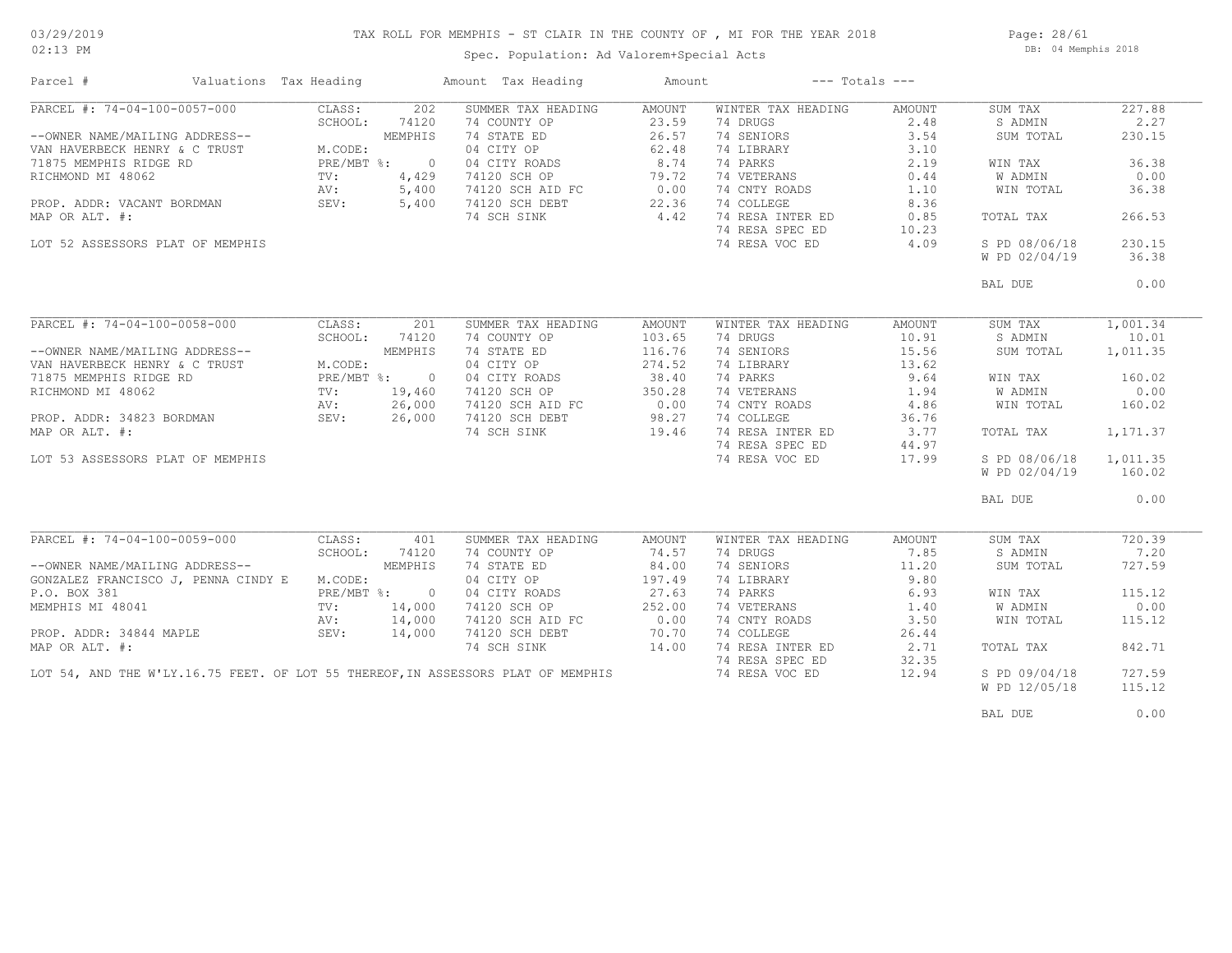Page: 29/61 DB: 04 Memphis 2018

Spec. Population: Ad Valorem+Special Acts

| Parcel #                                                                             | Valuations Tax Heading |                | Amount Tax Heading | Amount        |                    | $---$ Totals $---$ |                |          |
|--------------------------------------------------------------------------------------|------------------------|----------------|--------------------|---------------|--------------------|--------------------|----------------|----------|
| PARCEL #: 74-04-100-0060-000                                                         | CLASS:                 | 401            | SUMMER TAX HEADING | AMOUNT        | WINTER TAX HEADING | AMOUNT             | SUM TAX        | 980.31   |
|                                                                                      | SCHOOL:                | 74120          | 74 COUNTY OP       | 156.07        | 74 DRUGS           | 16.43              | S ADMIN        | 9.80     |
| --OWNER NAME/MAILING ADDRESS--                                                       |                        | MEMPHIS        | 74 STATE ED        | 175.80        | 74 SENIORS         | 23.44              | SUM TOTAL      | 990.11   |
| GONZALEZ FRANCISCO                                                                   | M.CODE:                | 00001          | 04 CITY OP         | 413.35        | 74 LIBRARY         | 20.51              |                |          |
| 34860 MAPLE                                                                          |                        | PRE/MBT %: 100 | 04 CITY ROADS      | 57.82         | 74 PARKS           | 14.51              | WIN TAX        | 240.96   |
| MEMPHIS MI 48041                                                                     | TV:                    | 29,301         | 74120 SCH OP       | 0.00          | 74 VETERANS        | 2.93               | W ADMIN        | 0.00     |
|                                                                                      | AV:                    | 39,200         | 74120 SCH AID FC   | 0.00          | 74 CNTY ROADS      | 7.32               | WIN TOTAL      | 240.96   |
| PROP. ADDR: 34860 MAPLE                                                              | SEV:                   | 39,200         | 74120 SCH DEBT     | 147.97        | 74 COLLEGE         | 55.35              |                |          |
| MAP OR ALT. #:                                                                       |                        |                | 74 SCH SINK        | 29.30         | 74 RESA INTER ED   | 5.67               | TOTAL TAX      | 1,231.07 |
|                                                                                      |                        |                |                    |               | 74 RESA SPEC ED    | 67.72              |                |          |
| LOT 55, EXCEPT THE W, LY 16.75 IN SAID "ASSESSORS PLAT OF MEMPHIS"                   |                        |                |                    |               | 74 RESA VOC ED     | 27.08              | S PD 08/20/18  | 990.11   |
|                                                                                      |                        |                |                    |               |                    |                    | W PD 12/26/18  | 240.96   |
|                                                                                      |                        |                |                    |               |                    |                    | BAL DUE        | 0.00     |
|                                                                                      |                        |                |                    |               |                    |                    |                |          |
| PARCEL #: 74-04-100-0061-000                                                         | CLASS:                 | 401            | SUMMER TAX HEADING | AMOUNT        | WINTER TAX HEADING | AMOUNT             | SUM TAX        | 1,607.45 |
|                                                                                      | SCHOOL:                | 74120          | 74 COUNTY OP       | 255.91        | 74 DRUGS           | 26.95              | S ADMIN        | 16.07    |
| --OWNER NAME/MAILING ADDRESS--                                                       |                        | MEMPHIS        | 74 STATE ED        | 288.27        | 74 SENIORS         | 38.43              | SUM TOTAL      | 1,623.52 |
|                                                                                      |                        |                |                    |               |                    |                    |                |          |
| SCHNEIDER ERIC & SUSAN                                                               | M.CODE:                |                | 04 CITY OP         | 677.78        | 74 LIBRARY         | 33.63              |                |          |
| P.O. BOX 416                                                                         |                        | PRE/MBT %: 100 | 04 CITY ROADS      | 94.82         | 74 PARKS           | 23.80              | WIN TAX        | 395.14   |
| MEMPHIS MI 48041                                                                     | TV:                    | 48,046         | 74120 SCH OP       | 0.00          | 74 VETERANS        | 4.80               | W ADMIN        | 0.00     |
|                                                                                      | AV:                    | 58,300         | 74120 SCH AID FC   | 0.00          | 74 CNTY ROADS      | 12.01              | WIN TOTAL      | 395.14   |
| PROP. ADDR: 81171 MAIN                                                               | SEV:                   | 58,300         | 74120 SCH DEBT     | 242.63        | 74 COLLEGE         | 90.76              |                |          |
| MAP OR ALT. #:                                                                       |                        |                | 74 SCH SINK        | 48.04         | 74 RESA INTER ED   | 9.31               | TOTAL TAX      | 2,018.66 |
|                                                                                      |                        |                |                    |               | 74 RESA SPEC ED    | 111.04             |                |          |
| Lot 56 AND THAT PART OF LOT 57, Assessor Plat of Memphis Sec 35 T6 N, R14 E.ST CLAIR |                        |                |                    |               | 74 RESA VOC ED     | 44.41              | S PD 07/16/18  | 1,623.52 |
| COUNTY MICHIGAN Desc. as Follows: NORTH-SOUTH QUARTER LINE OF SAID SEC. 35, Being    |                        |                |                    |               |                    |                    | W PD 01/16/19  | 395.14   |
| N.00-49'30 "E. 402.02 feet from the south quarter corner of said sec. 35; thence     |                        |                |                    |               |                    |                    |                |          |
| N.00-49'30"E. 15.67 FT THENCE N.89-25'-30"W.; THENCE N.2-24'-43"W.17.35              |                        |                |                    |               |                    |                    | BAL DUE        | 0.00     |
| FT. THENCEN. 0-53'-32"W89.88FT. THENCE N. 65-02'-30"W 81.59 FT. S. 0-49'-30"         |                        |                |                    |               |                    |                    |                |          |
| 123.56'FEET; THS00-49'30"W.0.33.0 FEET; THENCE S. 89-25'-30"E. 104.58 FEET; TO THE   |                        |                |                    |               |                    |                    |                |          |
| POINT BEG.ASSESSOR'S PLAT OF THE CITY OF MEMPHIS, ST CLAIR COUNTY, MICHIGAN.         |                        |                |                    |               |                    |                    |                |          |
| CONTAINING 0.25 ACRES, MORE OR LESS, SUBJECT TO EASEMENTS OF RECORD.                 |                        |                |                    |               |                    |                    |                |          |
|                                                                                      |                        |                |                    |               |                    |                    |                |          |
| PARCEL #: 74-04-100-0062-000                                                         | CLASS:                 | 201            | SUMMER TAX HEADING | <b>AMOUNT</b> | WINTER TAX HEADING | <b>AMOUNT</b>      | SUM TAX        | 6,142.01 |
|                                                                                      | SCHOOL:                | 74120          | 74 COUNTY OP       | 635.78        | 74 DRUGS           | 66.96              | S ADMIN        | 61.42    |
| --OWNER NAME/MAILING ADDRESS--                                                       |                        | MEMPHIS        | 74 STATE ED        | 716.17        | 74 SENIORS         | 95.48              | SUM TOTAL      | 6,203.43 |
| LAKESTONE BANK                                                                       | M.CODE:                |                | 04 CITY OP         | 1,683.85      | 74 LIBRARY         | 83.55              |                |          |
| P.O. BOX 128                                                                         | PRE/MBT %:             | $\overline{0}$ | 04 CITY ROADS      | 235.57        | 74 PARKS           | 59.13              | WIN TAX        | 981.73   |
| CAPAC MI 48014                                                                       | TV:                    | 119,362        | 74120 SCH OP       | 2,148.51      | 74 VETERANS        | 11.93              | <b>W ADMIN</b> | 0.00     |
|                                                                                      | AV:                    | 140,700        | 74120 SCH AID FC   | 0.00          | 74 CNTY ROADS      | 29.84              | WIN TOTAL      | 981.73   |
| PROP. ADDR: 81111 MAIN                                                               | SEV:                   | 140,700        | 74120 SCH DEBT     | 602.77        | 74 COLLEGE         | 225.48             |                |          |
| MAP OR ALT. #:                                                                       |                        |                | 74 SCH SINK        | 119.36        | 74 RESA INTER ED   | 23.13              | TOTAL TAX      | 7,185.16 |
|                                                                                      |                        |                |                    |               | 74 RESA SPEC ED    | 275.88             |                |          |
| BEG AT THE SE CORNER OF LOT 57, ASSESSOR'S PLAT OF MEMPHIS, ACCORDING TO THE PLAT    |                        |                |                    |               | 74 RESA VOC ED     | 110.35             | S PD 07/23/18  | 6,203.43 |
| THEREOF AS RECORDED IN LIBER 51 OF PLATS, PAGE 11, ST. CLAIR CO RECORDS, SEC 35,     |                        |                |                    |               |                    |                    | W PD 12/27/18  | 981.73   |
| T6N, RANGE 14 E, ST. CLAIR CO, MI; BEING N 00*49'30" E 230.0 FT FROM THE SOUTH       |                        |                |                    |               |                    |                    |                |          |
| QUARTER CORNER OF SAID SEC 35; TH N 00*49'30" E 172.02 FT ALONG THE E BOUNDARY LINE  |                        |                |                    |               |                    |                    |                | 0.00     |
|                                                                                      |                        |                |                    |               |                    |                    | BAL DUE        |          |
| OF LOT 57; TH N 89*25'30" W 104.53 FT; TH N 00*49'30" E 33.0 FT; TH N 89*25'30" W    |                        |                |                    |               |                    |                    |                |          |

BEING A PART OF LOT 57, ASSESSOR'S PLAT OF THE CITY OF MEMPHIS, ST. CLAIR CO, MI 120.44 FT; TH S 00\*49'30" W 205.0 FT; TH S 89\*25'30" E 224.97 FT TO THE BEG; ALL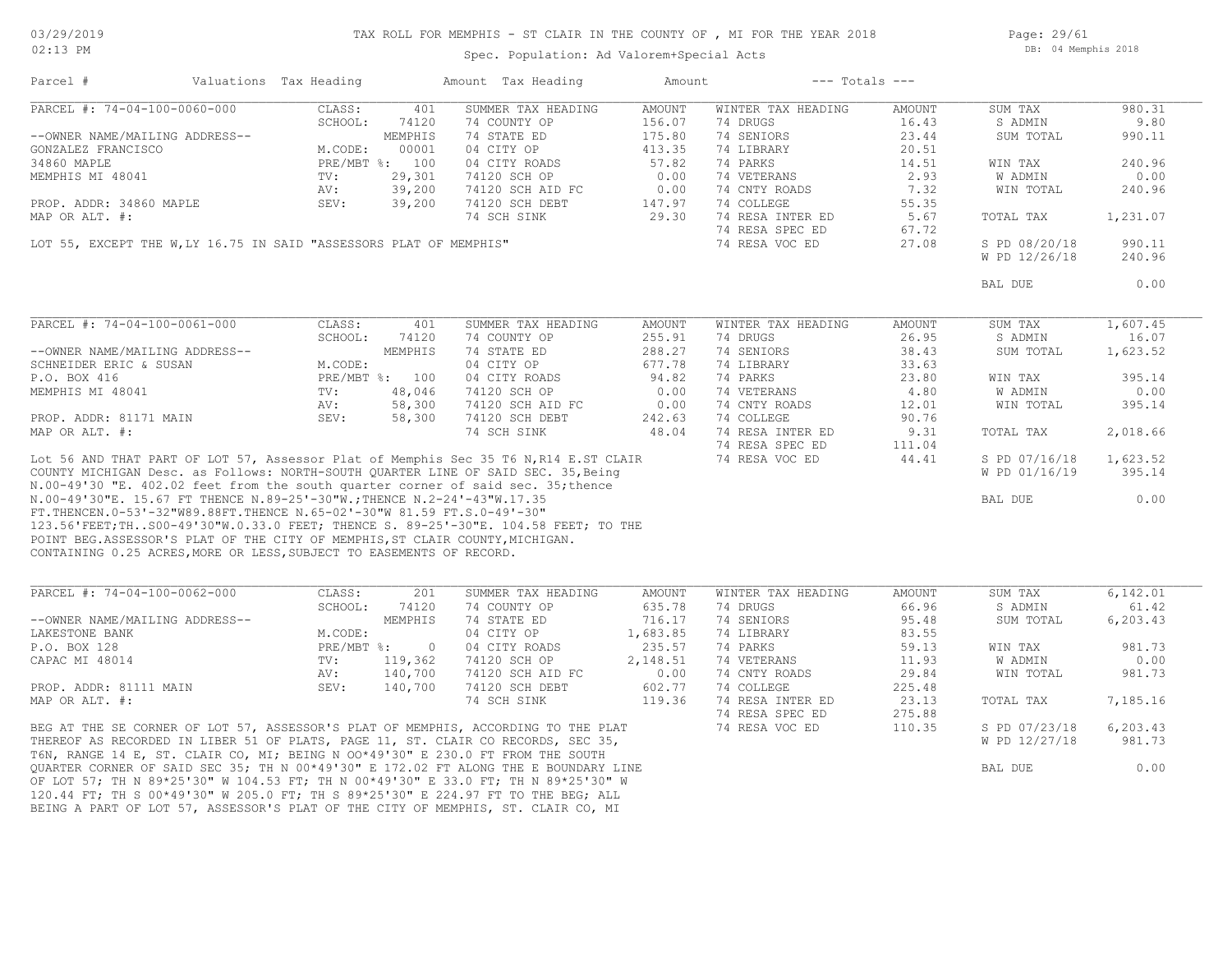### TAX ROLL FOR MEMPHIS - ST CLAIR IN THE COUNTY OF , MI FOR THE YEAR 2018

Page: 30/61 DB: 04 Memphis 2018

| Parcel #                                                                                                                                                                                                                | Valuations Tax Heading |                                                                                                                                          | Amount Tax Heading                                                                                                                                    | Amount                                                                      | $---$ Totals $---$                                                                                                                                                            |                                                                                        |                                                                                                                                     |                                                                                  |
|-------------------------------------------------------------------------------------------------------------------------------------------------------------------------------------------------------------------------|------------------------|------------------------------------------------------------------------------------------------------------------------------------------|-------------------------------------------------------------------------------------------------------------------------------------------------------|-----------------------------------------------------------------------------|-------------------------------------------------------------------------------------------------------------------------------------------------------------------------------|----------------------------------------------------------------------------------------|-------------------------------------------------------------------------------------------------------------------------------------|----------------------------------------------------------------------------------|
| PARCEL #: 74-04-100-0063-000<br>--OWNER NAME/MAILING ADDRESS--<br>VARGA PAVLE & MIRA LIVING TRUST<br>66011 LOWE PLANK<br>LENOX MI 48050<br>PROP. ADDR: 81059 MAIN<br>MAP OR ALT. #:<br>LOT 58 ASSESSORS PLAT OF MEMPHIS |                        | CLASS:<br>202<br>SCHOOL:<br>74120<br>MEMPHIS<br>M.CODE:<br>PRE/MBT %:<br>$\overline{0}$<br>423<br>TV:<br>AV:<br>2,000<br>SEV:<br>2,000   | SUMMER TAX HEADING<br>74 COUNTY OP<br>74 STATE ED<br>04 CITY OP<br>04 CITY ROADS<br>74120 SCH OP<br>74120 SCH AID FC<br>74120 SCH DEBT<br>74 SCH SINK | AMOUNT<br>2.25<br>2.53<br>5.96<br>0.83<br>7.61<br>0.00<br>2.13<br>0.42      | WINTER TAX HEADING<br>74 DRUGS<br>74 SENIORS<br>74 LIBRARY<br>74 PARKS<br>74 VETERANS<br>74 CNTY ROADS<br>74 COLLEGE<br>74 RESA INTER ED<br>74 RESA SPEC ED<br>74 RESA VOC ED | AMOUNT<br>0.23<br>0.33<br>0.29<br>0.20<br>0.04<br>0.10<br>0.79<br>0.08<br>0.97<br>0.39 | SUM TAX<br>S ADMIN<br>SUM TOTAL<br>WIN TAX<br><b>W ADMIN</b><br>WIN TOTAL<br>TOTAL TAX<br>S PD 02/26/19<br>W PD 01/28/19            | 21.73<br>0.21<br>21.94<br>3.42<br>0.00<br>3.42<br>25.36<br>21.94<br>3.42         |
|                                                                                                                                                                                                                         |                        |                                                                                                                                          |                                                                                                                                                       |                                                                             |                                                                                                                                                                               |                                                                                        | BAL DUE                                                                                                                             | 0.00                                                                             |
| PARCEL #: 74-04-100-0064-000<br>--OWNER NAME/MAILING ADDRESS--<br>VARGA PAVLE & MIRA LIVING TRUST<br>66011 LOWE PLANK<br>LENOX MI 48050<br>PROP. ADDR: 81059 MAIN<br>MAP OR ALT. #:<br>LOT 59 ASSESSORS PLAT OF MEMPHIS |                        | CLASS:<br>202<br>SCHOOL:<br>74120<br>MEMPHIS<br>M.CODE:<br>PRE/MBT %:<br>$\bigcirc$<br>957<br>TV:<br>AV:<br>4,500<br>SEV:<br>4,500       | SUMMER TAX HEADING<br>74 COUNTY OP<br>74 STATE ED<br>04 CITY OP<br>04 CITY ROADS<br>74120 SCH OP<br>74120 SCH AID FC<br>74120 SCH DEBT<br>74 SCH SINK | AMOUNT<br>5.09<br>5.74<br>13.50<br>1.88<br>17.22<br>0.00<br>4.83<br>0.95    | WINTER TAX HEADING<br>74 DRUGS<br>74 SENIORS<br>74 LIBRARY<br>74 PARKS<br>74 VETERANS<br>74 CNTY ROADS<br>74 COLLEGE<br>74 RESA INTER ED<br>74 RESA SPEC ED<br>74 RESA VOC ED | AMOUNT<br>0.53<br>0.76<br>0.66<br>0.47<br>0.09<br>0.23<br>1.80<br>0.18<br>2.21<br>0.88 | SUM TAX<br>S ADMIN<br>SUM TOTAL<br>WIN TAX<br><b>W ADMIN</b><br>WIN TOTAL<br>TOTAL TAX<br>S PD 02/26/19<br>W PD 01/28/19<br>BAL DUE | 49.21<br>0.49<br>49.70<br>7.81<br>0.00<br>7.81<br>57.51<br>49.70<br>7.81<br>0.00 |
| PARCEL #: 74-04-100-0065-000<br>--OWNER NAME/MAILING ADDRESS--<br>VARGA PAVLE & MIRA LIVING TRUST<br>66011 LOWE PLANK<br>LENOX MI 48050<br>PROP. ADDR: 81059 MAIN<br>MAP OR ALT. #:<br>LOT 60 ASSESSORS PLAT OF MEMPHIS |                        | CLASS:<br>202<br>SCHOOL:<br>74120<br>MEMPHIS<br>M.CODE:<br>PRE/MBT %:<br>$\overline{0}$<br>TV:<br>2,368<br>AV:<br>2,800<br>SEV:<br>2,800 | SUMMER TAX HEADING<br>74 COUNTY OP<br>74 STATE ED<br>04 CITY OP<br>04 CITY ROADS<br>74120 SCH OP<br>74120 SCH AID FC<br>74120 SCH DEBT<br>74 SCH SINK | AMOUNT<br>12.61<br>14.20<br>33.40<br>4.67<br>42.62<br>0.00<br>11.95<br>2.36 | WINTER TAX HEADING<br>74 DRUGS<br>74 SENIORS<br>74 LIBRARY<br>74 PARKS<br>74 VETERANS<br>74 CNTY ROADS<br>74 COLLEGE<br>74 RESA INTER ED<br>74 RESA SPEC ED<br>74 RESA VOC ED | AMOUNT<br>1.32<br>1.89<br>1.65<br>1.17<br>0.23<br>0.59<br>4.47<br>0.45<br>5.47<br>2.18 | SUM TAX<br>S ADMIN<br>SUM TOTAL<br>WIN TAX<br>W ADMIN<br>WIN TOTAL<br>TOTAL TAX<br>S PD 02/26/19<br>W PD 01/28/19                   | 121.81<br>1.21<br>123.02<br>19.42<br>0.00<br>19.42<br>142.44<br>123.02<br>19.42  |
|                                                                                                                                                                                                                         |                        |                                                                                                                                          |                                                                                                                                                       |                                                                             |                                                                                                                                                                               |                                                                                        | BAL DUE                                                                                                                             | 0.00                                                                             |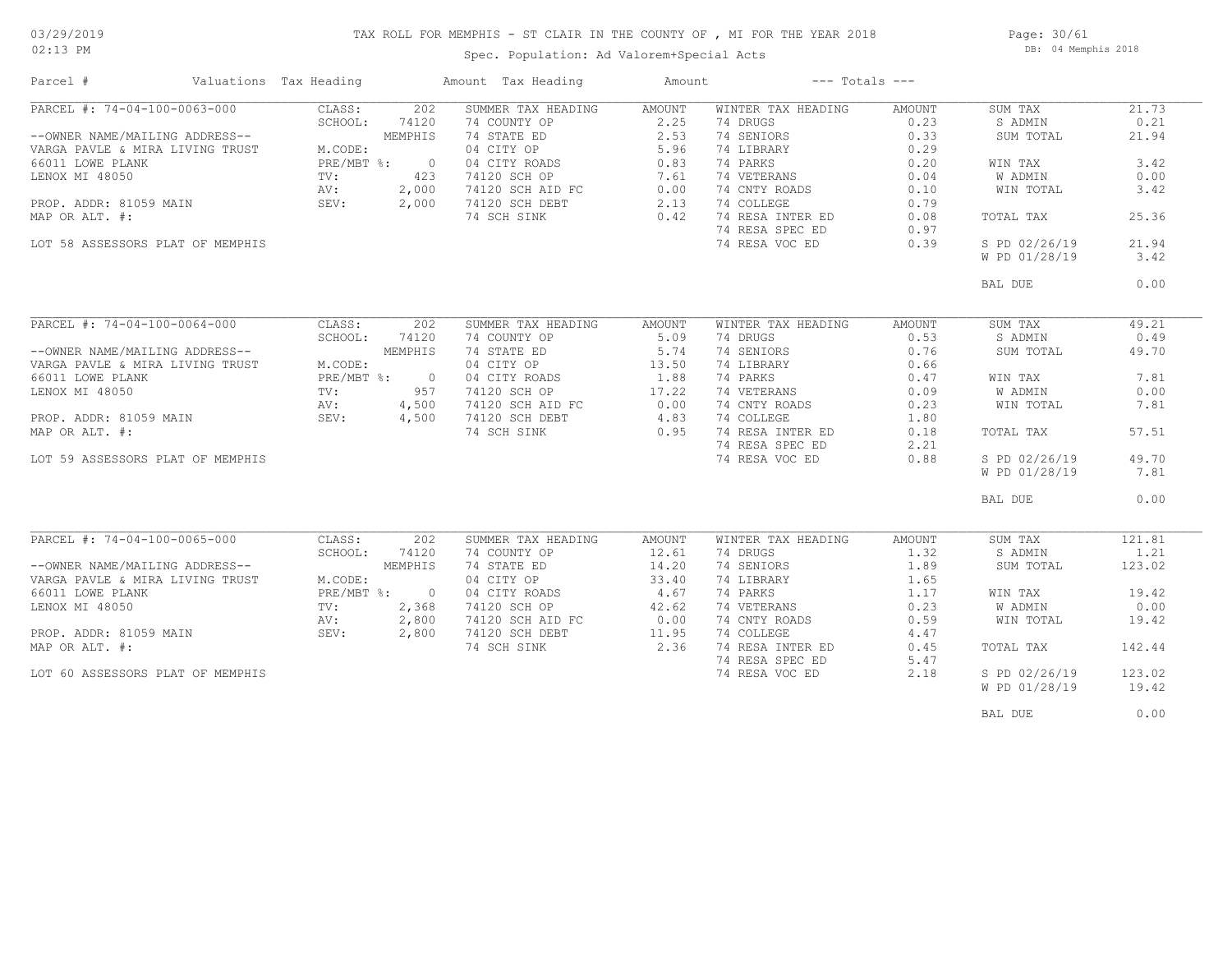## TAX ROLL FOR MEMPHIS - ST CLAIR IN THE COUNTY OF , MI FOR THE YEAR 2018

Page: 31/61 DB: 04 Memphis 2018

| Parcel #                         | Valuations Tax Heading                       |                                                                 | Amount Tax Heading                                                                   | Amount                       | $---$ Totals $---$ |        |                |          |
|----------------------------------|----------------------------------------------|-----------------------------------------------------------------|--------------------------------------------------------------------------------------|------------------------------|--------------------|--------|----------------|----------|
| PARCEL #: 74-04-100-0066-000     |                                              | CLASS:<br>201                                                   | SUMMER TAX HEADING                                                                   | AMOUNT                       | WINTER TAX HEADING | AMOUNT | SUM TAX        | 615.69   |
|                                  |                                              | SCHOOL:<br>74120                                                | 74 COUNTY OP                                                                         | 63.73                        | 74 DRUGS           | 6.71   | S ADMIN        | 6.15     |
| --OWNER NAME/MAILING ADDRESS--   |                                              | MEMPHIS                                                         | 74 STATE ED                                                                          | 71.79                        | 74 SENIORS         | 9.57   | SUM TOTAL      | 621.84   |
| FINLAY RANDALL S & CAMILLE       |                                              | M.CODE:                                                         | 04 CITY OP                                                                           | 168.80                       | 74 LIBRARY         | 8.37   |                |          |
| 20779 - 32 MILE ROAD             |                                              | PRE/MBT %:<br>$\overline{0}$                                    | 04 CITY ROADS                                                                        | 23.61<br>$rac{215.5}{60.42}$ | 74 PARKS           | 5.92   | WIN TAX        | 98.37    |
| ARMADA MI 48005                  |                                              | TV:<br>11,966                                                   | 74120 SCH OP                                                                         |                              | 74 VETERANS        | 1.19   | W ADMIN        | 0.00     |
|                                  |                                              | 15,100<br>AV:                                                   | 74120 SCH AID FC                                                                     |                              | 74 CNTY ROADS      | 2.99   | WIN TOTAL      | 98.37    |
| PROP. ADDR: 34833 BORDMAN        |                                              | SEV:<br>15,100                                                  | 74120 SCH DEBT                                                                       |                              | 74 COLLEGE         | 22.60  |                |          |
| MAP OR ALT. #:                   |                                              |                                                                 | 74 SCH SINK                                                                          | 11.96                        | 74 RESA INTER ED   | 2.31   | TOTAL TAX      | 720.21   |
|                                  |                                              |                                                                 |                                                                                      |                              | 74 RESA SPEC ED    | 27.65  |                |          |
|                                  |                                              |                                                                 | LOT 61 ASSESSORS PLAT OF MEMPHIS, according to the plat thereof as recorded in Liber |                              | 74 RESA VOC ED     | 11.06  | S PD 08/08/18  | 621.84   |
|                                  |                                              | 51 of Plats, Page 11, St Clair County Register of Deeds Office. |                                                                                      |                              |                    |        | W PD 12/10/18  | 98.37    |
|                                  |                                              |                                                                 |                                                                                      |                              |                    |        |                |          |
|                                  |                                              |                                                                 |                                                                                      |                              |                    |        | BAL DUE        | 0.00     |
| PARCEL #: 74-04-100-0067-000     |                                              | CLASS:<br>704                                                   | SUMMER TAX HEADING                                                                   | <b>AMOUNT</b>                | WINTER TAX HEADING | AMOUNT | SUM TAX        | 0.00     |
|                                  |                                              | SCHOOL:                                                         | 74 COUNTY OP                                                                         |                              | 74 DRUGS           |        | S ADMIN        | 0.00     |
|                                  |                                              | 74120                                                           |                                                                                      | 0.00                         |                    | 0.00   |                |          |
| --OWNER NAME/MAILING ADDRESS--   |                                              | MEMPHIS                                                         | 74 STATE ED                                                                          | 0.00                         | 74 SENIORS         | 0.00   | SUM TOTAL      | 0.00     |
| MEMPHIS COMMUNITY SCHOOLS        |                                              | M.CODE:                                                         | 04 CITY OP                                                                           | 0.00                         | 74 LIBRARY         | 0.00   |                |          |
| P.O. BOX 201                     |                                              | PRE/MBT %:                                                      | $\circ$<br>0.00<br>04 CITY ROADS<br>74120 SCH OP 0.00<br>74120 SCH AID FC 0.00       |                              | 74 PARKS           | 0.00   | WIN TAX        | 0.00     |
| MEMPHIS MI 48041                 |                                              | TV:                                                             | $\circ$                                                                              |                              | 74 VETERANS        | 0.00   | <b>W ADMIN</b> | 0.00     |
|                                  |                                              | AV:                                                             | $\overline{0}$                                                                       |                              | 74 CNTY ROADS      | 0.00   | WIN TOTAL      | 0.00     |
| PROP. ADDR: 34165 BORDMAN        |                                              | SEV:                                                            | $\overline{0}$<br>74120 SCH DEBT                                                     | 0.00                         | 74 COLLEGE         | 0.00   |                |          |
| MAP OR ALT. #:                   |                                              |                                                                 | 74 SCH SINK                                                                          | 0.00                         | 74 RESA INTER ED   | 0.00   | TOTAL TAX      | 0.00     |
|                                  |                                              |                                                                 |                                                                                      |                              | 74 RESA SPEC ED    | 0.00   |                |          |
| LOT 62 ASSESSORS PLAT OF MEMPHIS |                                              |                                                                 |                                                                                      |                              | 74 RESA VOC ED     | 0.00   | BAL DUE        | 0.00     |
|                                  |                                              |                                                                 |                                                                                      |                              |                    |        |                |          |
|                                  |                                              |                                                                 |                                                                                      |                              |                    |        |                |          |
| PARCEL #: 74-04-100-0068-000     |                                              | CLASS:<br>201                                                   | SUMMER TAX HEADING                                                                   | AMOUNT                       | WINTER TAX HEADING | AMOUNT | SUM TAX        | 2,042.84 |
|                                  |                                              | SCHOOL:<br>74120                                                | 74 COUNTY OP                                                                         | 211.46                       | 74 DRUGS           | 22.27  | S ADMIN        | 20.42    |
| --OWNER NAME/MAILING ADDRESS--   |                                              | MEMPHIS                                                         | 74 STATE ED                                                                          | 238.20                       | 74 SENIORS         | 31.76  | S INTRST       | 122.57   |
| KOLLINGER CHRISTOPHER            |                                              | M.CODE:                                                         | 04 CITY OP                                                                           | 560.05                       | 74 LIBRARY         | 27.79  | SUM TOTAL      | 2,185.83 |
| P.O. BOX 677                     |                                              | PRE/MBT %: 0                                                    | 04 CITY ROADS                                                                        | 78.35                        | 74 PARKS           | 19.66  |                |          |
| MEMPHIS MI 48041                 |                                              | 39,700<br>$\texttt{TV}$ :                                       | 74120 SCH OP                                                                         | 714.60                       | 74 VETERANS        | 3.97   | WIN TAX        | 326.50   |
|                                  |                                              | 39,700<br>AV:                                                   | 74120 SCH AID FC                                                                     | 0.00                         | 74 CNTY ROADS      | 9.92   | W ADMIN        | 0.00     |
| PROP. ADDR: 81560 MAIN           |                                              | SEV:<br>39,700                                                  | 74120 SCH DEBT                                                                       | 200.48                       | 74 COLLEGE         | 74.99  | WIN TOTAL      | 326.50   |
| MAP OR ALT. #:                   |                                              |                                                                 | 74 SCH SINK                                                                          | 39.70                        | 74 RESA INTER ED   | 7.69   |                |          |
|                                  |                                              |                                                                 |                                                                                      |                              | 74 RESA SPEC ED    | 91.75  | TOTAL TAX      | 2,512.33 |
| LOT 63 ASSESSORS PLAT OF MEMPHIS |                                              |                                                                 |                                                                                      |                              | 74 RESA VOC ED     | 36.70  |                |          |
|                                  |                                              |                                                                 |                                                                                      |                              |                    |        | BAL DUE        | 2,512.33 |
|                                  |                                              |                                                                 |                                                                                      |                              |                    |        |                |          |
| PARCEL #: 74-04-100-0069-000     |                                              | CLASS:<br>201                                                   | SUMMER TAX HEADING                                                                   | AMOUNT                       | WINTER TAX HEADING | AMOUNT | SUM TAX        | 678.84   |
|                                  |                                              | SCHOOL:<br>74120                                                | 74 COUNTY OP                                                                         | 70.27                        | 74 DRUGS           | 7.40   | S ADMIN        | 6.78     |
| --OWNER NAME/MAILING ADDRESS--   |                                              | MEMPHIS                                                         | 74 STATE ED                                                                          | 79.15                        | 74 SENIORS         | 10.55  | S INTRST       | 40.73    |
| KOLLINGER NORMAN A LIVING TRUST  |                                              | M.CODE:                                                         | 04 CITY OP                                                                           | 186.11                       | 74 LIBRARY         | 9.23   | SUM TOTAL      | 726.35   |
|                                  |                                              |                                                                 |                                                                                      |                              |                    |        |                |          |
| 10568 ALPINE ROAD                |                                              | $PRE/MBT$ %:<br>$\overline{0}$                                  | 04 CITY ROADS                                                                        | 26.03                        | 74 PARKS           | 6.53   |                |          |
| RILEY TWP MI 48041               |                                              | 13,193<br>TV:                                                   | 74120 SCH OP                                                                         | 237.47                       | 74 VETERANS        | 1.31   | WIN TAX        | 108.46   |
|                                  |                                              | 33,000<br>AV:                                                   | 74120 SCH AID FC                                                                     | 0.00                         | 74 CNTY ROADS      | 3.29   | W ADMIN        | 0.00     |
| PROP. ADDR: 81300 MAIN           |                                              | SEV:<br>33,000                                                  | 74120 SCH DEBT                                                                       | 66.62                        | 74 COLLEGE         | 24.92  | WIN TOTAL      | 108.46   |
| MAP OR ALT. #:                   |                                              |                                                                 | 74 SCH SINK                                                                          | 13.19                        | 74 RESA INTER ED   | 2.55   |                |          |
|                                  |                                              |                                                                 |                                                                                      |                              | 74 RESA SPEC ED    | 30.49  | TOTAL TAX      | 834.81   |
|                                  | LOTS 64,65,68 & 69 ASSESSORS PLAT OF MEMPHIS |                                                                 |                                                                                      |                              | 74 RESA VOC ED     | 12.19  |                |          |
|                                  |                                              |                                                                 |                                                                                      |                              |                    |        | BAL DUE        | 834.81   |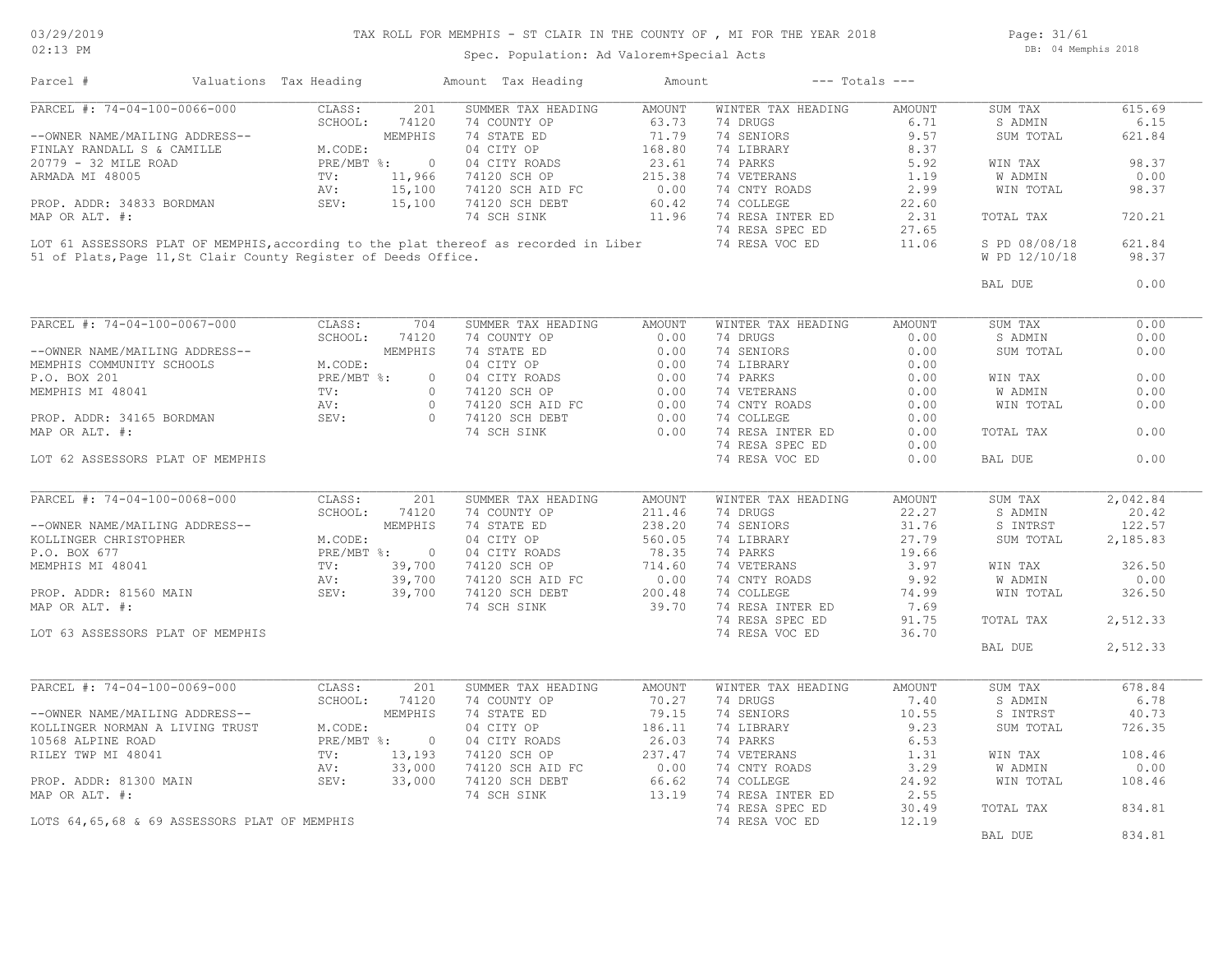### TAX ROLL FOR MEMPHIS - ST CLAIR IN THE COUNTY OF , MI FOR THE YEAR 2018

02:13 PM

### Spec. Population: Ad Valorem+Special Acts

Page: 32/61 DB: 04 Memphis 2018

| Parcel #                                      | Valuations Tax Heading |                | Amount Tax Heading | Amount        | $---$ Totals $---$ |        |                |          |
|-----------------------------------------------|------------------------|----------------|--------------------|---------------|--------------------|--------|----------------|----------|
| PARCEL #: 74-04-100-0070-000                  | CLASS:                 | 401            | SUMMER TAX HEADING | AMOUNT        | WINTER TAX HEADING | AMOUNT | SUM TAX        | 1,404.01 |
|                                               | SCHOOL:                | 74120          | 74 COUNTY OP       | 223.52        | 74 DRUGS           | 23.54  | S ADMIN        | 14.04    |
| --OWNER NAME/MAILING ADDRESS--                |                        | MEMPHIS        | 74 STATE ED        | 251.79        | 74 SENIORS         | 33.57  | SUM TOTAL      | 1,418.05 |
| WOLOSION ROBERT A & K                         | M.CODE:                | 00001          | 04 CITY OP         | 592.00        | 74 LIBRARY         | 29.37  |                |          |
| P.O. BOX 446                                  | PRE/MBT %: 100         |                | 04 CITY ROADS      | 82.82         | 74 PARKS           | 20.78  | WIN TAX        | 345.12   |
| MEMPHIS MI 48041                              | TV:                    | 41,965         | 74120 SCH OP       | 0.00          | 74 VETERANS        | 4.19   | W ADMIN        | 0.00     |
|                                               | AV:                    | 61,400         | 74120 SCH AID FC   | 0.00          | 74 CNTY ROADS      | 10.49  | WIN TOTAL      | 345.12   |
| PROP. ADDR: 35049 MAPLE                       | SEV:                   | 61,400         | 74120 SCH DEBT     | 211.92        | 74 COLLEGE         | 79.27  |                |          |
| MAP OR ALT. #:                                |                        |                | 74 SCH SINK        | 41.96         | 74 RESA INTER ED   | 8.13   | TOTAL TAX      | 1,763.17 |
|                                               |                        |                |                    |               | 74 RESA SPEC ED    | 96.99  |                |          |
| E 90 FT OF LOT 66 ASSESSORS PLAT OF MEMPHIS   |                        |                |                    |               | 74 RESA VOC ED     | 38.79  | S PD 08/20/18  | 1,418.05 |
|                                               |                        |                |                    |               |                    |        |                |          |
|                                               |                        |                |                    |               |                    |        | W PD 12/26/18  | 345.12   |
|                                               |                        |                |                    |               |                    |        | BAL DUE        | 0.00     |
|                                               |                        |                |                    |               |                    |        |                |          |
| PARCEL #: $74-04-100-0071-000$                | CLASS:                 | 401            | SUMMER TAX HEADING | <b>AMOUNT</b> | WINTER TAX HEADING | AMOUNT | SUM TAX        | 1,855.53 |
|                                               | SCHOOL:                | 74120          | 74 COUNTY OP       | 192.07        | 74 DRUGS           | 20.22  | S ADMIN        | 18.55    |
| --OWNER NAME/MAILING ADDRESS--                |                        | MEMPHIS        | 74 STATE ED        | 216.36        | 74 SENIORS         | 28.84  | SUM TOTAL      | 1,874.08 |
| CAMAJ DODA                                    |                        |                | 04 CITY OP         | 508.70        | 74 LIBRARY         | 25.24  |                |          |
|                                               | M.CODE:                |                |                    |               |                    |        |                |          |
| 2313 DARREN DR                                | PRE/MBT %:             | $\overline{0}$ | 04 CITY ROADS      | 71.16         | 74 PARKS           | 17.86  | WIN TAX        | 296.54   |
| WASHINGTON MI 48094                           | TV:                    | 36,060         | 74120 SCH OP       | 649.08        | 74 VETERANS        | 3.60   | W ADMIN        | 0.00     |
|                                               | AV:                    | 41,700         | 74120 SCH AID FC   | 0.00          | 74 CNTY ROADS      | 9.01   | WIN TOTAL      | 296.54   |
| PROP. ADDR: 81160 MAIN                        | SEV:                   | 41,700         | 74120 SCH DEBT     | 182.10        | 74 COLLEGE         | 68.12  |                |          |
| MAP OR ALT. #:                                |                        |                | 74 SCH SINK        | 36.06         | 74 RESA INTER ED   | 6.98   | TOTAL TAX      | 2,170.62 |
|                                               |                        |                |                    |               | 74 RESA SPEC ED    | 83.34  |                |          |
| LOT 66 EXC E 90 FT. ASSESSORS PLAT OF MEMPHIS |                        |                |                    |               | 74 RESA VOC ED     | 33.33  | S PD 07/13/18  | 1,874.08 |
|                                               |                        |                |                    |               |                    |        | W PD 12/21/18  | 296.54   |
|                                               |                        |                |                    |               |                    |        |                |          |
|                                               |                        |                |                    |               |                    |        | BAL DUE        | 0.00     |
|                                               |                        |                |                    |               |                    |        |                |          |
| PARCEL #: 74-04-100-0072-000                  | CLASS:                 | 401            | SUMMER TAX HEADING | <b>AMOUNT</b> | WINTER TAX HEADING | AMOUNT | SUM TAX        | 1,522.28 |
|                                               | SCHOOL:                | 74120          | 74 COUNTY OP       | 242.35        | 74 DRUGS           | 25.52  | S ADMIN        | 15.22    |
| --OWNER NAME/MAILING ADDRESS--                |                        | MEMPHIS        | 74 STATE ED        | 273.00        | 74 SENIORS         | 36.40  | SUM TOTAL      | 1,537.50 |
| BOURGOIS RYAN L                               | M.CODE:                | 00001          | 04 CITY OP         | 641.87        | 74 LIBRARY         | 31.85  |                |          |
| 35085 MAPLE                                   | PRE/MBT %: 100         |                | 04 CITY ROADS      | 89.79         | 74 PARKS           | 22.54  | WIN TAX        | 374.21   |
| MEMPHIS MI 48027                              | $\text{TV}$ :          | 45,500         | 74120 SCH OP       | 0.00          | 74 VETERANS        | 4.55   | <b>W ADMIN</b> | 0.00     |
|                                               | AV:                    | 45,500         | 74120 SCH AID FC   | 0.00          | 74 CNTY ROADS      | 11.37  | WIN TOTAL      | 374.21   |
| PROP. ADDR: 35085 MAPLE                       | SEV:                   | 45,500         | 74120 SCH DEBT     | 229.77        | 74 COLLEGE         | 85.95  |                |          |
| MAP OR ALT. #:                                |                        |                | 74 SCH SINK        | 45.50         | 74 RESA INTER ED   | 8.81   | TOTAL TAX      | 1,911.71 |
|                                               |                        |                |                    |               | 74 RESA SPEC ED    | 105.16 |                |          |
| LOT 67 ASSESSORS PLAT OF MEMPHIS              |                        |                |                    |               | 74 RESA VOC ED     | 42.06  | S PD 08/20/18  | 1,537.50 |
|                                               |                        |                |                    |               |                    |        | W PD 01/07/19  | 374.21   |
|                                               |                        |                |                    |               |                    |        |                |          |
|                                               |                        |                |                    |               |                    |        |                |          |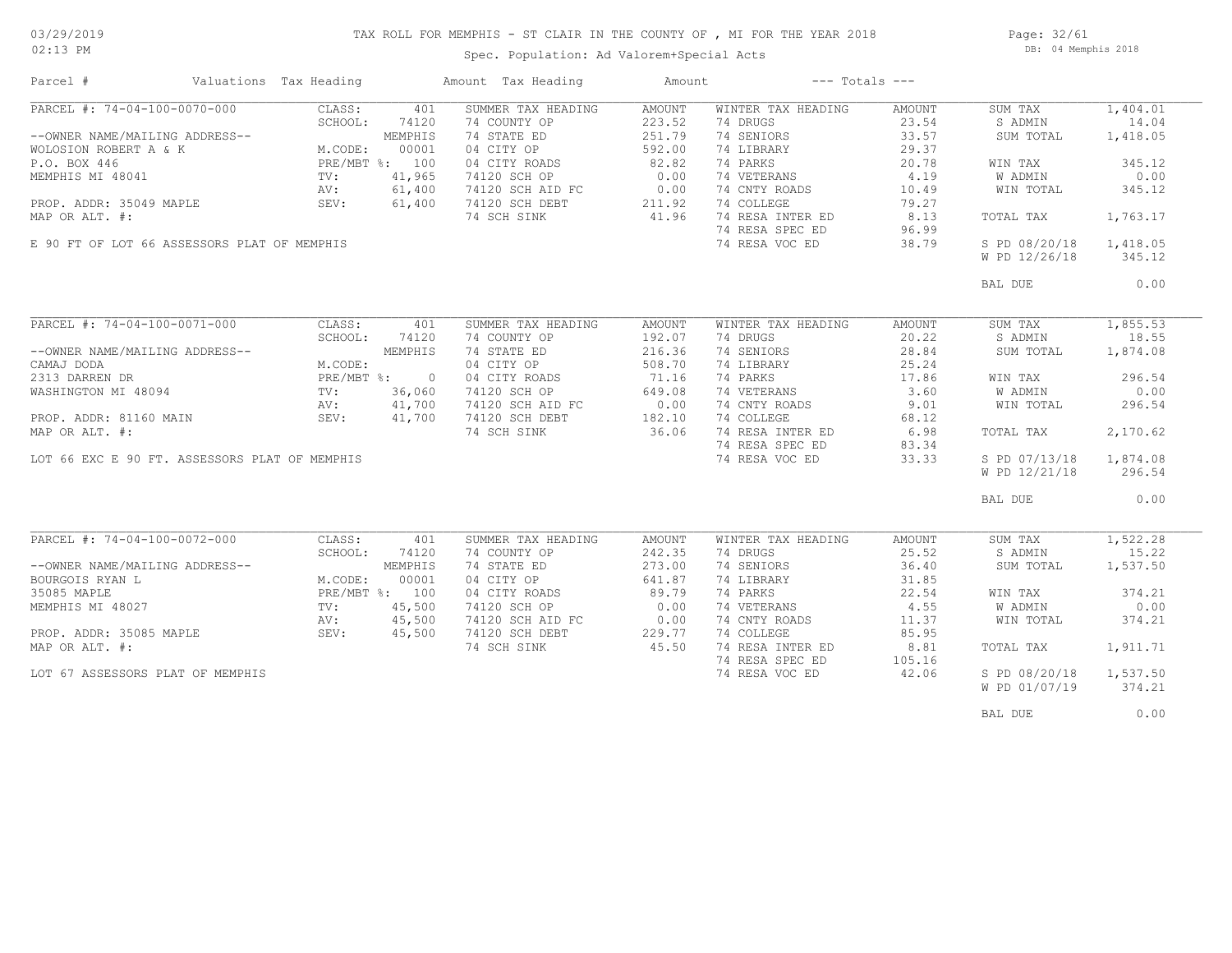## TAX ROLL FOR MEMPHIS - ST CLAIR IN THE COUNTY OF , MI FOR THE YEAR 2018

02:13 PM

### Spec. Population: Ad Valorem+Special Acts

Page: 33/61 DB: 04 Memphis 2018

| Parcel #                                                                                                                                                                            | Valuations Tax Heading                                                                                                         |                                                                                                                            | Amount Tax Heading                                                                                                                                                     | Amount                                                                                  | $---$ Totals $---$                                                                                                                                                            |                                                                                               |                                                                                                                              |                                                                                                     |
|-------------------------------------------------------------------------------------------------------------------------------------------------------------------------------------|--------------------------------------------------------------------------------------------------------------------------------|----------------------------------------------------------------------------------------------------------------------------|------------------------------------------------------------------------------------------------------------------------------------------------------------------------|-----------------------------------------------------------------------------------------|-------------------------------------------------------------------------------------------------------------------------------------------------------------------------------|-----------------------------------------------------------------------------------------------|------------------------------------------------------------------------------------------------------------------------------|-----------------------------------------------------------------------------------------------------|
| PARCEL #: 74-04-100-0073-000<br>--OWNER NAME/MAILING ADDRESS--<br>BRUSCA MARY I ET AL 222<br>P.O. BOX 506<br>MEMPHIS MI 48041<br>MAP OR ALT. #:<br>LOT 70 ASSESSORS PLAT OF MEMPHIS | PROP. ADDR: 81180 DURFEE AL WATER WAY SEV:                                                                                     | CLASS:<br>402<br>SCHOOL:<br>74120<br>MEMPHIS<br>M.CODE:<br>PRE/MBT %: 100<br>213<br>$\text{TV}$ :<br>2,600<br>AV:<br>2,600 | SUMMER TAX HEADING<br>74 COUNTY OP<br>74 STATE ED<br>04 CITY OP<br>04 CITY ROADS<br>74120 SCH OP<br>74120 SCH OP<br>74120 SCH AID FC<br>74120 SCH DEBT<br>74 SCH SINK  | AMOUNT<br>1.13<br>1.27<br>3.00<br>0.42<br>0.00<br>0.00<br>1.07<br>0.21                  | WINTER TAX HEADING<br>74 DRUGS<br>74 SENIORS<br>74 LIBRARY<br>74 PARKS<br>74 VETERANS<br>74 CNTY ROADS<br>74 COLLEGE<br>74 RESA INTER ED<br>74 RESA SPEC ED<br>74 RESA VOC ED | AMOUNT<br>0.11<br>0.17<br>0.14<br>0.10<br>0.02<br>0.05<br>0.40<br>0.04<br>0.49<br>0.19        | SUM TAX<br>S ADMIN<br>SUM TOTAL<br>WIN TAX<br>W ADMIN<br>WIN TOTAL<br>TOTAL TAX<br>S PD 08/15/18<br>W PD 12/10/18            | 7.10<br>0.07<br>7.17<br>1.71<br>0.00<br>1.71<br>8.88<br>7.17<br>1.71                                |
|                                                                                                                                                                                     |                                                                                                                                |                                                                                                                            |                                                                                                                                                                        |                                                                                         |                                                                                                                                                                               |                                                                                               | BAL DUE                                                                                                                      | 0.00                                                                                                |
| PARCEL #: 74-04-100-0074-000<br>--OWNER NAME/MAILING ADDRESS--<br>BRUSCA MARY I<br>5393 SADDLEBAG<br>MAP OR ALT. #:<br>LOT 71 ASSESSORS PLAT OF MEMPHIS                             | LAKE WALES FL 33898<br>PROP. ADDR: 81180 DURFEE (1999) SAPPLE (1999) AV: 44,800<br>PROP. ADDR: 81180 DURFEE (1999) SEV: 44,800 | CLASS:<br>401<br>SCHOOL:<br>74120<br>MEMPHIS<br>M.CODE:<br>PRE/MBT %: 100                                                  | SUMMER TAX HEADING<br>74 COUNTY OP<br>74 STATE ED<br>04 CITY OP<br>04 CITY ROADS<br>74120 SCH OP<br>74120 SCH AID FC<br>74120 SCH DEBT<br>74 SCH SINK                  | <b>AMOUNT</b><br>171.29<br>192.95<br>453.67<br>63.46<br>0.00<br>0.00<br>162.40<br>32.15 | WINTER TAX HEADING<br>74 DRUGS<br>74 SENIORS<br>74 LIBRARY<br>74 PARKS<br>74 VETERANS<br>74 CNTY ROADS<br>74 COLLEGE<br>74 RESA INTER ED<br>74 RESA SPEC ED<br>74 RESA VOC ED | AMOUNT<br>18.04<br>25.72<br>22.51<br>15.93<br>3.21<br>8.03<br>60.75<br>6.23<br>74.32<br>29.73 | SUM TAX<br>S ADMIN<br>SUM TOTAL<br>WIN TAX<br>W ADMIN<br>WIN TOTAL<br>TOTAL TAX<br>S PD 08/15/18<br>W PD 12/10/18<br>BAL DUE | 1,075.92<br>10.75<br>1,086.67<br>264.47<br>0.00<br>264.47<br>1,351.14<br>1,086.67<br>264.47<br>0.00 |
| PARCEL #: 74-04-100-0075-000<br>--OWNER NAME/MAILING ADDRESS--<br>POWERS HOWARD & NINA<br>P.O. BOX 102<br>MEMPHIS MI 48041<br>MAP OR ALT. #:                                        | PROP. ADDR: DURFEE VACANT SEV:<br>LOT 72 EXC N 66 FT THEREOF. ASSESSORS PLAT OF MEMPHIS                                        | CLASS:<br>402<br>SCHOOL:<br>74120<br>MEMPHIS<br>M.CODE:<br>PRE/MBT %: 100<br>TV:<br>456<br>AV:<br>12,100<br>12,100         | SUMMER TAX HEADING<br>74 COUNTY OP<br>74 STATE ED<br>04 CITY OP<br>04 CITY ROADS<br>74120 SCH OP<br>74120 SCH AID FC<br>74120 SCH DEBT<br>74.0011 SINIK<br>74 SCH SINK | AMOUNT<br>2.42<br>2.73<br>6.43<br>0.89<br>0.00<br>0.00<br>2.30<br>0.45                  | WINTER TAX HEADING<br>74 DRUGS<br>74 SENIORS<br>74 LIBRARY<br>74 PARKS<br>74 VETERANS<br>74 CNTY ROADS<br>74 COLLEGE<br>74 RESA INTER ED<br>74 RESA SPEC ED<br>74 RESA VOC ED | AMOUNT<br>0.25<br>0.36<br>0.31<br>0.22<br>0.04<br>0.11<br>0.86<br>0.08<br>1.05<br>0.42        | SUM TAX<br>S ADMIN<br>SUM TOTAL<br>WIN TAX<br>W ADMIN<br>WIN TOTAL<br>TOTAL TAX<br>S PD 08/21/18<br>W PD 02/11/19            | 15.22<br>0.15<br>15.37<br>3.70<br>0.00<br>3.70<br>19.07<br>15.37<br>3.70                            |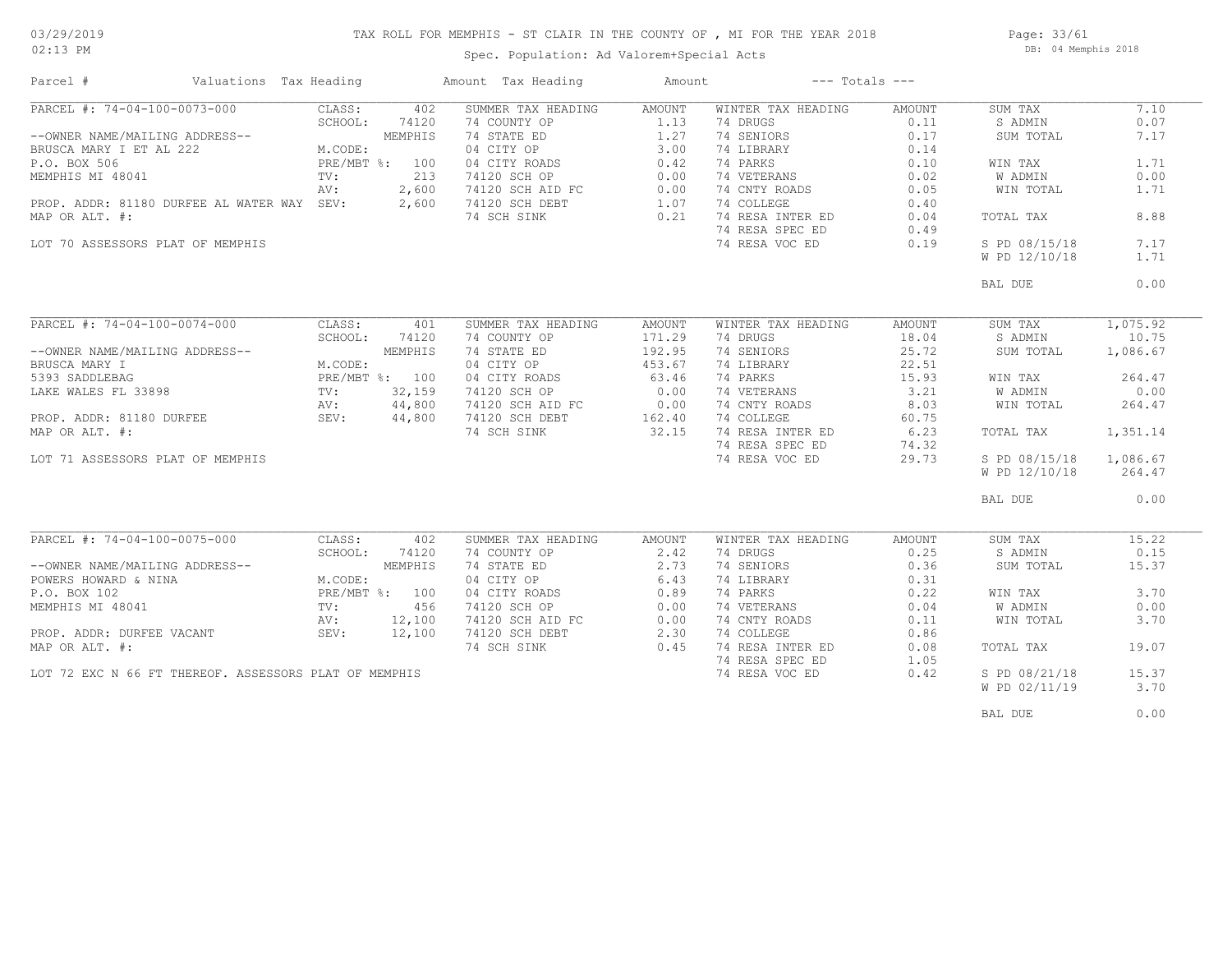### TAX ROLL FOR MEMPHIS - ST CLAIR IN THE COUNTY OF , MI FOR THE YEAR 2018

02:13 PM

### Spec. Population: Ad Valorem+Special Acts

Page: 34/61 DB: 04 Memphis 2018

| Parcel #                                                      | Valuations Tax Heading |         | Amount Tax Heading                                                       | Amount |                    | $---$ Totals $---$ |               |          |
|---------------------------------------------------------------|------------------------|---------|--------------------------------------------------------------------------|--------|--------------------|--------------------|---------------|----------|
| PARCEL #: 74-04-100-0076-000                                  | CLASS:                 | 401     | SUMMER TAX HEADING                                                       | AMOUNT | WINTER TAX HEADING | AMOUNT             | SUM TAX       | 372.12   |
|                                                               | SCHOOL:                | 74120   | 74 COUNTY OP                                                             | 38.52  | 74 DRUGS           | 4.05               | S ADMIN       | 3.72     |
| --OWNER NAME/MAILING ADDRESS--                                |                        | MEMPHIS | 74 STATE ED                                                              | 43.39  | 74 SENIORS         | 5.78               | SUM TOTAL     | 375.84   |
| TURNER DWIGHT & FRANCES                                       | M.CODE:                |         | 04 CITY OP                                                               | 102.02 | 74 LIBRARY         | 5.06               |               |          |
| P.O. BOX 436                                                  | PRE/MBT %: 0           |         | 04 CITY ROADS                                                            | 14.27  | 74 PARKS           | 3.58               | WIN TAX       | 59.44    |
| MEMPHIS MI 48041                                              | PRE/M<br>TV:           | 7,232   | 74120 SCH OP                                                             | 130.17 | 74 VETERANS        | 0.72               | W ADMIN       | 0.00     |
|                                                               | AV:                    | 8,800   |                                                                          |        | 74 CNTY ROADS      | 1.80               | WIN TOTAL     | 59.44    |
| PROP. ADDR: 81161 DURFEE                                      | SEV:                   | 8,800   | 74120 SCH AID FC 0.00<br>74120 SCH DEBT 36.52<br>74120 SCH DEBT          | 36.52  | 74 COLLEGE         | 13.66              |               |          |
| MAP OR ALT. #:                                                |                        |         | 74 SCH SINK                                                              | 7.23   | 74 RESA INTER ED   | 1.40               | TOTAL TAX     | 435.28   |
|                                                               |                        |         |                                                                          |        | 74 RESA SPEC ED    | 16.71              |               |          |
|                                                               |                        |         |                                                                          |        |                    |                    |               | 375.84   |
| N 66 FT OF LOT 72 ASSESSORS PLAT OF MEMPHIS                   |                        |         |                                                                          |        | 74 RESA VOC ED     | 6.68               | S PD 08/30/18 |          |
|                                                               |                        |         |                                                                          |        |                    |                    | W PD 02/08/19 | 59.44    |
|                                                               |                        |         |                                                                          |        |                    |                    | BAL DUE       | 0.00     |
|                                                               |                        |         |                                                                          |        |                    |                    |               |          |
| PARCEL #: 74-04-100-0077-000                                  | CLASS:                 | 401     | SUMMER TAX HEADING                                                       | AMOUNT | WINTER TAX HEADING | AMOUNT             | SUM TAX       | 1,368.90 |
|                                                               | SCHOOL:                | 74120   | 74 COUNTY OP                                                             | 217.93 | 74 DRUGS           | 22.95              | S ADMIN       | 13.68    |
| --OWNER NAME/MAILING ADDRESS--                                |                        | MEMPHIS | 74 STATE ED                                                              | 245.49 | 74 SENIORS         | 32.73              | SUM TOTAL     | 1,382.58 |
| MILLER KARLY & ALEXANDER                                      | M.CODE:                | 00001   | 04 CITY OP                                                               | 577.20 | 74 LIBRARY         | 28.64              |               |          |
| 35125 BORDMAN                                                 | PRE/MBT %: 100         |         | 04 CITY ROADS                                                            | 80.75  | 74 PARKS           | 20.26              | WIN TAX       | 336.48   |
| MEMPHIS MI 48041                                              | TV:                    | 40,916  | 74120 SCH OP                                                             | 0.00   | 74 VETERANS        | 4.09               | W ADMIN       | 0.00     |
| PROP. ADDR: 35125 BORDMAN AV: 49,600<br>MAP OR ALT. #: 49,600 |                        |         |                                                                          |        | 74 CNTY ROADS      | 10.22              | WIN TOTAL     | 336.48   |
|                                                               |                        |         | 74120 SCH AID FC 0.00<br>74120 SCH DEBT 206.62                           |        | 74 COLLEGE         | 77.29              |               |          |
|                                                               |                        |         | 74 SCH SINK                                                              | 40.91  | 74 RESA INTER ED   | 7.92               | TOTAL TAX     | 1,719.06 |
|                                                               |                        |         |                                                                          |        | 74 RESA SPEC ED    |                    |               |          |
|                                                               |                        |         | S 117' OF E 115' OF LOT 73 EXC W 15' OF S 110' ASSESSORS PLAT OF MEMPHIS |        |                    | 94.56              |               |          |
|                                                               |                        |         |                                                                          |        | 74 RESA VOC ED     | 37.82              | S PD 08/20/18 | 1,382.58 |
|                                                               |                        |         |                                                                          |        |                    |                    | W PD 12/26/18 | 336.48   |
|                                                               |                        |         |                                                                          |        |                    |                    | BAL DUE       | 0.00     |
|                                                               |                        |         |                                                                          |        |                    |                    |               |          |
| PARCEL #: 74-04-100-0078-000                                  | CLASS:                 | 401     | SUMMER TAX HEADING                                                       | AMOUNT | WINTER TAX HEADING | AMOUNT             | SUM TAX       | 1,064.72 |
|                                                               | SCHOOL:                | 74120   | 74 COUNTY OP                                                             | 169.51 | 74 DRUGS           | 17.85              | S ADMIN       | 10.64    |
| --OWNER NAME/MAILING ADDRESS--                                |                        | MEMPHIS | 74 STATE ED                                                              | 190.94 | 74 SENIORS         | 25.45              | SUM TOTAL     | 1,075.36 |
| ROSS TIMOTHY                                                  | M.CODE:                | 00005   | 04 CITY OP                                                               | 448.94 | 74 LIBRARY         | 22.27              |               |          |
| P.O. BOX 531                                                  | PRE/MBT %: 100         |         | 04 CITY ROADS                                                            | 62.80  | 74 PARKS           | 15.76              | WIN TAX       | 261.70   |
| MEMPHIS MI 48041                                              | $\texttt{TV}$ :        | 31,824  | 74120 SCH OP                                                             | 0.00   | 74 VETERANS        | 3.18               | W ADMIN       | 0.00     |
|                                                               | AV:                    | 40,500  | 74120 SCH AID FC                                                         | 0.00   | 74 CNTY ROADS      | 7.95               | WIN TOTAL     | 261.70   |
| PROP. ADDR: 81061 DURFEE                                      | SEV:                   | 40,500  | 74120 SCH DEBT                                                           | 160.71 | 74 COLLEGE         | 60.11              |               |          |
| MAP OR ALT. #:                                                |                        |         | 74 SCH SINK                                                              | 31.82  | 74 RESA INTER ED   | 6.16               | TOTAL TAX     | 1,337.06 |
|                                                               |                        |         |                                                                          |        | 74 RESA SPEC ED    | 73.55              |               |          |
|                                                               |                        |         | S 100 FT OF N 141 FT OF E 85 FT OF LOT 73 ASSESSORS PLAT OF MEMPHIS      |        | 74 RESA VOC ED     | 29.42              | S PD 08/23/18 | 1,075.36 |
|                                                               |                        |         |                                                                          |        |                    |                    | W PD 01/07/19 | 261.70   |
|                                                               |                        |         |                                                                          |        |                    |                    |               |          |
|                                                               |                        |         |                                                                          |        |                    |                    | BAL DUE       | 0.00     |
|                                                               |                        |         |                                                                          |        |                    |                    |               |          |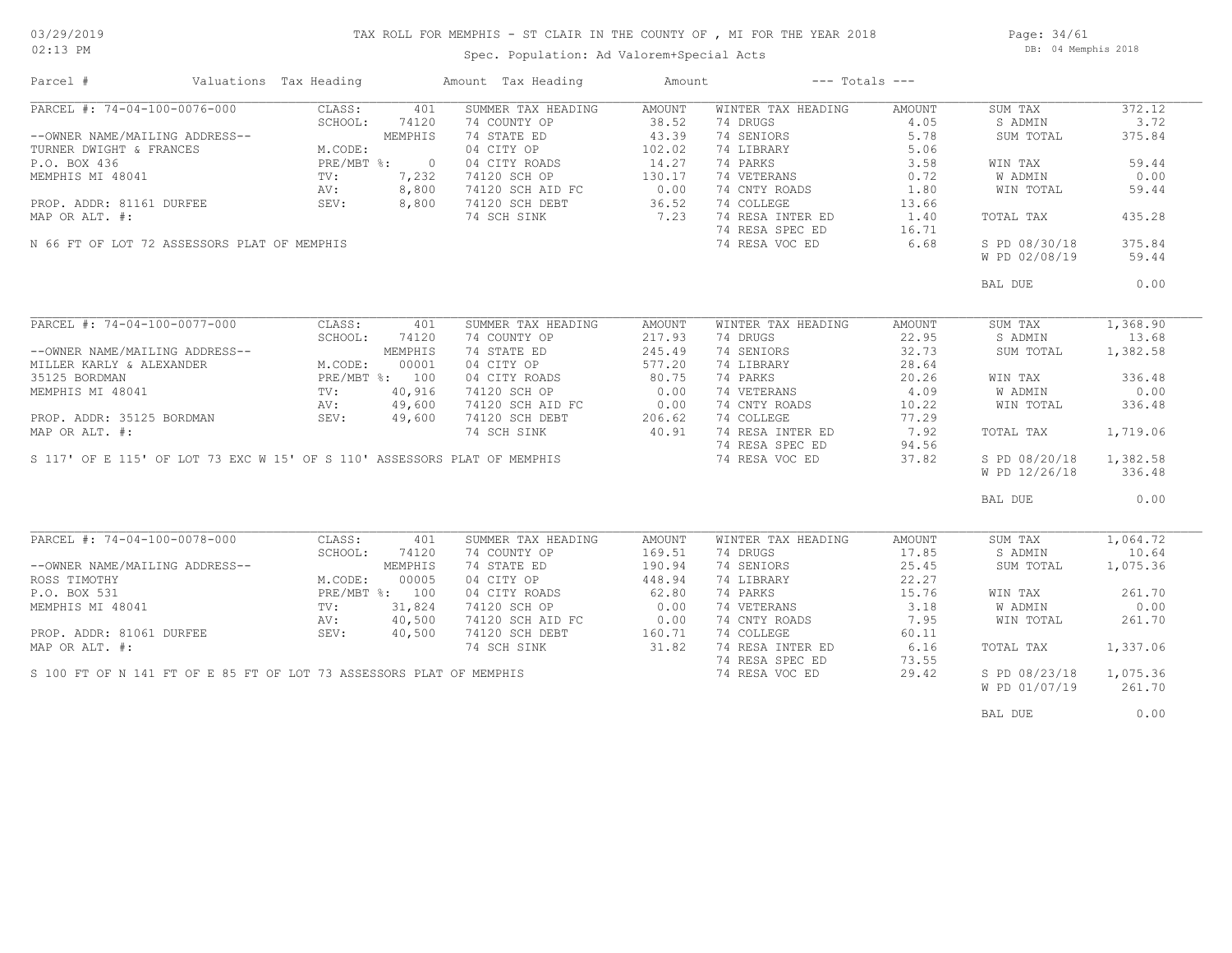### TAX ROLL FOR MEMPHIS - ST CLAIR IN THE COUNTY OF , MI FOR THE YEAR 2018

Page: 35/61 DB: 04 Memphis 2018

Spec. Population: Ad Valorem+Special Acts

|                              |                                  | Valuations Tax Heading |            | Amount Tax Heading                                                                                                                                                                                                                                                                                                                                                                                                                                | Amount | $---$ Totals $---$                                                                                                                                                                                                                                                                                                                                                                                                                |               |                    |          |
|------------------------------|----------------------------------|------------------------|------------|---------------------------------------------------------------------------------------------------------------------------------------------------------------------------------------------------------------------------------------------------------------------------------------------------------------------------------------------------------------------------------------------------------------------------------------------------|--------|-----------------------------------------------------------------------------------------------------------------------------------------------------------------------------------------------------------------------------------------------------------------------------------------------------------------------------------------------------------------------------------------------------------------------------------|---------------|--------------------|----------|
|                              | PARCEL #: 74-04-100-0078-100     | CLASS:                 | 402        | SUMMER TAX HEADING                                                                                                                                                                                                                                                                                                                                                                                                                                | AMOUNT | WINTER TAX HEADING                                                                                                                                                                                                                                                                                                                                                                                                                | <b>AMOUNT</b> | SUM TAX            | 15.81    |
|                              |                                  | SCHOOL:                | 74120      | 74 COUNTY OP                                                                                                                                                                                                                                                                                                                                                                                                                                      | 1.64   | 74 DRUGS                                                                                                                                                                                                                                                                                                                                                                                                                          |               | S ADMIN            | 0.15     |
|                              |                                  |                        |            |                                                                                                                                                                                                                                                                                                                                                                                                                                                   |        | $\begin{array}{c} 0.17 \\ 0.24 \end{array}$                                                                                                                                                                                                                                                                                                                                                                                       |               | SUM TOTAL          | 15.96    |
|                              |                                  |                        |            |                                                                                                                                                                                                                                                                                                                                                                                                                                                   |        |                                                                                                                                                                                                                                                                                                                                                                                                                                   |               |                    |          |
|                              |                                  |                        |            |                                                                                                                                                                                                                                                                                                                                                                                                                                                   |        |                                                                                                                                                                                                                                                                                                                                                                                                                                   |               | WIN TAX            | 2.49     |
|                              |                                  |                        |            |                                                                                                                                                                                                                                                                                                                                                                                                                                                   |        |                                                                                                                                                                                                                                                                                                                                                                                                                                   |               | W ADMIN            | 0.00     |
|                              |                                  |                        |            |                                                                                                                                                                                                                                                                                                                                                                                                                                                   |        |                                                                                                                                                                                                                                                                                                                                                                                                                                   |               | WIN TOTAL          | 2.49     |
|                              |                                  |                        |            |                                                                                                                                                                                                                                                                                                                                                                                                                                                   |        |                                                                                                                                                                                                                                                                                                                                                                                                                                   |               |                    |          |
|                              |                                  |                        |            |                                                                                                                                                                                                                                                                                                                                                                                                                                                   |        |                                                                                                                                                                                                                                                                                                                                                                                                                                   |               | TOTAL TAX          | 18.45    |
|                              |                                  |                        |            |                                                                                                                                                                                                                                                                                                                                                                                                                                                   |        |                                                                                                                                                                                                                                                                                                                                                                                                                                   |               |                    |          |
|                              |                                  |                        |            |                                                                                                                                                                                                                                                                                                                                                                                                                                                   |        | 74 RESA VOC ED 0.28                                                                                                                                                                                                                                                                                                                                                                                                               |               | S PD 08/21/18      | 15.96    |
|                              |                                  |                        |            |                                                                                                                                                                                                                                                                                                                                                                                                                                                   |        |                                                                                                                                                                                                                                                                                                                                                                                                                                   |               | W PD 02/11/19      | 2.49     |
|                              |                                  |                        |            |                                                                                                                                                                                                                                                                                                                                                                                                                                                   |        |                                                                                                                                                                                                                                                                                                                                                                                                                                   |               |                    |          |
|                              |                                  |                        |            |                                                                                                                                                                                                                                                                                                                                                                                                                                                   |        |                                                                                                                                                                                                                                                                                                                                                                                                                                   |               | BAL DUE            | 0.00     |
|                              |                                  |                        |            | $\begin{tabular}{l c c c c c c} \hline \texttt{PARCH} & \texttt{if: } 74-04-100-0079-000 & \texttt{CLASS:} & 201 & \texttt{SUMMER TAX HEADING} & \texttt{AMOUNT} & \texttt{min} & \texttt{min} & \texttt{min} & \texttt{min} & \texttt{min} & \texttt{min} & \texttt{min} & \texttt{min} & \texttt{min} & \texttt{min} & \texttt{min} & \texttt{min} & \texttt{min} & \texttt{min} & \texttt{min} & \texttt{min} & \texttt{min} & \texttt{min} &$ |        |                                                                                                                                                                                                                                                                                                                                                                                                                                   |               |                    |          |
|                              |                                  |                        |            |                                                                                                                                                                                                                                                                                                                                                                                                                                                   |        |                                                                                                                                                                                                                                                                                                                                                                                                                                   |               | SUM TAX            | 1,226.22 |
|                              |                                  |                        |            |                                                                                                                                                                                                                                                                                                                                                                                                                                                   |        |                                                                                                                                                                                                                                                                                                                                                                                                                                   |               | S ADMIN            | 12.26    |
|                              |                                  |                        |            |                                                                                                                                                                                                                                                                                                                                                                                                                                                   |        |                                                                                                                                                                                                                                                                                                                                                                                                                                   |               | S INTRST           | 73.57    |
|                              |                                  |                        |            |                                                                                                                                                                                                                                                                                                                                                                                                                                                   |        |                                                                                                                                                                                                                                                                                                                                                                                                                                   |               | SUM TOTAL          | 1,312.05 |
|                              |                                  |                        |            |                                                                                                                                                                                                                                                                                                                                                                                                                                                   |        |                                                                                                                                                                                                                                                                                                                                                                                                                                   |               |                    |          |
|                              |                                  |                        |            |                                                                                                                                                                                                                                                                                                                                                                                                                                                   |        |                                                                                                                                                                                                                                                                                                                                                                                                                                   |               | WIN TAX            | 195.95   |
|                              |                                  |                        |            |                                                                                                                                                                                                                                                                                                                                                                                                                                                   |        |                                                                                                                                                                                                                                                                                                                                                                                                                                   |               | W ADMIN            | 0.00     |
|                              |                                  |                        |            |                                                                                                                                                                                                                                                                                                                                                                                                                                                   |        |                                                                                                                                                                                                                                                                                                                                                                                                                                   |               | WIN TOTAL          | 195.95   |
|                              |                                  |                        |            |                                                                                                                                                                                                                                                                                                                                                                                                                                                   |        |                                                                                                                                                                                                                                                                                                                                                                                                                                   |               |                    |          |
|                              |                                  |                        |            |                                                                                                                                                                                                                                                                                                                                                                                                                                                   |        |                                                                                                                                                                                                                                                                                                                                                                                                                                   |               | TOTAL TAX          | 1,508.00 |
|                              |                                  |                        |            | E 55 FT OF W 65 FT OF S 110 FT OF LOT 73 ASSESSORS PLAT OF MEMPHIS                                                                                                                                                                                                                                                                                                                                                                                |        |                                                                                                                                                                                                                                                                                                                                                                                                                                   |               |                    |          |
|                              |                                  |                        |            |                                                                                                                                                                                                                                                                                                                                                                                                                                                   |        |                                                                                                                                                                                                                                                                                                                                                                                                                                   |               | BAL DUE            | 1,508.00 |
|                              |                                  |                        |            |                                                                                                                                                                                                                                                                                                                                                                                                                                                   |        |                                                                                                                                                                                                                                                                                                                                                                                                                                   |               |                    |          |
|                              | PARCEL #: 74-04-100-0080-000     |                        | CLASS: 202 | SUMMER TAX HEADING                                                                                                                                                                                                                                                                                                                                                                                                                                | AMOUNT | WINTER TAX HEADING                                                                                                                                                                                                                                                                                                                                                                                                                | AMOUNT        | SUM TAX            | 126.08   |
|                              |                                  |                        |            |                                                                                                                                                                                                                                                                                                                                                                                                                                                   |        |                                                                                                                                                                                                                                                                                                                                                                                                                                   |               | S ADMIN            | 1.26     |
|                              |                                  |                        |            |                                                                                                                                                                                                                                                                                                                                                                                                                                                   |        |                                                                                                                                                                                                                                                                                                                                                                                                                                   |               | SUM TOTAL          | 127.34   |
|                              |                                  |                        |            |                                                                                                                                                                                                                                                                                                                                                                                                                                                   |        |                                                                                                                                                                                                                                                                                                                                                                                                                                   |               |                    |          |
|                              |                                  |                        |            |                                                                                                                                                                                                                                                                                                                                                                                                                                                   |        |                                                                                                                                                                                                                                                                                                                                                                                                                                   |               | WIN TAX            | 20.12    |
|                              |                                  |                        |            |                                                                                                                                                                                                                                                                                                                                                                                                                                                   |        |                                                                                                                                                                                                                                                                                                                                                                                                                                   |               |                    |          |
|                              |                                  |                        |            |                                                                                                                                                                                                                                                                                                                                                                                                                                                   |        |                                                                                                                                                                                                                                                                                                                                                                                                                                   |               | <b>W ADMIN</b>     | 0.00     |
|                              |                                  |                        |            |                                                                                                                                                                                                                                                                                                                                                                                                                                                   |        |                                                                                                                                                                                                                                                                                                                                                                                                                                   |               | WIN TOTAL          | 20.12    |
|                              |                                  |                        |            |                                                                                                                                                                                                                                                                                                                                                                                                                                                   |        |                                                                                                                                                                                                                                                                                                                                                                                                                                   |               |                    |          |
|                              |                                  |                        |            |                                                                                                                                                                                                                                                                                                                                                                                                                                                   |        |                                                                                                                                                                                                                                                                                                                                                                                                                                   |               |                    |          |
|                              |                                  |                        |            |                                                                                                                                                                                                                                                                                                                                                                                                                                                   |        |                                                                                                                                                                                                                                                                                                                                                                                                                                   |               | TOTAL TAX          | 147.46   |
|                              |                                  |                        |            |                                                                                                                                                                                                                                                                                                                                                                                                                                                   |        |                                                                                                                                                                                                                                                                                                                                                                                                                                   |               | S PD 10/17/18      | 127.34   |
|                              |                                  |                        |            | PARCEL #: 74-04-100-0080-000 CLASS: 202 SUMMER TAX HEADING AMOUNTY OF WINTER TAX HEADING AMOUNT<br>--OWNER NAME/MAILING ADDRESS--<br>CHUCKS AUTO SURGEON, LLC M.CODE: 04 CITY OP 34.57 74 LIBRARY 1.71<br>CHUCKS ADRESS -- MEMPHIS<br>80 FT; TH W 40 FT; TH S 110 FT; TH W 10 FT TO BEG. ASSESSORS PLAT OF MEMPHIS                                                                                                                                |        |                                                                                                                                                                                                                                                                                                                                                                                                                                   |               | BAL DUE            | 20.12    |
|                              |                                  |                        |            |                                                                                                                                                                                                                                                                                                                                                                                                                                                   |        |                                                                                                                                                                                                                                                                                                                                                                                                                                   |               |                    |          |
|                              |                                  | CLASS:                 | 401        | SUMMER TAX HEADING                                                                                                                                                                                                                                                                                                                                                                                                                                | AMOUNT | WINTER TAX HEADING                                                                                                                                                                                                                                                                                                                                                                                                                | AMOUNT        | SUM TAX            | 1,327.69 |
|                              |                                  |                        |            |                                                                                                                                                                                                                                                                                                                                                                                                                                                   |        | 74 DRUGS 22.26                                                                                                                                                                                                                                                                                                                                                                                                                    |               | S ADMIN            | 13.27    |
|                              |                                  |                        |            |                                                                                                                                                                                                                                                                                                                                                                                                                                                   |        | 74 SENIORS                                                                                                                                                                                                                                                                                                                                                                                                                        | 31.74         | SUM TOTAL 1,340.96 |          |
|                              |                                  |                        |            |                                                                                                                                                                                                                                                                                                                                                                                                                                                   |        |                                                                                                                                                                                                                                                                                                                                                                                                                                   |               |                    |          |
|                              |                                  |                        |            |                                                                                                                                                                                                                                                                                                                                                                                                                                                   |        |                                                                                                                                                                                                                                                                                                                                                                                                                                   |               |                    |          |
|                              |                                  |                        |            |                                                                                                                                                                                                                                                                                                                                                                                                                                                   |        |                                                                                                                                                                                                                                                                                                                                                                                                                                   |               |                    |          |
|                              |                                  |                        |            |                                                                                                                                                                                                                                                                                                                                                                                                                                                   |        |                                                                                                                                                                                                                                                                                                                                                                                                                                   |               |                    |          |
|                              |                                  |                        |            |                                                                                                                                                                                                                                                                                                                                                                                                                                                   |        |                                                                                                                                                                                                                                                                                                                                                                                                                                   |               |                    |          |
|                              |                                  |                        |            |                                                                                                                                                                                                                                                                                                                                                                                                                                                   |        |                                                                                                                                                                                                                                                                                                                                                                                                                                   |               |                    |          |
|                              |                                  |                        |            |                                                                                                                                                                                                                                                                                                                                                                                                                                                   |        |                                                                                                                                                                                                                                                                                                                                                                                                                                   |               |                    |          |
| PARCEL #: 74-04-100-0081-000 |                                  |                        |            | 9 PARCEL #: 74-04-100-0081-000<br>--OWNER NAME/MAILING ADDRESS--<br>--OWNER NAME/MAILING ADDRESS--<br>CROSS JAMES<br>P.O. BOX 372<br>MEMPHIS MI 48041<br>PROP. ADDR: 81100 DURFEE<br>PROP. ADDR: 81100 DURFEE<br>MEMPHIS MI SUNNER<br>238.10<br>                                                                                                                                                                                                  |        |                                                                                                                                                                                                                                                                                                                                                                                                                                   |               |                    |          |
|                              | LOT 74 ASSESSORS PLAT OF MEMPHIS |                        |            |                                                                                                                                                                                                                                                                                                                                                                                                                                                   |        | $\begin{tabular}{lllllllllllllllllllll} \begin{tabular}{l l l l l} \multicolumn{2}{c}{\textbf{74} & \textbf{SENING} & \textbf{31.74}} & \textbf{SUM TOTAL} & \textbf{1,340.96} \\ \multicolumn{2}{c}{\textbf{74} & \textbf{PARRY} & \textbf{27.77}} & \textbf{19.65} & \textbf{WIN TAX} & \textbf{326.35} \\ \multicolumn{2}{c}{\textbf{74} & \textbf{PARKS} & \textbf{3.96}} & \textbf{W} & \textbf{ADMIN} & \textbf{0.00} \\ \$ |               | W PD 12/03/18      | 326.35   |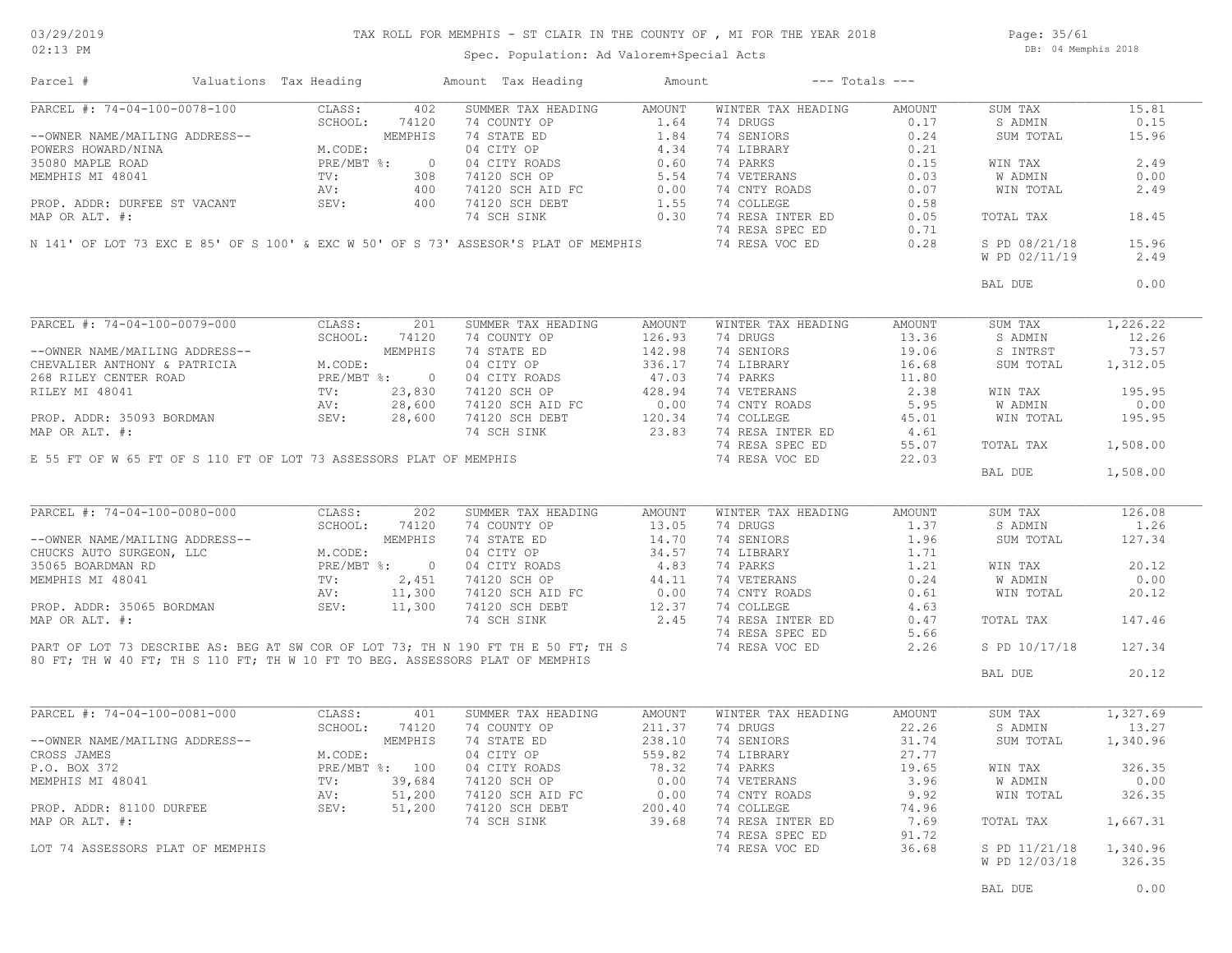### TAX ROLL FOR MEMPHIS - ST CLAIR IN THE COUNTY OF , MI FOR THE YEAR 2018

Spec. Population: Ad Valorem+Special Acts

Page: 36/61 DB: 04 Memphis 2018

| PARCEL #: 74-04-100-0084-001<br>CLASS:<br>SUMMER TAX HEADING<br>AMOUNT<br>WINTER TAX HEADING<br>1,962.65<br>401<br>AMOUNT<br>SUM TAX<br>SCHOOL:<br>74120<br>74 COUNTY OP<br>312.46<br>74 DRUGS<br>32.90<br>19.62<br>S ADMIN<br>MEMPHIS<br>74 STATE ED<br>351.97<br>74 SENIORS<br>46.92<br>1,982.27<br>--OWNER NAME/MAILING ADDRESS--<br>SUM TOTAL<br>BOMMARITO RONALD & REBECCA<br>M.CODE:<br>04 CITY OP<br>827.55<br>74 LIBRARY<br>41.06<br>PRE/MBT %: 100<br>115.77<br>74 PARKS<br>35181 BORDMAN<br>04 CITY ROADS<br>29.06<br>WIN TAX<br>482.44<br>$\frac{TV}{AV}$<br>0.00<br>74 VETERANS<br>5.86<br>0.00<br>MEMPHIS M 48041<br>58,662<br>74120 SCH OP<br>W ADMIN<br>75,500<br>74120 SCH AID FC<br>0.00<br>74 CNTY ROADS<br>482.44<br>14.66<br>WIN TOTAL<br>PROP. ADDR: 35181 BORDMAN SEV:<br>75,500<br>296.24<br>74 COLLEGE<br>74120 SCH DEBT<br>110.81<br>58.66<br>74 RESA INTER ED<br>2,464.71<br>MAP OR ALT. #:<br>74 SCH SINK<br>11.36<br>TOTAL TAX<br>74 RESA SPEC ED<br>135.58<br>LOT 76 EXE E 68' OF N 58' , LOT 78 EXC E 68' AND ALL OF LOTS 75 & 77 ASSESSORS PLAT<br>74 RESA VOC ED<br>54.23<br>S PD 08/28/18<br>1,982.27<br>OF MEMPHIS<br>W PD 02/05/19<br>482.44<br>0.00<br>BAL DUE<br>PARCEL #: 74-04-100-0085-000<br>CLASS:<br>401<br>SUMMER TAX HEADING<br>AMOUNT<br>WINTER TAX HEADING<br>2,347.25<br>AMOUNT<br>SUM TAX<br>373.69<br>39.35<br>23.47<br>SCHOOL:<br>74120<br>74 COUNTY OP<br>74 DRUGS<br>S ADMIN<br>MEMPHIS<br>74 STATE ED<br>420.94<br>74 SENIORS<br>56.12<br>2,370.72<br>--OWNER NAME/MAILING ADDRESS--<br>SUM TOTAL<br>LAVERY JOSEPH P & LINDA R<br>989.72<br>M.CODE:<br>04 CITY OP<br>74 LIBRARY<br>49.11<br>PRE/MBT %: 100<br>04 CITY ROADS<br>138.46<br>74 PARKS<br>34.75<br>577.00<br>35221 BORDMAN<br>WIN TAX<br>0.00<br>74 VETERANS<br>MEMPHIS MI 48041<br>TV:<br>70,158<br>74120 SCH OP<br>7.01<br>W ADMIN<br>0.00<br>84,200<br>0.00<br>74120 SCH AID FC<br>74 CNTY ROADS<br>17.53<br>WIN TOTAL<br>577.00<br>AV:<br>SEV:<br>354.29<br>74 COLLEGE<br>132.53<br>PROP. ADDR: 35221 BORDMAN<br>84,200<br>74120 SCH DEBT<br>70.15<br>74 RESA INTER ED<br>13.59<br>2,947.72<br>MAP OR ALT. #:<br>74 SCH SINK<br>TOTAL TAX<br>74 RESA SPEC ED<br>162.15<br>74 RESA VOC ED<br>64.86<br>E 68 FT OF LOTS 76 & 78 ASSESSORS PLAT OF MEMPHIS<br>S PD 08/31/18<br>2,370.72<br>W PD 02/14/19<br>577.00<br>0.00<br>BAL DUE<br>PARCEL #: 74-04-100-0086-000<br>CLASS:<br>SUMMER TAX HEADING<br>WINTER TAX HEADING<br>1,034.81<br>401<br>AMOUNT<br>AMOUNT<br>SUM TAX<br>SCHOOL:<br>74120<br>74 COUNTY OP<br>164.74<br>74 DRUGS<br>17.35<br>S ADMIN<br>10.34<br>74 STATE ED<br>185.58<br>74 SENIORS<br>24.74<br>S INTRST<br>62.09<br>--OWNER NAME/MAILING ADDRESS--<br>MEMPHIS<br>436.33<br>04 CITY OP<br>74 LIBRARY<br>21.65<br>DIAZ JUSTEN & CARPO PATRICIA<br>M.CODE:<br>SUM TOTAL<br>1,107.24<br>PRE/MBT %: 100<br>61.04<br>74 PARKS<br>15.32<br>35241 BORDMAN<br>04 CITY ROADS<br>74 VETERANS<br>3.09<br>254.36<br>MEMPHIS MI 48041<br>$\texttt{TV}$ :<br>30,930<br>WIN TAX<br>39,600<br>7.73<br>0.00<br>74 CNTY ROADS<br>W ADMIN<br>AV:<br>PROP. ADDR: 35241 BORDMAN SEV: 39,600<br>74 COLLEGE<br>254.36<br>58.42<br>WIN TOTAL<br>74 RESA INTER ED<br>5.99<br>MAP OR ALT. #:<br>74 RESA SPEC ED<br>71.48<br>TOTAL TAX<br>1,361.60<br>28.59<br>74 RESA VOC ED<br>LOT 79 ASSESSORS PLAT OF MEMPHIS<br>BAL DUE<br>1,361.60<br>PARCEL #: 74-04-100-0087-000<br>1,026.69<br>CLASS:<br>401<br>SUMMER TAX HEADING<br>AMOUNT<br>WINTER TAX HEADING<br>AMOUNT<br>SUM TAX<br>SCHOOL:<br>74120<br>74 COUNTY OP<br>163.45<br>74 DRUGS<br>17.21<br>S ADMIN<br>10.26<br>MEMPHIS<br>184.12<br>74 SENIORS<br>24.55<br>1,036.95<br>--OWNER NAME/MAILING ADDRESS--<br>74 STATE ED<br>SUM TOTAL<br>432.91<br>M.CODE:<br>04 CITY OP<br>74 LIBRARY<br>21.48<br>CROFF ADAM & REBECCA<br>252.37<br>35285 BORDMAN<br>PRE/MBT %: 100<br>04 CITY ROADS<br>60.56<br>74 PARKS<br>15.20<br>WIN TAX<br>30,688<br>0.00<br>3.06<br>0.00<br>MEMPHIS MI 48041<br>TV:<br>74120 SCH OP<br>74 VETERANS<br>W ADMIN<br>37,200<br>7.67<br>252.37<br>74120 SCH AID FC<br>0.00<br>74 CNTY ROADS<br>AV:<br>WIN TOTAL<br>PROP. ADDR: 35285 BORDMAN<br>SEV:<br>37,200<br>74120 SCH DEBT<br>74 COLLEGE<br>57.97<br>154.97<br>74 SCH SINK<br>30.68<br>74 RESA INTER ED<br>5.94<br>1,289.32<br>MAP OR ALT. #:<br>TOTAL TAX<br>74 RESA SPEC ED<br>70.92<br>74 RESA VOC ED<br>LOT 80 ASSESSORS PLAT OF MEMPHIS<br>28.37<br>S PD 08/30/18<br>1,036.95<br>W PD 12/14/18<br>252.37 | Parcel # | Valuations Tax Heading | Amount Tax Heading | Amount | $---$ Totals $---$ |  |
|--------------------------------------------------------------------------------------------------------------------------------------------------------------------------------------------------------------------------------------------------------------------------------------------------------------------------------------------------------------------------------------------------------------------------------------------------------------------------------------------------------------------------------------------------------------------------------------------------------------------------------------------------------------------------------------------------------------------------------------------------------------------------------------------------------------------------------------------------------------------------------------------------------------------------------------------------------------------------------------------------------------------------------------------------------------------------------------------------------------------------------------------------------------------------------------------------------------------------------------------------------------------------------------------------------------------------------------------------------------------------------------------------------------------------------------------------------------------------------------------------------------------------------------------------------------------------------------------------------------------------------------------------------------------------------------------------------------------------------------------------------------------------------------------------------------------------------------------------------------------------------------------------------------------------------------------------------------------------------------------------------------------------------------------------------------------------------------------------------------------------------------------------------------------------------------------------------------------------------------------------------------------------------------------------------------------------------------------------------------------------------------------------------------------------------------------------------------------------------------------------------------------------------------------------------------------------------------------------------------------------------------------------------------------------------------------------------------------------------------------------------------------------------------------------------------------------------------------------------------------------------------------------------------------------------------------------------------------------------------------------------------------------------------------------------------------------------------------------------------------------------------------------------------------------------------------------------------------------------------------------------------------------------------------------------------------------------------------------------------------------------------------------------------------------------------------------------------------------------------------------------------------------------------------------------------------------------------------------------------------------------------------------------------------------------------------------------------------------------------------------------------------------------------------------------------------------------------------------------------------------------------------------------------------------------------------------------------------------------------------------------------------------------------------------------------------------------------------------------------------------------------------------------------------------------------------------------------------------------------------------------------------------------------------------------------------------------------------------------------------------------------------------------------------------------------------------------------|----------|------------------------|--------------------|--------|--------------------|--|
|                                                                                                                                                                                                                                                                                                                                                                                                                                                                                                                                                                                                                                                                                                                                                                                                                                                                                                                                                                                                                                                                                                                                                                                                                                                                                                                                                                                                                                                                                                                                                                                                                                                                                                                                                                                                                                                                                                                                                                                                                                                                                                                                                                                                                                                                                                                                                                                                                                                                                                                                                                                                                                                                                                                                                                                                                                                                                                                                                                                                                                                                                                                                                                                                                                                                                                                                                                                                                                                                                                                                                                                                                                                                                                                                                                                                                                                                                                                                                                                                                                                                                                                                                                                                                                                                                                                                                                                                                                                              |          |                        |                    |        |                    |  |
|                                                                                                                                                                                                                                                                                                                                                                                                                                                                                                                                                                                                                                                                                                                                                                                                                                                                                                                                                                                                                                                                                                                                                                                                                                                                                                                                                                                                                                                                                                                                                                                                                                                                                                                                                                                                                                                                                                                                                                                                                                                                                                                                                                                                                                                                                                                                                                                                                                                                                                                                                                                                                                                                                                                                                                                                                                                                                                                                                                                                                                                                                                                                                                                                                                                                                                                                                                                                                                                                                                                                                                                                                                                                                                                                                                                                                                                                                                                                                                                                                                                                                                                                                                                                                                                                                                                                                                                                                                                              |          |                        |                    |        |                    |  |
|                                                                                                                                                                                                                                                                                                                                                                                                                                                                                                                                                                                                                                                                                                                                                                                                                                                                                                                                                                                                                                                                                                                                                                                                                                                                                                                                                                                                                                                                                                                                                                                                                                                                                                                                                                                                                                                                                                                                                                                                                                                                                                                                                                                                                                                                                                                                                                                                                                                                                                                                                                                                                                                                                                                                                                                                                                                                                                                                                                                                                                                                                                                                                                                                                                                                                                                                                                                                                                                                                                                                                                                                                                                                                                                                                                                                                                                                                                                                                                                                                                                                                                                                                                                                                                                                                                                                                                                                                                                              |          |                        |                    |        |                    |  |
|                                                                                                                                                                                                                                                                                                                                                                                                                                                                                                                                                                                                                                                                                                                                                                                                                                                                                                                                                                                                                                                                                                                                                                                                                                                                                                                                                                                                                                                                                                                                                                                                                                                                                                                                                                                                                                                                                                                                                                                                                                                                                                                                                                                                                                                                                                                                                                                                                                                                                                                                                                                                                                                                                                                                                                                                                                                                                                                                                                                                                                                                                                                                                                                                                                                                                                                                                                                                                                                                                                                                                                                                                                                                                                                                                                                                                                                                                                                                                                                                                                                                                                                                                                                                                                                                                                                                                                                                                                                              |          |                        |                    |        |                    |  |
|                                                                                                                                                                                                                                                                                                                                                                                                                                                                                                                                                                                                                                                                                                                                                                                                                                                                                                                                                                                                                                                                                                                                                                                                                                                                                                                                                                                                                                                                                                                                                                                                                                                                                                                                                                                                                                                                                                                                                                                                                                                                                                                                                                                                                                                                                                                                                                                                                                                                                                                                                                                                                                                                                                                                                                                                                                                                                                                                                                                                                                                                                                                                                                                                                                                                                                                                                                                                                                                                                                                                                                                                                                                                                                                                                                                                                                                                                                                                                                                                                                                                                                                                                                                                                                                                                                                                                                                                                                                              |          |                        |                    |        |                    |  |
|                                                                                                                                                                                                                                                                                                                                                                                                                                                                                                                                                                                                                                                                                                                                                                                                                                                                                                                                                                                                                                                                                                                                                                                                                                                                                                                                                                                                                                                                                                                                                                                                                                                                                                                                                                                                                                                                                                                                                                                                                                                                                                                                                                                                                                                                                                                                                                                                                                                                                                                                                                                                                                                                                                                                                                                                                                                                                                                                                                                                                                                                                                                                                                                                                                                                                                                                                                                                                                                                                                                                                                                                                                                                                                                                                                                                                                                                                                                                                                                                                                                                                                                                                                                                                                                                                                                                                                                                                                                              |          |                        |                    |        |                    |  |
|                                                                                                                                                                                                                                                                                                                                                                                                                                                                                                                                                                                                                                                                                                                                                                                                                                                                                                                                                                                                                                                                                                                                                                                                                                                                                                                                                                                                                                                                                                                                                                                                                                                                                                                                                                                                                                                                                                                                                                                                                                                                                                                                                                                                                                                                                                                                                                                                                                                                                                                                                                                                                                                                                                                                                                                                                                                                                                                                                                                                                                                                                                                                                                                                                                                                                                                                                                                                                                                                                                                                                                                                                                                                                                                                                                                                                                                                                                                                                                                                                                                                                                                                                                                                                                                                                                                                                                                                                                                              |          |                        |                    |        |                    |  |
|                                                                                                                                                                                                                                                                                                                                                                                                                                                                                                                                                                                                                                                                                                                                                                                                                                                                                                                                                                                                                                                                                                                                                                                                                                                                                                                                                                                                                                                                                                                                                                                                                                                                                                                                                                                                                                                                                                                                                                                                                                                                                                                                                                                                                                                                                                                                                                                                                                                                                                                                                                                                                                                                                                                                                                                                                                                                                                                                                                                                                                                                                                                                                                                                                                                                                                                                                                                                                                                                                                                                                                                                                                                                                                                                                                                                                                                                                                                                                                                                                                                                                                                                                                                                                                                                                                                                                                                                                                                              |          |                        |                    |        |                    |  |
|                                                                                                                                                                                                                                                                                                                                                                                                                                                                                                                                                                                                                                                                                                                                                                                                                                                                                                                                                                                                                                                                                                                                                                                                                                                                                                                                                                                                                                                                                                                                                                                                                                                                                                                                                                                                                                                                                                                                                                                                                                                                                                                                                                                                                                                                                                                                                                                                                                                                                                                                                                                                                                                                                                                                                                                                                                                                                                                                                                                                                                                                                                                                                                                                                                                                                                                                                                                                                                                                                                                                                                                                                                                                                                                                                                                                                                                                                                                                                                                                                                                                                                                                                                                                                                                                                                                                                                                                                                                              |          |                        |                    |        |                    |  |
|                                                                                                                                                                                                                                                                                                                                                                                                                                                                                                                                                                                                                                                                                                                                                                                                                                                                                                                                                                                                                                                                                                                                                                                                                                                                                                                                                                                                                                                                                                                                                                                                                                                                                                                                                                                                                                                                                                                                                                                                                                                                                                                                                                                                                                                                                                                                                                                                                                                                                                                                                                                                                                                                                                                                                                                                                                                                                                                                                                                                                                                                                                                                                                                                                                                                                                                                                                                                                                                                                                                                                                                                                                                                                                                                                                                                                                                                                                                                                                                                                                                                                                                                                                                                                                                                                                                                                                                                                                                              |          |                        |                    |        |                    |  |
|                                                                                                                                                                                                                                                                                                                                                                                                                                                                                                                                                                                                                                                                                                                                                                                                                                                                                                                                                                                                                                                                                                                                                                                                                                                                                                                                                                                                                                                                                                                                                                                                                                                                                                                                                                                                                                                                                                                                                                                                                                                                                                                                                                                                                                                                                                                                                                                                                                                                                                                                                                                                                                                                                                                                                                                                                                                                                                                                                                                                                                                                                                                                                                                                                                                                                                                                                                                                                                                                                                                                                                                                                                                                                                                                                                                                                                                                                                                                                                                                                                                                                                                                                                                                                                                                                                                                                                                                                                                              |          |                        |                    |        |                    |  |
|                                                                                                                                                                                                                                                                                                                                                                                                                                                                                                                                                                                                                                                                                                                                                                                                                                                                                                                                                                                                                                                                                                                                                                                                                                                                                                                                                                                                                                                                                                                                                                                                                                                                                                                                                                                                                                                                                                                                                                                                                                                                                                                                                                                                                                                                                                                                                                                                                                                                                                                                                                                                                                                                                                                                                                                                                                                                                                                                                                                                                                                                                                                                                                                                                                                                                                                                                                                                                                                                                                                                                                                                                                                                                                                                                                                                                                                                                                                                                                                                                                                                                                                                                                                                                                                                                                                                                                                                                                                              |          |                        |                    |        |                    |  |
|                                                                                                                                                                                                                                                                                                                                                                                                                                                                                                                                                                                                                                                                                                                                                                                                                                                                                                                                                                                                                                                                                                                                                                                                                                                                                                                                                                                                                                                                                                                                                                                                                                                                                                                                                                                                                                                                                                                                                                                                                                                                                                                                                                                                                                                                                                                                                                                                                                                                                                                                                                                                                                                                                                                                                                                                                                                                                                                                                                                                                                                                                                                                                                                                                                                                                                                                                                                                                                                                                                                                                                                                                                                                                                                                                                                                                                                                                                                                                                                                                                                                                                                                                                                                                                                                                                                                                                                                                                                              |          |                        |                    |        |                    |  |
|                                                                                                                                                                                                                                                                                                                                                                                                                                                                                                                                                                                                                                                                                                                                                                                                                                                                                                                                                                                                                                                                                                                                                                                                                                                                                                                                                                                                                                                                                                                                                                                                                                                                                                                                                                                                                                                                                                                                                                                                                                                                                                                                                                                                                                                                                                                                                                                                                                                                                                                                                                                                                                                                                                                                                                                                                                                                                                                                                                                                                                                                                                                                                                                                                                                                                                                                                                                                                                                                                                                                                                                                                                                                                                                                                                                                                                                                                                                                                                                                                                                                                                                                                                                                                                                                                                                                                                                                                                                              |          |                        |                    |        |                    |  |
|                                                                                                                                                                                                                                                                                                                                                                                                                                                                                                                                                                                                                                                                                                                                                                                                                                                                                                                                                                                                                                                                                                                                                                                                                                                                                                                                                                                                                                                                                                                                                                                                                                                                                                                                                                                                                                                                                                                                                                                                                                                                                                                                                                                                                                                                                                                                                                                                                                                                                                                                                                                                                                                                                                                                                                                                                                                                                                                                                                                                                                                                                                                                                                                                                                                                                                                                                                                                                                                                                                                                                                                                                                                                                                                                                                                                                                                                                                                                                                                                                                                                                                                                                                                                                                                                                                                                                                                                                                                              |          |                        |                    |        |                    |  |
|                                                                                                                                                                                                                                                                                                                                                                                                                                                                                                                                                                                                                                                                                                                                                                                                                                                                                                                                                                                                                                                                                                                                                                                                                                                                                                                                                                                                                                                                                                                                                                                                                                                                                                                                                                                                                                                                                                                                                                                                                                                                                                                                                                                                                                                                                                                                                                                                                                                                                                                                                                                                                                                                                                                                                                                                                                                                                                                                                                                                                                                                                                                                                                                                                                                                                                                                                                                                                                                                                                                                                                                                                                                                                                                                                                                                                                                                                                                                                                                                                                                                                                                                                                                                                                                                                                                                                                                                                                                              |          |                        |                    |        |                    |  |
|                                                                                                                                                                                                                                                                                                                                                                                                                                                                                                                                                                                                                                                                                                                                                                                                                                                                                                                                                                                                                                                                                                                                                                                                                                                                                                                                                                                                                                                                                                                                                                                                                                                                                                                                                                                                                                                                                                                                                                                                                                                                                                                                                                                                                                                                                                                                                                                                                                                                                                                                                                                                                                                                                                                                                                                                                                                                                                                                                                                                                                                                                                                                                                                                                                                                                                                                                                                                                                                                                                                                                                                                                                                                                                                                                                                                                                                                                                                                                                                                                                                                                                                                                                                                                                                                                                                                                                                                                                                              |          |                        |                    |        |                    |  |
|                                                                                                                                                                                                                                                                                                                                                                                                                                                                                                                                                                                                                                                                                                                                                                                                                                                                                                                                                                                                                                                                                                                                                                                                                                                                                                                                                                                                                                                                                                                                                                                                                                                                                                                                                                                                                                                                                                                                                                                                                                                                                                                                                                                                                                                                                                                                                                                                                                                                                                                                                                                                                                                                                                                                                                                                                                                                                                                                                                                                                                                                                                                                                                                                                                                                                                                                                                                                                                                                                                                                                                                                                                                                                                                                                                                                                                                                                                                                                                                                                                                                                                                                                                                                                                                                                                                                                                                                                                                              |          |                        |                    |        |                    |  |
|                                                                                                                                                                                                                                                                                                                                                                                                                                                                                                                                                                                                                                                                                                                                                                                                                                                                                                                                                                                                                                                                                                                                                                                                                                                                                                                                                                                                                                                                                                                                                                                                                                                                                                                                                                                                                                                                                                                                                                                                                                                                                                                                                                                                                                                                                                                                                                                                                                                                                                                                                                                                                                                                                                                                                                                                                                                                                                                                                                                                                                                                                                                                                                                                                                                                                                                                                                                                                                                                                                                                                                                                                                                                                                                                                                                                                                                                                                                                                                                                                                                                                                                                                                                                                                                                                                                                                                                                                                                              |          |                        |                    |        |                    |  |
|                                                                                                                                                                                                                                                                                                                                                                                                                                                                                                                                                                                                                                                                                                                                                                                                                                                                                                                                                                                                                                                                                                                                                                                                                                                                                                                                                                                                                                                                                                                                                                                                                                                                                                                                                                                                                                                                                                                                                                                                                                                                                                                                                                                                                                                                                                                                                                                                                                                                                                                                                                                                                                                                                                                                                                                                                                                                                                                                                                                                                                                                                                                                                                                                                                                                                                                                                                                                                                                                                                                                                                                                                                                                                                                                                                                                                                                                                                                                                                                                                                                                                                                                                                                                                                                                                                                                                                                                                                                              |          |                        |                    |        |                    |  |
|                                                                                                                                                                                                                                                                                                                                                                                                                                                                                                                                                                                                                                                                                                                                                                                                                                                                                                                                                                                                                                                                                                                                                                                                                                                                                                                                                                                                                                                                                                                                                                                                                                                                                                                                                                                                                                                                                                                                                                                                                                                                                                                                                                                                                                                                                                                                                                                                                                                                                                                                                                                                                                                                                                                                                                                                                                                                                                                                                                                                                                                                                                                                                                                                                                                                                                                                                                                                                                                                                                                                                                                                                                                                                                                                                                                                                                                                                                                                                                                                                                                                                                                                                                                                                                                                                                                                                                                                                                                              |          |                        |                    |        |                    |  |
|                                                                                                                                                                                                                                                                                                                                                                                                                                                                                                                                                                                                                                                                                                                                                                                                                                                                                                                                                                                                                                                                                                                                                                                                                                                                                                                                                                                                                                                                                                                                                                                                                                                                                                                                                                                                                                                                                                                                                                                                                                                                                                                                                                                                                                                                                                                                                                                                                                                                                                                                                                                                                                                                                                                                                                                                                                                                                                                                                                                                                                                                                                                                                                                                                                                                                                                                                                                                                                                                                                                                                                                                                                                                                                                                                                                                                                                                                                                                                                                                                                                                                                                                                                                                                                                                                                                                                                                                                                                              |          |                        |                    |        |                    |  |
|                                                                                                                                                                                                                                                                                                                                                                                                                                                                                                                                                                                                                                                                                                                                                                                                                                                                                                                                                                                                                                                                                                                                                                                                                                                                                                                                                                                                                                                                                                                                                                                                                                                                                                                                                                                                                                                                                                                                                                                                                                                                                                                                                                                                                                                                                                                                                                                                                                                                                                                                                                                                                                                                                                                                                                                                                                                                                                                                                                                                                                                                                                                                                                                                                                                                                                                                                                                                                                                                                                                                                                                                                                                                                                                                                                                                                                                                                                                                                                                                                                                                                                                                                                                                                                                                                                                                                                                                                                                              |          |                        |                    |        |                    |  |
|                                                                                                                                                                                                                                                                                                                                                                                                                                                                                                                                                                                                                                                                                                                                                                                                                                                                                                                                                                                                                                                                                                                                                                                                                                                                                                                                                                                                                                                                                                                                                                                                                                                                                                                                                                                                                                                                                                                                                                                                                                                                                                                                                                                                                                                                                                                                                                                                                                                                                                                                                                                                                                                                                                                                                                                                                                                                                                                                                                                                                                                                                                                                                                                                                                                                                                                                                                                                                                                                                                                                                                                                                                                                                                                                                                                                                                                                                                                                                                                                                                                                                                                                                                                                                                                                                                                                                                                                                                                              |          |                        |                    |        |                    |  |
|                                                                                                                                                                                                                                                                                                                                                                                                                                                                                                                                                                                                                                                                                                                                                                                                                                                                                                                                                                                                                                                                                                                                                                                                                                                                                                                                                                                                                                                                                                                                                                                                                                                                                                                                                                                                                                                                                                                                                                                                                                                                                                                                                                                                                                                                                                                                                                                                                                                                                                                                                                                                                                                                                                                                                                                                                                                                                                                                                                                                                                                                                                                                                                                                                                                                                                                                                                                                                                                                                                                                                                                                                                                                                                                                                                                                                                                                                                                                                                                                                                                                                                                                                                                                                                                                                                                                                                                                                                                              |          |                        |                    |        |                    |  |
|                                                                                                                                                                                                                                                                                                                                                                                                                                                                                                                                                                                                                                                                                                                                                                                                                                                                                                                                                                                                                                                                                                                                                                                                                                                                                                                                                                                                                                                                                                                                                                                                                                                                                                                                                                                                                                                                                                                                                                                                                                                                                                                                                                                                                                                                                                                                                                                                                                                                                                                                                                                                                                                                                                                                                                                                                                                                                                                                                                                                                                                                                                                                                                                                                                                                                                                                                                                                                                                                                                                                                                                                                                                                                                                                                                                                                                                                                                                                                                                                                                                                                                                                                                                                                                                                                                                                                                                                                                                              |          |                        |                    |        |                    |  |
|                                                                                                                                                                                                                                                                                                                                                                                                                                                                                                                                                                                                                                                                                                                                                                                                                                                                                                                                                                                                                                                                                                                                                                                                                                                                                                                                                                                                                                                                                                                                                                                                                                                                                                                                                                                                                                                                                                                                                                                                                                                                                                                                                                                                                                                                                                                                                                                                                                                                                                                                                                                                                                                                                                                                                                                                                                                                                                                                                                                                                                                                                                                                                                                                                                                                                                                                                                                                                                                                                                                                                                                                                                                                                                                                                                                                                                                                                                                                                                                                                                                                                                                                                                                                                                                                                                                                                                                                                                                              |          |                        |                    |        |                    |  |
|                                                                                                                                                                                                                                                                                                                                                                                                                                                                                                                                                                                                                                                                                                                                                                                                                                                                                                                                                                                                                                                                                                                                                                                                                                                                                                                                                                                                                                                                                                                                                                                                                                                                                                                                                                                                                                                                                                                                                                                                                                                                                                                                                                                                                                                                                                                                                                                                                                                                                                                                                                                                                                                                                                                                                                                                                                                                                                                                                                                                                                                                                                                                                                                                                                                                                                                                                                                                                                                                                                                                                                                                                                                                                                                                                                                                                                                                                                                                                                                                                                                                                                                                                                                                                                                                                                                                                                                                                                                              |          |                        |                    |        |                    |  |
|                                                                                                                                                                                                                                                                                                                                                                                                                                                                                                                                                                                                                                                                                                                                                                                                                                                                                                                                                                                                                                                                                                                                                                                                                                                                                                                                                                                                                                                                                                                                                                                                                                                                                                                                                                                                                                                                                                                                                                                                                                                                                                                                                                                                                                                                                                                                                                                                                                                                                                                                                                                                                                                                                                                                                                                                                                                                                                                                                                                                                                                                                                                                                                                                                                                                                                                                                                                                                                                                                                                                                                                                                                                                                                                                                                                                                                                                                                                                                                                                                                                                                                                                                                                                                                                                                                                                                                                                                                                              |          |                        |                    |        |                    |  |
|                                                                                                                                                                                                                                                                                                                                                                                                                                                                                                                                                                                                                                                                                                                                                                                                                                                                                                                                                                                                                                                                                                                                                                                                                                                                                                                                                                                                                                                                                                                                                                                                                                                                                                                                                                                                                                                                                                                                                                                                                                                                                                                                                                                                                                                                                                                                                                                                                                                                                                                                                                                                                                                                                                                                                                                                                                                                                                                                                                                                                                                                                                                                                                                                                                                                                                                                                                                                                                                                                                                                                                                                                                                                                                                                                                                                                                                                                                                                                                                                                                                                                                                                                                                                                                                                                                                                                                                                                                                              |          |                        |                    |        |                    |  |
|                                                                                                                                                                                                                                                                                                                                                                                                                                                                                                                                                                                                                                                                                                                                                                                                                                                                                                                                                                                                                                                                                                                                                                                                                                                                                                                                                                                                                                                                                                                                                                                                                                                                                                                                                                                                                                                                                                                                                                                                                                                                                                                                                                                                                                                                                                                                                                                                                                                                                                                                                                                                                                                                                                                                                                                                                                                                                                                                                                                                                                                                                                                                                                                                                                                                                                                                                                                                                                                                                                                                                                                                                                                                                                                                                                                                                                                                                                                                                                                                                                                                                                                                                                                                                                                                                                                                                                                                                                                              |          |                        |                    |        |                    |  |
|                                                                                                                                                                                                                                                                                                                                                                                                                                                                                                                                                                                                                                                                                                                                                                                                                                                                                                                                                                                                                                                                                                                                                                                                                                                                                                                                                                                                                                                                                                                                                                                                                                                                                                                                                                                                                                                                                                                                                                                                                                                                                                                                                                                                                                                                                                                                                                                                                                                                                                                                                                                                                                                                                                                                                                                                                                                                                                                                                                                                                                                                                                                                                                                                                                                                                                                                                                                                                                                                                                                                                                                                                                                                                                                                                                                                                                                                                                                                                                                                                                                                                                                                                                                                                                                                                                                                                                                                                                                              |          |                        |                    |        |                    |  |
|                                                                                                                                                                                                                                                                                                                                                                                                                                                                                                                                                                                                                                                                                                                                                                                                                                                                                                                                                                                                                                                                                                                                                                                                                                                                                                                                                                                                                                                                                                                                                                                                                                                                                                                                                                                                                                                                                                                                                                                                                                                                                                                                                                                                                                                                                                                                                                                                                                                                                                                                                                                                                                                                                                                                                                                                                                                                                                                                                                                                                                                                                                                                                                                                                                                                                                                                                                                                                                                                                                                                                                                                                                                                                                                                                                                                                                                                                                                                                                                                                                                                                                                                                                                                                                                                                                                                                                                                                                                              |          |                        |                    |        |                    |  |
|                                                                                                                                                                                                                                                                                                                                                                                                                                                                                                                                                                                                                                                                                                                                                                                                                                                                                                                                                                                                                                                                                                                                                                                                                                                                                                                                                                                                                                                                                                                                                                                                                                                                                                                                                                                                                                                                                                                                                                                                                                                                                                                                                                                                                                                                                                                                                                                                                                                                                                                                                                                                                                                                                                                                                                                                                                                                                                                                                                                                                                                                                                                                                                                                                                                                                                                                                                                                                                                                                                                                                                                                                                                                                                                                                                                                                                                                                                                                                                                                                                                                                                                                                                                                                                                                                                                                                                                                                                                              |          |                        |                    |        |                    |  |
|                                                                                                                                                                                                                                                                                                                                                                                                                                                                                                                                                                                                                                                                                                                                                                                                                                                                                                                                                                                                                                                                                                                                                                                                                                                                                                                                                                                                                                                                                                                                                                                                                                                                                                                                                                                                                                                                                                                                                                                                                                                                                                                                                                                                                                                                                                                                                                                                                                                                                                                                                                                                                                                                                                                                                                                                                                                                                                                                                                                                                                                                                                                                                                                                                                                                                                                                                                                                                                                                                                                                                                                                                                                                                                                                                                                                                                                                                                                                                                                                                                                                                                                                                                                                                                                                                                                                                                                                                                                              |          |                        |                    |        |                    |  |
|                                                                                                                                                                                                                                                                                                                                                                                                                                                                                                                                                                                                                                                                                                                                                                                                                                                                                                                                                                                                                                                                                                                                                                                                                                                                                                                                                                                                                                                                                                                                                                                                                                                                                                                                                                                                                                                                                                                                                                                                                                                                                                                                                                                                                                                                                                                                                                                                                                                                                                                                                                                                                                                                                                                                                                                                                                                                                                                                                                                                                                                                                                                                                                                                                                                                                                                                                                                                                                                                                                                                                                                                                                                                                                                                                                                                                                                                                                                                                                                                                                                                                                                                                                                                                                                                                                                                                                                                                                                              |          |                        |                    |        |                    |  |
|                                                                                                                                                                                                                                                                                                                                                                                                                                                                                                                                                                                                                                                                                                                                                                                                                                                                                                                                                                                                                                                                                                                                                                                                                                                                                                                                                                                                                                                                                                                                                                                                                                                                                                                                                                                                                                                                                                                                                                                                                                                                                                                                                                                                                                                                                                                                                                                                                                                                                                                                                                                                                                                                                                                                                                                                                                                                                                                                                                                                                                                                                                                                                                                                                                                                                                                                                                                                                                                                                                                                                                                                                                                                                                                                                                                                                                                                                                                                                                                                                                                                                                                                                                                                                                                                                                                                                                                                                                                              |          |                        |                    |        |                    |  |
|                                                                                                                                                                                                                                                                                                                                                                                                                                                                                                                                                                                                                                                                                                                                                                                                                                                                                                                                                                                                                                                                                                                                                                                                                                                                                                                                                                                                                                                                                                                                                                                                                                                                                                                                                                                                                                                                                                                                                                                                                                                                                                                                                                                                                                                                                                                                                                                                                                                                                                                                                                                                                                                                                                                                                                                                                                                                                                                                                                                                                                                                                                                                                                                                                                                                                                                                                                                                                                                                                                                                                                                                                                                                                                                                                                                                                                                                                                                                                                                                                                                                                                                                                                                                                                                                                                                                                                                                                                                              |          |                        |                    |        |                    |  |
|                                                                                                                                                                                                                                                                                                                                                                                                                                                                                                                                                                                                                                                                                                                                                                                                                                                                                                                                                                                                                                                                                                                                                                                                                                                                                                                                                                                                                                                                                                                                                                                                                                                                                                                                                                                                                                                                                                                                                                                                                                                                                                                                                                                                                                                                                                                                                                                                                                                                                                                                                                                                                                                                                                                                                                                                                                                                                                                                                                                                                                                                                                                                                                                                                                                                                                                                                                                                                                                                                                                                                                                                                                                                                                                                                                                                                                                                                                                                                                                                                                                                                                                                                                                                                                                                                                                                                                                                                                                              |          |                        |                    |        |                    |  |
|                                                                                                                                                                                                                                                                                                                                                                                                                                                                                                                                                                                                                                                                                                                                                                                                                                                                                                                                                                                                                                                                                                                                                                                                                                                                                                                                                                                                                                                                                                                                                                                                                                                                                                                                                                                                                                                                                                                                                                                                                                                                                                                                                                                                                                                                                                                                                                                                                                                                                                                                                                                                                                                                                                                                                                                                                                                                                                                                                                                                                                                                                                                                                                                                                                                                                                                                                                                                                                                                                                                                                                                                                                                                                                                                                                                                                                                                                                                                                                                                                                                                                                                                                                                                                                                                                                                                                                                                                                                              |          |                        |                    |        |                    |  |
|                                                                                                                                                                                                                                                                                                                                                                                                                                                                                                                                                                                                                                                                                                                                                                                                                                                                                                                                                                                                                                                                                                                                                                                                                                                                                                                                                                                                                                                                                                                                                                                                                                                                                                                                                                                                                                                                                                                                                                                                                                                                                                                                                                                                                                                                                                                                                                                                                                                                                                                                                                                                                                                                                                                                                                                                                                                                                                                                                                                                                                                                                                                                                                                                                                                                                                                                                                                                                                                                                                                                                                                                                                                                                                                                                                                                                                                                                                                                                                                                                                                                                                                                                                                                                                                                                                                                                                                                                                                              |          |                        |                    |        |                    |  |
|                                                                                                                                                                                                                                                                                                                                                                                                                                                                                                                                                                                                                                                                                                                                                                                                                                                                                                                                                                                                                                                                                                                                                                                                                                                                                                                                                                                                                                                                                                                                                                                                                                                                                                                                                                                                                                                                                                                                                                                                                                                                                                                                                                                                                                                                                                                                                                                                                                                                                                                                                                                                                                                                                                                                                                                                                                                                                                                                                                                                                                                                                                                                                                                                                                                                                                                                                                                                                                                                                                                                                                                                                                                                                                                                                                                                                                                                                                                                                                                                                                                                                                                                                                                                                                                                                                                                                                                                                                                              |          |                        |                    |        |                    |  |
|                                                                                                                                                                                                                                                                                                                                                                                                                                                                                                                                                                                                                                                                                                                                                                                                                                                                                                                                                                                                                                                                                                                                                                                                                                                                                                                                                                                                                                                                                                                                                                                                                                                                                                                                                                                                                                                                                                                                                                                                                                                                                                                                                                                                                                                                                                                                                                                                                                                                                                                                                                                                                                                                                                                                                                                                                                                                                                                                                                                                                                                                                                                                                                                                                                                                                                                                                                                                                                                                                                                                                                                                                                                                                                                                                                                                                                                                                                                                                                                                                                                                                                                                                                                                                                                                                                                                                                                                                                                              |          |                        |                    |        |                    |  |
|                                                                                                                                                                                                                                                                                                                                                                                                                                                                                                                                                                                                                                                                                                                                                                                                                                                                                                                                                                                                                                                                                                                                                                                                                                                                                                                                                                                                                                                                                                                                                                                                                                                                                                                                                                                                                                                                                                                                                                                                                                                                                                                                                                                                                                                                                                                                                                                                                                                                                                                                                                                                                                                                                                                                                                                                                                                                                                                                                                                                                                                                                                                                                                                                                                                                                                                                                                                                                                                                                                                                                                                                                                                                                                                                                                                                                                                                                                                                                                                                                                                                                                                                                                                                                                                                                                                                                                                                                                                              |          |                        |                    |        |                    |  |
|                                                                                                                                                                                                                                                                                                                                                                                                                                                                                                                                                                                                                                                                                                                                                                                                                                                                                                                                                                                                                                                                                                                                                                                                                                                                                                                                                                                                                                                                                                                                                                                                                                                                                                                                                                                                                                                                                                                                                                                                                                                                                                                                                                                                                                                                                                                                                                                                                                                                                                                                                                                                                                                                                                                                                                                                                                                                                                                                                                                                                                                                                                                                                                                                                                                                                                                                                                                                                                                                                                                                                                                                                                                                                                                                                                                                                                                                                                                                                                                                                                                                                                                                                                                                                                                                                                                                                                                                                                                              |          |                        |                    |        |                    |  |
|                                                                                                                                                                                                                                                                                                                                                                                                                                                                                                                                                                                                                                                                                                                                                                                                                                                                                                                                                                                                                                                                                                                                                                                                                                                                                                                                                                                                                                                                                                                                                                                                                                                                                                                                                                                                                                                                                                                                                                                                                                                                                                                                                                                                                                                                                                                                                                                                                                                                                                                                                                                                                                                                                                                                                                                                                                                                                                                                                                                                                                                                                                                                                                                                                                                                                                                                                                                                                                                                                                                                                                                                                                                                                                                                                                                                                                                                                                                                                                                                                                                                                                                                                                                                                                                                                                                                                                                                                                                              |          |                        |                    |        |                    |  |
|                                                                                                                                                                                                                                                                                                                                                                                                                                                                                                                                                                                                                                                                                                                                                                                                                                                                                                                                                                                                                                                                                                                                                                                                                                                                                                                                                                                                                                                                                                                                                                                                                                                                                                                                                                                                                                                                                                                                                                                                                                                                                                                                                                                                                                                                                                                                                                                                                                                                                                                                                                                                                                                                                                                                                                                                                                                                                                                                                                                                                                                                                                                                                                                                                                                                                                                                                                                                                                                                                                                                                                                                                                                                                                                                                                                                                                                                                                                                                                                                                                                                                                                                                                                                                                                                                                                                                                                                                                                              |          |                        |                    |        |                    |  |
|                                                                                                                                                                                                                                                                                                                                                                                                                                                                                                                                                                                                                                                                                                                                                                                                                                                                                                                                                                                                                                                                                                                                                                                                                                                                                                                                                                                                                                                                                                                                                                                                                                                                                                                                                                                                                                                                                                                                                                                                                                                                                                                                                                                                                                                                                                                                                                                                                                                                                                                                                                                                                                                                                                                                                                                                                                                                                                                                                                                                                                                                                                                                                                                                                                                                                                                                                                                                                                                                                                                                                                                                                                                                                                                                                                                                                                                                                                                                                                                                                                                                                                                                                                                                                                                                                                                                                                                                                                                              |          |                        |                    |        |                    |  |
|                                                                                                                                                                                                                                                                                                                                                                                                                                                                                                                                                                                                                                                                                                                                                                                                                                                                                                                                                                                                                                                                                                                                                                                                                                                                                                                                                                                                                                                                                                                                                                                                                                                                                                                                                                                                                                                                                                                                                                                                                                                                                                                                                                                                                                                                                                                                                                                                                                                                                                                                                                                                                                                                                                                                                                                                                                                                                                                                                                                                                                                                                                                                                                                                                                                                                                                                                                                                                                                                                                                                                                                                                                                                                                                                                                                                                                                                                                                                                                                                                                                                                                                                                                                                                                                                                                                                                                                                                                                              |          |                        |                    |        |                    |  |
|                                                                                                                                                                                                                                                                                                                                                                                                                                                                                                                                                                                                                                                                                                                                                                                                                                                                                                                                                                                                                                                                                                                                                                                                                                                                                                                                                                                                                                                                                                                                                                                                                                                                                                                                                                                                                                                                                                                                                                                                                                                                                                                                                                                                                                                                                                                                                                                                                                                                                                                                                                                                                                                                                                                                                                                                                                                                                                                                                                                                                                                                                                                                                                                                                                                                                                                                                                                                                                                                                                                                                                                                                                                                                                                                                                                                                                                                                                                                                                                                                                                                                                                                                                                                                                                                                                                                                                                                                                                              |          |                        |                    |        |                    |  |
|                                                                                                                                                                                                                                                                                                                                                                                                                                                                                                                                                                                                                                                                                                                                                                                                                                                                                                                                                                                                                                                                                                                                                                                                                                                                                                                                                                                                                                                                                                                                                                                                                                                                                                                                                                                                                                                                                                                                                                                                                                                                                                                                                                                                                                                                                                                                                                                                                                                                                                                                                                                                                                                                                                                                                                                                                                                                                                                                                                                                                                                                                                                                                                                                                                                                                                                                                                                                                                                                                                                                                                                                                                                                                                                                                                                                                                                                                                                                                                                                                                                                                                                                                                                                                                                                                                                                                                                                                                                              |          |                        |                    |        |                    |  |
|                                                                                                                                                                                                                                                                                                                                                                                                                                                                                                                                                                                                                                                                                                                                                                                                                                                                                                                                                                                                                                                                                                                                                                                                                                                                                                                                                                                                                                                                                                                                                                                                                                                                                                                                                                                                                                                                                                                                                                                                                                                                                                                                                                                                                                                                                                                                                                                                                                                                                                                                                                                                                                                                                                                                                                                                                                                                                                                                                                                                                                                                                                                                                                                                                                                                                                                                                                                                                                                                                                                                                                                                                                                                                                                                                                                                                                                                                                                                                                                                                                                                                                                                                                                                                                                                                                                                                                                                                                                              |          |                        |                    |        |                    |  |
|                                                                                                                                                                                                                                                                                                                                                                                                                                                                                                                                                                                                                                                                                                                                                                                                                                                                                                                                                                                                                                                                                                                                                                                                                                                                                                                                                                                                                                                                                                                                                                                                                                                                                                                                                                                                                                                                                                                                                                                                                                                                                                                                                                                                                                                                                                                                                                                                                                                                                                                                                                                                                                                                                                                                                                                                                                                                                                                                                                                                                                                                                                                                                                                                                                                                                                                                                                                                                                                                                                                                                                                                                                                                                                                                                                                                                                                                                                                                                                                                                                                                                                                                                                                                                                                                                                                                                                                                                                                              |          |                        |                    |        |                    |  |
|                                                                                                                                                                                                                                                                                                                                                                                                                                                                                                                                                                                                                                                                                                                                                                                                                                                                                                                                                                                                                                                                                                                                                                                                                                                                                                                                                                                                                                                                                                                                                                                                                                                                                                                                                                                                                                                                                                                                                                                                                                                                                                                                                                                                                                                                                                                                                                                                                                                                                                                                                                                                                                                                                                                                                                                                                                                                                                                                                                                                                                                                                                                                                                                                                                                                                                                                                                                                                                                                                                                                                                                                                                                                                                                                                                                                                                                                                                                                                                                                                                                                                                                                                                                                                                                                                                                                                                                                                                                              |          |                        |                    |        |                    |  |
|                                                                                                                                                                                                                                                                                                                                                                                                                                                                                                                                                                                                                                                                                                                                                                                                                                                                                                                                                                                                                                                                                                                                                                                                                                                                                                                                                                                                                                                                                                                                                                                                                                                                                                                                                                                                                                                                                                                                                                                                                                                                                                                                                                                                                                                                                                                                                                                                                                                                                                                                                                                                                                                                                                                                                                                                                                                                                                                                                                                                                                                                                                                                                                                                                                                                                                                                                                                                                                                                                                                                                                                                                                                                                                                                                                                                                                                                                                                                                                                                                                                                                                                                                                                                                                                                                                                                                                                                                                                              |          |                        |                    |        |                    |  |
|                                                                                                                                                                                                                                                                                                                                                                                                                                                                                                                                                                                                                                                                                                                                                                                                                                                                                                                                                                                                                                                                                                                                                                                                                                                                                                                                                                                                                                                                                                                                                                                                                                                                                                                                                                                                                                                                                                                                                                                                                                                                                                                                                                                                                                                                                                                                                                                                                                                                                                                                                                                                                                                                                                                                                                                                                                                                                                                                                                                                                                                                                                                                                                                                                                                                                                                                                                                                                                                                                                                                                                                                                                                                                                                                                                                                                                                                                                                                                                                                                                                                                                                                                                                                                                                                                                                                                                                                                                                              |          |                        |                    |        |                    |  |
|                                                                                                                                                                                                                                                                                                                                                                                                                                                                                                                                                                                                                                                                                                                                                                                                                                                                                                                                                                                                                                                                                                                                                                                                                                                                                                                                                                                                                                                                                                                                                                                                                                                                                                                                                                                                                                                                                                                                                                                                                                                                                                                                                                                                                                                                                                                                                                                                                                                                                                                                                                                                                                                                                                                                                                                                                                                                                                                                                                                                                                                                                                                                                                                                                                                                                                                                                                                                                                                                                                                                                                                                                                                                                                                                                                                                                                                                                                                                                                                                                                                                                                                                                                                                                                                                                                                                                                                                                                                              |          |                        |                    |        |                    |  |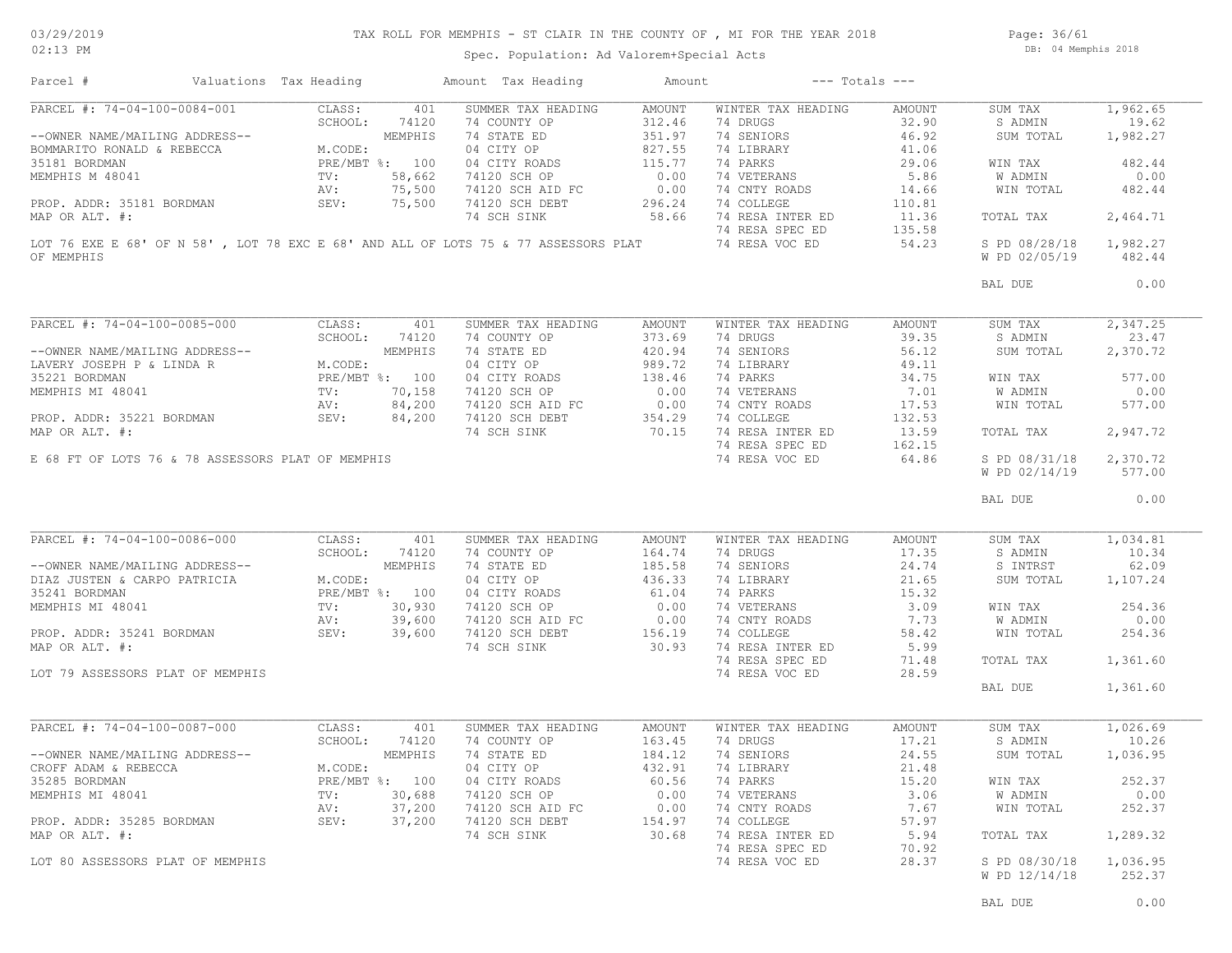#### TAX ROLL FOR MEMPHIS - ST CLAIR IN THE COUNTY OF , MI FOR THE YEAR 2018

02:13 PM

### Spec. Population: Ad Valorem+Special Acts

Page: 37/61 DB: 04 Memphis 2018

| Parcel #                                                | Valuations Tax Heading                                        |         | Amount Tax Heading                                              | Amount                                            | $---$ Totals $---$ |        |               |          |
|---------------------------------------------------------|---------------------------------------------------------------|---------|-----------------------------------------------------------------|---------------------------------------------------|--------------------|--------|---------------|----------|
| PARCEL #: 74-04-100-0088-000                            | CLASS:                                                        | 401     | SUMMER TAX HEADING                                              | AMOUNT                                            | WINTER TAX HEADING | AMOUNT | SUM TAX       | 1,837.73 |
|                                                         | SCHOOL:                                                       | 74120   | 74 COUNTY OP                                                    | 292.57                                            | 74 DRUGS           | 30.81  | S ADMIN       | 18.37    |
| --OWNER NAME/MAILING ADDRESS--                          |                                                               | MEMPHIS | 74 STATE ED                                                     | 329.57                                            | 74 SENIORS         | 43.94  | SUM TOTAL     | 1,856.10 |
| CHRISTOPHER NICHOLAS A                                  | M.CODE:                                                       | 00001   | 04 CITY OP                                                      | 774.88                                            | 74 LIBRARY         | 38.45  |               |          |
| 81081 COLE STREET                                       | $E_{\text{f} \sim}$<br>TV:<br>$\frac{1}{2}$<br>PRE/MBT %: 100 |         | 04 CITY ROADS                                                   | 108.40                                            | 74 PARKS           | 27.21  | WIN TAX       | 451.76   |
| MEMPHIS MI 48041                                        |                                                               | 54,929  | 74120 SCH OP                                                    | 0.00                                              | 74 VETERANS        | 5.49   | W ADMIN       | 0.00     |
|                                                         | AV:                                                           | 58,600  | 74120 SCH AID FC                                                | 0.00                                              | 74 CNTY ROADS      | 13.73  | WIN TOTAL     | 451.76   |
| PROP. ADDR: 81081 COLE                                  | SEV:                                                          | 58,600  | 74120 SCH DEBT                                                  | 277.39                                            | 74 COLLEGE         | 103.76 |               |          |
|                                                         |                                                               |         |                                                                 |                                                   |                    |        |               |          |
| MAP OR ALT. #:                                          |                                                               |         | 74 SCH SINK                                                     | 54.92                                             | 74 RESA INTER ED   | 10.64  | TOTAL TAX     | 2,307.86 |
|                                                         |                                                               |         |                                                                 |                                                   | 74 RESA SPEC ED    | 126.95 |               |          |
| S 75 FT OF LOT 81 ASSESSORS PLAT OF MEMPHIS             |                                                               |         |                                                                 |                                                   | 74 RESA VOC ED     | 50.78  | S PD 08/20/18 | 1,856.10 |
|                                                         |                                                               |         |                                                                 |                                                   |                    |        | W PD 12/26/18 | 451.76   |
|                                                         |                                                               |         |                                                                 |                                                   |                    |        | BAL DUE       | 0.00     |
|                                                         |                                                               |         |                                                                 |                                                   |                    |        |               |          |
| PARCEL #: 74-04-100-0089-000                            | CLASS:                                                        | 401     | SUMMER TAX HEADING                                              | AMOUNT                                            | WINTER TAX HEADING | AMOUNT | SUM TAX       | 2,264.90 |
|                                                         | SCHOOL:                                                       | 74120   | 74 COUNTY OP                                                    | 234.45                                            | 74 DRUGS           | 24.69  | S ADMIN       | 22.64    |
| --OWNER NAME/MAILING ADDRESS--                          |                                                               | MEMPHIS | 74 STATE ED                                                     | 264.09                                            | 74 SENIORS         | 35.21  | SUM TOTAL     | 2,287.54 |
| THOMPSON ROBERT & LAUREN                                | M.CODE:                                                       | 00001   | 04 CITY OP                                                      | 620.93                                            | 74 LIBRARY         | 30.81  |               |          |
| 81095 COLE                                              | PRE/MBT %: 0                                                  |         | 04 CITY ROADS                                                   | 86.86                                             | 74 PARKS           | 21.80  | WIN TAX       | 362.01   |
| MEMPHIS MI 48041                                        | TV:                                                           | 44,016  | 74120 SCH OP                                                    | 792.28                                            | 74 VETERANS        | 4.40   | W ADMIN       | 0.00     |
|                                                         | AV:                                                           | 56,200  | 74120 SCH AID FC                                                |                                                   | 74 CNTY ROADS      | 11.00  | WIN TOTAL     | 362.01   |
| PROP. ADDR: 81095 COLE                                  | SEV:                                                          | 56,200  | 74120 SCH DEBT                                                  | $\begin{array}{c c}\n0.00 \\ 222.28\n\end{array}$ | 74 COLLEGE         | 83.15  |               |          |
|                                                         |                                                               |         |                                                                 | 44.01                                             | 74 RESA INTER ED   |        |               | 2,649.55 |
| MAP OR ALT. #:                                          |                                                               |         | 74 SCH SINK                                                     |                                                   |                    | 8.53   | TOTAL TAX     |          |
|                                                         |                                                               |         |                                                                 |                                                   | 74 RESA SPEC ED    | 101.73 |               |          |
| N 75 FT OF S 150 FT OF LOT 81 ASSESSORS PLAT OF MEMPHIS |                                                               |         |                                                                 |                                                   | 74 RESA VOC ED     | 40.69  | S PD 08/20/18 | 2,287.54 |
|                                                         |                                                               |         |                                                                 |                                                   |                    |        | W PD 12/17/18 | 362.01   |
|                                                         |                                                               |         |                                                                 |                                                   |                    |        | BAL DUE       | 0.00     |
|                                                         |                                                               |         |                                                                 |                                                   |                    |        |               |          |
| PARCEL #: 74-04-100-0090-000                            | CLASS:                                                        | 401     | SUMMER TAX HEADING                                              | AMOUNT                                            | WINTER TAX HEADING | AMOUNT | SUM TAX       | 1,182.20 |
|                                                         | SCHOOL:                                                       | 74120   | 74 COUNTY OP                                                    | 188.21                                            | 74 DRUGS           | 19.82  | S ADMIN       | 11.82    |
| --OWNER NAME/MAILING ADDRESS--                          |                                                               | MEMPHIS | 74 STATE ED                                                     | 212.01                                            | 74 SENIORS         | 28.26  | SUM TOTAL     | 1,194.02 |
| CUSUMANO EVAN T                                         | M.CODE:                                                       | 00001   | 04 CITY OP                                                      | 498.48                                            | 74 LIBRARY         | 24.73  |               |          |
| 81121 COLE                                              | PRE/MBT %: 100                                                |         | 04 CITY ROADS                                                   | 69.73                                             | 74 PARKS           | 17.50  | WIN TAX       | 290.59   |
| MEMPHIS MI 48041                                        | TV:                                                           | 35,336  | 74120 SCH OP                                                    | 0.00                                              | 74 VETERANS        | 3.53   | W ADMIN       | 0.00     |
|                                                         | AV:                                                           | 45,100  | 74120 SCH AID FC                                                | 0.00                                              | 74 CNTY ROADS      | 8.83   | WIN TOTAL     | 290.59   |
| PROP. ADDR: 81121 COLE                                  | SEV:                                                          | 45,100  | 74120 SCH DEBT                                                  | 178.44                                            | 74 COLLEGE         | 66.75  |               |          |
| MAP OR ALT. #:                                          |                                                               |         | 74 SCH SINK                                                     | 35.33                                             | 74 RESA INTER ED   | 6.84   | TOTAL TAX     | 1,484.61 |
|                                                         |                                                               |         |                                                                 |                                                   | 74 RESA SPEC ED    | 81.67  |               |          |
|                                                         |                                                               |         | LOT 81 EXC N 63.75 FT & EXC S 150 FT. ASSESSORS PLAT OF MEMPHIS |                                                   | 74 RESA VOC ED     | 32.66  | S PD 08/20/18 | 1,194.02 |
|                                                         |                                                               |         |                                                                 |                                                   |                    |        | W PD 12/26/18 | 290.59   |
|                                                         |                                                               |         |                                                                 |                                                   |                    |        |               |          |
|                                                         |                                                               |         |                                                                 |                                                   |                    |        | BAL DUE       | 0.00     |
|                                                         |                                                               |         |                                                                 |                                                   |                    |        |               |          |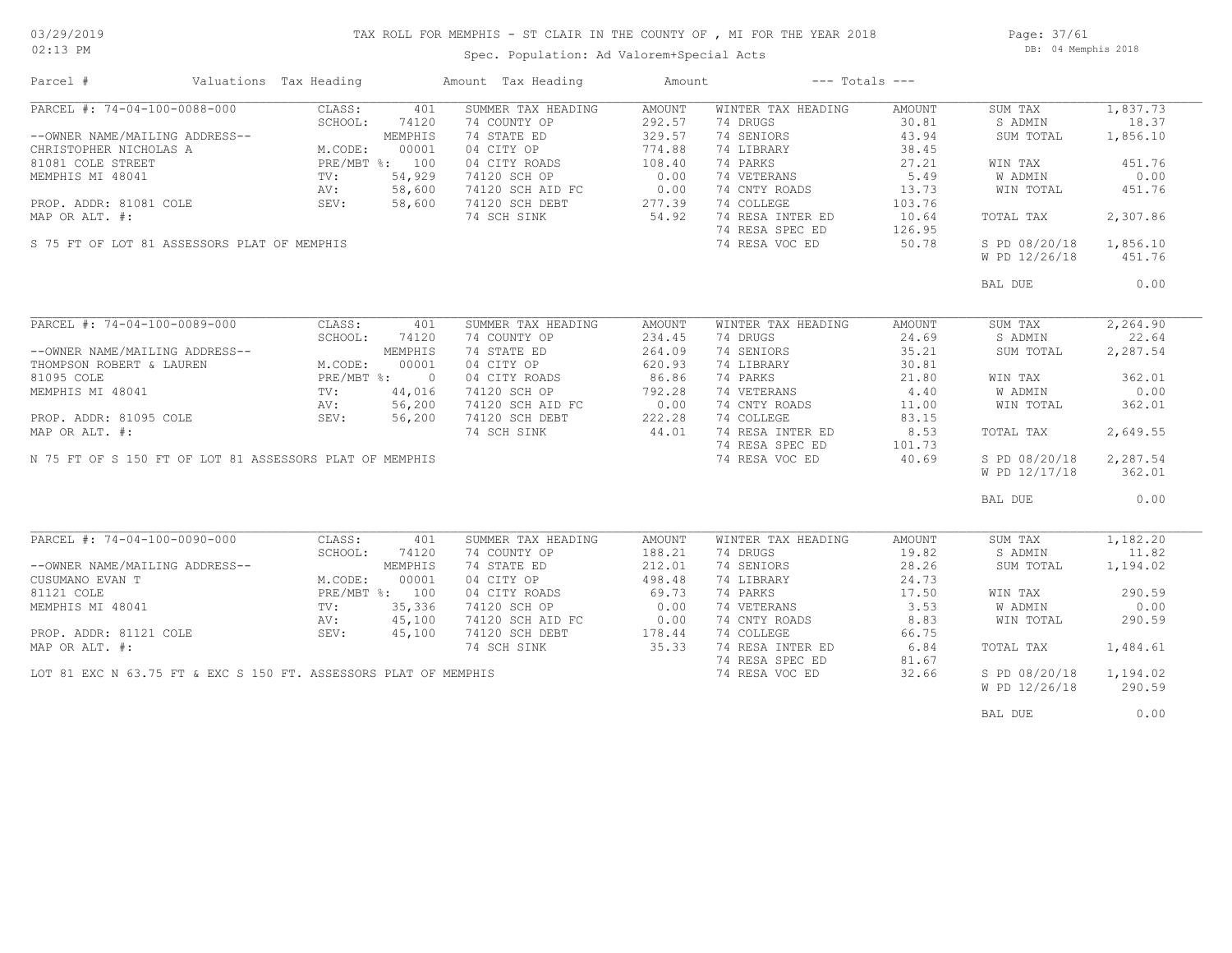Page: 38/61 DB: 04 Memphis 2018

| Parcel #                                                                                                                                     | Valuations Tax Heading                                                                        |              | Amount Tax Heading                                                 | Amount           |                                                | $---$ Totals $---$ |                    |                   |
|----------------------------------------------------------------------------------------------------------------------------------------------|-----------------------------------------------------------------------------------------------|--------------|--------------------------------------------------------------------|------------------|------------------------------------------------|--------------------|--------------------|-------------------|
| PARCEL #: 74-04-100-0091-000                                                                                                                 | CLASS:                                                                                        | 401          | SUMMER TAX HEADING                                                 | AMOUNT           | WINTER TAX HEADING                             | AMOUNT             | SUM TAX            | 1,123.47          |
|                                                                                                                                              | SCHOOL:                                                                                       | 74120        | 74 COUNTY OP                                                       | 178.86           | 74 DRUGS                                       | 18.83              | S ADMIN            | 11.23             |
| --OWNER NAME/MAILING ADDRESS--                                                                                                               |                                                                                               | MEMPHIS      | 74 STATE ED                                                        | 201.48           | 74 SENIORS                                     | 26.86              | SUM TOTAL          | 1,134.70          |
| TITUS SUZANNE                                                                                                                                | M.CODE: MEMPHIS<br>M.CODE: 00001<br>PRE/MBT %: 100<br>TV: 33,580<br>AV: 45,400<br>SEV: 45,400 |              | 04 CITY OP 473.71                                                  |                  | 74 LIBRARY                                     | 23.50              |                    |                   |
| 81165 COLE                                                                                                                                   |                                                                                               |              |                                                                    | 66.27            | 74 PARKS                                       | 16.63              | WIN TAX            | 276.14            |
| MEMPHIS MI 48041                                                                                                                             |                                                                                               |              | 04 CITY ROADS<br>74120 SCH OP                                      | 0.00             | 74 VETERANS                                    | 3.35               | W ADMIN            | 0.00              |
|                                                                                                                                              |                                                                                               |              |                                                                    |                  | 74 CNTY ROADS                                  | 8.39               | WIN TOTAL          | 276.14            |
|                                                                                                                                              |                                                                                               |              | 74120 SCH AID FC 0.00<br>74120 SCH DEBT 169.57                     |                  | 74 COLLEGE                                     | 63.43              |                    |                   |
| PROP. ADDR: 81165 COLE                                                                                                                       |                                                                                               |              |                                                                    |                  |                                                |                    |                    |                   |
| MAP OR ALT. #:                                                                                                                               |                                                                                               |              | 74 SCH SINK                                                        | 33.58            | 74 RESA INTER ED 6.50<br>74 RESA SPEC ED 77.61 |                    | TOTAL TAX          | 1,410.84          |
|                                                                                                                                              |                                                                                               |              |                                                                    |                  | 74 RESA SPEC ED                                | 77.61              |                    |                   |
| N 63.75 FT OF LOT 81 ASSESSORS PLAT OF MEMPHIS                                                                                               |                                                                                               |              |                                                                    |                  | 74 RESA VOC ED                                 | 31.04              | S PD 08/20/18      | 1,134.70          |
|                                                                                                                                              |                                                                                               |              |                                                                    |                  |                                                |                    | W PD 12/26/18      | 276.14            |
|                                                                                                                                              |                                                                                               |              |                                                                    |                  |                                                |                    | BAL DUE            | 0.00              |
|                                                                                                                                              |                                                                                               |              |                                                                    |                  |                                                |                    |                    |                   |
| PARCEL #: 74-04-100-0092-000                                                                                                                 | CLASS:                                                                                        | 401          | SUMMER TAX HEADING                                                 | AMOUNT           | WINTER TAX HEADING                             | AMOUNT             | SUM TAX            | 2,004.42          |
|                                                                                                                                              | SCHOOL:                                                                                       | 74120        | 74 COUNTY OP                                                       | 207.48           | 74 DRUGS                                       | 21.85              | S ADMIN            | 20.04             |
| --OWNER NAME/MAILING ADDRESS--                                                                                                               |                                                                                               | MEMPHIS      | 74 STATE ED                                                        | 233.72           | 74 SENIORS                                     | 31.16              | SUM TOTAL          | 2,024.46          |
| JELINEK CHRISTOPHER/MARY BETH                                                                                                                | M.CODE:                                                                                       | 00001        | 04 CITY OP                                                         | 549.52           | 74 LIBRARY                                     | 27.26              |                    |                   |
| 35750 PRATT                                                                                                                                  |                                                                                               | PRE/MBT %: 0 | 04 CITY ROADS                                                      | 76.87            | 74 PARKS                                       | 19.29              | WIN TAX            | 320.34            |
|                                                                                                                                              |                                                                                               |              | 74120 SCH OP                                                       | 701.17           | 74 VETERANS                                    | 3.89               | W ADMIN            | 0.00              |
| MEMPHIS MI 48041<br>PROP. ADDR: 81100 COLE 38, 954<br>PROP. ADDR: 81100 COLE 5EV: 46, 200                                                    |                                                                                               |              |                                                                    |                  |                                                |                    |                    |                   |
|                                                                                                                                              |                                                                                               |              | 74120 SCH AID FC<br>74120 SCH AID FC 0.00<br>74120 SCH DEBT 196.71 |                  | 74 CNTY ROADS<br>74 COLLEGE                    | 9.73               | WIN TOTAL          | 320.34            |
|                                                                                                                                              |                                                                                               |              | 74120 SCH DEBT                                                     | 196.71           |                                                | 73.58              |                    |                   |
| MAP OR ALT. #:                                                                                                                               |                                                                                               |              | 74 SCH SINK                                                        | 38.95            | 74 RESA INTER ED                               | 7.54               | TOTAL TAX          | 2,344.80          |
|                                                                                                                                              |                                                                                               |              |                                                                    |                  | 74 RESA SPEC ED                                | 90.03              |                    |                   |
| PARCEL A. THE N. 112.5 OF THE S. 225 FT OF LOT 82 OF ASSESSOR'S PLAT OF MEMPHIS                                                              |                                                                                               |              |                                                                    |                  | 74 RESA VOC ED                                 | 36.01              | S PD 08/20/18      | 2,024.46          |
| (L.51, P.11), SAID PLAT BEING LOCATED IN SEC.35, ST CLAIR COUNTY, MICH.                                                                      |                                                                                               |              |                                                                    |                  |                                                |                    | W PD 12/26/18      | 320.34            |
|                                                                                                                                              |                                                                                               |              |                                                                    |                  |                                                |                    | BAL DUE            | 0.00              |
|                                                                                                                                              |                                                                                               |              |                                                                    |                  |                                                |                    |                    |                   |
| PARCEL #: 74-04-100-0092-100                                                                                                                 | CLASS:<br>SCHOOL:                                                                             | 401          | SUMMER TAX HEADING                                                 | AMOUNT<br>384.70 | WINTER TAX HEADING<br>74 DRUGS                 | AMOUNT<br>40.51    | SUM TAX<br>S ADMIN | 2,416.40<br>24.16 |
|                                                                                                                                              |                                                                                               | 74120        | 74 COUNTY OP                                                       |                  |                                                |                    |                    |                   |
|                                                                                                                                              |                                                                                               |              | 74 STATE ED                                                        | 433.34           | 74 SENIORS                                     | 57.77              | SUM TOTAL          | 2,440.56          |
| --OWNER NAME/MAILING ADDRESS--<br>BROWN DAVID ALLAN M.CODE: 00001<br>81080 COLE PRE/MBT %: 100<br>MEMPHIS MI 48041 TV: 72,224<br>AV: 101,800 |                                                                                               |              | 04 CITY OP                                                         | 1,018.87         | 74 LIBRARY                                     | 50.55              |                    |                   |
|                                                                                                                                              |                                                                                               |              | 04 CITY ROADS                                                      | 142.54           | 74 PARKS                                       | 35.77              | WIN TAX            | 593.99            |
|                                                                                                                                              |                                                                                               |              | 74120 SCH OP                                                       | $0.00$<br>$0.00$ | 74 VETERANS                                    | 7.22               | W ADMIN            | 0.00              |
|                                                                                                                                              |                                                                                               |              | 74120 SCH AID FC                                                   |                  | 74 CNTY ROADS                                  | 18.05              | WIN TOTAL          | 593.99            |
| PROP. ADDR: 81080 COLE                                                                                                                       | SEV:                                                                                          | 101,800      | 74120 SCH DEBT                                                     | 364.73           | 74 COLLEGE                                     | 136.43             |                    |                   |
| MAP OR ALT. #:                                                                                                                               |                                                                                               |              | 74 SCH SINK                                                        | 72.22            | 74 RESA INTER ED                               | 13.99              | TOTAL TAX          | 3,034.55          |
|                                                                                                                                              |                                                                                               |              |                                                                    |                  | 74 RESA SPEC ED                                | 166.93             |                    |                   |
| PARCEL B THE S. 112.5 FT OF LOT 82, "ASSESSOR'S PLAT OF MEMPHIS" (L.51 P. 11),                                                               |                                                                                               |              |                                                                    |                  | 74 RESA VOC ED                                 | 66.77              | S PD 08/20/18      | 2,440.56          |
| SAID PLAT BEING LOCATED IN SEC. 35, ST CLAIR COUNTY, MICH.                                                                                   |                                                                                               |              |                                                                    |                  |                                                |                    | W PD 12/26/18      | 593.99            |
|                                                                                                                                              |                                                                                               |              |                                                                    |                  |                                                |                    | BAL DUE            | 0.00              |
|                                                                                                                                              |                                                                                               |              |                                                                    |                  |                                                |                    |                    |                   |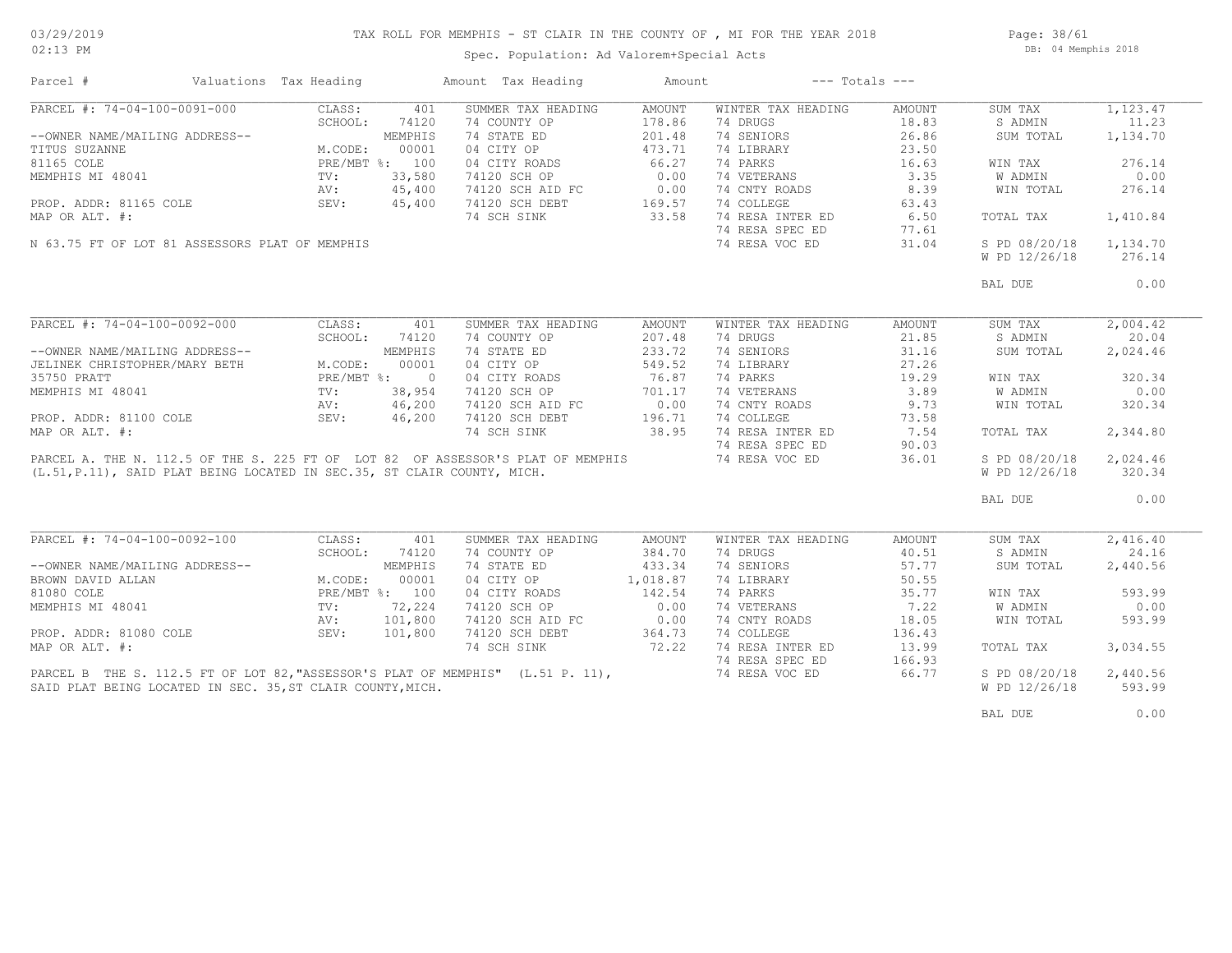### TAX ROLL FOR MEMPHIS - ST CLAIR IN THE COUNTY OF , MI FOR THE YEAR 2018

Spec. Population: Ad Valorem+Special Acts

Page: 39/61 DB: 04 Memphis 2018

| Parcel #                                                       | Valuations Tax Heading         | Amount Tax Heading                                                                      | Amount | $---$ Totals $---$    |                 |               |          |
|----------------------------------------------------------------|--------------------------------|-----------------------------------------------------------------------------------------|--------|-----------------------|-----------------|---------------|----------|
| PARCEL #: 74-04-100-0093-000                                   | CLASS:                         | 401<br>SUMMER TAX HEADING                                                               | AMOUNT | WINTER TAX HEADING    | AMOUNT          | SUM TAX       | 2,169.25 |
|                                                                | SCHOOL:<br>74120               | 74 COUNTY OP                                                                            | 224.54 | 74 DRUGS              | 23.65           | S ADMIN       | 21.69    |
| --OWNER NAME/MAILING ADDRESS--                                 | MEMPHIS                        | 74 STATE ED                                                                             | 252.94 | 74 SENIORS            | 33.72           | SUM TOTAL     | 2,190.94 |
| KEHOE THERESA A                                                | M.CODE:                        | 04 CITY OP<br>00001                                                                     | 594.71 | 74 LIBRARY            | 29.50           |               |          |
| 81220 COLE                                                     | PRE/MBT %: 0                   | 04 CITY ROADS                                                                           | 83.20  | 74 PARKS              | 20.88           | WIN TAX       | 346.69   |
| MEMPHIS MI 48041                                               | PRE/ME<br>TV:<br>AV:<br>42,157 | 74120 SCH OP                                                                            | 758.82 | 74 VETERANS           | 4.21            | W ADMIN       | 0.00     |
|                                                                | 52,600                         |                                                                                         |        | 74 CNTY ROADS         | 10.53           | WIN TOTAL     | 346.69   |
| PROP. ADDR: 81220 COLE                                         | SEV: 52,600                    | 74120 SCH AID FC<br>74120 SCH AID FC 0.00<br>74120 SCH DEBT 212.89<br>74 SCH SINK 42.15 |        | 74 COLLEGE            | 79.63           |               |          |
| MAP OR ALT. #:                                                 |                                |                                                                                         |        | 74 RESA INTER ED 8.17 |                 | TOTAL TAX     | 2,537.63 |
|                                                                |                                |                                                                                         |        | 74 RESA SPEC ED       | 97.43           |               |          |
| N 75 FT OF LOT 82 ASSESSORS PLAT OF MEMPHIS                    |                                |                                                                                         |        | 74 RESA VOC ED        | 38.97           | S PD 08/20/18 | 2,190.94 |
|                                                                |                                |                                                                                         |        |                       |                 | W PD 12/26/18 | 346.69   |
|                                                                |                                |                                                                                         |        |                       |                 |               |          |
|                                                                |                                |                                                                                         |        |                       |                 | BAL DUE       | 0.00     |
|                                                                |                                |                                                                                         |        |                       |                 |               |          |
| PARCEL #: 74-04-100-0094-000                                   | CLASS:                         | SUMMER TAX HEADING<br>401                                                               | AMOUNT | WINTER TAX HEADING    | AMOUNT          | SUM TAX       | 1,908.24 |
|                                                                | SCHOOL:<br>74120               | 74 COUNTY OP                                                                            | 303.80 | 74 DRUGS              | 31.99           | S ADMIN       | 19.08    |
|                                                                | MEMPHIS                        | 74 STATE ED                                                                             | 342.21 | 74 SENIORS            | 45.62           | SUM TOTAL     | 1,927.32 |
| --OWNER NAME/MAILING ADDRESS--<br>PATRONE RONALD L/CHRISTINA M | M.CODE:                        | 00001<br>04 CITY OP                                                                     | 804.61 | 74 LIBRARY            | 39.92           |               |          |
| 81180 COLE                                                     | PRE/MBT %: 100                 | 04 CITY ROADS                                                                           | 112.56 | 74 PARKS              | 28.25           | WIN TAX       | 469.06   |
| MEMPHIS MI 48041                                               | $\texttt{TV}$ :                | 57,036<br>74120 SCH OP                                                                  | 0.00   | 74 VETERANS           | 5.70            | W ADMIN       | 0.00     |
|                                                                | 71,300                         |                                                                                         |        | 74 CNTY ROADS         | 14.25           | WIN TOTAL     | 469.06   |
|                                                                | 71,300                         | 74120 SCH AID FC 0.00<br>74120 SCH DEBT 288.03<br>74 SCH SINK 57.03                     |        | 74 COLLEGE            |                 |               |          |
|                                                                |                                |                                                                                         |        |                       | 107.74<br>11.05 |               |          |
|                                                                |                                |                                                                                         |        | 74 RESA INTER ED      |                 | TOTAL TAX     | 2,396.38 |
|                                                                |                                |                                                                                         |        | 74 RESA SPEC ED       | 131.82          |               |          |
| S 140' of N 215' of LOT 82 ASSESSORS PLAT OF MEMPHIS           |                                |                                                                                         |        | 74 RESA VOC ED        | 52.72           | S PD 08/20/18 | 1,927.32 |
|                                                                |                                |                                                                                         |        |                       |                 | W PD 12/26/18 | 469.06   |
|                                                                |                                |                                                                                         |        |                       |                 | BAL DUE       | 0.00     |
|                                                                |                                |                                                                                         |        |                       |                 |               |          |
| $\overline{\text{PARCH}}$ #: 74-04-100-0095-000                | CLASS:                         | SUMMER TAX HEADING<br>401                                                               | AMOUNT | WINTER TAX HEADING    | AMOUNT          | SUM TAX       | 1,410.43 |
|                                                                | SCHOOL:                        | 74120<br>74 COUNTY OP                                                                   | 224.54 | 74 DRUGS              | 23.65           | S ADMIN       | 14.10    |
| --OWNER NAME/MAILING ADDRESS--                                 | MEMPHIS                        | 74 STATE ED                                                                             | 252.94 | 74 SENIORS            | 33.72           | SUM TOTAL     | 1,424.53 |
| NEW CARL D & DEBORAH L                                         | M.CODE:                        | 00001<br>04 CITY OP                                                                     | 594.71 | 74 LIBRARY            | 29.50           |               |          |
| 81010 COLE                                                     | PRE/MBT %: 100                 | 04 CITY ROADS                                                                           | 83.20  | 74 PARKS              | 20.88           | WIN TAX       | 346.69   |
| MEMPHIS MI 48041                                               | 42,157<br>$\text{TV}$ :        | 74120 SCH OP                                                                            | 0.00   | 74 VETERANS           | 4.21            | W ADMIN       | 0.00     |
|                                                                | AV:<br>53,900                  |                                                                                         |        | 74 CNTY ROADS         | 10.53           | WIN TOTAL     | 346.69   |
| PROP. ADDR: 81010 COLE                                         | SEV:<br>53,900                 | 74120 SCH AID FC 0.00<br>74120 SCH DEBT 212.89                                          |        | 74 COLLEGE            | 79.63           |               |          |
| MAP OR ALT. #:                                                 |                                | 74 SCH SINK                                                                             | 42.15  | 74 RESA INTER ED      |                 | TOTAL TAX     | 1,771.22 |
|                                                                |                                |                                                                                         |        |                       | 8.17            |               |          |
|                                                                |                                |                                                                                         |        | 74 RESA SPEC ED       | 97.43           |               |          |
| LOT 83 ASSESSORS PLAT OF MEMPHIS                               |                                |                                                                                         |        | 74 RESA VOC ED        | 38.97           | S PD 08/20/18 | 1,424.53 |
|                                                                |                                |                                                                                         |        |                       |                 | W PD 12/26/18 | 346.69   |
|                                                                |                                |                                                                                         |        |                       |                 | BAL DUE       | 0.00     |
|                                                                |                                |                                                                                         |        |                       |                 |               |          |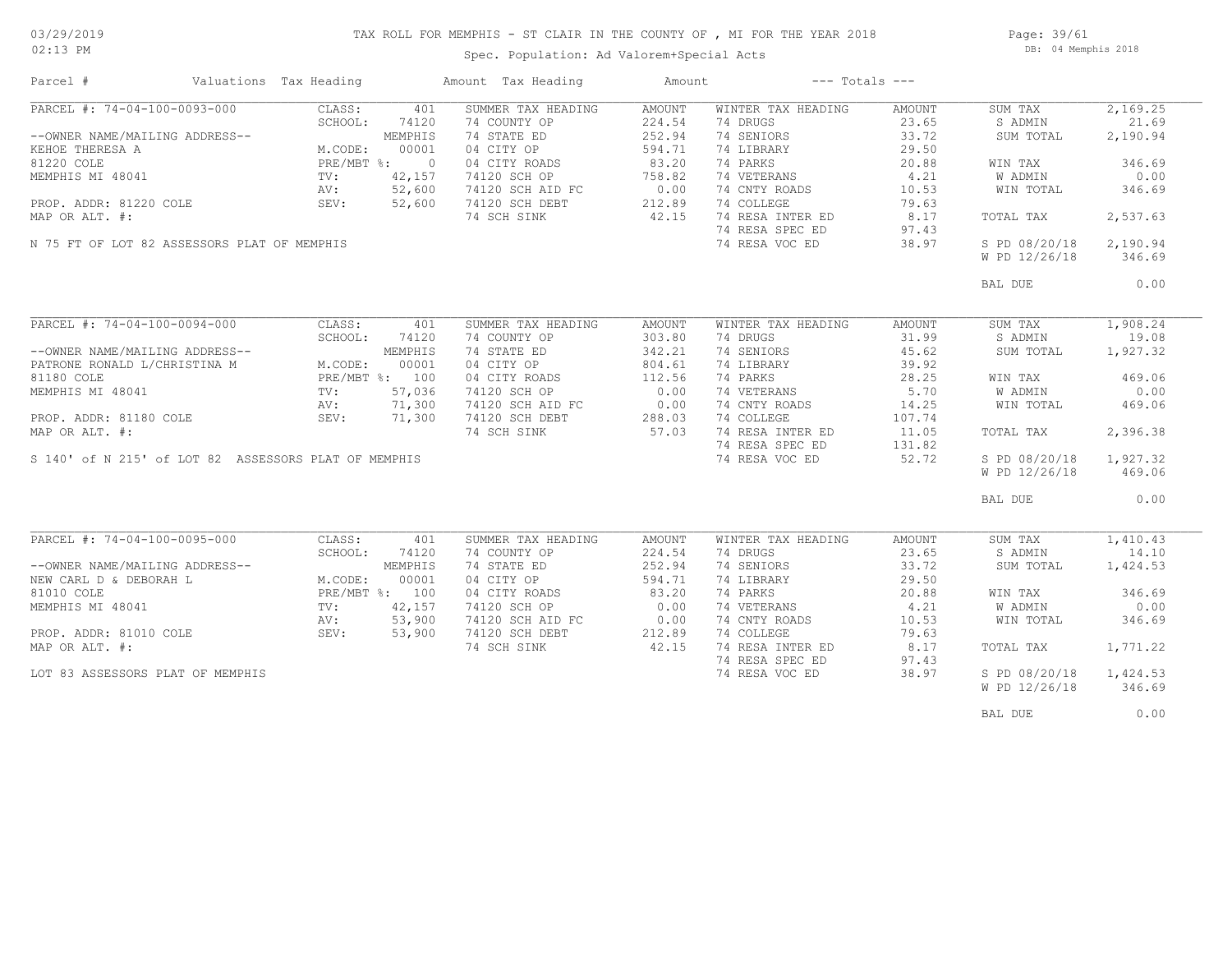### TAX ROLL FOR MEMPHIS - ST CLAIR IN THE COUNTY OF , MI FOR THE YEAR 2018

02:13 PM

### Spec. Population: Ad Valorem+Special Acts

Page: 40/61 DB: 04 Memphis 2018

| PARCEL #: 74-04-100-0096-000<br>CLASS:<br>401<br>SUMMER TAX HEADING<br>WINTER TAX HEADING<br>AMOUNT<br>AMOUNT<br>SUM TAX<br>SCHOOL:<br>74120<br>74 COUNTY OP<br>214.08<br>74 DRUGS<br>22.54<br>S ADMIN<br>MEMPHIS<br>74 STATE ED<br>74 SENIORS<br>32.15<br>1,358.15<br>--OWNER NAME/MAILING ADDRESS--<br>241.15<br>SUM TOTAL<br>M.CODE:<br>00001<br>04 CITY OP<br>567.00<br>74 LIBRARY<br>28.13<br>RECTOR LISA<br>PRE/MBT %: 100<br>74 PARKS<br>35375 BORDMAN<br>04 CITY ROADS<br>79.32<br>19.91<br>WIN TAX<br>330.52<br>40,193<br>0.00<br>74 VETERANS<br>4.01<br>0.00<br>MEMPHIS MI 48041<br>TV:<br>74120 SCH OP<br>W ADMIN<br>48,800<br>0.00<br>74120 SCH AID FC<br>74 CNTY ROADS<br>10.04<br>WIN TOTAL<br>330.52<br>AV:<br>48,800<br>202.97<br>74 COLLEGE<br>75.92<br>PROP. ADDR: 35375 BORDMAN<br>SEV:<br>74120 SCH DEBT<br>40.19<br>7.78<br>74 SCH SINK<br>74 RESA INTER ED<br>1,688.67<br>MAP OR ALT. #:<br>TOTAL TAX<br>74 RESA SPEC ED<br>92.89<br>74 RESA VOC ED<br>37.15<br>S PD 08/20/18<br>1,358.15<br>LOT 84 ASSESSORS PLAT OF MEMPHIS<br>W PD 12/26/18<br>330.52<br>BAL DUE<br>PARCEL #: 74-04-100-0097-000<br>CLASS:<br>401<br>SUMMER TAX HEADING<br>AMOUNT<br>WINTER TAX HEADING<br>AMOUNT<br>SUM TAX<br>304.35<br>74 DRUGS<br>32.05<br>S ADMIN<br>19.11<br>SCHOOL:<br>74120<br>74 COUNTY OP<br>--OWNER NAME/MAILING ADDRESS--<br>MEMPHIS<br>74 STATE ED<br>342.83<br>74 SENIORS<br>45.71<br>1,930.79<br>SUM TOTAL<br>04 CITY OP<br>806.06<br>74 LIBRARY<br>39.99<br>SPOUTZ KEVIN & CHRISTINE<br>M.CODE:<br>00001<br>PRE/MBT %: 100<br>112.76<br>74 PARKS<br>28.30<br>35801 BORDMAN<br>04 CITY ROADS<br>WIN TAX<br>469.93<br>MEMPHIS MI 48041<br>57,139<br>74120 SCH OP<br>0.00<br>74 VETERANS<br>5.71<br><b>W ADMIN</b><br>0.00<br>TV:<br>65,100<br>0.00<br>74 CNTY ROADS<br>14.28<br>469.93<br>74120 SCH AID FC<br>WIN TOTAL<br>AV:<br>74 COLLEGE<br>74120 SCH DEBT<br>PROP. ADDR: 35801 BORDMAN<br>SEV:<br>65,100<br>288.55<br>107.94<br>57.13<br>74 RESA INTER ED<br>2,400.72<br>MAP OR ALT. #:<br>74 SCH SINK<br>11.07<br>TOTAL TAX<br>74 RESA SPEC ED<br>132.06<br>74 RESA VOC ED<br>52.82<br>S PD 08/20/18<br>1,930.79<br>LOT 85 ASSESSORS PLAT OF MEMPHIS<br>W PD 12/26/18<br>469.93<br>0.00<br>BAL DUE<br>PARCEL #: 74-04-100-0098-000<br>2,403.18<br>CLASS:<br>401<br>SUMMER TAX HEADING<br>AMOUNT<br>WINTER TAX HEADING<br>AMOUNT<br>SUM TAX<br>SCHOOL:<br>74 COUNTY OP<br>74 DRUGS<br>24.03<br>74120<br>248.76<br>26.20<br>S ADMIN<br>74 SENIORS<br>--OWNER NAME/MAILING ADDRESS--<br>MEMPHIS<br>74 STATE ED<br>280.21<br>37.36<br>SUM TOTAL<br>2,427.21<br>M.CODE:<br>00001<br>04 CITY OP<br>658.84<br>74 LIBRARY<br>32.69<br>PRE/MBT %: 0<br>04 CITY ROADS<br>92.17<br>74 PARKS<br>23.13<br>WIN TAX<br>384.10<br>840.65<br>74 VETERANS<br>4.67<br>0.00<br>WEST PALM BEACH FL 33409<br>46,703<br>74120 SCH OP<br>TV:<br>W ADMIN<br>60,100<br>74120 SCH AID FC<br>0.00<br>74 CNTY ROADS<br>AV:<br>11.67<br>WIN TOTAL<br>384.10<br>235.85<br>74 COLLEGE<br>PROP. ADDR: 35845 BORDMAN<br>SEV:<br>60,100<br>74120 SCH DEBT<br>88.22<br>MAP OR ALT. #:<br>46.70<br>74 RESA INTER ED<br>9.05<br>74 SCH SINK<br>TOTAL TAX<br>2,811.31<br>74 RESA SPEC ED<br>107.94<br>2,427.21<br>LOT 86 & 87 ASSESSORS PLAT OF MEMPHIS<br>74 RESA VOC ED<br>43.17<br>S PD 08/20/18<br>W PD 12/26/18<br>384.10 | Parcel #             | Valuations Tax Heading | Amount Tax Heading | Amount | $---$ Totals $---$ |  |          |
|----------------------------------------------------------------------------------------------------------------------------------------------------------------------------------------------------------------------------------------------------------------------------------------------------------------------------------------------------------------------------------------------------------------------------------------------------------------------------------------------------------------------------------------------------------------------------------------------------------------------------------------------------------------------------------------------------------------------------------------------------------------------------------------------------------------------------------------------------------------------------------------------------------------------------------------------------------------------------------------------------------------------------------------------------------------------------------------------------------------------------------------------------------------------------------------------------------------------------------------------------------------------------------------------------------------------------------------------------------------------------------------------------------------------------------------------------------------------------------------------------------------------------------------------------------------------------------------------------------------------------------------------------------------------------------------------------------------------------------------------------------------------------------------------------------------------------------------------------------------------------------------------------------------------------------------------------------------------------------------------------------------------------------------------------------------------------------------------------------------------------------------------------------------------------------------------------------------------------------------------------------------------------------------------------------------------------------------------------------------------------------------------------------------------------------------------------------------------------------------------------------------------------------------------------------------------------------------------------------------------------------------------------------------------------------------------------------------------------------------------------------------------------------------------------------------------------------------------------------------------------------------------------------------------------------------------------------------------------------------------------------------------------------------------------------------------------------------------------------------------------------------------------------------------------------------------------------------------------------------------------------------------------------------------------------------------|----------------------|------------------------|--------------------|--------|--------------------|--|----------|
|                                                                                                                                                                                                                                                                                                                                                                                                                                                                                                                                                                                                                                                                                                                                                                                                                                                                                                                                                                                                                                                                                                                                                                                                                                                                                                                                                                                                                                                                                                                                                                                                                                                                                                                                                                                                                                                                                                                                                                                                                                                                                                                                                                                                                                                                                                                                                                                                                                                                                                                                                                                                                                                                                                                                                                                                                                                                                                                                                                                                                                                                                                                                                                                                                                                                                                                      |                      |                        |                    |        |                    |  | 1,344.71 |
|                                                                                                                                                                                                                                                                                                                                                                                                                                                                                                                                                                                                                                                                                                                                                                                                                                                                                                                                                                                                                                                                                                                                                                                                                                                                                                                                                                                                                                                                                                                                                                                                                                                                                                                                                                                                                                                                                                                                                                                                                                                                                                                                                                                                                                                                                                                                                                                                                                                                                                                                                                                                                                                                                                                                                                                                                                                                                                                                                                                                                                                                                                                                                                                                                                                                                                                      |                      |                        |                    |        |                    |  | 13.44    |
|                                                                                                                                                                                                                                                                                                                                                                                                                                                                                                                                                                                                                                                                                                                                                                                                                                                                                                                                                                                                                                                                                                                                                                                                                                                                                                                                                                                                                                                                                                                                                                                                                                                                                                                                                                                                                                                                                                                                                                                                                                                                                                                                                                                                                                                                                                                                                                                                                                                                                                                                                                                                                                                                                                                                                                                                                                                                                                                                                                                                                                                                                                                                                                                                                                                                                                                      |                      |                        |                    |        |                    |  |          |
|                                                                                                                                                                                                                                                                                                                                                                                                                                                                                                                                                                                                                                                                                                                                                                                                                                                                                                                                                                                                                                                                                                                                                                                                                                                                                                                                                                                                                                                                                                                                                                                                                                                                                                                                                                                                                                                                                                                                                                                                                                                                                                                                                                                                                                                                                                                                                                                                                                                                                                                                                                                                                                                                                                                                                                                                                                                                                                                                                                                                                                                                                                                                                                                                                                                                                                                      |                      |                        |                    |        |                    |  |          |
|                                                                                                                                                                                                                                                                                                                                                                                                                                                                                                                                                                                                                                                                                                                                                                                                                                                                                                                                                                                                                                                                                                                                                                                                                                                                                                                                                                                                                                                                                                                                                                                                                                                                                                                                                                                                                                                                                                                                                                                                                                                                                                                                                                                                                                                                                                                                                                                                                                                                                                                                                                                                                                                                                                                                                                                                                                                                                                                                                                                                                                                                                                                                                                                                                                                                                                                      |                      |                        |                    |        |                    |  |          |
|                                                                                                                                                                                                                                                                                                                                                                                                                                                                                                                                                                                                                                                                                                                                                                                                                                                                                                                                                                                                                                                                                                                                                                                                                                                                                                                                                                                                                                                                                                                                                                                                                                                                                                                                                                                                                                                                                                                                                                                                                                                                                                                                                                                                                                                                                                                                                                                                                                                                                                                                                                                                                                                                                                                                                                                                                                                                                                                                                                                                                                                                                                                                                                                                                                                                                                                      |                      |                        |                    |        |                    |  |          |
|                                                                                                                                                                                                                                                                                                                                                                                                                                                                                                                                                                                                                                                                                                                                                                                                                                                                                                                                                                                                                                                                                                                                                                                                                                                                                                                                                                                                                                                                                                                                                                                                                                                                                                                                                                                                                                                                                                                                                                                                                                                                                                                                                                                                                                                                                                                                                                                                                                                                                                                                                                                                                                                                                                                                                                                                                                                                                                                                                                                                                                                                                                                                                                                                                                                                                                                      |                      |                        |                    |        |                    |  |          |
|                                                                                                                                                                                                                                                                                                                                                                                                                                                                                                                                                                                                                                                                                                                                                                                                                                                                                                                                                                                                                                                                                                                                                                                                                                                                                                                                                                                                                                                                                                                                                                                                                                                                                                                                                                                                                                                                                                                                                                                                                                                                                                                                                                                                                                                                                                                                                                                                                                                                                                                                                                                                                                                                                                                                                                                                                                                                                                                                                                                                                                                                                                                                                                                                                                                                                                                      |                      |                        |                    |        |                    |  |          |
|                                                                                                                                                                                                                                                                                                                                                                                                                                                                                                                                                                                                                                                                                                                                                                                                                                                                                                                                                                                                                                                                                                                                                                                                                                                                                                                                                                                                                                                                                                                                                                                                                                                                                                                                                                                                                                                                                                                                                                                                                                                                                                                                                                                                                                                                                                                                                                                                                                                                                                                                                                                                                                                                                                                                                                                                                                                                                                                                                                                                                                                                                                                                                                                                                                                                                                                      |                      |                        |                    |        |                    |  |          |
|                                                                                                                                                                                                                                                                                                                                                                                                                                                                                                                                                                                                                                                                                                                                                                                                                                                                                                                                                                                                                                                                                                                                                                                                                                                                                                                                                                                                                                                                                                                                                                                                                                                                                                                                                                                                                                                                                                                                                                                                                                                                                                                                                                                                                                                                                                                                                                                                                                                                                                                                                                                                                                                                                                                                                                                                                                                                                                                                                                                                                                                                                                                                                                                                                                                                                                                      |                      |                        |                    |        |                    |  |          |
|                                                                                                                                                                                                                                                                                                                                                                                                                                                                                                                                                                                                                                                                                                                                                                                                                                                                                                                                                                                                                                                                                                                                                                                                                                                                                                                                                                                                                                                                                                                                                                                                                                                                                                                                                                                                                                                                                                                                                                                                                                                                                                                                                                                                                                                                                                                                                                                                                                                                                                                                                                                                                                                                                                                                                                                                                                                                                                                                                                                                                                                                                                                                                                                                                                                                                                                      |                      |                        |                    |        |                    |  |          |
|                                                                                                                                                                                                                                                                                                                                                                                                                                                                                                                                                                                                                                                                                                                                                                                                                                                                                                                                                                                                                                                                                                                                                                                                                                                                                                                                                                                                                                                                                                                                                                                                                                                                                                                                                                                                                                                                                                                                                                                                                                                                                                                                                                                                                                                                                                                                                                                                                                                                                                                                                                                                                                                                                                                                                                                                                                                                                                                                                                                                                                                                                                                                                                                                                                                                                                                      |                      |                        |                    |        |                    |  |          |
|                                                                                                                                                                                                                                                                                                                                                                                                                                                                                                                                                                                                                                                                                                                                                                                                                                                                                                                                                                                                                                                                                                                                                                                                                                                                                                                                                                                                                                                                                                                                                                                                                                                                                                                                                                                                                                                                                                                                                                                                                                                                                                                                                                                                                                                                                                                                                                                                                                                                                                                                                                                                                                                                                                                                                                                                                                                                                                                                                                                                                                                                                                                                                                                                                                                                                                                      |                      |                        |                    |        |                    |  |          |
|                                                                                                                                                                                                                                                                                                                                                                                                                                                                                                                                                                                                                                                                                                                                                                                                                                                                                                                                                                                                                                                                                                                                                                                                                                                                                                                                                                                                                                                                                                                                                                                                                                                                                                                                                                                                                                                                                                                                                                                                                                                                                                                                                                                                                                                                                                                                                                                                                                                                                                                                                                                                                                                                                                                                                                                                                                                                                                                                                                                                                                                                                                                                                                                                                                                                                                                      |                      |                        |                    |        |                    |  | 0.00     |
|                                                                                                                                                                                                                                                                                                                                                                                                                                                                                                                                                                                                                                                                                                                                                                                                                                                                                                                                                                                                                                                                                                                                                                                                                                                                                                                                                                                                                                                                                                                                                                                                                                                                                                                                                                                                                                                                                                                                                                                                                                                                                                                                                                                                                                                                                                                                                                                                                                                                                                                                                                                                                                                                                                                                                                                                                                                                                                                                                                                                                                                                                                                                                                                                                                                                                                                      |                      |                        |                    |        |                    |  |          |
|                                                                                                                                                                                                                                                                                                                                                                                                                                                                                                                                                                                                                                                                                                                                                                                                                                                                                                                                                                                                                                                                                                                                                                                                                                                                                                                                                                                                                                                                                                                                                                                                                                                                                                                                                                                                                                                                                                                                                                                                                                                                                                                                                                                                                                                                                                                                                                                                                                                                                                                                                                                                                                                                                                                                                                                                                                                                                                                                                                                                                                                                                                                                                                                                                                                                                                                      |                      |                        |                    |        |                    |  | 1,911.68 |
|                                                                                                                                                                                                                                                                                                                                                                                                                                                                                                                                                                                                                                                                                                                                                                                                                                                                                                                                                                                                                                                                                                                                                                                                                                                                                                                                                                                                                                                                                                                                                                                                                                                                                                                                                                                                                                                                                                                                                                                                                                                                                                                                                                                                                                                                                                                                                                                                                                                                                                                                                                                                                                                                                                                                                                                                                                                                                                                                                                                                                                                                                                                                                                                                                                                                                                                      |                      |                        |                    |        |                    |  |          |
|                                                                                                                                                                                                                                                                                                                                                                                                                                                                                                                                                                                                                                                                                                                                                                                                                                                                                                                                                                                                                                                                                                                                                                                                                                                                                                                                                                                                                                                                                                                                                                                                                                                                                                                                                                                                                                                                                                                                                                                                                                                                                                                                                                                                                                                                                                                                                                                                                                                                                                                                                                                                                                                                                                                                                                                                                                                                                                                                                                                                                                                                                                                                                                                                                                                                                                                      |                      |                        |                    |        |                    |  |          |
|                                                                                                                                                                                                                                                                                                                                                                                                                                                                                                                                                                                                                                                                                                                                                                                                                                                                                                                                                                                                                                                                                                                                                                                                                                                                                                                                                                                                                                                                                                                                                                                                                                                                                                                                                                                                                                                                                                                                                                                                                                                                                                                                                                                                                                                                                                                                                                                                                                                                                                                                                                                                                                                                                                                                                                                                                                                                                                                                                                                                                                                                                                                                                                                                                                                                                                                      |                      |                        |                    |        |                    |  |          |
|                                                                                                                                                                                                                                                                                                                                                                                                                                                                                                                                                                                                                                                                                                                                                                                                                                                                                                                                                                                                                                                                                                                                                                                                                                                                                                                                                                                                                                                                                                                                                                                                                                                                                                                                                                                                                                                                                                                                                                                                                                                                                                                                                                                                                                                                                                                                                                                                                                                                                                                                                                                                                                                                                                                                                                                                                                                                                                                                                                                                                                                                                                                                                                                                                                                                                                                      |                      |                        |                    |        |                    |  |          |
|                                                                                                                                                                                                                                                                                                                                                                                                                                                                                                                                                                                                                                                                                                                                                                                                                                                                                                                                                                                                                                                                                                                                                                                                                                                                                                                                                                                                                                                                                                                                                                                                                                                                                                                                                                                                                                                                                                                                                                                                                                                                                                                                                                                                                                                                                                                                                                                                                                                                                                                                                                                                                                                                                                                                                                                                                                                                                                                                                                                                                                                                                                                                                                                                                                                                                                                      |                      |                        |                    |        |                    |  |          |
|                                                                                                                                                                                                                                                                                                                                                                                                                                                                                                                                                                                                                                                                                                                                                                                                                                                                                                                                                                                                                                                                                                                                                                                                                                                                                                                                                                                                                                                                                                                                                                                                                                                                                                                                                                                                                                                                                                                                                                                                                                                                                                                                                                                                                                                                                                                                                                                                                                                                                                                                                                                                                                                                                                                                                                                                                                                                                                                                                                                                                                                                                                                                                                                                                                                                                                                      |                      |                        |                    |        |                    |  |          |
|                                                                                                                                                                                                                                                                                                                                                                                                                                                                                                                                                                                                                                                                                                                                                                                                                                                                                                                                                                                                                                                                                                                                                                                                                                                                                                                                                                                                                                                                                                                                                                                                                                                                                                                                                                                                                                                                                                                                                                                                                                                                                                                                                                                                                                                                                                                                                                                                                                                                                                                                                                                                                                                                                                                                                                                                                                                                                                                                                                                                                                                                                                                                                                                                                                                                                                                      |                      |                        |                    |        |                    |  |          |
|                                                                                                                                                                                                                                                                                                                                                                                                                                                                                                                                                                                                                                                                                                                                                                                                                                                                                                                                                                                                                                                                                                                                                                                                                                                                                                                                                                                                                                                                                                                                                                                                                                                                                                                                                                                                                                                                                                                                                                                                                                                                                                                                                                                                                                                                                                                                                                                                                                                                                                                                                                                                                                                                                                                                                                                                                                                                                                                                                                                                                                                                                                                                                                                                                                                                                                                      |                      |                        |                    |        |                    |  |          |
|                                                                                                                                                                                                                                                                                                                                                                                                                                                                                                                                                                                                                                                                                                                                                                                                                                                                                                                                                                                                                                                                                                                                                                                                                                                                                                                                                                                                                                                                                                                                                                                                                                                                                                                                                                                                                                                                                                                                                                                                                                                                                                                                                                                                                                                                                                                                                                                                                                                                                                                                                                                                                                                                                                                                                                                                                                                                                                                                                                                                                                                                                                                                                                                                                                                                                                                      |                      |                        |                    |        |                    |  |          |
|                                                                                                                                                                                                                                                                                                                                                                                                                                                                                                                                                                                                                                                                                                                                                                                                                                                                                                                                                                                                                                                                                                                                                                                                                                                                                                                                                                                                                                                                                                                                                                                                                                                                                                                                                                                                                                                                                                                                                                                                                                                                                                                                                                                                                                                                                                                                                                                                                                                                                                                                                                                                                                                                                                                                                                                                                                                                                                                                                                                                                                                                                                                                                                                                                                                                                                                      |                      |                        |                    |        |                    |  |          |
|                                                                                                                                                                                                                                                                                                                                                                                                                                                                                                                                                                                                                                                                                                                                                                                                                                                                                                                                                                                                                                                                                                                                                                                                                                                                                                                                                                                                                                                                                                                                                                                                                                                                                                                                                                                                                                                                                                                                                                                                                                                                                                                                                                                                                                                                                                                                                                                                                                                                                                                                                                                                                                                                                                                                                                                                                                                                                                                                                                                                                                                                                                                                                                                                                                                                                                                      |                      |                        |                    |        |                    |  |          |
|                                                                                                                                                                                                                                                                                                                                                                                                                                                                                                                                                                                                                                                                                                                                                                                                                                                                                                                                                                                                                                                                                                                                                                                                                                                                                                                                                                                                                                                                                                                                                                                                                                                                                                                                                                                                                                                                                                                                                                                                                                                                                                                                                                                                                                                                                                                                                                                                                                                                                                                                                                                                                                                                                                                                                                                                                                                                                                                                                                                                                                                                                                                                                                                                                                                                                                                      |                      |                        |                    |        |                    |  |          |
|                                                                                                                                                                                                                                                                                                                                                                                                                                                                                                                                                                                                                                                                                                                                                                                                                                                                                                                                                                                                                                                                                                                                                                                                                                                                                                                                                                                                                                                                                                                                                                                                                                                                                                                                                                                                                                                                                                                                                                                                                                                                                                                                                                                                                                                                                                                                                                                                                                                                                                                                                                                                                                                                                                                                                                                                                                                                                                                                                                                                                                                                                                                                                                                                                                                                                                                      |                      |                        |                    |        |                    |  |          |
|                                                                                                                                                                                                                                                                                                                                                                                                                                                                                                                                                                                                                                                                                                                                                                                                                                                                                                                                                                                                                                                                                                                                                                                                                                                                                                                                                                                                                                                                                                                                                                                                                                                                                                                                                                                                                                                                                                                                                                                                                                                                                                                                                                                                                                                                                                                                                                                                                                                                                                                                                                                                                                                                                                                                                                                                                                                                                                                                                                                                                                                                                                                                                                                                                                                                                                                      |                      |                        |                    |        |                    |  |          |
|                                                                                                                                                                                                                                                                                                                                                                                                                                                                                                                                                                                                                                                                                                                                                                                                                                                                                                                                                                                                                                                                                                                                                                                                                                                                                                                                                                                                                                                                                                                                                                                                                                                                                                                                                                                                                                                                                                                                                                                                                                                                                                                                                                                                                                                                                                                                                                                                                                                                                                                                                                                                                                                                                                                                                                                                                                                                                                                                                                                                                                                                                                                                                                                                                                                                                                                      |                      |                        |                    |        |                    |  |          |
|                                                                                                                                                                                                                                                                                                                                                                                                                                                                                                                                                                                                                                                                                                                                                                                                                                                                                                                                                                                                                                                                                                                                                                                                                                                                                                                                                                                                                                                                                                                                                                                                                                                                                                                                                                                                                                                                                                                                                                                                                                                                                                                                                                                                                                                                                                                                                                                                                                                                                                                                                                                                                                                                                                                                                                                                                                                                                                                                                                                                                                                                                                                                                                                                                                                                                                                      |                      |                        |                    |        |                    |  |          |
|                                                                                                                                                                                                                                                                                                                                                                                                                                                                                                                                                                                                                                                                                                                                                                                                                                                                                                                                                                                                                                                                                                                                                                                                                                                                                                                                                                                                                                                                                                                                                                                                                                                                                                                                                                                                                                                                                                                                                                                                                                                                                                                                                                                                                                                                                                                                                                                                                                                                                                                                                                                                                                                                                                                                                                                                                                                                                                                                                                                                                                                                                                                                                                                                                                                                                                                      |                      |                        |                    |        |                    |  |          |
|                                                                                                                                                                                                                                                                                                                                                                                                                                                                                                                                                                                                                                                                                                                                                                                                                                                                                                                                                                                                                                                                                                                                                                                                                                                                                                                                                                                                                                                                                                                                                                                                                                                                                                                                                                                                                                                                                                                                                                                                                                                                                                                                                                                                                                                                                                                                                                                                                                                                                                                                                                                                                                                                                                                                                                                                                                                                                                                                                                                                                                                                                                                                                                                                                                                                                                                      | HOLLOMAN CECILIA E   |                        |                    |        |                    |  |          |
|                                                                                                                                                                                                                                                                                                                                                                                                                                                                                                                                                                                                                                                                                                                                                                                                                                                                                                                                                                                                                                                                                                                                                                                                                                                                                                                                                                                                                                                                                                                                                                                                                                                                                                                                                                                                                                                                                                                                                                                                                                                                                                                                                                                                                                                                                                                                                                                                                                                                                                                                                                                                                                                                                                                                                                                                                                                                                                                                                                                                                                                                                                                                                                                                                                                                                                                      | 4200 COMMUNITY DRIVE |                        |                    |        |                    |  |          |
|                                                                                                                                                                                                                                                                                                                                                                                                                                                                                                                                                                                                                                                                                                                                                                                                                                                                                                                                                                                                                                                                                                                                                                                                                                                                                                                                                                                                                                                                                                                                                                                                                                                                                                                                                                                                                                                                                                                                                                                                                                                                                                                                                                                                                                                                                                                                                                                                                                                                                                                                                                                                                                                                                                                                                                                                                                                                                                                                                                                                                                                                                                                                                                                                                                                                                                                      |                      |                        |                    |        |                    |  |          |
|                                                                                                                                                                                                                                                                                                                                                                                                                                                                                                                                                                                                                                                                                                                                                                                                                                                                                                                                                                                                                                                                                                                                                                                                                                                                                                                                                                                                                                                                                                                                                                                                                                                                                                                                                                                                                                                                                                                                                                                                                                                                                                                                                                                                                                                                                                                                                                                                                                                                                                                                                                                                                                                                                                                                                                                                                                                                                                                                                                                                                                                                                                                                                                                                                                                                                                                      |                      |                        |                    |        |                    |  |          |
|                                                                                                                                                                                                                                                                                                                                                                                                                                                                                                                                                                                                                                                                                                                                                                                                                                                                                                                                                                                                                                                                                                                                                                                                                                                                                                                                                                                                                                                                                                                                                                                                                                                                                                                                                                                                                                                                                                                                                                                                                                                                                                                                                                                                                                                                                                                                                                                                                                                                                                                                                                                                                                                                                                                                                                                                                                                                                                                                                                                                                                                                                                                                                                                                                                                                                                                      |                      |                        |                    |        |                    |  |          |
|                                                                                                                                                                                                                                                                                                                                                                                                                                                                                                                                                                                                                                                                                                                                                                                                                                                                                                                                                                                                                                                                                                                                                                                                                                                                                                                                                                                                                                                                                                                                                                                                                                                                                                                                                                                                                                                                                                                                                                                                                                                                                                                                                                                                                                                                                                                                                                                                                                                                                                                                                                                                                                                                                                                                                                                                                                                                                                                                                                                                                                                                                                                                                                                                                                                                                                                      |                      |                        |                    |        |                    |  |          |
|                                                                                                                                                                                                                                                                                                                                                                                                                                                                                                                                                                                                                                                                                                                                                                                                                                                                                                                                                                                                                                                                                                                                                                                                                                                                                                                                                                                                                                                                                                                                                                                                                                                                                                                                                                                                                                                                                                                                                                                                                                                                                                                                                                                                                                                                                                                                                                                                                                                                                                                                                                                                                                                                                                                                                                                                                                                                                                                                                                                                                                                                                                                                                                                                                                                                                                                      |                      |                        |                    |        |                    |  |          |
|                                                                                                                                                                                                                                                                                                                                                                                                                                                                                                                                                                                                                                                                                                                                                                                                                                                                                                                                                                                                                                                                                                                                                                                                                                                                                                                                                                                                                                                                                                                                                                                                                                                                                                                                                                                                                                                                                                                                                                                                                                                                                                                                                                                                                                                                                                                                                                                                                                                                                                                                                                                                                                                                                                                                                                                                                                                                                                                                                                                                                                                                                                                                                                                                                                                                                                                      |                      |                        |                    |        |                    |  |          |
|                                                                                                                                                                                                                                                                                                                                                                                                                                                                                                                                                                                                                                                                                                                                                                                                                                                                                                                                                                                                                                                                                                                                                                                                                                                                                                                                                                                                                                                                                                                                                                                                                                                                                                                                                                                                                                                                                                                                                                                                                                                                                                                                                                                                                                                                                                                                                                                                                                                                                                                                                                                                                                                                                                                                                                                                                                                                                                                                                                                                                                                                                                                                                                                                                                                                                                                      |                      |                        |                    |        |                    |  |          |
|                                                                                                                                                                                                                                                                                                                                                                                                                                                                                                                                                                                                                                                                                                                                                                                                                                                                                                                                                                                                                                                                                                                                                                                                                                                                                                                                                                                                                                                                                                                                                                                                                                                                                                                                                                                                                                                                                                                                                                                                                                                                                                                                                                                                                                                                                                                                                                                                                                                                                                                                                                                                                                                                                                                                                                                                                                                                                                                                                                                                                                                                                                                                                                                                                                                                                                                      |                      |                        |                    |        |                    |  |          |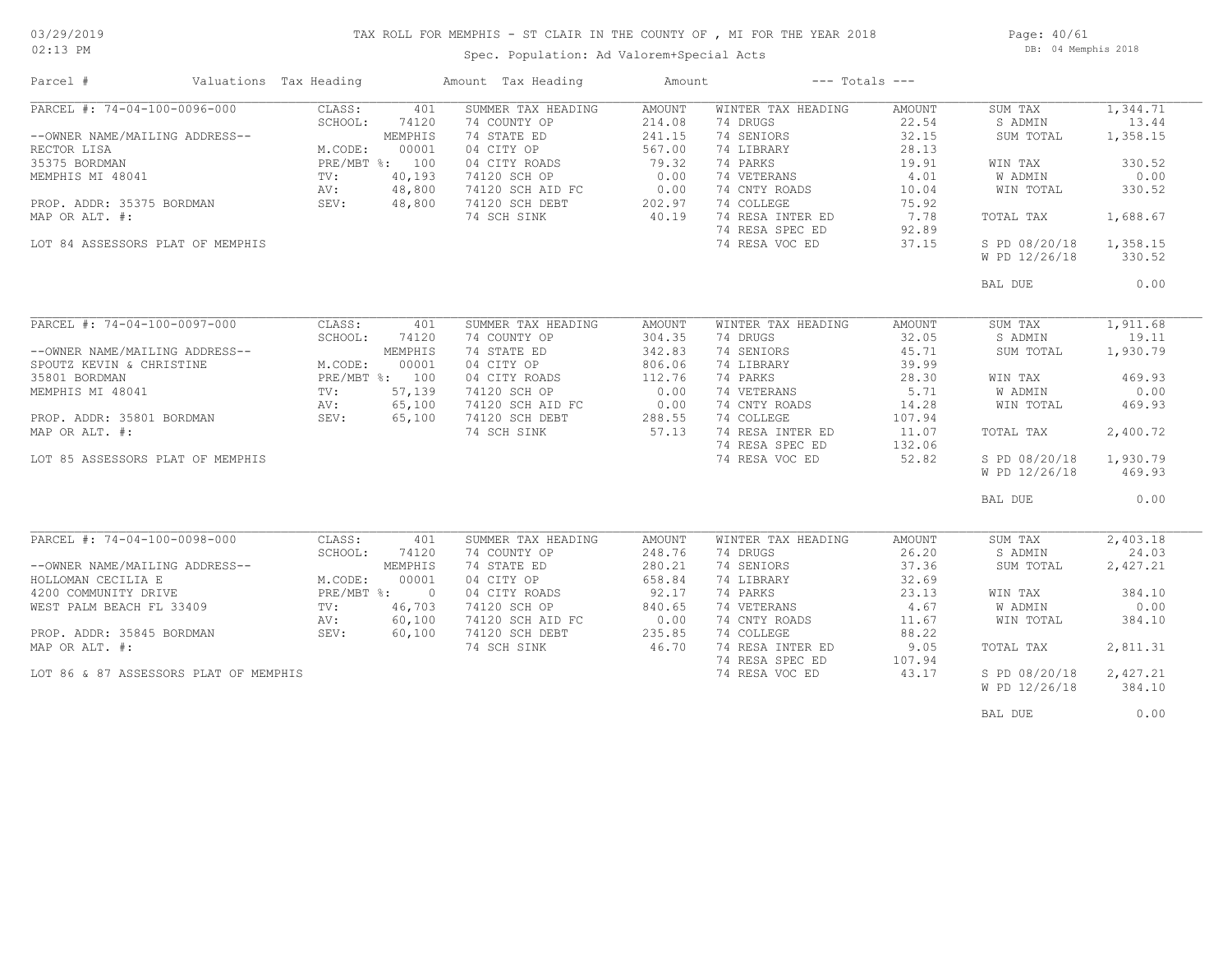### TAX ROLL FOR MEMPHIS - ST CLAIR IN THE COUNTY OF , MI FOR THE YEAR 2018

Page: 41/61 DB: 04 Memphis 2018

| Parcel #                                              | Valuations Tax Heading |                | Amount Tax Heading                                                                 | Amount                  |                                | $---$ Totals $---$ |                    |                   |
|-------------------------------------------------------|------------------------|----------------|------------------------------------------------------------------------------------|-------------------------|--------------------------------|--------------------|--------------------|-------------------|
| PARCEL #: 74-04-743-0001-000                          | CLASS:<br>SCHOOL:      | 201<br>74120   | SUMMER TAX HEADING<br>74 COUNTY OP                                                 | <b>AMOUNT</b><br>301.04 | WINTER TAX HEADING<br>74 DRUGS | AMOUNT<br>31.70    | SUM TAX<br>S ADMIN | 2,908.27<br>29.08 |
| --OWNER NAME/MAILING ADDRESS--                        |                        | MEMPHIS        | 74 STATE ED                                                                        | 339.11                  | 74 SENIORS                     | 45.21              | SUM TOTAL          | 2,937.35          |
| VARGA MIROSLAVA                                       | M.CODE:                |                | 04 CITY OP                                                                         | 797.31                  | 74 LIBRARY                     | 39.56              |                    |                   |
| 66011 LOWE PLANK                                      | PRE/MBT %:             | $\overline{0}$ | 04 CITY ROADS                                                                      | 111.54                  | 74 PARKS                       | 27.99              | WIN TAX            | 464.83            |
| NEW HAVEN MI 48050                                    | TV:                    | 56,519         | 74120 SCH OP                                                                       | 1,017.34                | 74 VETERANS                    | 5.65               | W ADMIN            | 0.00              |
|                                                       | AV:                    | 64,400         | 74120 SCH AID FC                                                                   | 0.00                    | 74 CNTY ROADS                  | 14.12              | WIN TOTAL          | 464.83            |
|                                                       |                        |                |                                                                                    |                         |                                |                    |                    |                   |
| PROP. ADDR: 81057 MAIN                                | SEV:                   | 64,400         | 74120 SCH DEBT                                                                     | 285.42                  | 74 COLLEGE                     | 106.77             |                    |                   |
| MAP OR ALT. #:                                        |                        |                | 74 SCH SINK                                                                        | 56.51                   | 74 RESA INTER ED               | 10.95              | TOTAL TAX          | 3,402.18          |
|                                                       |                        |                |                                                                                    |                         | 74 RESA SPEC ED                | 130.63             |                    | 2,937.35          |
| LOT 1 S.P. SPAFFORD'S ADDITION TO MEMPHIS VILLAGE     |                        |                |                                                                                    |                         | 74 RESA VOC ED                 | 52.25              | S PD 02/26/19      |                   |
|                                                       |                        |                |                                                                                    |                         |                                |                    | W PD 01/28/19      | 464.83            |
|                                                       |                        |                |                                                                                    |                         |                                |                    | BAL DUE            | 0.00              |
|                                                       |                        |                |                                                                                    |                         |                                |                    |                    |                   |
| PARCEL #: 74-04-743-0002-000                          | CLASS:                 | 201            | SUMMER TAX HEADING                                                                 | AMOUNT                  | WINTER TAX HEADING             | AMOUNT             | SUM TAX            | 453.67            |
|                                                       | SCHOOL:                | 74120          | 74 COUNTY OP                                                                       | 46.96                   | 74 DRUGS                       | 4.94               | S ADMIN            | 4.53              |
| --OWNER NAME/MAILING ADDRESS--                        |                        | MEMPHIS        | 74 STATE ED                                                                        | 52.90                   | 74 SENIORS                     | 7.05               | SUM TOTAL          | 458.20            |
| VARGA MIROSLAVA                                       | M.CODE:                |                | 04 CITY OP                                                                         | 124.38                  | 74 LIBRARY                     | 6.17               |                    |                   |
| 66011 LOWE PLANK                                      | $PRE/MBT$ %:           | $\overline{0}$ | 04 CITY ROADS                                                                      | 17.40                   | 74 PARKS                       | 4.36               | WIN TAX            | 72.47             |
| LENOX MI 48050                                        | TV:                    | 8,817          | 74120 SCH OP                                                                       | 158.70                  | 74 VETERANS                    | 0.88               | W ADMIN            | 0.00              |
|                                                       | AV:                    | 9,300          | 74120 SCH AID FC                                                                   | 0.00                    | 74 CNTY ROADS                  | 2.20               | WIN TOTAL          | 72.47             |
| PROP. ADDR: 81047 MAIN                                | SEV:                   | 9,300          | 74120 SCH DEBT                                                                     | 44.52                   | 74 COLLEGE                     | 16.65              |                    |                   |
| MAP OR ALT. #:                                        |                        |                | 74 SCH SINK                                                                        | 8.81                    | 74 RESA INTER ED               | 1.70               | TOTAL TAX          | 530.67            |
|                                                       |                        |                |                                                                                    |                         | 74 RESA SPEC ED                | 20.37              |                    |                   |
| LOT 2 S.P. SPAFFORD'S ADDITION TO MEMPHIS VILLAGE     |                        |                |                                                                                    |                         | 74 RESA VOC ED                 | 8.15               | S PD 02/26/19      | 458.20            |
|                                                       |                        |                |                                                                                    |                         |                                |                    |                    |                   |
|                                                       |                        |                |                                                                                    |                         |                                |                    | W PD 01/28/19      | 72.47             |
|                                                       |                        |                |                                                                                    |                         |                                |                    | BAL DUE            | 0.00              |
|                                                       |                        |                |                                                                                    |                         |                                |                    |                    |                   |
| PARCEL #: 74-04-743-0003-000                          | CLASS:                 | 202            | SUMMER TAX HEADING                                                                 | <b>AMOUNT</b>           | WINTER TAX HEADING             | AMOUNT             | SUM TAX            | 917.29            |
|                                                       | SCHOOL:                | 74120          | 74 COUNTY OP                                                                       | 94.95                   | 74 DRUGS                       | 10.00              | S ADMIN            | 9.17              |
| --OWNER NAME/MAILING ADDRESS--                        |                        | MEMPHIS        | 74 STATE ED                                                                        | 106.96                  | 74 SENIORS                     | 14.26              | SUM TOTAL          | 926.46            |
| VARGA PAVLE & MIRA LIVING TRUST                       | M.CODE:                |                | 04 CITY OP                                                                         | 251.48                  | 74 LIBRARY                     | 12.47              |                    |                   |
| 66011 LOWE PLANK                                      | PRE/MBT %:             | $\overline{0}$ | 04 CITY ROADS                                                                      | 35.18                   | 74 PARKS                       | 8.83               | WIN TAX            | 146.59            |
| LENOX MI 48050                                        | TV:                    | 17,827         | 74120 SCH OP                                                                       | 320.88                  | 74 VETERANS                    | 1.78               | <b>W ADMIN</b>     | 0.00              |
|                                                       | AV:                    | 20,700         | 74120 SCH AID FC                                                                   | 0.00                    | 74 CNTY ROADS                  | 4.45               | WIN TOTAL          | 146.59            |
| PROP. ADDR: 34875 BORDMAN/81121 MAIN                  | SEV:                   | 20,700         | 74120 SCH DEBT                                                                     | 90.02                   | 74 COLLEGE                     | 33.67              |                    |                   |
| MAP OR ALT. #:                                        |                        |                | 74 SCH SINK                                                                        | 17.82                   | 74 RESA INTER ED               | 3.45               | TOTAL TAX          | 1,073.05          |
|                                                       |                        |                |                                                                                    |                         | 74 RESA SPEC ED                | 41.20              |                    |                   |
|                                                       |                        |                | LOT 3 TO 7 INC; ALSO INC THAT PART OF VAC ALLEY LYING S OF N LINE S 5 FT LOT 3 EXT |                         | 74 RESA VOC ED                 | 16.48              | S PD 02/26/19      | 926.46            |
| W TO LOT 6S.P. SPAFFORD'S ADDITION TO MEMPHIS VILLAGE |                        |                |                                                                                    |                         |                                |                    | W PD 01/28/19      | 146.59            |
|                                                       |                        |                |                                                                                    |                         |                                |                    |                    |                   |
|                                                       |                        |                |                                                                                    |                         |                                |                    | BAL DUE            | 0.00              |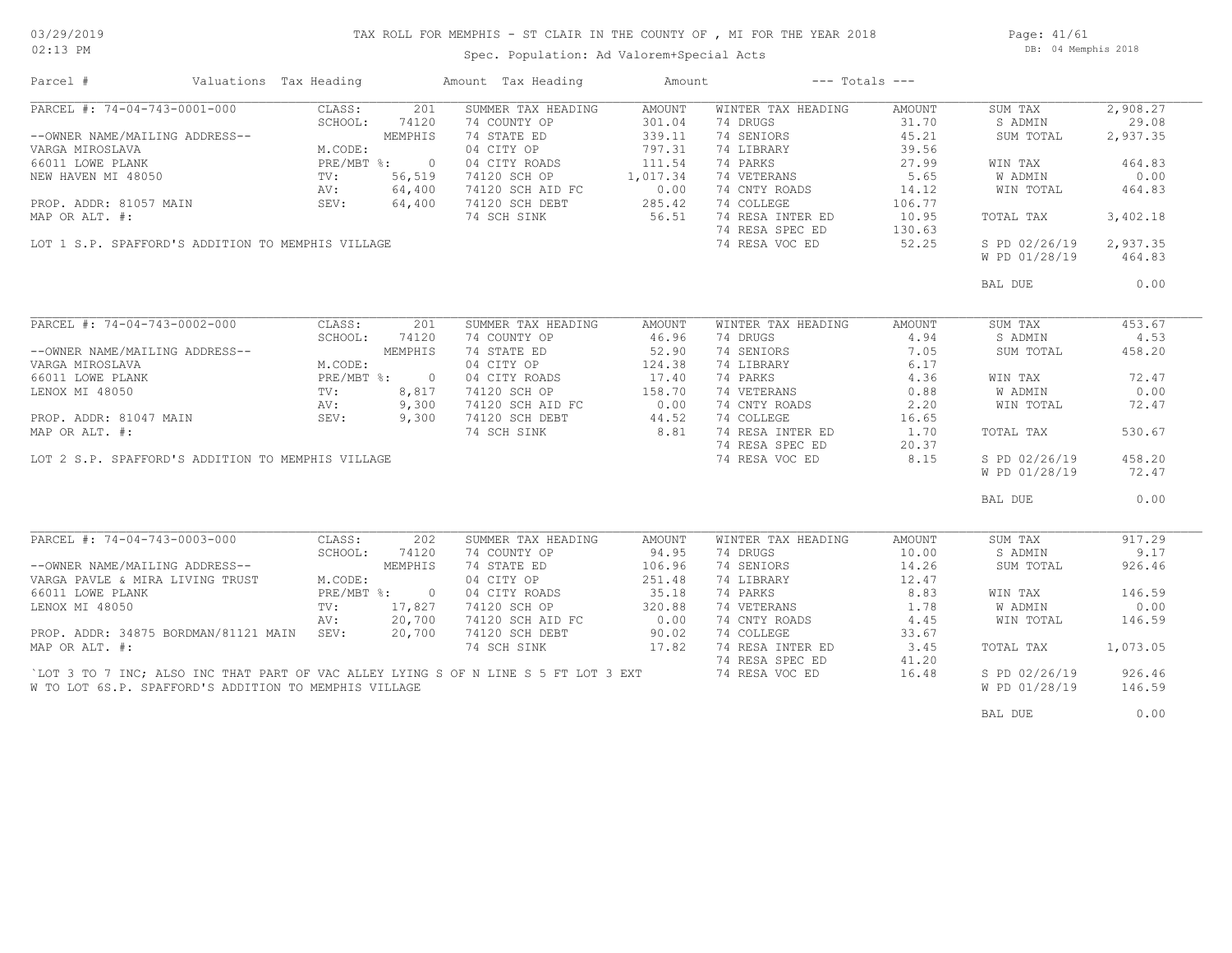### TAX ROLL FOR MEMPHIS - ST CLAIR IN THE COUNTY OF , MI FOR THE YEAR 2018

Page: 42/61 DB: 04 Memphis 2018

| Parcel #                                                                                                                                                                                                                                                                                                                                                                                                     | Valuations Tax Heading | Amount Tax Heading                                                                                                                                                                                     | Amount |                                                                                                                                            | $---$ Totals $---$ |                        |          |
|--------------------------------------------------------------------------------------------------------------------------------------------------------------------------------------------------------------------------------------------------------------------------------------------------------------------------------------------------------------------------------------------------------------|------------------------|--------------------------------------------------------------------------------------------------------------------------------------------------------------------------------------------------------|--------|--------------------------------------------------------------------------------------------------------------------------------------------|--------------------|------------------------|----------|
|                                                                                                                                                                                                                                                                                                                                                                                                              |                        |                                                                                                                                                                                                        |        |                                                                                                                                            |                    |                        | 448.27   |
|                                                                                                                                                                                                                                                                                                                                                                                                              |                        |                                                                                                                                                                                                        |        |                                                                                                                                            |                    |                        | 4.48     |
|                                                                                                                                                                                                                                                                                                                                                                                                              |                        |                                                                                                                                                                                                        |        |                                                                                                                                            |                    |                        | 452.75   |
|                                                                                                                                                                                                                                                                                                                                                                                                              |                        |                                                                                                                                                                                                        |        |                                                                                                                                            |                    |                        |          |
|                                                                                                                                                                                                                                                                                                                                                                                                              |                        |                                                                                                                                                                                                        |        |                                                                                                                                            |                    |                        | 71.59    |
|                                                                                                                                                                                                                                                                                                                                                                                                              |                        |                                                                                                                                                                                                        |        |                                                                                                                                            |                    |                        | 0.00     |
|                                                                                                                                                                                                                                                                                                                                                                                                              |                        |                                                                                                                                                                                                        |        |                                                                                                                                            |                    |                        | 71.59    |
|                                                                                                                                                                                                                                                                                                                                                                                                              |                        |                                                                                                                                                                                                        |        |                                                                                                                                            |                    |                        |          |
|                                                                                                                                                                                                                                                                                                                                                                                                              |                        |                                                                                                                                                                                                        |        |                                                                                                                                            |                    |                        | 524.34   |
|                                                                                                                                                                                                                                                                                                                                                                                                              |                        |                                                                                                                                                                                                        |        |                                                                                                                                            |                    |                        |          |
|                                                                                                                                                                                                                                                                                                                                                                                                              |                        |                                                                                                                                                                                                        |        |                                                                                                                                            |                    |                        |          |
|                                                                                                                                                                                                                                                                                                                                                                                                              |                        |                                                                                                                                                                                                        |        |                                                                                                                                            |                    | S PD 02/26/19          | 452.75   |
|                                                                                                                                                                                                                                                                                                                                                                                                              |                        |                                                                                                                                                                                                        |        |                                                                                                                                            |                    |                        | 71.59    |
|                                                                                                                                                                                                                                                                                                                                                                                                              |                        |                                                                                                                                                                                                        |        |                                                                                                                                            |                    | BAL DUE                | 0.00     |
| $\begin{tabular}{l c c c c c} \hline \texttt{PARC} & \texttt{#: } 74-04-743-0005-000 & \texttt{CLASS: } 202 & \texttt{SUMMER TAX HEDING} & \texttt{AMOMIT} & \texttt{NIMTER TAX HEDDING} & \texttt{AMOMIT} & \texttt{SUMW} & \texttt{SUM TAX} \\ -\texttt{OMNER NAMB/MALILING ADDRESS--} & \texttt{SEHODRESS--} & \texttt{MEMPHIS} & \texttt{14.5} & \texttt{74.5} & \texttt{30.10} & \texttt{74.5} & \text$ |                        |                                                                                                                                                                                                        |        |                                                                                                                                            |                    |                        |          |
|                                                                                                                                                                                                                                                                                                                                                                                                              |                        |                                                                                                                                                                                                        |        |                                                                                                                                            |                    |                        | 290.75   |
|                                                                                                                                                                                                                                                                                                                                                                                                              |                        |                                                                                                                                                                                                        |        |                                                                                                                                            |                    |                        | 2.90     |
|                                                                                                                                                                                                                                                                                                                                                                                                              |                        |                                                                                                                                                                                                        |        |                                                                                                                                            |                    |                        | 293.65   |
|                                                                                                                                                                                                                                                                                                                                                                                                              |                        |                                                                                                                                                                                                        |        |                                                                                                                                            |                    |                        |          |
|                                                                                                                                                                                                                                                                                                                                                                                                              |                        |                                                                                                                                                                                                        |        |                                                                                                                                            |                    |                        | 46.44    |
|                                                                                                                                                                                                                                                                                                                                                                                                              |                        |                                                                                                                                                                                                        |        |                                                                                                                                            |                    |                        | 0.00     |
|                                                                                                                                                                                                                                                                                                                                                                                                              |                        |                                                                                                                                                                                                        |        |                                                                                                                                            |                    |                        | 46.44    |
|                                                                                                                                                                                                                                                                                                                                                                                                              |                        |                                                                                                                                                                                                        |        |                                                                                                                                            |                    |                        |          |
|                                                                                                                                                                                                                                                                                                                                                                                                              |                        |                                                                                                                                                                                                        |        |                                                                                                                                            |                    |                        | 340.09   |
|                                                                                                                                                                                                                                                                                                                                                                                                              |                        |                                                                                                                                                                                                        |        |                                                                                                                                            |                    |                        |          |
|                                                                                                                                                                                                                                                                                                                                                                                                              |                        |                                                                                                                                                                                                        |        |                                                                                                                                            |                    |                        | 293.65   |
|                                                                                                                                                                                                                                                                                                                                                                                                              |                        |                                                                                                                                                                                                        |        |                                                                                                                                            |                    | W PD 01/28/19          | 46.44    |
|                                                                                                                                                                                                                                                                                                                                                                                                              |                        |                                                                                                                                                                                                        |        |                                                                                                                                            |                    |                        |          |
|                                                                                                                                                                                                                                                                                                                                                                                                              |                        |                                                                                                                                                                                                        |        |                                                                                                                                            |                    | BAL DUE                | 0.00     |
|                                                                                                                                                                                                                                                                                                                                                                                                              |                        |                                                                                                                                                                                                        |        |                                                                                                                                            |                    |                        |          |
| PARCEL #: 74-04-743-0006-000                                                                                                                                                                                                                                                                                                                                                                                 | CLASS: 704             | SUMMER TAX HEADING AMOUNT                                                                                                                                                                              |        | WINTER TAX HEADING AMOUNT                                                                                                                  |                    | SUM TAX                | 0.00     |
| PARCEL #: 74-04-743-0006-000<br>-OWNER NAME/MAILING ADDRESS--<br>MEMPHIS COMMUNITY SCHOOLS<br>P.O. BOX 201<br>MEMPHIS MI 48041<br>MEMPHIS MI 48041<br>MEMPHIS MI 48041<br>PROP. ADDR: 34165 BORDMAN<br>PROP. ADDR: 34165 BORDMAN<br>MEMPHIS MI                                                                                                                                                               |                        |                                                                                                                                                                                                        |        | 74 DRUGS                                                                                                                                   | 0.00               | S ADMIN                | 0.00     |
|                                                                                                                                                                                                                                                                                                                                                                                                              |                        |                                                                                                                                                                                                        |        | 74 SENIORS                                                                                                                                 | 0.00               | SUM TOTAL              | 0.00     |
|                                                                                                                                                                                                                                                                                                                                                                                                              |                        |                                                                                                                                                                                                        |        | 74 LIBRARY                                                                                                                                 | 0.00               |                        |          |
|                                                                                                                                                                                                                                                                                                                                                                                                              |                        |                                                                                                                                                                                                        |        | 74 PARKS                                                                                                                                   | 0.00               | WIN TAX                | 0.00     |
|                                                                                                                                                                                                                                                                                                                                                                                                              |                        |                                                                                                                                                                                                        |        | 74 PARKS U.UU<br>74 VETERANS 0.00<br>74 CNTY ROADS 0.00                                                                                    |                    |                        | 0.00     |
|                                                                                                                                                                                                                                                                                                                                                                                                              |                        |                                                                                                                                                                                                        |        |                                                                                                                                            |                    | W ADMIN                |          |
|                                                                                                                                                                                                                                                                                                                                                                                                              |                        |                                                                                                                                                                                                        |        |                                                                                                                                            |                    | WIN TOTAL              | 0.00     |
|                                                                                                                                                                                                                                                                                                                                                                                                              |                        |                                                                                                                                                                                                        |        | 74 COLLEGE                                                                                                                                 | 0.00               |                        |          |
|                                                                                                                                                                                                                                                                                                                                                                                                              |                        |                                                                                                                                                                                                        |        | 74 RESA INTER ED                                                                                                                           | 0.00               | TOTAL TAX              | 0.00     |
|                                                                                                                                                                                                                                                                                                                                                                                                              |                        |                                                                                                                                                                                                        |        | 74 RESA SPEC ED                                                                                                                            | 0.00               |                        |          |
| W 48 FT OF LOT 9 S. P. SPAFFORDS ADDITION TO MEMPHIS VILLAGE                                                                                                                                                                                                                                                                                                                                                 |                        |                                                                                                                                                                                                        |        | 74 RESA VOC ED                                                                                                                             | 0.00               | BAL DUE                | 0.00     |
|                                                                                                                                                                                                                                                                                                                                                                                                              |                        |                                                                                                                                                                                                        |        |                                                                                                                                            |                    |                        |          |
| PARCEL #: 74-04-748-0001-000                                                                                                                                                                                                                                                                                                                                                                                 | CLASS:<br>201          |                                                                                                                                                                                                        |        | WINTER TAX HEADING                                                                                                                         | AMOUNT             | SUM TAX                | 1,669.46 |
|                                                                                                                                                                                                                                                                                                                                                                                                              | SCHOOL:<br>74120       |                                                                                                                                                                                                        |        | 74 DRUGS                                                                                                                                   | 18.20              | S ADMIN                | 16.69    |
|                                                                                                                                                                                                                                                                                                                                                                                                              |                        |                                                                                                                                                                                                        |        | 74 SENIORS                                                                                                                                 | 25.95              | SUM TOTAL              | 1,686.15 |
|                                                                                                                                                                                                                                                                                                                                                                                                              |                        |                                                                                                                                                                                                        |        |                                                                                                                                            |                    |                        |          |
|                                                                                                                                                                                                                                                                                                                                                                                                              |                        |                                                                                                                                                                                                        |        |                                                                                                                                            |                    | WIN TAX                | 266.81   |
|                                                                                                                                                                                                                                                                                                                                                                                                              |                        |                                                                                                                                                                                                        |        | 74 LIBRAY<br>74 PARKS<br>74 VETERANS<br>74 VETERANS<br>74 VETERANS<br>74 PARKS<br>74 PARKS<br>74 PARKS<br>74 PARKS<br>74 PARKS<br>74 PARKS |                    | W ADMIN                | 0.00     |
|                                                                                                                                                                                                                                                                                                                                                                                                              |                        |                                                                                                                                                                                                        |        |                                                                                                                                            |                    | WIN TOTAL              | 266.81   |
|                                                                                                                                                                                                                                                                                                                                                                                                              |                        |                                                                                                                                                                                                        |        |                                                                                                                                            |                    |                        |          |
| --OWNER NAME/MAILING ADDRESS--<br>CHUCKS AUTO SURGEON, LLC<br>35065 BOARDMAN RD<br>MEMPHIS MI 48041<br>PROP. ADDR: 35065 BORDMAN<br>PROP. ADDR: 35065 BORDMAN<br>MAP OP AIT #:<br>MAP OP AIT #:<br>37,400<br>MAP OR ALT. #:                                                                                                                                                                                  |                        | SUMMER TAX HEADING 112.81 74<br>74 COUNTY OP 172.81 74<br>74 STATE ED 194.66 74<br>04 CITY OP 457.69 7<br>04 CITY ROADS 64.03 7<br>74120 SCH AID FC 0.00<br>74120 SCH DEBT 163.84<br>74 SCH SINK 32.44 |        |                                                                                                                                            |                    | TOTAL TAX              | 1,952.96 |
|                                                                                                                                                                                                                                                                                                                                                                                                              |                        |                                                                                                                                                                                                        |        |                                                                                                                                            | 6.28               |                        |          |
|                                                                                                                                                                                                                                                                                                                                                                                                              |                        |                                                                                                                                                                                                        |        |                                                                                                                                            |                    |                        |          |
| LOT 2 & E 20 FT OF LOT 3 & E 80 FT OF S 30 FT OF LOT 18 & LOT 1 F E SPENCERS<br>ADDITION TO THE VILLAGE OF MEMPHIS                                                                                                                                                                                                                                                                                           |                        |                                                                                                                                                                                                        |        | 74 VELENING CORRECTED 51.28<br>74 COLLEGE 61.28<br>74 RESA INTER ED 6.28<br>74 RESA SPEC ED 74.98<br>74 RESA SPEC ED 74.98                 |                    | S PD 10/17/18 1,686.15 |          |
|                                                                                                                                                                                                                                                                                                                                                                                                              |                        |                                                                                                                                                                                                        |        |                                                                                                                                            |                    | BAL DUE                | 266.81   |
|                                                                                                                                                                                                                                                                                                                                                                                                              |                        |                                                                                                                                                                                                        |        |                                                                                                                                            |                    |                        |          |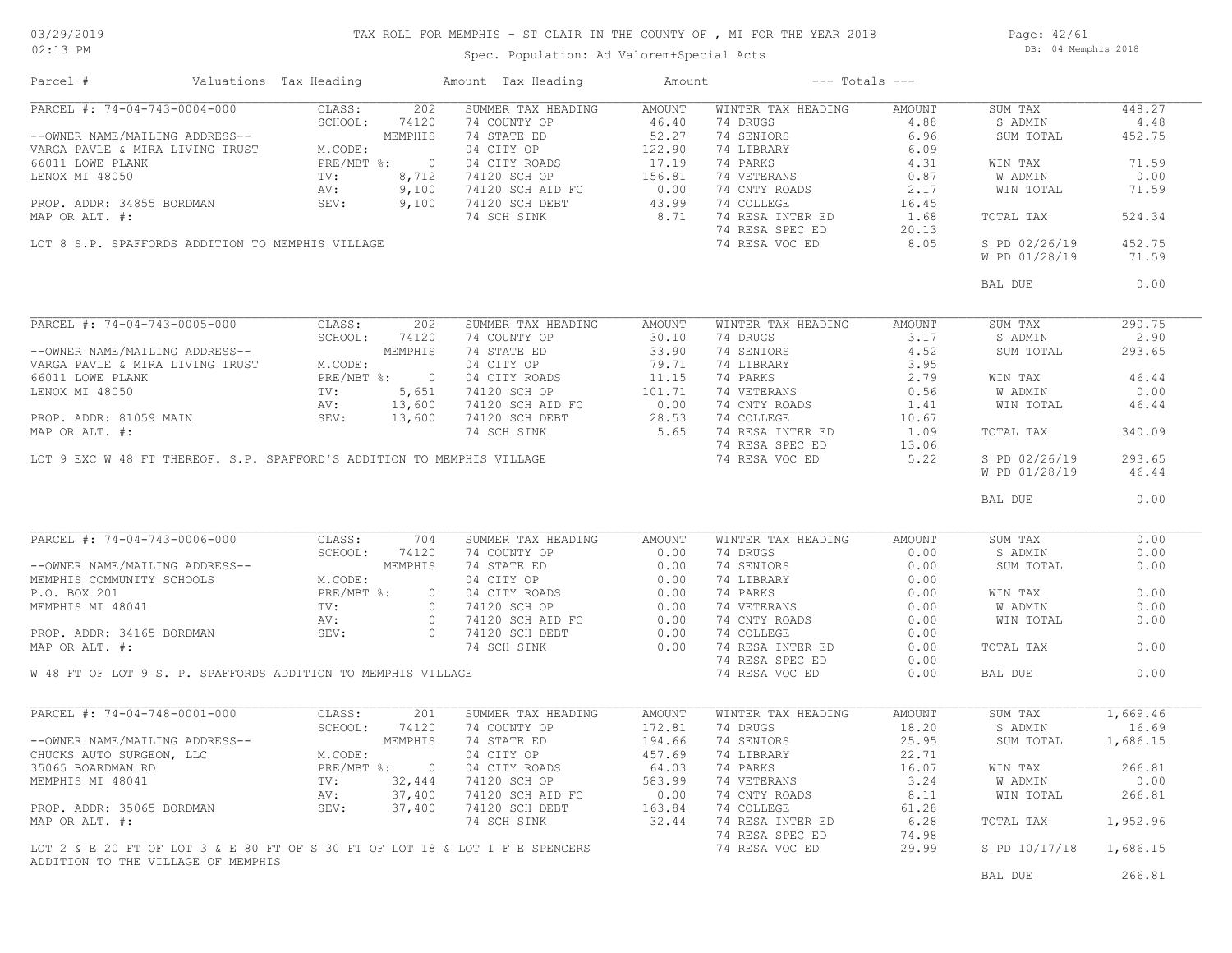### TAX ROLL FOR MEMPHIS - ST CLAIR IN THE COUNTY OF , MI FOR THE YEAR 2018

Page: 43/61 DB: 04 Memphis 2018

| PARCEL #: 74-04-748-0002-000<br>201<br>CLASS:<br>SUMMER TAX HEADING<br>AMOUNT<br>WINTER TAX HEADING<br>AMOUNT<br>SUM TAX<br>SCHOOL:<br>74120<br>74 COUNTY OP<br>120.21<br>74 DRUGS<br>12.66<br>S ADMIN<br>74 SENIORS<br>--OWNER NAME/MAILING ADDRESS--<br>MEMPHIS<br>74 STATE ED<br>135.42<br>18.05<br>SUM TOTAL<br>04 CITY OP<br>318.39<br>15.79<br>00003<br>74 LIBRARY<br>BRODERICK WALTER ELLIOTT III & ROB<br>M.CODE:<br>44.54<br>74 PARKS<br>11.18<br>P.O. BOX 84<br>$PRE/MBT$ $\frac{1}{6}$ : 0<br>04 CITY ROADS<br>WIN TAX<br>406.26<br>74 VETERANS<br>2.25<br>MEMPHIS MI 48041<br>TV:<br>22,570<br>74120 SCH OP<br>W ADMIN<br>0.00<br>26,400<br>74120 SCH AID FC<br>74 CNTY ROADS<br>5.64<br>WIN TOTAL<br>AV:<br>PROP. ADDR: 35049 BORDMAN<br>SEV:<br>26,400<br>74120 SCH DEBT<br>113.97<br>74 COLLEGE<br>42.63<br>22.57<br>74 RESA INTER ED<br>74 SCH SINK<br>4.37<br>MAP OR ALT. #:<br>TOTAL TAX<br>74 RESA SPEC ED<br>52.16<br>74 RESA VOC ED<br>W 10 FT OF LOT 3 & LOT 4 & E 10 FT OF LOT 5 & W 50 FT OF E 130 FT OF S 30 FT OF LOT<br>20.86<br>S PD 08/06/18<br>18 F E SPENCERS ADDITION TO THE VILLAGE OF MEMPHIS<br>W PD 01/31/19<br>BAL DUE<br>PARCEL #: 74-04-748-0003-000<br>CLASS:<br>201<br>SUMMER TAX HEADING<br>AMOUNT<br>WINTER TAX HEADING<br>AMOUNT<br>SUM TAX<br>SCHOOL:<br>314.80<br>74 DRUGS<br>33.15<br>74120<br>74 COUNTY OP<br>S ADMIN<br>--OWNER NAME/MAILING ADDRESS--<br>74 STATE ED<br>354.61<br>74 SENIORS<br>47.28<br>MEMPHIS<br>SUM TOTAL<br>833.75<br>MANCHIK SR MICHAEL & THERESA C<br>M.CODE:<br>00007<br>04 CITY OP<br>74 LIBRARY<br>41.37<br>PRE/MBT %: 0<br>116.64<br>74 PARKS<br>29.27<br>37682 30 MILE RD<br>04 CITY ROADS<br>WIN TAX<br>1,063.83<br>74 VETERANS<br>5.91<br>W ADMIN<br>LENOX MI 48050<br>TV:<br>59,102<br>74120 SCH OP<br>$0.00$<br>298.46<br>63,100<br>74 CNTY ROADS<br>14.77<br>AV:<br>74120 SCH AID FC<br>WIN TOTAL<br>PROP. ADDR: 35005 BORDMAN SEV:<br>74120 SCH DEBT<br>298.46<br>74 COLLEGE<br>63,100<br>111.64<br>74 RESA INTER ED<br>74 SCH SINK<br>59.10<br>11.45<br>MAP OR ALT. #:<br>TOTAL TAX<br>74 RESA SPEC ED<br>136.60<br>W 20 FT LOT 5 & 6 TO 12 INC & S 14 FT LOT 13 & LOT 18 EXC N 54 FT ALSO EXC E 130 FT<br>74 RESA VOC ED<br>54.63<br>S PD 08/20/18<br>OF S 30 FT LOT 18 F E SPENCERS ADDITION TO THE VILLAGE OF MEMPHIS<br>W PD 12/26/18<br>BAL DUE<br>PARCEL #: 74-04-748-0004-000<br>CLASS:<br>401<br>SUMMER TAX HEADING<br>WINTER TAX HEADING<br>AMOUNT<br>SUM TAX<br>AMOUNT<br>350.04<br>74 DRUGS<br>36.86<br>S ADMIN<br>SCHOOL:<br>74120<br>74 COUNTY OP<br>394.30<br>74 SENIORS<br>52.57<br>--OWNER NAME/MAILING ADDRESS--<br>MEMPHIS<br>74 STATE ED<br>SUM TOTAL<br>CHENEY ANDY & BRENDA<br>00005<br>927.09<br>74 LIBRARY<br>46.00<br>M.CODE:<br>04 CITY OP | 1,161.36          |
|----------------------------------------------------------------------------------------------------------------------------------------------------------------------------------------------------------------------------------------------------------------------------------------------------------------------------------------------------------------------------------------------------------------------------------------------------------------------------------------------------------------------------------------------------------------------------------------------------------------------------------------------------------------------------------------------------------------------------------------------------------------------------------------------------------------------------------------------------------------------------------------------------------------------------------------------------------------------------------------------------------------------------------------------------------------------------------------------------------------------------------------------------------------------------------------------------------------------------------------------------------------------------------------------------------------------------------------------------------------------------------------------------------------------------------------------------------------------------------------------------------------------------------------------------------------------------------------------------------------------------------------------------------------------------------------------------------------------------------------------------------------------------------------------------------------------------------------------------------------------------------------------------------------------------------------------------------------------------------------------------------------------------------------------------------------------------------------------------------------------------------------------------------------------------------------------------------------------------------------------------------------------------------------------------------------------------------------------------------------------------------------------------------------------------------------------------------------------------------------------------------------------------------------------------------------------------------------------------------------------------------------------------------------------------------------------------------------------------------------------------------|-------------------|
|                                                                                                                                                                                                                                                                                                                                                                                                                                                                                                                                                                                                                                                                                                                                                                                                                                                                                                                                                                                                                                                                                                                                                                                                                                                                                                                                                                                                                                                                                                                                                                                                                                                                                                                                                                                                                                                                                                                                                                                                                                                                                                                                                                                                                                                                                                                                                                                                                                                                                                                                                                                                                                                                                                                                                          | 11.61<br>1,172.97 |
|                                                                                                                                                                                                                                                                                                                                                                                                                                                                                                                                                                                                                                                                                                                                                                                                                                                                                                                                                                                                                                                                                                                                                                                                                                                                                                                                                                                                                                                                                                                                                                                                                                                                                                                                                                                                                                                                                                                                                                                                                                                                                                                                                                                                                                                                                                                                                                                                                                                                                                                                                                                                                                                                                                                                                          |                   |
|                                                                                                                                                                                                                                                                                                                                                                                                                                                                                                                                                                                                                                                                                                                                                                                                                                                                                                                                                                                                                                                                                                                                                                                                                                                                                                                                                                                                                                                                                                                                                                                                                                                                                                                                                                                                                                                                                                                                                                                                                                                                                                                                                                                                                                                                                                                                                                                                                                                                                                                                                                                                                                                                                                                                                          |                   |
|                                                                                                                                                                                                                                                                                                                                                                                                                                                                                                                                                                                                                                                                                                                                                                                                                                                                                                                                                                                                                                                                                                                                                                                                                                                                                                                                                                                                                                                                                                                                                                                                                                                                                                                                                                                                                                                                                                                                                                                                                                                                                                                                                                                                                                                                                                                                                                                                                                                                                                                                                                                                                                                                                                                                                          |                   |
|                                                                                                                                                                                                                                                                                                                                                                                                                                                                                                                                                                                                                                                                                                                                                                                                                                                                                                                                                                                                                                                                                                                                                                                                                                                                                                                                                                                                                                                                                                                                                                                                                                                                                                                                                                                                                                                                                                                                                                                                                                                                                                                                                                                                                                                                                                                                                                                                                                                                                                                                                                                                                                                                                                                                                          | 185.59            |
|                                                                                                                                                                                                                                                                                                                                                                                                                                                                                                                                                                                                                                                                                                                                                                                                                                                                                                                                                                                                                                                                                                                                                                                                                                                                                                                                                                                                                                                                                                                                                                                                                                                                                                                                                                                                                                                                                                                                                                                                                                                                                                                                                                                                                                                                                                                                                                                                                                                                                                                                                                                                                                                                                                                                                          | 0.00              |
|                                                                                                                                                                                                                                                                                                                                                                                                                                                                                                                                                                                                                                                                                                                                                                                                                                                                                                                                                                                                                                                                                                                                                                                                                                                                                                                                                                                                                                                                                                                                                                                                                                                                                                                                                                                                                                                                                                                                                                                                                                                                                                                                                                                                                                                                                                                                                                                                                                                                                                                                                                                                                                                                                                                                                          | 185.59            |
|                                                                                                                                                                                                                                                                                                                                                                                                                                                                                                                                                                                                                                                                                                                                                                                                                                                                                                                                                                                                                                                                                                                                                                                                                                                                                                                                                                                                                                                                                                                                                                                                                                                                                                                                                                                                                                                                                                                                                                                                                                                                                                                                                                                                                                                                                                                                                                                                                                                                                                                                                                                                                                                                                                                                                          |                   |
|                                                                                                                                                                                                                                                                                                                                                                                                                                                                                                                                                                                                                                                                                                                                                                                                                                                                                                                                                                                                                                                                                                                                                                                                                                                                                                                                                                                                                                                                                                                                                                                                                                                                                                                                                                                                                                                                                                                                                                                                                                                                                                                                                                                                                                                                                                                                                                                                                                                                                                                                                                                                                                                                                                                                                          | 1,358.56          |
|                                                                                                                                                                                                                                                                                                                                                                                                                                                                                                                                                                                                                                                                                                                                                                                                                                                                                                                                                                                                                                                                                                                                                                                                                                                                                                                                                                                                                                                                                                                                                                                                                                                                                                                                                                                                                                                                                                                                                                                                                                                                                                                                                                                                                                                                                                                                                                                                                                                                                                                                                                                                                                                                                                                                                          |                   |
|                                                                                                                                                                                                                                                                                                                                                                                                                                                                                                                                                                                                                                                                                                                                                                                                                                                                                                                                                                                                                                                                                                                                                                                                                                                                                                                                                                                                                                                                                                                                                                                                                                                                                                                                                                                                                                                                                                                                                                                                                                                                                                                                                                                                                                                                                                                                                                                                                                                                                                                                                                                                                                                                                                                                                          |                   |
|                                                                                                                                                                                                                                                                                                                                                                                                                                                                                                                                                                                                                                                                                                                                                                                                                                                                                                                                                                                                                                                                                                                                                                                                                                                                                                                                                                                                                                                                                                                                                                                                                                                                                                                                                                                                                                                                                                                                                                                                                                                                                                                                                                                                                                                                                                                                                                                                                                                                                                                                                                                                                                                                                                                                                          | 1,172.97          |
|                                                                                                                                                                                                                                                                                                                                                                                                                                                                                                                                                                                                                                                                                                                                                                                                                                                                                                                                                                                                                                                                                                                                                                                                                                                                                                                                                                                                                                                                                                                                                                                                                                                                                                                                                                                                                                                                                                                                                                                                                                                                                                                                                                                                                                                                                                                                                                                                                                                                                                                                                                                                                                                                                                                                                          | 185.59            |
|                                                                                                                                                                                                                                                                                                                                                                                                                                                                                                                                                                                                                                                                                                                                                                                                                                                                                                                                                                                                                                                                                                                                                                                                                                                                                                                                                                                                                                                                                                                                                                                                                                                                                                                                                                                                                                                                                                                                                                                                                                                                                                                                                                                                                                                                                                                                                                                                                                                                                                                                                                                                                                                                                                                                                          | 0.00              |
|                                                                                                                                                                                                                                                                                                                                                                                                                                                                                                                                                                                                                                                                                                                                                                                                                                                                                                                                                                                                                                                                                                                                                                                                                                                                                                                                                                                                                                                                                                                                                                                                                                                                                                                                                                                                                                                                                                                                                                                                                                                                                                                                                                                                                                                                                                                                                                                                                                                                                                                                                                                                                                                                                                                                                          |                   |
|                                                                                                                                                                                                                                                                                                                                                                                                                                                                                                                                                                                                                                                                                                                                                                                                                                                                                                                                                                                                                                                                                                                                                                                                                                                                                                                                                                                                                                                                                                                                                                                                                                                                                                                                                                                                                                                                                                                                                                                                                                                                                                                                                                                                                                                                                                                                                                                                                                                                                                                                                                                                                                                                                                                                                          | 3,041.19          |
|                                                                                                                                                                                                                                                                                                                                                                                                                                                                                                                                                                                                                                                                                                                                                                                                                                                                                                                                                                                                                                                                                                                                                                                                                                                                                                                                                                                                                                                                                                                                                                                                                                                                                                                                                                                                                                                                                                                                                                                                                                                                                                                                                                                                                                                                                                                                                                                                                                                                                                                                                                                                                                                                                                                                                          | 30.41             |
|                                                                                                                                                                                                                                                                                                                                                                                                                                                                                                                                                                                                                                                                                                                                                                                                                                                                                                                                                                                                                                                                                                                                                                                                                                                                                                                                                                                                                                                                                                                                                                                                                                                                                                                                                                                                                                                                                                                                                                                                                                                                                                                                                                                                                                                                                                                                                                                                                                                                                                                                                                                                                                                                                                                                                          | 3,071.60          |
|                                                                                                                                                                                                                                                                                                                                                                                                                                                                                                                                                                                                                                                                                                                                                                                                                                                                                                                                                                                                                                                                                                                                                                                                                                                                                                                                                                                                                                                                                                                                                                                                                                                                                                                                                                                                                                                                                                                                                                                                                                                                                                                                                                                                                                                                                                                                                                                                                                                                                                                                                                                                                                                                                                                                                          |                   |
|                                                                                                                                                                                                                                                                                                                                                                                                                                                                                                                                                                                                                                                                                                                                                                                                                                                                                                                                                                                                                                                                                                                                                                                                                                                                                                                                                                                                                                                                                                                                                                                                                                                                                                                                                                                                                                                                                                                                                                                                                                                                                                                                                                                                                                                                                                                                                                                                                                                                                                                                                                                                                                                                                                                                                          | 486.07            |
|                                                                                                                                                                                                                                                                                                                                                                                                                                                                                                                                                                                                                                                                                                                                                                                                                                                                                                                                                                                                                                                                                                                                                                                                                                                                                                                                                                                                                                                                                                                                                                                                                                                                                                                                                                                                                                                                                                                                                                                                                                                                                                                                                                                                                                                                                                                                                                                                                                                                                                                                                                                                                                                                                                                                                          | 0.00              |
|                                                                                                                                                                                                                                                                                                                                                                                                                                                                                                                                                                                                                                                                                                                                                                                                                                                                                                                                                                                                                                                                                                                                                                                                                                                                                                                                                                                                                                                                                                                                                                                                                                                                                                                                                                                                                                                                                                                                                                                                                                                                                                                                                                                                                                                                                                                                                                                                                                                                                                                                                                                                                                                                                                                                                          | 486.07            |
|                                                                                                                                                                                                                                                                                                                                                                                                                                                                                                                                                                                                                                                                                                                                                                                                                                                                                                                                                                                                                                                                                                                                                                                                                                                                                                                                                                                                                                                                                                                                                                                                                                                                                                                                                                                                                                                                                                                                                                                                                                                                                                                                                                                                                                                                                                                                                                                                                                                                                                                                                                                                                                                                                                                                                          |                   |
|                                                                                                                                                                                                                                                                                                                                                                                                                                                                                                                                                                                                                                                                                                                                                                                                                                                                                                                                                                                                                                                                                                                                                                                                                                                                                                                                                                                                                                                                                                                                                                                                                                                                                                                                                                                                                                                                                                                                                                                                                                                                                                                                                                                                                                                                                                                                                                                                                                                                                                                                                                                                                                                                                                                                                          | 3,557.67          |
|                                                                                                                                                                                                                                                                                                                                                                                                                                                                                                                                                                                                                                                                                                                                                                                                                                                                                                                                                                                                                                                                                                                                                                                                                                                                                                                                                                                                                                                                                                                                                                                                                                                                                                                                                                                                                                                                                                                                                                                                                                                                                                                                                                                                                                                                                                                                                                                                                                                                                                                                                                                                                                                                                                                                                          |                   |
|                                                                                                                                                                                                                                                                                                                                                                                                                                                                                                                                                                                                                                                                                                                                                                                                                                                                                                                                                                                                                                                                                                                                                                                                                                                                                                                                                                                                                                                                                                                                                                                                                                                                                                                                                                                                                                                                                                                                                                                                                                                                                                                                                                                                                                                                                                                                                                                                                                                                                                                                                                                                                                                                                                                                                          | 3,071.60          |
|                                                                                                                                                                                                                                                                                                                                                                                                                                                                                                                                                                                                                                                                                                                                                                                                                                                                                                                                                                                                                                                                                                                                                                                                                                                                                                                                                                                                                                                                                                                                                                                                                                                                                                                                                                                                                                                                                                                                                                                                                                                                                                                                                                                                                                                                                                                                                                                                                                                                                                                                                                                                                                                                                                                                                          |                   |
|                                                                                                                                                                                                                                                                                                                                                                                                                                                                                                                                                                                                                                                                                                                                                                                                                                                                                                                                                                                                                                                                                                                                                                                                                                                                                                                                                                                                                                                                                                                                                                                                                                                                                                                                                                                                                                                                                                                                                                                                                                                                                                                                                                                                                                                                                                                                                                                                                                                                                                                                                                                                                                                                                                                                                          | 486.07            |
|                                                                                                                                                                                                                                                                                                                                                                                                                                                                                                                                                                                                                                                                                                                                                                                                                                                                                                                                                                                                                                                                                                                                                                                                                                                                                                                                                                                                                                                                                                                                                                                                                                                                                                                                                                                                                                                                                                                                                                                                                                                                                                                                                                                                                                                                                                                                                                                                                                                                                                                                                                                                                                                                                                                                                          | 0.00              |
|                                                                                                                                                                                                                                                                                                                                                                                                                                                                                                                                                                                                                                                                                                                                                                                                                                                                                                                                                                                                                                                                                                                                                                                                                                                                                                                                                                                                                                                                                                                                                                                                                                                                                                                                                                                                                                                                                                                                                                                                                                                                                                                                                                                                                                                                                                                                                                                                                                                                                                                                                                                                                                                                                                                                                          | 2,198.71          |
|                                                                                                                                                                                                                                                                                                                                                                                                                                                                                                                                                                                                                                                                                                                                                                                                                                                                                                                                                                                                                                                                                                                                                                                                                                                                                                                                                                                                                                                                                                                                                                                                                                                                                                                                                                                                                                                                                                                                                                                                                                                                                                                                                                                                                                                                                                                                                                                                                                                                                                                                                                                                                                                                                                                                                          | 21.98             |
|                                                                                                                                                                                                                                                                                                                                                                                                                                                                                                                                                                                                                                                                                                                                                                                                                                                                                                                                                                                                                                                                                                                                                                                                                                                                                                                                                                                                                                                                                                                                                                                                                                                                                                                                                                                                                                                                                                                                                                                                                                                                                                                                                                                                                                                                                                                                                                                                                                                                                                                                                                                                                                                                                                                                                          | 2,220.69          |
|                                                                                                                                                                                                                                                                                                                                                                                                                                                                                                                                                                                                                                                                                                                                                                                                                                                                                                                                                                                                                                                                                                                                                                                                                                                                                                                                                                                                                                                                                                                                                                                                                                                                                                                                                                                                                                                                                                                                                                                                                                                                                                                                                                                                                                                                                                                                                                                                                                                                                                                                                                                                                                                                                                                                                          |                   |
| PRE/MBT %: 100<br>129.70<br>74 PARKS<br>32.55<br>81120 MAIN<br>04 CITY ROADS<br>WIN TAX                                                                                                                                                                                                                                                                                                                                                                                                                                                                                                                                                                                                                                                                                                                                                                                                                                                                                                                                                                                                                                                                                                                                                                                                                                                                                                                                                                                                                                                                                                                                                                                                                                                                                                                                                                                                                                                                                                                                                                                                                                                                                                                                                                                                                                                                                                                                                                                                                                                                                                                                                                                                                                                                  | 540.48            |
| 6.57<br>MEMPHIS MI 48041<br>65,718<br>74120 SCH OP<br>0.00<br>74 VETERANS<br>W ADMIN<br>$\texttt{TV}$ :                                                                                                                                                                                                                                                                                                                                                                                                                                                                                                                                                                                                                                                                                                                                                                                                                                                                                                                                                                                                                                                                                                                                                                                                                                                                                                                                                                                                                                                                                                                                                                                                                                                                                                                                                                                                                                                                                                                                                                                                                                                                                                                                                                                                                                                                                                                                                                                                                                                                                                                                                                                                                                                  | 0.00              |
| 0.00<br>74 CNTY ROADS<br>87,300<br>74120 SCH AID FC<br>16.42<br>WIN TOTAL<br>AV:                                                                                                                                                                                                                                                                                                                                                                                                                                                                                                                                                                                                                                                                                                                                                                                                                                                                                                                                                                                                                                                                                                                                                                                                                                                                                                                                                                                                                                                                                                                                                                                                                                                                                                                                                                                                                                                                                                                                                                                                                                                                                                                                                                                                                                                                                                                                                                                                                                                                                                                                                                                                                                                                         | 540.48            |
| SEV:<br>87,300<br>331.87<br>74 COLLEGE<br>PROP. ADDR: 81120 MAIN                                                                                                                                                                                                                                                                                                                                                                                                                                                                                                                                                                                                                                                                                                                                                                                                                                                                                                                                                                                                                                                                                                                                                                                                                                                                                                                                                                                                                                                                                                                                                                                                                                                                                                                                                                                                                                                                                                                                                                                                                                                                                                                                                                                                                                                                                                                                                                                                                                                                                                                                                                                                                                                                                         |                   |
| 74120 SCH DEBT<br>124.14                                                                                                                                                                                                                                                                                                                                                                                                                                                                                                                                                                                                                                                                                                                                                                                                                                                                                                                                                                                                                                                                                                                                                                                                                                                                                                                                                                                                                                                                                                                                                                                                                                                                                                                                                                                                                                                                                                                                                                                                                                                                                                                                                                                                                                                                                                                                                                                                                                                                                                                                                                                                                                                                                                                                 |                   |
| 65.71<br>MAP OR ALT. #:<br>74 SCH SINK<br>74 RESA INTER ED<br>12.73<br>TOTAL TAX                                                                                                                                                                                                                                                                                                                                                                                                                                                                                                                                                                                                                                                                                                                                                                                                                                                                                                                                                                                                                                                                                                                                                                                                                                                                                                                                                                                                                                                                                                                                                                                                                                                                                                                                                                                                                                                                                                                                                                                                                                                                                                                                                                                                                                                                                                                                                                                                                                                                                                                                                                                                                                                                         | 2,761.17          |
| 74 RESA SPEC ED<br>151.89                                                                                                                                                                                                                                                                                                                                                                                                                                                                                                                                                                                                                                                                                                                                                                                                                                                                                                                                                                                                                                                                                                                                                                                                                                                                                                                                                                                                                                                                                                                                                                                                                                                                                                                                                                                                                                                                                                                                                                                                                                                                                                                                                                                                                                                                                                                                                                                                                                                                                                                                                                                                                                                                                                                                |                   |
| N 16 FT LOT 13 & LOTS 14, 15, 16 & N 54 FT OF LOT 18 F E SPENCER'S ADDITION TO THE<br>74 RESA VOC ED<br>60.75<br>S PD 08/23/18                                                                                                                                                                                                                                                                                                                                                                                                                                                                                                                                                                                                                                                                                                                                                                                                                                                                                                                                                                                                                                                                                                                                                                                                                                                                                                                                                                                                                                                                                                                                                                                                                                                                                                                                                                                                                                                                                                                                                                                                                                                                                                                                                                                                                                                                                                                                                                                                                                                                                                                                                                                                                           | 2,220.69          |
| VILLAGE OF MEMPHIS<br>W PD 01/07/19                                                                                                                                                                                                                                                                                                                                                                                                                                                                                                                                                                                                                                                                                                                                                                                                                                                                                                                                                                                                                                                                                                                                                                                                                                                                                                                                                                                                                                                                                                                                                                                                                                                                                                                                                                                                                                                                                                                                                                                                                                                                                                                                                                                                                                                                                                                                                                                                                                                                                                                                                                                                                                                                                                                      | 540.48            |
| BAL DUE                                                                                                                                                                                                                                                                                                                                                                                                                                                                                                                                                                                                                                                                                                                                                                                                                                                                                                                                                                                                                                                                                                                                                                                                                                                                                                                                                                                                                                                                                                                                                                                                                                                                                                                                                                                                                                                                                                                                                                                                                                                                                                                                                                                                                                                                                                                                                                                                                                                                                                                                                                                                                                                                                                                                                  | 0.00              |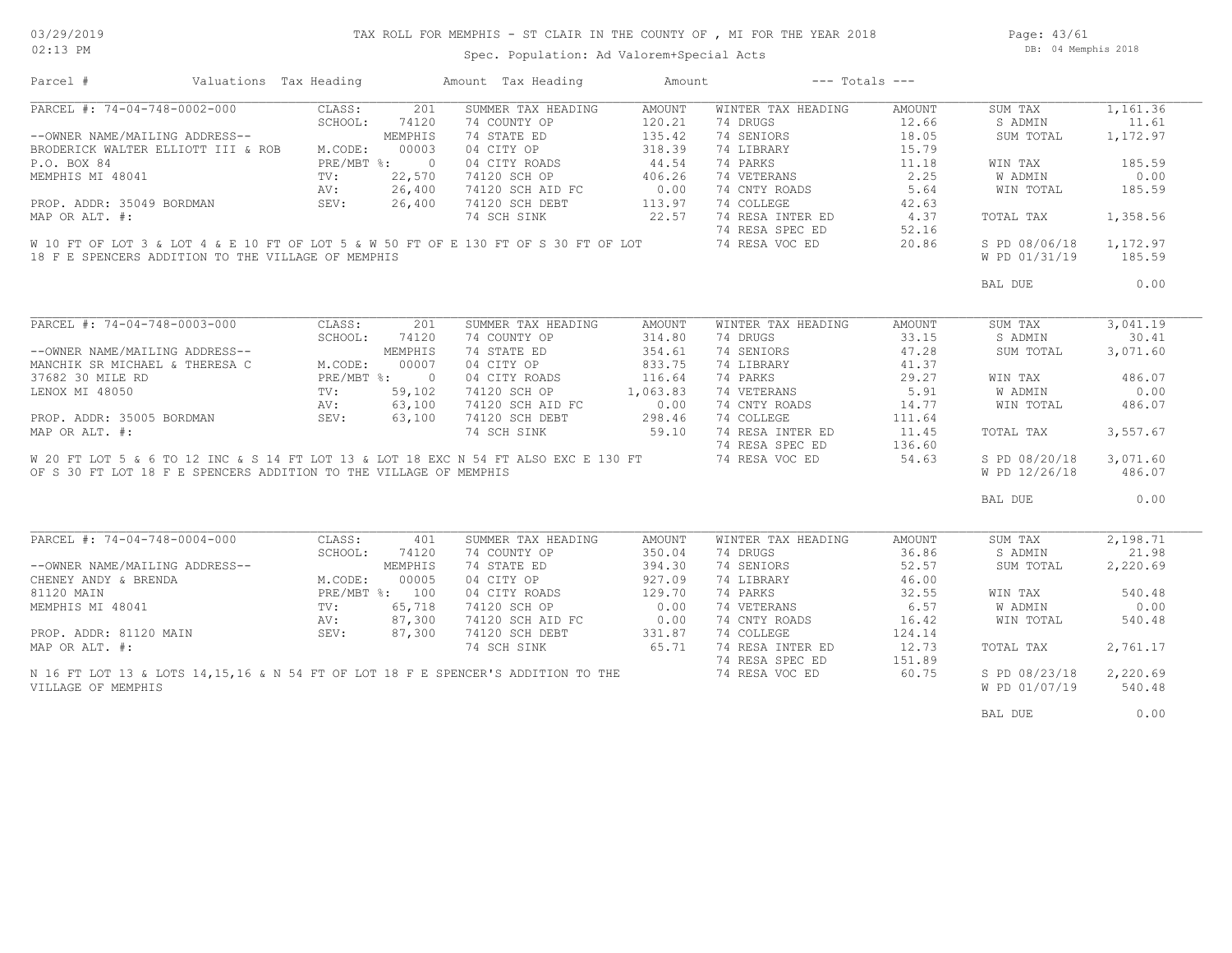### TAX ROLL FOR MEMPHIS - ST CLAIR IN THE COUNTY OF , MI FOR THE YEAR 2018

Spec. Population: Ad Valorem+Special Acts

Page: 44/61 DB: 04 Memphis 2018

| Parcel #                                                                                        | Valuations Tax Heading                                                        |                | Amount Tax Heading                                                                  | Amount            |                    | $---$ Totals $---$ |                        |           |
|-------------------------------------------------------------------------------------------------|-------------------------------------------------------------------------------|----------------|-------------------------------------------------------------------------------------|-------------------|--------------------|--------------------|------------------------|-----------|
| PARCEL #: 74-04-748-0005-000                                                                    | CLASS:                                                                        | 401            | SUMMER TAX HEADING                                                                  | AMOUNT            | WINTER TAX HEADING | AMOUNT             | SUM TAX                | 1,645.46  |
|                                                                                                 |                                                                               |                | 74 COUNTY OP                                                                        | 261.96            | 74 DRUGS           | 27.59              | S ADMIN                | 16.45     |
| --OWNER NAME/MAILING ADDRESS--                                                                  | DDRESS--<br>M.CODE:<br>PRE/MBT %: 100<br>TV: 49,182<br>AV: 63,00<br>SEV: 63,0 |                | 74 STATE ED                                                                         | 295.09            | 74 SENIORS         | 39.34              | SUM TOTAL              | 1,661.91  |
| POWERS HOWARD & NINA                                                                            |                                                                               |                | 04 CITY OP                                                                          | 693.81            | 74 LIBRARY         | 34.42              |                        |           |
| P.O. BOX 102                                                                                    |                                                                               |                | 04 CITY ROADS                                                                       | 97.06             | 74 PARKS           | 24.36              | WIN TAX                | 404.47    |
| MEMPHIS MI 48041                                                                                |                                                                               |                | 74120 SCH OP                                                                        | 0.00              | 74 VETERANS        | 4.91               | W ADMIN                | 0.00      |
|                                                                                                 |                                                                               |                |                                                                                     |                   | 74 CNTY ROADS      | 12.29              | WIN TOTAL              | 404.47    |
| PROP. ADDR: 35080 MAPLE                                                                         |                                                                               |                | 74120 SCH AID FC 0.00<br>74120 SCH DEBT 248.36<br>74 SCH SINK 49.18                 |                   | 74 COLLEGE         | 92.90              |                        |           |
| MAP OR ALT. #:                                                                                  |                                                                               |                |                                                                                     |                   | 74 RESA INTER ED   | 9.53               | TOTAL TAX              | 2,066.38  |
|                                                                                                 |                                                                               |                |                                                                                     |                   | 74 RESA SPEC ED    | 113.67             |                        |           |
| LOT 17 F E SPENCERS ADDITION TO THE VILLAGE OF MEMPHIS                                          |                                                                               |                |                                                                                     |                   | 74 RESA VOC ED     | 45.46              | S PD 08/21/18 1,661.91 |           |
|                                                                                                 |                                                                               |                |                                                                                     |                   |                    |                    | W PD 02/11/19          | 404.47    |
|                                                                                                 |                                                                               |                |                                                                                     |                   |                    |                    | BAL DUE                | 0.00      |
|                                                                                                 |                                                                               |                |                                                                                     |                   |                    |                    |                        |           |
| PARCEL #: 74-04-760-0001-000                                                                    | CLASS:                                                                        | 402            | SUMMER TAX HEADING                                                                  | AMOUNT            | WINTER TAX HEADING | AMOUNT             | SUM TAX                | 693.72    |
|                                                                                                 | SCHOOL:                                                                       | 74120          | 74 COUNTY OP                                                                        | 110.44            | 74 DRUGS           | 11.63              | S ADMIN                | 6.93      |
| --OWNER NAME/MAILING ADDRESS--                                                                  |                                                                               | MEMPHIS        | 74 STATE ED                                                                         | 124.41            | 74 SENIORS         | 16.58              | SUM TOTAL              | 700.65    |
| KUS THOMAS                                                                                      | M.CODE:                                                                       |                | 04 CITY OP                                                                          | 292.51            | 74 LIBRARY         | 14.51              |                        |           |
| 258 MEMPHIS RIDGE RD                                                                            |                                                                               | PRE/MBT %: 100 | 04 CITY ROADS                                                                       |                   | 74 PARKS           | 10.27              | WIN TAX                | 170.50    |
|                                                                                                 |                                                                               |                | 74120 SCH OP                                                                        | $40.92$<br>$0.00$ | 74 VETERANS        | 2.07               | W ADMIN                | 0.00      |
|                                                                                                 |                                                                               |                |                                                                                     |                   | 74 CNTY ROADS      | 5.18               | WIN TOTAL              | 170.50    |
|                                                                                                 |                                                                               |                | 74120 SCH CL<br>74120 SCH AID FC 0.00<br>74120 SCH DEBT 104.71<br>74 SCH SINK 20.73 |                   | 74 COLLEGE         |                    |                        |           |
|                                                                                                 |                                                                               |                |                                                                                     |                   | 74 RESA INTER ED   | 39.17<br>4.01      | TOTAL TAX              | 871.15    |
| PROP. ADDR: VACANT MAIN<br>MAP OR ALT. #:<br>MAP OR ALT. #:<br>MAP OR ALT. #:<br>MAP OR ALT. #: |                                                                               |                |                                                                                     |                   |                    |                    |                        |           |
|                                                                                                 |                                                                               |                |                                                                                     |                   | 74 RESA SPEC ED    | 47.92              |                        |           |
| LOT 1 SUPERVISORS BELLE RIVER PLAT                                                              |                                                                               |                |                                                                                     |                   | 74 RESA VOC ED     | 19.16              | S PD 08/13/18          | 700.65    |
|                                                                                                 |                                                                               |                |                                                                                     |                   |                    |                    | W PD 12/05/18          | 170.50    |
|                                                                                                 |                                                                               |                |                                                                                     |                   |                    |                    | BAL DUE                | 0.00      |
|                                                                                                 |                                                                               |                |                                                                                     |                   |                    |                    |                        |           |
| PARCEL #: 74-04-760-0002-000                                                                    | CLASS:                                                                        | 301            | SUMMER TAX HEADING                                                                  | AMOUNT            | WINTER TAX HEADING | AMOUNT             | SUM TAX                | 8,984.70  |
|                                                                                                 | SCHOOL:                                                                       | 74120          | 74 COUNTY OP                                                                        | 930.03            | 74 DRUGS           | 97.95              | S ADMIN                | 89.84     |
| --OWNER NAME/MAILING ADDRESS--                                                                  |                                                                               | MEMPHIS        | 74 STATE ED                                                                         | 1,047.63          | 74 SENIORS         | 139.68             | S INTRST               | 539.08    |
| CUCCIHARA JAMES                                                                                 | M.CODE:                                                                       |                | 04 CITY OP                                                                          | 2,463.18          | 74 LIBRARY         | 122.22             | SUM TOTAL              | 9,613.62  |
| 81900 MAIN                                                                                      |                                                                               | PRE/MBT %: 0   | 04 CITY ROADS                                                                       | 344.60            | 74 PARKS           | 86.49              |                        |           |
| MEMPHIS MI 48041                                                                                | TV:                                                                           | 174,606        | 74120 SCH OP                                                                        | 3,142.90          | 74 VETERANS        | 17.46              | WIN TAX                | 1,436.10  |
|                                                                                                 | AV:                                                                           | 205,400        | 74120 SCH AID FC                                                                    |                   | 74 CNTY ROADS      | 43.65              | W ADMIN                | 0.00      |
| PROP. ADDR: 81900 MAIN                                                                          | SEV: 205,400                                                                  |                | 74120 SCH DEBT                                                                      | $0.00$<br>881.76  | 74 COLLEGE         | 329.84             | WIN TOTAL              | 1,436.10  |
| MAP OR ALT. #:                                                                                  |                                                                               |                | 74 SCH SINK                                                                         | 174.60            | 74 RESA INTER ED   | 33.83              |                        |           |
|                                                                                                 |                                                                               |                |                                                                                     |                   | 74 RESA SPEC ED    | 403.56             | TOTAL TAX              | 11,049.72 |
| LOT 2 SUPERVISORS BELLE RIVER PLAT                                                              |                                                                               |                |                                                                                     |                   | 74 RESA VOC ED     | 161.42             |                        |           |
|                                                                                                 |                                                                               |                |                                                                                     |                   |                    |                    | W PD 12/10/18 1,436.10 |           |
|                                                                                                 |                                                                               |                |                                                                                     |                   |                    |                    | BAL DUE                | 9,613.62  |
|                                                                                                 |                                                                               |                |                                                                                     |                   |                    |                    |                        |           |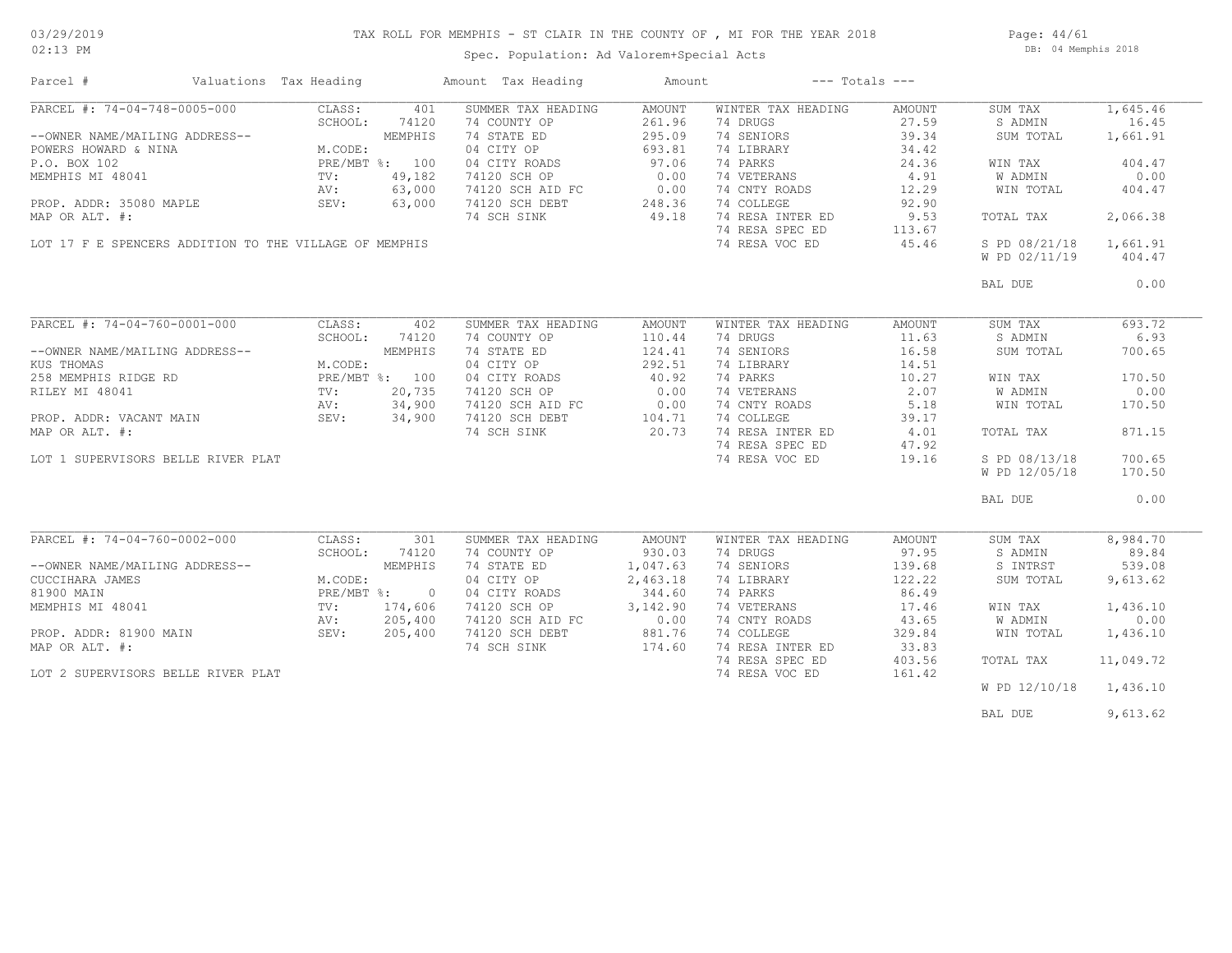### TAX ROLL FOR MEMPHIS - ST CLAIR IN THE COUNTY OF , MI FOR THE YEAR 2018

02:13 PM

### Spec. Population: Ad Valorem+Special Acts

Page: 45/61 DB: 04 Memphis 2018

| SUMMER TAX HEADING<br>WINTER TAX HEADING<br>CLASS:<br>401<br>AMOUNT<br>AMOUNT<br>SUM TAX<br>SCHOOL:<br>74120<br>74 COUNTY OP<br>358.48<br>74 DRUGS<br>37.75<br>S ADMIN<br>74 STATE ED<br>74 SENIORS<br>2,274.22<br>--OWNER NAME/MAILING ADDRESS--<br>MEMPHIS<br>403.81<br>53.84<br>SUM TOTAL<br>00001<br>04 CITY OP<br>949.43<br>74 LIBRARY<br>47.11<br>SCHROEDER DANIEL E<br>M.CODE:<br>81840 MAIN<br>PRE/MBT %: 100<br>04 CITY ROADS<br>132.82<br>74 PARKS<br>33.34<br>553.54<br>WIN TAX<br>67,302<br>0.00<br>74 VETERANS<br>6.73<br>0.00<br>MEMPHIS MI 48041<br>74120 SCH OP<br>W ADMIN<br>$\text{TV}$ :<br>85,100<br>0.00<br>74 CNTY ROADS<br>AV:<br>74120 SCH AID FC<br>16.82<br>WIN TOTAL<br>553.54<br>85,100<br>74120 SCH DEBT<br>339.87<br>74 COLLEGE<br>127.14<br>PROP. ADDR: 81840 MAIN<br>SEV:<br>2,827.76<br>74 SCH SINK<br>67.30<br>74 RESA INTER ED<br>13.04<br>MAP OR ALT. #:<br>TOTAL TAX<br>74 RESA SPEC ED<br>155.55<br>74 RESA VOC ED<br>62.22<br>S PD 08/20/18<br>2,274.22<br>LOT 3 SUPERVISORS BELLE RIVER PLAT<br>W PD 12/26/18<br>BAL DUE<br>PARCEL #: 74-04-760-0004-000<br>1,358.54<br>CLASS:<br>401<br>SUMMER TAX HEADING<br>AMOUNT<br>WINTER TAX HEADING<br>AMOUNT<br>SUM TAX<br>216.28<br>22.77<br>S ADMIN<br>SCHOOL:<br>74120<br>74 COUNTY OP<br>74 DRUGS<br>13.58<br>243.63<br>74 SENIORS<br>32.48<br>1,372.12<br>--OWNER NAME/MAILING ADDRESS--<br>MEMPHIS<br>74 STATE ED<br>SUM TOTAL<br>M.CODE:<br>04 CITY OP<br>572.83<br>74 LIBRARY<br>28.42<br>74 PARKS<br>PRE/MBT %: 100<br>04 CITY ROADS<br>80.14<br>20.11<br>WIN TAX<br>0.00<br>74 VETERANS<br>MEMPHIS MI 48041<br>TV:<br>40,606<br>74120 SCH OP<br>4.06<br>W ADMIN<br>48,500<br>$0.00$<br>0.00<br>205<br>74 CNTY ROADS<br>333.94<br>AV:<br>74120 SCH AID FC<br>10.15<br>WIN TOTAL<br>74 COLLEGE<br>PROP. ADDR: 81800 MAIN<br>SEV:<br>48,500<br>74120 SCH DEBT<br>76.70<br>40.60<br>74 RESA INTER ED<br>7.86<br>MAP OR ALT. #:<br>74 SCH SINK<br>TOTAL TAX<br>1,706.06<br>74 RESA SPEC ED<br>93.85<br>74 RESA VOC ED<br>37.54<br>1,372.12<br>LOT 4 SUPERVISORS BELLE RIVER PLAT<br>S PD 11/13/18<br>W PD 01/18/19<br>333.94<br>BAL DUE<br>PARCEL #: 74-04-760-0005-001<br>CLASS:<br>401<br>SUMMER TAX HEADING<br>AMOUNT<br>WINTER TAX HEADING<br>AMOUNT<br>SUM TAX<br>2,406.06<br>SCHOOL:<br>74120<br>74 COUNTY OP<br>383.05<br>74 DRUGS<br>40.34<br>S ADMIN<br>24.06<br>74 SENIORS<br>MEMPHIS<br>74 STATE ED<br>431.49<br>57.53<br>SUM TOTAL<br>--OWNER NAME/MAILING ADDRESS--<br>2,430.12<br>LATOUF LAWRENCE S & RETA Y<br>M.CODE:<br>00012<br>04 CITY OP<br>1,014.51<br>74 LIBRARY<br>50.34<br>141.93<br>74 PARKS<br>PRE/MBT %: 100<br>04 CITY ROADS<br>35.62<br>WIN TAX<br>71,915<br>0.00<br>74 VETERANS<br>7.19<br><b>W ADMIN</b><br>$\texttt{TV}:$<br>74120 SCH OP<br>98,400<br>74120 SCH AID FC<br>0.00<br>74 CNTY ROADS<br>17.97<br>AV:<br>WIN TOTAL<br>74 COLLEGE<br>PROP. ADDR: 81780 MAIN<br>SEV:<br>98,400<br>74120 SCH DEBT<br>363.17<br>135.85<br>71.91<br>74 RESA INTER ED<br>MAP OR ALT. #:<br>74 SCH SINK<br>13.93<br>TOTAL TAX<br>3,021.58<br>74 RESA SPEC ED<br>166.21<br>PART OF LOT 5, Described as Beq.th N 0D 53M 37S E. 146.85' From sw cor. Lot 5; th<br>74 RESA VOC ED<br>66.48<br>S PD 08/28/18<br>2,430.12<br>N.OD 53M 37S E. 97.00' th S. 89D 03M 37S E. 1069.14'; th S 13D 53M 06S W.<br>W PD 12/27/18<br>591.46<br>99.53';th N 89D 03M 37S W. 1046.77'to Beq. Supervisors Belle Rivert Plat 2.36 A<br>Split on 08/24/2006 from 04-760-0005-000,04-760-0005-250;<br>0.00<br>BAL DUE | Parcel #                     | Valuations Tax Heading | Amount Tax Heading | Amount | $---$ Totals $---$ |          |  |
|----------------------------------------------------------------------------------------------------------------------------------------------------------------------------------------------------------------------------------------------------------------------------------------------------------------------------------------------------------------------------------------------------------------------------------------------------------------------------------------------------------------------------------------------------------------------------------------------------------------------------------------------------------------------------------------------------------------------------------------------------------------------------------------------------------------------------------------------------------------------------------------------------------------------------------------------------------------------------------------------------------------------------------------------------------------------------------------------------------------------------------------------------------------------------------------------------------------------------------------------------------------------------------------------------------------------------------------------------------------------------------------------------------------------------------------------------------------------------------------------------------------------------------------------------------------------------------------------------------------------------------------------------------------------------------------------------------------------------------------------------------------------------------------------------------------------------------------------------------------------------------------------------------------------------------------------------------------------------------------------------------------------------------------------------------------------------------------------------------------------------------------------------------------------------------------------------------------------------------------------------------------------------------------------------------------------------------------------------------------------------------------------------------------------------------------------------------------------------------------------------------------------------------------------------------------------------------------------------------------------------------------------------------------------------------------------------------------------------------------------------------------------------------------------------------------------------------------------------------------------------------------------------------------------------------------------------------------------------------------------------------------------------------------------------------------------------------------------------------------------------------------------------------------------------------------------------------------------------------------------------------------------------------------------------------------------------------------------------------------------------------------------------------------------------------------------------------------------------------------------------------|------------------------------|------------------------|--------------------|--------|--------------------|----------|--|
|                                                                                                                                                                                                                                                                                                                                                                                                                                                                                                                                                                                                                                                                                                                                                                                                                                                                                                                                                                                                                                                                                                                                                                                                                                                                                                                                                                                                                                                                                                                                                                                                                                                                                                                                                                                                                                                                                                                                                                                                                                                                                                                                                                                                                                                                                                                                                                                                                                                                                                                                                                                                                                                                                                                                                                                                                                                                                                                                                                                                                                                                                                                                                                                                                                                                                                                                                                                                                                                                                                          | PARCEL #: 74-04-760-0003-000 |                        |                    |        |                    | 2,251.71 |  |
|                                                                                                                                                                                                                                                                                                                                                                                                                                                                                                                                                                                                                                                                                                                                                                                                                                                                                                                                                                                                                                                                                                                                                                                                                                                                                                                                                                                                                                                                                                                                                                                                                                                                                                                                                                                                                                                                                                                                                                                                                                                                                                                                                                                                                                                                                                                                                                                                                                                                                                                                                                                                                                                                                                                                                                                                                                                                                                                                                                                                                                                                                                                                                                                                                                                                                                                                                                                                                                                                                                          |                              |                        |                    |        |                    | 22.51    |  |
|                                                                                                                                                                                                                                                                                                                                                                                                                                                                                                                                                                                                                                                                                                                                                                                                                                                                                                                                                                                                                                                                                                                                                                                                                                                                                                                                                                                                                                                                                                                                                                                                                                                                                                                                                                                                                                                                                                                                                                                                                                                                                                                                                                                                                                                                                                                                                                                                                                                                                                                                                                                                                                                                                                                                                                                                                                                                                                                                                                                                                                                                                                                                                                                                                                                                                                                                                                                                                                                                                                          |                              |                        |                    |        |                    |          |  |
|                                                                                                                                                                                                                                                                                                                                                                                                                                                                                                                                                                                                                                                                                                                                                                                                                                                                                                                                                                                                                                                                                                                                                                                                                                                                                                                                                                                                                                                                                                                                                                                                                                                                                                                                                                                                                                                                                                                                                                                                                                                                                                                                                                                                                                                                                                                                                                                                                                                                                                                                                                                                                                                                                                                                                                                                                                                                                                                                                                                                                                                                                                                                                                                                                                                                                                                                                                                                                                                                                                          |                              |                        |                    |        |                    |          |  |
|                                                                                                                                                                                                                                                                                                                                                                                                                                                                                                                                                                                                                                                                                                                                                                                                                                                                                                                                                                                                                                                                                                                                                                                                                                                                                                                                                                                                                                                                                                                                                                                                                                                                                                                                                                                                                                                                                                                                                                                                                                                                                                                                                                                                                                                                                                                                                                                                                                                                                                                                                                                                                                                                                                                                                                                                                                                                                                                                                                                                                                                                                                                                                                                                                                                                                                                                                                                                                                                                                                          |                              |                        |                    |        |                    |          |  |
|                                                                                                                                                                                                                                                                                                                                                                                                                                                                                                                                                                                                                                                                                                                                                                                                                                                                                                                                                                                                                                                                                                                                                                                                                                                                                                                                                                                                                                                                                                                                                                                                                                                                                                                                                                                                                                                                                                                                                                                                                                                                                                                                                                                                                                                                                                                                                                                                                                                                                                                                                                                                                                                                                                                                                                                                                                                                                                                                                                                                                                                                                                                                                                                                                                                                                                                                                                                                                                                                                                          |                              |                        |                    |        |                    |          |  |
|                                                                                                                                                                                                                                                                                                                                                                                                                                                                                                                                                                                                                                                                                                                                                                                                                                                                                                                                                                                                                                                                                                                                                                                                                                                                                                                                                                                                                                                                                                                                                                                                                                                                                                                                                                                                                                                                                                                                                                                                                                                                                                                                                                                                                                                                                                                                                                                                                                                                                                                                                                                                                                                                                                                                                                                                                                                                                                                                                                                                                                                                                                                                                                                                                                                                                                                                                                                                                                                                                                          |                              |                        |                    |        |                    |          |  |
|                                                                                                                                                                                                                                                                                                                                                                                                                                                                                                                                                                                                                                                                                                                                                                                                                                                                                                                                                                                                                                                                                                                                                                                                                                                                                                                                                                                                                                                                                                                                                                                                                                                                                                                                                                                                                                                                                                                                                                                                                                                                                                                                                                                                                                                                                                                                                                                                                                                                                                                                                                                                                                                                                                                                                                                                                                                                                                                                                                                                                                                                                                                                                                                                                                                                                                                                                                                                                                                                                                          |                              |                        |                    |        |                    |          |  |
|                                                                                                                                                                                                                                                                                                                                                                                                                                                                                                                                                                                                                                                                                                                                                                                                                                                                                                                                                                                                                                                                                                                                                                                                                                                                                                                                                                                                                                                                                                                                                                                                                                                                                                                                                                                                                                                                                                                                                                                                                                                                                                                                                                                                                                                                                                                                                                                                                                                                                                                                                                                                                                                                                                                                                                                                                                                                                                                                                                                                                                                                                                                                                                                                                                                                                                                                                                                                                                                                                                          |                              |                        |                    |        |                    |          |  |
|                                                                                                                                                                                                                                                                                                                                                                                                                                                                                                                                                                                                                                                                                                                                                                                                                                                                                                                                                                                                                                                                                                                                                                                                                                                                                                                                                                                                                                                                                                                                                                                                                                                                                                                                                                                                                                                                                                                                                                                                                                                                                                                                                                                                                                                                                                                                                                                                                                                                                                                                                                                                                                                                                                                                                                                                                                                                                                                                                                                                                                                                                                                                                                                                                                                                                                                                                                                                                                                                                                          |                              |                        |                    |        |                    |          |  |
|                                                                                                                                                                                                                                                                                                                                                                                                                                                                                                                                                                                                                                                                                                                                                                                                                                                                                                                                                                                                                                                                                                                                                                                                                                                                                                                                                                                                                                                                                                                                                                                                                                                                                                                                                                                                                                                                                                                                                                                                                                                                                                                                                                                                                                                                                                                                                                                                                                                                                                                                                                                                                                                                                                                                                                                                                                                                                                                                                                                                                                                                                                                                                                                                                                                                                                                                                                                                                                                                                                          |                              |                        |                    |        |                    |          |  |
|                                                                                                                                                                                                                                                                                                                                                                                                                                                                                                                                                                                                                                                                                                                                                                                                                                                                                                                                                                                                                                                                                                                                                                                                                                                                                                                                                                                                                                                                                                                                                                                                                                                                                                                                                                                                                                                                                                                                                                                                                                                                                                                                                                                                                                                                                                                                                                                                                                                                                                                                                                                                                                                                                                                                                                                                                                                                                                                                                                                                                                                                                                                                                                                                                                                                                                                                                                                                                                                                                                          |                              |                        |                    |        |                    |          |  |
|                                                                                                                                                                                                                                                                                                                                                                                                                                                                                                                                                                                                                                                                                                                                                                                                                                                                                                                                                                                                                                                                                                                                                                                                                                                                                                                                                                                                                                                                                                                                                                                                                                                                                                                                                                                                                                                                                                                                                                                                                                                                                                                                                                                                                                                                                                                                                                                                                                                                                                                                                                                                                                                                                                                                                                                                                                                                                                                                                                                                                                                                                                                                                                                                                                                                                                                                                                                                                                                                                                          |                              |                        |                    |        |                    | 553.54   |  |
|                                                                                                                                                                                                                                                                                                                                                                                                                                                                                                                                                                                                                                                                                                                                                                                                                                                                                                                                                                                                                                                                                                                                                                                                                                                                                                                                                                                                                                                                                                                                                                                                                                                                                                                                                                                                                                                                                                                                                                                                                                                                                                                                                                                                                                                                                                                                                                                                                                                                                                                                                                                                                                                                                                                                                                                                                                                                                                                                                                                                                                                                                                                                                                                                                                                                                                                                                                                                                                                                                                          |                              |                        |                    |        |                    | 0.00     |  |
|                                                                                                                                                                                                                                                                                                                                                                                                                                                                                                                                                                                                                                                                                                                                                                                                                                                                                                                                                                                                                                                                                                                                                                                                                                                                                                                                                                                                                                                                                                                                                                                                                                                                                                                                                                                                                                                                                                                                                                                                                                                                                                                                                                                                                                                                                                                                                                                                                                                                                                                                                                                                                                                                                                                                                                                                                                                                                                                                                                                                                                                                                                                                                                                                                                                                                                                                                                                                                                                                                                          |                              |                        |                    |        |                    |          |  |
|                                                                                                                                                                                                                                                                                                                                                                                                                                                                                                                                                                                                                                                                                                                                                                                                                                                                                                                                                                                                                                                                                                                                                                                                                                                                                                                                                                                                                                                                                                                                                                                                                                                                                                                                                                                                                                                                                                                                                                                                                                                                                                                                                                                                                                                                                                                                                                                                                                                                                                                                                                                                                                                                                                                                                                                                                                                                                                                                                                                                                                                                                                                                                                                                                                                                                                                                                                                                                                                                                                          |                              |                        |                    |        |                    |          |  |
|                                                                                                                                                                                                                                                                                                                                                                                                                                                                                                                                                                                                                                                                                                                                                                                                                                                                                                                                                                                                                                                                                                                                                                                                                                                                                                                                                                                                                                                                                                                                                                                                                                                                                                                                                                                                                                                                                                                                                                                                                                                                                                                                                                                                                                                                                                                                                                                                                                                                                                                                                                                                                                                                                                                                                                                                                                                                                                                                                                                                                                                                                                                                                                                                                                                                                                                                                                                                                                                                                                          |                              |                        |                    |        |                    |          |  |
|                                                                                                                                                                                                                                                                                                                                                                                                                                                                                                                                                                                                                                                                                                                                                                                                                                                                                                                                                                                                                                                                                                                                                                                                                                                                                                                                                                                                                                                                                                                                                                                                                                                                                                                                                                                                                                                                                                                                                                                                                                                                                                                                                                                                                                                                                                                                                                                                                                                                                                                                                                                                                                                                                                                                                                                                                                                                                                                                                                                                                                                                                                                                                                                                                                                                                                                                                                                                                                                                                                          |                              |                        |                    |        |                    |          |  |
|                                                                                                                                                                                                                                                                                                                                                                                                                                                                                                                                                                                                                                                                                                                                                                                                                                                                                                                                                                                                                                                                                                                                                                                                                                                                                                                                                                                                                                                                                                                                                                                                                                                                                                                                                                                                                                                                                                                                                                                                                                                                                                                                                                                                                                                                                                                                                                                                                                                                                                                                                                                                                                                                                                                                                                                                                                                                                                                                                                                                                                                                                                                                                                                                                                                                                                                                                                                                                                                                                                          | DIAZ JOHN M & JEANNIE        |                        |                    |        |                    |          |  |
|                                                                                                                                                                                                                                                                                                                                                                                                                                                                                                                                                                                                                                                                                                                                                                                                                                                                                                                                                                                                                                                                                                                                                                                                                                                                                                                                                                                                                                                                                                                                                                                                                                                                                                                                                                                                                                                                                                                                                                                                                                                                                                                                                                                                                                                                                                                                                                                                                                                                                                                                                                                                                                                                                                                                                                                                                                                                                                                                                                                                                                                                                                                                                                                                                                                                                                                                                                                                                                                                                                          | 81800 MAIN                   |                        |                    |        |                    | 333.94   |  |
|                                                                                                                                                                                                                                                                                                                                                                                                                                                                                                                                                                                                                                                                                                                                                                                                                                                                                                                                                                                                                                                                                                                                                                                                                                                                                                                                                                                                                                                                                                                                                                                                                                                                                                                                                                                                                                                                                                                                                                                                                                                                                                                                                                                                                                                                                                                                                                                                                                                                                                                                                                                                                                                                                                                                                                                                                                                                                                                                                                                                                                                                                                                                                                                                                                                                                                                                                                                                                                                                                                          |                              |                        |                    |        |                    | 0.00     |  |
|                                                                                                                                                                                                                                                                                                                                                                                                                                                                                                                                                                                                                                                                                                                                                                                                                                                                                                                                                                                                                                                                                                                                                                                                                                                                                                                                                                                                                                                                                                                                                                                                                                                                                                                                                                                                                                                                                                                                                                                                                                                                                                                                                                                                                                                                                                                                                                                                                                                                                                                                                                                                                                                                                                                                                                                                                                                                                                                                                                                                                                                                                                                                                                                                                                                                                                                                                                                                                                                                                                          |                              |                        |                    |        |                    |          |  |
|                                                                                                                                                                                                                                                                                                                                                                                                                                                                                                                                                                                                                                                                                                                                                                                                                                                                                                                                                                                                                                                                                                                                                                                                                                                                                                                                                                                                                                                                                                                                                                                                                                                                                                                                                                                                                                                                                                                                                                                                                                                                                                                                                                                                                                                                                                                                                                                                                                                                                                                                                                                                                                                                                                                                                                                                                                                                                                                                                                                                                                                                                                                                                                                                                                                                                                                                                                                                                                                                                                          |                              |                        |                    |        |                    |          |  |
|                                                                                                                                                                                                                                                                                                                                                                                                                                                                                                                                                                                                                                                                                                                                                                                                                                                                                                                                                                                                                                                                                                                                                                                                                                                                                                                                                                                                                                                                                                                                                                                                                                                                                                                                                                                                                                                                                                                                                                                                                                                                                                                                                                                                                                                                                                                                                                                                                                                                                                                                                                                                                                                                                                                                                                                                                                                                                                                                                                                                                                                                                                                                                                                                                                                                                                                                                                                                                                                                                                          |                              |                        |                    |        |                    |          |  |
|                                                                                                                                                                                                                                                                                                                                                                                                                                                                                                                                                                                                                                                                                                                                                                                                                                                                                                                                                                                                                                                                                                                                                                                                                                                                                                                                                                                                                                                                                                                                                                                                                                                                                                                                                                                                                                                                                                                                                                                                                                                                                                                                                                                                                                                                                                                                                                                                                                                                                                                                                                                                                                                                                                                                                                                                                                                                                                                                                                                                                                                                                                                                                                                                                                                                                                                                                                                                                                                                                                          |                              |                        |                    |        |                    |          |  |
|                                                                                                                                                                                                                                                                                                                                                                                                                                                                                                                                                                                                                                                                                                                                                                                                                                                                                                                                                                                                                                                                                                                                                                                                                                                                                                                                                                                                                                                                                                                                                                                                                                                                                                                                                                                                                                                                                                                                                                                                                                                                                                                                                                                                                                                                                                                                                                                                                                                                                                                                                                                                                                                                                                                                                                                                                                                                                                                                                                                                                                                                                                                                                                                                                                                                                                                                                                                                                                                                                                          |                              |                        |                    |        |                    |          |  |
|                                                                                                                                                                                                                                                                                                                                                                                                                                                                                                                                                                                                                                                                                                                                                                                                                                                                                                                                                                                                                                                                                                                                                                                                                                                                                                                                                                                                                                                                                                                                                                                                                                                                                                                                                                                                                                                                                                                                                                                                                                                                                                                                                                                                                                                                                                                                                                                                                                                                                                                                                                                                                                                                                                                                                                                                                                                                                                                                                                                                                                                                                                                                                                                                                                                                                                                                                                                                                                                                                                          |                              |                        |                    |        |                    |          |  |
|                                                                                                                                                                                                                                                                                                                                                                                                                                                                                                                                                                                                                                                                                                                                                                                                                                                                                                                                                                                                                                                                                                                                                                                                                                                                                                                                                                                                                                                                                                                                                                                                                                                                                                                                                                                                                                                                                                                                                                                                                                                                                                                                                                                                                                                                                                                                                                                                                                                                                                                                                                                                                                                                                                                                                                                                                                                                                                                                                                                                                                                                                                                                                                                                                                                                                                                                                                                                                                                                                                          |                              |                        |                    |        |                    |          |  |
|                                                                                                                                                                                                                                                                                                                                                                                                                                                                                                                                                                                                                                                                                                                                                                                                                                                                                                                                                                                                                                                                                                                                                                                                                                                                                                                                                                                                                                                                                                                                                                                                                                                                                                                                                                                                                                                                                                                                                                                                                                                                                                                                                                                                                                                                                                                                                                                                                                                                                                                                                                                                                                                                                                                                                                                                                                                                                                                                                                                                                                                                                                                                                                                                                                                                                                                                                                                                                                                                                                          |                              |                        |                    |        |                    | 0.00     |  |
|                                                                                                                                                                                                                                                                                                                                                                                                                                                                                                                                                                                                                                                                                                                                                                                                                                                                                                                                                                                                                                                                                                                                                                                                                                                                                                                                                                                                                                                                                                                                                                                                                                                                                                                                                                                                                                                                                                                                                                                                                                                                                                                                                                                                                                                                                                                                                                                                                                                                                                                                                                                                                                                                                                                                                                                                                                                                                                                                                                                                                                                                                                                                                                                                                                                                                                                                                                                                                                                                                                          |                              |                        |                    |        |                    |          |  |
|                                                                                                                                                                                                                                                                                                                                                                                                                                                                                                                                                                                                                                                                                                                                                                                                                                                                                                                                                                                                                                                                                                                                                                                                                                                                                                                                                                                                                                                                                                                                                                                                                                                                                                                                                                                                                                                                                                                                                                                                                                                                                                                                                                                                                                                                                                                                                                                                                                                                                                                                                                                                                                                                                                                                                                                                                                                                                                                                                                                                                                                                                                                                                                                                                                                                                                                                                                                                                                                                                                          |                              |                        |                    |        |                    |          |  |
|                                                                                                                                                                                                                                                                                                                                                                                                                                                                                                                                                                                                                                                                                                                                                                                                                                                                                                                                                                                                                                                                                                                                                                                                                                                                                                                                                                                                                                                                                                                                                                                                                                                                                                                                                                                                                                                                                                                                                                                                                                                                                                                                                                                                                                                                                                                                                                                                                                                                                                                                                                                                                                                                                                                                                                                                                                                                                                                                                                                                                                                                                                                                                                                                                                                                                                                                                                                                                                                                                                          |                              |                        |                    |        |                    |          |  |
|                                                                                                                                                                                                                                                                                                                                                                                                                                                                                                                                                                                                                                                                                                                                                                                                                                                                                                                                                                                                                                                                                                                                                                                                                                                                                                                                                                                                                                                                                                                                                                                                                                                                                                                                                                                                                                                                                                                                                                                                                                                                                                                                                                                                                                                                                                                                                                                                                                                                                                                                                                                                                                                                                                                                                                                                                                                                                                                                                                                                                                                                                                                                                                                                                                                                                                                                                                                                                                                                                                          |                              |                        |                    |        |                    |          |  |
|                                                                                                                                                                                                                                                                                                                                                                                                                                                                                                                                                                                                                                                                                                                                                                                                                                                                                                                                                                                                                                                                                                                                                                                                                                                                                                                                                                                                                                                                                                                                                                                                                                                                                                                                                                                                                                                                                                                                                                                                                                                                                                                                                                                                                                                                                                                                                                                                                                                                                                                                                                                                                                                                                                                                                                                                                                                                                                                                                                                                                                                                                                                                                                                                                                                                                                                                                                                                                                                                                                          |                              |                        |                    |        |                    |          |  |
|                                                                                                                                                                                                                                                                                                                                                                                                                                                                                                                                                                                                                                                                                                                                                                                                                                                                                                                                                                                                                                                                                                                                                                                                                                                                                                                                                                                                                                                                                                                                                                                                                                                                                                                                                                                                                                                                                                                                                                                                                                                                                                                                                                                                                                                                                                                                                                                                                                                                                                                                                                                                                                                                                                                                                                                                                                                                                                                                                                                                                                                                                                                                                                                                                                                                                                                                                                                                                                                                                                          | 81780 MAIN                   |                        |                    |        |                    | 591.46   |  |
|                                                                                                                                                                                                                                                                                                                                                                                                                                                                                                                                                                                                                                                                                                                                                                                                                                                                                                                                                                                                                                                                                                                                                                                                                                                                                                                                                                                                                                                                                                                                                                                                                                                                                                                                                                                                                                                                                                                                                                                                                                                                                                                                                                                                                                                                                                                                                                                                                                                                                                                                                                                                                                                                                                                                                                                                                                                                                                                                                                                                                                                                                                                                                                                                                                                                                                                                                                                                                                                                                                          | MEMPHIS MI 48041             |                        |                    |        |                    | 0.00     |  |
|                                                                                                                                                                                                                                                                                                                                                                                                                                                                                                                                                                                                                                                                                                                                                                                                                                                                                                                                                                                                                                                                                                                                                                                                                                                                                                                                                                                                                                                                                                                                                                                                                                                                                                                                                                                                                                                                                                                                                                                                                                                                                                                                                                                                                                                                                                                                                                                                                                                                                                                                                                                                                                                                                                                                                                                                                                                                                                                                                                                                                                                                                                                                                                                                                                                                                                                                                                                                                                                                                                          |                              |                        |                    |        |                    | 591.46   |  |
|                                                                                                                                                                                                                                                                                                                                                                                                                                                                                                                                                                                                                                                                                                                                                                                                                                                                                                                                                                                                                                                                                                                                                                                                                                                                                                                                                                                                                                                                                                                                                                                                                                                                                                                                                                                                                                                                                                                                                                                                                                                                                                                                                                                                                                                                                                                                                                                                                                                                                                                                                                                                                                                                                                                                                                                                                                                                                                                                                                                                                                                                                                                                                                                                                                                                                                                                                                                                                                                                                                          |                              |                        |                    |        |                    |          |  |
|                                                                                                                                                                                                                                                                                                                                                                                                                                                                                                                                                                                                                                                                                                                                                                                                                                                                                                                                                                                                                                                                                                                                                                                                                                                                                                                                                                                                                                                                                                                                                                                                                                                                                                                                                                                                                                                                                                                                                                                                                                                                                                                                                                                                                                                                                                                                                                                                                                                                                                                                                                                                                                                                                                                                                                                                                                                                                                                                                                                                                                                                                                                                                                                                                                                                                                                                                                                                                                                                                                          |                              |                        |                    |        |                    |          |  |
|                                                                                                                                                                                                                                                                                                                                                                                                                                                                                                                                                                                                                                                                                                                                                                                                                                                                                                                                                                                                                                                                                                                                                                                                                                                                                                                                                                                                                                                                                                                                                                                                                                                                                                                                                                                                                                                                                                                                                                                                                                                                                                                                                                                                                                                                                                                                                                                                                                                                                                                                                                                                                                                                                                                                                                                                                                                                                                                                                                                                                                                                                                                                                                                                                                                                                                                                                                                                                                                                                                          |                              |                        |                    |        |                    |          |  |
|                                                                                                                                                                                                                                                                                                                                                                                                                                                                                                                                                                                                                                                                                                                                                                                                                                                                                                                                                                                                                                                                                                                                                                                                                                                                                                                                                                                                                                                                                                                                                                                                                                                                                                                                                                                                                                                                                                                                                                                                                                                                                                                                                                                                                                                                                                                                                                                                                                                                                                                                                                                                                                                                                                                                                                                                                                                                                                                                                                                                                                                                                                                                                                                                                                                                                                                                                                                                                                                                                                          |                              |                        |                    |        |                    |          |  |
|                                                                                                                                                                                                                                                                                                                                                                                                                                                                                                                                                                                                                                                                                                                                                                                                                                                                                                                                                                                                                                                                                                                                                                                                                                                                                                                                                                                                                                                                                                                                                                                                                                                                                                                                                                                                                                                                                                                                                                                                                                                                                                                                                                                                                                                                                                                                                                                                                                                                                                                                                                                                                                                                                                                                                                                                                                                                                                                                                                                                                                                                                                                                                                                                                                                                                                                                                                                                                                                                                                          |                              |                        |                    |        |                    |          |  |
|                                                                                                                                                                                                                                                                                                                                                                                                                                                                                                                                                                                                                                                                                                                                                                                                                                                                                                                                                                                                                                                                                                                                                                                                                                                                                                                                                                                                                                                                                                                                                                                                                                                                                                                                                                                                                                                                                                                                                                                                                                                                                                                                                                                                                                                                                                                                                                                                                                                                                                                                                                                                                                                                                                                                                                                                                                                                                                                                                                                                                                                                                                                                                                                                                                                                                                                                                                                                                                                                                                          |                              |                        |                    |        |                    |          |  |
|                                                                                                                                                                                                                                                                                                                                                                                                                                                                                                                                                                                                                                                                                                                                                                                                                                                                                                                                                                                                                                                                                                                                                                                                                                                                                                                                                                                                                                                                                                                                                                                                                                                                                                                                                                                                                                                                                                                                                                                                                                                                                                                                                                                                                                                                                                                                                                                                                                                                                                                                                                                                                                                                                                                                                                                                                                                                                                                                                                                                                                                                                                                                                                                                                                                                                                                                                                                                                                                                                                          |                              |                        |                    |        |                    |          |  |
|                                                                                                                                                                                                                                                                                                                                                                                                                                                                                                                                                                                                                                                                                                                                                                                                                                                                                                                                                                                                                                                                                                                                                                                                                                                                                                                                                                                                                                                                                                                                                                                                                                                                                                                                                                                                                                                                                                                                                                                                                                                                                                                                                                                                                                                                                                                                                                                                                                                                                                                                                                                                                                                                                                                                                                                                                                                                                                                                                                                                                                                                                                                                                                                                                                                                                                                                                                                                                                                                                                          |                              |                        |                    |        |                    |          |  |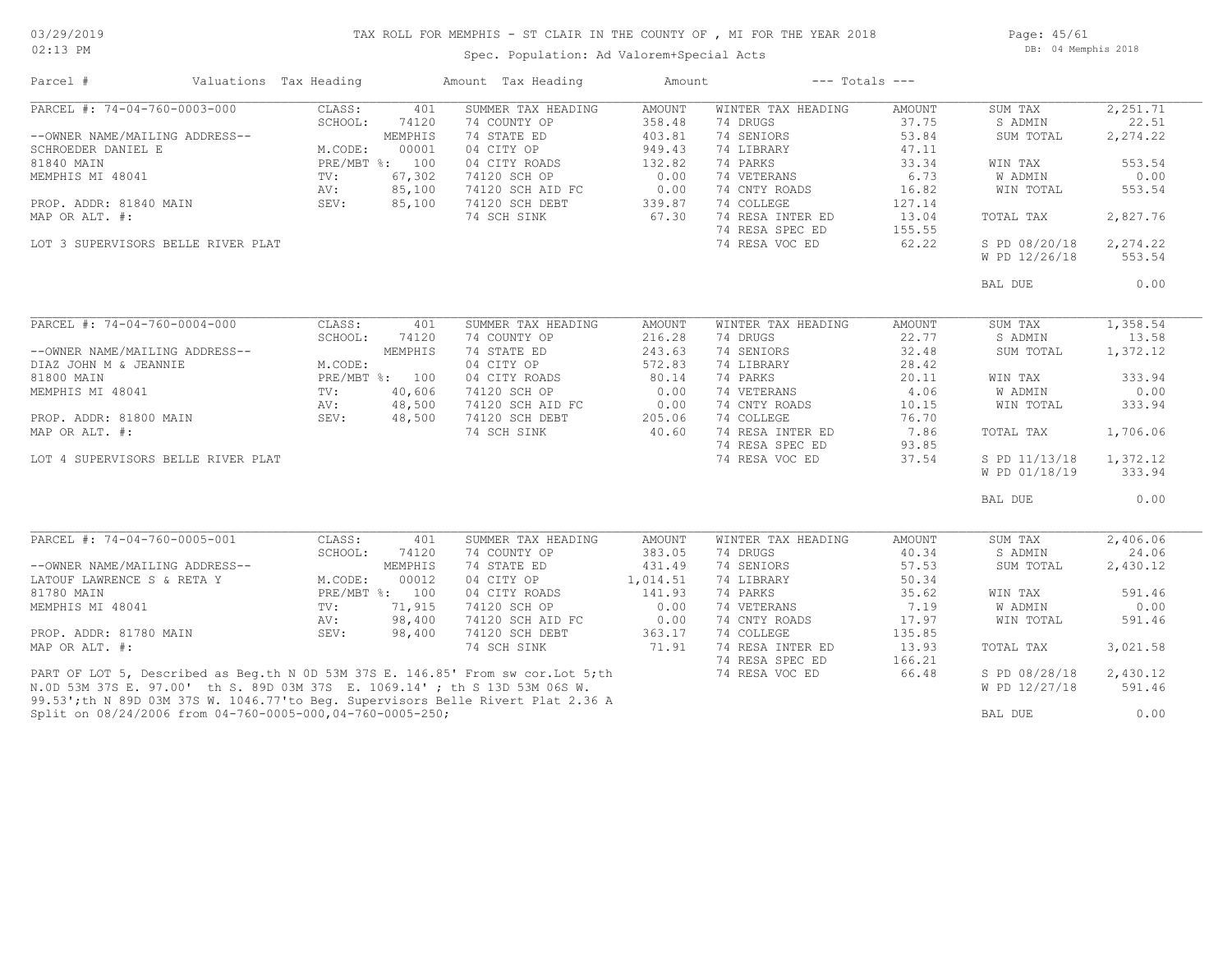Page: 46/61 DB: 04 Memphis 2018

Spec. Population: Ad Valorem+Special Acts

| Parcel #                                          | Valuations Tax Heading |                | Amount Tax Heading                                                                  | Amount |                    | $---$ Totals $---$ |           |          |
|---------------------------------------------------|------------------------|----------------|-------------------------------------------------------------------------------------|--------|--------------------|--------------------|-----------|----------|
| PARCEL #: 74-04-760-0005-252                      | CLASS:                 | 401            | SUMMER TAX HEADING                                                                  | AMOUNT | WINTER TAX HEADING | AMOUNT             | SUM TAX   | 1,420.80 |
|                                                   | SCHOOL:                | 74120          | 74 COUNTY OP                                                                        | 226.20 | 74 DRUGS           | 23.82              | S ADMIN   | 14.20    |
| --OWNER NAME/MAILING ADDRESS--                    |                        | MEMPHIS        | 74 STATE ED                                                                         | 254.80 | 74 SENIORS         | 33.97              | S INTRST  | 85.25    |
| RESCHKE, NICOLE ET AL.                            | M.CODE:                |                | 04 CITY OP                                                                          | 599.08 | 74 LIBRARY         | 29.72              | SUM TOTAL | 1,520.25 |
| 81750 MAIN ST.                                    |                        | PRE/MBT %: 100 | 04 CITY ROADS                                                                       | 83.81  | 74 PARKS           | 21.03              |           |          |
| MEMPHIS MI 48041                                  | TV:                    | 42,467         | 74120 SCH OP                                                                        | 0.00   | 74 VETERANS        | 4.24               | WIN TAX   | 349.25   |
|                                                   | AV:                    | 50,700         | 74120 SCH AID FC                                                                    | 0.00   | 74 CNTY ROADS      | 10.61              | W ADMIN   | 0.00     |
| PROP. ADDR: 81750 MAIN                            | SEV:                   | 50,700         | 74120 SCH DEBT                                                                      | 214.45 | 74 COLLEGE         | 80.22              | WIN TOTAL | 349.25   |
| MAP OR ALT. #:                                    |                        |                | 74 SCH SINK                                                                         | 42.46  | 74 RESA INTER ED   | 8.23               |           |          |
|                                                   |                        |                |                                                                                     |        | 74 RESA SPEC ED    | 98.15              | TOTAL TAX | 1,869.50 |
|                                                   |                        |                | S 165' OF W 396' OF LOT 5 EXC BEG N 0D 53M 37S E 146.85' FROM SW COR OF LOT 5, TH S |        | 74 RESA VOC ED     | 39.26              |           |          |
|                                                   |                        |                | 89D 3M 37S E 396', TH N OD 53M 37S E 16.70', TH N 88D 51M 3S W 396', TH S OD 53M    |        |                    |                    | BAL DUE   | 1,869.50 |
| 37S W 18.15' TO BEG SUPERVISOR'S BELLE RIVER PLAT |                        |                |                                                                                     |        |                    |                    |           |          |

| PARCEL #: 74-04-760-0005-260<br>CLASS: | 703     | SUMMER TAX HEADING | AMOUNT | WINTER TAX HEADING | AMOUNT | SUM TAX   | 0.00 |
|----------------------------------------|---------|--------------------|--------|--------------------|--------|-----------|------|
| SCHOOL:                                | 74120   | 74 COUNTY OP       | 0.00   | 74 DRUGS           | 0.00   | S ADMIN   | 0.00 |
| --OWNER NAME/MAILING ADDRESS--         | MEMPHIS | 74 STATE ED        | 0.00   | 74 SENIORS         | 0.00   | SUM TOTAL | 0.00 |
| M.CODE:<br>CITY OF MEMPHIS             |         | 04 CITY OP         | 0.00   | 74 LIBRARY         | 0.00   |           |      |
| 35095 POTTER PO BOX 28<br>PRE/MBT %:   |         | 04 CITY ROADS      | 0.00   | 74 PARKS           | 0.00   | WIN TAX   | 0.00 |
| MEMPHIS MI 48041-0028<br>TV:           |         | 74120 SCH OP       | 0.00   | 74 VETERANS        | 0.00   | W ADMIN   | 0.00 |
| AV:                                    |         | 74120 SCH AID FC   | 0.00   | 74 CNTY ROADS      | 0.00   | WIN TOTAL | 0.00 |
| SEV:<br>PROP. ADDR:                    |         | 74120 SCH DEBT     | 0.00   | 74 COLLEGE         | 0.00   |           |      |
| MAP OR ALT. #:                         |         | 74 SCH SINK        | 0.00   | 74 RESA INTER ED   | 0.00   | TOTAL TAX | 0.00 |
|                                        |         |                    |        | 74 RESA SPEC ED    | 0.00   |           |      |

RIVER PLAT SPLIT PER SHERIFF DEED 3816-908;3815-877 65.67', TH N 89D 3M 37S W 561.48', TH S 0D 56M 23S W 64' TO BEG SUPERVISOR'S BELLE 37S E 500' FROM SW COR OF LOT 5, TH S 89D 3M 37S E 546.77', TH N 13D 53M 6S E 104', TH S 0D 53M 37S W 148.30' TO BEG EXC BEG N 0D 53M 37S E 146.85' & S 89D 3M 6S E 220.14', TH N 89D 3M 37S W 561.48', TH S 0D 56M 23S W 64', TH N 89D 3M 37S W BEG S 88D 51M 3S E 396' FROM SW COR LOT 5, TH S 88D 51M 3S E 616.05', TH N 13D 53M 74 RESA VOC ED 0.00 BAL DUE 0.00

| PARCEL #: 74-04-760-0006-000       | CLASS:       | 401     | SUMMER TAX HEADING | AMOUNT | WINTER TAX HEADING | AMOUNT | SUM TAX       | 1,676.18 |
|------------------------------------|--------------|---------|--------------------|--------|--------------------|--------|---------------|----------|
|                                    | SCHOOL:      | 74120   | 74 COUNTY OP       | 266.85 | 74 DRUGS           | 28.10  | S ADMIN       | 16.76    |
| --OWNER NAME/MAILING ADDRESS--     |              | MEMPHIS | 74 STATE ED        | 300.60 | 74 SENIORS         | 40.08  | SUM TOTAL     | 1,692.94 |
| FOSS CAROL                         | M.CODE:      |         | 04 CITY OP         | 706.76 | 74 LIBRARY         | 35.07  |               |          |
| 81700 MAIN                         | $PRE/MBT$ %: | 100     | 04 CITY ROADS      | 98.87  | 74 PARKS           | 24.81  | WIN TAX       | 412.03   |
| MEMPHIS MI 48041                   | TV:          | 50,100  | 74120 SCH OP       | 0.00   | 74 VETERANS        | 5.01   | W ADMIN       | 0.00     |
|                                    | AV:          | 50,100  | 74120 SCH AID FC   | 0.00   | 74 CNTY ROADS      | 12.52  | WIN TOTAL     | 412.03   |
| PROP. ADDR: 81700 MAIN             | SEV:         | 50,100  | 74120 SCH DEBT     | 253.00 | 74 COLLEGE         | 94.64  |               |          |
| MAP OR ALT. #:                     |              |         | 74 SCH SINK        | 50.10  | 74 RESA INTER ED   | 9.70   | TOTAL TAX     | 2,104.97 |
|                                    |              |         |                    |        | 74 RESA SPEC ED    | 115.79 |               |          |
| LOT 6 SUPERVISORS BELLE RIVER PLAT |              |         |                    |        | 74 RESA VOC ED     | 46.31  | S PD 08/31/18 | 1,692.94 |
|                                    |              |         |                    |        |                    |        | W PD 02/11/19 | 412.03   |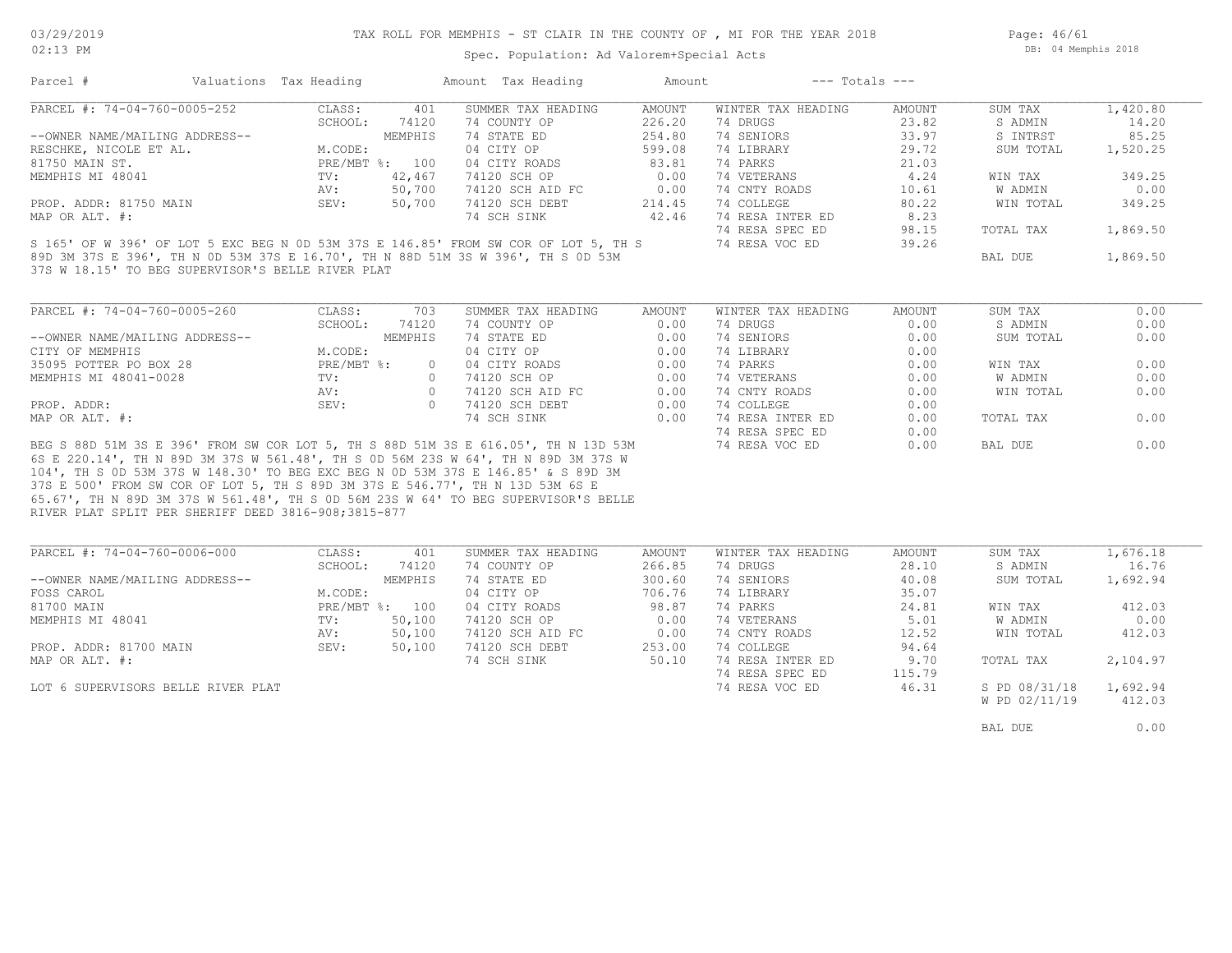02:13 PM

#### Spec. Population: Ad Valorem+Special Acts

Page: 47/61 DB: 04 Memphis 2018

| Parcel #                                                                                       | Valuations Tax Heading |               |                | Amount Tax Heading | Amount | $---$ Totals $---$ |        |               |          |
|------------------------------------------------------------------------------------------------|------------------------|---------------|----------------|--------------------|--------|--------------------|--------|---------------|----------|
| PARCEL #: 74-04-760-0007-000                                                                   |                        | CLASS:        | 703            | SUMMER TAX HEADING | AMOUNT | WINTER TAX HEADING | AMOUNT | SUM TAX       | 0.00     |
|                                                                                                |                        | SCHOOL:       | 74120          | 74 COUNTY OP       | 0.00   | 74 DRUGS           | 0.00   | S ADMIN       | 0.00     |
| --OWNER NAME/MAILING ADDRESS--                                                                 |                        |               | MEMPHIS        | 74 STATE ED        | 0.00   | 74 SENIORS         | 0.00   | SUM TOTAL     | 0.00     |
| CITY OF MEMPHIS                                                                                |                        | M.CODE:       |                | 04 CITY OP         | 0.00   | 74 LIBRARY         | 0.00   |               |          |
| 35095 POTTER                                                                                   |                        | PRE/MBT %:    | $\circ$        | 04 CITY ROADS      | 0.00   | 74 PARKS           | 0.00   | WIN TAX       | 0.00     |
| MEMPHIS MI 48041                                                                               |                        | $\text{TV}$ : | $\overline{0}$ | 74120 SCH OP       | 0.00   | 74 VETERANS        | 0.00   | W ADMIN       | 0.00     |
|                                                                                                |                        | AV:           | $\overline{0}$ | 74120 SCH AID FC   | 0.00   | 74 CNTY ROADS      | 0.00   | WIN TOTAL     | 0.00     |
| PROP. ADDR: MAIN/CITY PARK VACANT                                                              |                        | SEV:          |                | 0 74120 SCH DEBT   | 0.00   | 74 COLLEGE         | 0.00   |               |          |
| MAP OR ALT. #:                                                                                 |                        |               |                | 74 SCH SINK        | 0.00   | 74 RESA INTER ED   | 0.00   | TOTAL TAX     | 0.00     |
|                                                                                                |                        |               |                |                    |        | 74 RESA SPEC ED    | 0.00   |               |          |
| LOTS 7 & 8 ALSO OLD C & O R/W 66 FT WIDE; ADJ ABV LOTS ON S & EXTD E TO CITY LIMITS            |                        |               |                |                    |        | 74 RESA VOC ED     | 0.00   | BAL DUE       | 0.00     |
| & THAT PART OF SE 1/4 LYING N & E OF ABV DESC. SEC 35 T6N R14E SUPERVISORS BELLE<br>RIVER PLAT |                        |               |                |                    |        |                    |        |               |          |
|                                                                                                |                        |               |                |                    |        |                    |        |               |          |
| PARCEL #: 74-04-760-0008-000                                                                   |                        | CLASS:        | 402            | SUMMER TAX HEADING | AMOUNT | WINTER TAX HEADING | AMOUNT | SUM TAX       | 875.41   |
|                                                                                                |                        | SCHOOL:       | 74120          | 74 COUNTY OP       | 139.37 | 74 DRUGS           | 14.67  | S ADMIN       | 8.75     |
| --OWNER NAME/MAILING ADDRESS--                                                                 |                        |               | MEMPHIS        | 74 STATE ED        | 156.99 | 74 SENIORS         | 20.93  | SUM TOTAL     | 884.16   |
| JOHNSTON JOHN R                                                                                |                        | M.CODE:       |                | 04 CITY OP         | 369.12 | 74 LIBRARY         | 18.31  |               |          |
| 33711 BOARDMAN RD                                                                              |                        |               | PRE/MBT %: 100 | 04 CITY ROADS      | 51.64  | 74 PARKS           | 12.96  | WIN TAX       | 215.18   |
| MEMPHIS MI 48041                                                                               |                        | TV:           | 26,166         | 74120 SCH OP       | 0.00   | 74 VETERANS        | 2.61   | W ADMIN       | 0.00     |
|                                                                                                |                        | AV:           | 36,600         | 74120 SCH AID FC   | 0.00   | 74 CNTY ROADS      | 6.54   | WIN TOTAL     | 215.18   |
| PROP. ADDR: VACANT MAIN                                                                        | SEV:                   |               | 36,600         | 74120 SCH DEBT     | 132.13 | 74 COLLEGE         | 49.43  |               |          |
| MAP OR ALT. #:                                                                                 |                        |               |                | 74 SCH SINK        | 26.16  | 74 RESA INTER ED   | 5.07   | TOTAL TAX     | 1,099.34 |
|                                                                                                |                        |               |                |                    |        | 74 RESA SPEC ED    | 60.47  |               |          |
| LOT 9 EXC S 300 FT OF E 135 FT & EXC S 239.14 FT OF N 299.14 FT OF E 165 FT.                   |                        |               |                |                    |        | 74 RESA VOC ED     | 24.19  | S PD 08/30/18 | 884.16   |
| SUPERVISORS BELLE RIVER PLAT                                                                   |                        |               |                |                    |        |                    |        | W PD 02/13/19 | 215.18   |
|                                                                                                |                        |               |                |                    |        |                    |        | BAL DUE       | 0.00     |
|                                                                                                |                        |               |                |                    |        |                    |        |               |          |
| PARCEL #: 74-04-760-0009-000                                                                   |                        | CLASS:        | 401            | SUMMER TAX HEADING | AMOUNT | WINTER TAX HEADING | AMOUNT | SUM TAX       | 1,289.38 |
|                                                                                                |                        | SCHOOL:       | 74120          | 74 COUNTY OP       | 205.27 | 74 DRUGS           | 21.62  | S ADMIN       | 12.89    |
| --OWNER NAME/MAILING ADDRESS--                                                                 |                        |               | MEMPHIS        | 74 STATE ED        | 231.23 | 74 SENIORS         | 30.83  | SUM TOTAL     | 1,302.27 |
| KING ROSEMARY                                                                                  |                        | M.CODE:       |                | 04 CITY OP         | 543.67 | 74 LIBRARY         | 26.97  |               |          |
| 81921 MAIN                                                                                     |                        |               | PRE/MBT %: 100 | 04 CITY ROADS      | 76.06  | 74 PARKS           | 19.09  | WIN TAX       | 316.94   |
| MEMPHIS MI 48041                                                                               |                        | TV:           | 38,539         | 74120 SCH OP       | 0.00   | 74 VETERANS        | 3.85   | W ADMIN       | 0.00     |

W PD 01/22/19 316.94

74 RESA SPEC ED 89.07

AV: 47,500 74120 SCH AID FC 0.00 74 CNTY ROADS 9.63 WIN TOTAL 316.94

MAP OR ALT. #: TALTER ALT. #: 74 SCH SINK 38.53 74 RESA INTER ED 7.46 TOTAL TAX 1,619.21 PROP. ADDR: 81921 MAIN SEV: 47,500 74120 SCH DEBT 194.62 74 COLLEGE 72.80

E 165 FT OF LOT 9 EXC N 179 FT & EXC S 300 FT SUPERVISORS BELLE RIVER PLAT 74 RESA VOC ED 35.62 S PD 08/06/18 1,302.27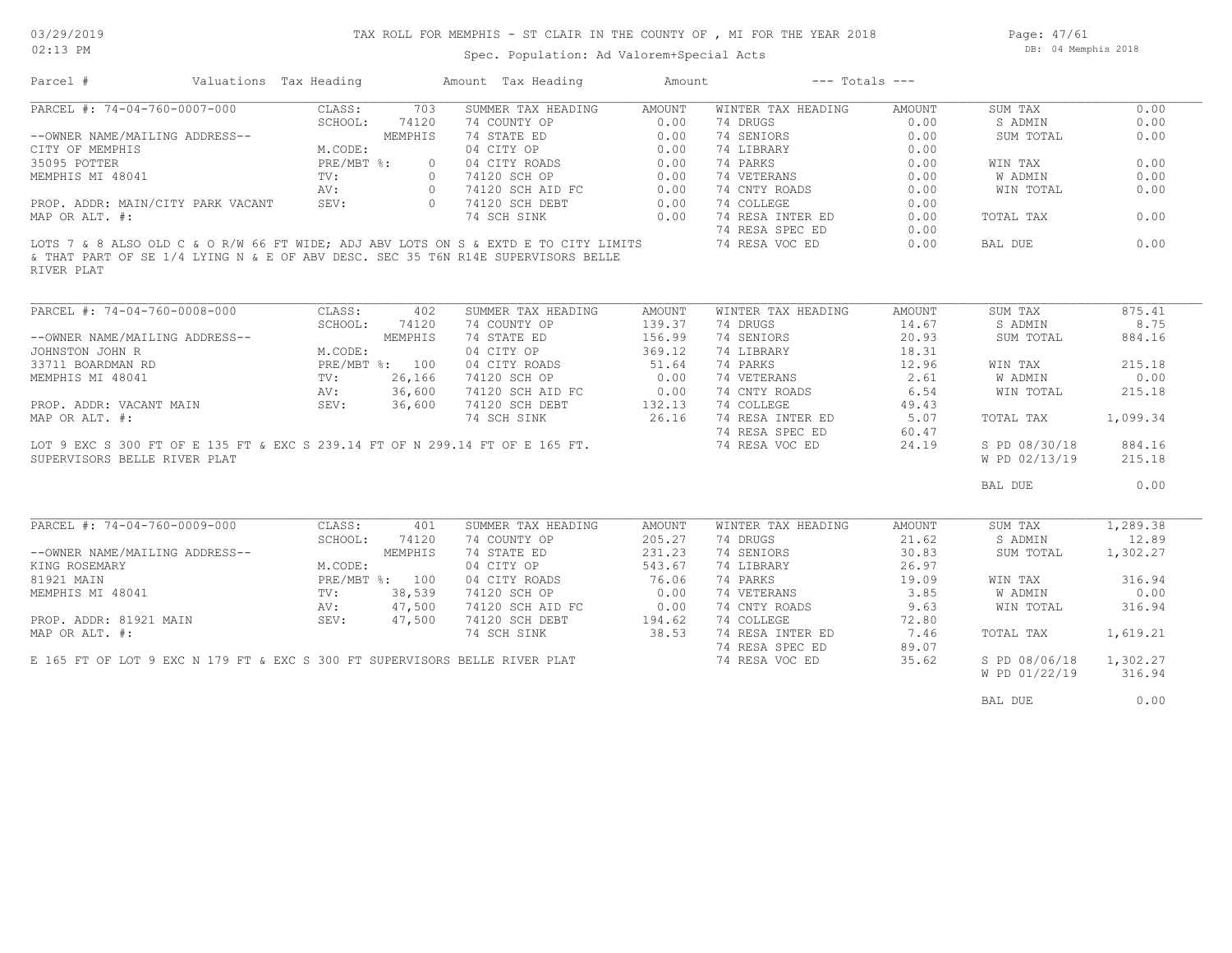Page: 48/61 DB: 04 Memphis 2018

| Parcel #                                                               | Valuations Tax Heading |         | Amount Tax Heading                             | Amount | $---$ Totals $---$ |        |               |          |
|------------------------------------------------------------------------|------------------------|---------|------------------------------------------------|--------|--------------------|--------|---------------|----------|
| PARCEL #: 74-04-760-0010-000                                           | CLASS:                 | 401     | SUMMER TAX HEADING                             | AMOUNT | WINTER TAX HEADING | AMOUNT | SUM TAX       | 1,323.94 |
|                                                                        | SCHOOL:                | 74120   | 74 COUNTY OP                                   | 210.78 | 74 DRUGS           | 22.19  | S ADMIN       | 13.23    |
| --OWNER NAME/MAILING ADDRESS--                                         |                        | MEMPHIS | 74 STATE ED                                    | 237.43 | 74 SENIORS         | 31.65  | SUM TOTAL     | 1,337.17 |
| LARKIN DEBORAH                                                         | M.CODE:                |         | 04 CITY OP                                     | 558.24 | 74 LIBRARY         | 27.70  |               |          |
| 81865 MAIN ST                                                          | PRE/MBT %: 100         |         | 04 CITY ROADS                                  | 78.09  | 74 PARKS           | 19.60  | WIN TAX       | 325.43   |
| MEMPHIS MI 48041                                                       | $\operatorname{TV}$ :  | 39,572  | 74120 SCH OP                                   | 0.00   | 74 VETERANS        | 3.95   | W ADMIN       | 0.00     |
|                                                                        | AV:                    | 49,200  | 74120 SCH AID FC                               | 0.00   | 74 CNTY ROADS      | 9.89   | WIN TOTAL     | 325.43   |
|                                                                        | SEV:                   |         | 74120 SCH DEBT                                 | 199.83 | 74 COLLEGE         |        |               |          |
| PROP. ADDR: 81865 MAIN                                                 |                        | 49,200  |                                                |        |                    | 74.75  |               |          |
| MAP OR ALT. #:                                                         |                        |         | 74 SCH SINK                                    | 39.57  | 74 RESA INTER ED   | 7.66   | TOTAL TAX     | 1,662.60 |
|                                                                        |                        |         |                                                |        | 74 RESA SPEC ED    | 91.46  |               |          |
| N 80 FT OF S 230 FT OF E 135 FT OF LOT 9 SUPERVISORS BELLE RIVER PLAT  |                        |         |                                                |        | 74 RESA VOC ED     | 36.58  | S PD 08/10/18 | 1,337.17 |
|                                                                        |                        |         |                                                |        |                    |        | W PD 01/11/19 | 325.43   |
|                                                                        |                        |         |                                                |        |                    |        | BAL DUE       | 0.00     |
|                                                                        |                        |         |                                                |        |                    |        |               |          |
| PARCEL #: 74-04-760-0011-000                                           | CLASS:                 | 401     | SUMMER TAX HEADING                             | AMOUNT | WINTER TAX HEADING | AMOUNT | SUM TAX       | 1,515.22 |
|                                                                        | SCHOOL:                | 74120   | 74 COUNTY OP                                   | 156.84 | 74 DRUGS           | 16.51  | S ADMIN       | 15.15    |
| --OWNER NAME/MAILING ADDRESS--                                         |                        | MEMPHIS | 74 STATE ED                                    | 176.68 | 74 SENIORS         | 23.55  | SUM TOTAL     | 1,530.37 |
| KIZY THOMAS H & SALWA N                                                | M.CODE:                |         | 04 CITY OP                                     | 415.41 | 74 LIBRARY         | 20.61  |               |          |
| 52190 WATKINS GLEN                                                     | PRE/MBT %: 0           |         | 04 CITY ROADS                                  | 58.11  | 74 PARKS           | 14.58  | WIN TAX       | 242.15   |
| MACOMB MI 48042                                                        | TV:                    | 29,447  | 74120 SCH OP                                   | 530.04 | 74 VETERANS        | 2.94   | W ADMIN       | 0.00     |
|                                                                        | AV: 36,200             |         |                                                |        | 74 CNTY ROADS      | 7.36   | WIN TOTAL     | 242.15   |
| PROP. ADDR: 81951 MAIN                                                 | SEV: 36,200            |         | 74120 SCH AID FC 0.00<br>74120 SCH DEBT 148.70 |        | 74 COLLEGE         | 55.62  |               |          |
|                                                                        |                        |         |                                                | 29.44  | 74 RESA INTER ED   | 5.70   | TOTAL TAX     | 1,772.52 |
| MAP OR ALT. #:                                                         |                        |         | 74 SCH SINK                                    |        |                    |        |               |          |
|                                                                        |                        |         |                                                |        | 74 RESA SPEC ED    | 68.06  |               |          |
| S 119 FT OF N 179 FT OF E 165 FT OF LOT 9 SUPERVISORS BELLE RIVER PLAT |                        |         |                                                |        | 74 RESA VOC ED     | 27.22  | S PD 08/03/18 | 1,530.37 |
|                                                                        |                        |         |                                                |        |                    |        | W PD 02/07/19 | 242.15   |
|                                                                        |                        |         |                                                |        |                    |        | BAL DUE       | 0.00     |
|                                                                        |                        |         |                                                |        |                    |        |               |          |
| PARCEL #: 74-04-760-0012-000                                           | CLASS:                 | 401     | SUMMER TAX HEADING                             | AMOUNT | WINTER TAX HEADING | AMOUNT | SUM TAX       | 2,743.43 |
|                                                                        | SCHOOL:                | 74120   | 74 COUNTY OP                                   | 283.98 | 74 DRUGS           | 29.90  | S ADMIN       | 27.43    |
| --OWNER NAME/MAILING ADDRESS--                                         |                        | MEMPHIS | 74 STATE ED                                    | 319.89 | 74 SENIORS         | 42.65  | S INTRST      | 164.61   |
| CUCCHIARA JAMES D                                                      | M.CODE:                |         | 04 CITY OP                                     | 752.12 | 74 LIBRARY         | 37.32  | SUM TOTAL     | 2,935.47 |
| 81900 MAIN                                                             | PRE/MBT %: 0           |         | 04 CITY ROADS                                  | 105.22 | 74 PARKS           | 26.41  |               |          |
| MEMPHIS MI 48041                                                       | $\text{TV}$ :          | 53,315  | 74120 SCH OP                                   | 959.67 | 74 VETERANS        | 5.33   | WIN TAX       | 438.47   |
|                                                                        | AV:                    | 74,400  | 74120 SCH AID FC                               | 0.00   | 74 CNTY ROADS      | 13.32  | W ADMIN       | 0.00     |
| PROP. ADDR: 81811 MAIN                                                 | SEV:                   | 74,400  | 74120 SCH DEBT                                 | 269.24 | 74 COLLEGE         | 100.71 | WIN TOTAL     | 438.47   |
| MAP OR ALT. #:                                                         |                        |         | 74 SCH SINK                                    | 53.31  | 74 RESA INTER ED   | 10.33  |               |          |
|                                                                        |                        |         |                                                |        | 74 RESA SPEC ED    | 123.22 | TOTAL TAX     | 3,373.94 |
| S 150 FT OF E 135 FT OF LOT 9 SUPERVISORS BELLE RIVER PLAT             |                        |         |                                                |        | 74 RESA VOC ED     | 49.28  |               |          |
|                                                                        |                        |         |                                                |        |                    |        | W PD 12/10/18 | 438.47   |
|                                                                        |                        |         |                                                |        |                    |        |               |          |
|                                                                        |                        |         |                                                |        |                    |        | BAL DUE       | 2,935.47 |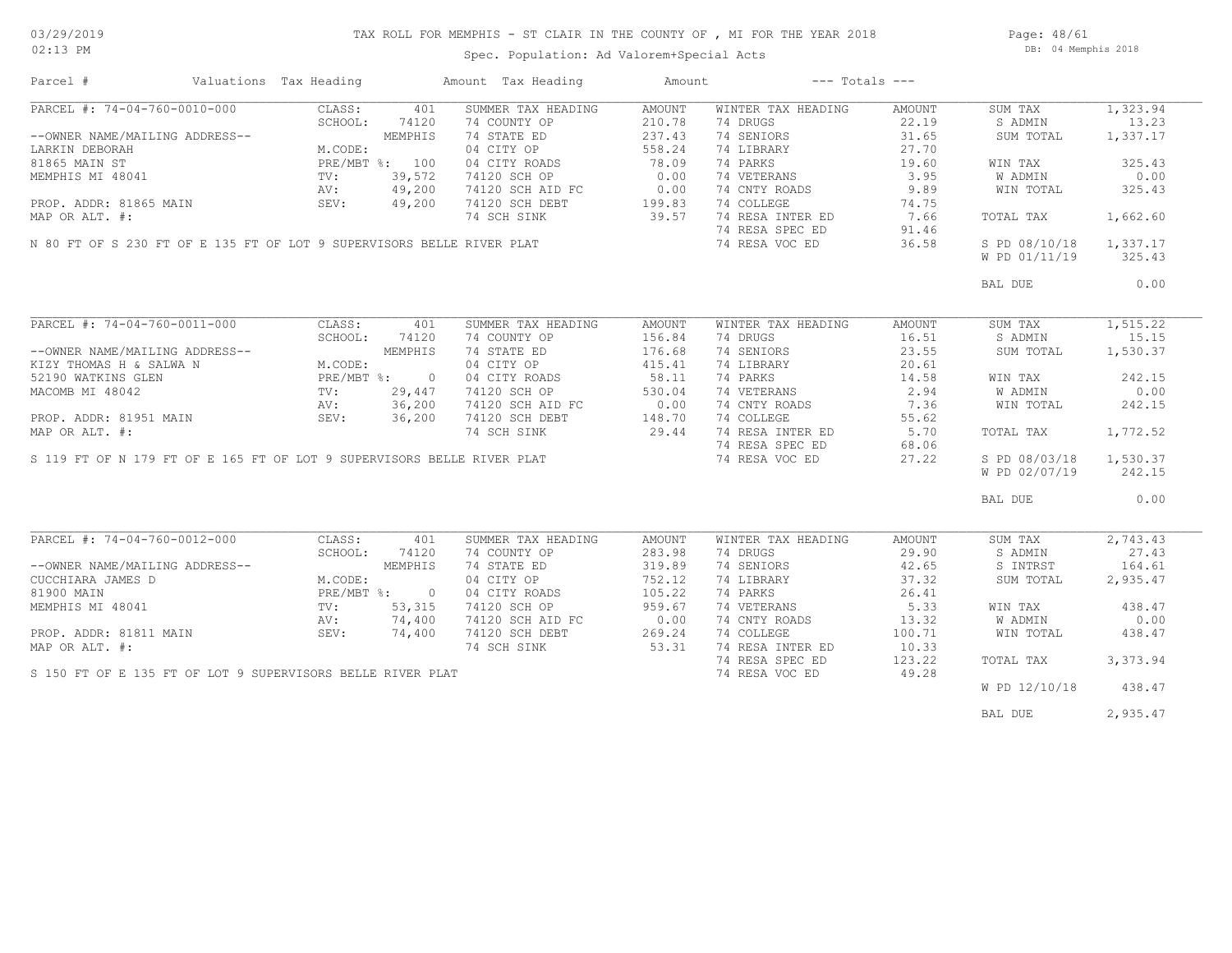## TAX ROLL FOR MEMPHIS - ST CLAIR IN THE COUNTY OF , MI FOR THE YEAR 2018

Spec. Population: Ad Valorem+Special Acts

Page: 49/61 DB: 04 Memphis 2018

| Parcel #                                                                       | Valuations Tax Heading |                 |                | Amount Tax Heading                                                                    | Amount         | $---$ Totals $---$          |               |               |          |
|--------------------------------------------------------------------------------|------------------------|-----------------|----------------|---------------------------------------------------------------------------------------|----------------|-----------------------------|---------------|---------------|----------|
| PARCEL #: 74-04-760-0013-000                                                   |                        | CLASS:          | 401            | SUMMER TAX HEADING                                                                    | AMOUNT         | WINTER TAX HEADING          | AMOUNT        | SUM TAX       | 1,638.56 |
|                                                                                |                        | SCHOOL:         | 74120          | 74 COUNTY OP                                                                          | 260.87         | 74 DRUGS                    | 27.47         | S ADMIN       | 16.38    |
| --OWNER NAME/MAILING ADDRESS--                                                 |                        |                 | MEMPHIS        | 74 STATE ED                                                                           | 293.85         | 74 SENIORS                  | 39.18         | SUM TOTAL     | 1,654.94 |
| DAVIS RICHARD E & MULARSKI T                                                   |                        | M.CODE:         |                | 04 CITY OP                                                                            | 690.90         | 74 LIBRARY                  | 34.28         |               |          |
| 81885 MAIN                                                                     |                        |                 | PRE/MBT %: 100 | 04 CITY ROADS                                                                         | 96.65          | 74 PARKS                    | 24.26         | WIN TAX       | 402.79   |
| MEMPHIS MI 48041                                                               |                        | $\text{TV}$ :   | 48,976         | 74120 SCH OP                                                                          | 0.00           | 74 VETERANS                 | 4.89          | W ADMIN       | 0.00     |
|                                                                                |                        |                 |                |                                                                                       |                |                             |               |               |          |
|                                                                                |                        | AV:             | 68,700         | 74120 SCH AID FC<br>74120 SCH DEBT                                                    | 0.00<br>247.32 | 74 CNTY ROADS<br>74 COLLEGE | 12.24         | WIN TOTAL     | 402.79   |
| PROP. ADDR: 81885 MAIN                                                         |                        | SEV:            | 68,700         |                                                                                       |                |                             | 92.52         |               |          |
| MAP OR ALT. #:                                                                 |                        |                 |                | 74 SCH SINK                                                                           | 48.97          | 74 RESA INTER ED            | 9.49          | TOTAL TAX     | 2,057.73 |
|                                                                                |                        |                 |                |                                                                                       |                | 74 RESA SPEC ED             | 113.19        |               |          |
|                                                                                |                        |                 |                | N 70 FT OF S 300 FT OF E 135 FT OF LOT 9 SUPERVISORS BELLE RIVER PLAT                 |                | 74 RESA VOC ED              | 45.27         | S PD 08/28/18 | 1,654.94 |
|                                                                                |                        |                 |                |                                                                                       |                |                             |               | W PD 02/07/19 | 402.79   |
|                                                                                |                        |                 |                |                                                                                       |                |                             |               | BAL DUE       | 0.00     |
|                                                                                |                        |                 |                |                                                                                       |                |                             |               |               |          |
| PARCEL #: 74-04-760-0014-000                                                   |                        | CLASS:          | 401            | SUMMER TAX HEADING                                                                    | <b>AMOUNT</b>  | WINTER TAX HEADING          | <b>AMOUNT</b> | SUM TAX       | 1,052.63 |
|                                                                                |                        | SCHOOL:         | 74120          | 74 COUNTY OP                                                                          | 167.58         | 74 DRUGS                    | 17.65         | S ADMIN       | 10.52    |
| --OWNER NAME/MAILING ADDRESS--                                                 |                        |                 | MEMPHIS        | 74 STATE ED                                                                           | 188.77         | 74 SENIORS                  | 25.17         | SUM TOTAL     | 1,063.15 |
| JELINEK ANNE MARIE                                                             |                        | M.CODE:         |                | 04 CITY OP                                                                            | 443.85         | 74 LIBRARY                  | 22.02         |               |          |
| 81749 MAIN                                                                     |                        |                 | PRE/MBT %: 100 | 04 CITY ROADS                                                                         | 62.09          | 74 PARKS                    | 15.58         | WIN TAX       | 258.74   |
| MEMPHIS MI 48041                                                               |                        | $\texttt{TV}$ : | 31,463         | 74120 SCH OP                                                                          | 0.00           | 74 VETERANS                 | 3.14          | W ADMIN       | 0.00     |
|                                                                                |                        | AV:             | 57,100         | 74120 SCH AID FC                                                                      | 0.00           | 74 CNTY ROADS               | 7.86          | WIN TOTAL     | 258.74   |
| PROP. ADDR: 81749 MAIN                                                         |                        | SEV:            | 57,100         | 74120 SCH DEBT                                                                        | 158.88         | 74 COLLEGE                  | 59.43         |               |          |
| MAP OR ALT. #:                                                                 |                        |                 |                | 74 SCH SINK                                                                           | 31.46          | 74 RESA INTER ED            | 6.09          | TOTAL TAX     | 1,321.89 |
|                                                                                |                        |                 |                |                                                                                       |                |                             |               |               |          |
|                                                                                |                        |                 |                |                                                                                       |                | 74 RESA SPEC ED             | 72.72         |               |          |
| LOT 10 SUPERVISORS BELLE RIVER PLAT                                            |                        |                 |                |                                                                                       |                | 74 RESA VOC ED              | 29.08         | S PD 08/31/18 | 1,063.15 |
|                                                                                |                        |                 |                |                                                                                       |                |                             |               | W PD 02/14/19 | 258.74   |
|                                                                                |                        |                 |                |                                                                                       |                |                             |               | BAL DUE       | 0.00     |
|                                                                                |                        |                 |                |                                                                                       |                |                             |               |               |          |
| PARCEL #: 74-04-760-0015-001                                                   |                        | CLASS:          | 301            | SUMMER TAX HEADING                                                                    | AMOUNT         | WINTER TAX HEADING          | AMOUNT        | SUM TAX       | 3,323.68 |
|                                                                                |                        | SCHOOL:         | 74120          | 74 COUNTY OP                                                                          | 344.04         | 74 DRUGS                    | 36.23         | S ADMIN       | 33.23    |
| --OWNER NAME/MAILING ADDRESS--                                                 |                        |                 | MEMPHIS        | 74 STATE ED                                                                           | 387.55         | 74 SENIORS                  | 51.67         | SUM TOTAL     | 3,356.91 |
| DONATO PROPERTIES LLC                                                          |                        | M.CODE:         |                | 04 CITY OP                                                                            | 911.20         | 74 LIBRARY                  | 45.21         |               |          |
| 81600 BELLE RIVER                                                              |                        |                 | PRE/MBT %: 0   | 04 CITY ROADS                                                                         | 127.47         | 74 PARKS                    | 31.99         | WIN TAX       | 531.22   |
| MEMPHIS MI 48041                                                               |                        | $\text{TV}$ :   | 64,592         | 74120 SCH OP                                                                          | 1,162.65       | 74 VETERANS                 | 6.45          | W ADMIN       | 0.00     |
|                                                                                |                        | AV:             | 65,800         | 74120 SCH AID FC                                                                      | 0.00           | 74 CNTY ROADS               | 16.14         | WIN TOTAL     | 531.22   |
| PROP. ADDR: 81620 BELLE RIVER                                                  |                        | SEV:            | 65,800         | 74120 SCH DEBT                                                                        | 326.18         | 74 COLLEGE                  | 122.02        |               |          |
| MAP OR ALT. #:                                                                 |                        |                 |                | 74 SCH SINK                                                                           | 64.59          | 74 RESA INTER ED            | 12.51         | TOTAL TAX     | 3,888.13 |
|                                                                                |                        |                 |                |                                                                                       |                | 74 RESA SPEC ED             | 149.29        |               |          |
|                                                                                |                        |                 |                | THAT PART OF LOT 11 LYING E OF A LINE; BEG S 1*13'15" W 199.52'; TH S 87*28'25" E     |                | 74 RESA VOC ED              | 59.71         | S PD 08/23/18 | 3,356.91 |
|                                                                                |                        |                 |                | 145.18'; S 46*30'E 192.18'; TH S 37*7'E 177.78'; TH S 46*20'10" E 181.44' FROM NW COR |                |                             |               | W PD 01/07/19 | 531.22   |
| LOT 9, TH S 55* 6' W 243.65", TH S 16*50' W 52', TH N 62*27' 29"W 81.13', TH S |                        |                 |                |                                                                                       |                |                             |               |               |          |
| PLAT                                                                           |                        |                 |                | 50*59'44"W 82.4', TH S 12*53'9"W 86.91' EXC MILL ROAD R/W SUPERVISORS BELLE RIVER     |                |                             |               | BAL DUE       | 0.00     |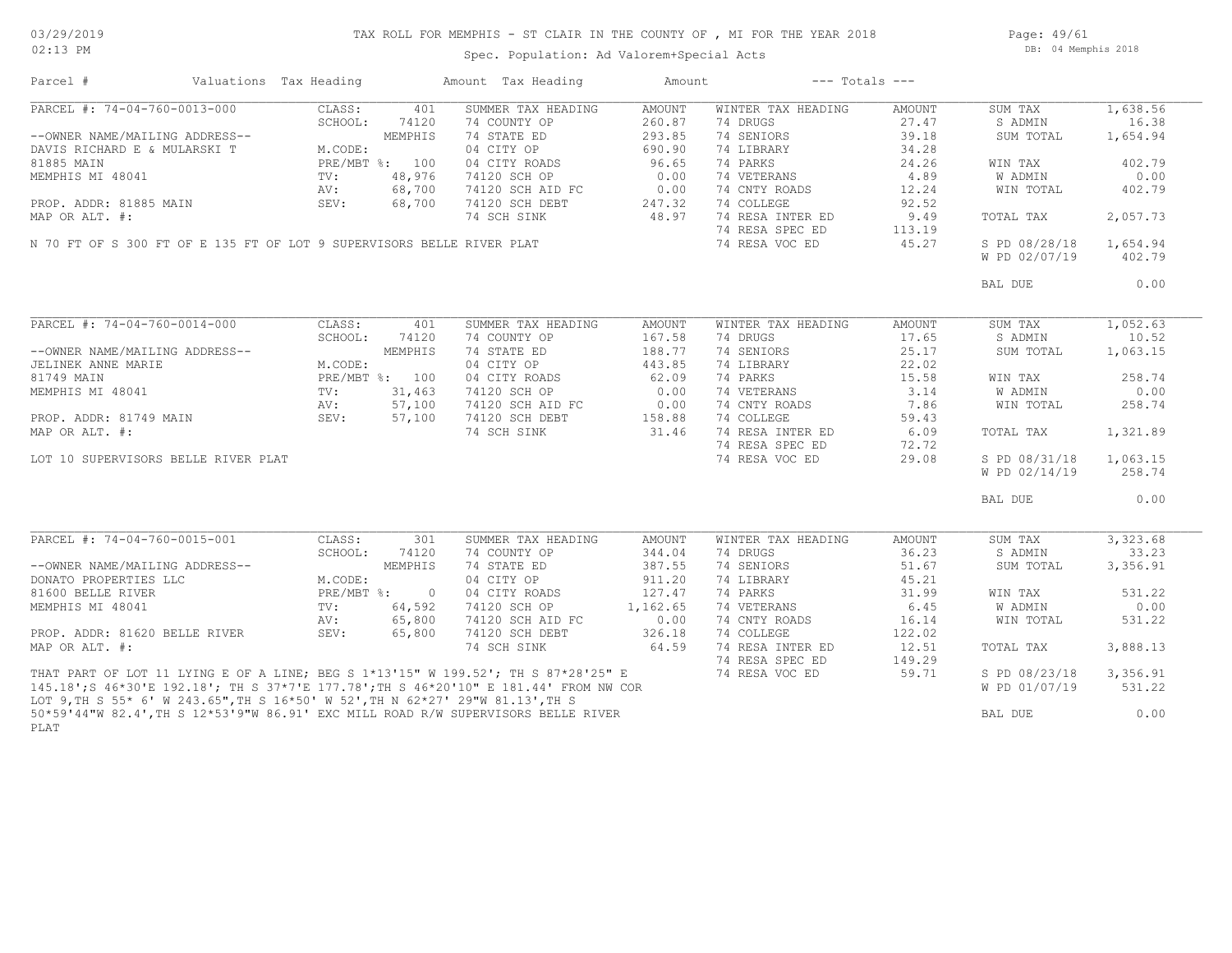#### TAX ROLL FOR MEMPHIS - ST CLAIR IN THE COUNTY OF , MI FOR THE YEAR 2018

Spec. Population: Ad Valorem+Special Acts

Page: 50/61 DB: 04 Memphis 2018

| Parcel #                       | Valuations Tax Heading |                  | Amount Tax Heading                                                                | Amount | $---$ Totals $---$ |        |           |      |
|--------------------------------|------------------------|------------------|-----------------------------------------------------------------------------------|--------|--------------------|--------|-----------|------|
| PARCEL #: 74-04-760-0015-010   | CLASS:                 | 703              | SUMMER TAX HEADING                                                                | AMOUNT | WINTER TAX HEADING | AMOUNT | SUM TAX   | 0.00 |
|                                | SCHOOL:                | 74120            | 74 COUNTY OP                                                                      | 0.00   | 74 DRUGS           | 0.00   | S ADMIN   | 0.00 |
| --OWNER NAME/MAILING ADDRESS-- |                        | MEMPHIS          | 74 STATE ED                                                                       | 0.00   | 74 SENIORS         | 0.00   | SUM TOTAL | 0.00 |
| CITY OF MEMPHIS                | M.CODE:                |                  | 04 CITY OP                                                                        | 0.00   | 74 LIBRARY         | 0.00   |           |      |
| P                              | $PRE/MBT$ %:           | $\Omega$         | 04 CITY ROADS                                                                     | 0.00   | 74 PARKS           | 0.00   | WIN TAX   | 0.00 |
| MEMPHIS MI 48041               | TV:                    | $\left( \right)$ | 74120 SCH OP                                                                      | 0.00   | 74 VETERANS        | 0.00   | W ADMIN   | 0.00 |
|                                | AV:                    |                  | 74120 SCH AID FC                                                                  | 0.00   | 74 CNTY ROADS      | 0.00   | WIN TOTAL | 0.00 |
| PROP. ADDR: 81620 BELLE RIVER  | SEV:                   |                  | 74120 SCH DEBT                                                                    | 0.00   | 74 COLLEGE         | 0.00   |           |      |
| MAP OR ALT. #:                 |                        |                  | 74 SCH SINK                                                                       | 0.00   | 74 RESA INTER ED   | 0.00   | TOTAL TAX | 0.00 |
|                                |                        |                  |                                                                                   |        | 74 RESA SPEC ED    | 0.00   |           |      |
|                                |                        |                  | THAT PART OF LOT 11 LYING E OF A LINE; BEG S 1*13'15" W 199.52'; TH S 87*28'25" E |        | 74 RESA VOC ED     | 0.00   | BAL DUE   |      |

PLAT 50\*59'44"W 82.4',TH S 12\*53'9"W 86.91' EXC MILL ROAD R/W SUPERVISORS BELLE RIVER LOT 9,TH S 55\* 6' W 243.65",TH S 16\*50' W 52',TH N 62\*27' 29"W 81.13',TH S 145.18';S 46\*30'E 192.18'; TH S 37\*7'E 177.78';TH S 46\*20'10" E 181.44' FROM NW COR

| PARCEL #: 74-04-760-0015-100                                                        | CLASS:     | 402     | SUMMER TAX HEADING | AMOUNT | WINTER TAX HEADING | AMOUNT | SUM TAX       | 82.64  |
|-------------------------------------------------------------------------------------|------------|---------|--------------------|--------|--------------------|--------|---------------|--------|
|                                                                                     | SCHOOL:    | 74120   | 74 COUNTY OP       | 13.16  | 74 DRUGS           | 1.38   | S ADMIN       | 0.82   |
| --OWNER NAME/MAILING ADDRESS--                                                      |            | MEMPHIS | 74 STATE ED        | 14.82  | 74 SENIORS         | 1.97   | SUM TOTAL     | 83.46  |
| MOSSOIAN GUY M                                                                      | M.CODE:    |         | 04 CITY OP         | 34.85  | 74 LIBRARY         | 1.72   |               |        |
| 81650 BELLE RIVER                                                                   | PRE/MBT %: | 100     | 04 CITY ROADS      | 4.87   | 74 PARKS           | 1.22   | WIN TAX       | 20.26  |
| MEMPHIS MI 48041                                                                    | TV:        | 2,471   | 74120 SCH OP       | 0.00   | 74 VETERANS        | 0.24   | W ADMIN       | 0.00   |
|                                                                                     | AV:        | 2,500   | 74120 SCH AID FC   | 0.00   | 74 CNTY ROADS      | 0.61   | WIN TOTAL     | 20.26  |
| PROP. ADDR: VACANT BELLE RIVER                                                      | SEV:       | 2,500   | 74120 SCH DEBT     | 12.47  | 74 COLLEGE         | 4.66   |               |        |
| MAP OR ALT. #:                                                                      |            |         | 74 SCH SINK        | 2.47   | 74 RESA INTER ED   | 0.47   | TOTAL TAX     | 103.72 |
|                                                                                     |            |         |                    |        | 74 RESA SPEC ED    | 5.71   |               |        |
| THAT PART OF LOTS 11 & 12 BEG S 1* 13' 5" W199.52' & S 82* 28'25" E 145.18' FROM NW |            |         |                    |        | 74 RESA VOC ED     | 2.28   | S PD 07/09/18 | 83.46  |
| COR LOT 9; TH S 46*30'E 192.18'; TH S 37*7' E 177.78'; TH S 46*20'10"E 181.44'; TH  |            |         |                    |        |                    |        | W PD 12/03/18 | 20.26  |
| S 55*6' W 243.65', TH S 16*50" W 52', TH 12*53'9" W 86.91', TH N 36*57 1/2' W       |            |         |                    |        |                    |        |               |        |
| 32.75',TH N 12*27'29" E 67.5',TH N 16*50' E 78.65',TH N 37*17' W 237.8' TH N 55*10' |            |         |                    |        |                    |        | BAL DUE       | 0.00   |
| W 267.65', TH N 55*3'53" E 235.29' TO BEG. SUPERVISORS BELLE RIVER PLAT             |            |         |                    |        |                    |        |               |        |

| PARCEL #: 74-04-760-0015-200                                                       | CLASS:     | 202     | SUMMER TAX HEADING | AMOUNT | WINTER TAX HEADING | AMOUNT | SUM TAX   | 157.23 |
|------------------------------------------------------------------------------------|------------|---------|--------------------|--------|--------------------|--------|-----------|--------|
|                                                                                    | SCHOOL:    | 74120   | 74 COUNTY OP       | 25.03  | 74 DRUGS           | 2.63   | S ADMIN   | 1.57   |
| --OWNER NAME/MAILING ADDRESS--                                                     |            | MEMPHIS | 74 STATE ED        | 28.20  | 74 SENIORS         | 3.76   | S INTRST  | 9.43   |
| JAEHN ERIC & SHANA                                                                 | M.CODE:    |         | 04 CITY OP         | 66.30  | 74 LIBRARY         | 3.29   | SUM TOTAL | 168.23 |
| 81630 BELLE RIVER                                                                  | PRE/MBT %: | 100     | 04 CITY ROADS      |        | 74 PARKS           | 2.32   |           |        |
| MEMPHIS MI 48041                                                                   | TV:        | 4,700   | 74120 SCH OP       | 0.00   | 74 VETERANS        | 0.47   | WIN TAX   | 38.62  |
|                                                                                    | AV:        | 4,700   | 74120 SCH AID FC   | 0.00   | 74 CNTY ROADS      | 1.17   | W ADMIN   | 0.00   |
| PROP. ADDR: VACANT BELLE RIVER                                                     | SEV:       | 4,700   | 74120 SCH DEBT     | 23.73  | 74 COLLEGE         | 8.87   | WIN TOTAL | 38.62  |
| MAP OR ALT. #: 0                                                                   |            |         | 74 SCH SINK        | 4.70   | 74 RESA INTER ED   | 0.91   |           |        |
|                                                                                    |            |         |                    |        | 74 RESA SPEC ED    | 10.86  | TOTAL TAX | 206.85 |
| THAT PART OF LOTS 11 & 12 LYING S OF E & W 1/4 LINE & BELLE RIVER & LYING N & W OF |            |         |                    |        | 74 RESA VOC ED     | 4.34   |           |        |
| A LINE BEG S 1*13'15" W 199.52' & S 82*28'25" E 145.18' FROM NW COR LOT 9;TH 04 S  |            |         |                    |        |                    |        | BAL DUE   | 206.85 |

55 3' 53" W 488.61' SUPERVISORS BELLE RIVER PLAT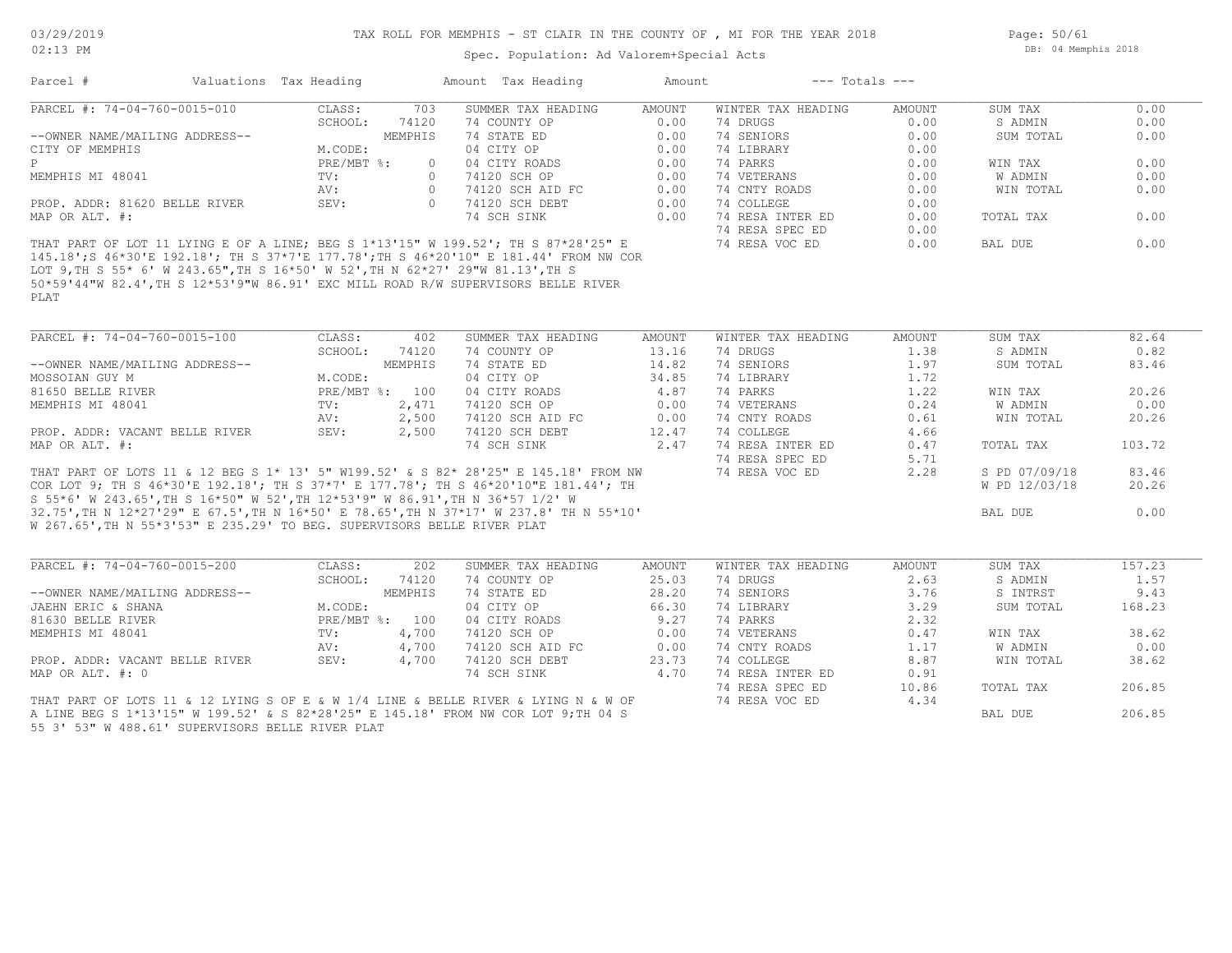Spec. Population: Ad Valorem+Special Acts

Page: 51/61 DB: 04 Memphis 2018

| PARCEL #: 74-04-760-0015-250<br>CLASS:<br>401<br>SUMMER TAX HEADING<br>AMOUNT<br>WINTER TAX HEADING<br>SUM TAX<br>3,589.69<br>AMOUNT<br>35.89<br>SCHOOL: 74120<br>74 COUNTY OP<br>571.49<br>74 DRUGS<br>60.19<br>S ADMIN<br>643.75<br>--OWNER NAME/MAILING ADDRESS--<br>MEMPHIS<br>74 STATE ED<br>74 SENIORS<br>85.83<br>SUM TOTAL<br>3,625.58<br>M.CODE:<br>04 CITY OP<br>1,513.59<br>74 LIBRARY<br>75.10<br>211.75<br>74 PARKS<br>882.45<br>PRE/MBT %: 100<br>04 CITY ROADS<br>53.15<br>WIN TAX<br>107,293<br>74 VETERANS<br>TV:<br>74120 SCH OP<br>0.00<br>10.72<br>W ADMIN<br>0.00<br>136,100<br>74120 SCH AID FC<br>0.00<br>74 CNTY ROADS<br>26.82<br>882.45<br>AV:<br>WIN TOTAL<br>202.68<br>20.79<br>TOTAL TAX<br>4,508.03<br>247.98<br>99.19<br>S PD 07/09/18<br>3,625.58<br>ROP. ADDR: 81650 BELLE RIVER<br>COMM ALT. #:<br>COMM AT THE N W COR OF LOT 9 (CONC MON) OF SAID PLAT, TH S 01*13'05"W 199.52' ALG<br>THE W LINE OF SAID LOT 9; TH S 82*28'25" E 145.18', TH S 55*03'53" W 235.29' TO THE<br>POR.TH ALG<br>W PD 12/03/18<br>882.45<br>0.00<br>BAL DUE<br>LESS TO THE C.L. OF BELLE RIVER RD OR 2.9 A. TO THE ROW LINE OF SAID RD & RESERVING<br>ALL EASEMENTS OF RECORD & HAVING FULL USE FOR INGRESS & EGRESS OF THE 50' WIDE<br>DRIVE EASEMENT BEING PART OF LOTS 11 & 12 OF SUPERVISOR'S BELLE RIVER PLAT<br>PARCEL #: 74-04-760-0015-500<br>SUM TAX<br>3.06<br>CLASS:<br>402<br>SUMMER TAX HEADING<br>AMOUNT<br>WINTER TAX HEADING<br>AMOUNT<br>0.31<br>0.03<br>0.03<br>SCHOOL: 74120<br>74 COUNTY OP<br>74 DRUGS<br>S ADMIN<br>74 SENIORS<br>--OWNER NAME/MAILING ADDRESS--<br>MEMPHIS<br>74 STATE ED 0.36<br>04 CITY OP 0.84<br>04 CITY OP 0.84<br>04 CITY ROADS 0.11<br>74120 SCH OP 1.08<br>74120 SCH DEET 0.00<br>74120 SCH DEET 0.30<br>0.04<br>SUM TOTAL<br>3.09<br>M.CODE:<br>74 LIBRARY<br>0.04<br>HAMMDAN SALEH<br>PRE/MBT %: 0<br>74 PARKS<br>0.44<br>40253 SARA ROSE DR<br>0.02<br>WIN TAX<br>60<br>0.00<br>CLINTON TWP MI 48038-4056<br>TV:<br>74 VETERANS<br>0.00<br>W ADMIN<br>AV:<br>2,400<br>74 CNTY ROADS<br>0.01<br>WIN TOTAL<br>0.44<br>2,400<br>74 COLLEGE<br>PROP. ADDR: 81630 BELLE RIVER<br>SEV:<br>0.11<br>74 SCH SINK 0.06<br>74 RESA INTER ED<br>TOTAL TAX<br>3.53<br>MAP OR ALT. #:<br>0.01<br>74 RESA SPEC ED<br>0.13<br>THAT PART OF LOT 12 LYING N. OF BELLE RIVER & S. OF E&W 1/4 LINE SUPERVISORS BELLE<br>3.09<br>74 RESA VOC ED<br>0.05<br>S PD 08/29/18<br>RIVER PLAT<br>W PD 02/13/19<br>0.44<br>0.00<br>BAL DUE<br>PARCEL #: 74-04-999-0002-000<br>4,121.70<br>CLASS:<br>551<br>SUMMER TAX HEADING<br>AMOUNT<br>WINTER TAX HEADING<br>AMOUNT<br>SUM TAX<br>SCHOOL:<br>426.65<br>74 DRUGS<br>44.93<br>74120<br>74 COUNTY OP<br>S ADMIN<br>41.21<br>--OWNER NAME/MAILING ADDRESS--<br>MEMPHIS<br>74 STATE ED<br>480.60<br>74 SENIORS<br>64.08<br>SUM TOTAL<br>4,162.91<br>1,129.97<br>74 LIBRARY<br>M.CODE:<br>04 CITY OP<br>56.07<br>PROPERTY TAX DEPARTMENT<br>PRE/MBT %: 0<br>04 CITY ROADS<br>158.08<br>74 PARKS<br>39.68<br>658.80<br>WIN TAX<br>74120 SCH OP<br>1,441.80<br>74 VETERANS<br>8.01<br>0.00<br>TV:<br>80,100<br>W ADMIN<br>80,100<br>74120 SCH AID FC<br>74 CNTY ROADS<br>DETROIT MI 48232<br>0.00<br>20.02<br>WIN TOTAL<br>658.80<br>AV:<br>SEV:<br>74 COLLEGE<br>80,100<br>74120 SCH DEBT<br>404.50<br>151.31<br>74 SCH SINK<br>80.10<br>74 RESA INTER ED<br>4,821.71<br>PROP. ADDR: VARIOUS LOCATION<br>15.52<br>TOTAL TAX<br>MAP OR ALT. #:<br>74 RESA SPEC ED<br>185.13<br>74 RESA VOC ED<br>74.05<br>S PD 08/20/18<br>4,162.91<br>W PD 01/22/19<br>658.80<br>PERSONAL PROPERTY | Parcel #             | Valuations Tax Heading |  | Amount Tax Heading | Amount | $---$ Totals $---$ |  |
|--------------------------------------------------------------------------------------------------------------------------------------------------------------------------------------------------------------------------------------------------------------------------------------------------------------------------------------------------------------------------------------------------------------------------------------------------------------------------------------------------------------------------------------------------------------------------------------------------------------------------------------------------------------------------------------------------------------------------------------------------------------------------------------------------------------------------------------------------------------------------------------------------------------------------------------------------------------------------------------------------------------------------------------------------------------------------------------------------------------------------------------------------------------------------------------------------------------------------------------------------------------------------------------------------------------------------------------------------------------------------------------------------------------------------------------------------------------------------------------------------------------------------------------------------------------------------------------------------------------------------------------------------------------------------------------------------------------------------------------------------------------------------------------------------------------------------------------------------------------------------------------------------------------------------------------------------------------------------------------------------------------------------------------------------------------------------------------------------------------------------------------------------------------------------------------------------------------------------------------------------------------------------------------------------------------------------------------------------------------------------------------------------------------------------------------------------------------------------------------------------------------------------------------------------------------------------------------------------------------------------------------------------------------------------------------------------------------------------------------------------------------------------------------------------------------------------------------------------------------------------------------------------------------------------------------------------------------------------------------------------------------------------------------------------------------------------------------------------------------------------------------------------------------------------------------------------------------------------------------------------------------------------------------------------------------------------------------------------------------------------------------------------------------------------------------------------------------------------------------------------------------------------------------------------------------------|----------------------|------------------------|--|--------------------|--------|--------------------|--|
|                                                                                                                                                                                                                                                                                                                                                                                                                                                                                                                                                                                                                                                                                                                                                                                                                                                                                                                                                                                                                                                                                                                                                                                                                                                                                                                                                                                                                                                                                                                                                                                                                                                                                                                                                                                                                                                                                                                                                                                                                                                                                                                                                                                                                                                                                                                                                                                                                                                                                                                                                                                                                                                                                                                                                                                                                                                                                                                                                                                                                                                                                                                                                                                                                                                                                                                                                                                                                                                                                                                                                                    |                      |                        |  |                    |        |                    |  |
|                                                                                                                                                                                                                                                                                                                                                                                                                                                                                                                                                                                                                                                                                                                                                                                                                                                                                                                                                                                                                                                                                                                                                                                                                                                                                                                                                                                                                                                                                                                                                                                                                                                                                                                                                                                                                                                                                                                                                                                                                                                                                                                                                                                                                                                                                                                                                                                                                                                                                                                                                                                                                                                                                                                                                                                                                                                                                                                                                                                                                                                                                                                                                                                                                                                                                                                                                                                                                                                                                                                                                                    |                      |                        |  |                    |        |                    |  |
|                                                                                                                                                                                                                                                                                                                                                                                                                                                                                                                                                                                                                                                                                                                                                                                                                                                                                                                                                                                                                                                                                                                                                                                                                                                                                                                                                                                                                                                                                                                                                                                                                                                                                                                                                                                                                                                                                                                                                                                                                                                                                                                                                                                                                                                                                                                                                                                                                                                                                                                                                                                                                                                                                                                                                                                                                                                                                                                                                                                                                                                                                                                                                                                                                                                                                                                                                                                                                                                                                                                                                                    |                      |                        |  |                    |        |                    |  |
|                                                                                                                                                                                                                                                                                                                                                                                                                                                                                                                                                                                                                                                                                                                                                                                                                                                                                                                                                                                                                                                                                                                                                                                                                                                                                                                                                                                                                                                                                                                                                                                                                                                                                                                                                                                                                                                                                                                                                                                                                                                                                                                                                                                                                                                                                                                                                                                                                                                                                                                                                                                                                                                                                                                                                                                                                                                                                                                                                                                                                                                                                                                                                                                                                                                                                                                                                                                                                                                                                                                                                                    | MOSSOIAN GUY         |                        |  |                    |        |                    |  |
|                                                                                                                                                                                                                                                                                                                                                                                                                                                                                                                                                                                                                                                                                                                                                                                                                                                                                                                                                                                                                                                                                                                                                                                                                                                                                                                                                                                                                                                                                                                                                                                                                                                                                                                                                                                                                                                                                                                                                                                                                                                                                                                                                                                                                                                                                                                                                                                                                                                                                                                                                                                                                                                                                                                                                                                                                                                                                                                                                                                                                                                                                                                                                                                                                                                                                                                                                                                                                                                                                                                                                                    | 81650 BELLE RIVER    |                        |  |                    |        |                    |  |
|                                                                                                                                                                                                                                                                                                                                                                                                                                                                                                                                                                                                                                                                                                                                                                                                                                                                                                                                                                                                                                                                                                                                                                                                                                                                                                                                                                                                                                                                                                                                                                                                                                                                                                                                                                                                                                                                                                                                                                                                                                                                                                                                                                                                                                                                                                                                                                                                                                                                                                                                                                                                                                                                                                                                                                                                                                                                                                                                                                                                                                                                                                                                                                                                                                                                                                                                                                                                                                                                                                                                                                    | MEMPHIS MI 48041     |                        |  |                    |        |                    |  |
|                                                                                                                                                                                                                                                                                                                                                                                                                                                                                                                                                                                                                                                                                                                                                                                                                                                                                                                                                                                                                                                                                                                                                                                                                                                                                                                                                                                                                                                                                                                                                                                                                                                                                                                                                                                                                                                                                                                                                                                                                                                                                                                                                                                                                                                                                                                                                                                                                                                                                                                                                                                                                                                                                                                                                                                                                                                                                                                                                                                                                                                                                                                                                                                                                                                                                                                                                                                                                                                                                                                                                                    |                      |                        |  |                    |        |                    |  |
|                                                                                                                                                                                                                                                                                                                                                                                                                                                                                                                                                                                                                                                                                                                                                                                                                                                                                                                                                                                                                                                                                                                                                                                                                                                                                                                                                                                                                                                                                                                                                                                                                                                                                                                                                                                                                                                                                                                                                                                                                                                                                                                                                                                                                                                                                                                                                                                                                                                                                                                                                                                                                                                                                                                                                                                                                                                                                                                                                                                                                                                                                                                                                                                                                                                                                                                                                                                                                                                                                                                                                                    |                      |                        |  |                    |        |                    |  |
|                                                                                                                                                                                                                                                                                                                                                                                                                                                                                                                                                                                                                                                                                                                                                                                                                                                                                                                                                                                                                                                                                                                                                                                                                                                                                                                                                                                                                                                                                                                                                                                                                                                                                                                                                                                                                                                                                                                                                                                                                                                                                                                                                                                                                                                                                                                                                                                                                                                                                                                                                                                                                                                                                                                                                                                                                                                                                                                                                                                                                                                                                                                                                                                                                                                                                                                                                                                                                                                                                                                                                                    |                      |                        |  |                    |        |                    |  |
|                                                                                                                                                                                                                                                                                                                                                                                                                                                                                                                                                                                                                                                                                                                                                                                                                                                                                                                                                                                                                                                                                                                                                                                                                                                                                                                                                                                                                                                                                                                                                                                                                                                                                                                                                                                                                                                                                                                                                                                                                                                                                                                                                                                                                                                                                                                                                                                                                                                                                                                                                                                                                                                                                                                                                                                                                                                                                                                                                                                                                                                                                                                                                                                                                                                                                                                                                                                                                                                                                                                                                                    |                      |                        |  |                    |        |                    |  |
|                                                                                                                                                                                                                                                                                                                                                                                                                                                                                                                                                                                                                                                                                                                                                                                                                                                                                                                                                                                                                                                                                                                                                                                                                                                                                                                                                                                                                                                                                                                                                                                                                                                                                                                                                                                                                                                                                                                                                                                                                                                                                                                                                                                                                                                                                                                                                                                                                                                                                                                                                                                                                                                                                                                                                                                                                                                                                                                                                                                                                                                                                                                                                                                                                                                                                                                                                                                                                                                                                                                                                                    |                      |                        |  |                    |        |                    |  |
|                                                                                                                                                                                                                                                                                                                                                                                                                                                                                                                                                                                                                                                                                                                                                                                                                                                                                                                                                                                                                                                                                                                                                                                                                                                                                                                                                                                                                                                                                                                                                                                                                                                                                                                                                                                                                                                                                                                                                                                                                                                                                                                                                                                                                                                                                                                                                                                                                                                                                                                                                                                                                                                                                                                                                                                                                                                                                                                                                                                                                                                                                                                                                                                                                                                                                                                                                                                                                                                                                                                                                                    |                      |                        |  |                    |        |                    |  |
|                                                                                                                                                                                                                                                                                                                                                                                                                                                                                                                                                                                                                                                                                                                                                                                                                                                                                                                                                                                                                                                                                                                                                                                                                                                                                                                                                                                                                                                                                                                                                                                                                                                                                                                                                                                                                                                                                                                                                                                                                                                                                                                                                                                                                                                                                                                                                                                                                                                                                                                                                                                                                                                                                                                                                                                                                                                                                                                                                                                                                                                                                                                                                                                                                                                                                                                                                                                                                                                                                                                                                                    |                      |                        |  |                    |        |                    |  |
|                                                                                                                                                                                                                                                                                                                                                                                                                                                                                                                                                                                                                                                                                                                                                                                                                                                                                                                                                                                                                                                                                                                                                                                                                                                                                                                                                                                                                                                                                                                                                                                                                                                                                                                                                                                                                                                                                                                                                                                                                                                                                                                                                                                                                                                                                                                                                                                                                                                                                                                                                                                                                                                                                                                                                                                                                                                                                                                                                                                                                                                                                                                                                                                                                                                                                                                                                                                                                                                                                                                                                                    |                      |                        |  |                    |        |                    |  |
|                                                                                                                                                                                                                                                                                                                                                                                                                                                                                                                                                                                                                                                                                                                                                                                                                                                                                                                                                                                                                                                                                                                                                                                                                                                                                                                                                                                                                                                                                                                                                                                                                                                                                                                                                                                                                                                                                                                                                                                                                                                                                                                                                                                                                                                                                                                                                                                                                                                                                                                                                                                                                                                                                                                                                                                                                                                                                                                                                                                                                                                                                                                                                                                                                                                                                                                                                                                                                                                                                                                                                                    |                      |                        |  |                    |        |                    |  |
|                                                                                                                                                                                                                                                                                                                                                                                                                                                                                                                                                                                                                                                                                                                                                                                                                                                                                                                                                                                                                                                                                                                                                                                                                                                                                                                                                                                                                                                                                                                                                                                                                                                                                                                                                                                                                                                                                                                                                                                                                                                                                                                                                                                                                                                                                                                                                                                                                                                                                                                                                                                                                                                                                                                                                                                                                                                                                                                                                                                                                                                                                                                                                                                                                                                                                                                                                                                                                                                                                                                                                                    |                      |                        |  |                    |        |                    |  |
|                                                                                                                                                                                                                                                                                                                                                                                                                                                                                                                                                                                                                                                                                                                                                                                                                                                                                                                                                                                                                                                                                                                                                                                                                                                                                                                                                                                                                                                                                                                                                                                                                                                                                                                                                                                                                                                                                                                                                                                                                                                                                                                                                                                                                                                                                                                                                                                                                                                                                                                                                                                                                                                                                                                                                                                                                                                                                                                                                                                                                                                                                                                                                                                                                                                                                                                                                                                                                                                                                                                                                                    |                      |                        |  |                    |        |                    |  |
|                                                                                                                                                                                                                                                                                                                                                                                                                                                                                                                                                                                                                                                                                                                                                                                                                                                                                                                                                                                                                                                                                                                                                                                                                                                                                                                                                                                                                                                                                                                                                                                                                                                                                                                                                                                                                                                                                                                                                                                                                                                                                                                                                                                                                                                                                                                                                                                                                                                                                                                                                                                                                                                                                                                                                                                                                                                                                                                                                                                                                                                                                                                                                                                                                                                                                                                                                                                                                                                                                                                                                                    |                      |                        |  |                    |        |                    |  |
|                                                                                                                                                                                                                                                                                                                                                                                                                                                                                                                                                                                                                                                                                                                                                                                                                                                                                                                                                                                                                                                                                                                                                                                                                                                                                                                                                                                                                                                                                                                                                                                                                                                                                                                                                                                                                                                                                                                                                                                                                                                                                                                                                                                                                                                                                                                                                                                                                                                                                                                                                                                                                                                                                                                                                                                                                                                                                                                                                                                                                                                                                                                                                                                                                                                                                                                                                                                                                                                                                                                                                                    |                      |                        |  |                    |        |                    |  |
|                                                                                                                                                                                                                                                                                                                                                                                                                                                                                                                                                                                                                                                                                                                                                                                                                                                                                                                                                                                                                                                                                                                                                                                                                                                                                                                                                                                                                                                                                                                                                                                                                                                                                                                                                                                                                                                                                                                                                                                                                                                                                                                                                                                                                                                                                                                                                                                                                                                                                                                                                                                                                                                                                                                                                                                                                                                                                                                                                                                                                                                                                                                                                                                                                                                                                                                                                                                                                                                                                                                                                                    |                      |                        |  |                    |        |                    |  |
|                                                                                                                                                                                                                                                                                                                                                                                                                                                                                                                                                                                                                                                                                                                                                                                                                                                                                                                                                                                                                                                                                                                                                                                                                                                                                                                                                                                                                                                                                                                                                                                                                                                                                                                                                                                                                                                                                                                                                                                                                                                                                                                                                                                                                                                                                                                                                                                                                                                                                                                                                                                                                                                                                                                                                                                                                                                                                                                                                                                                                                                                                                                                                                                                                                                                                                                                                                                                                                                                                                                                                                    |                      |                        |  |                    |        |                    |  |
|                                                                                                                                                                                                                                                                                                                                                                                                                                                                                                                                                                                                                                                                                                                                                                                                                                                                                                                                                                                                                                                                                                                                                                                                                                                                                                                                                                                                                                                                                                                                                                                                                                                                                                                                                                                                                                                                                                                                                                                                                                                                                                                                                                                                                                                                                                                                                                                                                                                                                                                                                                                                                                                                                                                                                                                                                                                                                                                                                                                                                                                                                                                                                                                                                                                                                                                                                                                                                                                                                                                                                                    |                      |                        |  |                    |        |                    |  |
|                                                                                                                                                                                                                                                                                                                                                                                                                                                                                                                                                                                                                                                                                                                                                                                                                                                                                                                                                                                                                                                                                                                                                                                                                                                                                                                                                                                                                                                                                                                                                                                                                                                                                                                                                                                                                                                                                                                                                                                                                                                                                                                                                                                                                                                                                                                                                                                                                                                                                                                                                                                                                                                                                                                                                                                                                                                                                                                                                                                                                                                                                                                                                                                                                                                                                                                                                                                                                                                                                                                                                                    |                      |                        |  |                    |        |                    |  |
|                                                                                                                                                                                                                                                                                                                                                                                                                                                                                                                                                                                                                                                                                                                                                                                                                                                                                                                                                                                                                                                                                                                                                                                                                                                                                                                                                                                                                                                                                                                                                                                                                                                                                                                                                                                                                                                                                                                                                                                                                                                                                                                                                                                                                                                                                                                                                                                                                                                                                                                                                                                                                                                                                                                                                                                                                                                                                                                                                                                                                                                                                                                                                                                                                                                                                                                                                                                                                                                                                                                                                                    |                      |                        |  |                    |        |                    |  |
|                                                                                                                                                                                                                                                                                                                                                                                                                                                                                                                                                                                                                                                                                                                                                                                                                                                                                                                                                                                                                                                                                                                                                                                                                                                                                                                                                                                                                                                                                                                                                                                                                                                                                                                                                                                                                                                                                                                                                                                                                                                                                                                                                                                                                                                                                                                                                                                                                                                                                                                                                                                                                                                                                                                                                                                                                                                                                                                                                                                                                                                                                                                                                                                                                                                                                                                                                                                                                                                                                                                                                                    |                      |                        |  |                    |        |                    |  |
|                                                                                                                                                                                                                                                                                                                                                                                                                                                                                                                                                                                                                                                                                                                                                                                                                                                                                                                                                                                                                                                                                                                                                                                                                                                                                                                                                                                                                                                                                                                                                                                                                                                                                                                                                                                                                                                                                                                                                                                                                                                                                                                                                                                                                                                                                                                                                                                                                                                                                                                                                                                                                                                                                                                                                                                                                                                                                                                                                                                                                                                                                                                                                                                                                                                                                                                                                                                                                                                                                                                                                                    |                      |                        |  |                    |        |                    |  |
|                                                                                                                                                                                                                                                                                                                                                                                                                                                                                                                                                                                                                                                                                                                                                                                                                                                                                                                                                                                                                                                                                                                                                                                                                                                                                                                                                                                                                                                                                                                                                                                                                                                                                                                                                                                                                                                                                                                                                                                                                                                                                                                                                                                                                                                                                                                                                                                                                                                                                                                                                                                                                                                                                                                                                                                                                                                                                                                                                                                                                                                                                                                                                                                                                                                                                                                                                                                                                                                                                                                                                                    |                      |                        |  |                    |        |                    |  |
|                                                                                                                                                                                                                                                                                                                                                                                                                                                                                                                                                                                                                                                                                                                                                                                                                                                                                                                                                                                                                                                                                                                                                                                                                                                                                                                                                                                                                                                                                                                                                                                                                                                                                                                                                                                                                                                                                                                                                                                                                                                                                                                                                                                                                                                                                                                                                                                                                                                                                                                                                                                                                                                                                                                                                                                                                                                                                                                                                                                                                                                                                                                                                                                                                                                                                                                                                                                                                                                                                                                                                                    |                      |                        |  |                    |        |                    |  |
|                                                                                                                                                                                                                                                                                                                                                                                                                                                                                                                                                                                                                                                                                                                                                                                                                                                                                                                                                                                                                                                                                                                                                                                                                                                                                                                                                                                                                                                                                                                                                                                                                                                                                                                                                                                                                                                                                                                                                                                                                                                                                                                                                                                                                                                                                                                                                                                                                                                                                                                                                                                                                                                                                                                                                                                                                                                                                                                                                                                                                                                                                                                                                                                                                                                                                                                                                                                                                                                                                                                                                                    |                      |                        |  |                    |        |                    |  |
|                                                                                                                                                                                                                                                                                                                                                                                                                                                                                                                                                                                                                                                                                                                                                                                                                                                                                                                                                                                                                                                                                                                                                                                                                                                                                                                                                                                                                                                                                                                                                                                                                                                                                                                                                                                                                                                                                                                                                                                                                                                                                                                                                                                                                                                                                                                                                                                                                                                                                                                                                                                                                                                                                                                                                                                                                                                                                                                                                                                                                                                                                                                                                                                                                                                                                                                                                                                                                                                                                                                                                                    |                      |                        |  |                    |        |                    |  |
|                                                                                                                                                                                                                                                                                                                                                                                                                                                                                                                                                                                                                                                                                                                                                                                                                                                                                                                                                                                                                                                                                                                                                                                                                                                                                                                                                                                                                                                                                                                                                                                                                                                                                                                                                                                                                                                                                                                                                                                                                                                                                                                                                                                                                                                                                                                                                                                                                                                                                                                                                                                                                                                                                                                                                                                                                                                                                                                                                                                                                                                                                                                                                                                                                                                                                                                                                                                                                                                                                                                                                                    |                      |                        |  |                    |        |                    |  |
|                                                                                                                                                                                                                                                                                                                                                                                                                                                                                                                                                                                                                                                                                                                                                                                                                                                                                                                                                                                                                                                                                                                                                                                                                                                                                                                                                                                                                                                                                                                                                                                                                                                                                                                                                                                                                                                                                                                                                                                                                                                                                                                                                                                                                                                                                                                                                                                                                                                                                                                                                                                                                                                                                                                                                                                                                                                                                                                                                                                                                                                                                                                                                                                                                                                                                                                                                                                                                                                                                                                                                                    |                      |                        |  |                    |        |                    |  |
|                                                                                                                                                                                                                                                                                                                                                                                                                                                                                                                                                                                                                                                                                                                                                                                                                                                                                                                                                                                                                                                                                                                                                                                                                                                                                                                                                                                                                                                                                                                                                                                                                                                                                                                                                                                                                                                                                                                                                                                                                                                                                                                                                                                                                                                                                                                                                                                                                                                                                                                                                                                                                                                                                                                                                                                                                                                                                                                                                                                                                                                                                                                                                                                                                                                                                                                                                                                                                                                                                                                                                                    |                      |                        |  |                    |        |                    |  |
|                                                                                                                                                                                                                                                                                                                                                                                                                                                                                                                                                                                                                                                                                                                                                                                                                                                                                                                                                                                                                                                                                                                                                                                                                                                                                                                                                                                                                                                                                                                                                                                                                                                                                                                                                                                                                                                                                                                                                                                                                                                                                                                                                                                                                                                                                                                                                                                                                                                                                                                                                                                                                                                                                                                                                                                                                                                                                                                                                                                                                                                                                                                                                                                                                                                                                                                                                                                                                                                                                                                                                                    |                      |                        |  |                    |        |                    |  |
|                                                                                                                                                                                                                                                                                                                                                                                                                                                                                                                                                                                                                                                                                                                                                                                                                                                                                                                                                                                                                                                                                                                                                                                                                                                                                                                                                                                                                                                                                                                                                                                                                                                                                                                                                                                                                                                                                                                                                                                                                                                                                                                                                                                                                                                                                                                                                                                                                                                                                                                                                                                                                                                                                                                                                                                                                                                                                                                                                                                                                                                                                                                                                                                                                                                                                                                                                                                                                                                                                                                                                                    |                      |                        |  |                    |        |                    |  |
|                                                                                                                                                                                                                                                                                                                                                                                                                                                                                                                                                                                                                                                                                                                                                                                                                                                                                                                                                                                                                                                                                                                                                                                                                                                                                                                                                                                                                                                                                                                                                                                                                                                                                                                                                                                                                                                                                                                                                                                                                                                                                                                                                                                                                                                                                                                                                                                                                                                                                                                                                                                                                                                                                                                                                                                                                                                                                                                                                                                                                                                                                                                                                                                                                                                                                                                                                                                                                                                                                                                                                                    |                      |                        |  |                    |        |                    |  |
|                                                                                                                                                                                                                                                                                                                                                                                                                                                                                                                                                                                                                                                                                                                                                                                                                                                                                                                                                                                                                                                                                                                                                                                                                                                                                                                                                                                                                                                                                                                                                                                                                                                                                                                                                                                                                                                                                                                                                                                                                                                                                                                                                                                                                                                                                                                                                                                                                                                                                                                                                                                                                                                                                                                                                                                                                                                                                                                                                                                                                                                                                                                                                                                                                                                                                                                                                                                                                                                                                                                                                                    |                      |                        |  |                    |        |                    |  |
|                                                                                                                                                                                                                                                                                                                                                                                                                                                                                                                                                                                                                                                                                                                                                                                                                                                                                                                                                                                                                                                                                                                                                                                                                                                                                                                                                                                                                                                                                                                                                                                                                                                                                                                                                                                                                                                                                                                                                                                                                                                                                                                                                                                                                                                                                                                                                                                                                                                                                                                                                                                                                                                                                                                                                                                                                                                                                                                                                                                                                                                                                                                                                                                                                                                                                                                                                                                                                                                                                                                                                                    |                      |                        |  |                    |        |                    |  |
|                                                                                                                                                                                                                                                                                                                                                                                                                                                                                                                                                                                                                                                                                                                                                                                                                                                                                                                                                                                                                                                                                                                                                                                                                                                                                                                                                                                                                                                                                                                                                                                                                                                                                                                                                                                                                                                                                                                                                                                                                                                                                                                                                                                                                                                                                                                                                                                                                                                                                                                                                                                                                                                                                                                                                                                                                                                                                                                                                                                                                                                                                                                                                                                                                                                                                                                                                                                                                                                                                                                                                                    |                      |                        |  |                    |        |                    |  |
|                                                                                                                                                                                                                                                                                                                                                                                                                                                                                                                                                                                                                                                                                                                                                                                                                                                                                                                                                                                                                                                                                                                                                                                                                                                                                                                                                                                                                                                                                                                                                                                                                                                                                                                                                                                                                                                                                                                                                                                                                                                                                                                                                                                                                                                                                                                                                                                                                                                                                                                                                                                                                                                                                                                                                                                                                                                                                                                                                                                                                                                                                                                                                                                                                                                                                                                                                                                                                                                                                                                                                                    |                      |                        |  |                    |        |                    |  |
|                                                                                                                                                                                                                                                                                                                                                                                                                                                                                                                                                                                                                                                                                                                                                                                                                                                                                                                                                                                                                                                                                                                                                                                                                                                                                                                                                                                                                                                                                                                                                                                                                                                                                                                                                                                                                                                                                                                                                                                                                                                                                                                                                                                                                                                                                                                                                                                                                                                                                                                                                                                                                                                                                                                                                                                                                                                                                                                                                                                                                                                                                                                                                                                                                                                                                                                                                                                                                                                                                                                                                                    |                      |                        |  |                    |        |                    |  |
|                                                                                                                                                                                                                                                                                                                                                                                                                                                                                                                                                                                                                                                                                                                                                                                                                                                                                                                                                                                                                                                                                                                                                                                                                                                                                                                                                                                                                                                                                                                                                                                                                                                                                                                                                                                                                                                                                                                                                                                                                                                                                                                                                                                                                                                                                                                                                                                                                                                                                                                                                                                                                                                                                                                                                                                                                                                                                                                                                                                                                                                                                                                                                                                                                                                                                                                                                                                                                                                                                                                                                                    |                      |                        |  |                    |        |                    |  |
|                                                                                                                                                                                                                                                                                                                                                                                                                                                                                                                                                                                                                                                                                                                                                                                                                                                                                                                                                                                                                                                                                                                                                                                                                                                                                                                                                                                                                                                                                                                                                                                                                                                                                                                                                                                                                                                                                                                                                                                                                                                                                                                                                                                                                                                                                                                                                                                                                                                                                                                                                                                                                                                                                                                                                                                                                                                                                                                                                                                                                                                                                                                                                                                                                                                                                                                                                                                                                                                                                                                                                                    | DTE ELECTRIC COMPANY |                        |  |                    |        |                    |  |
|                                                                                                                                                                                                                                                                                                                                                                                                                                                                                                                                                                                                                                                                                                                                                                                                                                                                                                                                                                                                                                                                                                                                                                                                                                                                                                                                                                                                                                                                                                                                                                                                                                                                                                                                                                                                                                                                                                                                                                                                                                                                                                                                                                                                                                                                                                                                                                                                                                                                                                                                                                                                                                                                                                                                                                                                                                                                                                                                                                                                                                                                                                                                                                                                                                                                                                                                                                                                                                                                                                                                                                    |                      |                        |  |                    |        |                    |  |
|                                                                                                                                                                                                                                                                                                                                                                                                                                                                                                                                                                                                                                                                                                                                                                                                                                                                                                                                                                                                                                                                                                                                                                                                                                                                                                                                                                                                                                                                                                                                                                                                                                                                                                                                                                                                                                                                                                                                                                                                                                                                                                                                                                                                                                                                                                                                                                                                                                                                                                                                                                                                                                                                                                                                                                                                                                                                                                                                                                                                                                                                                                                                                                                                                                                                                                                                                                                                                                                                                                                                                                    | P.O. BOX 33017       |                        |  |                    |        |                    |  |
|                                                                                                                                                                                                                                                                                                                                                                                                                                                                                                                                                                                                                                                                                                                                                                                                                                                                                                                                                                                                                                                                                                                                                                                                                                                                                                                                                                                                                                                                                                                                                                                                                                                                                                                                                                                                                                                                                                                                                                                                                                                                                                                                                                                                                                                                                                                                                                                                                                                                                                                                                                                                                                                                                                                                                                                                                                                                                                                                                                                                                                                                                                                                                                                                                                                                                                                                                                                                                                                                                                                                                                    |                      |                        |  |                    |        |                    |  |
|                                                                                                                                                                                                                                                                                                                                                                                                                                                                                                                                                                                                                                                                                                                                                                                                                                                                                                                                                                                                                                                                                                                                                                                                                                                                                                                                                                                                                                                                                                                                                                                                                                                                                                                                                                                                                                                                                                                                                                                                                                                                                                                                                                                                                                                                                                                                                                                                                                                                                                                                                                                                                                                                                                                                                                                                                                                                                                                                                                                                                                                                                                                                                                                                                                                                                                                                                                                                                                                                                                                                                                    |                      |                        |  |                    |        |                    |  |
|                                                                                                                                                                                                                                                                                                                                                                                                                                                                                                                                                                                                                                                                                                                                                                                                                                                                                                                                                                                                                                                                                                                                                                                                                                                                                                                                                                                                                                                                                                                                                                                                                                                                                                                                                                                                                                                                                                                                                                                                                                                                                                                                                                                                                                                                                                                                                                                                                                                                                                                                                                                                                                                                                                                                                                                                                                                                                                                                                                                                                                                                                                                                                                                                                                                                                                                                                                                                                                                                                                                                                                    |                      |                        |  |                    |        |                    |  |
|                                                                                                                                                                                                                                                                                                                                                                                                                                                                                                                                                                                                                                                                                                                                                                                                                                                                                                                                                                                                                                                                                                                                                                                                                                                                                                                                                                                                                                                                                                                                                                                                                                                                                                                                                                                                                                                                                                                                                                                                                                                                                                                                                                                                                                                                                                                                                                                                                                                                                                                                                                                                                                                                                                                                                                                                                                                                                                                                                                                                                                                                                                                                                                                                                                                                                                                                                                                                                                                                                                                                                                    |                      |                        |  |                    |        |                    |  |
|                                                                                                                                                                                                                                                                                                                                                                                                                                                                                                                                                                                                                                                                                                                                                                                                                                                                                                                                                                                                                                                                                                                                                                                                                                                                                                                                                                                                                                                                                                                                                                                                                                                                                                                                                                                                                                                                                                                                                                                                                                                                                                                                                                                                                                                                                                                                                                                                                                                                                                                                                                                                                                                                                                                                                                                                                                                                                                                                                                                                                                                                                                                                                                                                                                                                                                                                                                                                                                                                                                                                                                    |                      |                        |  |                    |        |                    |  |
|                                                                                                                                                                                                                                                                                                                                                                                                                                                                                                                                                                                                                                                                                                                                                                                                                                                                                                                                                                                                                                                                                                                                                                                                                                                                                                                                                                                                                                                                                                                                                                                                                                                                                                                                                                                                                                                                                                                                                                                                                                                                                                                                                                                                                                                                                                                                                                                                                                                                                                                                                                                                                                                                                                                                                                                                                                                                                                                                                                                                                                                                                                                                                                                                                                                                                                                                                                                                                                                                                                                                                                    |                      |                        |  |                    |        |                    |  |
|                                                                                                                                                                                                                                                                                                                                                                                                                                                                                                                                                                                                                                                                                                                                                                                                                                                                                                                                                                                                                                                                                                                                                                                                                                                                                                                                                                                                                                                                                                                                                                                                                                                                                                                                                                                                                                                                                                                                                                                                                                                                                                                                                                                                                                                                                                                                                                                                                                                                                                                                                                                                                                                                                                                                                                                                                                                                                                                                                                                                                                                                                                                                                                                                                                                                                                                                                                                                                                                                                                                                                                    |                      |                        |  |                    |        |                    |  |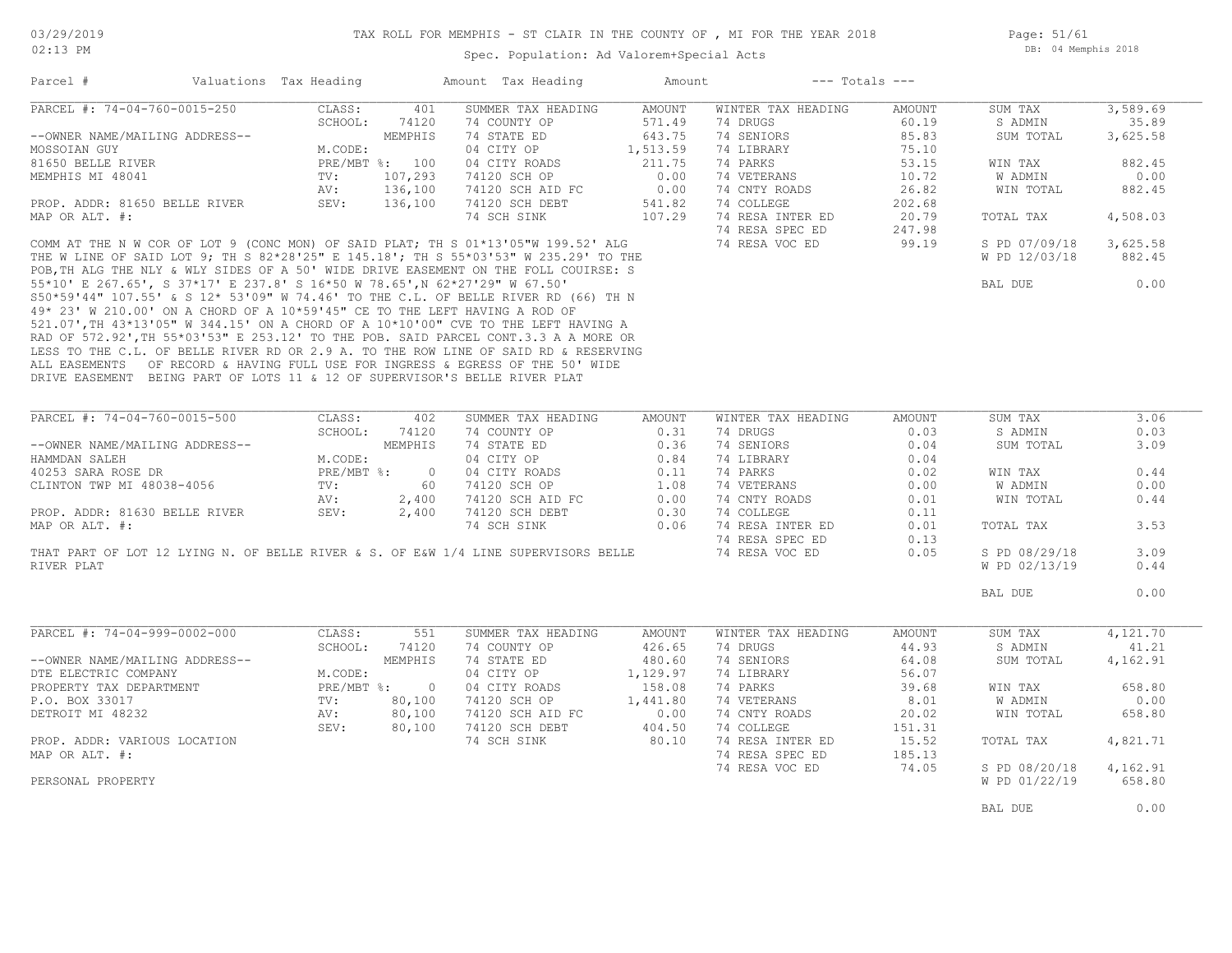### TAX ROLL FOR MEMPHIS - ST CLAIR IN THE COUNTY OF , MI FOR THE YEAR 2018

02:13 PM

### Spec. Population: Ad Valorem+Special Acts

Page: 52/61 DB: 04 Memphis 2018

| Parcel #                                                                                                                                                                                            | Valuations Tax Heading                                                                                                                                                                                                                                                                                                                                                                                                                                     |                                                   | Amount Tax Heading        | Amount                     |                                                  | $---$ Totals $---$ |                |          |
|-----------------------------------------------------------------------------------------------------------------------------------------------------------------------------------------------------|------------------------------------------------------------------------------------------------------------------------------------------------------------------------------------------------------------------------------------------------------------------------------------------------------------------------------------------------------------------------------------------------------------------------------------------------------------|---------------------------------------------------|---------------------------|----------------------------|--------------------------------------------------|--------------------|----------------|----------|
| PARCEL #: $74-04-999-0004-900$                                                                                                                                                                      |                                                                                                                                                                                                                                                                                                                                                                                                                                                            | CLASS:                                            | 251<br>SUMMER TAX HEADING | AMOUNT                     | WINTER TAX HEADING                               | AMOUNT             | SUM TAX        | 939.07   |
|                                                                                                                                                                                                     |                                                                                                                                                                                                                                                                                                                                                                                                                                                            | SCHOOL:                                           | 74120<br>74 COUNTY OP     | 126.77                     | 74 DRUGS                                         | 13.35              | S ADMIN        | 9.39     |
| --OWNER NAME/MAILING ADDRESS--                                                                                                                                                                      |                                                                                                                                                                                                                                                                                                                                                                                                                                                            | ADDRESS--<br>M.CODE:<br>M.CODE:<br>PRE/MBT %: 100 | 74 STATE ED               | 142.80                     | 74 SENIORS                                       | 19.04              | SUM TOTAL      | 948.46   |
| COMCAST CORPORATION                                                                                                                                                                                 |                                                                                                                                                                                                                                                                                                                                                                                                                                                            |                                                   | 04 CITY OP                | 335.74                     | 74 LIBRARY                                       | 16.66              |                |          |
| ONE COMCAST CENTER                                                                                                                                                                                  |                                                                                                                                                                                                                                                                                                                                                                                                                                                            |                                                   | 04 CITY ROADS             | 46.97                      | 74 PARKS                                         | 11.79              | WIN TAX        | 195.74   |
| ATTN: PROPERTY TAX DEPT, 32ND FLOOR TV:                                                                                                                                                             |                                                                                                                                                                                                                                                                                                                                                                                                                                                            | 23,800                                            | 74120 SCH OP              | 142.80                     | 74 VETERANS                                      | 2.38               | W ADMIN        | 0.00     |
| PHILADELPHIA PA 19103                                                                                                                                                                               |                                                                                                                                                                                                                                                                                                                                                                                                                                                            | 23,800                                            | 74120 SCH AID FC          |                            | 74 CNTY ROADS                                    | 5.95               | WIN TOTAL      | 195.74   |
|                                                                                                                                                                                                     | $\frac{AV}{SEV}$ :<br>CATION                                                                                                                                                                                                                                                                                                                                                                                                                               | SEV:                                              | 23,800 74120 SCH DEBT     | $0.00$<br>120.19<br>120.19 | 74 COLLEGE                                       | 44.96              |                |          |
| PROP. ADDR: VARIOUS LOCATION                                                                                                                                                                        |                                                                                                                                                                                                                                                                                                                                                                                                                                                            |                                                   | 74 SCH SINK               | 23.80                      | 74 RESA INTER ED                                 | 4.61               | TOTAL TAX      | 1,144.20 |
| MAP OR ALT. #:                                                                                                                                                                                      |                                                                                                                                                                                                                                                                                                                                                                                                                                                            |                                                   |                           |                            | 74 RESA SPEC ED                                  | 55.00              |                |          |
|                                                                                                                                                                                                     |                                                                                                                                                                                                                                                                                                                                                                                                                                                            |                                                   |                           |                            |                                                  | 22.00              | S PD 08/20/18  | 948.46   |
|                                                                                                                                                                                                     |                                                                                                                                                                                                                                                                                                                                                                                                                                                            |                                                   |                           |                            | 74 RESA VOC ED                                   |                    |                |          |
| PERSONAL PROPERTY                                                                                                                                                                                   |                                                                                                                                                                                                                                                                                                                                                                                                                                                            |                                                   |                           |                            |                                                  |                    | W PD 01/11/19  | 195.74   |
|                                                                                                                                                                                                     |                                                                                                                                                                                                                                                                                                                                                                                                                                                            |                                                   |                           |                            |                                                  |                    | BAL DUE        | 0.00     |
|                                                                                                                                                                                                     | $\begin{tabular}{ll} \multicolumn{2}{c}{\texttt{CIASs:}}\\ \multicolumn{2}{c}{\texttt{CIASs:}}\\ \multicolumn{2}{c}{\texttt{SCHOOL:}} & 741\\ \multicolumn{2}{c}{\texttt{MEMPH1}}\\ \multicolumn{2}{c}{\texttt{NECODE:}}\\ \multicolumn{2}{c}{\texttt{NECDE:}}\\ \multicolumn{2}{c}{\texttt{NEC}} & \multicolumn{2}{c}{\texttt{PRE/MBT 8:}} & 100\\ \multicolumn{2}{c}{\texttt{TV:}}\\ \multicolumn{2}{c}{\texttt{AV:}} & 0\\ \multicolumn{2}{c}{\texttt{$ |                                                   |                           |                            |                                                  |                    |                |          |
| PARCEL #: 74-04-999-0007-500                                                                                                                                                                        |                                                                                                                                                                                                                                                                                                                                                                                                                                                            |                                                   | SUMMER TAX HEADING        | AMOUNT                     | WINTER TAX HEADING                               | AMOUNT             | SUM TAX        | 0.00     |
|                                                                                                                                                                                                     |                                                                                                                                                                                                                                                                                                                                                                                                                                                            |                                                   | 74 COUNTY OP              | 0.00                       | 74 DRUGS                                         | 0.00               | S ADMIN        | 0.00     |
| --OWNER NAME/MAILING ADDRESS--                                                                                                                                                                      |                                                                                                                                                                                                                                                                                                                                                                                                                                                            |                                                   |                           |                            | 74 SENIORS                                       | 0.00               | SUM TOTAL      | 0.00     |
| MEMPHIS CAR WASH                                                                                                                                                                                    |                                                                                                                                                                                                                                                                                                                                                                                                                                                            |                                                   |                           |                            | 74 LIBRARY                                       | 0.00               |                |          |
|                                                                                                                                                                                                     |                                                                                                                                                                                                                                                                                                                                                                                                                                                            |                                                   |                           |                            |                                                  |                    |                | 0.00     |
| J & JP MANAGEMENT INC                                                                                                                                                                               |                                                                                                                                                                                                                                                                                                                                                                                                                                                            |                                                   |                           |                            |                                                  |                    | WIN TAX        |          |
| PO BOX 146                                                                                                                                                                                          |                                                                                                                                                                                                                                                                                                                                                                                                                                                            |                                                   |                           |                            | 74 PARKS<br>74 VETERANS 0.00<br>74 VETERANS 0.00 |                    | W ADMIN        | 0.00     |
| EMMETT MI 48022                                                                                                                                                                                     |                                                                                                                                                                                                                                                                                                                                                                                                                                                            |                                                   |                           | 0.00                       | 74 CNTY ROADS<br>74 COLLEGE                      | 0.00               | WIN TOTAL      | 0.00     |
|                                                                                                                                                                                                     |                                                                                                                                                                                                                                                                                                                                                                                                                                                            |                                                   |                           | 0.00                       | 74 COLLEGE                                       | 0.00               |                |          |
| PROP. ADDR: 81545 MAIN                                                                                                                                                                              |                                                                                                                                                                                                                                                                                                                                                                                                                                                            |                                                   | 74 SCH SINK               | 0.00                       | 74 RESA INTER ED                                 | 0.00               | TOTAL TAX      | 0.00     |
| MAP OR ALT. #:                                                                                                                                                                                      |                                                                                                                                                                                                                                                                                                                                                                                                                                                            |                                                   |                           |                            | 74 RESA SPEC ED                                  | 0.00               |                |          |
|                                                                                                                                                                                                     |                                                                                                                                                                                                                                                                                                                                                                                                                                                            |                                                   |                           |                            | 74 RESA VOC ED                                   | 0.00               | BAL DUE        | 0.00     |
| PERSONAL PROPERTY                                                                                                                                                                                   |                                                                                                                                                                                                                                                                                                                                                                                                                                                            |                                                   |                           |                            |                                                  |                    |                |          |
|                                                                                                                                                                                                     |                                                                                                                                                                                                                                                                                                                                                                                                                                                            |                                                   |                           |                            |                                                  |                    |                |          |
| PARCEL #: 74-04-999-0009-000                                                                                                                                                                        |                                                                                                                                                                                                                                                                                                                                                                                                                                                            | CLASS:                                            | SUMMER TAX HEADING<br>251 | AMOUNT                     | WINTER TAX HEADING                               | AMOUNT             | SUM TAX        | 0.00     |
|                                                                                                                                                                                                     |                                                                                                                                                                                                                                                                                                                                                                                                                                                            | SCHOOL:<br>74120                                  | 74 COUNTY OP 0.00         |                            | 74 DRUGS                                         | 0.00               | S ADMIN        | 0.00     |
|                                                                                                                                                                                                     |                                                                                                                                                                                                                                                                                                                                                                                                                                                            |                                                   |                           |                            | 74 SENIORS                                       | 0.00               | SUM TOTAL      | 0.00     |
|                                                                                                                                                                                                     |                                                                                                                                                                                                                                                                                                                                                                                                                                                            |                                                   |                           |                            | 74 LIBRARY                                       | 0.00               |                |          |
|                                                                                                                                                                                                     |                                                                                                                                                                                                                                                                                                                                                                                                                                                            |                                                   |                           |                            | 74 PARKS                                         | 0.00               | WIN TAX        | 0.00     |
|                                                                                                                                                                                                     |                                                                                                                                                                                                                                                                                                                                                                                                                                                            |                                                   |                           |                            | 74 VETERANS                                      | 0.00               | <b>W ADMIN</b> | 0.00     |
|                                                                                                                                                                                                     |                                                                                                                                                                                                                                                                                                                                                                                                                                                            |                                                   |                           |                            |                                                  | 0.00               | WIN TOTAL      | 0.00     |
|                                                                                                                                                                                                     |                                                                                                                                                                                                                                                                                                                                                                                                                                                            |                                                   |                           |                            | 74 CNTY ROADS                                    |                    |                |          |
| PROP. ADDR: 35005 BORDMAN                                                                                                                                                                           |                                                                                                                                                                                                                                                                                                                                                                                                                                                            |                                                   |                           |                            | 74 COLLEGE                                       | 0.00               |                |          |
|                                                                                                                                                                                                     |                                                                                                                                                                                                                                                                                                                                                                                                                                                            |                                                   | 74 SCH SINK               | 0.00                       | 74 RESA INTER ED                                 | 0.00               | TOTAL TAX      | 0.00     |
| MAP OR ALT. #:                                                                                                                                                                                      |                                                                                                                                                                                                                                                                                                                                                                                                                                                            |                                                   |                           |                            | 74 RESA SPEC ED                                  | 0.00               |                |          |
|                                                                                                                                                                                                     |                                                                                                                                                                                                                                                                                                                                                                                                                                                            |                                                   |                           |                            | 74 RESA VOC ED                                   | 0.00               | BAL DUE        | 0.00     |
| PERSONAL PROPERTY                                                                                                                                                                                   |                                                                                                                                                                                                                                                                                                                                                                                                                                                            |                                                   |                           |                            |                                                  |                    |                |          |
| PARCEL #: 74-04-999-0014-000                                                                                                                                                                        |                                                                                                                                                                                                                                                                                                                                                                                                                                                            | CLASS:                                            | 551<br>SUMMER TAX HEADING | AMOUNT                     | WINTER TAX HEADING                               | AMOUNT             | SUM TAX        | 8,217.70 |
|                                                                                                                                                                                                     |                                                                                                                                                                                                                                                                                                                                                                                                                                                            | SCHOOL:<br>74120                                  | 74 COUNTY OP              | 850.64                     | 74 DRUGS                                         | 89.59              | S ADMIN        | 82.17    |
|                                                                                                                                                                                                     |                                                                                                                                                                                                                                                                                                                                                                                                                                                            |                                                   |                           |                            |                                                  |                    |                |          |
|                                                                                                                                                                                                     |                                                                                                                                                                                                                                                                                                                                                                                                                                                            |                                                   | 74 STATE ED               | 958.20                     | 74 SENIORS                                       | 127.76             | SUM TOTAL      | 8,299.87 |
|                                                                                                                                                                                                     |                                                                                                                                                                                                                                                                                                                                                                                                                                                            |                                                   | 04 CITY OP                | 2,252.90                   | 74 LIBRARY                                       | 111.79             |                |          |
|                                                                                                                                                                                                     |                                                                                                                                                                                                                                                                                                                                                                                                                                                            |                                                   | 04 CITY ROADS             |                            | 74 PARKS                                         | 79.11              | WIN TAX        | 1,313.51 |
|                                                                                                                                                                                                     |                                                                                                                                                                                                                                                                                                                                                                                                                                                            |                                                   | 74120 SCH OP              | $315.18$<br>2.874.60       | 74 VETERANS                                      | 15.97              | W ADMIN        | 0.00     |
|                                                                                                                                                                                                     |                                                                                                                                                                                                                                                                                                                                                                                                                                                            |                                                   | 74120 SCH AID FC 0.00     |                            | 74 CNTY ROADS                                    | 39.92              | WIN TOTAL      | 1,313.51 |
| --OWNER NAME/MAILING ADDRESS--<br>SEMCOENERGY GAS COMPANY M.CODE:<br>1411 3RD STREET PRE/MBT %: 0<br>PORT HURON MI 48060 TV: 159,700<br>PROP. ADDR: VARIOUS LOCATION SEV: 159,700<br>MAP OR ALT. #: |                                                                                                                                                                                                                                                                                                                                                                                                                                                            |                                                   | 74120 SCH DEBT            | 806.48                     | 74 COLLEGE                                       | 301.68             |                |          |
| MAP OR ALT. #:                                                                                                                                                                                      |                                                                                                                                                                                                                                                                                                                                                                                                                                                            |                                                   | 74 SCH SINK               | 159.70                     | 74 RESA INTER ED                                 | 30.94              | TOTAL TAX      | 9,613.38 |
|                                                                                                                                                                                                     |                                                                                                                                                                                                                                                                                                                                                                                                                                                            |                                                   |                           |                            | 74 RESA SPEC ED                                  | 369.11             |                |          |
| PERSONAL PROPERTY                                                                                                                                                                                   |                                                                                                                                                                                                                                                                                                                                                                                                                                                            |                                                   |                           |                            | 74 RESA VOC ED                                   | 147.64             | S PD 08/06/18  | 8,299.87 |
|                                                                                                                                                                                                     |                                                                                                                                                                                                                                                                                                                                                                                                                                                            |                                                   |                           |                            |                                                  |                    |                |          |
|                                                                                                                                                                                                     |                                                                                                                                                                                                                                                                                                                                                                                                                                                            |                                                   |                           |                            |                                                  |                    | W PD 01/28/19  | 1,313.51 |
|                                                                                                                                                                                                     |                                                                                                                                                                                                                                                                                                                                                                                                                                                            |                                                   |                           |                            |                                                  |                    |                |          |
|                                                                                                                                                                                                     |                                                                                                                                                                                                                                                                                                                                                                                                                                                            |                                                   |                           |                            |                                                  |                    | BAL DUE        | 0.00     |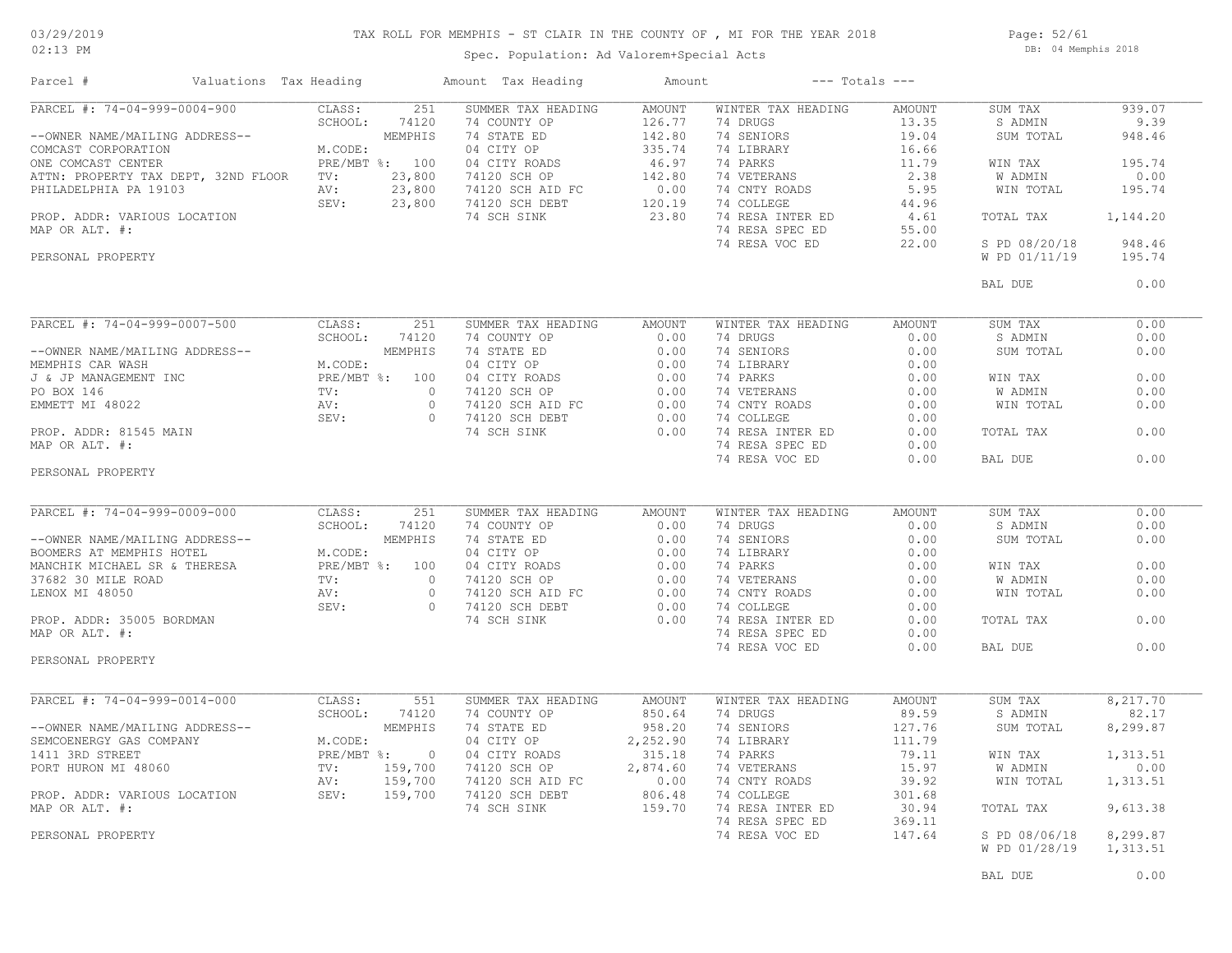### TAX ROLL FOR MEMPHIS - ST CLAIR IN THE COUNTY OF , MI FOR THE YEAR 2018

Spec. Population: Ad Valorem+Special Acts

Page: 53/61 DB: 04 Memphis 2018

| Parcel #                                                                                                                                                                                                                                                                   | Valuations Tax Heading                                    |                                                             |                | Amount Tax Heading                                                                                                                   | Amount                      |                    | $---$ Totals $---$ |                |       |
|----------------------------------------------------------------------------------------------------------------------------------------------------------------------------------------------------------------------------------------------------------------------------|-----------------------------------------------------------|-------------------------------------------------------------|----------------|--------------------------------------------------------------------------------------------------------------------------------------|-----------------------------|--------------------|--------------------|----------------|-------|
| ADDRESS--<br>MEMPHI,<br>ADDRESS--<br>MEMPHI,<br>ADDRESS--<br>MEMPHI,<br>MEMPHI,<br>MEMPHI,<br>MEMPHIS MI 48041<br>TV:<br>2000<br>NEMPHIS MI 48041<br>TV:<br>2000<br>NEMPHIS MI 48041<br>TV:<br>2000<br>NEMPHIS MI 48041<br>TV:<br>2000<br>NEMPHIS MI 5EV:<br>2000<br>NEMPH |                                                           |                                                             |                | SUMMER TAX HEADING                                                                                                                   | <b>AMOUNT</b>               | WINTER TAX HEADING | <b>AMOUNT</b>      | SUM TAX        | 0.00  |
|                                                                                                                                                                                                                                                                            |                                                           |                                                             |                | 74 COUNTY OP                                                                                                                         | 0.00                        | 74 DRUGS           | 0.00               | S ADMIN        | 0.00  |
|                                                                                                                                                                                                                                                                            |                                                           |                                                             |                | 74 COUNTI OF<br>74 STATE ED<br>04 CITY CP<br>04 CITY ROADS<br>74120 SCH AID FC<br>74120 SCH AID FC<br>74120 SCH DEBT<br>74.2011 CINE | 0.00                        | 74 SENIORS         | 0.00               | SUM TOTAL      | 0.00  |
|                                                                                                                                                                                                                                                                            |                                                           |                                                             |                |                                                                                                                                      | 0.00                        | 74 LIBRARY         | 0.00               |                |       |
|                                                                                                                                                                                                                                                                            |                                                           |                                                             |                |                                                                                                                                      | 0.00                        | 74 PARKS           | 0.00               | WIN TAX        | 0.00  |
|                                                                                                                                                                                                                                                                            |                                                           |                                                             |                |                                                                                                                                      | 0.00                        | 74 VETERANS        | 0.00               | W ADMIN        | 0.00  |
|                                                                                                                                                                                                                                                                            |                                                           |                                                             |                |                                                                                                                                      | 0.00                        | 74 CNTY ROADS      | 0.00               | WIN TOTAL      | 0.00  |
|                                                                                                                                                                                                                                                                            |                                                           |                                                             |                |                                                                                                                                      | 0.00                        | 74 COLLEGE         | 0.00               |                |       |
|                                                                                                                                                                                                                                                                            |                                                           |                                                             |                | 74 SCH SINK                                                                                                                          | 0.00                        | 74 RESA INTER ED   | 0.00               | TOTAL TAX      | 0.00  |
|                                                                                                                                                                                                                                                                            |                                                           |                                                             |                |                                                                                                                                      |                             | 74 RESA SPEC ED    | 0.00               |                |       |
|                                                                                                                                                                                                                                                                            |                                                           |                                                             |                |                                                                                                                                      |                             | 74 RESA VOC ED     | 0.00               | BAL DUE        | 0.00  |
|                                                                                                                                                                                                                                                                            |                                                           |                                                             |                |                                                                                                                                      |                             |                    |                    |                |       |
| PARCEL #: 74-04-999-0028-000                                                                                                                                                                                                                                               |                                                           | CLASS:                                                      | 251            | SUMMER TAX HEADING                                                                                                                   | AMOUNT                      | WINTER TAX HEADING | <b>AMOUNT</b>      | SUM TAX        | 0.00  |
|                                                                                                                                                                                                                                                                            |                                                           | SCHOOL:                                                     | 74120          | 74 COUNTY OP                                                                                                                         | 0.00                        | 74 DRUGS           | 0.00               | S ADMIN        | 0.00  |
|                                                                                                                                                                                                                                                                            |                                                           |                                                             | MEMPHIS        |                                                                                                                                      |                             |                    | 0.00               |                | 0.00  |
| --OWNER NAME/MAILING ADDRESS--<br>--OWNER NAME/MAILING ADDRESS--<br>BELLE RIVER LIQUIDATORS/AUCT<br>81611 MAIN                                                                                                                                                             |                                                           |                                                             |                | 74 STATE ED                                                                                                                          | 0.00                        | 74 SENIORS         |                    | SUM TOTAL      |       |
|                                                                                                                                                                                                                                                                            |                                                           | M.CODE:                                                     |                | 04 CITY OP                                                                                                                           | 0.00                        | 74 LIBRARY         | 0.00               |                |       |
| 81611 MAIN                                                                                                                                                                                                                                                                 |                                                           |                                                             | PRE/MBT %: 100 | 04 CITY ROADS                                                                                                                        | 0.00                        | 74 PARKS           | 0.00               | WIN TAX        | 0.00  |
| MEMPHIS MI 48041                                                                                                                                                                                                                                                           |                                                           | TV:                                                         | $\circ$        | 74120 SCH OP                                                                                                                         | 0.00                        | 74 VETERANS        | 0.00               | <b>W ADMIN</b> | 0.00  |
| PROP. ADDR: 81611 MAIN $\begin{array}{ccc} AV: & & AV: \\ & SEV: & & SEV. \end{array}$                                                                                                                                                                                     |                                                           |                                                             | $\circ$        | 74120 SCH AID FC<br>74120 SCH DEBT                                                                                                   | 0.00                        | 74 CNTY ROADS      | 0.00               | WIN TOTAL      | 0.00  |
|                                                                                                                                                                                                                                                                            |                                                           |                                                             | $\Omega$       | 74120 SCH DEBT                                                                                                                       | 0.00                        | 74 COLLEGE         | 0.00               |                |       |
|                                                                                                                                                                                                                                                                            |                                                           |                                                             |                | 74 SCH SINK                                                                                                                          | 0.00                        | 74 RESA INTER ED   | 0.00               | TOTAL TAX      | 0.00  |
|                                                                                                                                                                                                                                                                            |                                                           |                                                             |                |                                                                                                                                      |                             | 74 RESA SPEC ED    | 0.00               |                |       |
| PERSONAL PROPERTY                                                                                                                                                                                                                                                          |                                                           |                                                             |                |                                                                                                                                      |                             | 74 RESA VOC ED     | 0.00               | BAL DUE        | 0.00  |
|                                                                                                                                                                                                                                                                            |                                                           |                                                             |                |                                                                                                                                      |                             |                    |                    |                |       |
| PARCEL #: 74-04-999-0031-000                                                                                                                                                                                                                                               |                                                           | CLASS:                                                      | 251            | SUMMER TAX HEADING                                                                                                                   | <b>AMOUNT</b>               | WINTER TAX HEADING | <b>AMOUNT</b>      | SUM TAX        | 0.00  |
|                                                                                                                                                                                                                                                                            |                                                           | SCHOOL: 7412<br>MEMPHIS<br>M.CODE:<br>PRE/MBT %: 100<br>TV: |                | 74 COUNTY OP                                                                                                                         | 0.00                        | 74 DRUGS           | 0.00               | S ADMIN        | 0.00  |
| --OWNER NAME/MAILING ADDRESS--                                                                                                                                                                                                                                             |                                                           |                                                             |                | 74 STATE ED                                                                                                                          | 0.00                        | 74 SENIORS         | 0.00               | SUM TOTAL      | 0.00  |
| WOLVERINE SIGN WORKS                                                                                                                                                                                                                                                       |                                                           |                                                             |                | $\frac{1}{2}$<br>04 CITY OP                                                                                                          | 0.00                        | 74 LIBRARY         | 0.00               |                |       |
| 923 BRADLEY ST.                                                                                                                                                                                                                                                            |                                                           |                                                             |                | 04 CITY ROADS                                                                                                                        | 0.00                        | 74 PARKS           | 0.00               | WIN TAX        | 0.00  |
|                                                                                                                                                                                                                                                                            |                                                           |                                                             |                | 74120 SCH OP                                                                                                                         | 0.00                        | 74 VETERANS        | 0.00               | W ADMIN        | 0.00  |
|                                                                                                                                                                                                                                                                            |                                                           |                                                             | $\circ$        |                                                                                                                                      |                             | 74 CNTY ROADS      | 0.00               | WIN TOTAL      | 0.00  |
| 923 BRADLEY ST.<br>OWOSSO MI 48867 TV:<br>PROP. ADDR: 81560 MAIN SEV:<br>MAP OR ALT. #:                                                                                                                                                                                    |                                                           |                                                             | $\Omega$       | 74120 SCH AID FC 0.00<br>74120 SCH DEBT 0.00<br>74120 SCH DEBT                                                                       | 0.00                        | 74 COLLEGE         | 0.00               |                |       |
|                                                                                                                                                                                                                                                                            |                                                           |                                                             |                | 74 SCH SINK                                                                                                                          | 0.00                        | 74 RESA INTER ED   | 0.00               | TOTAL TAX      | 0.00  |
|                                                                                                                                                                                                                                                                            |                                                           |                                                             |                |                                                                                                                                      |                             |                    |                    |                |       |
|                                                                                                                                                                                                                                                                            |                                                           |                                                             |                |                                                                                                                                      |                             | 74 RESA SPEC ED    | 0.00               |                | 0.00  |
| PERSONAL PROPERTY                                                                                                                                                                                                                                                          |                                                           |                                                             |                |                                                                                                                                      |                             | 74 RESA VOC ED     | 0.00               | BAL DUE        |       |
| PARCEL #: 74-04-999-0035-000                                                                                                                                                                                                                                               |                                                           | CLASS:                                                      | 251            | SUMMER TAX HEADING                                                                                                                   | AMOUNT                      | WINTER TAX HEADING | <b>AMOUNT</b>      | SUM TAX        | 47.33 |
|                                                                                                                                                                                                                                                                            |                                                           | SCHOOL:                                                     | 74120          | 74 COUNTY OP                                                                                                                         | 6.39                        | 74 DRUGS           | 0.67               | S ADMIN        | 0.47  |
| --OWNER NAME/MAILING ADDRESS--                                                                                                                                                                                                                                             | ADDRESS--<br>M.COI<br>PRE/1<br>TV:<br>NV:<br>SEV:<br>SEV: |                                                             | MEMPHIS        | 74 STATE ED                                                                                                                          | 7.20                        | 74 SENIORS         | 0.96               | SUM TOTAL      | 47.80 |
|                                                                                                                                                                                                                                                                            |                                                           |                                                             |                |                                                                                                                                      | $7.20$<br>$16.92$<br>$2.36$ |                    |                    |                |       |
| GRAYHAWK LEASING LLC                                                                                                                                                                                                                                                       |                                                           | M.CODE:                                                     |                | 04 CITY OP                                                                                                                           |                             | 74 LIBRARY         | 0.84               |                |       |
| P.O. BOX 660634                                                                                                                                                                                                                                                            |                                                           | PRE/MBT %: 100                                              |                | 04 CITY ROADS                                                                                                                        |                             | 74 PARKS           | 0.59               | WIN TAX        | 9.84  |
| DALLAS TX 75266-0634                                                                                                                                                                                                                                                       |                                                           |                                                             | 1,200          | 74120 SCH OP                                                                                                                         | 7.20                        | 74 VETERANS        | 0.12               | W ADMIN        | 0.00  |
|                                                                                                                                                                                                                                                                            |                                                           |                                                             | 1,200          | 74120 SCH AID FC                                                                                                                     | 0.00                        | 74 CNTY ROADS      | 0.30               | WIN TOTAL      | 9.84  |
| PROP. ADDR:                                                                                                                                                                                                                                                                |                                                           | SEV:                                                        | 1,200          | 74120 SCH DEBT                                                                                                                       | 6.06                        | 74 COLLEGE         | 2.26               |                |       |
| MAP OR ALT. #:                                                                                                                                                                                                                                                             |                                                           |                                                             |                | 74 SCH SINK                                                                                                                          | 1,20                        | 74 RESA INTER ED   | 0.23               | TOTAL TAX      | 57.64 |
|                                                                                                                                                                                                                                                                            |                                                           |                                                             |                |                                                                                                                                      |                             | 74 RESA SPEC ED    | 2.77               |                |       |
|                                                                                                                                                                                                                                                                            |                                                           |                                                             |                |                                                                                                                                      |                             | 74 RESA VOC ED     | 1.10               | S PD 08/31/18  | 47.80 |
|                                                                                                                                                                                                                                                                            |                                                           |                                                             |                |                                                                                                                                      |                             |                    |                    | W PD 02/14/19  | 9.84  |
|                                                                                                                                                                                                                                                                            |                                                           |                                                             |                |                                                                                                                                      |                             |                    |                    |                |       |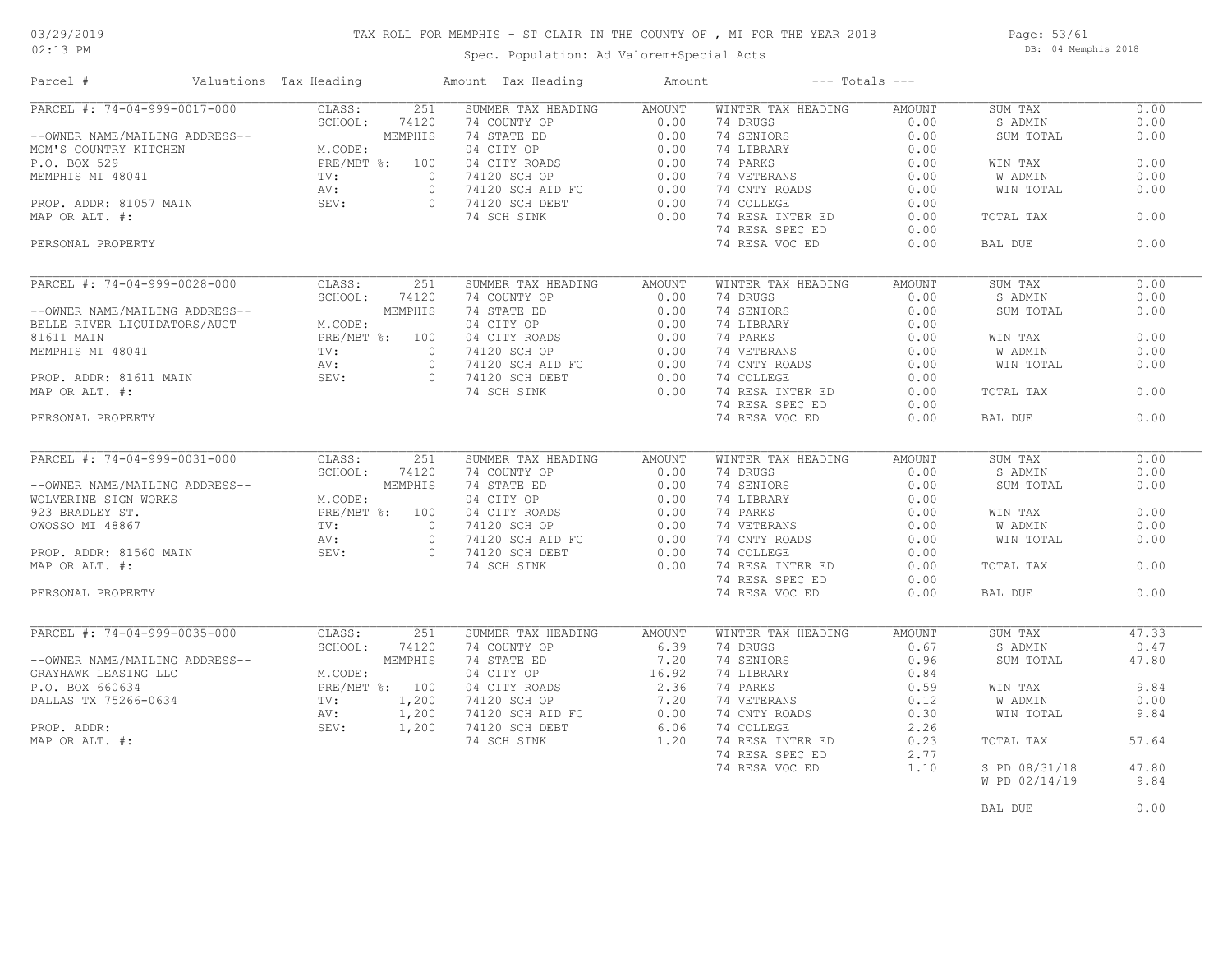### TAX ROLL FOR MEMPHIS - ST CLAIR IN THE COUNTY OF , MI FOR THE YEAR 2018

Spec. Population: Ad Valorem+Special Acts

Page: 54/61 DB: 04 Memphis 2018

| Parcel #                                                                                                                                                                                                                                                                             | Valuations Tax Heading |                  | Amount Tax Heading                                                                                                                                                                                                                         | Amount | $---$ Totals $---$                                 |        |           |      |
|--------------------------------------------------------------------------------------------------------------------------------------------------------------------------------------------------------------------------------------------------------------------------------------|------------------------|------------------|--------------------------------------------------------------------------------------------------------------------------------------------------------------------------------------------------------------------------------------------|--------|----------------------------------------------------|--------|-----------|------|
| PARCEL #: 74-04-999-0035-005                                                                                                                                                                                                                                                         |                        | CLASS:           | 251<br>SUMMER TAX HEADING AMOUNT                                                                                                                                                                                                           |        | WINTER TAX HEADING                                 | AMOUNT | SUM TAX   | 0.00 |
|                                                                                                                                                                                                                                                                                      |                        | 74120<br>SCHOOL: |                                                                                                                                                                                                                                            |        |                                                    |        | S ADMIN   | 0.00 |
|                                                                                                                                                                                                                                                                                      |                        |                  | 20 74 CONTY OP 0.00 74 DERICING AMOUNT<br>120 74 CONTY OP 0.00 74 SENIORS 0.00<br>11S 74 STATE ED 0.00 74 SENIORS 0.00<br>04 CITY ROADS 0.00 74 LIBRARY 0.00<br>074120 SCH OP 0.00 74 VETERANS 0.00<br>074120 SCH AID FC 0.00 74 COLLEGE   |        |                                                    |        | SUM TOTAL | 0.00 |
|                                                                                                                                                                                                                                                                                      |                        |                  |                                                                                                                                                                                                                                            |        |                                                    |        |           |      |
|                                                                                                                                                                                                                                                                                      |                        |                  |                                                                                                                                                                                                                                            |        |                                                    |        | WIN TAX   | 0.00 |
|                                                                                                                                                                                                                                                                                      |                        |                  |                                                                                                                                                                                                                                            |        |                                                    |        | W ADMIN   | 0.00 |
|                                                                                                                                                                                                                                                                                      |                        |                  |                                                                                                                                                                                                                                            |        |                                                    |        | WIN TOTAL | 0.00 |
|                                                                                                                                                                                                                                                                                      |                        |                  |                                                                                                                                                                                                                                            |        |                                                    |        |           |      |
|                                                                                                                                                                                                                                                                                      |                        |                  |                                                                                                                                                                                                                                            |        |                                                    |        | TOTAL TAX | 0.00 |
|                                                                                                                                                                                                                                                                                      |                        |                  |                                                                                                                                                                                                                                            |        | 74 RESA SPEC ED                                    | 0.00   |           |      |
|                                                                                                                                                                                                                                                                                      |                        |                  |                                                                                                                                                                                                                                            |        | 74 RESA VOC ED                                     | 0.00   | BAL DUE   | 0.00 |
|                                                                                                                                                                                                                                                                                      |                        |                  |                                                                                                                                                                                                                                            |        |                                                    |        |           |      |
| PARCEL #: 74-04-999-0041-000                                                                                                                                                                                                                                                         |                        | CLASS:           | 251<br>SUMMER TAX HEADING                                                                                                                                                                                                                  | AMOUNT | WINTER TAX HEADING                                 | AMOUNT | SUM TAX   | 0.00 |
|                                                                                                                                                                                                                                                                                      |                        |                  |                                                                                                                                                                                                                                            |        |                                                    |        | S ADMIN   | 0.00 |
|                                                                                                                                                                                                                                                                                      |                        |                  |                                                                                                                                                                                                                                            |        |                                                    |        | SUM TOTAL | 0.00 |
|                                                                                                                                                                                                                                                                                      |                        |                  |                                                                                                                                                                                                                                            |        |                                                    |        |           |      |
|                                                                                                                                                                                                                                                                                      |                        |                  |                                                                                                                                                                                                                                            |        |                                                    |        | WIN TAX   | 0.00 |
|                                                                                                                                                                                                                                                                                      |                        |                  |                                                                                                                                                                                                                                            |        |                                                    |        | W ADMIN   | 0.00 |
|                                                                                                                                                                                                                                                                                      |                        |                  | --OWNER NAME/MAILING ADDRESS--<br>CHOOL: 74120 74 COUNTY OP 0.00 74 DRUGS 0.00<br>THE CCA-COLA COMPANY M.CODE: MEMPHIS 74 STATE ED 0.00 74 DRUGS 0.00<br>THE CCA-COLA COMPANY M.CODE: 04 CITY OP 0.00 74 LIBRARY 0.00<br>PROP. ADDR:       |        |                                                    |        | WIN TOTAL | 0.00 |
|                                                                                                                                                                                                                                                                                      |                        |                  |                                                                                                                                                                                                                                            |        |                                                    |        |           |      |
|                                                                                                                                                                                                                                                                                      |                        |                  |                                                                                                                                                                                                                                            |        |                                                    |        | TOTAL TAX | 0.00 |
| MAP OR ALT. #:                                                                                                                                                                                                                                                                       |                        |                  |                                                                                                                                                                                                                                            |        | 74 RESA SPEC ED                                    | 0.00   |           |      |
|                                                                                                                                                                                                                                                                                      |                        |                  |                                                                                                                                                                                                                                            |        | 74 RESA VOC ED                                     | 0.00   | BAL DUE   | 0.00 |
| PERSONAL PROPERTY                                                                                                                                                                                                                                                                    |                        |                  |                                                                                                                                                                                                                                            |        |                                                    |        |           |      |
|                                                                                                                                                                                                                                                                                      |                        |                  |                                                                                                                                                                                                                                            |        |                                                    |        |           |      |
|                                                                                                                                                                                                                                                                                      |                        |                  |                                                                                                                                                                                                                                            |        |                                                    |        |           |      |
| PARCEL #: 74-04-999-0044-000                                                                                                                                                                                                                                                         |                        | CLASS:           | SUMMER TAX HEADING<br>251                                                                                                                                                                                                                  | AMOUNT | WINTER TAX HEADING                                 | AMOUNT | SUM TAX   | 0.00 |
|                                                                                                                                                                                                                                                                                      |                        |                  |                                                                                                                                                                                                                                            |        |                                                    |        | S ADMIN   | 0.00 |
|                                                                                                                                                                                                                                                                                      |                        |                  |                                                                                                                                                                                                                                            |        |                                                    |        | SUM TOTAL | 0.00 |
|                                                                                                                                                                                                                                                                                      |                        |                  |                                                                                                                                                                                                                                            |        |                                                    |        |           |      |
|                                                                                                                                                                                                                                                                                      |                        |                  |                                                                                                                                                                                                                                            |        |                                                    |        | WIN TAX   | 0.00 |
|                                                                                                                                                                                                                                                                                      |                        |                  |                                                                                                                                                                                                                                            |        |                                                    |        | W ADMIN   | 0.00 |
|                                                                                                                                                                                                                                                                                      |                        |                  |                                                                                                                                                                                                                                            |        |                                                    |        | WIN TOTAL | 0.00 |
|                                                                                                                                                                                                                                                                                      |                        |                  | PARCEL #: 74-04-999-0044-000<br>--OWNER NAME/MAILING ADDRESS--<br>LAMAR ADVERTISING OF SAGINAN<br>P.O. BOX 66338<br>PRE/MBT %: 100 04 CITY ROADS<br>PRE/MBT %: 100 04 CITY ROADS<br>PRE/MBT %: 100 04 CITY ROADS<br>PRE/MBT %: 100 04 CITY |        |                                                    |        |           |      |
|                                                                                                                                                                                                                                                                                      |                        |                  |                                                                                                                                                                                                                                            |        |                                                    |        | TOTAL TAX | 0.00 |
|                                                                                                                                                                                                                                                                                      |                        |                  |                                                                                                                                                                                                                                            |        | 74 RESA SPEC ED                                    | 0.00   |           |      |
| PERSONAL PROPERTY                                                                                                                                                                                                                                                                    |                        |                  |                                                                                                                                                                                                                                            |        | 74 RESA VOC ED                                     | 0.00   | BAL DUE   | 0.00 |
|                                                                                                                                                                                                                                                                                      |                        |                  |                                                                                                                                                                                                                                            |        |                                                    |        |           |      |
| PARCEL #: 74-04-999-0058-000<br>ULASS: 25<br>ULASS: 25<br>ULASS: 25<br>ULASS: 25<br>ULASS: 25<br>SCHOOL: 74120<br>MEMPHIS<br>P.O. BOX 6623<br>ENGLEWOOD CO 80155<br>PRE/MBT %: 100<br>PROP. ADDR: P.O. BOX 6623<br>PRE/MBT %: 0<br>NV: 0<br>NV: 0<br>AV: 0<br>AV: 0<br>AP OR ALT. #: |                        |                  | SUMMER TAX HEADING                                                                                                                                                                                                                         | AMOUNT | WINTER TAX HEADING                                 | AMOUNT | SUM TAX   | 0.00 |
|                                                                                                                                                                                                                                                                                      |                        |                  | 74 COUNTY OP 0.00<br>74 COUNTY OP<br>74 STATE ED<br>04 CITY OP<br>04 CITY ROADS<br>04 CITY ROADS<br>74120 SCH OP<br>74120 SCH AID FC<br>74120 SCH DEBT<br>0.00<br>74120 SCH DEBT<br>0.00<br>74 SCH SINK<br>0.00<br>74 SCH DEBT<br>0.00     |        | 74 DRUGS                                           | 0.00   | S ADMIN   | 0.00 |
|                                                                                                                                                                                                                                                                                      |                        |                  |                                                                                                                                                                                                                                            |        | 74 SENIORS                                         | 0.00   | SUM TOTAL | 0.00 |
|                                                                                                                                                                                                                                                                                      |                        |                  |                                                                                                                                                                                                                                            |        | 74 LIBRARY                                         | 0.00   |           |      |
|                                                                                                                                                                                                                                                                                      |                        |                  |                                                                                                                                                                                                                                            |        | 74 PARKS                                           | 0.00   | WIN TAX   | 0.00 |
|                                                                                                                                                                                                                                                                                      |                        |                  |                                                                                                                                                                                                                                            |        | 74 LIKKS<br>74 VETERANS 0.00<br>74 CNTY ROADS 0.00 |        | W ADMIN   | 0.00 |
|                                                                                                                                                                                                                                                                                      |                        |                  |                                                                                                                                                                                                                                            |        |                                                    |        | WIN TOTAL | 0.00 |
|                                                                                                                                                                                                                                                                                      |                        |                  |                                                                                                                                                                                                                                            |        | 74 COLLEGE                                         | 0.00   |           |      |
|                                                                                                                                                                                                                                                                                      |                        |                  |                                                                                                                                                                                                                                            |        | 74 RESA INTER ED                                   | 0.00   | TOTAL TAX | 0.00 |
|                                                                                                                                                                                                                                                                                      |                        |                  |                                                                                                                                                                                                                                            |        | 74 RESA SPEC ED                                    | 0.00   |           |      |
|                                                                                                                                                                                                                                                                                      |                        |                  |                                                                                                                                                                                                                                            |        | 74 RESA VOC ED                                     | 0.00   | BAL DUE   | 0.00 |
|                                                                                                                                                                                                                                                                                      |                        |                  |                                                                                                                                                                                                                                            |        |                                                    |        |           |      |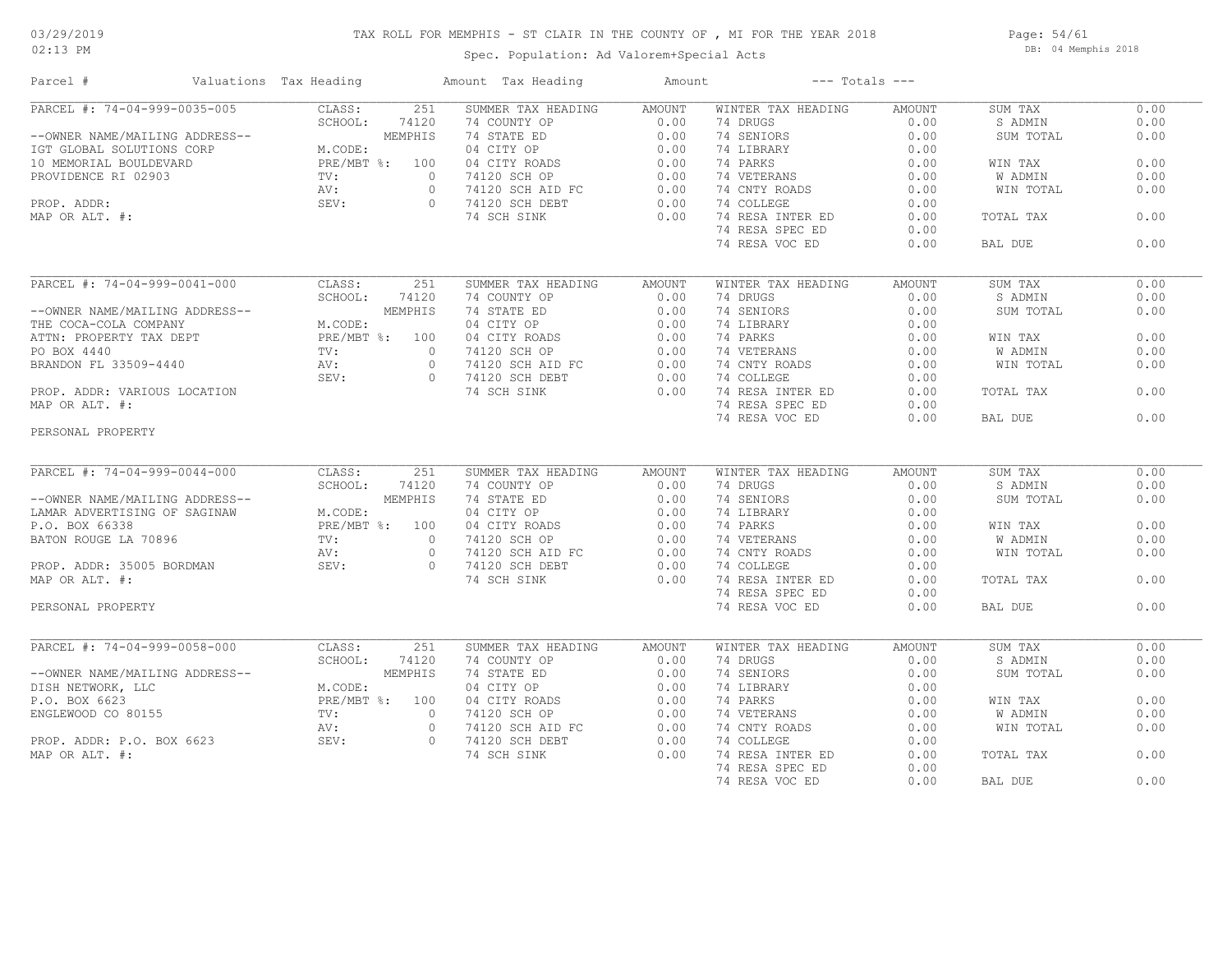### 02:13 PM

## TAX ROLL FOR MEMPHIS - ST CLAIR IN THE COUNTY OF , MI FOR THE YEAR 2018

Spec. Population: Ad Valorem+Special Acts

Page: 55/61 DB: 04 Memphis 2018

| Parcel #                         | Valuations Tax Heading |                | Amount Tax Heading | Amount |                    | $---$ Totals $---$ |           |      |
|----------------------------------|------------------------|----------------|--------------------|--------|--------------------|--------------------|-----------|------|
| PARCEL #: 74-04-999-0059-000     | CLASS:                 | 251            | SUMMER TAX HEADING | AMOUNT | WINTER TAX HEADING | AMOUNT             | SUM TAX   | 0.00 |
|                                  | SCHOOL:                | 74120          | 74 COUNTY OP       | 0.00   | 74 DRUGS           | 0.00               | S ADMIN   | 0.00 |
| --OWNER NAME/MAILING ADDRESS--   |                        | MEMPHIS        | 74 STATE ED        | 0.00   | 74 SENIORS         | 0.00               | SUM TOTAL | 0.00 |
| GORDON FOOD SERVICE, INC.        | M.CODE:                |                | 04 CITY OP         | 0.00   | 74 LIBRARY         | 0.00               |           |      |
| ADVANCED PROPERTY TAX COMPLIANCE |                        | PRE/MBT %: 100 | 04 CITY ROADS      | 0.00   | 74 PARKS           | 0.00               | WIN TAX   | 0.00 |
| 1611 N. INTERSTATE35E STE230     | $\text{TV}$ :          | $\circ$        | 74120 SCH OP       | 0.00   | 74 VETERANS        | 0.00               | W ADMIN   | 0.00 |
| CARROLLTON TX 75006-8627         | AV:                    | $\circ$        | 74120 SCH AID FC   | 0.00   | 74 CNTY ROADS      | 0.00               | WIN TOTAL | 0.00 |
|                                  | SEV:                   | $\Omega$       | 74120 SCH DEBT     | 0.00   | 74 COLLEGE         | 0.00               |           |      |
| PROP. ADDR:                      |                        |                | 74 SCH SINK        | 0.00   | 74 RESA INTER ED   | 0.00               | TOTAL TAX | 0.00 |
| MAP OR ALT. #:                   |                        |                |                    |        | 74 RESA SPEC ED    | 0.00               |           |      |
|                                  |                        |                |                    |        | 74 RESA VOC ED     | 0.00               | BAL DUE   | 0.00 |
|                                  |                        |                |                    |        |                    |                    |           |      |
| PARCEL #: 74-04-999-0060-001     | CLASS:                 | 251            | SUMMER TAX HEADING | AMOUNT | WINTER TAX HEADING | AMOUNT             | SUM TAX   | 0.00 |
|                                  | SCHOOL:                | 74120          | 74 COUNTY OP       | 0.00   | 74 DRUGS           | 0.00               | S ADMIN   | 0.00 |
| --OWNER NAME/MAILING ADDRESS--   |                        | MEMPHIS        | 74 STATE ED        | 0.00   | 74 SENIORS         | 0.00               | SUM TOTAL | 0.00 |
| HUGHES NETWORK SYSTEMS LLC       | M.CODE:                |                | 04 CITY OP         | 0.00   | 74 LIBRARY         | 0.00               |           |      |
| THOMSON REUTERS                  |                        | PRE/MBT %: 100 | 04 CITY ROADS      | 0.00   | 74 PARKS           | 0.00               | WIN TAX   | 0.00 |
| P.O. BOX 56607                   | $\text{TV}$ :          | $\bigcirc$     | 74120 SCH OP       | 0.00   | 74 VETERANS        | 0.00               | W ADMIN   | 0.00 |
| ATLANTA GA 30343                 | AV:                    | $\circ$        | 74120 SCH AID FC   | 0.00   | 74 CNTY ROADS      | 0.00               | WIN TOTAL | 0.00 |
|                                  | SEV:                   | $\Omega$       | 74120 SCH DEBT     | 0.00   | 74 COLLEGE         | 0.00               |           |      |
| PROP. ADDR:                      |                        |                | 74 SCH SINK        | 0.00   | 74 RESA INTER ED   | 0.00               | TOTAL TAX | 0.00 |
| MAP OR ALT. #:                   |                        |                |                    |        | 74 RESA SPEC ED    | 0.00               |           |      |
|                                  |                        |                |                    |        | 74 RESA VOC ED     | 0.00               | BAL DUE   | 0.00 |
| PARCEL #: 74-04-999-0069-000     |                        |                |                    |        |                    |                    |           | 0.00 |
|                                  | CLASS:                 | 251            | SUMMER TAX HEADING | AMOUNT | WINTER TAX HEADING | AMOUNT             | SUM TAX   |      |
|                                  | SCHOOL:                | 74120          | 74 COUNTY OP       | 0.00   | 74 DRUGS           | 0.00               | S ADMIN   | 0.00 |
| --OWNER NAME/MAILING ADDRESS--   |                        | MEMPHIS        | 74 STATE ED        | 0.00   | 74 SENIORS         | 0.00               | SUM TOTAL | 0.00 |
| ADT LLC                          | M.CODE:                |                | 04 CITY OP         | 0.00   | 74 LIBRARY         | 0.00               |           |      |
| PO BOX 54767                     |                        | PRE/MBT %: 100 | 04 CITY ROADS      | 0.00   | 74 PARKS           | 0.00               | WIN TAX   | 0.00 |
| LEXINGTON KY 40555               | TV:                    | $\circ$        | 74120 SCH OP       | 0.00   | 74 VETERANS        | 0.00               | W ADMIN   | 0.00 |
|                                  | AV:                    | $\circ$        | 74120 SCH AID FC   | 0.00   | 74 CNTY ROADS      | 0.00               | WIN TOTAL | 0.00 |
| PROP. ADDR: 34765 MAPLE          | SEV:                   | $\bigcirc$     | 74120 SCH DEBT     | 0.00   | 74 COLLEGE         | 0.00               |           |      |
| MAP OR ALT. #:                   |                        |                | 74 SCH SINK        | 0.00   | 74 RESA INTER ED   | 0.00               | TOTAL TAX | 0.00 |
|                                  |                        |                |                    |        | 74 RESA SPEC ED    | 0.00               |           |      |
|                                  |                        |                |                    |        | 74 RESA VOC ED     | 0.00               | BAL DUE   | 0.00 |
| PARCEL #: 74-04-999-2108-160     | CLASS:                 | 351            | SUMMER TAX HEADING | AMOUNT | WINTER TAX HEADING | AMOUNT             | SUM TAX   | 0.00 |
|                                  | SCHOOL:                | 74120          | 74 COUNTY OP       | 0.00   | 74 DRUGS           | 0.00               | S ADMIN   | 0.00 |
| --OWNER NAME/MAILING ADDRESS--   |                        | MEMPHIS        | 04 CITY OP         | 0.00   | 74 SENIORS         | 0.00               | SUM TOTAL | 0.00 |
|                                  |                        |                |                    |        |                    |                    |           |      |
| DONATO ENTERPRISES INC.          | M.CODE:                |                | 04 CITY ROADS      | 0.00   | 74 LIBRARY         | 0.00               |           |      |
| 81600 BELLE RIVER                |                        | PRE/MBT %: 100 | 74120 SCH AID FC   | 0.00   | 74 PARKS           | 0.00               | WIN TAX   | 0.00 |
| MEMPHIS MI 48041                 | TV:                    | $\overline{0}$ | 74120 SCH DEBT     | 0.00   | 74 VETERANS        | 0.00               | W ADMIN   | 0.00 |
|                                  | AV:                    | 37,500         | 74 SCH SINK        | 0.00   | 74 CNTY ROADS      | 0.00               | WIN TOTAL | 0.00 |
| PROP. ADDR: 81600 BELLE RIVER    | SEV:                   | 37,500         |                    |        | 74 COLLEGE         | 0.00               |           |      |
| MAP OR ALT. #:                   |                        |                |                    |        | 74 RESA INTER ED   | 0.00               | TOTAL TAX | 0.00 |
|                                  |                        |                |                    |        | 74 RESA SPEC ED    | 0.00               |           |      |
| PERSONAL PROPERTY                |                        |                |                    |        | 74 RESA VOC ED     | 0.00               | BAL DUE   | 0.00 |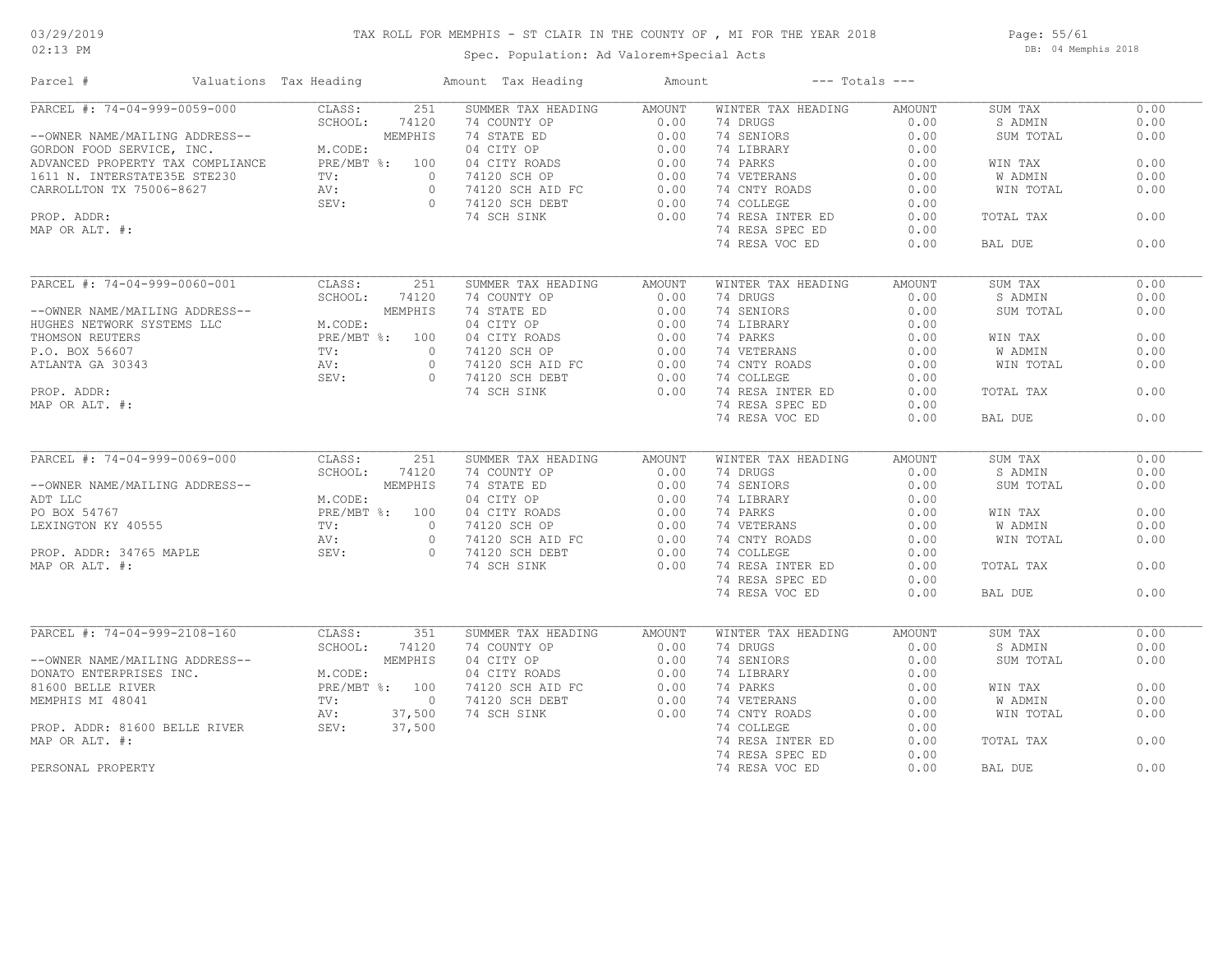### TAX ROLL FOR MEMPHIS - ST CLAIR IN THE COUNTY OF , MI FOR THE YEAR 2018

02:13 PM

### Spec. Population: Ad Valorem+Special Acts

Page: 56/61 DB: 04 Memphis 2018

| Parcel #                                                                                                                                                                 | Valuations Tax Heading                                          |                  | Amount Tax Heading                                                                                                                                                                      |                                                                                                                                                                         | Amount      | $---$ Totals $---$                      |        |                |      |
|--------------------------------------------------------------------------------------------------------------------------------------------------------------------------|-----------------------------------------------------------------|------------------|-----------------------------------------------------------------------------------------------------------------------------------------------------------------------------------------|-------------------------------------------------------------------------------------------------------------------------------------------------------------------------|-------------|-----------------------------------------|--------|----------------|------|
| PARCEL #: 74-04-999-2203-482                                                                                                                                             |                                                                 | CLASS:           | 252<br>SUMMER TAX HEADING                                                                                                                                                               | <b>AMOUNT</b>                                                                                                                                                           |             | WINTER TAX HEADING                      | AMOUNT | SUM TAX        | 0.00 |
|                                                                                                                                                                          |                                                                 | SCHOOL:<br>74120 | 74 COUNTY OP                                                                                                                                                                            | 0.00                                                                                                                                                                    | 74 DRUGS    |                                         | 0.00   | S ADMIN        | 0.00 |
| --OWNER NAME/MAILING ADDRESS--<br>KOHLER PROPANE SOUTH LLC<br>M.CODE:<br>KOHLER GARY<br>P.O. BOX 41017<br>MEMPHIS MI 48041<br>PROP. ADDR: 34827 BORDMAN<br>MAP OR ALT #. |                                                                 |                  |                                                                                                                                                                                         | 74 COUNTY OP 0.00<br>74 STATE ED 0.00<br>04 CITY OP 0.00<br>04 CITY ROADS 0.00<br>74120 SCH OP 0.00<br>74120 SCH AID FC 0.00<br>74120 SCH DEBT 0.00<br>74 SCH SINK 0.00 | 74 SENIORS  |                                         | 0.00   | SUM TOTAL      | 0.00 |
|                                                                                                                                                                          |                                                                 |                  |                                                                                                                                                                                         |                                                                                                                                                                         | 74 LIBRARY  |                                         | 0.00   |                |      |
|                                                                                                                                                                          |                                                                 |                  |                                                                                                                                                                                         |                                                                                                                                                                         | 74 PARKS    |                                         | 0.00   | WIN TAX        | 0.00 |
|                                                                                                                                                                          |                                                                 |                  | 74120 SCH OP                                                                                                                                                                            |                                                                                                                                                                         | 74 VETERANS |                                         | 0.00   | <b>W ADMIN</b> | 0.00 |
|                                                                                                                                                                          |                                                                 |                  | $\overline{0}$                                                                                                                                                                          |                                                                                                                                                                         |             | 74 CNTY ROADS                           | 0.00   | WIN TOTAL      | 0.00 |
|                                                                                                                                                                          |                                                                 |                  | 0 74120 SCH DEBT                                                                                                                                                                        | 0.00                                                                                                                                                                    | 74 COLLEGE  |                                         | 0.00   |                |      |
|                                                                                                                                                                          |                                                                 |                  |                                                                                                                                                                                         | 0.00                                                                                                                                                                    |             | 74 RESA INTER ED                        | 0.00   | TOTAL TAX      | 0.00 |
| MAP OR ALT. #:                                                                                                                                                           |                                                                 |                  |                                                                                                                                                                                         |                                                                                                                                                                         |             | 74 RESA SPEC ED                         | 0.00   |                |      |
|                                                                                                                                                                          |                                                                 |                  |                                                                                                                                                                                         |                                                                                                                                                                         |             | 74 RESA VOC ED                          | 0.00   | BAL DUE        | 0.00 |
| PERSONAL PROPERTY                                                                                                                                                        |                                                                 |                  |                                                                                                                                                                                         |                                                                                                                                                                         |             |                                         |        |                |      |
| ULASS:<br>SCHOOL: 7412<br>UURESS--<br>UURESS--<br>UURESS--<br>MEMPHIS MI 48041<br>PROP. ADDR: 35065 BORDMAN<br>POR ALT. #:<br>(SONAL PROPERTY                            |                                                                 |                  | SUMMER TAX HEADING                                                                                                                                                                      | <b>AMOUNT</b>                                                                                                                                                           |             | WINTER TAX HEADING                      | AMOUNT | SUM TAX        | 0.00 |
|                                                                                                                                                                          |                                                                 |                  |                                                                                                                                                                                         |                                                                                                                                                                         | 74 DRUGS    |                                         | 0.00   | S ADMIN        | 0.00 |
|                                                                                                                                                                          |                                                                 |                  | 4120 74 COUNTY OP<br>4PHIS 74 STATE ED 0.00<br>04 CITY OP 0.00<br>100 04 CITY ROADS 0.00<br>0 74120 SCH OP 0.00<br>0 74120 SCH AID FC 0.00<br>0 74120 SCH DEBT 0.00<br>74 SCH SINK 0.00 |                                                                                                                                                                         | 74 SENIORS  |                                         | 0.00   | SUM TOTAL      | 0.00 |
|                                                                                                                                                                          |                                                                 |                  |                                                                                                                                                                                         |                                                                                                                                                                         | 74 LIBRARY  |                                         | 0.00   |                |      |
|                                                                                                                                                                          |                                                                 |                  |                                                                                                                                                                                         |                                                                                                                                                                         | 74 PARKS    |                                         | 0.00   | WIN TAX        | 0.00 |
|                                                                                                                                                                          |                                                                 |                  |                                                                                                                                                                                         |                                                                                                                                                                         | 74 VETERANS |                                         | 0.00   | W ADMIN        | 0.00 |
|                                                                                                                                                                          |                                                                 |                  |                                                                                                                                                                                         |                                                                                                                                                                         |             | 74 CNTY ROADS                           | 0.00   | WIN TOTAL      | 0.00 |
|                                                                                                                                                                          |                                                                 |                  |                                                                                                                                                                                         |                                                                                                                                                                         | 74 COLLEGE  |                                         | 0.00   |                |      |
|                                                                                                                                                                          |                                                                 |                  |                                                                                                                                                                                         |                                                                                                                                                                         |             | 74 RESA INTER ED                        |        |                | 0.00 |
|                                                                                                                                                                          |                                                                 |                  |                                                                                                                                                                                         |                                                                                                                                                                         |             |                                         | 0.00   | TOTAL TAX      |      |
|                                                                                                                                                                          |                                                                 |                  |                                                                                                                                                                                         |                                                                                                                                                                         |             | 74 RESA SPEC ED                         | 0.00   |                |      |
|                                                                                                                                                                          |                                                                 |                  |                                                                                                                                                                                         |                                                                                                                                                                         |             | 74 RESA VOC ED                          | 0.00   | BAL DUE        | 0.00 |
|                                                                                                                                                                          |                                                                 |                  |                                                                                                                                                                                         |                                                                                                                                                                         |             |                                         |        |                |      |
| PARCEL #: 74-04-999-2208-139                                                                                                                                             |                                                                 |                  | SUMMER TAX HEADING                                                                                                                                                                      | AMOUNT                                                                                                                                                                  |             | WINTER TAX HEADING                      | AMOUNT | SUM TAX        | 0.00 |
|                                                                                                                                                                          |                                                                 |                  |                                                                                                                                                                                         |                                                                                                                                                                         | 74 DRUGS    |                                         | 0.00   | S ADMIN        | 0.00 |
| --OWNER NAME/MAILING ADDRESS--                                                                                                                                           |                                                                 |                  |                                                                                                                                                                                         |                                                                                                                                                                         | 74 SENIORS  |                                         | 0.00   | SUM TOTAL      | 0.00 |
| CSC SERVICE WORKS INC                                                                                                                                                    |                                                                 |                  |                                                                                                                                                                                         |                                                                                                                                                                         | 74 LIBRARY  |                                         | 0.00   |                |      |
| RYAN TAX SERVICES                                                                                                                                                        |                                                                 |                  |                                                                                                                                                                                         |                                                                                                                                                                         | 74 PARKS    |                                         | 0.00   | WIN TAX        | 0.00 |
|                                                                                                                                                                          |                                                                 |                  |                                                                                                                                                                                         |                                                                                                                                                                         |             |                                         |        |                |      |
| P.O.BOX 460049                                                                                                                                                           |                                                                 |                  |                                                                                                                                                                                         |                                                                                                                                                                         |             |                                         | 0.00   | W ADMIN        | 0.00 |
| HOUSTON TX 77056                                                                                                                                                         |                                                                 |                  |                                                                                                                                                                                         |                                                                                                                                                                         |             | 74 VETERANS<br>74 CNTY ROADS<br>74 COTT | 0.00   | WIN TOTAL      | 0.00 |
|                                                                                                                                                                          |                                                                 |                  |                                                                                                                                                                                         |                                                                                                                                                                         | 74 COLLEGE  |                                         | 0.00   |                |      |
| PROP. ADDR: 81393 BELLE RIVER                                                                                                                                            |                                                                 |                  |                                                                                                                                                                                         |                                                                                                                                                                         |             | 74 RESA INTER ED                        | 0.00   | TOTAL TAX      | 0.00 |
| MAP OR ALT. #:                                                                                                                                                           |                                                                 |                  |                                                                                                                                                                                         |                                                                                                                                                                         |             | 74 RESA SPEC ED                         | 0.00   |                |      |
|                                                                                                                                                                          |                                                                 |                  |                                                                                                                                                                                         |                                                                                                                                                                         |             | 74 RESA VOC ED                          | 0.00   | BAL DUE        | 0.00 |
| PERSONAL PORPERTY                                                                                                                                                        |                                                                 |                  |                                                                                                                                                                                         |                                                                                                                                                                         |             |                                         |        |                |      |
| PARCEL #: 74-04-999-2503-504                                                                                                                                             |                                                                 | CLASS:           | 251<br>SUMMER TAX HEADING                                                                                                                                                               | $\begin{tabular}{c} \texttt{.DTNG} & AMOUNT \\ 0.53 & 0.60 \\ 0.60 & 1.7 \\ \texttt{.0ADS} & 1.7 \\ \texttt{.H OP} & 0 \\ \texttt{.CH AID FC} \\ \hline \end{tabular}$  |             | WINTER TAX HEADING                      | AMOUNT | SUM TAX        | 3.93 |
|                                                                                                                                                                          |                                                                 | SCHOOL:<br>74120 | 74 COUNTY OP                                                                                                                                                                            |                                                                                                                                                                         | 74 DRUGS    |                                         | 0.05   | S ADMIN        | 0.03 |
| --OWNER NAME/MAILING ADDRESS--                                                                                                                                           | NG ADDRESS--<br>MEMPHIS<br>M.CODE:<br>PRE/MBT %: 100<br>TV: 100 |                  | 74 STATE ED                                                                                                                                                                             |                                                                                                                                                                         | 74 SENIORS  |                                         | 0.08   | S INTRST       | 0.24 |
| NIEDS REPAIR LLC                                                                                                                                                         |                                                                 |                  | 04 CITY OP                                                                                                                                                                              |                                                                                                                                                                         | 74 LIBRARY  |                                         | 0.07   | SUM TOTAL      | 4.20 |
| P.O. BOX 84                                                                                                                                                              |                                                                 |                  | 04 CITY ROADS                                                                                                                                                                           |                                                                                                                                                                         | 74 PARKS    |                                         | 0.04   |                |      |
| MEMPHIS MI 48041                                                                                                                                                         |                                                                 |                  | 74120 SCH OP                                                                                                                                                                            |                                                                                                                                                                         | 74 VETERANS |                                         | 0.01   | WIN TAX        | 0.78 |
|                                                                                                                                                                          | AV:                                                             |                  | 74120 SCH AID FC<br>100                                                                                                                                                                 |                                                                                                                                                                         |             | 74 CNTY ROADS                           | 0.02   | W ADMIN        | 0.00 |
| PROP. ADDR: 35049 BORDMAN                                                                                                                                                | $AV:$<br>SEV:                                                   |                  | 100                                                                                                                                                                                     |                                                                                                                                                                         | 74 COLLEGE  |                                         | 0.18   | WIN TOTAL      | 0.78 |
|                                                                                                                                                                          |                                                                 |                  | 74120 SCH DEBT                                                                                                                                                                          |                                                                                                                                                                         |             |                                         |        |                |      |
| MAP OR ALT. #:                                                                                                                                                           |                                                                 |                  | 74 SCH SINK                                                                                                                                                                             | 0.10                                                                                                                                                                    |             | 74 RESA INTER ED                        | 0.01   |                |      |
|                                                                                                                                                                          |                                                                 |                  |                                                                                                                                                                                         |                                                                                                                                                                         |             | 74 RESA SPEC ED                         | 0.23   | TOTAL TAX      | 4.98 |
| PERSONAL PROPERTY                                                                                                                                                        |                                                                 |                  |                                                                                                                                                                                         |                                                                                                                                                                         |             | 74 RESA VOC ED                          | 0.09   |                |      |
|                                                                                                                                                                          |                                                                 |                  |                                                                                                                                                                                         |                                                                                                                                                                         |             |                                         |        | BAL DUE        | 4.98 |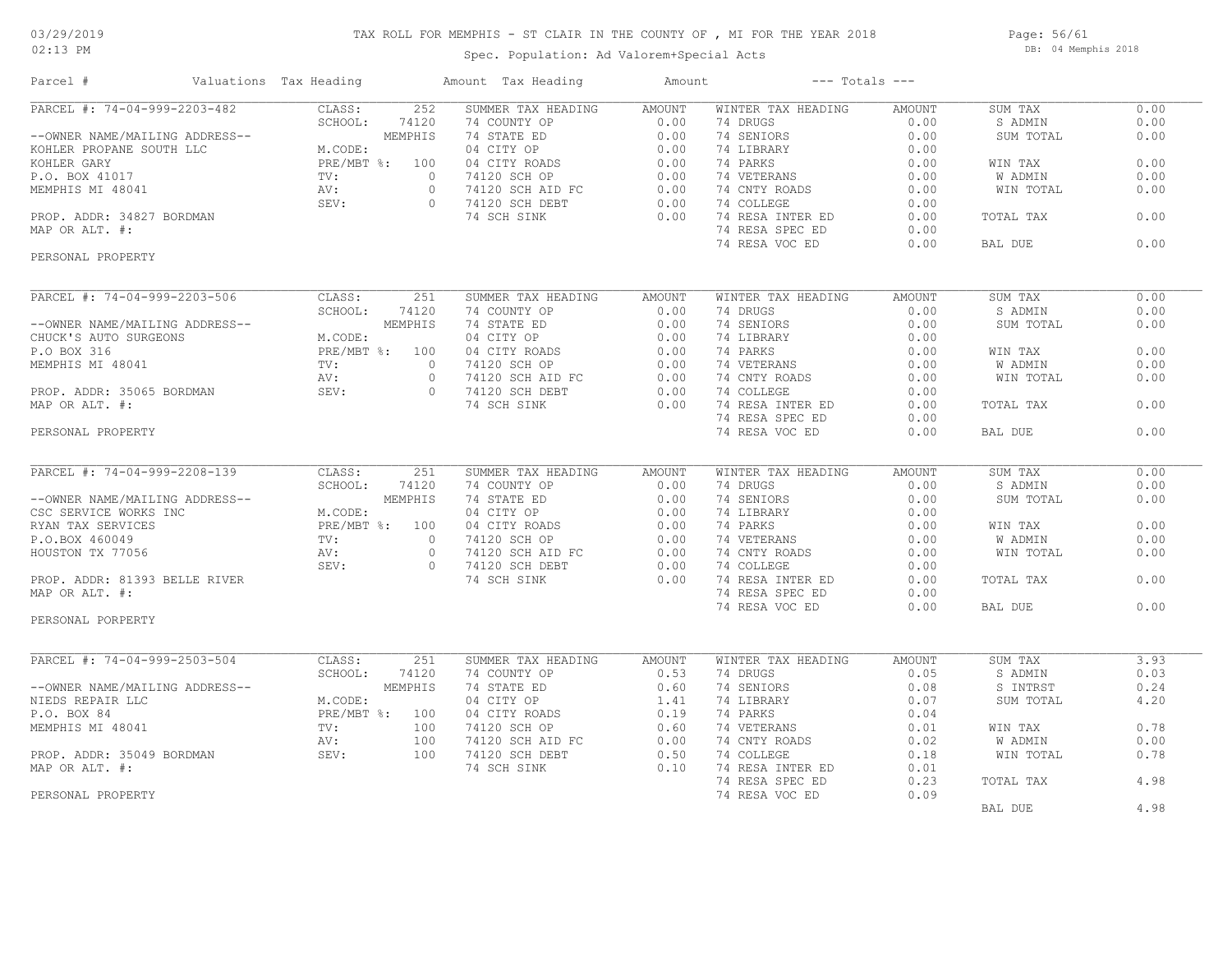## TAX ROLL FOR MEMPHIS - ST CLAIR IN THE COUNTY OF , MI FOR THE YEAR 2018

Spec. Population: Ad Valorem+Special Acts

Page: 57/61 DB: 04 Memphis 2018

| Parcel #                                 | Valuations Tax Heading    |          | Amount Tax Heading                                | Amount         |                    | $---$ Totals $---$ |                |       |
|------------------------------------------|---------------------------|----------|---------------------------------------------------|----------------|--------------------|--------------------|----------------|-------|
| PARCEL #: 74-04-999-2503-509             | CLASS:                    | 251      | SUMMER TAX HEADING                                | <b>AMOUNT</b>  | WINTER TAX HEADING | <b>AMOUNT</b>      | SUM TAX        | 7.88  |
|                                          | SCHOOL:                   | 74120    | 74 COUNTY OP                                      | 1.06           | 74 DRUGS           | 0.11               | S ADMIN        | 0.07  |
| --OWNER NAME/MAILING ADDRESS--           |                           | MEMPHIS  | 74 STATE ED                                       | 1.20           | 74 SENIORS         | 0.16               | S INTRST       | 0.47  |
| BANYAN TECHNOLOGIES                      | M.CODE:                   |          | 04 CITY OP                                        | 2.82           | 74 LIBRARY         | 0.14               | SUM TOTAL      | 8.42  |
| P.O. BOX 637                             | PRE/MBT %: 100            |          | 04 CITY ROADS                                     | 0.39           | 74 PARKS           | 0.09               |                |       |
| MEMPHIS MI 48041                         | TV:                       | 200      | 74120 SCH OP                                      | 1.20           | 74 VETERANS        | 0.02               | WIN TAX        | 1.61  |
|                                          | AV:                       | 200      | 74120 SCH AID FC                                  | 0.00           | 74 CNTY ROADS      | 0.05               | W ADMIN        | 0.00  |
| PROP. ADDR: 35093 BORDMAN                | SEV:                      | 200      | 74120 SCH DEBT                                    | 1.01           | 74 COLLEGE         | 0.37               | WIN TOTAL      | 1.61  |
| MAP OR ALT. #:                           |                           |          | 74 SCH SINK                                       | 0.20           | 74 RESA INTER ED   | 0.03               |                |       |
|                                          |                           |          |                                                   |                | 74 RESA SPEC ED    | 0.46               | TOTAL TAX      | 10.03 |
| PERSONAL PROPERTY                        |                           |          |                                                   |                | 74 RESA VOC ED     | 0.18               |                |       |
|                                          |                           |          |                                                   |                |                    |                    | BAL DUE        | 10.03 |
| PARCEL #: 74-04-999-2508-190             | CLASS:                    | 351      | SUMMER TAX HEADING                                |                | WINTER TAX HEADING | <b>AMOUNT</b>      | SUM TAX        | 0.00  |
|                                          | SCHOOL:                   | 74120    | 74 COUNTY OP                                      | AMOUNT<br>0.00 | 74 DRUGS           | 0.00               | S ADMIN        | 0.00  |
| --OWNER NAME/MAILING ADDRESS--           |                           | MEMPHIS  | 04 CITY OP                                        | 0.00           | 74 SENIORS         | 0.00               | SUM TOTAL      | 0.00  |
|                                          |                           |          |                                                   |                |                    |                    |                |       |
| STYLIN ENTERPRISES INC                   | M.CODE:<br>PRE/MBT %: 100 |          | 04 CITY ROADS                                     | 0.00           | 74 LIBRARY         | 0.00<br>0.00       |                | 0.00  |
| JAMES CUCCIHARA                          |                           | $\circ$  | 74120 SCH AID FC                                  | 0.00           | 74 PARKS           |                    | WIN TAX        |       |
| 81900 MAIN                               | TV:                       |          | 74120 SCH DEBT                                    | 0.00           | 74 VETERANS        | 0.00               | <b>W ADMIN</b> | 0.00  |
| MEMPHIS MI 48041                         | AV:                       | $\circ$  | 74 SCH SINK                                       | 0.00           | 74 CNTY ROADS      | 0.00               | WIN TOTAL      | 0.00  |
|                                          | SEV:                      | $\circ$  |                                                   |                | 74 COLLEGE         | 0.00               |                |       |
| PROP. ADDR: 81900 MAIN ST                |                           |          |                                                   |                | 74 RESA INTER ED   | 0.00               | TOTAL TAX      | 0.00  |
| MAP OR ALT. #:                           |                           |          |                                                   |                | 74 RESA SPEC ED    | 0.00               |                |       |
|                                          |                           |          |                                                   |                | 74 RESA VOC ED     | 0.00               | BAL DUE        | 0.00  |
| PERSONAL PROPERTY                        |                           |          |                                                   |                |                    |                    |                |       |
|                                          |                           |          |                                                   |                |                    |                    |                |       |
| PARCEL #: 74-04-999-2700-000             | CLASS:                    | 251      | SUMMER TAX HEADING                                | <b>AMOUNT</b>  | WINTER TAX HEADING | <b>AMOUNT</b>      | SUM TAX        | 0.00  |
|                                          | SCHOOL:                   | 74120    | 74 COUNTY OP                                      | 0.00           | 74 DRUGS           | 0.00               | S ADMIN        | 0.00  |
| --OWNER NAME/MAILING ADDRESS--           |                           | MEMPHIS  | 74 STATE ED                                       | 0.00           | 74 SENIORS         | 0.00               | SUM TOTAL      | 0.00  |
| ADVANCED TREE EXPERTS                    | M.CODE:                   |          | 04 CITY OP                                        | 0.00           | 74 LIBRARY         | 0.00               |                |       |
| 10811 ALPINE                             | PRE/MBT %: 100            |          | 04 CITY ROADS<br>74120 SCH OP<br>74120 SCH AID FC | 0.00           | 74 PARKS           | 0.00               | WIN TAX        | 0.00  |
| MEMPHIS MI 48041                         | TV:                       | $\circ$  |                                                   | 0.00           | 74 VETERANS        | 0.00               | W ADMIN        | 0.00  |
|                                          | AV:                       | $\circ$  |                                                   | 0.00           | 74 CNTY ROADS      | 0.00               | WIN TOTAL      | 0.00  |
| PROP. ADDR: 81475 MAIN<br>MAP OR ALT. #: | SEV:                      | $\Omega$ | 74120 SCH DEBT                                    | 0.00           | 74 COLLEGE         | 0.00               |                |       |
|                                          |                           |          | 74 SCH SINK                                       | 0.00           | 74 RESA INTER ED   | 0.00               | TOTAL TAX      | 0.00  |
|                                          |                           |          |                                                   |                | 74 RESA SPEC ED    | 0.00               |                |       |
|                                          |                           |          |                                                   |                | 74 RESA VOC ED     | 0.00               | BAL DUE        | 0.00  |
|                                          |                           |          |                                                   |                |                    |                    |                |       |
| PARCEL #: 74-04-999-2800-000             | CLASS:                    | 251      | SUMMER TAX HEADING                                | <b>AMOUNT</b>  | WINTER TAX HEADING | <b>AMOUNT</b>      | SUM TAX        | 0.00  |
|                                          | SCHOOL:                   | 74120    | 74 COUNTY OP                                      | 0.00           | 74 DRUGS           | 0.00               | S ADMIN        | 0.00  |
| --OWNER NAME/MAILING ADDRESS--           |                           | MEMPHIS  | 74 STATE ED                                       | 0.00           | 74 SENIORS         | 0.00               | SUM TOTAL      | 0.00  |
| SHELBY GENERATOR                         | M.CODE:                   |          | 04 CITY OP                                        | 0.00           | 74 LIBRARY         | 0.00               |                |       |
| 34833 BOARDMAN                           | PRE/MBT %: 100            |          | 04 CITY ROADS                                     | 0.00           | 74 PARKS           | 0.00               | WIN TAX        | 0.00  |
| MEMPHIS MI 48041                         | TV:                       | $\circ$  | 74120 SCH OP                                      | 0.00           | 74 VETERANS        | 0.00               | W ADMIN        | 0.00  |
|                                          | AV:                       | $\circ$  | 74120 SCH AID FC                                  | 0.00           | 74 CNTY ROADS      | 0.00               | WIN TOTAL      | 0.00  |
| PROP. ADDR: 34833 BOARDMAN               | SEV:                      | $\circ$  | 74120 SCH DEBT                                    | 0.00           | 74 COLLEGE         | 0.00               |                |       |
| MAP OR ALT. #:                           |                           |          | 74 SCH SINK                                       | 0.00           | 74 RESA INTER ED   | 0.00               | TOTAL TAX      | 0.00  |
|                                          |                           |          |                                                   |                | 74 RESA SPEC ED    | 0.00               |                |       |
|                                          |                           |          |                                                   |                | 74 RESA VOC ED     | 0.00               | BAL DUE        | 0.00  |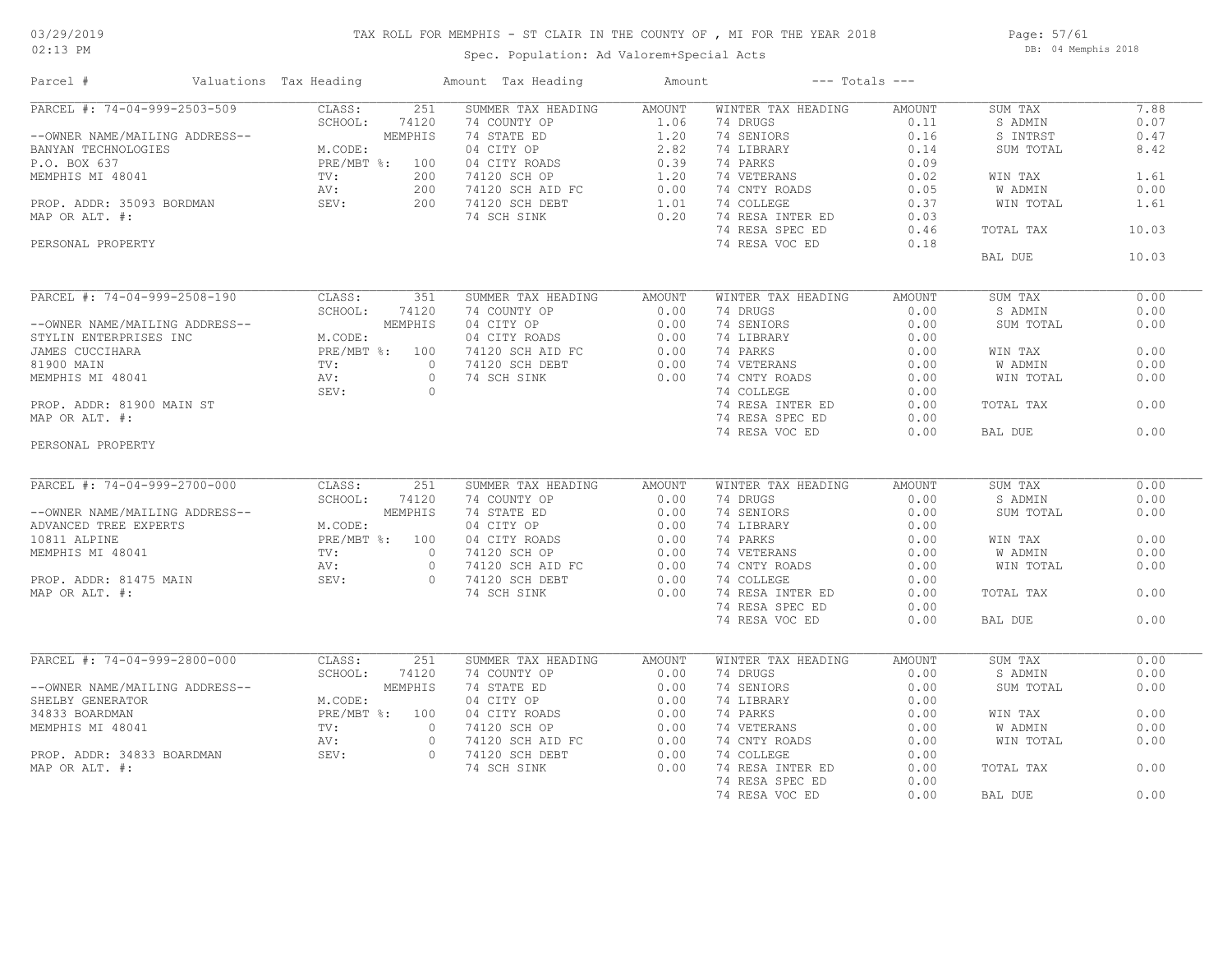### Spec. Population: Ad Valorem+Special Acts

Page: 58/61 DB: 04 Memphis 2018

| TOTAL ALL DISTRICTS | REAL       | (BAL DUE) | PERSONAL            | (BAL DUE) | EXEMPT  | (BAL DUE) |
|---------------------|------------|-----------|---------------------|-----------|---------|-----------|
| PARCEL COUNT        | 148        |           | 25                  |           | 12      |           |
| TAXABLE VALUE       | 6,640,547  |           | 265,100             |           | $\circ$ |           |
| ASSESSED VALUE      | 8,451,900  |           | 302,600             |           | $\circ$ |           |
| SEV VALUE           | 8,451,900  |           | 302,600             |           | 0       |           |
| PRE/MBT TAXABLE     | 4,590,619  |           | 25,300              |           | $\circ$ |           |
| N PRE/MBT TAXABLE   | 2,049,928  |           | 239,800             |           | $\circ$ |           |
| S 74 COUNTY OP      | 35, 370.13 | 2,643.48  | 1,412.04            | 1.59      | 0.00    | 0.00      |
| S 74 STATE ED       | 39,842.70  | 2,977.74  | 1,590.60            | 1.80      | 0.00    | 0.00      |
| S 04 CITY OP        | 93,678.11  | 7,001.25  | 3,739.76            | 4.23      | 0.00    | 0.00      |
| S 04 CITY ROADS     | 13,105.06  | 979.45    | 523.17              | 0.58      | 0.00    | 0.00      |
| S 74120 SCH OP      | 36,898.51  | 6,491.58  | 4,468.20            | 1.80      | 0.00    | 0.00      |
| S 74120 SCH AID F   | 0.00       | 0.00      | 0.00                | 0.00      | 0.00    | 0.00      |
| S 74120 SCH DEBT    | 33,534.05  | 2,506.24  | 1,338.74            | 1.51      | 0.00    | 0.00      |
| S 74 SCH SINK       | 6,639.89   | 496.27    | 265.10              | 0.30      | 0.00    | 0.00      |
| W 74 DRUGS          | 3,724.64   | 226.61    | 148.70              | 0.16      | 0.00    | 0.00      |
| W 74 SENIORS        | 5, 311.78  | 323.18    | 212.08              | 0.24      | 0.00    | 0.00      |
| W 74 LIBRARY        | 4,647.74   | 282.77    | 185.57              | 0.21      | 0.00    | 0.00      |
| W 74 PARKS          | 3,288.98   | 200.09    | 131.30              | 0.13      | 0.00    | 0.00      |
| W 74 VETERANS       | 663.39     | 40.34     | 26.51               | 0.03      | 0.00    | 0.00      |
| W 74 CNTY ROADS     | 1,659.38   | 100.95    | 66.26               | 0.07      | 0.00    | 0.00      |
| W 74 COLLEGE        | 12,543.84  | 763.14    | 500.76              | 0.55      | 0.00    | 0.00      |
| W 74 RESA INTER E   | 1,286.20   | 78.25     | 51.34               | 0.04      | 0.00    | 0.00      |
| W 74 RESA SPEC ED   | 15,347.51  | 933.72    | 612.70              | 0.69      | 0.00    | 0.00      |
| W 74 RESA VOC ED    | 6,138.47   | 373.46    | 245.06              | 0.27      | 0.00    | 0.00      |
| * SP. ASSESSMENTS   | 0.00       | 0.00      | 0.00                | 0.00      | 0.00    | 0.00      |
| S ADMIN FEE         | 2,589.94   | 220.82    | 133.34              | 0.10      | 0.00    | 0.00      |
| INTEREST            | 1,385.76   | 1,385.76  | 0.71                | 0.71      | 0.00    | 0.00      |
| S TOTALS            | 263,044.15 |           | 24,702.59 13,471.66 | 12.62     | 0.00    | 0.00      |
| W TOTALS            | 54,611.93  | 3,322.51  | 2,180.28            | 2.39      | 0.00    | 0.00      |
| <b>GRAND TOTALS</b> | 317,656.08 | 28,025.10 | 15,651.94           | 15.01     | 0.00    | 0.00      |

GRAND TOTALS 317,656.08 28,025.10 15,651.94 15.01 0.00 0.00 0.00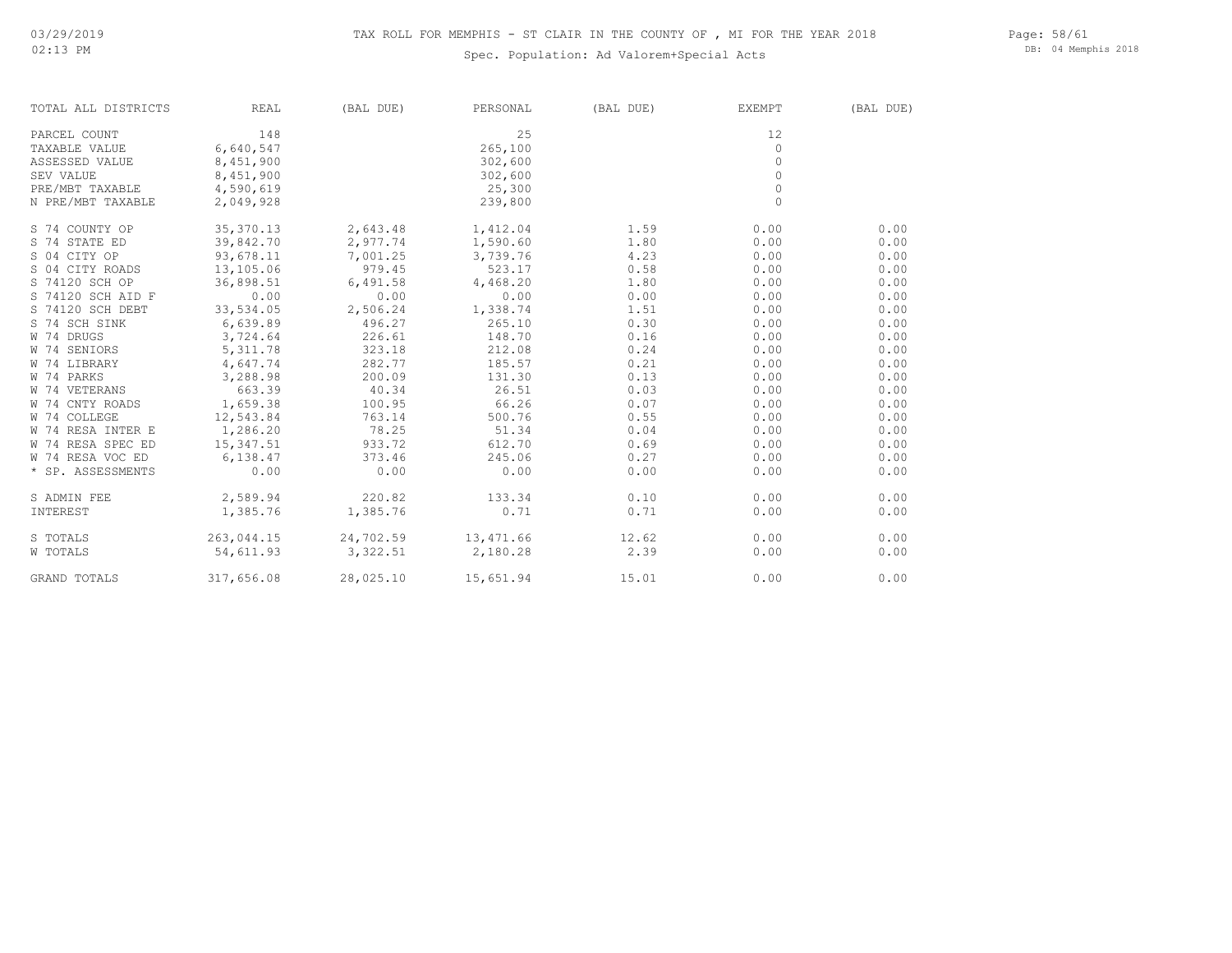### Spec. Population: Ad Valorem+Special Acts

Page: 59/61 DB: 04 Memphis 2018

| TOTAL ALL DISTRICTS | LEASED LAND | (BAL DUE) | TOTAL      | (BAL DUE) |
|---------------------|-------------|-----------|------------|-----------|
| PARCEL COUNT        | 0           |           | 185        |           |
| TAXABLE VALUE       | 0           |           | 6,905,647  |           |
| ASSESSED VALUE      | 0           |           | 8,754,500  |           |
| SEV VALUE           | $\Omega$    |           | 8,754,500  |           |
| PRE/MBT TAXABLE     | 0           |           | 4,615,919  |           |
| NON PRE/MBT TAXABLE | $\Omega$    |           | 2,289,728  |           |
| S 74 COUNTY OP      | 0.00        | 0.00      | 36,782.17  | 2,645.07  |
| S 74 STATE ED       | 0.00        | 0.00      | 41,433.30  | 2,979.54  |
| S 04 CITY OP        | 0.00        | 0.00      | 97,417.87  | 7,005.48  |
| S 04 CITY ROADS     | 0.00        | 0.00      | 13,628.23  | 980.03    |
| S 74120 SCH OP      | 0.00        | 0.00      | 41,366.71  | 6,493.38  |
| S 74120 SCH AID FC  | 0.00        | 0.00      | 0.00       | 0.00      |
| S 74120 SCH DEBT    | 0.00        | 0.00      | 34,872.79  | 2,507.75  |
| S 74 SCH SINK       | 0.00        | 0.00      | 6,904.99   | 496.57    |
| W 74 DRUGS          | 0.00        | 0.00      | 3,873.34   | 226.77    |
| W 74 SENIORS        | 0.00        | 0.00      | 5,523.86   | 323.42    |
| W 74 LIBRARY        | 0.00        | 0.00      | 4,833.31   | 282.98    |
| W 74 PARKS          | 0.00        | 0.00      | 3,420.28   | 200.22    |
| W 74 VETERANS       | 0.00        | 0.00      | 689.90     | 40.37     |
| W 74 CNTY ROADS     | 0.00        | 0.00      | 1,725.64   | 101.02    |
| W 74 COLLEGE        | 0.00        | 0.00      | 13,044.60  | 763.69    |
| W 74 RESA INTER ED  | 0.00        | 0.00      | 1,337.54   | 78.29     |
| W 74 RESA SPEC ED   | 0.00        | 0.00      | 15,960.21  | 934.41    |
| W 74 RESA VOC ED    | 0.00        | 0.00      | 6,383.53   | 373.73    |
| * SP. ASSESSMENTS   | 0.00        | 0.00      | 0.00       | 0.00      |
| S ADMIN FEE         | 0.00        | 0.00      | 2,723.28   | 220.92    |
| INTEREST            | 0.00        | 0.00      | 1,386.47   | 1,386.47  |
| S TOTALS            | 0.00        | 0.00      | 276,515.81 | 24,715.21 |
| W TOTALS            | 0.00        | 0.00      | 56,792.21  | 3,324.90  |
| GRAND TOTALS        | 0.00        | 0.00      | 333,308.02 | 28,040.11 |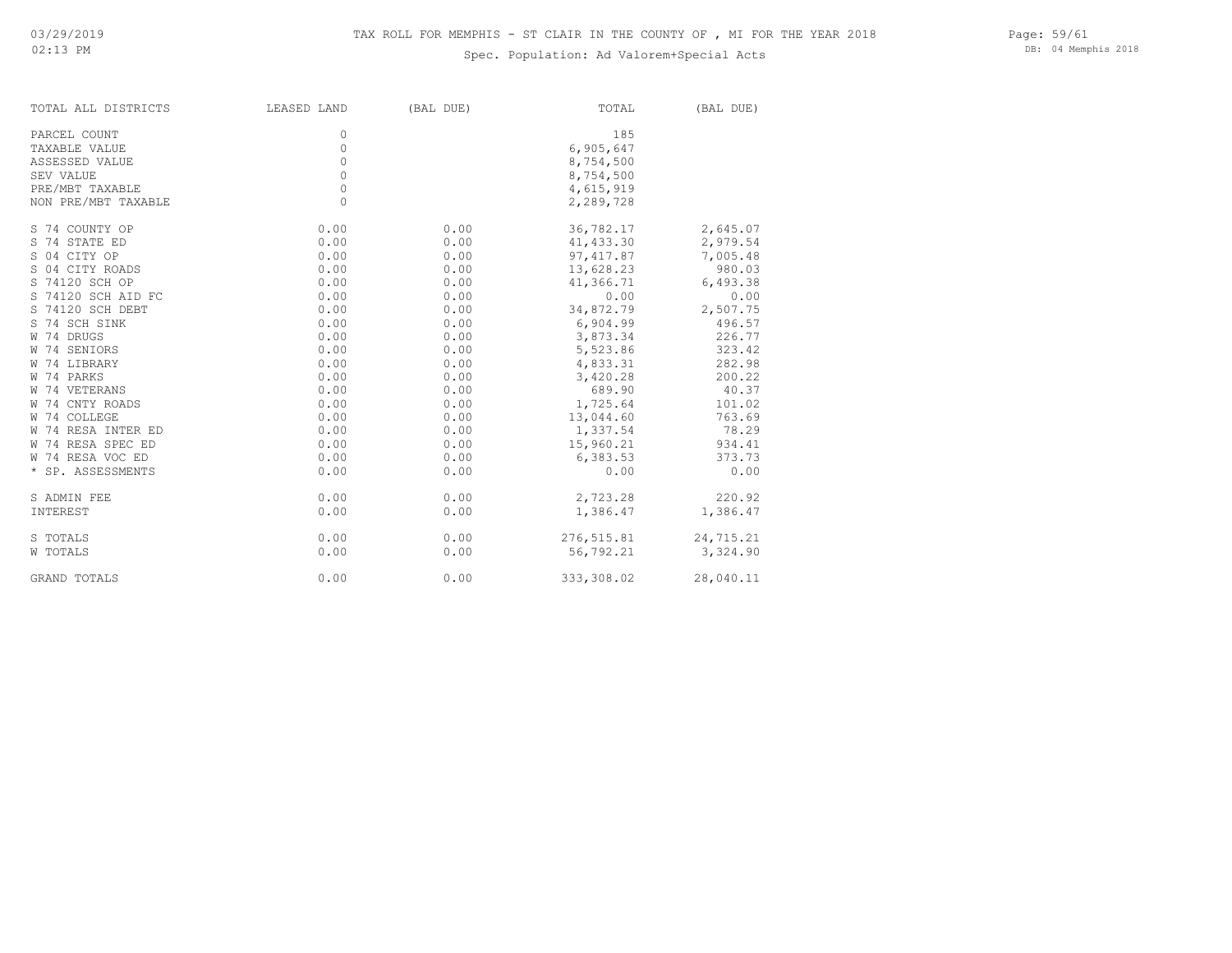#### Page: 60/61 DB: 04 Memphis 2018

| SCHOOL DISTRICT 74120 UNIT 04 |            | <b>REAL</b><br>PERSONAL | <b>EXEMPT</b> | LEASED LAND | TOTAL      |
|-------------------------------|------------|-------------------------|---------------|-------------|------------|
| PARCEL COUNT                  |            | 25<br>148               | 12            | 0           | 185        |
| TAXABLE VALUE                 | 6,640,547  | 265,100                 | 0             | $\circ$     | 6,905,647  |
| ASSESSED VALUE                | 8,451,900  | 302,600                 | 0             | 0           | 8,754,500  |
| SEV VALUE                     | 8,451,900  | 302,600                 | 0             | $\circ$     | 8,754,500  |
| PRE/MBT TAXABLE               | 4,590,619  | 25,300                  | 0             | $\circ$     | 4,615,919  |
| NON PRE/MBT TAXABLE           | 2,049,928  | 239,800                 | 0             | $\circ$     | 2,289,728  |
| (S) 74 COUNTY OP              | 35,370.13  | 1,412.04                | 0.00          | 0.00        | 36,782.17  |
| (S) 74 STATE ED               | 39,842.70  | 1,590.60                | 0.00          | 0.00        | 41, 433.30 |
| (S) 04 CITY OP                | 93,678.11  | 3,739.76                | 0.00          | 0.00        | 97, 417.87 |
| 04 CITY ROADS<br>(S)          | 13,105.06  | 523.17                  | 0.00          | 0.00        | 13,628.23  |
| (S) 74120 SCH OP              | 36,898.51  | 4,468.20                | 0.00          | 0.00        | 41,366.71  |
| 74120 SCH AID FC<br>(S)       |            | 0.00<br>0.00            | 0.00          | 0.00        | 0.00       |
| 74120 SCH DEBT<br>(S)         | 33,534.05  | 1,338.74                | 0.00          | 0.00        | 34,872.79  |
| 74 SCH SINK<br>(S)            | 6,639.89   | 265.10                  | 0.00          | 0.00        | 6,904.99   |
| 74 DRUGS<br>(W)               | 3,724.64   | 148.70                  | 0.00          | 0.00        | 3,873.34   |
| 74 SENIORS<br>(W)             | 5, 311.78  | 212.08                  | 0.00          | 0.00        | 5,523.86   |
| 74 LIBRARY<br>(W)             | 4,647.74   | 185.57                  | 0.00          | 0.00        | 4,833.31   |
| 74 PARKS<br>(W)               | 3,288.98   | 131.30                  | 0.00          | 0.00        | 3,420.28   |
| 74 VETERANS<br>(W)            | 663.39     | 26.51                   | 0.00          | 0.00        | 689.90     |
| 74 CNTY ROADS<br>(W)          | 1,659.38   | 66.26                   | 0.00          | 0.00        | 1,725.64   |
| 74 COLLEGE<br>(W)             | 12,543.84  | 500.76                  | 0.00          | 0.00        | 13,044.60  |
| 74 RESA INTER ED<br>(W)       | 1,286.20   | 51.34                   | 0.00          | 0.00        | 1,337.54   |
| 74 RESA SPEC ED<br>(W)        | 15,347.51  | 612.70                  | 0.00          | 0.00        | 15,960.21  |
| 74 RESA VOC ED<br>(W)         | 6,138.47   | 245.06                  | 0.00          | 0.00        | 6,383.53   |
| SP. ASSESSMENTS<br>$(*)$      |            | 0.00<br>0.00            | 0.00          | 0.00        | 0.00       |
| (S) ADMIN FEE                 | 2,589.94   | 133.34                  | 0.00          | 0.00        | 2,723.28   |
| INTEREST                      | 1,385.76   | 0.71                    | 0.00          | 0.00        | 1,386.47   |
| (S) TOTALS                    | 263,044.15 | 13,471.66               | 0.00          | 0.00        | 276,515.81 |
| (W) TOTALS                    | 54,611.93  | 2,180.28                | 0.00          | 0.00        | 56,792.21  |
| <b>GRAND TOTALS</b>           | 317,656.08 | 15,651.94               | 0.00          | 0.00        | 333,308.02 |